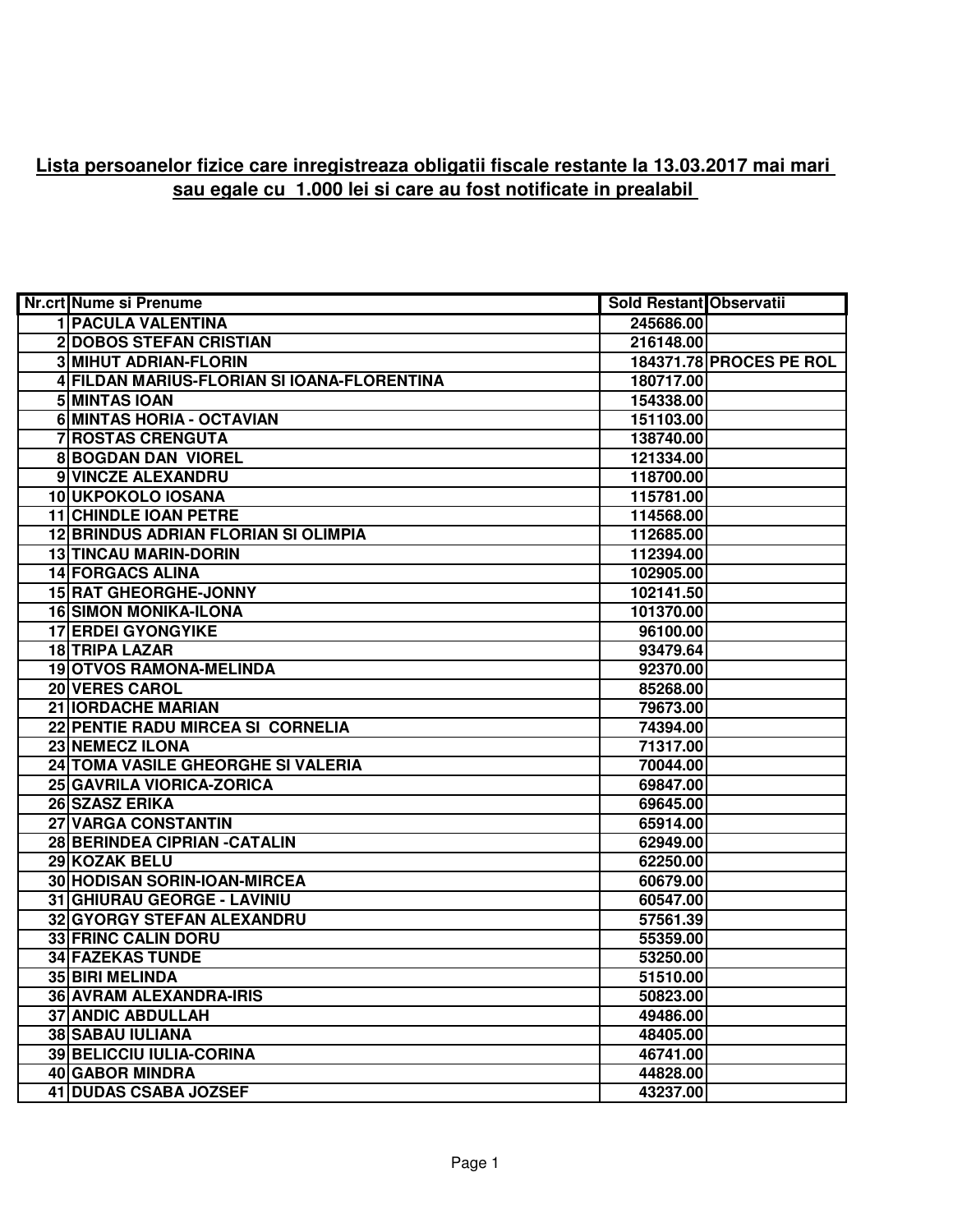| Nr.crt Nume si Prenume                 | <b>Sold Restant Observatii</b> |  |
|----------------------------------------|--------------------------------|--|
| 42 MORAR DANUT EMIL                    | 42975.00                       |  |
| <b>43 TRIFA CALIN-CIPRIAN</b>          | 41489.26                       |  |
| 44 BARANKA RUPI                        | 40851.00                       |  |
| 45 GABOR STEFAN SI TEREZIA             | 40693.00                       |  |
| 46 HILANI RADWAN                       | 40649.00                       |  |
| 47 LAKATOS BRIGITA-MELINDA             | 39650.00                       |  |
| <b>48 BERKE VASILE-MARIUS SI LAURA</b> | 39191.50                       |  |
| 49 MANYI LASZLO-LEVENTE                | 39178.00                       |  |
| 50 OROSZ ANCA                          | 38846.00                       |  |
| 51 SZENTGYORGYI LAJOS-JOZSEF           | 38770.00                       |  |
| 52 IVANOV C-TIN DANIEL-VASADI MAGD.    | 38293.00                       |  |
| 53 GHIURO IOAN                         | 38248.00                       |  |
| <b>54 PRODAN RIVANA</b>                | 38240.00                       |  |
| 55 PETREA HOREA COSMIN                 | 38138.00                       |  |
| 56 CAPOTA PAVEL SI MARIA               | 38023.96                       |  |
| 57 DOBAI MARIUS DAN                    | 37954.00                       |  |
| 58 COITA FLOARE-AURICA                 | 37468.00                       |  |
| 59 MADUTA IOANA ADINA                  | 37323.00                       |  |
| 60 RUSU ADRIAN-ANDREI SI MARIANA       | 36695.58                       |  |
| 61 CLOPCE GAVRIL SI LUCIA              | 36119.00                       |  |
| 62 RAITA CALIN SI ALINA                | 36076.00                       |  |
| 63 DUDLER GABOR                        | 36039.00                       |  |
| 64 BEKE ZOLTAN                         | 36019.00                       |  |
| 65 TAUT SERGIU-CLAUDIU                 | 35658.00                       |  |
| 66 TASI ROBERT-LASZLO                  | 34055.00                       |  |
| 67 CLEPE FLORIN-SABIN                  | 33532.00                       |  |
| 68 CABA DUMITRU                        | 33365.00                       |  |
| 69 SINKA ELISABETA                     | 32700.00                       |  |
| 70 HULBER MARIUS-CALIN                 | 32360.00                       |  |
| <b>71 SIMINIC CALIN CIPRIAN</b>        | 31989.00                       |  |
| 72 KEREZSI EVA-KATALIN                 | 31943.00                       |  |
| 73 GALEA FLORIAN CALIN SI ENIKO        | 31925.00                       |  |
| 74 COTUNA NICOLAE CRISTIAN             | 31724.00                       |  |
| 75 PERRIA CAMELIA-RAMONA               | 31699.40                       |  |
| <b>76 DEMETER ALEXANDRU</b>            | 31552.00                       |  |
| <b>77 TASNADI LEVENTE SI CORINA</b>    | 31443.10                       |  |
| <b>78 LAKATOS SZELURINA</b>            | 31415.00                       |  |
| <b>79 SABAU DANIEL-IOSIF</b>           | 31371.00                       |  |
| <b>80 FAUR NICUSOR-DARIUS</b>          | 30784.00                       |  |
| <b>81 MARTIN DUMITRU</b>               | 30238.00                       |  |
| 82 BOCA MARIAN MARCEL SI MIRELA        | 30192.67                       |  |
| 83 VAIDA RAUL FLAVIU                   | 29982.00                       |  |
| <b>84 HORVATH SANDOR</b>               | 29942.00                       |  |
| 85 BABO KALMAN                         | 29194.46                       |  |
| 86 VARGA MARGIT                        | 28800.00                       |  |
| 87 TUDORAN MARCEL MARIUS               | 28741.00                       |  |
| 88 CSAKI KALMAN                        | 28623.00                       |  |
| 89 CHIRILA ADRIAN FLORIN               | 28483.00                       |  |
| 90 STERIU VIOREL                       | 28481.00                       |  |
| 91 LACATOS PAMELA                      | 28355.00                       |  |
| 92 ERDEI ROMULUS MODIGLIANI            | 27782.00                       |  |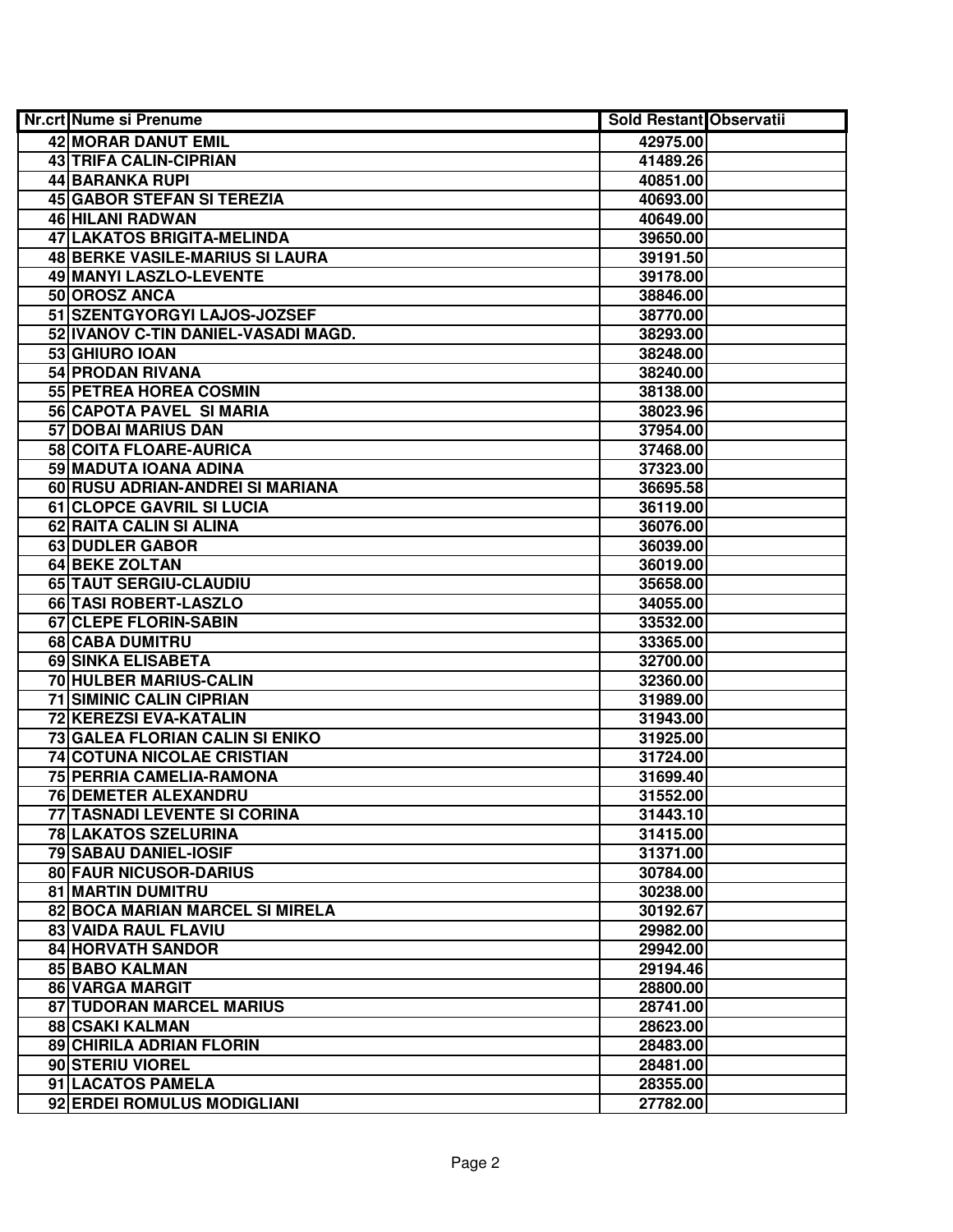| Nr.crt Nume si Prenume                   | <b>Sold Restant Observatii</b> |                        |
|------------------------------------------|--------------------------------|------------------------|
| 93 CHIS FLORIAN DAN                      | 27769.00                       |                        |
| 94 FREUNDLICH SAMUEL ADAM                | 27692.00                       |                        |
| 95 BARANKA RUPI                          | 27326.00                       |                        |
| 96 MOS ALINA LACRIMIOARA                 | 27106.00                       |                        |
| 97 VIDICAN IOAN                          | 26573.12                       |                        |
| 98 FILIMON CALIN CLAUDIU                 | 26497.00                       |                        |
| 99 MANEA DARIUS-FLAVIUS                  | 26487.00                       |                        |
| <b>100 MANEA ROMULUT SI FLOARE</b>       | 26486.00                       |                        |
| <b>101 BUHAS CARMEN-LAURA</b>            | 26427.00                       |                        |
| <b>102 LUPSE NICOLAE</b>                 | 26327.00                       |                        |
| <b>103 ROSTAS DITA</b>                   | 26171.44                       |                        |
| <b>104 TUDOR CONSTANTIN-SEBASTIAN</b>    | 26066.00                       |                        |
| <b>105 NANASSY NORBERT CSABA</b>         | 25888.50                       |                        |
| <b>106 SFERLE DANUT</b>                  | 25739.00                       |                        |
| 107 BALOGH BOBI-SZABOLCS                 | 25648.00                       |                        |
| 108 TODERICI DORIN-CORNEL                |                                | 25556.92 PROCES PE ROL |
| <b>109 BALOG LADISLAU</b>                | 25520.00                       |                        |
| 110 BAN FLORIN-IOAN                      | 25397.00                       |                        |
| 111 TRIPA FRANCO-OVIDIU-MAURO            | 25302.86                       |                        |
| <b>112 BOGDAN GHEORGHE</b>               | 25208.00                       |                        |
| 113 MARICESCU GABRIEL IOAN               | 25139.00                       |                        |
| <b>114 ROSTAS MIHALY</b>                 | 25039.00                       |                        |
| 115 BUT ADRIAN-GYORGY                    | 24880.00                       |                        |
| <b>116 MORGOS ADRIAN</b>                 | 24875.00                       |                        |
| 117 LOSONCZI NORBERT-ALEXANDRU           | 24791.00                       |                        |
| 118 BIRAU VALENTIN-MARIN SI LIVIA        | 24667.00                       |                        |
| 119 MAGHIAR MARIUS- ADRIAN SI CARMEN     | 24400.00                       |                        |
| <b>120 MIHALCEA VASILE</b>               | 24399.00                       |                        |
| 121 CARJAN DANIEL                        | 24233.00                       |                        |
| <b>122 KOVACS ERZSEBET</b>               | 24220.00                       |                        |
| <b>123 BOCSA LILIANA MONICA</b>          | 24176.00                       |                        |
| <b>124 BUDURA VASILE SI SILVIA</b>       | 24092.00                       |                        |
| <b>125 GABOR MATEI</b>                   | 24059.50                       |                        |
| <b>126 MATEIAS TEODOR MARIUS</b>         | 24041.00                       |                        |
| <b>127 BELU ADRIAN</b>                   | 24033.00                       |                        |
| <b>128 KONCSAG ARTHUR</b>                | 23798.00                       |                        |
| <b>129 POPA ADRIAN</b>                   | 23676.00                       |                        |
| <b>130 PUCHIANU DOREL</b>                | 23652.00                       |                        |
| <b>131 MORTAN GHEORGHE-SORIN</b>         | 23433.00                       |                        |
| <b>132 PUSCAS AVRAM SI LIDIA</b>         | 23348.50                       |                        |
| <b>133 HODUT NORBERT JANOS</b>           | 23211.00                       |                        |
| <b>134 MUT VASILE SI DOMNICA</b>         | 23168.00                       |                        |
| <b>135 HANSEN JUHAS CORNEL</b>           | 23158.00                       |                        |
| <b>136 MIHOC SILVIAN</b>                 | 22924.00                       |                        |
| <b>137 RACOLTA MARIUS SORIN</b>          | 22605.00                       |                        |
| 138 UNGVARI GYULA ZOLTAN                 | 22600.00                       |                        |
| <b>139 GANTNER IUDITA IRINA SI CAROL</b> | 22572.00                       |                        |
| <b>140 CIUCIU DUMITRU SI VIORICA</b>     | 22510.00                       |                        |
| <b>141 PORCAR DUMITRU</b>                | 22434.00                       |                        |
| <b>142 FEKETE-BANDI-PISTA NARCIS</b>     | 22380.00                       |                        |
| 143 GABOR STEFAN                         | 22351.00                       |                        |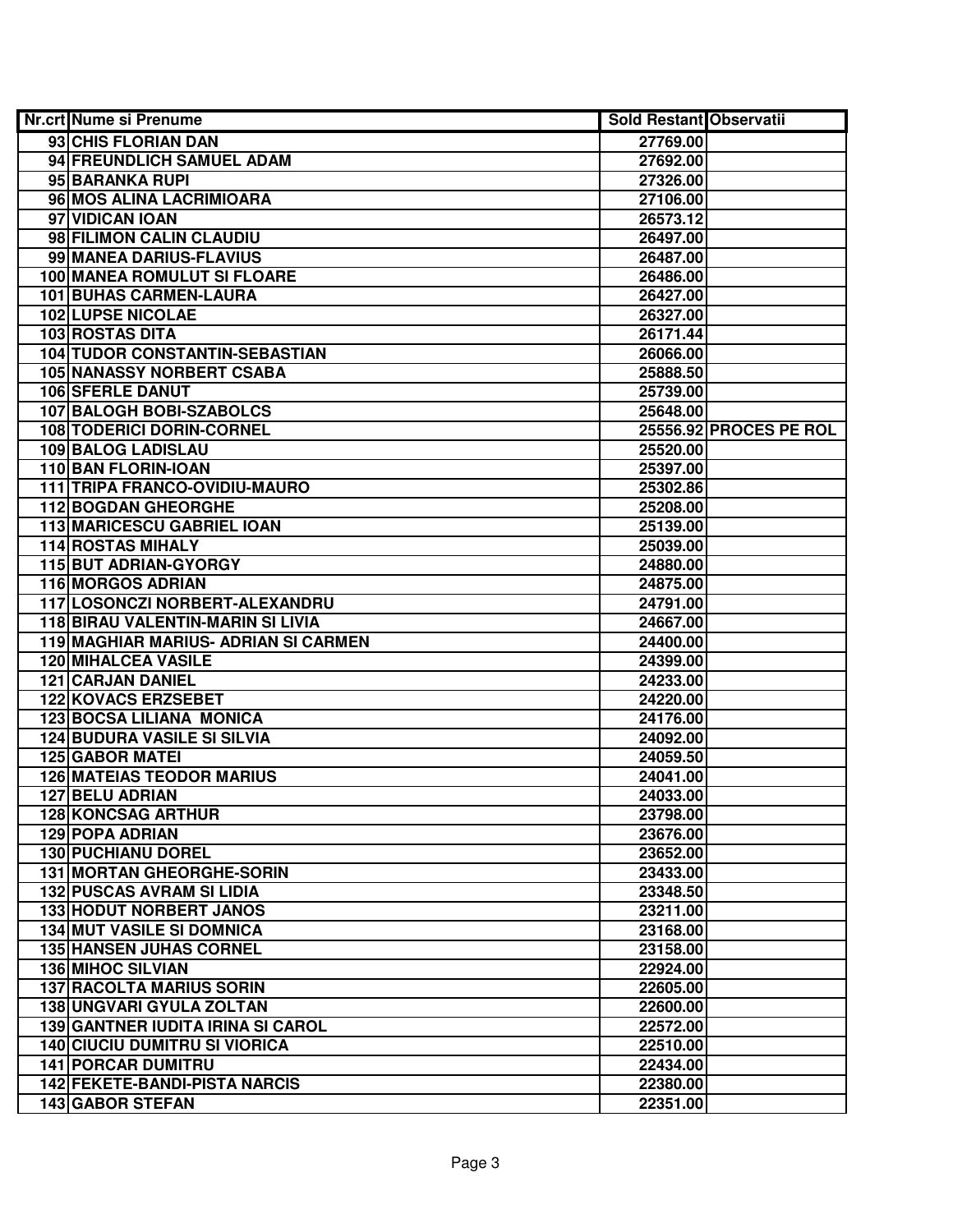| Nr.crt Nume si Prenume                    | Sold Restant Observatii |                        |
|-------------------------------------------|-------------------------|------------------------|
| <b>144 GABOR MATEI</b>                    | 22178.00                |                        |
| <b>145 OPRIS OVIDIU</b>                   | 22003.00                |                        |
| <b>146 MELEG CSABA</b>                    | 21949.14                |                        |
| <b>147 ARDELEAN TEOFIL</b>                | 21936.00                |                        |
| <b>148 MUDURA LEONTIN SANDU SI MIRELA</b> | 21918.66                |                        |
| 149 HEBRISTYAN MIA-OLIMPIA                | 21877.00                |                        |
| <b>150 KISS ROTH MONICA SI LAJOS</b>      | 21857.59                |                        |
| 151 RADU IOAN                             | 21706.00                |                        |
| <b>152 REPCIUC SEBASTIAN</b>              | 21590.00                |                        |
| <b>153 TIRON ANDREEA-ALINA</b>            | 21310.00                |                        |
| <b>154 NAGY DAVID-CRISTIAN</b>            | 21100.00                |                        |
| <b>155 RASVANTA CORNEL</b>                | 21090.00                |                        |
| <b>156 CSEH MELANIA NADIA</b>             | 21020.00                |                        |
| <b>157 RATKAI ZOLTAN</b>                  | 20986.00                |                        |
| 158 KHALFALLAH SAMI BEN KHALFALLAH        | 20921.00                |                        |
| 159 ZSISKU LAJOS                          |                         | 20878.00 PROCES PE ROL |
| 160 BELETCHI SIMONA                       | 20833.00                |                        |
| <b>161 SORODOC IONEL VIOREL</b>           | 20602.50                |                        |
| <b>162 GHIURO RAUL-FABIAN</b>             | 20317.00                |                        |
| <b>163 TUDOSE MIRCEA</b>                  | 20298.00                |                        |
| <b>164 FAINA CRISTIAN-MANUEL</b>          | 20215.50                |                        |
| 165 ROSTAS JAN                            | 20141.00                |                        |
| 166 AVRAM DANIEL RADU                     | 20111.00                |                        |
| <b>167 PATER SORIN</b>                    | 20064.00                |                        |
| <b>168 ROSCA LUCIA</b>                    | 20000.00                |                        |
| <b>169 COVACI IOAN SI ELISABETA</b>       | 19987.00                |                        |
| 170 SAVAN AUGUSTIN-SEBASTIAN              | 19945.01                |                        |
| 171 MERCE-SABAU DANIEL-LUCIAN             | 19709.00                |                        |
| 172 BRIZZI PAOLO                          | 19611.00                |                        |
| <b>173 CUCIULA ADRIAN-LEONTIN</b>         | 19574.00                |                        |
| 174 FECHETE ZINA-MARIOARA                 | 19535.00                |                        |
| 175 PETRESCU CRISTIAN-GHEORGHE            | 19535.00                |                        |
| <b>176 BUNGAU FLORIN</b>                  | 19522.50                |                        |
| <b>177 BAUMANN VALERIA</b>                | 19445.00                |                        |
| <b>178 ZAHARIA MARIUS</b>                 | 19355.05                |                        |
| <b>179 SIMON ERZSEBET</b>                 | 19170.00                |                        |
| <b>180 ONACA TEODOR</b>                   | 19127.68                |                        |
| 181 GABOR IOAN                            | 19105.00                |                        |
| <b>182 BOGDAN CRISTIAN DAN</b>            | 19067.00                |                        |
| 183 CIMERDEAN RARES - MIREL SI KLARA      | 19045.00                |                        |
| <b>184 OTVOS KAROLY-MARIUS</b>            | 19040.00                |                        |
| <b>185 MITU CONSTANTIN</b>                | 19011.00                |                        |
| <b>186 LAKATOS ETELKA</b>                 | 18930.00                |                        |
| <b>187 MIHUT OANA-BIANCA</b>              | 18911.97                |                        |
| 188 KHAWALED ISSA                         | 18847.00                |                        |
| <b>189 BALIBAN MARCEL</b>                 | 18827.00                |                        |
| <b>190 GABOR DUMITRU</b>                  | 18808.00                |                        |
| <b>191 MURASAN VLAD CRISTIAN</b>          | 18750.00                |                        |
| <b>192 SZALACSI ENIKO</b>                 | 18740.00                |                        |
| <b>193 GABOR MATEI</b>                    | 18735.00                |                        |
| <b>194 MATEIAS IOAN</b>                   | 18653.00                |                        |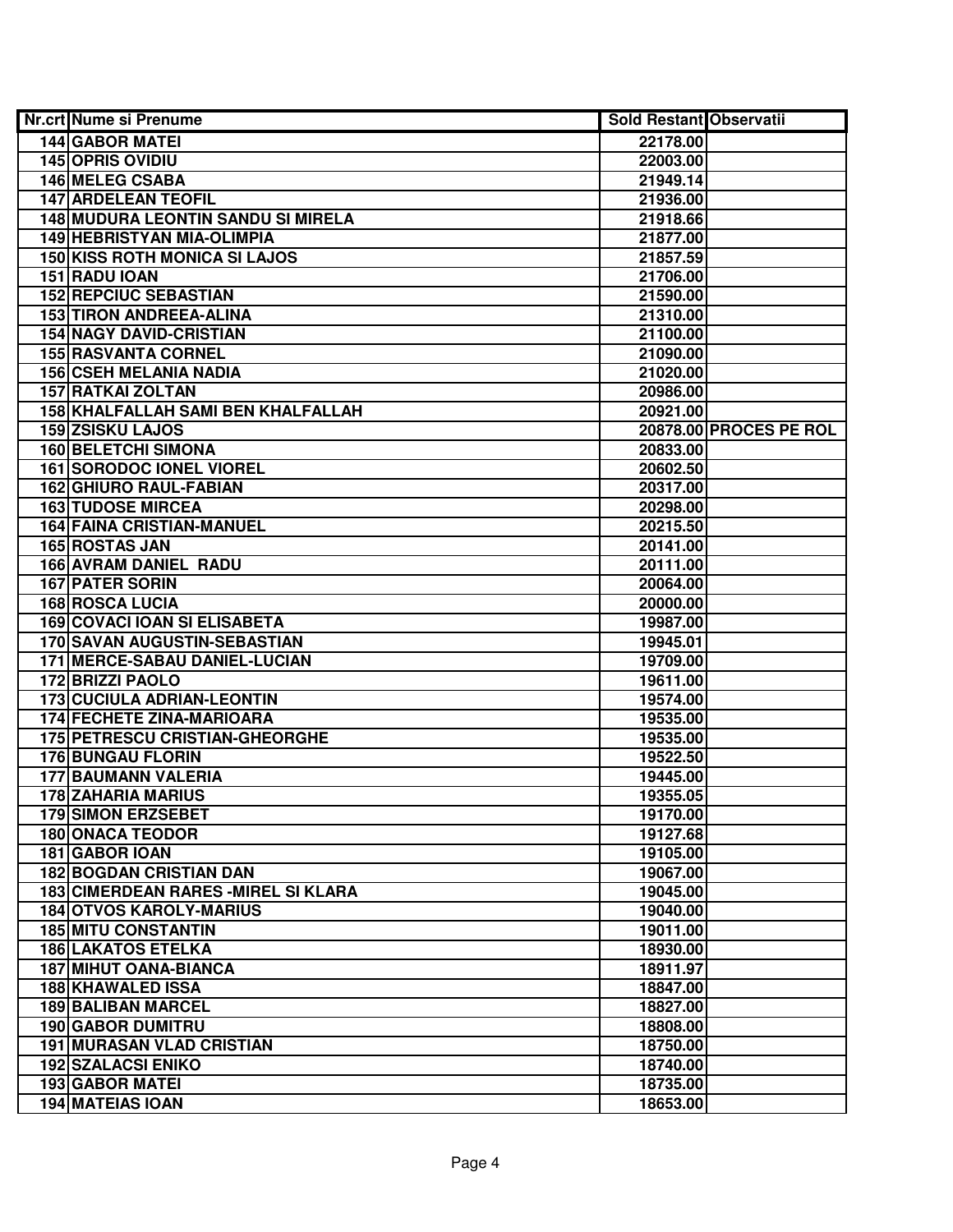| 195 PAL INGRID BEATRIX<br>18614.00<br><b>196 BALAWI ISSAM</b><br>18584.00<br><b>197 LAKATOS SANDOR</b><br>18510.00<br><b>198 LINGURAR MINISTRU</b><br>18460.00<br><b>199 HEPES FLORIN CLAUDIU</b><br>18345.00<br>200 CRISTEA TRAIAN SI ANA<br>18321.00 PROCES PE ROL<br>201 MERTE CRISTIAN-DORU<br>18301.00<br>202 GUBA PAUL-CAROL SI CSILLA-ANGELA<br>18279.00<br><b>203 MUDURE VICTOR SI ADRIANA</b><br>18272.00<br><b>204 SAVA ANDREA</b><br>18120.00<br><b>205 USVAT ADRIAN</b><br>18055.00<br>206 KOVACS PETER SI DOINA<br>18041.00<br>207 TROISTA ION<br>17885.00<br>208 BODO NORBERT-ZSOLT<br>17867.00<br>209 SELES DIANA-CAMELIA<br>17807.00<br>210 SZTUFLIAK PETER<br>17800.00<br>211 GABOR IANCU<br>17794.00<br>212 GABOR GAVRIL<br>17761.00 | Nr.crt Nume si Prenume | <b>Sold Restant Observatii</b> |  |
|--------------------------------------------------------------------------------------------------------------------------------------------------------------------------------------------------------------------------------------------------------------------------------------------------------------------------------------------------------------------------------------------------------------------------------------------------------------------------------------------------------------------------------------------------------------------------------------------------------------------------------------------------------------------------------------------------------------------------------------------------------|------------------------|--------------------------------|--|
|                                                                                                                                                                                                                                                                                                                                                                                                                                                                                                                                                                                                                                                                                                                                                        |                        |                                |  |
|                                                                                                                                                                                                                                                                                                                                                                                                                                                                                                                                                                                                                                                                                                                                                        |                        |                                |  |
|                                                                                                                                                                                                                                                                                                                                                                                                                                                                                                                                                                                                                                                                                                                                                        |                        |                                |  |
|                                                                                                                                                                                                                                                                                                                                                                                                                                                                                                                                                                                                                                                                                                                                                        |                        |                                |  |
|                                                                                                                                                                                                                                                                                                                                                                                                                                                                                                                                                                                                                                                                                                                                                        |                        |                                |  |
|                                                                                                                                                                                                                                                                                                                                                                                                                                                                                                                                                                                                                                                                                                                                                        |                        |                                |  |
|                                                                                                                                                                                                                                                                                                                                                                                                                                                                                                                                                                                                                                                                                                                                                        |                        |                                |  |
|                                                                                                                                                                                                                                                                                                                                                                                                                                                                                                                                                                                                                                                                                                                                                        |                        |                                |  |
|                                                                                                                                                                                                                                                                                                                                                                                                                                                                                                                                                                                                                                                                                                                                                        |                        |                                |  |
|                                                                                                                                                                                                                                                                                                                                                                                                                                                                                                                                                                                                                                                                                                                                                        |                        |                                |  |
|                                                                                                                                                                                                                                                                                                                                                                                                                                                                                                                                                                                                                                                                                                                                                        |                        |                                |  |
|                                                                                                                                                                                                                                                                                                                                                                                                                                                                                                                                                                                                                                                                                                                                                        |                        |                                |  |
|                                                                                                                                                                                                                                                                                                                                                                                                                                                                                                                                                                                                                                                                                                                                                        |                        |                                |  |
|                                                                                                                                                                                                                                                                                                                                                                                                                                                                                                                                                                                                                                                                                                                                                        |                        |                                |  |
|                                                                                                                                                                                                                                                                                                                                                                                                                                                                                                                                                                                                                                                                                                                                                        |                        |                                |  |
|                                                                                                                                                                                                                                                                                                                                                                                                                                                                                                                                                                                                                                                                                                                                                        |                        |                                |  |
|                                                                                                                                                                                                                                                                                                                                                                                                                                                                                                                                                                                                                                                                                                                                                        |                        |                                |  |
|                                                                                                                                                                                                                                                                                                                                                                                                                                                                                                                                                                                                                                                                                                                                                        |                        |                                |  |
|                                                                                                                                                                                                                                                                                                                                                                                                                                                                                                                                                                                                                                                                                                                                                        | 213 SINKA JANOS        | 17684.00                       |  |
| 214 DUDLER DAN-IOSIF<br>17610.00                                                                                                                                                                                                                                                                                                                                                                                                                                                                                                                                                                                                                                                                                                                       |                        |                                |  |
| 215 MANGRA PETRU-LIVIU<br>17601.00                                                                                                                                                                                                                                                                                                                                                                                                                                                                                                                                                                                                                                                                                                                     |                        |                                |  |
| 216 CIURAR ANTON<br>17568.50                                                                                                                                                                                                                                                                                                                                                                                                                                                                                                                                                                                                                                                                                                                           |                        |                                |  |
| 217 PETROI SAMUIL<br>17511.00                                                                                                                                                                                                                                                                                                                                                                                                                                                                                                                                                                                                                                                                                                                          |                        |                                |  |
| 218 BACIU HOREA-SABIN<br>17479.00                                                                                                                                                                                                                                                                                                                                                                                                                                                                                                                                                                                                                                                                                                                      |                        |                                |  |
| 219 COZMA BENIAMIN-RUBEN<br>17436.00                                                                                                                                                                                                                                                                                                                                                                                                                                                                                                                                                                                                                                                                                                                   |                        |                                |  |
| 220 GUIAS SERGIU-EMANUEL<br>17419.00                                                                                                                                                                                                                                                                                                                                                                                                                                                                                                                                                                                                                                                                                                                   |                        |                                |  |
| 221 CORNEA GABRIEL<br>17288.81                                                                                                                                                                                                                                                                                                                                                                                                                                                                                                                                                                                                                                                                                                                         |                        |                                |  |
| 222 LITA ANDREI<br>17277.00                                                                                                                                                                                                                                                                                                                                                                                                                                                                                                                                                                                                                                                                                                                            |                        |                                |  |
| <b>223 SPRIDON CRISTIAN</b><br>17259.00                                                                                                                                                                                                                                                                                                                                                                                                                                                                                                                                                                                                                                                                                                                |                        |                                |  |
| <b>224 GAL IOAN</b><br>17145.00                                                                                                                                                                                                                                                                                                                                                                                                                                                                                                                                                                                                                                                                                                                        |                        |                                |  |
| 225 LAZAR IOAN<br>17144.00                                                                                                                                                                                                                                                                                                                                                                                                                                                                                                                                                                                                                                                                                                                             |                        |                                |  |
| 226 ROMOCEA DAN MIRCEA<br>17061.00                                                                                                                                                                                                                                                                                                                                                                                                                                                                                                                                                                                                                                                                                                                     |                        |                                |  |
| <b>227 PAUNESCU NICOLAE</b><br>17053.00                                                                                                                                                                                                                                                                                                                                                                                                                                                                                                                                                                                                                                                                                                                |                        |                                |  |
| <b>228 HAISAN COSTICA</b><br>17009.00                                                                                                                                                                                                                                                                                                                                                                                                                                                                                                                                                                                                                                                                                                                  |                        |                                |  |
| <b>229 TIRLA NICOLAE</b><br>16945.00                                                                                                                                                                                                                                                                                                                                                                                                                                                                                                                                                                                                                                                                                                                   |                        |                                |  |
| 230 COVACI MIRCEA-MIHAI<br>16940.00                                                                                                                                                                                                                                                                                                                                                                                                                                                                                                                                                                                                                                                                                                                    |                        |                                |  |
| 231 CHIRILA ALEXANDRA-MARIA<br>16875.00                                                                                                                                                                                                                                                                                                                                                                                                                                                                                                                                                                                                                                                                                                                |                        |                                |  |
| 232 ISZTOJKA ROZALIA<br>16858.00                                                                                                                                                                                                                                                                                                                                                                                                                                                                                                                                                                                                                                                                                                                       |                        |                                |  |
| 233 NICA LAURA SI EUGEN<br>16849.00                                                                                                                                                                                                                                                                                                                                                                                                                                                                                                                                                                                                                                                                                                                    |                        |                                |  |
| 234 HIDEG PAL<br>16773.00                                                                                                                                                                                                                                                                                                                                                                                                                                                                                                                                                                                                                                                                                                                              |                        |                                |  |
| 235 PETRUT IOAN<br>16683.00                                                                                                                                                                                                                                                                                                                                                                                                                                                                                                                                                                                                                                                                                                                            |                        |                                |  |
| 236 FRENTIU CRISTIAN<br>16670.00                                                                                                                                                                                                                                                                                                                                                                                                                                                                                                                                                                                                                                                                                                                       |                        |                                |  |
| 237 SERES JANOS ZSOLT<br>16637.00                                                                                                                                                                                                                                                                                                                                                                                                                                                                                                                                                                                                                                                                                                                      |                        |                                |  |
| 238 KOSZTA SANDOR - ATTILA<br>16440.00                                                                                                                                                                                                                                                                                                                                                                                                                                                                                                                                                                                                                                                                                                                 |                        |                                |  |
| 239 IGNATESCU EDIT-SAROLTA<br>16392.00                                                                                                                                                                                                                                                                                                                                                                                                                                                                                                                                                                                                                                                                                                                 |                        |                                |  |
| <b>240 MICLE GHEORGHE</b><br>16276.00                                                                                                                                                                                                                                                                                                                                                                                                                                                                                                                                                                                                                                                                                                                  |                        |                                |  |
| 241 IUHAS GHEORGHE SI FLOARE<br>16262.00                                                                                                                                                                                                                                                                                                                                                                                                                                                                                                                                                                                                                                                                                                               |                        |                                |  |
| 242 COTRAU CORNELIA<br>16075.00                                                                                                                                                                                                                                                                                                                                                                                                                                                                                                                                                                                                                                                                                                                        |                        |                                |  |
| 243 LATA FLORIN<br>16057.00                                                                                                                                                                                                                                                                                                                                                                                                                                                                                                                                                                                                                                                                                                                            |                        |                                |  |
| 244 GABOR IOAN<br>16033.51                                                                                                                                                                                                                                                                                                                                                                                                                                                                                                                                                                                                                                                                                                                             |                        |                                |  |
| 245 DUDLER JANOS GYULA<br>16000.00                                                                                                                                                                                                                                                                                                                                                                                                                                                                                                                                                                                                                                                                                                                     |                        |                                |  |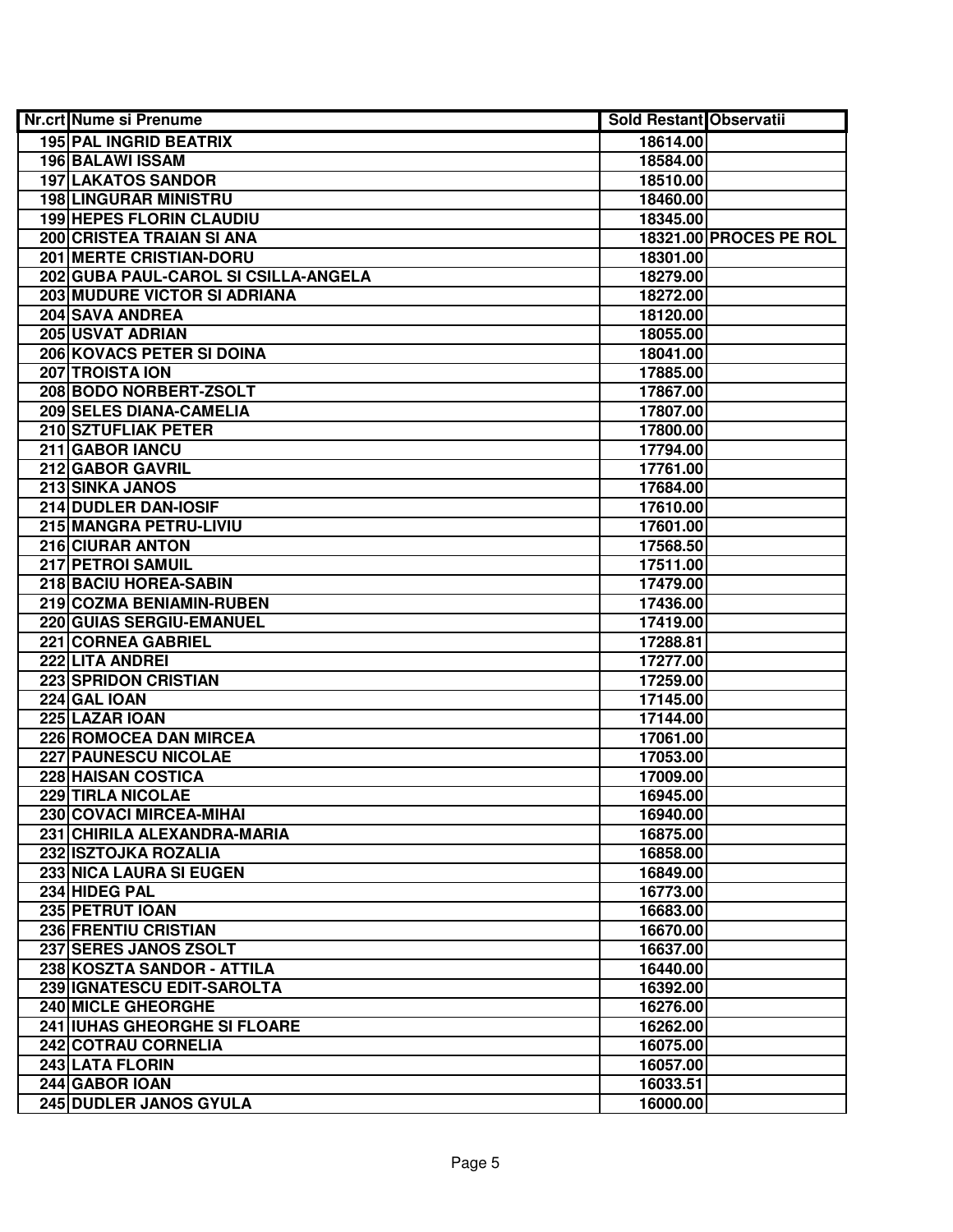| Nr.crt Nume si Prenume                                   | Sold Restant Observatii |  |
|----------------------------------------------------------|-------------------------|--|
| 246 TOTH ATTILA                                          | 16000.00                |  |
| 247 PISCOTI VALENTIN                                     | 15986.00                |  |
| 248 KOZMA DENES-ANTAL                                    | 15941.00                |  |
| 249 GYONGYOSI DAMARIS MARIA                              | 15920.00                |  |
| 250 TANASE MARIANA                                       | 15900.00                |  |
| 251 STANA VASILE-CALIN SI DANA-JANINA                    | 15888.00                |  |
| 252 SUCIU GAVRIL SI CLAUDIA-GHEORGHINA                   | 15882.23                |  |
| 253 EDU MIREL-IONUT                                      | 15870.00                |  |
| <b>254 SAIDI NADER</b>                                   | 15861.00                |  |
| <b>255 MICULESCU DACIAN MIRCEA</b>                       | 15823.15                |  |
| 256 CERCEL FLORIN-GHEORGHE SI RENATA                     | 15821.00                |  |
| 257 CASAPU CRISTIAN-AURELIAN                             | 15755.00                |  |
| 258 GLIGOR LAZAR-FLORIAN                                 | 15728.26                |  |
| 259 AVRAM GAVRIL                                         | 15711.00                |  |
| 260 GOLBAN NICUSOR - CONSTANTIN                          | 15663.50                |  |
| <b>261 ISZTOJKA GAVRIL</b>                               | 15653.00                |  |
| 262 ZBIRCEA RADU-CRISTIAN SI CORNELIA                    | 15631.00                |  |
| <b>263 ROSTAS RUMITA</b>                                 | 15580.00                |  |
| 264 NAGY DANIIL                                          | 15575.00                |  |
| <b>265 ROSTAS REMUS</b>                                  | 15560.00                |  |
| 266 AMBRO CIPRIAN                                        | 15486.00                |  |
| 267 GABOR IOSIF SI SUSANA                                | 15466.00                |  |
| 268 FAZEKAS LEVENTE-ERVIN                                | 15439.00                |  |
| 269 OPREA LACRAMIOARA-MARIANA                            | 15425.00                |  |
| 270 MOGYOROSI IULIANNA SI BIHARI PIROSKA SI PENZES IRENE | 15265.00                |  |
| 271 GHERMAN IOAN                                         | 15262.00                |  |
| 272 COPIL FLORIAN                                        | 15249.00                |  |
| 273 FISCUTEAN TIBERIU-OCTAVIAN SI DANA-IOANA             | 15246.00                |  |
| 274 BAT FLORICA                                          | 15175.00                |  |
| 275 SUPURAN CIPRIAN-ROMEO                                | 15167.00                |  |
| 276 LINGURAR GETA                                        | 15165.00                |  |
| 277 COMAN VASILE                                         | 15088.00                |  |
| 278 JURJAK PAUL-DAN                                      | 15078.00                |  |
| <b>279 FUSCAS NICOLAE</b>                                | 15000.00                |  |
| 280 MOLDOVAN CALIN-GHEORGHE                              | 14995.00                |  |
| 281 SALAJAN CIPRIAN                                      | 14974.00                |  |
| <b>282 RACZ SANDOR</b>                                   | 14954.00                |  |
| 283 BARTA MIKLOS-ATTILA                                  | 14915.00                |  |
| <b>284 BRISCAN CALIN SORIN</b>                           | 14909.00                |  |
| 285 MARIAN FLORIN-MIRCEA-LUCIAN SI GRETA                 | 14897.00                |  |
| 286 BURCSA RADU                                          | 14872.00                |  |
| <b>287 REMES AUREL</b>                                   | 14855.00                |  |
| 288 HORVATH NORBERT                                      | 14849.00                |  |
| 289 BOCA KALMAN JOZSEF                                   | 14844.00                |  |
| 290 STIUBEA IOAN                                         | 14844.00                |  |
| 291 TIRLEA LOREDANA                                      | 14838.00                |  |
|                                                          |                         |  |
| 292 BUZATU MARIAN-NISTOR                                 | 14805.00                |  |
| 293 OLAH IOAN-IOSIF                                      | 14753.00                |  |
| 294 RATIU ADRIAN-CRISTIAN                                | 14741.00                |  |
| <b>295 HALUSKA ROBERT</b>                                | 14701.00                |  |
| 296 ABRAHAM CALIN                                        | 14664.00                |  |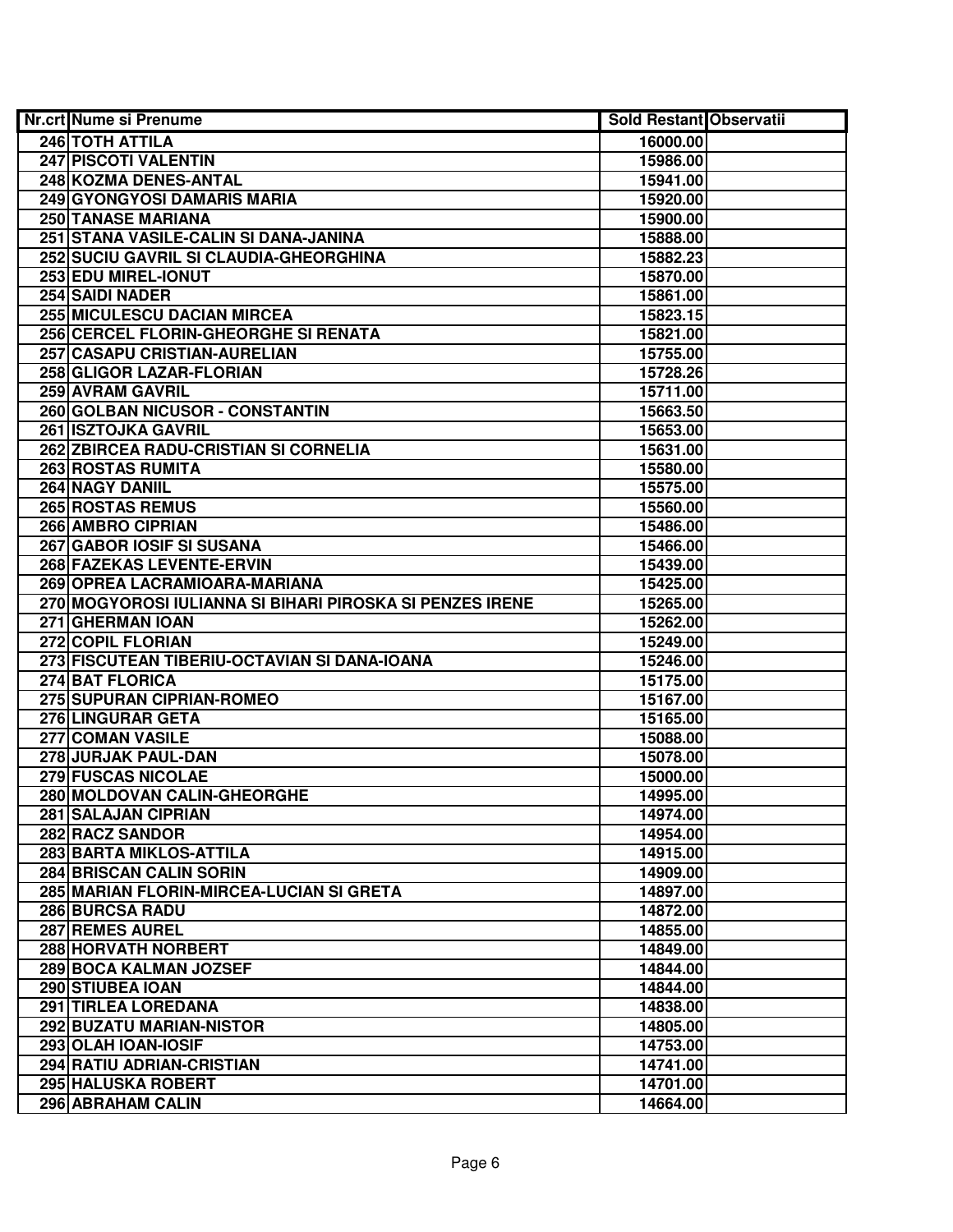| Nr.crt Nume si Prenume                   | <b>Sold Restant Observatii</b> |  |
|------------------------------------------|--------------------------------|--|
| 297 HOSSZU DANIEL                        | 14653.00                       |  |
| 298 APOSTOAEI PAUL-PETRU                 | 14600.00                       |  |
| 299 PRODAN ZAHARIA-ZOLTAN                | 14588.00                       |  |
| 300 MEER IOAN-PAUL                       | 14572.00                       |  |
| 301 GEBER TUNDE                          | 14565.00                       |  |
| 302 GHIT PETRU-ALEXANDRU                 | 14500.00                       |  |
| 303 LUNG AURELIAN MIHAITA                | 14464.00                       |  |
| 304 COTRAU GEORGE-REMUS                  | 14438.00                       |  |
| 305 GAVRILAS MIRELA-SILVIA               | 14408.00                       |  |
| <b>306 GUETARI RAZI</b>                  | 14372.00                       |  |
| <b>307 BOTA ELISABETA</b>                | 14371.00                       |  |
| <b>308 BOCHIS CALIN PETRU</b>            | 14361.00                       |  |
| <b>309 COSTIN FLORIN ALIN</b>            | 14310.00                       |  |
| 310 GABOR AMBRUS                         | 14295.45                       |  |
| 311 MADA DAN                             | 14279.94                       |  |
| 312 MANAILA COSMIN-EUGEN                 | 14245.00                       |  |
| 313 KATONA ALEXANDRA-LOREDANA            | 14200.00                       |  |
| 314 SZTOJKA ISTVAN                       | 14200.00                       |  |
| 315 BOSNYAK OTTO                         | 14182.00                       |  |
| 316 TICHILA FLORIAN                      | 14146.00                       |  |
| 317 RUSU NICOLAE-ALEXANDRU               | 14136.99                       |  |
| 318 TODERICI IOAN OVIDIU                 | 14126.00                       |  |
| 319 HUSZAR ATTILA                        | 14120.00                       |  |
| <b>320 SEUCHE LUCIAN-GHEORGHE</b>        | 14077.00                       |  |
| 321 ANTOCI IOAN                          | 14061.66                       |  |
| 322 BARA CLAUDIA                         | 14057.00                       |  |
| 323 MURVAI NORBERT-EUGEN                 | 14024.00                       |  |
| 324 ISZTOIKA MARIA                       | 14019.00                       |  |
| 325 VARGA MIKLOS-GABOR                   | 14006.21                       |  |
| 326 POP OLIMPIA LOREDANA                 | 14004.00                       |  |
| 327 MOGA CORINA SANDA                    | 13995.00                       |  |
| 328 BODIU BOGDAN RADU                    | 13993.70                       |  |
| 329 SABAU REMUS-ADRIAN                   | 13977.00                       |  |
| 330 BLAGA VIOREL                         | 13944.00                       |  |
| <b>331 ZETOCHA RAUL</b>                  | 13941.00                       |  |
| 332 GABOR STEFAN                         | 13940.00                       |  |
| 333 MOCA VIOREL SI VIORICA               | 13924.14                       |  |
| <b>334 VIDICAN ELENA-OLIMPIA</b>         | 13906.00                       |  |
| 335 BOROS IONEL-ALEXANDRU                | 13892.00                       |  |
| 336 ROSTAS AUGUSTIN                      | 13875.00                       |  |
| 337 MUDURA RAZVAN-MIRCEA                 | 13857.00                       |  |
| 338 PANTIS GHEORGHE-CORNEL               | 13785.00                       |  |
| 339 KERESZTESY ROMEO-EMIL                | 13770.00                       |  |
| 340 TUDOR GHEORGHE SI HORTENSIA GABRIELA | 13747.46                       |  |
| 341 GIURA DUMITRU SI MINODORA            | 13738.24                       |  |
| 342 GABOR IOAN                           | 13720.00                       |  |
| 343 BAR MARIOARA                         | 13700.00                       |  |
| 344 CARLIG ILDIKO-CSILLA                 | 13640.00                       |  |
| <b>345 GHIT GHEORGHE MIRCEA</b>          | 13629.00                       |  |
| 346 SZABO IBOLYA                         | 13608.00                       |  |
| 347 RUGE IOAN                            | 13603.00                       |  |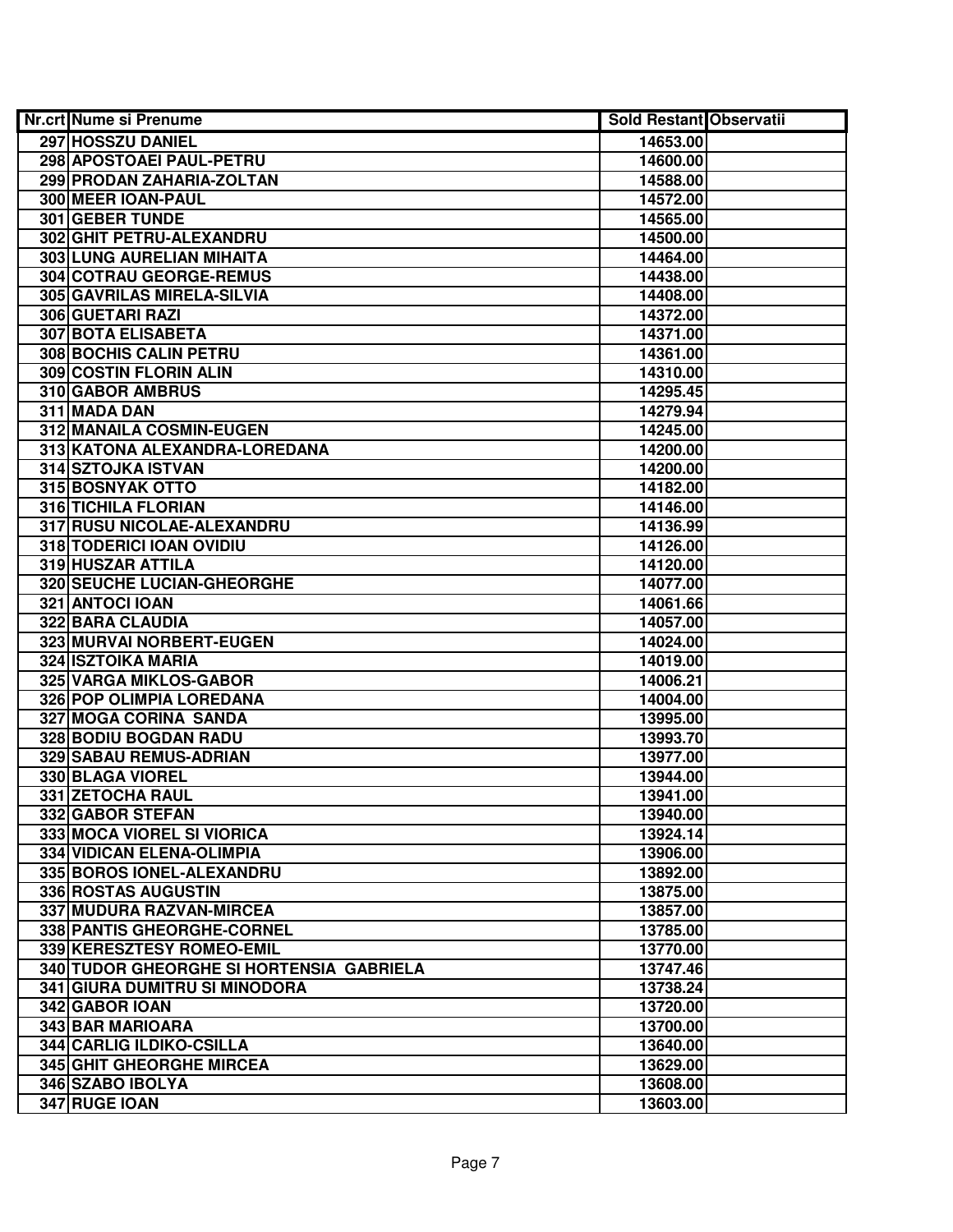| Nr.crt Nume si Prenume                         | <b>Sold Restant Observatii</b> |  |
|------------------------------------------------|--------------------------------|--|
| 348 SABAU SORIN                                | 13587.34                       |  |
| 349 GYEBNAR ADALBERT-ZSOLT                     | 13560.00                       |  |
| 350 MEZEI MARGIT                               | 13555.00                       |  |
| 351 HULE OCTAVIAN-VALENTIN                     | 13413.00                       |  |
| 352 POPESCU COSTEL                             | 13369.00                       |  |
| 353 ROSTAS ANDRONICA SI AUGUSTIN               | 13332.00                       |  |
| 354 SZALAI CLAUDIUS-FELIX                      | 13324.00                       |  |
| 355 ISZTOIKA EVA                               | 13305.96                       |  |
| <b>356 GABOR TEREZIA</b>                       | 13250.00                       |  |
| <b>357 ELER CSABA-ROBERT</b>                   | 13209.00                       |  |
| 358 CEARNAU OVIDIU DANIEL                      | 13165.00                       |  |
| <b>359 STANA OCTAVIAN</b>                      | 13164.50                       |  |
| 360 CSASZAR TAMAS                              | 13155.00                       |  |
| 361 MERCE-PASCA MARIUS-LUCIAN                  | 13133.00                       |  |
| 362 POP ALEXANDRU-SORIN                        | 13108.00                       |  |
| 363 PATAKI EVA                                 | 13085.00                       |  |
| <b>364 SCROBUTIU MIRCEA FLORIN</b>             | 13084.78                       |  |
| <b>365 DEMIAN ISTVAN CSABA</b>                 | 13075.00                       |  |
| 366 POPA RADU ADRIAN                           | 13059.00                       |  |
| 367 GROZA SORIN-PETRU                          | 13050.00                       |  |
| 368 VARGA ERIKA ILDIKO                         | 13048.00                       |  |
| 369 ROSU VASILE                                | 13034.00                       |  |
| 370 BOGDAN JONAS-CSABA-OTTILA                  | 13031.00                       |  |
| 371 HAITA FLORIAN-GAVRIL                       | 13027.00                       |  |
| 372 VARGA LASZLO                               | 13020.00                       |  |
| 373 PUSCAU CORNEL                              | 12999.00                       |  |
| 374 MOCSAR LADISLAU                            | 12980.00                       |  |
| 375 RADEANU SORIN-IOAN                         | 12975.00                       |  |
| 376 GYENGE ISTVAN-ATTILA                       | 12950.00                       |  |
| 377 NICULESCU TRAIAN                           | 12876.00                       |  |
| 378 OROS DACIAN                                | 12850.00                       |  |
| 379 DUME VASILE-CORNELIU SI CORNELIA           | 12834.00                       |  |
| 380 MATEAS GHEORGHE-ROMEO                      | 12813.64                       |  |
| 381 ARON TIBOR                                 | 12767.00                       |  |
| 382 DASCAL ALEXANDRU DUMITRU                   | 12764.00                       |  |
| 383 MOCIAN OVIDIU                              | 12750.00                       |  |
| <b>384 TARR MAGDOLNA BEATA</b>                 | 12700.00                       |  |
| 385 HEVESI MIHAI                               | 12698.00                       |  |
| 386 CHIRILA IOAN                               | 12695.00                       |  |
| 387 FARKAS ALEXANDRU                           | 12695.00                       |  |
| 388 CABINET INDIVIDUAL AVOCATIAL COSTEA OVIDIU | 12692.00                       |  |
| 389 STOJKA GAVRIL                              | 12670.00                       |  |
| 390 KULCSAR STEFAN                             | 12659.00                       |  |
| 391 BARANKA MINDRA                             | 12638.00                       |  |
| 392 TAKACS GEOSEFINA                           | 12600.00                       |  |
| 393 GABOR RUPERT                               | 12532.00                       |  |
| 394 ASZTALOS ILDIKO                            | 12515.00                       |  |
| 395 PAPP CONSTANTIN-RADU                       | 12500.00                       |  |
| 396 VARGA BELA IULIU                           | 12482.00                       |  |
| 397 LUPSA CIPRIAN - DUMITRU SI MIHAELA         | 12467.00                       |  |
| 398 ROSTAS AUGUSTIN                            | 12440.00                       |  |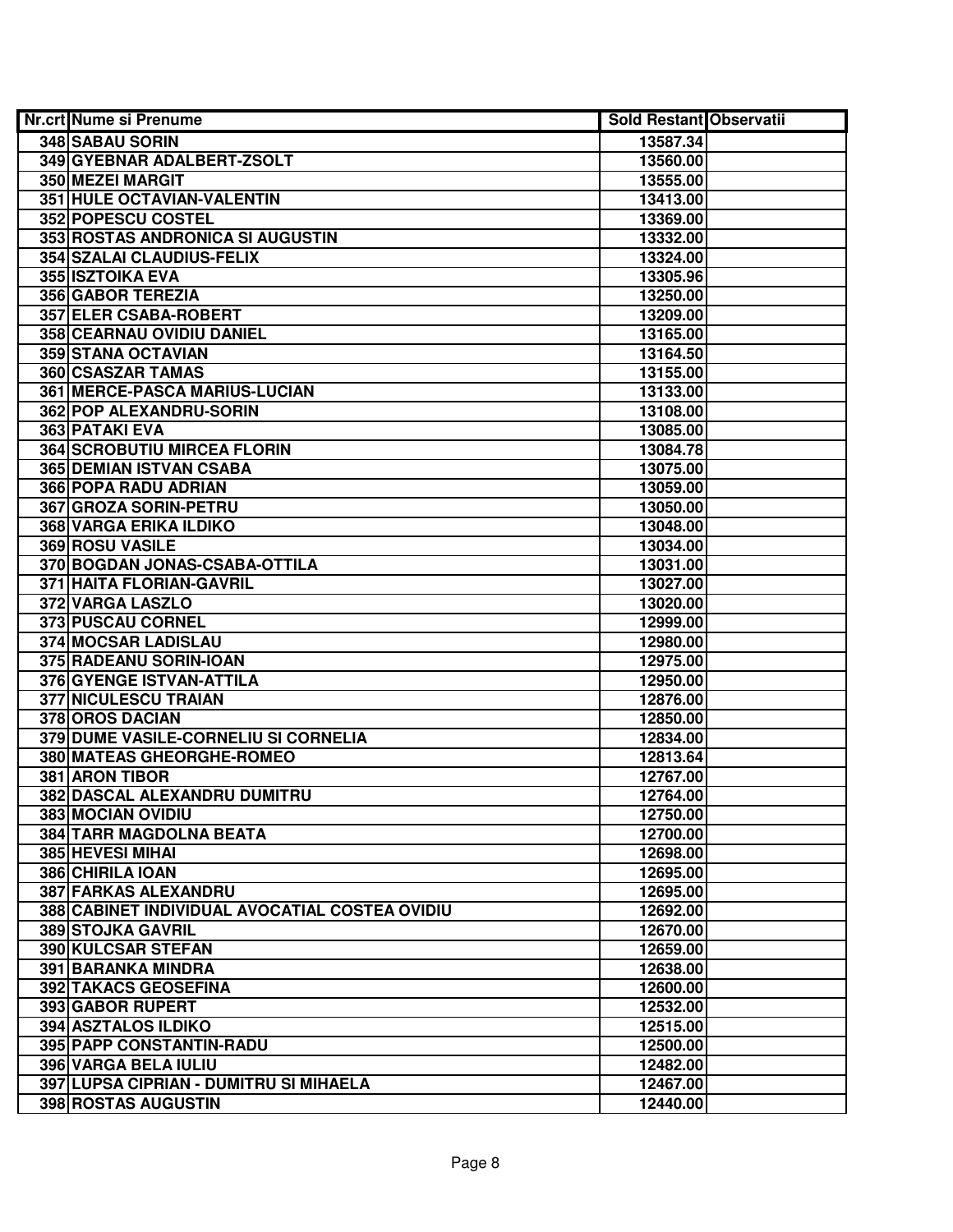| Nr.crt Nume si Prenume                  | <b>Sold Restant Observatii</b> |  |
|-----------------------------------------|--------------------------------|--|
| 399 VARGA KRISTIAN                      | 12435.50                       |  |
| <b>400 ROSTAS VALERIAN</b>              | 12435.00                       |  |
| <b>401 VEKERDI LEVENTE-CSABA</b>        | 12419.00                       |  |
| 402 BIGASZ IOSIF                        | 12412.00                       |  |
| 403 SILAGHI SORIN-SILVIU                | 12365.00                       |  |
| 404 NOVAK NORBERT                       | 12360.00                       |  |
| <b>405 BUSANU VERONICA</b>              | 12349.53                       |  |
| <b>406 STOIKA RADU</b>                  | 12302.00                       |  |
| <b>407 UNGUR GHEORGHE-DANIEL</b>        | 12301.00                       |  |
| 408 GHEREG FLORIN-SORIN                 | 12286.00                       |  |
| <b>409 TENTEA CSEPEI SANDOR</b>         | 12266.00                       |  |
| 410 MUNDRUCZ FLAMINGO-TONI              | 12236.00                       |  |
| 411 SZTOJKA LAJOS                       | 12235.00                       |  |
| 412 FETEA IOAN                          | 12225.00                       |  |
| 413 URSADAN EMIL IOAN PFA               | 12213.00                       |  |
| 414 COSTEA EUGEN-PETRU                  | 12210.00                       |  |
| 415 MOCA FLORENTINA-ELENA               | 12207.00                       |  |
| 416 BUKSA STEFAN OVIDIU                 | 12201.00                       |  |
| 417 FARKAS CAROL-ROBERT                 | 12190.00                       |  |
| 418 MANGRA ADINA FLORINA                | 12169.00                       |  |
| 419 POP GHEORGHE CLAUDIU                | 12162.00                       |  |
| 420 MARTIN CRISTIAN PAUL                | 12110.90                       |  |
| 421 GAVRILAS ALIN-SORIN SI RENATA-ALINA | 12096.00                       |  |
| 422 POPA VASILE                         | 12066.00                       |  |
| 423 FAZACAS DUMITRU CIPRIAN             | 12062.92                       |  |
| 424 GALIS LAZAR                         | 12038.00                       |  |
| 425 LAZAR ARDELEAN SI LENUTA            | 12031.00                       |  |
| 426 POPOVICIU RADU-FLORIN               | 12017.00                       |  |
| 427 SZMERCSANYI ELENA-IRINA             | 12011.00                       |  |
| 428 NAGY IMRE                           | 12000.00                       |  |
| <b>429 SIMONYI GYORGY</b>               | 12000.00                       |  |
| 430 VARGA OVIDIU-FLORIN                 | 12000.00                       |  |
| 431 DRIMBA MIHAI - SEBASTIAN            | 11977.00                       |  |
| 432 FARTEA EDINA                        | 11975.00                       |  |
| 433 VASADI CORNELIU-DANIEL SI LIDIA     | 11960.00                       |  |
| 434 VLAD NICUSOR-MIREL                  | 11944.00                       |  |
| 435 FODOR PETER-LASZLO                  | 11925.00                       |  |
| 436 SCHITTENHELM LASZLO-ATTILA          | 11900.00                       |  |
| <b>437 SEICA IOANA-CODRUTA-EVA</b>      | 11900.00                       |  |
| <b>438 CRISAN GHEORGHE DANIEL</b>       | 11897.00                       |  |
| 439 MIKLOS GABOR                        | 11891.00                       |  |
| 440 BONDOR CORNEL-VALENTIN-GABRIEL      | 11855.72                       |  |
| <b>441 TODORAN MARCEL-MARIUS</b>        | 11851.00                       |  |
| 442 FABANELLI GIOVANNI                  | 11808.00                       |  |
| 443 BOSZORMENY MALVINA                  | 11800.00                       |  |
| 444 VESE FLORIAN SI ROSTAS FRANCISC.    | 11790.00                       |  |
| 445 BAUMAN RAYMOND                      | 11750.00                       |  |
| 446 SUKOSD CSABA SI CRISTINA            | 11726.00                       |  |
| 447 HARAGOS RENE LASZLO                 | 11724.00                       |  |
| 448 FILIP MARIUS CORNEL                 | 11721.00                       |  |
| 449 GACEU GABRIEL ALIN                  | 11693.00                       |  |
|                                         |                                |  |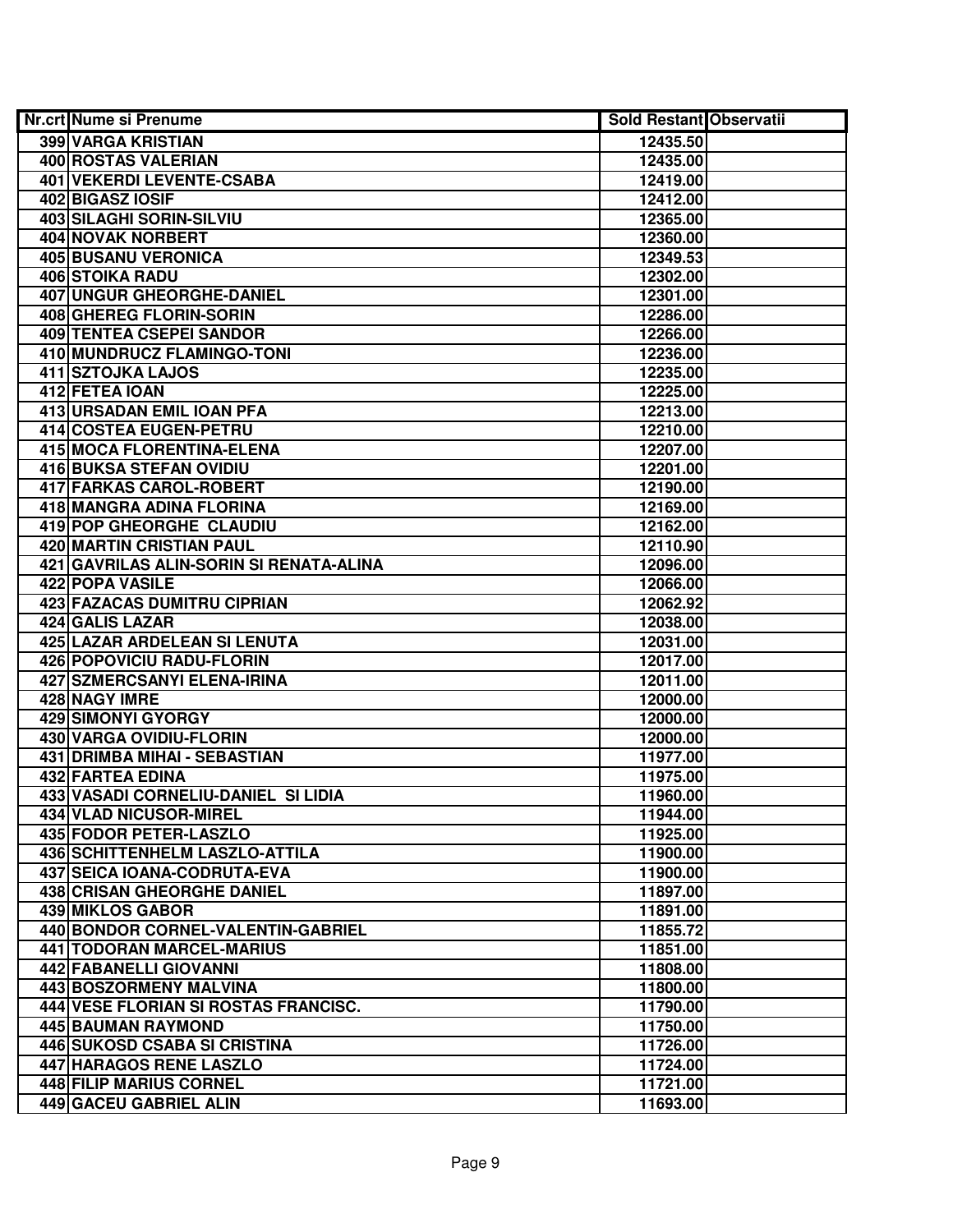| Nr.crt Nume si Prenume                       | Sold Restant Observatii |  |
|----------------------------------------------|-------------------------|--|
| <b>450 BURGHELEA SIMONA</b>                  | 11632.00                |  |
| <b>451 NEDELCU ANDREI</b>                    | 11630.00                |  |
| <b>452 BONACIU LUCIAN-GHEORGHE SI FLOARE</b> | 11617.00                |  |
| 453 RUJE - TUDOR CECILIA SI EUGEN            | 11602.00                |  |
| 454 GOGAN CLAUDIU - CRISTIAN                 | 11600.00                |  |
| 455 PUSKAS ALEXANDRU                         | 11600.00                |  |
| <b>456 CIOCAN RAYMOND</b>                    | 11577.00                |  |
| 457 GALIS VIOREL                             | 11556.00                |  |
| <b>458 BUNGO ANDRAS</b>                      | 11548.00                |  |
| <b>459 BERE MUGUREL</b>                      | 11545.50                |  |
| <b>460 OPRIS CORNELIA-MIRELA</b>             | 11539.00                |  |
| 461 FABIAN MONIKA-ZSUZSANNA                  | 11533.00                |  |
| <b>462 GABOR DUMITRU GABOR TEREZIA</b>       | 11526.00                |  |
| <b>463 TOIA GHEORGHE</b>                     | 11525.00                |  |
| 464 TARAU DAFIN - ANDREI                     | 11514.49                |  |
| 465 FULOP NORBERT-ATILA                      | 11500.00                |  |
| 466 PALOS FLORIN-MIHAI                       | 11499.00                |  |
| 467 HORVATH COLOMAN                          | 11486.00                |  |
| <b>468 PANTIS AUREL</b>                      | 11448.00                |  |
| 469 IENCIU NICOLAE                           | 11425.00                |  |
| 470 HIRTEA CRISTIAN GABRIEL                  | 11413.00                |  |
| 471 GABOR LUDOVIC                            | 11398.00                |  |
| 472 BARNA CALIN MARIUS                       | 11392.00                |  |
| 473 MAJER FELIX SI EDINA                     | 11349.28                |  |
| 474 ROSTAS AUGUSTIN                          | 11341.00                |  |
| 475 SMEIRAT AHMAD NAYEF AHMAD                | 11336.00                |  |
| 476 POPA MIHAI                               | 11325.00                |  |
| 477 PANTEA ARTHUR CORNEL                     | 11306.00                |  |
| 478 ARDAI ALBERT-GYULA                       | 11295.30                |  |
| 479 POP DANUT-AUREL                          | 11271.00                |  |
| 480 DAVID CORNEL                             | 11264.00                |  |
| 481 FARKAS MARIA                             | 11258.00                |  |
| 482 II.IND. ANTAL ROBERT                     | 11257.00                |  |
| <b>483 SABAU MIHAELA-FLORINA</b>             | 11219.00                |  |
| <b>484 SICOE NELU DORU</b>                   | 11212.00                |  |
| <b>485 CACIAUNU VALENTIN COSMIN</b>          | 11205.00                |  |
| 486 GABOR GABOR                              | 11205.00                |  |
| <b>487 MOLNAR ATTILA-JANOS</b>               | 11189.00                |  |
| 488 PAL LUDOVIC                              | 11150.98                |  |
| <b>489 DAJKA CORNELIA</b>                    | 11148.00                |  |
| 490 VARGA IOAN                               | 11148.00                |  |
| 491 MLADIN COSMIN GHEORGHE                   | 11143.07                |  |
| 492 PETRUT DANIEL-CIPRIAN                    | 11141.00                |  |
| 493 CABAU ANDREI-VLAD                        | 11118.00                |  |
| 494 POPA MARIANA                             | 11113.00                |  |
| 495 SAVAN HORIA-ADRIAN                       | 11106.00                |  |
| 496 GYONGYOSI IOAN                           | 11100.00                |  |
| 497 GABOR CRISTIAN FLORIN                    | 11095.00                |  |
| 498 COMAN TIMEA-REBEKA                       | 11085.00                |  |
| 499 LUNG - MITRICA DORU                      | 11080.00                |  |
| 500 MARTIN IONEL-PAUL SI LENUTA              | 11068.00                |  |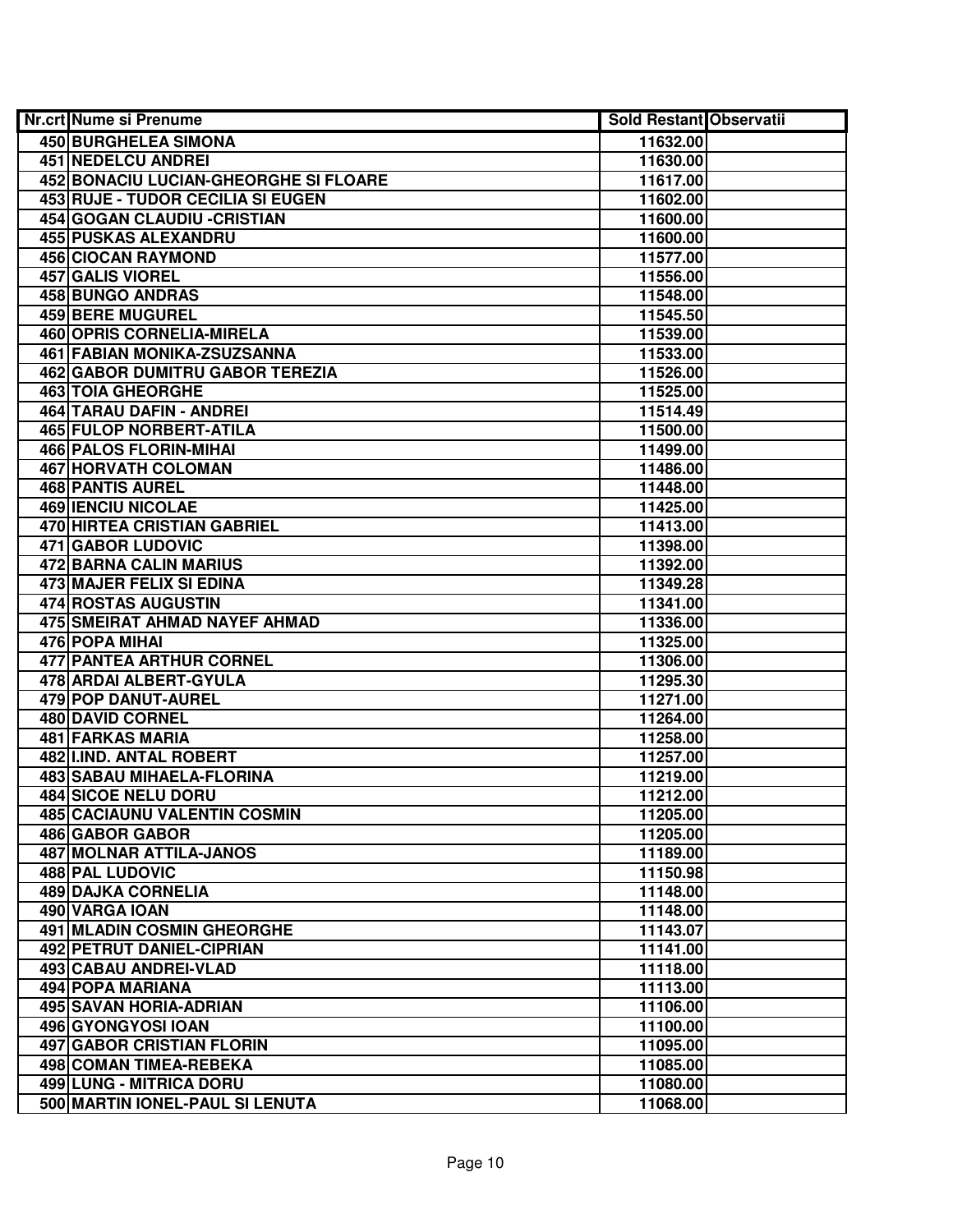| <b>Nr.crt Nume si Prenume</b>          | Sold Restant Observatii |  |
|----------------------------------------|-------------------------|--|
| 501 COSMA OVIDIU SORIN                 | 11067.49                |  |
| 502 BIRAU CRISTIAN                     | 11061.50                |  |
| 503 IANCEU SORINA-LILIANA              | 11054.00                |  |
| 504 ZANCA IONUT-MARIUS                 | 11048.00                |  |
| 505 GHEMIS MONICA-FLORINA              | 11028.00                |  |
| 506 RISNOVEANU VLAD                    | 11015.00                |  |
| 507 GABOR GITA                         | 11000.00                |  |
| 508 GHIT NICOLETA                      | 11000.00                |  |
| 509 PALATIN ILEANA                     | 11000.00                |  |
| 510 SZUCS LEVENTE                      | 11000.00                |  |
| 511 VARGA-SEBESTYEN IMRE               | 11000.00                |  |
| 512 GYORGY - CSAKI JANOS               | 10998.17                |  |
| 513 KULCSAR JENO-ELEMER                | 10993.00                |  |
| 514 BAJOR NORBERT                      | 10991.00                |  |
| 515 BULGARU VIOREL NUTU                | 10980.00                |  |
| 516 DUMEA OVIDIU-IOSIF                 | 10958.40                |  |
| 517 CRACIUN FLORIN                     | 10948.66                |  |
| 518 BUDAI DAN                          | 10946.00                |  |
| 519 PARA CLAUDIU-CRISTIAN              | 10940.00                |  |
| 520 TOMA ADINA-VASILICA                | 10919.50                |  |
| 521 SAS MARIA GABRIELA                 | 10900.00                |  |
| 522 SZILAGYI FLORIN                    | 10899.00                |  |
| 523 RACZ IOSIF                         | 10895.50                |  |
| 524 VARGA ALEXANDRU-VALENTIN-SEBASTIAN | 10885.00                |  |
| 525 BOLOCAN CRISTIAN                   | 10863.00                |  |
| 526 POP VASILE                         | 10863.00                |  |
| 527 KOROSI BARNA                       | 10836.00                |  |
| 528 MATES MARIAN                       | 10834.00                |  |
| 529 SANDOR CRISTIAN                    | 10834.00                |  |
| 530 TAUT DUMITRU NICOLAE               | 10804.00                |  |
| 531 VARGA ADRIAN-IOAN SI MARIA         | 10800.00                |  |
| 532 ISTOIKA MATE                       | 10780.00                |  |
| 533 DOBA NICOLAE                       | 10772.00                |  |
| 534 SIRB AGOTA                         | 10768.00                |  |
| 535 HIRI FRANCIS                       | 10750.00                |  |
| 536 BAK MARIA                          | 10737.00                |  |
| <b>537 ENACHE MELANIA-ANTONIA</b>      | 10734.96                |  |
| <b>538 DOCZI SIGHISMUND</b>            | 10720.00                |  |
| 539 MESAROS GABRIELA-MARCELA           | 10708.00                |  |
| 540 ONACA LUMINITA-CARMEN              | 10699.00                |  |
| 541 KOSZTIN VASILE-ANDREI              | 10680.00                |  |
| 542 GABOR ZSUZSA                       | 10660.00                |  |
| 543 COMAN LUCIAN VALENTIN              | 10651.00                |  |
| 544 GAVRUTA MARIANA SILVIA             | 10620.00                |  |
| 545 COPIL DANIEL-EMIL                  | 10616.00                |  |
| <b>546 BIVOL GHENADIE</b>              | 10614.16                |  |
| 547 BELCEA FLAVIUS-ROBERT              | 10605.00                |  |
| 548 PAUL GERARDO-ROMULUS               | 10600.00                |  |
| 549 GALEA DORINA SI LAZAR              | 10599.00                |  |
| 550 BOT FLORINA                        | 10589.00                |  |
| 551 HOLLEIS FRIEDRICH                  | 10565.00                |  |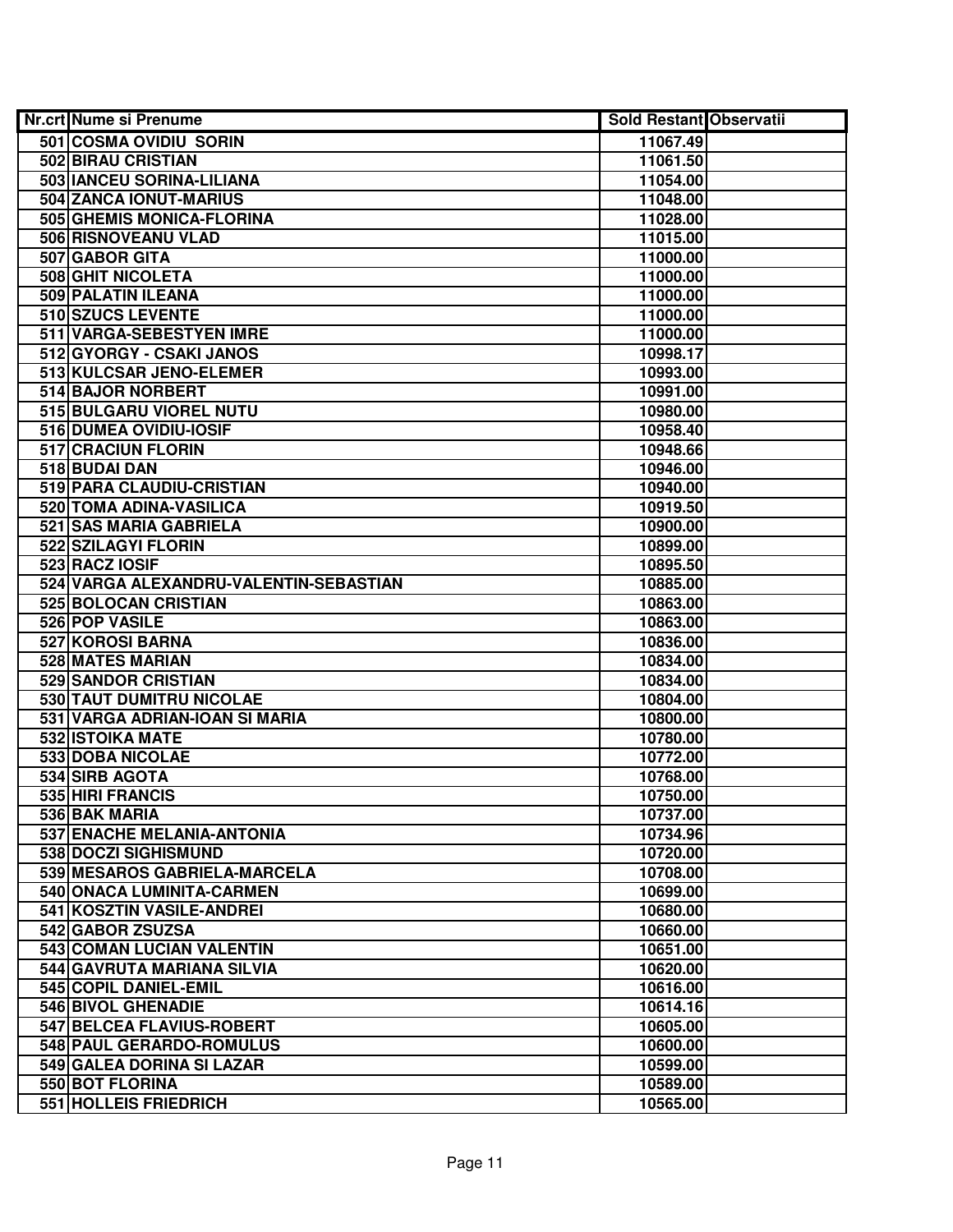| <b>Nr.crt Nume si Prenume</b>           | Sold Restant Observatii |                        |
|-----------------------------------------|-------------------------|------------------------|
| 552 TURCUT SERGIU-BOGDAN                | 10560.00                |                        |
| 553 ISZTOIKA MATEI                      |                         | 10549.00 PROCES PE ROL |
| 554 COSTACHE NICOLAE-ADRIAN             | 10544.00                |                        |
| 555 SANDIKCI KASIM                      | 10544.00                |                        |
| 556 POP TEODORA MARINELA                | 10542.00                |                        |
| 557 NAGY NICOLAE-ALEXANDRU              | 10538.00                |                        |
| 558 DERECICHEI RAUL-VIOREL              | 10517.00                |                        |
| 559 TODA CRISTIAN                       | 10503.17                |                        |
| 560 SZENTIVANYI ELISABETA-ANDREA        | 10500.86                |                        |
| 561 KEREKES ZOLTAN SI MAGDOLNA          | 10500.00                |                        |
| 562 NEGRUT-CHIPE CARMEN-DALIA           | 10500.00                |                        |
| 563 OROSZ FERENC                        | 10500.00                |                        |
| 564 PIERSUNARU CRISMARITA               | 10500.00                |                        |
| 565 BIRAU CRISTIAN                      | 10491.50                |                        |
| 566 NAGY ZOLTAN(CRAMEI 18)              | 10487.00                |                        |
| 567 TIPLEA PETRU-AUREL                  | 10480.00                |                        |
| 568 LAKATOS ERZSEBET                    | 10475.00                |                        |
| 569 ADORJAN TIBERIU ALEXANDRU SI ILDIKO | 10454.00                |                        |
| <b>570 FODOR MIRCEA</b>                 | 10441.00                |                        |
| 571 MOLDOVAN GHEORGHE-CRISTIAN          | 10440.00                |                        |
| 572 POP FLORINA-CRISTINA                | 10429.69                |                        |
| 573 BAKO ZOLTAN                         | 10418.00                |                        |
| 574 MARTIN CLAUDIU-GABRIEL              | 10400.00                |                        |
| 575 TARAU CLAUDIU-FLORENTIN             | 10394.00                |                        |
| 576 MATEI MADALINA GEORGIANA            | 10390.00                |                        |
| 577 GABOR GHIZELA                       | 10380.00                |                        |
| 578 APOSTOL CELUS TIBERIUS              | 10372.00                |                        |
| 579 VADAS CSABA-IMRE                    | 10372.00                |                        |
| 580 BONDAR ALEXANDRU-RAZVAN             | 10370.00                |                        |
| 581 POPOVICI RADU-DUMITRU               | 10361.00                |                        |
| 582 MOISIL PAMFIL SI NASTASIA           | 10357.00                |                        |
| 583 ISZTOIKA GAVRIL                     | 10356.00                |                        |
| 584 SLEIDER NORBERT-ISTVAN              | 10333.00                |                        |
| 585 OLTEAN MIRCEA                       | 10315.00                |                        |
| 586 CORBUT DANIEL                       | 10309.00                |                        |
| 587 ROSTAS CODRUT                       | 10307.00                |                        |
| 588 SELEJEAN AURICA                     | 10277.00                |                        |
| <b>589 BRINZAS DACIAN</b>               | 10271.03                |                        |
| 590 BOROS RAMONA-CAMELIA                | 10250.00                |                        |
| 591 IUHAS MARIANA                       | 10240.00                |                        |
| 592 CATANA MIHAIL                       | 10234.00                |                        |
| 593 BORZ IOAN-VASILE                    | 10221.00                |                        |
| 594 HAISZLER ATTILA-ZSOLT               | 10204.00                |                        |
| 595 AL HOSIN GHAZIE                     | 10200.00                |                        |
| 596 BANCIU ALINA                        | 10200.00                |                        |
| 597 BUDAU DANIEL                        | 10198.00                |                        |
| <b>598 HERCUT VIOREL</b>                | 10197.00                |                        |
| 599 SILAGHI MARIUS-GHEORGHE             | 10177.00                |                        |
| 600 MICLOS GHEORGHINA                   | 10166.00                |                        |
| 601 POPA TEOFIL-DANIEL                  | 10165.00                |                        |
| 602 LUNKA ADAM-NORBERT                  | 10160.00                |                        |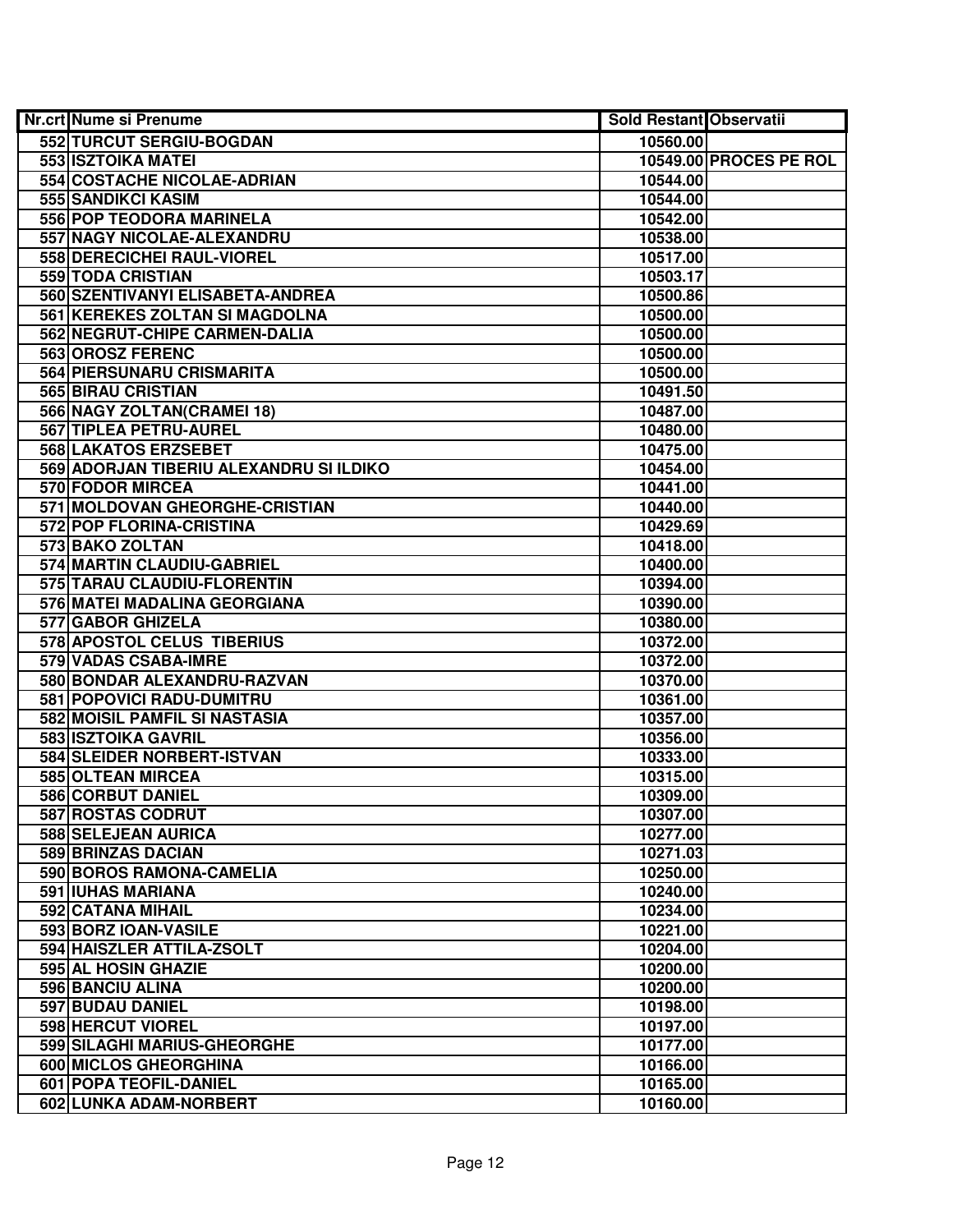| <b>Nr.crt Nume si Prenume</b>                 | Sold Restant Observatii |  |
|-----------------------------------------------|-------------------------|--|
| 603 DEMETER SANDA                             | 10157.00                |  |
| 604 MARC IOSIF                                | 10136.00                |  |
| 605 BOSNYAK CSILLA-KATALIN                    | 10129.00                |  |
| 606 KISS LADISLAU-ANDREI-IOSIF                | 10128.00                |  |
| 607 TIPLEA COSMIN-NICOLAE                     | 10112.29                |  |
| 608 DUNAI CRISTIAN SI GABRIELA                | 10112.00                |  |
| 609 CALIN ROBERT                              | 10100.00                |  |
| 610 LESAC ROBERT                              | 10100.00                |  |
| 611 BARBURAS PAUL-MIRCEA                      | 10094.00                |  |
| 612 ZBIRCEA MIRCEA-NICOLAE SI CORINA-NICOLETA | 10063.79                |  |
| 613 VASARI ILEANA-VERONICA                    | 10054.00                |  |
| 614 ROMANIUC ADRIAN-NICOLAE                   | 10051.95                |  |
| 615 POPOVICI GHEORGHE-FLORIAN                 | 10018.00                |  |
| 616 PAUR NORBERT ATTILA                       | 10016.14                |  |
| 617 LUNCAN AXENIA                             | 10014.00                |  |
| 618 HOTEA ADRIAN MIRCEA                       | 10013.00                |  |
| 619 IUHAS DORIN AUREL                         | 10009.00                |  |
| 620 BOGDAN IOAN-NICOLAE                       | 10000.00                |  |
| 621 BUCIAS MARGIT                             | 10000.00                |  |
| 622 BUNGO LASZLO                              | 10000.00                |  |
| 623 CUCCIA FLORICA                            | 10000.00                |  |
| 624 FARCAS CORNELIA-FLORINA                   | 10000.00                |  |
| <b>625 HANIS ALEXANDRU</b>                    | 10000.00                |  |
| 626 HIRIS LOREDANA-MARIA                      | 10000.00                |  |
| 627 MADA ELISABETA                            | 10000.00                |  |
| 628 MARTON CSABA                              | 10000.00                |  |
| 629 MIHELE LIDIA-ANA                          | 10000.00                |  |
| 630 ONET CONSTANTIN                           | 10000.00                |  |
| 631 PETRICAU MIHAELA-CRISTINA                 | 10000.00                |  |
| 632 ROBOS DORIN FLORIN                        | 10000.00                |  |
| 633 SZABO BEATRIX- IVETT                      | 10000.00                |  |
| 634 TIAR IOANA-MARIANA                        | 10000.00                |  |
| 635 TOCAI FLORICA                             | 10000.00                |  |
| 636 ZALAI EDITH                               | 10000.00                |  |
| <b>637 BALINT ARPAD</b>                       | 9997.00                 |  |
| 638 KERESZTURI GABRIELA                       | 9991.00                 |  |
| 639 ROMOCEA-MORAR IONEL                       | 9968.00                 |  |
| <b>640 VASILE ANITA</b>                       | 9964.00                 |  |
| 641 ULICI FOCSA RUXANDRA                      | 9960.00                 |  |
| 642 GOVOREANU ION SI MIHAELA                  | 9948.24                 |  |
| 643 RIF MARIN SI SIMONA-FLORENTINA            | 9909.00                 |  |
| 644 OPREA ECATERINA                           | 9900.00                 |  |
| 645 BOLONI EMANUELA-MONICA                    | 9889.00                 |  |
| 646 RATIU IOAN ADRIAN                         | 9868.00                 |  |
| 647 MIRON TRAIAN REMUS SI IOANA               | 9861.00                 |  |
| 648 TIMAR OLIVER VALENTIN SI AUGUSTINA        | 9861.00                 |  |
| 649 STOKKER GHEORGHE                          | 9860.00                 |  |
| 650 VARGA STEFAN                              | 9815.00                 |  |
| 651 PARFENE RAZVAN-OLIMPIU                    | 9804.00                 |  |
| 652 TURCAS DANIEL MARIUS                      | 9800.00                 |  |
| 653 BORZA LILIANA DORINA                      | 9772.00                 |  |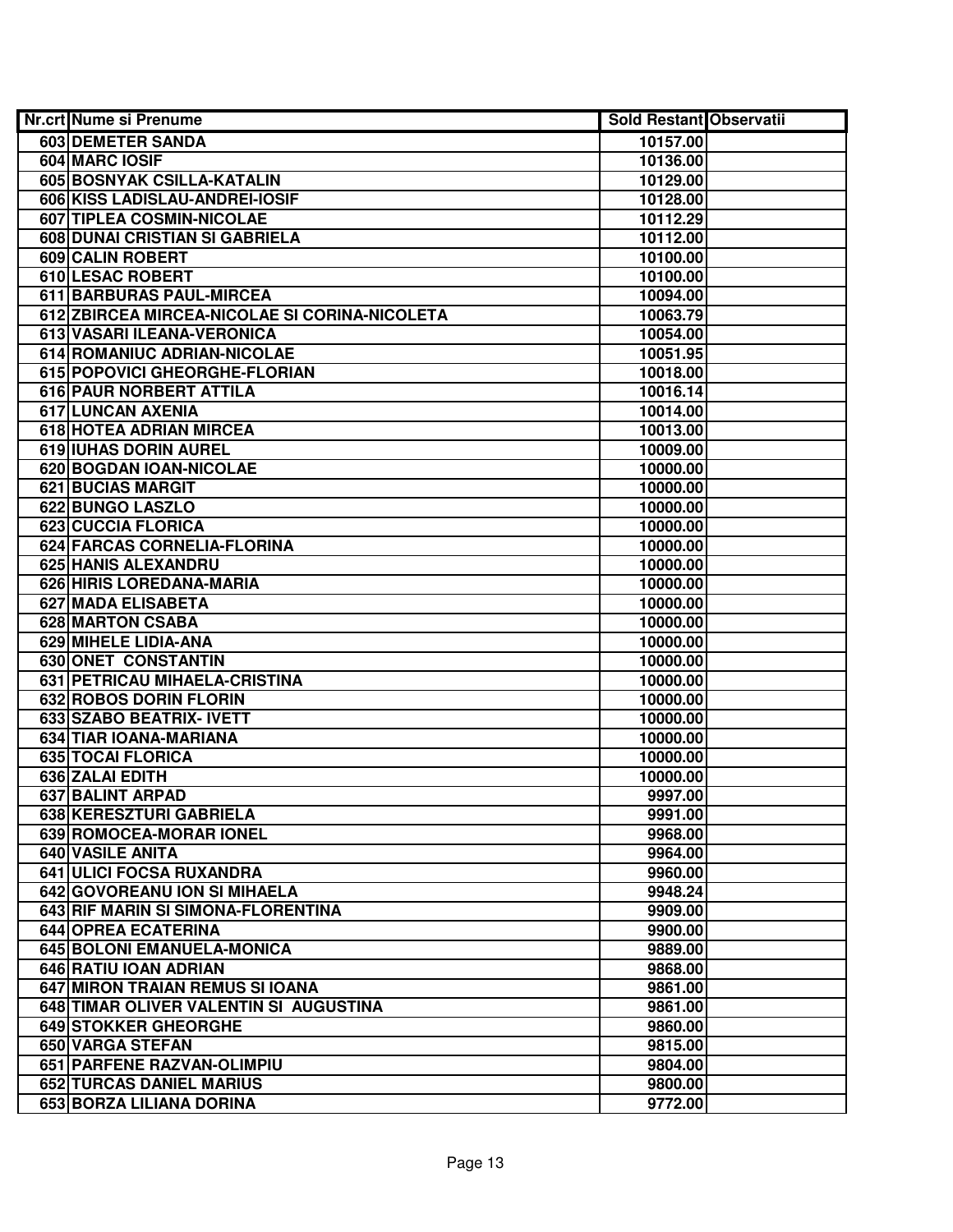| <b>Nr.crt Nume si Prenume</b>        | Sold Restant Observatii |  |
|--------------------------------------|-------------------------|--|
| 654 PUIEA FELICIA                    | 9767.00                 |  |
| 655 PAHONTU CRISTIAN                 | 9763.00                 |  |
| 656 TOMA SILVIU-MARIAN               | 9747.00                 |  |
| 657 SUCIU HOREA MIHAI                | 9728.00                 |  |
| 658 TURCAS LIVIU                     | 9690.00                 |  |
| 659 CIRIL ALEXANDRU                  | 9680.00                 |  |
| 660 DEMETER FLORINA                  | 9670.00                 |  |
| 661 DIACONESCU CONSTANTIN            | 9670.00                 |  |
| <b>662 MOS TEODOR</b>                | 9670.00                 |  |
| <b>663 SZALKAI GHEORGHE</b>          | 9669.00                 |  |
| <b>664 GALIS DELIA-ELENA</b>         | 9664.00                 |  |
| 665 COPIL PETRU-MARIUS               | 9658.00                 |  |
| 666 ISZTOIKA STEFAN                  | 9650.00                 |  |
| 667 SCHOLLER IOSIF LEVENTE           | 9649.62                 |  |
| 668 BORBELY MAGDALENA SI LUDOVIC     | 9647.00                 |  |
| 669 SECARA CORIOLAN                  | 9647.00                 |  |
| 670 MOROCA MARIA                     | 9645.00                 |  |
| 671 JUSCA VIRGIL-VASILE              | 9600.00                 |  |
| 672 PAP ZOLTAN IULIU                 | 9585.00                 |  |
| 673 MURESAN IOAN                     | 9575.00                 |  |
| 674 VARGA ZOLTAN                     | 9563.36                 |  |
| 675 TRANDAFIR CLAUDIA-CRISTINA       | 9558.00                 |  |
| 676 HUBERT JOZSEF                    | 9553.20                 |  |
| 677 HALACU TITUS SIMION              | 9541.00                 |  |
| 678 KOCSIS ATTILA-ROMULUS            | 9539.00                 |  |
| 679 GABOR ROBERT                     | 9528.00                 |  |
| 680 LIBANT KATALIN SAROLTA           | 9522.97                 |  |
| 681 PUIE RAZVAN-GEORGE               | 9517.00                 |  |
| 682 SECARA MIRCEA-EMIL               | 9509.00                 |  |
| 683 ALBUI MARIN                      | 9501.98                 |  |
| 684 SATRAN CAROL                     | 9500.00                 |  |
| 685 POPA TUNS DANIEL SI SASS IULIANA | 9494.57                 |  |
| 686 TELIBASA CIPRIAN - VASILE        | 9483.00                 |  |
| <b>687 CHIRODEA CRISTIAN</b>         | 9459.00                 |  |
| 688 BUTCOVAN LIVIU-IONEL             | 9411.00                 |  |
| 689 BALOG DUMITRU ANDREI             | 9410.00                 |  |
| 690 SZABO LASZLO-IOZSEF              | 9377.00                 |  |
| <b>691 SIM REMUS VIOREL</b>          | 9360.00                 |  |
| 692 NEMES ROBERT-SANDOR              | 9350.00                 |  |
| 693 TASEDAN CIPRIAN-IOAN             | 9340.00                 |  |
| 694 TOIA VIOREL                      | 9327.00                 |  |
| 695 POPOVICI ANNA-MARIA              | 9326.00                 |  |
| 696 ABRUDAN ADRIAN                   | 9303.00                 |  |
| 697 BACIU IRINA                      | 9293.97                 |  |
| 698 LUNKA ERIKA                      | 9290.00                 |  |
| 699 JARCA-RUGAN IOANA-RAMONA         | 9283.03                 |  |
| 700 OPRIS RADU OVIDIU                | 9274.00                 |  |
| 701 RUSU ANDREI                      | 9236.00                 |  |
| 702 GABOR DUMITRU                    | 9229.00                 |  |
| 703 TAU IONEL-SORIN                  | 9225.00                 |  |
| 704 LASCU PETRU-FLORIN               | 9212.00                 |  |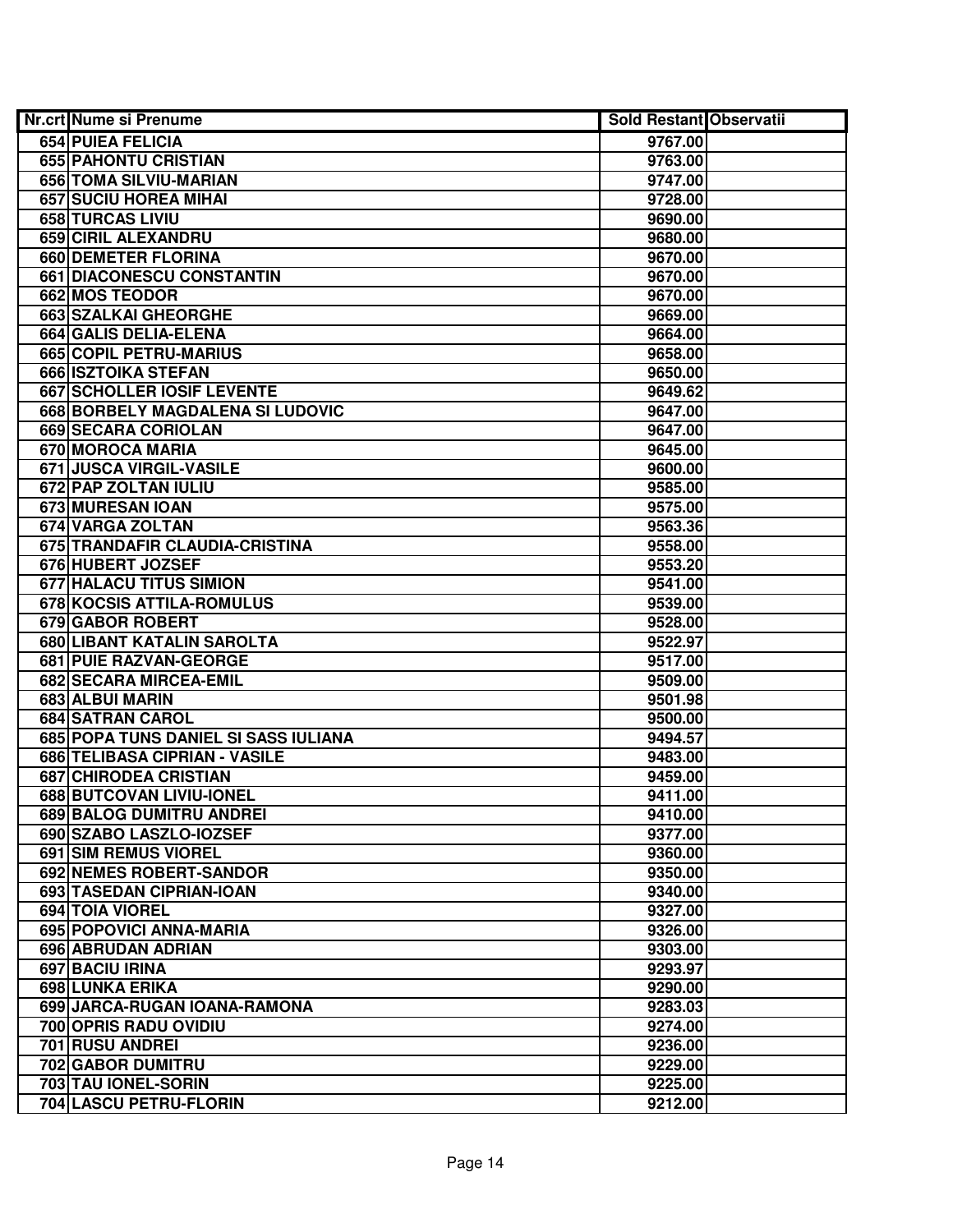| Nr.crt Nume si Prenume                         | <b>Sold Restant Observatii</b> |  |
|------------------------------------------------|--------------------------------|--|
| 705 ROSTAS ANTON                               | 9207.00                        |  |
| <b>706 ILIES THOMAS BECKET</b>                 | 9203.00                        |  |
| 707 LUCUTA CONSTANTIN-STEFAN                   | 9175.00                        |  |
| 708 MOLNAR DOMINIQUE ANGELLO                   | 9170.00                        |  |
| 709 GABOR BANO                                 | 9169.00                        |  |
| 710 RUS CALIN-DUMITRU                          | 9159.00                        |  |
| 711 BOTA MARIUS-SORIN-OVIDIU                   | 9145.00                        |  |
| 712 VAIDA FLORIN - EMANUEL                     | 9123.00                        |  |
| <b>713 LUKACS IOSIF</b>                        | 9120.00                        |  |
| 714 HUSZTI VASILE                              | 9101.39                        |  |
| 715 URS LIDIA-FLORICA                          | 9093.00                        |  |
| 716 BODOG TEOFIL-PAVEL                         | 9083.00                        |  |
| <b>717 BOCHIS VALENTIN FLORIN</b>              | 9063.00                        |  |
| <b>718 TODERICI MIHAIU SI GEORGETA</b>         | 9057.00                        |  |
| 719   PASALAU (FOSTA MERCA) DANIELA            | 9044.00                        |  |
| 720 BOGDAN ADRIAN-FLORIN                       | 9041.00                        |  |
| 721 GABOR MATE                                 | 9040.00                        |  |
| 722 BACIU RAZVAN-COSMIN                        | 9039.00                        |  |
| 723 BORRI SATURNO                              | 9039.00                        |  |
| 724 CIOACA FLORINEL                            | 9025.29                        |  |
| 725 MORAR BOGDAN-MIHAI                         | 9007.00                        |  |
| 726 BOLDIS MONICA-IRINA                        | 9000.00                        |  |
| 727 COVACI MIHAI                               | 9000.00                        |  |
| 728 IANOSDAN ANAMARIA-RAMONA                   | 9000.00                        |  |
| 729 CIRNU RAUL-TIBERIU                         | 8990.00                        |  |
| 730 BERE VIOREL                                | 8970.00                        |  |
| 731 BOLDIS CALIN-MIHAI                         | 8957.50                        |  |
| 732 NYUZO JANOS                                | 8948.00                        |  |
| 733 COZAC IOAN SI CONSTANTA LUCIA              | 8942.00                        |  |
| 734 GABOR STEFAN                               | 8938.00                        |  |
| 735 LATA IOAN ALEXANDRU                        | 8929.00                        |  |
| 736 PASCA FLORIN                               | 8907.50                        |  |
| <b>737 LAPUSCA VALENTIN</b>                    | 8906.00                        |  |
| 738 TURCAN EUGENIU                             | 8880.00                        |  |
| 739 NICORUT FLORICA                            | 8874.00                        |  |
| <b>740 VERES TIBERIU</b>                       | 8869.00                        |  |
| 741 BOCRA MIRCEA                               | 8861.00                        |  |
| <b>742 OLAH EMERIC</b>                         | 8861.00                        |  |
| <b>743 MARNEA DAN-FLORIN</b>                   | 8848.00                        |  |
| 744 POP ANUTA                                  | 8844.00                        |  |
| 745 NAGY SANDOR                                | 8834.00                        |  |
| 746 ROMOSAN IOAN-DOREL CABINET DE AVOCAT       | 8815.00                        |  |
| <b>747 ISTOICA MATEI</b>                       | 8801.00                        |  |
| <b>748 BARANKA STEFAN</b>                      | 8800.00                        |  |
| 749 GENCSI ATTILA                              | 8773.00                        |  |
| 750 LAURENTIU IOAN LUCRETIU SI MADALINA-RAMONA | 8773.00                        |  |
| 751 DERBAN FLORIN-NICOLAE                      | 8766.00                        |  |
| 752 JUHASZ ILDIKO                              | 8765.00                        |  |
| 753 GABOR MATEL                                | 8761.00                        |  |
| 754 SARACUT CLAUDIA MONICA                     | 8758.00                        |  |
| <b>755 MALEK MARTON</b>                        | 8750.00                        |  |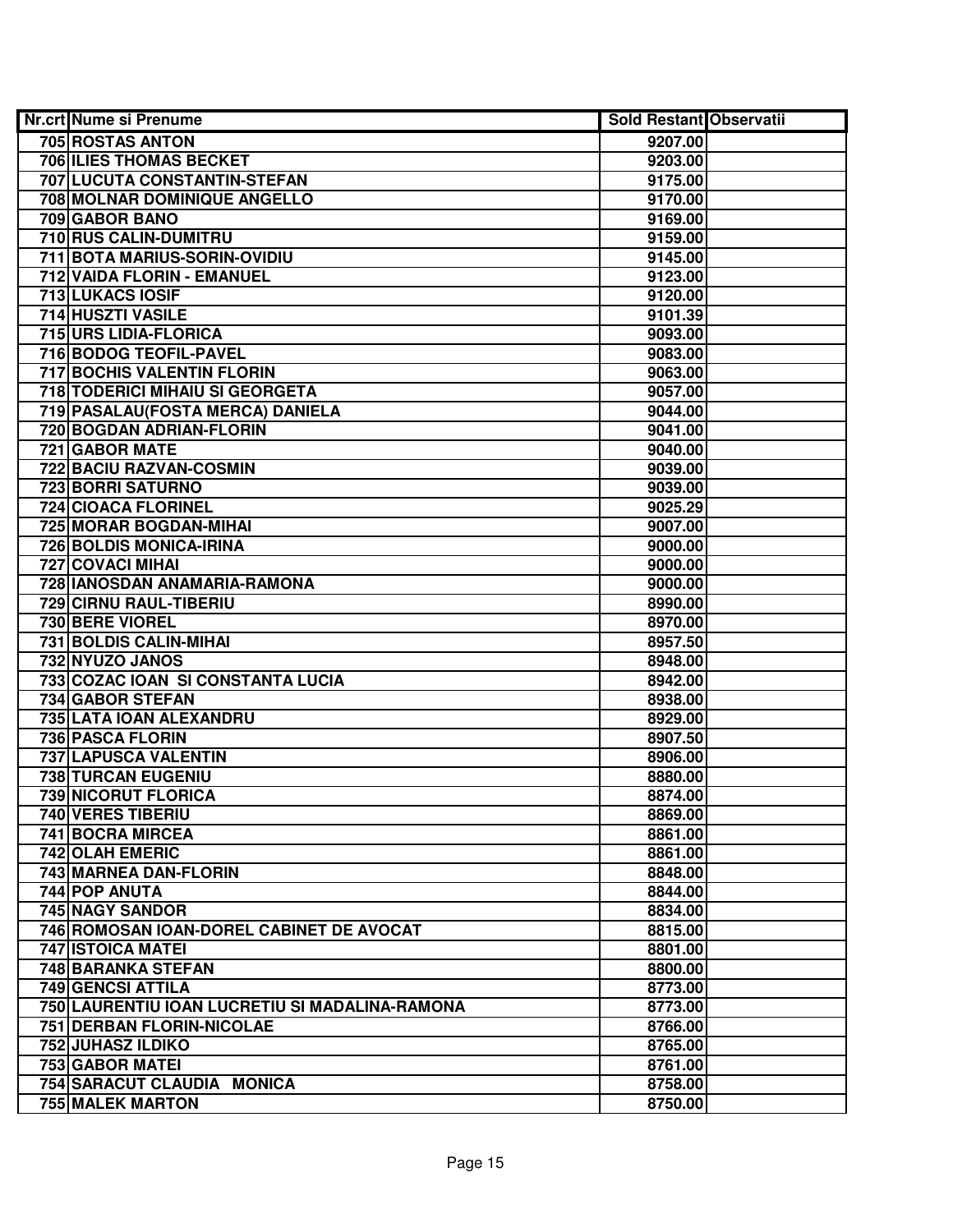| Nr.crt Nume si Prenume                    | Sold Restant Observatii |  |
|-------------------------------------------|-------------------------|--|
| 756 RICCIO ROBERTO                        | 8739.00                 |  |
| <b>757 FLORIAN GHEORGHE</b>               | 8724.00                 |  |
| 758 MOLDOVAN FLORIN-EUGEN                 | 8700.00                 |  |
| 759 VARGA IOAN                            | 8700.00                 |  |
| <b>760 ISZTOIKA EVA</b>                   | 8690.69                 |  |
| 761 ROSTAS FRANCISC                       | 8683.00                 |  |
| <b>762 PLATONA NICOLAE MARIUS</b>         | 8679.00                 |  |
| <b>763 IUHAS GAVRIL</b>                   | 8662.00                 |  |
| <b>764 BIROUAS RADU</b>                   | 8651.00                 |  |
| <b>765 TICU CONSTANTIN-IONEL</b>          | 8632.00                 |  |
| <b>766 FURTOS STELIAN ADRIAN</b>          | 8626.00                 |  |
| <b>767 TOLAS MARIA - ANGELICA</b>         | 8612.00                 |  |
| <b>768 BALAIAN OVIDIU-GABRIEL</b>         | 8605.00                 |  |
| <b>769 HORVATH ETELKA</b>                 | 8600.00                 |  |
| 770 CHERECHES RAZVAN-ARMAND               | 8595.00                 |  |
| 771 BURCSA JANKO SI GITA                  | 8579.00                 |  |
| 772 HOEFSMIT LILIANA STEFANIA             | 8565.00                 |  |
| 773 BARANYKA CLARA                        | 8560.00                 |  |
| 774 BODNAR CARMEN-ILDIKO                  | 8555.00                 |  |
| 775 TENT MIRCEA SI MARIA                  | 8547.00                 |  |
| 776 COSMA FLORIN-CALIN                    | 8536.00                 |  |
| 777 GRAUR CSABA-ALEXANDRU                 | 8531.00                 |  |
| 778 SUPARARE BOGDAN-SEBASTIAN             | 8525.00                 |  |
| 779 MANZ ADRIANA SI FLORIN VIOREL         | 8517.00                 |  |
| 780 MATEI MARIANA                         | 8517.00                 |  |
| 781 SAJO LASZLO                           | 8514.00                 |  |
| 782 VALCEANU ALEXANDRU-VLAD               | 8510.00                 |  |
| 783 GABOR GAVRIL                          | 8507.50                 |  |
| 784 POSZTOS ZSOLT-FERENCZ                 | 8505.00                 |  |
| 785 GEUDENS PHILIPPE                      | 8501.00                 |  |
| 786 PUSZTAI ISTVAN-JOZSEF                 | 8501.00                 |  |
| 787 BARANYKA ECATERINA                    | 8500.00                 |  |
| 788 LELEA VIOREL                          | 8500.00                 |  |
| <b>789 PINTYE BRIGITTE-ANTONIA</b>        | 8500.00                 |  |
| 790 MOLDOVAN FLORIN ANDREI                | 8489.00                 |  |
| 791 VILHAM GABRIELLA-ENIKO                | 8485.00                 |  |
| 792 BICA ANGELA-CLAUDIA                   | 8480.00                 |  |
| <b>793 KISS FERENC</b>                    | 8480.00                 |  |
| 794 MOCA SORIN VICTOR SI FLORINA          | 8475.00                 |  |
| 795 ORBAI LUCIAN-FLORIN                   | 8475.00                 |  |
| 796 POPA OCTAVIAN                         | 8475.00                 |  |
| 797 JOUNAS ANTAL-FRANCISC                 | 8468.40                 |  |
| 798 IAKOB NICOLAE                         | 8467.00                 |  |
| 799 STRUGAREANU ANGELA                    | 8457.00                 |  |
| <b>800 CIOBANIDIS PETROS</b>              | 8439.00                 |  |
| 801 KOTVAN ELISABETA                      | 8434.00                 |  |
| 802 BALOGH OLGA                           | 8430.00                 |  |
| 803 BOROS IOAN-MARIUS SI LENUTA           | 8427.00                 |  |
| 804 MIHUT AUREL                           | 8423.00                 |  |
| 805 FALUB COSMIN-BIR. IND. DE ARHITECTURA | 8411.00                 |  |
| 806 COSTA MIRCEA-ADRIAN                   | 8400.00                 |  |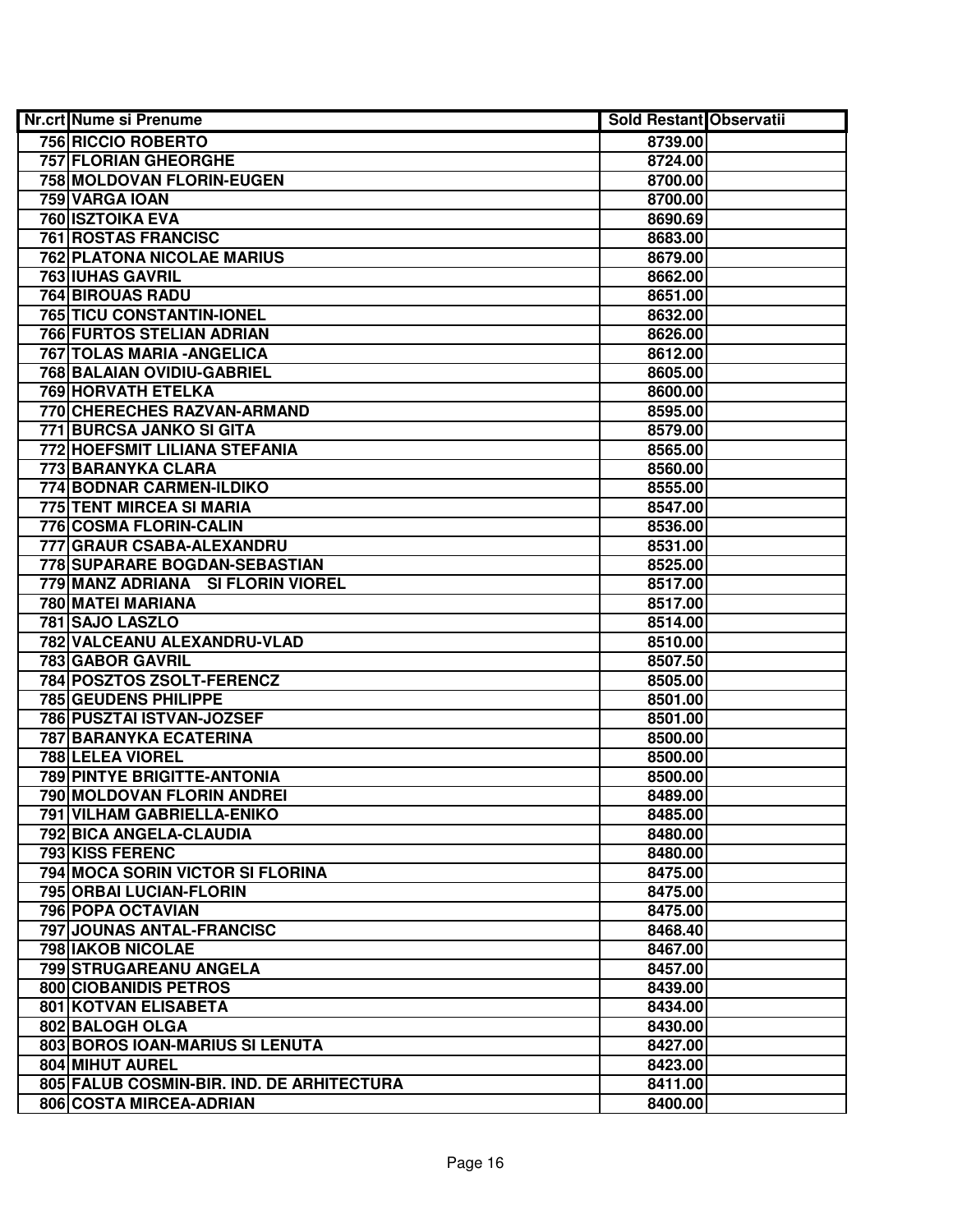| <b>Nr.crt Nume si Prenume</b>           | Sold Restant Observatii |  |
|-----------------------------------------|-------------------------|--|
| 807 ZIGA EMANUEL-VIOREL                 | 8380.00                 |  |
| 808 BIRTA IONUT-VALENTIN                | 8334.00                 |  |
| 809 GABOR LAJOS                         | 8320.00                 |  |
| 810 MIHAI TEODOR-FLORIAN                | 8316.00                 |  |
| 811 DEAC OLIMPIU                        | 8312.00                 |  |
| 812 BULZAN IOANA-ANDREEA                | 8305.00                 |  |
| 813 CICORTAS DORINICA                   | 8296.00                 |  |
| 814 ROSTAS CONSTANTIN                   | 8295.00                 |  |
| 815 STURZ CIPRIAN-IOAN SI CRINA-IOANA   | 8294.00                 |  |
| 816 POPESCU EMIL MIHAIL                 | 8293.00                 |  |
| 817 RADUI ALEXANDRU SI DELIA            | 8289.00                 |  |
| 818 DAN MARTIAN                         | 8280.00                 |  |
| 819 HRINCA COSTICA                      | 8275.00                 |  |
| 820 RADOI NICOLAE                       | 8271.00                 |  |
| 821 HORJA GAVRIL                        | 8262.00                 |  |
| 822 MOLDOVAN VASILE                     | 8261.00                 |  |
| 823 FEHER PIROSCA                       | 8257.00                 |  |
| 824 FECHETE DACIAN                      | 8250.00                 |  |
| 825 SIMON ANDREI                        | 8250.00                 |  |
| 826 PINTEAN GHEORGHE                    | 8243.35                 |  |
| 827 ARDELEAN IOANA - MARIA              | 8234.00                 |  |
| 828 NAGY ZSOLT BARNABAS SI AGOTA ANDREA | 8216.00                 |  |
| 829 REDNIC LYNDA                        | 8212.00                 |  |
| 830 POPA ADRIAN CRISTIAN                | 8200.00                 |  |
| 831 FARCUTA NICOLAE                     | 8195.00                 |  |
| 832 BALAZS ALEXANDRU-LADISLAU           | 8180.00                 |  |
| 833 POP VALERIA                         | 8179.00                 |  |
| 834 CRET OVIDIU NICOLAE                 | 8155.50                 |  |
| 835 BARANYKA IANOS                      | 8153.00                 |  |
| 836 SOLOMIE IONUT GABRIEL               | 8153.00                 |  |
| 837 LELE CLAUDIU-MARIUS                 | 8151.00                 |  |
| 838 TARLEA HORATIU RAZVAN               | 8140.00                 |  |
| 839 ECSEDI STEFAN-EMERIC                | 8127.64                 |  |
| 840 LAJOS ANDREA - NICULINA             | 8120.00                 |  |
| 841 MAGHIAR DIANA CAMELIA               | 8119.00                 |  |
| 842 MOCEAN AUGUSTIN GABRIEL             | 8103.48                 |  |
| 843 COVACIU ANGELA                      | 8100.00                 |  |
| 844 DRIMBA ADRIAN-MIHAI                 | 8100.00                 |  |
| 845 MINDRUT TEODOR                      | 8100.00                 |  |
| 846 PASKA MARIAN-VIRGIL                 | 8080.00                 |  |
| 847 GYONGYOSI NORBERT                   | 8070.00                 |  |
| 848 RUJE-TUDOR EUGEN-AUREL              | 8065.00                 |  |
| 849 JUNC IOAN                           | 8061.50                 |  |
| 850 TINCAU LIVIU-CORNEL SI ELZA         | 8047.00                 |  |
| 851 MALAN MARIUS SI CARMEN              | 8043.00                 |  |
| 852 SZABADOS ALEXANDRU                  | 8043.00                 |  |
| 853 BORBELYI ALEXANDRU                  | 8027.00                 |  |
| 854 SZULCSIK ISTVAN                     | 8026.00                 |  |
| 855 ISZTOICA IANCU                      | 8024.00                 |  |
| 856 URUGIUC-APATI LIVIU-PAUL            | 8020.00                 |  |
| 857 GHENGHIU IOAN-DANUT                 | 8011.00                 |  |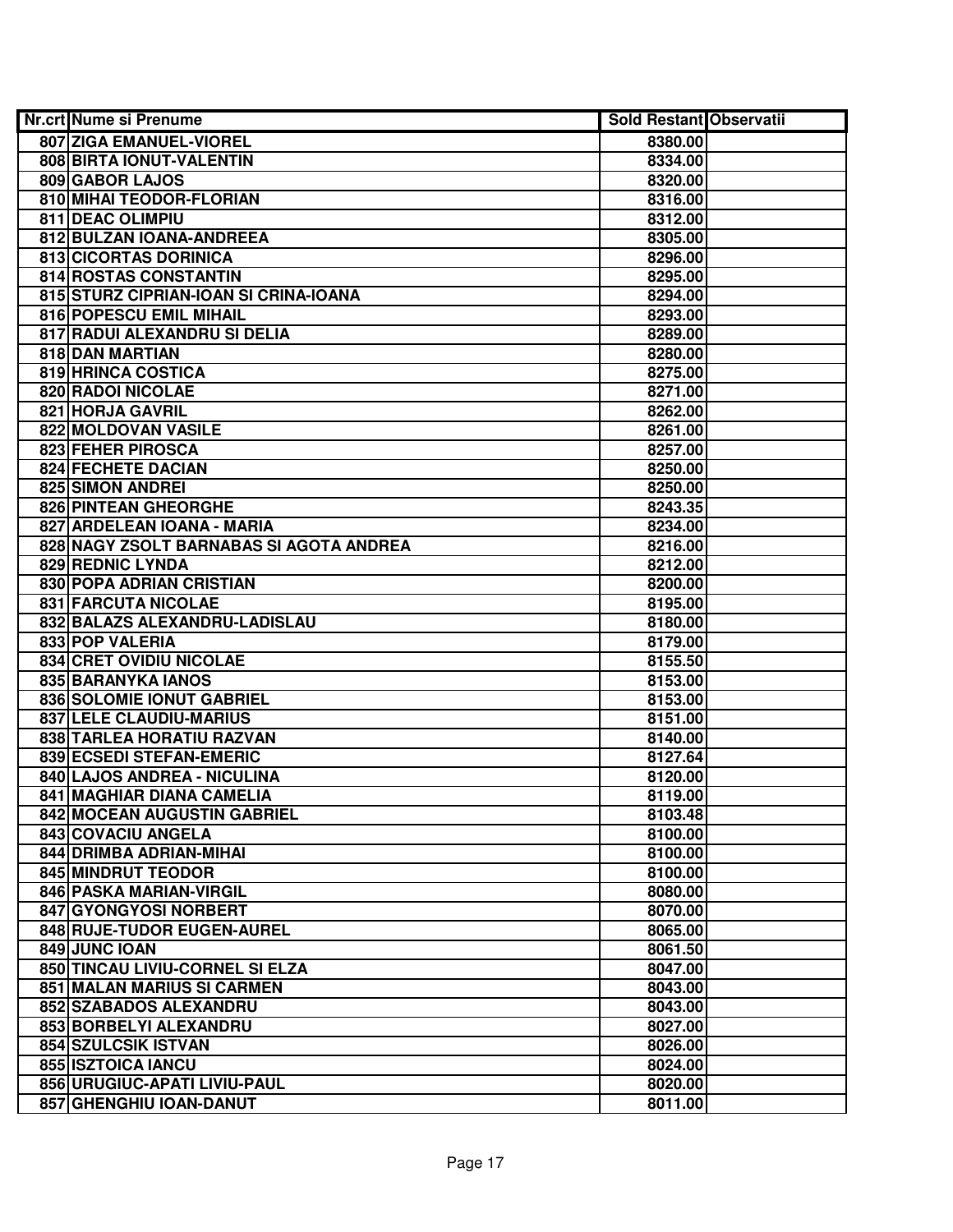| <b>Nr.crt Nume si Prenume</b> | <b>Sold Restant Observatii</b> |  |
|-------------------------------|--------------------------------|--|
| 858 KOVARI JOZSEF-CSABA       | 8005.00                        |  |
| <b>859 BAGHE MARIA</b>        | 8000.00                        |  |
| 860 BALAN IOAN-CRISTIAN       | 8000.00                        |  |
| 861 BODNAR DANIELA            | 8000.00                        |  |
| 862 BODNAR GAVRIL EUGEN       | 8000.00                        |  |
| 863 CIOCANARU HOREA-ALEXANDRU | 8000.00                        |  |
| 864 CONTINI SILVIA-GEORGETA   | 8000.00                        |  |
| 865 COZMA MARIANA             | 8000.00                        |  |
| 866 CSER JANOS-ATTILA         | 8000.00                        |  |
| 867 DOCA IOAN                 | 8000.00                        |  |
| 868 EPUREANU DORIN            | 8000.00                        |  |
| 869 GERZON RUDOLF             | 8000.00                        |  |
| 870 GIBOI EMILIA              | 8000.00                        |  |
| 871 GOIA ANGELA-HAJNALKA      | 8000.00                        |  |
| 872 HALASZ GYONGYI            | 8000.00                        |  |
| 873 HARAGOS ORSOLYA           | 8000.00                        |  |
| 874 IOVA MARTA                | 8000.00                        |  |
| 875 KORPAS FLORIAN            | 8000.00                        |  |
| 876 KUN LAVINIA-ALIETA        | 8000.00                        |  |
| 877 LAKATOS SANDOR            | 8000.00                        |  |
| 878 LASCAU IOANA-PATRICIA     | 8000.00                        |  |
| 879 LICOIU LUDOVIC-ATTILA     | 8000.00                        |  |
| 880 MEZEI PETRU FRANCISC      | 8000.00                        |  |
| 881 MOCA FLORINA-CRISTINA     | 8000.00                        |  |
| 882 MOLDOVAN FLAVIU           | 8000.00                        |  |
| 883 OKOS ISTVAN-JOZSEF        | 8000.00                        |  |
| 884 POPA FLORIN-GHEORGHE      | 8000.00                        |  |
| 885 PUSCAS ALINA-TATIANA      | 8000.00                        |  |
| 886 SARAZ ANGELA              | 8000.00                        |  |
| 887 SIFT GABRIELA-CORINA      | 8000.00                        |  |
| 888 SZABO JOZSEF              | 8000.00                        |  |
| 889 SZILAGYI ANIKO            | 8000.00                        |  |
| 890 TINCAU IOANA-NICOLETA     | 8000.00                        |  |
| <b>891 TOTH SANDOR</b>        | 8000.00                        |  |
| 892 VAKAR MARIA-LIANA         | 8000.00                        |  |
| 893 VARGA OVIDIU MARIAN       | 8000.00                        |  |
| 894 VASILE DIANA-ANCA         | 8000.00                        |  |
| <b>895 PLATONA IULIA</b>      | 7999.00                        |  |
| 896 BARNA PETRU-GHEORGHE      | 7998.00                        |  |
| 897 MACZKO LASZLO SI KATALIN  | 7998.00                        |  |
| 898 MERCEA ADRIAN SI SANDA    | 7991.45                        |  |
| 899 POPESCU TITUS-MARIAN      | 7972.00                        |  |
| 900 BISTRAN NICOLAE-VALENTIN  | 7968.00                        |  |
| 901 CORA CRISTIAN-IOAN        | 7958.00                        |  |
| 902 GABOR ROZALIA             | 7956.00                        |  |
| 903 TARNOVETCHI GEORGE-IOAN   | 7943.00                        |  |
| 904 STOIKA GABOR              | 7928.00                        |  |
| 905 SIMON JULIETA-LACRIMIOARA | 7926.00                        |  |
| 906 KOVACS ELVIRA             | 7910.00                        |  |
| 907 ROSTAS MIRCEA SI LUCRETIA | 7909.00                        |  |
| 908 GOLDEMBERG CRISTIAN-RADU  | 7903.00                        |  |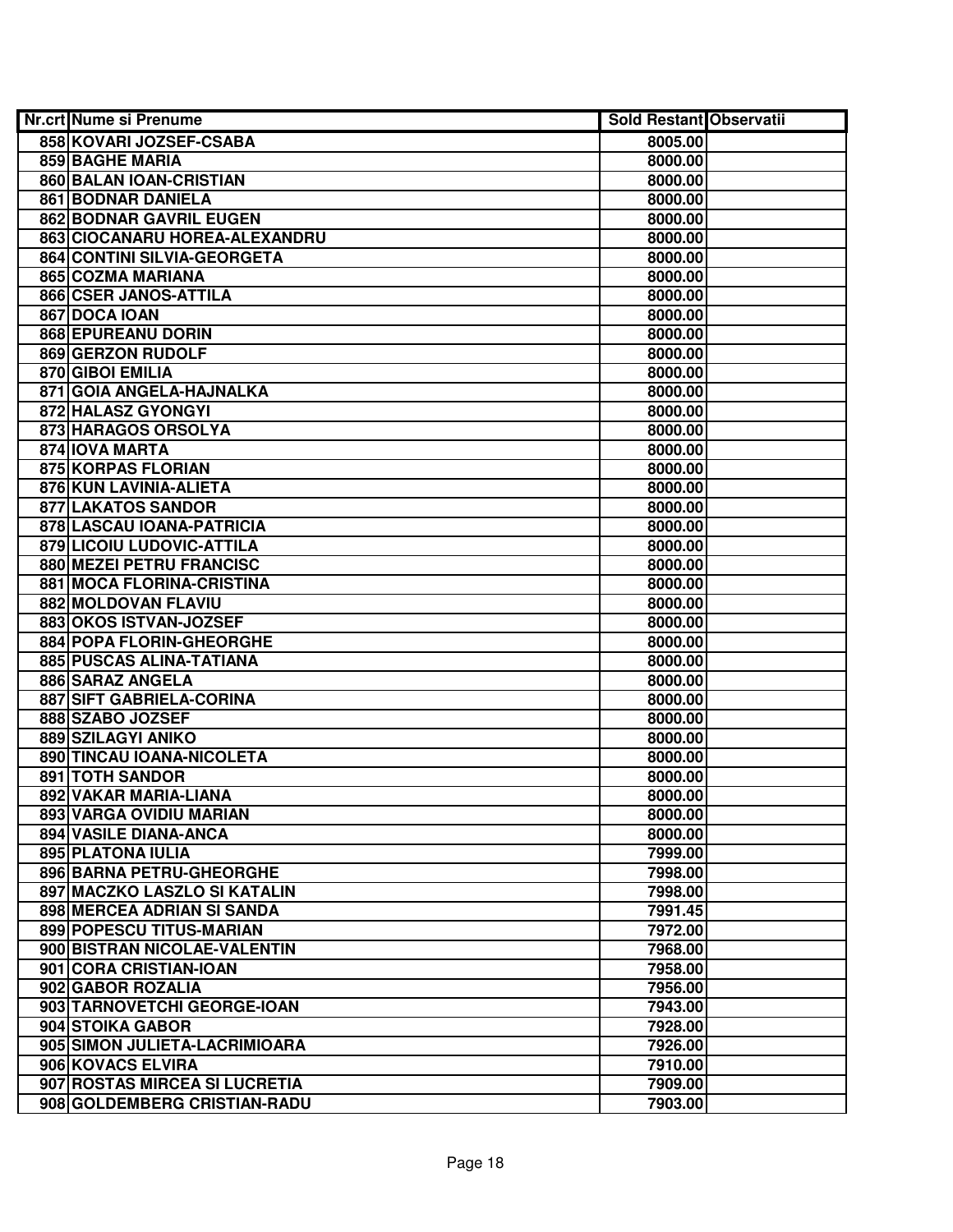| <b>Nr.crt Nume si Prenume</b>               | <b>Sold Restant Observatii</b> |  |
|---------------------------------------------|--------------------------------|--|
| 909 MEZE DANIELA-VIORICA                    | 7901.35                        |  |
| 910 CIGAN CATALINA MARIA                    | 7900.00                        |  |
| 911 KISS MARIA-MAGDALENA                    | 7900.00                        |  |
| 912 ISAK ADAM                               | 7877.00                        |  |
| 913 NEAGA NICOLETA-FELICIA                  | 7866.00                        |  |
| 914 BOROS ZOLTAN                            | 7865.00                        |  |
| 915 GAIDOS SAMUEL SIMION                    | 7855.00                        |  |
| 916 VAKAR LUCIAN-MIHAI                      | 7825.00                        |  |
| 917 DRAGAN ANTONIO-DANIEL                   | 7806.00                        |  |
| 918 BANDICI MARCEL-GEORGE                   | 7800.00                        |  |
| 919 ROSTAS LUCRETIA                         | 7800.00                        |  |
| 920 NAGY LORANT                             | 7798.00                        |  |
| 921 VARY ELISABETA SI GHERASIM              | 7798.00                        |  |
| 922 HALASZ STEFAN MARIA                     | 7797.00                        |  |
| 923 BUT PETRU-FRANCISC                      | 7780.00                        |  |
| 924 CIURAR NUTU                             | 7775.00                        |  |
| 925 SIMO MARIA-MAGDALENA                    | 7760.00                        |  |
| 926 DAN NICOLAE                             | 7745.00                        |  |
| 927 POPA DORU-ADRIAN-IOAN                   | 7740.00                        |  |
| 928 VARGA ISTVAN JOZSEF                     | 7736.27                        |  |
| 929 ROSTAS ATTILA STEFAN                    | 7735.00                        |  |
| 930 COSTEA ION                              | 7727.00                        |  |
| 931 FIT NICOLAE                             | 7720.50                        |  |
| 932 BIRTA VASILE-CATALIN                    | 7720.00                        |  |
| 933 BELENESI GHEORGHE GABRIEL CIPRIAN       | 7693.00                        |  |
| 934 OROSZ SANDOR SI VIOLETA                 | 7680.00                        |  |
| 935 HAINAL LUCIAN-CALIN                     | 7679.00                        |  |
| 936 ISTOICA IOAN                            | 7678.50                        |  |
| 937 ISZTOIKA MATEI                          | 7670.00                        |  |
| 938 RACZ ELVIRA                             | 7667.00                        |  |
| 939 SIMON ROBERT                            | 7666.00                        |  |
| 940 STOICA MARIA                            | 7665.00                        |  |
| 941 JIANU-GEROCS MARIUS-DORIN               | 7660.00                        |  |
| 942 ROSCA TIBERIU SI MIOARA                 | 7654.33                        |  |
| 943 SZEKRENYES LAJOS                        | 7653.00                        |  |
| 944 POP VASILE OVIDIU                       | 7645.00                        |  |
| 945 MEHES MARIA                             | 7638.00                        |  |
| 946 FARKAS GUSZTAV                          | 7617.00                        |  |
| 947 NUTAS ANTONIA-BIANCA                    | 7612.00                        |  |
| 948 MOTOS MIHAI                             | 7611.00                        |  |
| 949 BARTA ANDREA-MONIKA                     | 7605.00                        |  |
| 950 HRIN GHEORGHE-DORIN                     | 7602.88                        |  |
| 951 BABOS ERZSEBET                          | 7599.00                        |  |
| 952 RASCU LAURENTIU-PETRE                   | 7599.00                        |  |
| 953 ERDEI ADALBERT EMERIC                   | 7594.00                        |  |
| 954 CIRGE GHEORGHE JUN                      | 7587.00                        |  |
| 955 GABOR LUJZA, GABOR, IANCU, MATEI, LUIZA | 7586.00                        |  |
| 956 SCORTARI ILIE-CONSTANTIN                | 7585.00                        |  |
| 957 ISTOICA LUDOVIC                         | 7579.01                        |  |
| 958 BERECZKI CSABA-IOSIF                    | 7566.00                        |  |
| 959 STAN MARIN                              | 7564.00                        |  |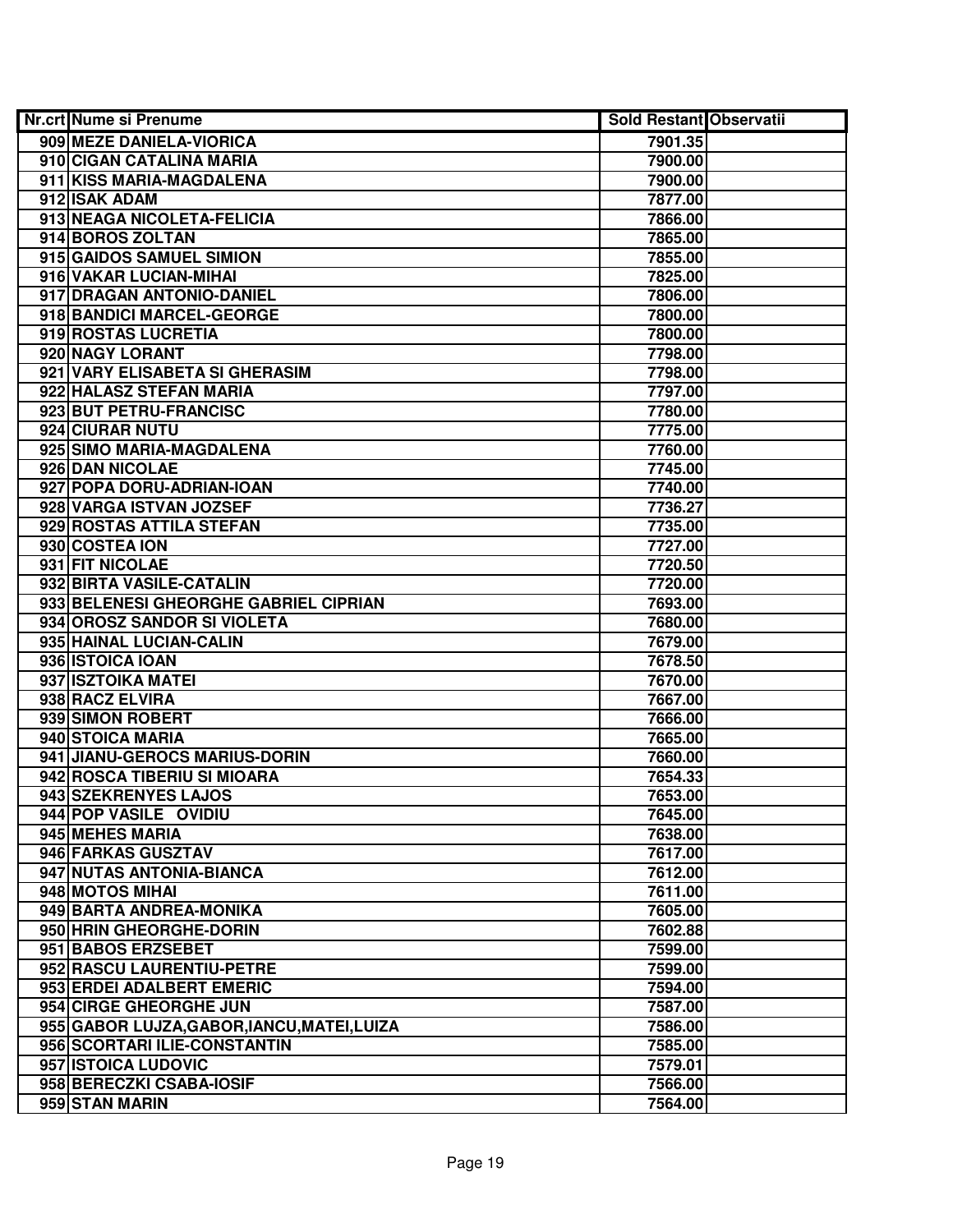| <b>Nr.crt Nume si Prenume</b>                   | <b>Sold Restant Observatii</b> |  |
|-------------------------------------------------|--------------------------------|--|
| 960 MANEA ADRIAN SI FELICIA                     | 7558.00                        |  |
| 961 BELENES TRAIAN                              | 7556.90                        |  |
| 962 CIGAN CRISTIAN VASILE                       | 7550.00                        |  |
| 963 POP RODICA-ANDREEA                          | 7550.00                        |  |
| 964 BACIU LIVIA-NICOLETA                        | 7546.00                        |  |
| 965 TIPOS NICOLAE                               | 7545.30                        |  |
| 966 TRIFAN DUMITRU                              | 7524.00                        |  |
| 967 KOVACS RICHARD ZSOLT                        | 7521.00                        |  |
| 968 DAVID VASILE LUCIAN                         | 7518.00                        |  |
| 969 MIHELE FLORIAN                              | 7516.00                        |  |
| 970 PIERSUNARU DUMITRU                          | 7514.00                        |  |
| 971 COZAC ANDREA-SIDONIA                        | 7500.00                        |  |
| 972 MOISI TEODOR-DOREL                          | 7498.00                        |  |
| 973 SAS IONUT-ANDREI                            | 7495.00                        |  |
| 974 DARABAN DOREL PETRU                         | 7479.00                        |  |
| 975 GABOR RUPI                                  | 7479.00                        |  |
| 976 IUONAS DANA-MIRELA, VIVIEN SI MARK          | 7468.50                        |  |
| 977 MAILINGER IOSIF                             | 7468.00                        |  |
| 978 NEGREAN ADRIAN NISTOR                       | 7467.00                        |  |
| 979 BULZAN MARIA                                | 7462.00                        |  |
| 980 MALAIES NICOLAE, MALAIES SUSANA, LAZAR MINA | 7455.00                        |  |
| 981 BAROTI ATTILA                               | 7450.00                        |  |
| 982 SCHUSTER HANZ                               | 7448.00                        |  |
| 983 VARGA IOZSEF                                | 7436.00                        |  |
| 984 MIHAI MARIUS                                | 7428.00                        |  |
| 985 POPOVICI LIVIU NICOLAE                      | 7421.00                        |  |
| 986 CIOBOTARIU CRISTIAN SI CLAUDIA              | 7403.00                        |  |
| 987 BOZGA VASILE                                | 7401.00                        |  |
| 988 KISS LASZLO                                 | 7400.00                        |  |
| 989 DAN REMUS-CLAUDIU                           | 7397.00                        |  |
| 990 ASZTALOS ZSOLT-FERENCZ                      | 7395.00                        |  |
| 991 TUDORAN ILIE-MARCEL                         | 7383.00                        |  |
| 992 LORINCZ LAJOS                               | 7370.00                        |  |
| 993 NOVAK ZSOLT-ISTVAN                          | 7370.00                        |  |
| 994 BALAZS ZOLTAN - GYORGY                      | 7366.00                        |  |
| 995 IOVAN IOAN                                  | 7345.00                        |  |
| 996 ISZTOIKA LUDOVIC                            | 7337.00                        |  |
| 997 IUDEAN RAMONA-CLAUDIA                       | 7336.00                        |  |
| 998 LUNGU VIRGIL SI IBOLYA                      | 7316.00                        |  |
| 999 LASCAU MARINA-LUCICA                        | 7300.00                        |  |
| 1000 POP RAZVAN                                 | 7300.00                        |  |
| 1001 CZEGLEDI NORBERT                           | 7291.00                        |  |
| 1002 LASZLO CSABA                               | 7281.00                        |  |
| 1003 MONE RAZVAN-MADALIN                        | 7260.00                        |  |
| <b>1004 MORUS CRISTIAN CLAUDIU</b>              | 7260.00                        |  |
| 1005 PALLO IZABELLA                             | 7255.00                        |  |
| 1006 APOSTOL CORNEL                             | 7252.00                        |  |
| 1007 BRIZZI MICHELE                             | 7251.00                        |  |
| 1008 GABOR STEFAN                               | 7249.40                        |  |
| 1009 LEU ZOLTAN-DAN                             | 7241.00                        |  |
| 1010 MIRZA DARIUS-GELU                          | 7238.00                        |  |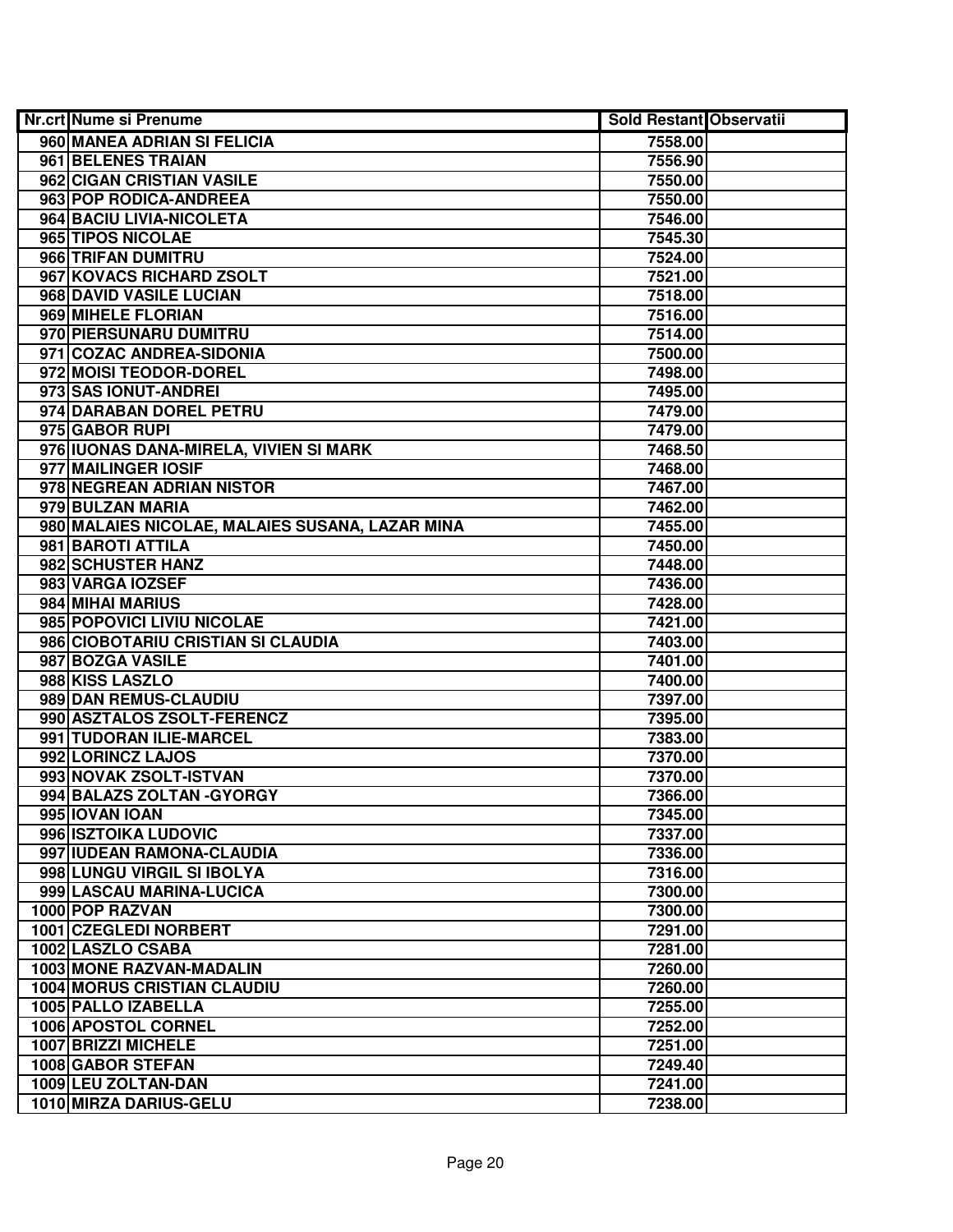| Nr.crt Nume si Prenume                       | Sold Restant Observatii |  |
|----------------------------------------------|-------------------------|--|
| 1011 AVRAM DINU-CATALIN                      | 7235.00                 |  |
| 1012 GABOR IANCU                             | 7235.00                 |  |
| 1013 SAPI JANOS                              | 7234.00                 |  |
| 1014 STAFIE SORIN                            | 7232.17                 |  |
| 1015 SGINDAR DANIEL                          | 7225.50                 |  |
| 1016 ROSU COSMIN                             | 7225.00                 |  |
| 1017 BERINDEI PETRU                          | 7220.00                 |  |
| <b>1018 LAKATOS TIBOR</b>                    | 7220.00                 |  |
| 1019 MESESAN CORIOLAN                        | 7202.00                 |  |
| 1020 CHEREGI GEORGE RAZVAN                   | 7200.50                 |  |
| 1021 IZSAK JOZSEF                            | 7200.00                 |  |
| 1022 ROSTAS CODRUT                           | 7178.50                 |  |
| 1023 GABOR CLARA                             | 7175.00                 |  |
| <b>1024 CRACIUN CALIN-IONEL</b>              | 7171.00                 |  |
| 1025 MLADIN MIHAELA ANCA                     | 7170.00                 |  |
| 1026 TARAU TEODOR                            | 7168.00                 |  |
| 1027 NAGY-PRATA ZOLTAN GYORGY                | 7164.00                 |  |
| 1028 CRACIUN SORIN-IOAN                      | 7149.00                 |  |
| 1029 IGNATESCU-SABAU ALBERT-CSABA            | 7149.00                 |  |
| <b>1030 MOLCSAN TAMAS</b>                    | 7145.00                 |  |
| 1031 POP ROBERT                              | 7145.00                 |  |
| 1032 GAVITA GABRIEL                          | 7131.00                 |  |
| 1033 BUDA RUBEN                              | 7129.00                 |  |
| 1034 BALINT FLORIN SI FLOARE                 | 7114.00                 |  |
| 1035 KISS GEZA BOBI                          | 7110.00                 |  |
| <b>1036 CRACIUN ADRIAN DANIEL</b>            | 7105.00                 |  |
| 1037 DEIBEL SIEGFRIED                        | 7104.00                 |  |
| 1038 BLAGA FLORENTINA-ANGELA SI VIOREL-IOAN  | 7101.00                 |  |
| 1039 MITAN NICOLAE                           | 7101.00                 |  |
| 1040 COSTIN ALEXANDRU IOSIF                  | 7098.82                 |  |
| <b>1041 BURLE DUMITRU SI VICTORIA</b>        | 7093.00                 |  |
| 1042 VESEA CARMEN ALINA                      | 7080.95                 |  |
| <b>1043 KHALL FALLAH MOSBAH</b>              | 7071.30                 |  |
| <b>1044 ORAS GHEORGHE-VASILE</b>             | 7071.00                 |  |
| 1045 HOMMER SANDOR ZOLTAN                    | 7069.00                 |  |
| 1046 CODRIEANU IOAN                          | 7060.00                 |  |
| <b>1047 STIOP CALIN IONEL</b>                | 7058.92                 |  |
| <b>1048 TOROK IULIU SI ILONA</b>             | 7054.15                 |  |
| 1049 NAGY ATTILA                             | 7040.00                 |  |
| 1050 CIOCAN GHEORGHE SI ANA                  | 7039.00                 |  |
| 1051 GABOR MATEI                             | 7038.44                 |  |
| 1052 SULUGIUC SADCO-GEORGE SI RALUCA CODRUTA | 7032.00                 |  |
| 1053 KELEMEN LASZLO                          | 7030.00                 |  |
| 1054 SEBESTYEN ADRIAN                        | 7025.00                 |  |
| <b>1055 IUONAS VIVIEN-VANDA</b>              | 7009.00                 |  |
| 1056 BRETAN MARIA                            | 7000.00                 |  |
| 1057 POPA OCTAVIAN                           | 7000.00                 |  |
| 1058 PASCA IOAN                              | 6992.50                 |  |
| 1059 MOCSAR JOZSEF                           | 6990.00                 |  |
| 1060 STOIA BOGDAN-MIHAI                      | 6972.00                 |  |
| 1061 GABOR SUSANA                            | 6970.00                 |  |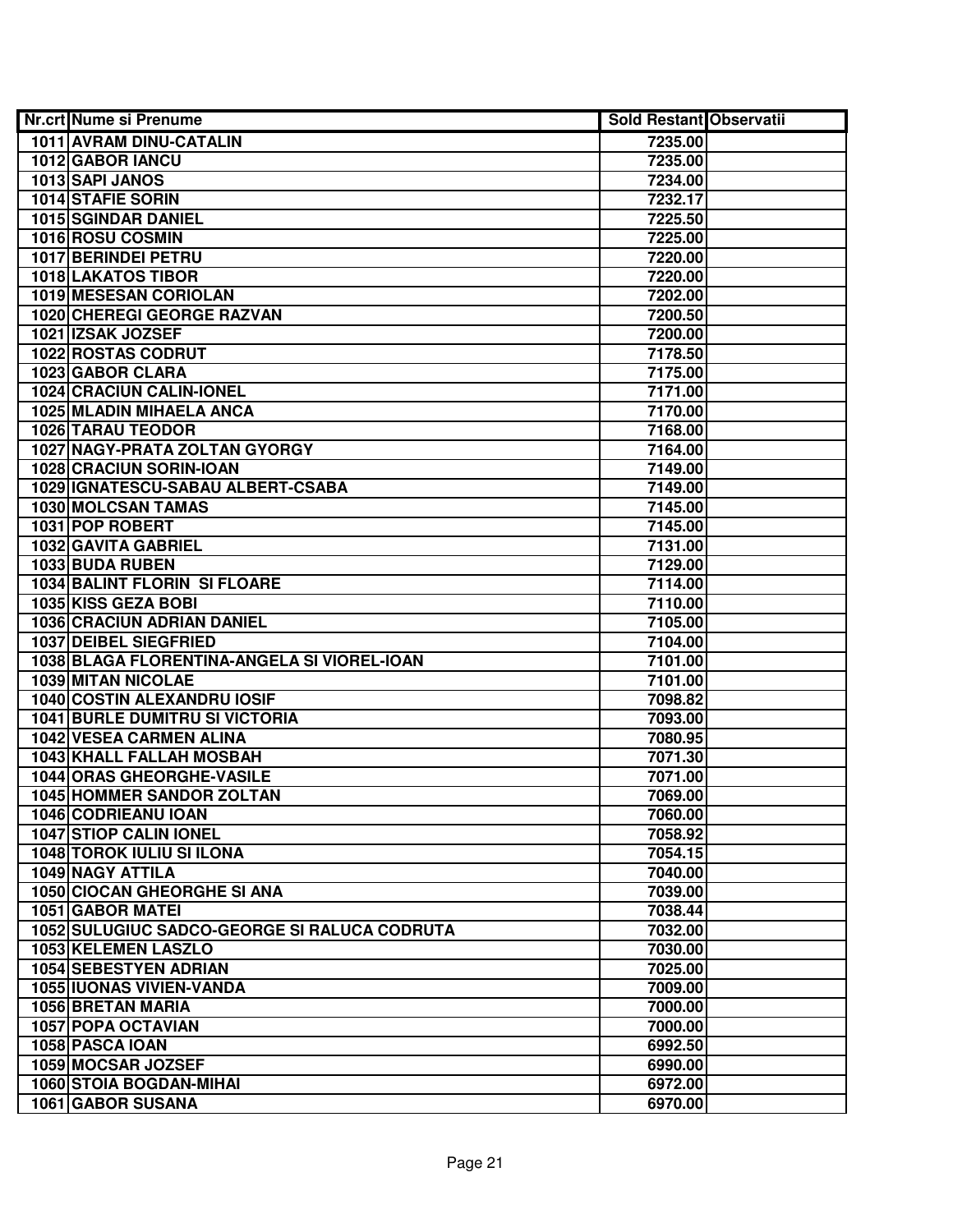| Nr.crt Nume si Prenume                                      | Sold Restant Observatii |  |
|-------------------------------------------------------------|-------------------------|--|
| 1062 GANA IONUT-GABRIEL                                     | 6968.00                 |  |
| 1063 BOB IOAN RADU                                          | 6960.00                 |  |
| 1064 POPA ROMEO                                             | 6960.00                 |  |
| 1065 RAT SORIN                                              | 6959.00                 |  |
| 1066 ILUTA FLORIN                                           | 6949.00                 |  |
| 1067 ONICA ADRIAN-DORU                                      | 6948.00                 |  |
| 1068 DEAK ISTVAN                                            | 6942.00                 |  |
| <b>1069 SZTOJKA DEMETER</b>                                 | 6937.00                 |  |
| <b>1070 GUG PAVEL SI RAVEICA</b>                            | 6934.00                 |  |
| <b>1071 POP LUCIAN-NICOLAE</b>                              | 6931.00                 |  |
| <b>1072 BACIU CORNEL-CIPRIAN</b>                            | 6925.00                 |  |
| <b>1073 SEBESTYEN MARIN</b>                                 | 6925.00                 |  |
| 1074 GABOR STEFAN                                           | 6920.00                 |  |
| 1075 RACHITA ANDI-ALIN                                      | 6908.00                 |  |
| 1076 CAPOTA OVIDIU                                          | 6900.00                 |  |
| 1077 CARAIANI BENONI MARIAN                                 | 6892.00                 |  |
| <b>1078 ISZTOIKA GABOR SI EVA</b>                           | 6891.40                 |  |
| <b>1079 CIURAR RADU</b>                                     | 6891.00                 |  |
| 1080 MATYASI FRANCISC                                       | 6890.00                 |  |
| 1081 SIME RADU HORIA                                        | 6884.00                 |  |
| 1082 BUHAS CALIN-OVIDIU                                     | 6876.00                 |  |
| 1083 ILAS MIREL-ALIN                                        | 6872.00                 |  |
| 1084 BALOGH TIBOR                                           | 6870.00                 |  |
| 1085 RAZVANTA COSMIN PAUL                                   | 6870.00                 |  |
| 1086 BOLOCA CRISTIAN                                        | 6868.00                 |  |
| 1087 LAZAR SEBASTIAN CONSTANTIN                             | 6867.00                 |  |
| 1088 SILAGHI COSMIN-EMANUEL                                 | 6858.00                 |  |
| 1089 MARTIN FLORICA-MARIOARA                                | 6857.00                 |  |
| 1090 CHERECHES FLOARE                                       | 6844.00                 |  |
| 1091 BALAN SERGIU-VIRGIL                                    | 6841.00                 |  |
| 1092 NEMES ALEXANDRU                                        | 6840.00                 |  |
| 1093 GABOR IOAN ADRIAN                                      | 6834.24                 |  |
| 1094 KOVACS LUMINITA SI IONESCU MUGUREL                     | 6833.00                 |  |
| <b>1095 FARKAS TIBOR</b>                                    | 6828.00                 |  |
| 1096 PERNES IOAN CALIN                                      | 6826.75                 |  |
| 1097 BORZA EMILIAN                                          | 6825.00                 |  |
| 1098 GABOR TEREZ                                            | 6823.00                 |  |
| 1099 GHIT IONUT-ALEXANDRU                                   | 6810.00                 |  |
| <b>1100 RADAC AUREL-GHEORGHE</b>                            | 6801.87                 |  |
| 1101 BLAGA GAVRIL SI MARIA                                  | 6796.00                 |  |
| 1102 KOVACS ISTVAN                                          | 6786.00                 |  |
| 1103 GABOR GAVRIL<br>1104 VARGA IDA                         | 6784.00                 |  |
|                                                             | 6780.00                 |  |
| 1105 MAGHIAR TRAIAN SI GABRIELA NICOLETA<br>1106 IUGA MARIA | 6776.00                 |  |
| <b>1107 NEVELITS MARIUS-LUCIAN</b>                          | 6772.00<br>6761.00      |  |
| 1108 MIHAI DOREL-CONSTANTIN                                 | 6760.00                 |  |
| 1109 IONESCU DORIN SI GABRIELA                              | 6757.00                 |  |
| 1110 DEZSI GEZA                                             | 6751.00                 |  |
| 1111 CIOTIR CIPRIAN GEORGE                                  | 6747.00                 |  |
| 1112 POPESCU-BALAZS FLORIN                                  | 6747.00                 |  |
|                                                             |                         |  |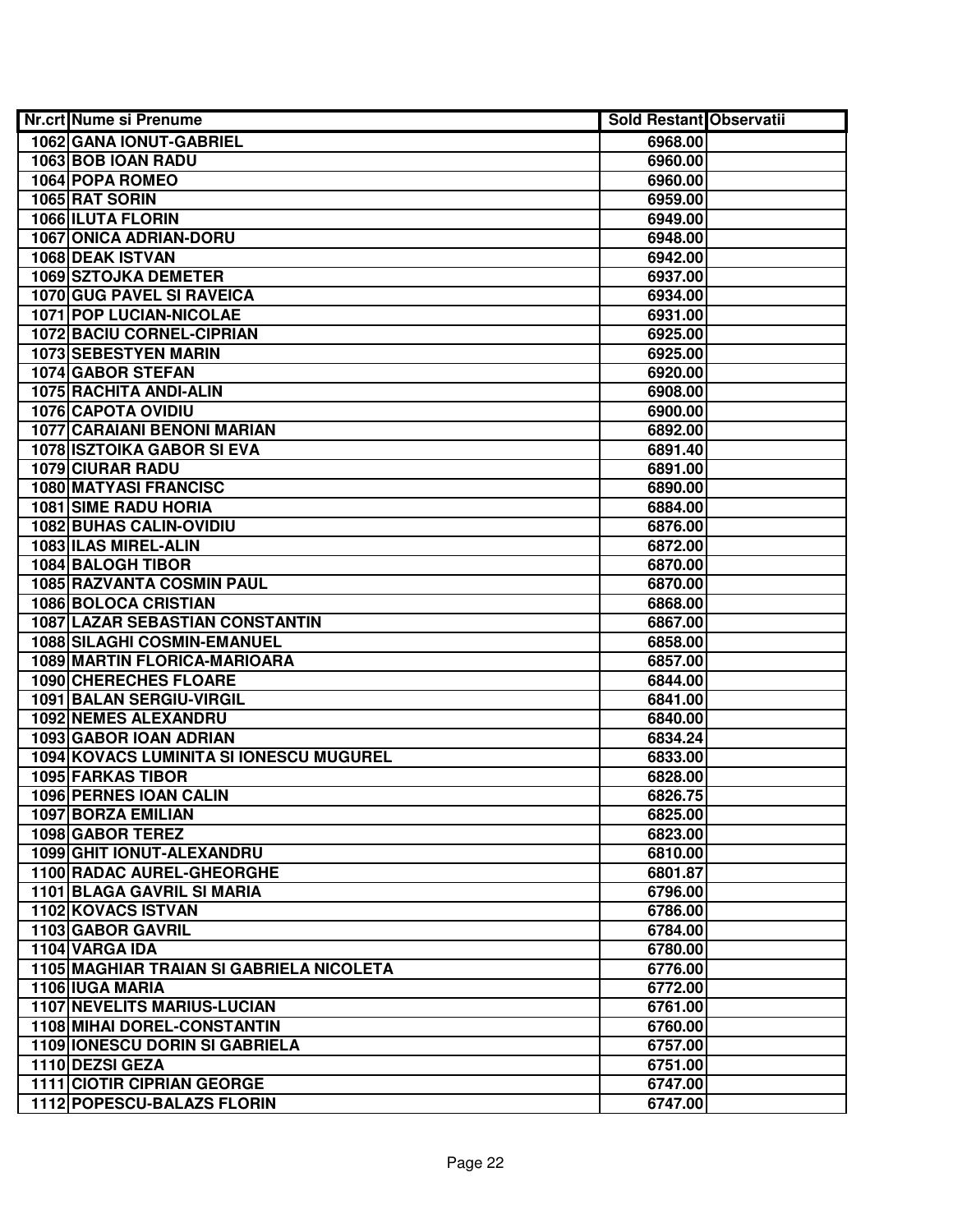| <b>Nr.crt Nume si Prenume</b>        | <b>Sold Restant Observatii</b> |  |
|--------------------------------------|--------------------------------|--|
| 1113 LAZAR GHEORGHE                  | 6742.00                        |  |
| <b>1114 KISS NORBERT</b>             | 6740.00                        |  |
| <b>1115 DRAGAN HORATIU-CHRISTIAN</b> | 6738.00                        |  |
| 1116 IONESCU GABRIEL RAZVAN          | 6738.00                        |  |
| 1117 VESA DANIEL                     | 6737.00                        |  |
| 1118 DOBLE RADU EUGEN                | 6731.00                        |  |
| 1119 MICLOS MIRCEA SI GHEORGHINA     | 6728.00                        |  |
| 1120 RANYAK-AMBRO LAURA-DACIANA      | 6722.00                        |  |
| <b>1121 BONDICI CRINA-FELICIA</b>    | 6712.04                        |  |
| 1122 BOLONI ARON                     | 6711.00                        |  |
| <b>1123 MUNTEAN IULIU</b>            | 6711.00                        |  |
| 1124 HURMUZ SURAJ                    | 6706.00                        |  |
| <b>1125 NYIKA CRISTIAN-MARCEL</b>    | 6702.00                        |  |
| <b>1126 SUTA VASILE-SEBASTIAN</b>    | 6700.50                        |  |
| <b>1127 GORAN NARCISA MADALINA</b>   | 6700.00                        |  |
| <b>1128 CIUCA CRISTIAN-ADRIAN</b>    | 6695.00                        |  |
| 1129 UNGUR CLAUDIU-LIVIU             | 6686.00                        |  |
| 1130 MARIAN CALIN OLIVIU             | 6684.00                        |  |
| <b>1131 ZAHARIE TIBOR</b>            | 6680.00                        |  |
| <b>1132 BOGDAN FELIX ROLAND</b>      | 6670.00                        |  |
| 1133 FERARU ANNAMARIA-GABRIELLA      | 6670.00                        |  |
| 1134 IENCIU VLAD-OCTAVIAN            | 6670.00                        |  |
| 1135 ANDREI CATALIN-GAVRIL           | 6666.39                        |  |
| <b>1136 MICLE CONSTANTIN</b>         | 6664.50                        |  |
| <b>1137 BALOG PETRU</b>              | 6653.00                        |  |
| <b>1138 TOIE GEORGIANA-BIANCA</b>    | 6653.00                        |  |
| 1139 GABOR MINDRA                    | 6647.00                        |  |
| 1140 BAICAN PETRU CORNEL SI MARIA    | 6641.00                        |  |
| 1141 ITTU MONICA-DORINA              | 6632.00                        |  |
| 1142 VARGA ALEXANDRU SI PIROSKA      | 6625.00                        |  |
| <b>1143 PURICE IOAN CRISTIAN</b>     | 6619.00                        |  |
| 1144 TARA VLAD GELU                  | 6615.00                        |  |
| 1145 JUDEA CORNELIA-CARMEN           | 6613.00                        |  |
| 1146 GABOR IANCU                     | 6611.00                        |  |
| <b>1147 GYORI MONIKA</b>             | 6610.00                        |  |
| 1148 ISZTOIKA STEFAN                 | 6608.00                        |  |
| 1149 CELIK BIROL                     | 6603.00                        |  |
| <b>1150 STROIU TANASE</b>            | 6601.00                        |  |
| 1151 ALBUTIU ANGELA                  | 6600.00                        |  |
| 1152 MOISIN ALEXANDRU                | 6600.00                        |  |
| 1153 NYUZO ERZSEBET                  | 6600.00                        |  |
| <b>1154 KAJCZA ANTON GIULIO</b>      | 6586.00                        |  |
| <b>1155 NECULAI DANIEL</b>           | 6585.07                        |  |
| <b>1156 LEUCA VIOREL</b>             | 6580.00                        |  |
| 1157 SALAGEAN DANIEL-OLIMPIU         | 6569.00                        |  |
| <b>1158 CSERVAK MIKLOS ZSOLT</b>     | 6567.00                        |  |
| <b>1159 TIRIL RADU-MARIUS</b>        | 6552.00                        |  |
| 1160 GILAU GHEORGHE-CAROL            | 6546.00                        |  |
| <b>1161 URSACHE IONUT-BOGDAN</b>     | 6546.00                        |  |
| 1162 CORENIUC CLAUDIU-EMIL           | 6545.00                        |  |
| 1163 CIOCAN FLORIAN LUCIAN           | 6542.00                        |  |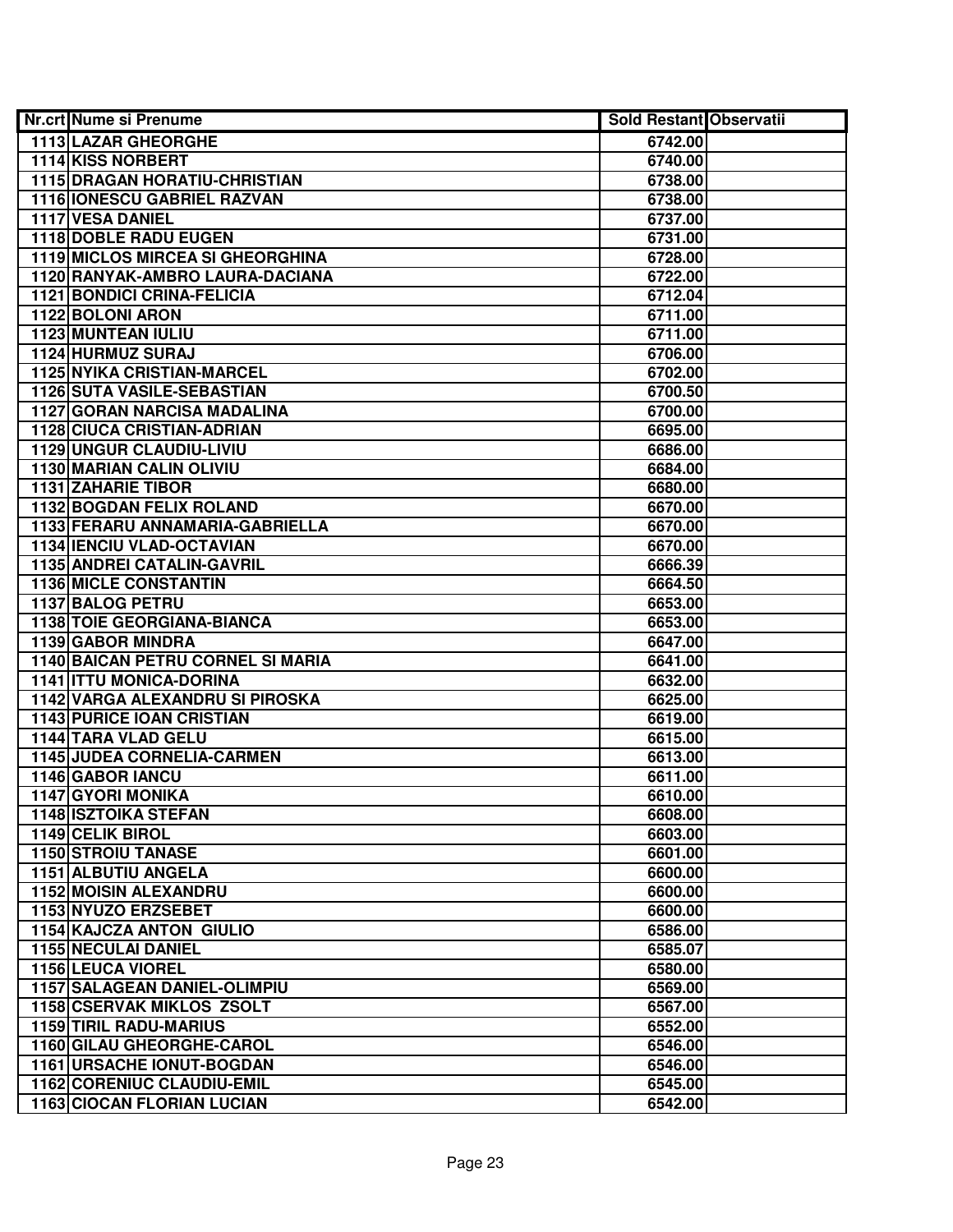| Nr.crt Nume si Prenume               | Sold Restant Observatii |  |
|--------------------------------------|-------------------------|--|
| 1164 LEURINTIU GAVRIL                | 6529.00                 |  |
| 1165 PAP ZSOLT PETER                 | 6521.00                 |  |
| 1166 UNGUR GYORGY-JOZSEF             | 6514.00                 |  |
| <b>1167 TAKACS RENATTA-EDINA</b>     | 6513.00                 |  |
| 1168 URSU MIHAI-ADRIAN               | 6507.50                 |  |
| 1169 AGH FERENCZ OSZKAR              | 6500.00                 |  |
| 1170 BUDAI IOSIF                     | 6500.00                 |  |
| 1171 CAVASDAN REMUS                  | 6500.00                 |  |
| <b>1172 CHILBA DENISA-KRISZTINA</b>  | 6500.00                 |  |
| 1173 DASCAL VIVIANA-IOANA            | 6500.00                 |  |
| <b>1174 LELE MARCEL HORIA</b>        | 6500.00                 |  |
| 1175 NAGY EVA                        | 6500.00                 |  |
| 1176 OSAN ALIN                       | 6500.00                 |  |
| 1177 SASS SANDOR-JOZSEF              | 6500.00                 |  |
| 1178 SILAGHI ARPAD                   | 6500.00                 |  |
| 1179 POPA HORIA-RADU SI MIHAELA      | 6497.00                 |  |
| 1180 MAKAI CAROL                     | 6490.00                 |  |
| <b>1181 PATAKI-HASAS EMIL</b>        | 6490.00                 |  |
| <b>1182 MUTIU CRISTIAN</b>           | 6486.00                 |  |
| 1183 TINC ALIN-FLORIN                | 6475.00                 |  |
| 1184 OTVOS CLAUDIU PETRU             | 6470.00                 |  |
| 1185 CHITARU ALEXANDRA - RAMONA      | 6463.00                 |  |
| 1186 BERINDE RADU SI DIANA           | 6461.50                 |  |
| 1187 BRATA MARIA                     | 6461.00                 |  |
| <b>1188 CIURAR ROBERT</b>            | 6460.00                 |  |
| 1189 NACA IOANA-MARIANA              | 6460.00                 |  |
| 1190 LINGURAR MARIN                  | 6457.00                 |  |
| 1191 ALFOLDI SERGIU ALIN             | 6455.66                 |  |
| 1192 ANCSAN VASILE CIPRIAN SI AURICA | 6451.00                 |  |
| 1193 DRAGHICI MIHAI                  | 6441.00                 |  |
| 1194 POPAN IOAN                      | 6440.00                 |  |
| 1195 RUSKA-BANDA LASZLO              | 6433.00                 |  |
| 1196 TRIPE IULIANA-NICOLETA          | 6430.00                 |  |
| 1197 POP NADIA-ILEANA                | 6422.00                 |  |
| 1198 BARA MIRELA AURELIA             | 6421.00                 |  |
| <b>1199 MIHAI GHEORGHE</b>           | 6420.00                 |  |
| 1200 HANIS ZSOLT                     | 6400.00                 |  |
| 1201 MEDVE IOAN                      | 6400.00                 |  |
| <b>1202 LUNCAN PETRU</b>             | 6398.00                 |  |
| <b>1203 TIRITEU FRANCISC</b>         | 6392.53                 |  |
| <b>1204 FERENT EDUARD</b>            | 6383.45                 |  |
| <b>1205 SANDOR-BARLEA ZOLTAN</b>     | 6376.00                 |  |
| 1206 BARNA LASZLO-AURELIAN           | 6363.00                 |  |
| <b>1207 FORT IONUT-CRISTIAN</b>      | 6361.00                 |  |
| <b>1208 URSADAN EMIL SI CORNELIA</b> | 6358.00                 |  |
| 1209 FERARIU BOGDAN IOAN             | 6351.50                 |  |
| 1210 VAIDA DORIN SI DANIELA          | 6348.00                 |  |
| 1211 ALBUTIU DOREL-DUMITRU           | 6345.00                 |  |
| 1212 GABOR STEFAN                    | 6339.00                 |  |
| <b>1213 MADA ANA SI DUMITRU</b>      | 6333.00                 |  |
| 1214 GABOR GABOR                     | 6332.02                 |  |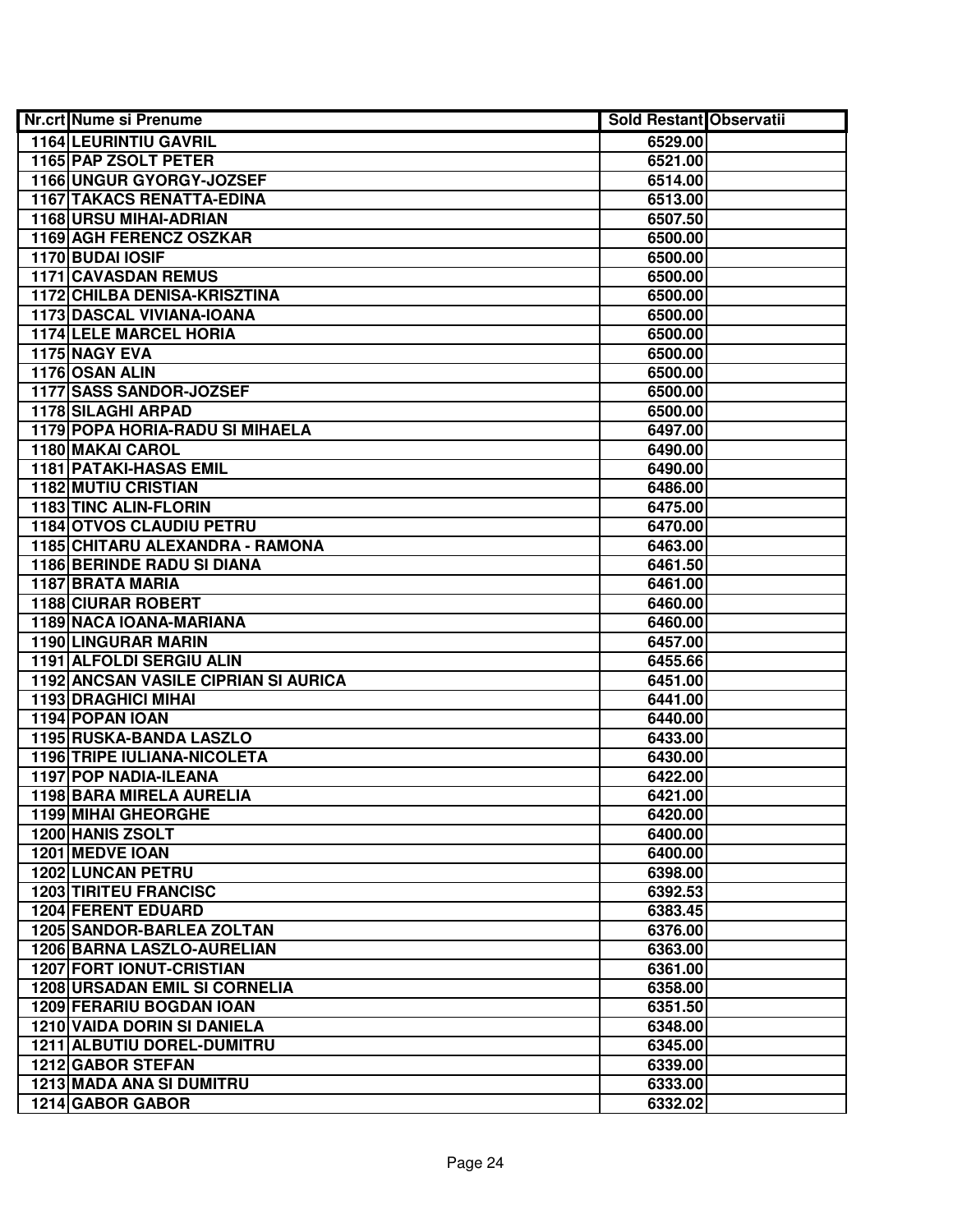| <b>Nr.crt Nume si Prenume</b>                | <b>Sold Restant Observatii</b> |                       |
|----------------------------------------------|--------------------------------|-----------------------|
| <b>1215 BACIU DACIAN-CONSTANTIN</b>          | 6332.00                        |                       |
| 1216 CATAUDELLA GIORGIO                      | 6325.00                        |                       |
| <b>1217 PATCAS CRISTIAN BOGDAN</b>           | 6320.00                        |                       |
| <b>1218 CIORBA MARIUS</b>                    | 6310.00                        |                       |
| 1219 TEM STEFAN-PETRU-EMERIC                 | 6303.00                        |                       |
| 1220 COSMA LENNON-LEVENTE-KRISZTIAN          |                                | 6293.00 PROCES PE ROL |
| <b>1221 CIUCIUMIS STEFAN-DUMITRU</b>         | 6290.00                        |                       |
| <b>1222 BREK GAVRIL-ZOLTAN</b>               | 6281.00                        |                       |
| <b>1223 MUNTEANU NELU-MIRCEA</b>             | 6280.00                        |                       |
| <b>1224 MARIAN MIRCEA</b>                    | 6278.00                        |                       |
| 1225 KISS CSABA                              | 6271.00                        |                       |
| <b>1226 ZARAU GABRIEL</b>                    | 6270.00                        |                       |
| 1227 BORA-GUT ILIE                           | 6266.41                        |                       |
| <b>1228 PETRICAU ALINA-VASILICA</b>          | 6266.00                        |                       |
| 1229 BIGASZ MAGDALENA ROZALIA SI DANIEL      | 6250.00                        |                       |
| 1230 VISOVAN CIPRIAN                         | 6250.00                        |                       |
| 1231 ZVAGYURA ZSIROS                         | 6250.00                        |                       |
| 1232 DAVID DANIEL-VIRGIL                     | 6245.00                        |                       |
| 1233 KUKLA ISTVAN ROBERT                     | 6243.00                        |                       |
| 1234 KARACSONYI MARGARETA                    | 6236.00                        |                       |
| <b>1235 GRIGORAS DUMITRU</b>                 | 6234.27                        |                       |
| 1236 MALAIES OCTAVIAN                        | 6208.00                        |                       |
| <b>1237 UR IOSIF</b>                         | 6206.00                        |                       |
| <b>1238 CABA CALIN FLORENTIN</b>             | 6202.00                        |                       |
| <b>1239 SARB ADRIAN-DANIEL</b>               | 6202.00                        |                       |
| 1240 ASTEFANOAEI LUCIAN-FLORENTIN            | 6200.00                        |                       |
| 1241 HAVRINCEA DANIEL-NONY                   | 6200.00                        |                       |
| 1242 SABAU KAROLY                            | 6199.00                        |                       |
| <b>1243 PELE EUGEN-CATALIN</b>               | 6197.00                        |                       |
| 1244 GABOR GABRIEL                           | 6195.00                        |                       |
| 1245 HALACU LUCIAN-GHEORGHE                  | 6185.00                        |                       |
| <b>1246 VIDICAN GABRIEL-OVIDIU</b>           | 6176.00                        |                       |
| 1247 CIURAR LAIE                             | 6174.00                        |                       |
| <b>1248 TIVADAR GAVRIL</b>                   | 6171.00                        |                       |
| <b>1249 GHIURO DINU SORIN</b>                | 6170.00                        |                       |
| <b>1250 POPA FLORIAN</b>                     | 6166.00                        |                       |
| <b>1251 BUDA CRISTIAN AUREL</b>              | 6164.00                        |                       |
| 1252 IHAB M.I.ABUALKHIR                      | 6160.00                        |                       |
| <b>1253 PUSKAS MIKLOS-ZOLTAN</b>             | 6160.00                        |                       |
| 1254 ROSTAS IOAN-DOLAR                       | 6160.00                        |                       |
| <b>1255 IOVANOVICI MILAN IONUT</b>           | 6159.40                        |                       |
| <b>1256 COSTEA FLORIAN DAVID</b>             | 6156.00                        |                       |
| <b>1257 ISZTOYKA GABOR</b>                   | 6150.00                        |                       |
| 1258 GHENGHIU LAURENTIU-RADU                 | 6137.08                        |                       |
| 1259 MICH AGNETA                             | 6135.00                        |                       |
| 1260 POP MIHAELA-LILIANA                     | 6131.00                        |                       |
| <b>1261 BONCEA IOAN-LAVINIU</b>              | 6126.28                        |                       |
| 1262 DURMAZ HAMZA                            | 6124.00                        |                       |
| 1263 IUONAS CORNELIU-REMUS SI ILDIKO GYONGYI | 6124.00                        |                       |
| <b>1264 BULZAN VIOREL-CALIN</b>              | 6121.00                        |                       |
| 1265 GABOR RUPI                              | 6120.00                        |                       |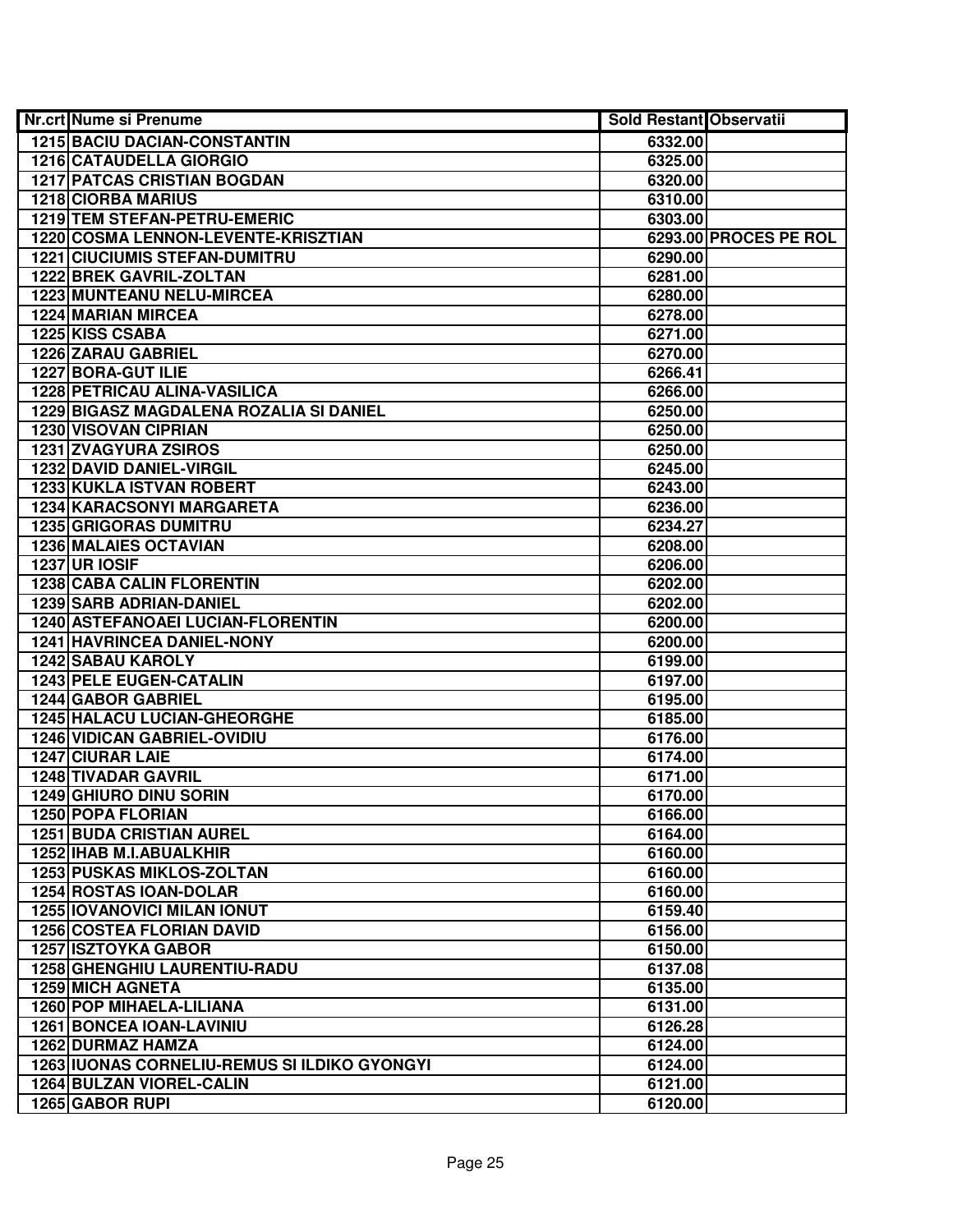| <b>Nr.crt Nume si Prenume</b>           | <b>Sold Restant Observatii</b> |                       |
|-----------------------------------------|--------------------------------|-----------------------|
| 1266 KAPALAI LORANT BELA                | 6120.00                        |                       |
| <b>1267 PADUREAN MARIN FLORIN</b>       | 6110.00                        |                       |
| <b>1268 STATE VASILE</b>                | 6101.03                        |                       |
| <b>1269 PALL CSABA SANDOR</b>           | 6100.00                        |                       |
| 1270 KHAN FARAZ                         | 6099.00                        |                       |
| 1271 CABA DANIELA                       | 6098.00                        |                       |
| <b>1272 ISTOICA IOAN SI TEREZ</b>       | 6085.00                        |                       |
| 1273 RUGAN IOAN                         | 6080.00                        |                       |
| <b>1274 BARBONTA CORINA IOANA</b>       | 6078.00                        |                       |
| <b>1275 NASTA MARINELA LIANA</b>        | 6074.00                        |                       |
| 1276 PASCA-TANC BIANCA-CLARA            | 6074.00                        |                       |
| <b>1277 GABOR GABOR</b>                 | 6069.28                        |                       |
| <b>1278 DOMOCOS FLORIN</b>              | 6069.00                        |                       |
| <b>1279 SIMOC SILVIA</b>                | 6064.00                        |                       |
| 1280 COVACIU ALEXANDRU                  | 6063.00                        |                       |
| <b>1281 SAMU SORIN MIHAI</b>            | 6061.00                        |                       |
| 1282 POP OVIDIU-DORIN                   | 6060.53                        |                       |
| 1283 BOITOR CAROL                       | 6053.00                        |                       |
| <b>1284 TOTH STEFAN SI KATALIN</b>      |                                | 6050.00 PROCES PE ROL |
| <b>1285 STOICA LUDOVIC</b>              | 6049.00                        |                       |
| 1286 BITIS IOAN                         | 6048.00                        |                       |
| <b>1287 SUCIU VIOREL FLORIN</b>         | 6040.00                        |                       |
| 1288 GABOR PETRU                        | 6037.00                        |                       |
| 1289 BALOGH IOSIF                       | 6030.00                        |                       |
| <b>1290 BORSI MIHAELA-VIRGINIA</b>      | 6026.00                        |                       |
| 1291 CORBUT PAUL-SEBASTIAN              | 6025.00                        |                       |
| 1292 LAKATOS ERZSEBET-NOEMI             | 6025.00                        |                       |
| 1293 GABOR MATEI                        | 6023.00                        |                       |
| 1294 BLAGOE-BREDICEANU CRISTIAN-FLAVIUS | 6014.00                        |                       |
| <b>1295 FORGACIU SEBASTIAN</b>          | 6007.00                        |                       |
| <b>1296 MATICAS IOAN-EMILIAN</b>        | 6003.00                        |                       |
| 1297 AL EZZEH TAREQ AHMAD TALAB         | 6000.00                        |                       |
| <b>1298 AMBRUS CLAUDIA</b>              | 6000.00                        |                       |
| 1299 APOSTOL LETITIA-MIHAELA            | 6000.00                        |                       |
| <b>1300 BIRTA CRISTINA-IOANA</b>        | 6000.00                        |                       |
| <b>1301 BODNAR IOANA TEODORA</b>        | 6000.00                        |                       |
| 1302 BOTH ZSOLT                         | 6000.00                        |                       |
| <b>1303 BRINDUS OLIMPIA</b>             | 6000.00                        |                       |
| <b>1304 BRONT VIORICA-ALINA</b>         | 6000.00                        |                       |
| <b>1305 BUDAI KAROLY-ROBERT</b>         | 6000.00                        |                       |
| 1306 BULGARU FLORIN                     | 6000.00                        |                       |
| <b>1307 BUNTA DAN-PETRU</b>             | 6000.00                        |                       |
| 1308 BUSUIOC ANAMARIA-FLORINA           | 6000.00                        |                       |
| 1309 CHIS MARIUS-DANIEL                 | 6000.00                        |                       |
| 1310 COLCER CORINA                      | 6000.00                        |                       |
| 1311 CSOKA ATTILA                       | 6000.00                        |                       |
| 1312 DAROCZI ERZSEBET                   | 6000.00                        |                       |
| 1313 DE SMET MEDA                       | 6000.00                        |                       |
| 1314 DOMJAN CAROL ZSOLT                 | 6000.00                        |                       |
| 1315 FLONTA DANIEL                      | 6000.00                        |                       |
| 1316 FOIT DANUT VIOREL                  | 6000.00                        |                       |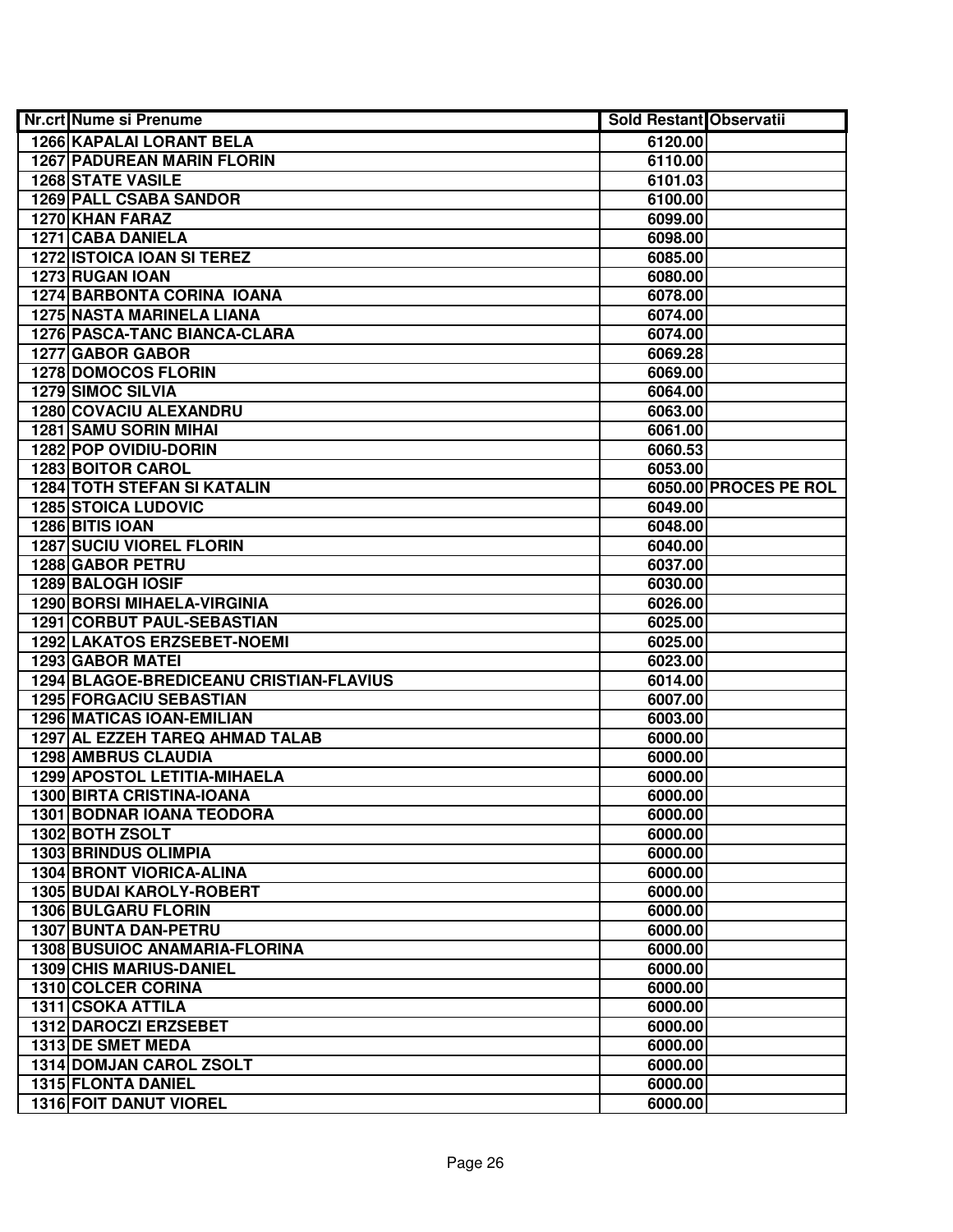| <b>Nr.crt Nume si Prenume</b>       | <b>Sold Restant Observatii</b> |  |
|-------------------------------------|--------------------------------|--|
| 1317 GALASSINI NATALINO-FERRUCCIO   | 6000.00                        |  |
| 1318 GERGELY KAROLY                 | 6000.00                        |  |
| 1319 GLATZ SANDOR-JOZSEF            | 6000.00                        |  |
| <b>1320 HANGA GEANINA-CLAUDIA</b>   | 6000.00                        |  |
| 1321 HERMAN ROZALIA-IZABELA         | 6000.00                        |  |
| 1322 IVAN LUCIAN-ARON               | 6000.00                        |  |
| <b>1323 JUCAN AUGUSTIN-DOREL</b>    | 6000.00                        |  |
| 1324 KILINC MARIA                   | 6000.00                        |  |
| <b>1325 LASZLO ILDIKO MARIA</b>     | 6000.00                        |  |
| 1326 LAZA FLOARE                    | 6000.00                        |  |
| 1327 LAZAR- POJEGA CRISTIAN IOAN    | 6000.00                        |  |
| <b>1328 LECHINTEANU EUGEN</b>       | 6000.00                        |  |
| 1329 MAGHIAR SPERANTA-ADINA         | 6000.00                        |  |
| 1330 MIHANCEA FLORINA-MARINA        | 6000.00                        |  |
| 1331 MIHUTA PETRU-SORIN             | 6000.00                        |  |
| 1332 MOTOS MARCEL                   | 6000.00                        |  |
| 1333 MUDURA MIRELA                  | 6000.00                        |  |
| 1334 MUNTEAN IRINA                  | 6000.00                        |  |
| <b>1335 ORASANU MARIUS</b>          | 6000.00                        |  |
| <b>1336 PATCAS CRINA NARCISA</b>    | 6000.00                        |  |
| 1337 PATRASCU NATALIA               | 6000.00                        |  |
| 1338 PLES FLORINEL                  | 6000.00                        |  |
| 1339 POPA GEORGETA                  | 6000.00                        |  |
| <b>1340 POPA NICOLAE CALIN</b>      | 6000.00                        |  |
| 1341 POPA RAMONA-IOANA              | 6000.00                        |  |
| 1342 RODA PAOLO                     | 6000.00                        |  |
| <b>1343 ROSTAS MARIA</b>            | 6000.00                        |  |
| 1344 SAMANIEGO SOTO EDUARDO ARMANDO | 6000.00                        |  |
| <b>1345 SANDOR TRAIAN-ANTONIU</b>   | 6000.00                        |  |
| <b>1346 STANCIU EUGEN</b>           | 6000.00                        |  |
| 1347 TABUS TANIA-GEORGETA-IOANA     | 6000.00                        |  |
| 1348 TOROK LEVENTE-LORANT           | 6000.00                        |  |
| 1349 VAN GELEEN ELENA CRISTINA      | 6000.00                        |  |
| 1350 VARDAI ANDREEA MARIA           | 6000.00                        |  |
| <b>1351 VICAS FLORIN</b>            | 6000.00                        |  |
| <b>1352 VIGLIONE MICHELLE</b>       | 6000.00                        |  |
| 1353 LUPU IBOLYA                    | 5998.00                        |  |
| <b>1354 NEMETH GABOR</b>            | 5997.68                        |  |
| 1355 ALB MONICA                     | 5995.00                        |  |
| <b>1356 DUCA EMILIA</b>             | 5995.00                        |  |
| <b>1357 HODIS RODICA</b>            | 5995.00                        |  |
| 1358 GHETEA ANA                     | 5994.00                        |  |
| <b>1359 BIRTAS MIHAI GABRIEL</b>    | 5993.00                        |  |
| <b>1360 NUT IOAN</b>                | 5991.00                        |  |
| 1361 BUT IOANA-GHEORGHINA           | 5990.00                        |  |
| 1362 PELE DOREL FLORIN SI RODICA    | 5990.00                        |  |
| <b>1363 COSTEA FLAVIU</b>           | 5987.50                        |  |
| <b>1364 ERDEI LAVINIA FELICIA</b>   | 5985.00                        |  |
| 1365 OLAH EMMA                      | 5983.00                        |  |
| 1366 KELEMEN IOAN SI ROZALIA        | 5980.00                        |  |
| 1367 NAGY LAJOS                     | 5978.00                        |  |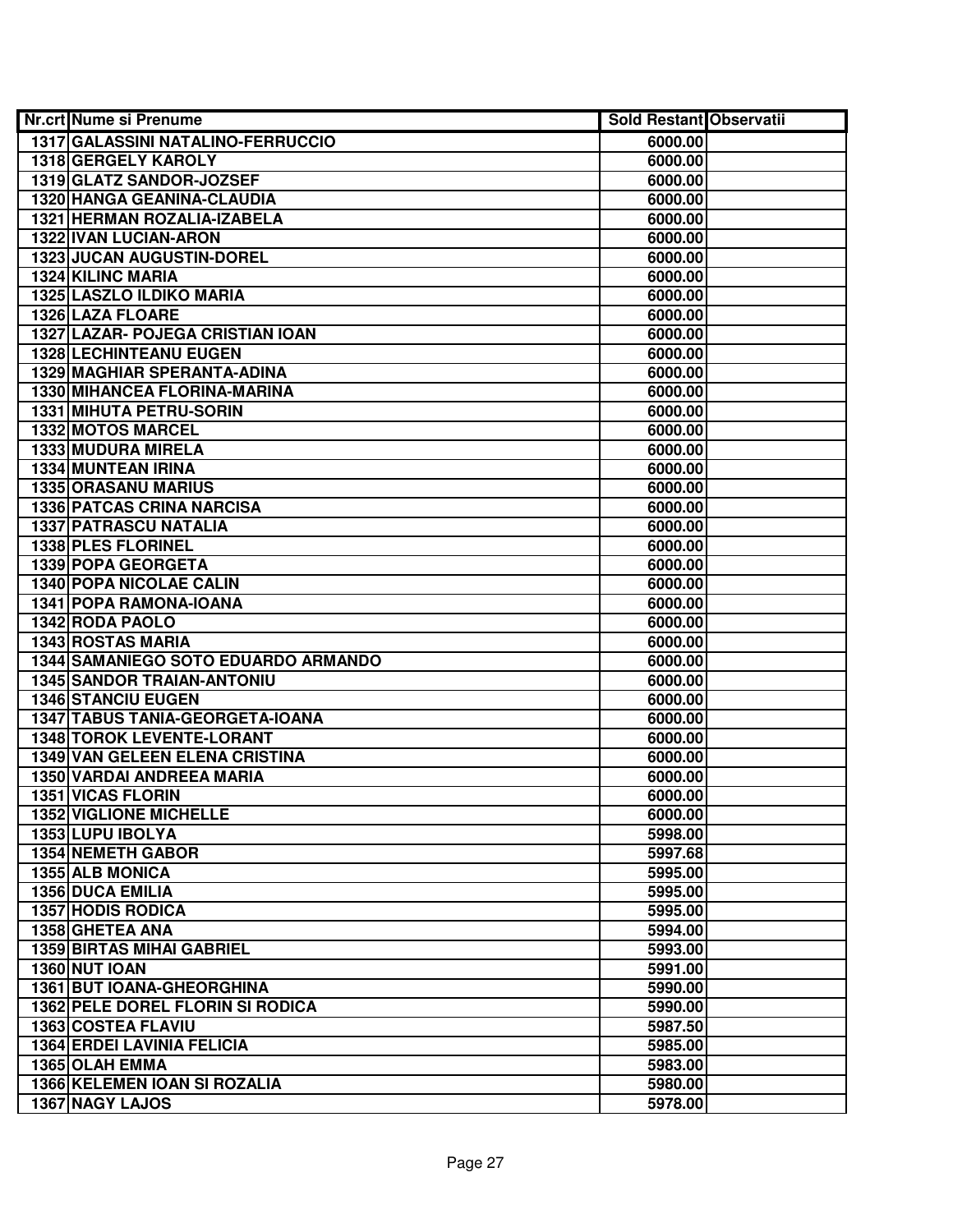| <b>Nr.crt Nume si Prenume</b>                     | <b>Sold Restant Observatii</b> |  |
|---------------------------------------------------|--------------------------------|--|
| 1368 JUCA IOAN-DORIN                              | 5975.00                        |  |
| <b>1369 MATEI CATALIN NICOLAE</b>                 | 5974.00                        |  |
| 1370 VULCAN GABRIELA                              | 5969.00                        |  |
| <b>1371 TUCALIUC DIMITRIE</b>                     | 5966.00                        |  |
| <b>1372 ANDOR ALEXANDRU DAN</b>                   | 5965.00                        |  |
| 1373 PIHENI ISTVAN                                | 5965.00                        |  |
| 1374 TAMBA SIMONA IOANA                           | 5962.00                        |  |
| 1375 COSAC MATEI-ROMEO                            | 5960.00                        |  |
| <b>1376 TIRTIU REMUS-CRISRIAN</b>                 | 5960.00                        |  |
| <b>1377 TARLEA ANCA-LIANA</b>                     | 5957.00                        |  |
| <b>1378 BERENDE NELA-GAFIA</b>                    | 5954.00                        |  |
| <b>1379 BULC GHEORGHE CRISTIAN</b>                | 5949.00                        |  |
| <b>1380 MILLE ROMEO</b>                           | 5945.00                        |  |
| <b>1381 FOGHIS TRAIAN</b>                         | 5943.00                        |  |
| 1382 VLAD DUMITRU                                 | 5942.53                        |  |
| 1383 GONCZE ATTILA-BELA                           | 5936.00                        |  |
| 1384 GABOR GAVRIL                                 | 5935.00                        |  |
| 1385 PAULESCU RAZVAN NICOLAE SI ANGELA A          | 5934.74                        |  |
| <b>1386 SATMARI VIRGIL</b>                        | 5928.00                        |  |
| 1387 ONITA DANIEL                                 | 5921.66                        |  |
| <b>1388 JURCUT RADU</b>                           | 5917.00                        |  |
| <b>1389 DRUGAS TEODOR</b>                         | 5914.00                        |  |
| 1390 VARGA ISTVAN ROBERT                          | 5902.00                        |  |
| 1391 MICH TEOFIL                                  | 5901.00                        |  |
| 1392 SERE VASILE                                  | 5895.00                        |  |
| 1393 LENCAR IOAN-CALIN                            | 5884.00                        |  |
| 1394 HEBRISTEAN VIOREL-LAURIAN                    | 5881.00                        |  |
| 1395 CHIRICA EMERIC ZSOLT                         | 5880.00                        |  |
| <b>1396 LAKATOS AUGUSTIN</b>                      | 5880.00                        |  |
| 1397 SZUTOR EVA                                   | 5877.00                        |  |
| 1398 DERECICHEI FLORIN                            | 5874.00                        |  |
| <b>1399 SILAGHI ADRIAN-GABRIEL</b>                | 5866.00                        |  |
| <b>1400 GHIT ALEXANDRU</b>                        | 5864.00                        |  |
| <b>1401 STROE MIRCEA-DANIEL SI RAMONA TEREZ</b>   | 5863.52                        |  |
| <b>1402 MULCUTA LUCIANA</b>                       | 5862.00                        |  |
| 1403 KUDELASZ LEVENTE-TIBOR                       | 5860.00                        |  |
| <b>1404 PANC PETRU</b>                            | 5856.00                        |  |
| <b>1405 CIURBA GABRIEL</b>                        | 5855.00                        |  |
| <b>1406 GABOR SUSANA</b>                          | 5854.00                        |  |
| <b>1407 MIKUCZ MATILDA</b>                        | 5851.67                        |  |
| <b>1408 CHIOREAN-VAGNER MARIUS-OVIDIU</b>         | 5850.00                        |  |
| <b>1409 MOTEI CONSTANTIN</b>                      | 5847.54                        |  |
| <b>1410 PUSKAS MIKLOS</b>                         | 5844.00                        |  |
| 1411 ZANONI PAOLO                                 | 5844.00                        |  |
| <b>1412 PIRVU MARIA SI IOSIF</b>                  | 5836.00                        |  |
| 1413 POP MARIUS                                   | 5826.00                        |  |
| 1414 GALCA DUMITRU-NICOLAE-DAN                    | 5823.00                        |  |
| 1415 GABOR RUPI<br><b>1416 BORZA AUREL MARIUS</b> | 5820.98                        |  |
| <b>1417 GHERGHEV DORIN</b>                        | 5816.00<br>5812.00             |  |
| 1418 BALOGH CARLA - ETELKA                        | 5802.00                        |  |
|                                                   |                                |  |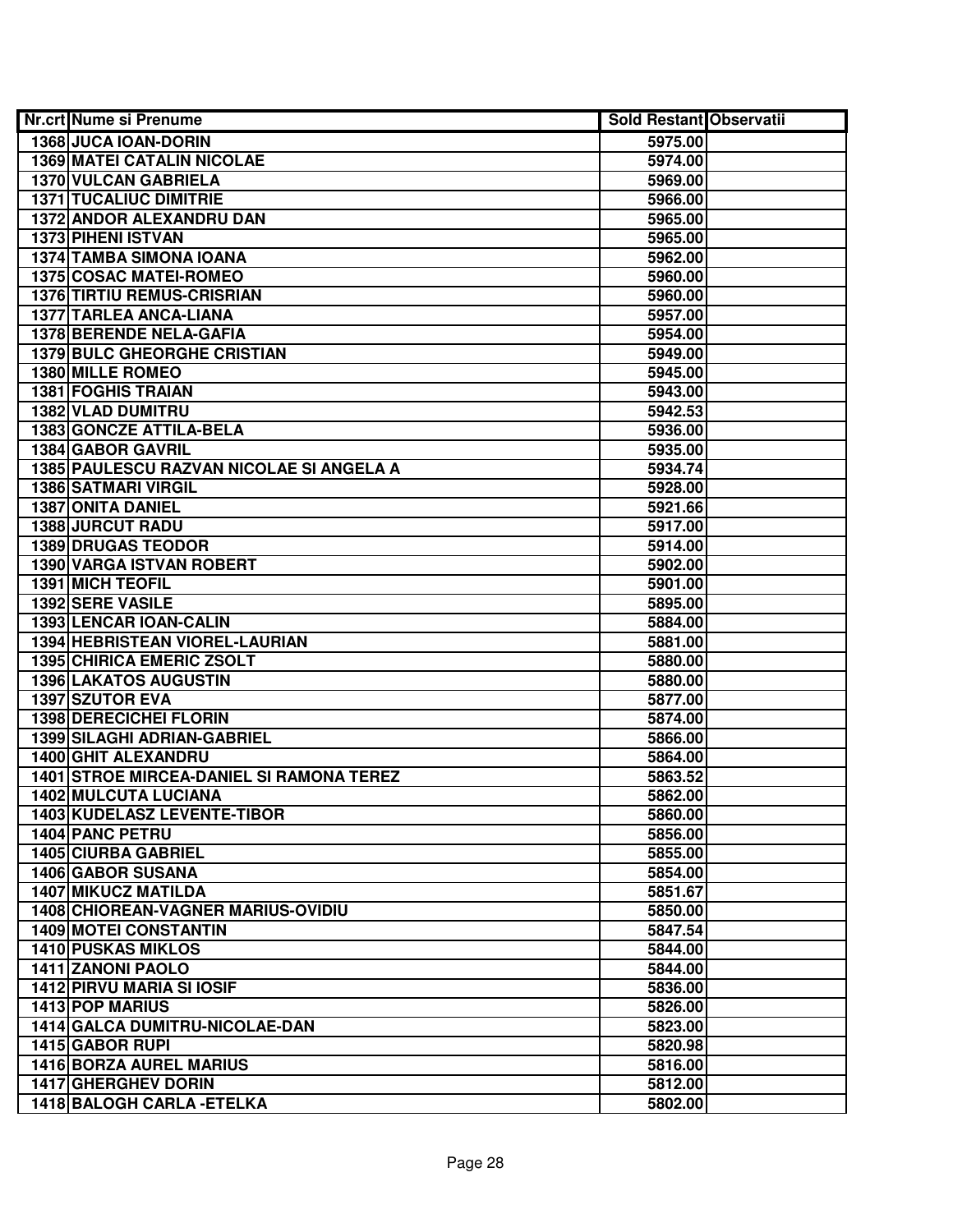| <b>Nr.crt Nume si Prenume</b>               | <b>Sold Restant Observatii</b> |  |
|---------------------------------------------|--------------------------------|--|
| 1419 ANECHIFORESEI CATALIN-CONSTANTIN       | 5800.00                        |  |
| <b>1420 HOMOLYA EMERIC</b>                  | 5800.00                        |  |
| <b>1421 TICOSI MIRCEA-CALIN</b>             | 5800.00                        |  |
| 1422 FIZESAN RAMONA NICOLETA                | 5788.40                        |  |
| 1423 POPA VIOREL                            | 5788.00                        |  |
| <b>1424 TRUBACS MARTA</b>                   | 5780.00                        |  |
| 1425 INDRIE GHEORGHE-FLORIN                 | 5766.00                        |  |
| 1426 CORDA IONAS                            | 5756.00                        |  |
| <b>1427 KATONA FRANCISC</b>                 | 5751.00                        |  |
| <b>1428 SUCIU SEBASTIAN</b>                 | 5750.00                        |  |
| <b>1429 BODEA NORBERT</b>                   | 5745.00                        |  |
| <b>1430 ROSTAS EMANUEL</b>                  | 5742.00                        |  |
| <b>1431 NICORUT FLORIN</b>                  | 5741.00                        |  |
| <b>1432 BURCSA MIHAI</b>                    | 5740.00                        |  |
| 1433 DUDAS FLORIAN                          | 5737.00                        |  |
| 1434 APETREI DANIEL                         | 5734.00                        |  |
| 1435 ARDELEAN GHEORGHE-SORIN                | 5713.00                        |  |
| 1436 GABOR IANCU                            | 5700.00                        |  |
| 1437 GABOR IANOS                            | 5700.00                        |  |
| <b>1438 SUCIU EVA VIORICA</b>               | 5695.00                        |  |
| 1439 MOGA SORIN-HORATIU-IOAN                | 5691.00                        |  |
| <b>1440 HEREDEA DANIEL IONUT</b>            | 5689.00                        |  |
| 1441 KOVACS LASZLO-LEVENTE                  | 5687.00                        |  |
| <b>1442 SIME IONUT-VLAD</b>                 | 5683.00                        |  |
| 1443 MEDREA COSMIN-GABRIEL                  | 5676.00                        |  |
| 1444 DASCAL IONEL                           | 5670.00                        |  |
| 1445 AMBUDAN ILONA                          | 5668.00                        |  |
| 1446 STOICA PAUL SORIN                      | 5660.00                        |  |
| 1447 KISS LAJOS                             | 5657.00                        |  |
| 1448 ISZTOICA PETRU                         | 5650.00                        |  |
| 1449 LAZAU CIPRIAN VLADUT                   | 5650.00                        |  |
| <b>1450 SZABO LEVENTE</b>                   | 5646.00                        |  |
| <b>1451 URS AUGUSTIN SI VALERIA</b>         | 5641.00                        |  |
| <b>1452 TOTH SANDOR SI LIDIA</b>            | 5636.19                        |  |
| <b>1453 CIUCIU IACOB-CORNEL</b>             | 5627.73                        |  |
| <b>1454 MARCON VASILE GHEORGHE</b>          | 5620.00                        |  |
| <b>1455 CIUHANDU BOGDAN-DANUT</b>           | 5617.00                        |  |
| <b>1456 FECHETE OCTAV LUCRETIU</b>          | 5608.00                        |  |
| <b>1457 CRETU VIOREL REMUS</b>              | 5602.00                        |  |
| 1458 SILAGHI ANA INTREP.FAM                 | 5601.00                        |  |
| <b>1459 HULEA TRAIAN</b>                    | 5600.00                        |  |
| 1460 TENT IOAN                              | 5599.00                        |  |
| <b>1461 KOPAR ROBERT-NICOLAE</b>            | 5595.00                        |  |
| 1462 GABOR LUDOVIC                          | 5589.00                        |  |
| <b>1463 CALAU DUMITRU</b>                   | 5586.00                        |  |
| <b>1464 IANTO ARPAD-CSONGOR</b>             | 5586.00                        |  |
| 1465 BACIU-POPA IOAN                        | 5584.15                        |  |
| 1466 POTRA IOAN - INTREPRINDERE INDIVIDUALA | 5578.00                        |  |
| <b>1467 ALDEA ADRIAN-CONSTANTIN</b>         | 5545.50                        |  |
| <b>1468 VIERU PETRICA SI LIOARA</b>         | 5523.00                        |  |
| 1469 AGOSTON EMIL IOAN                      | 5520.00                        |  |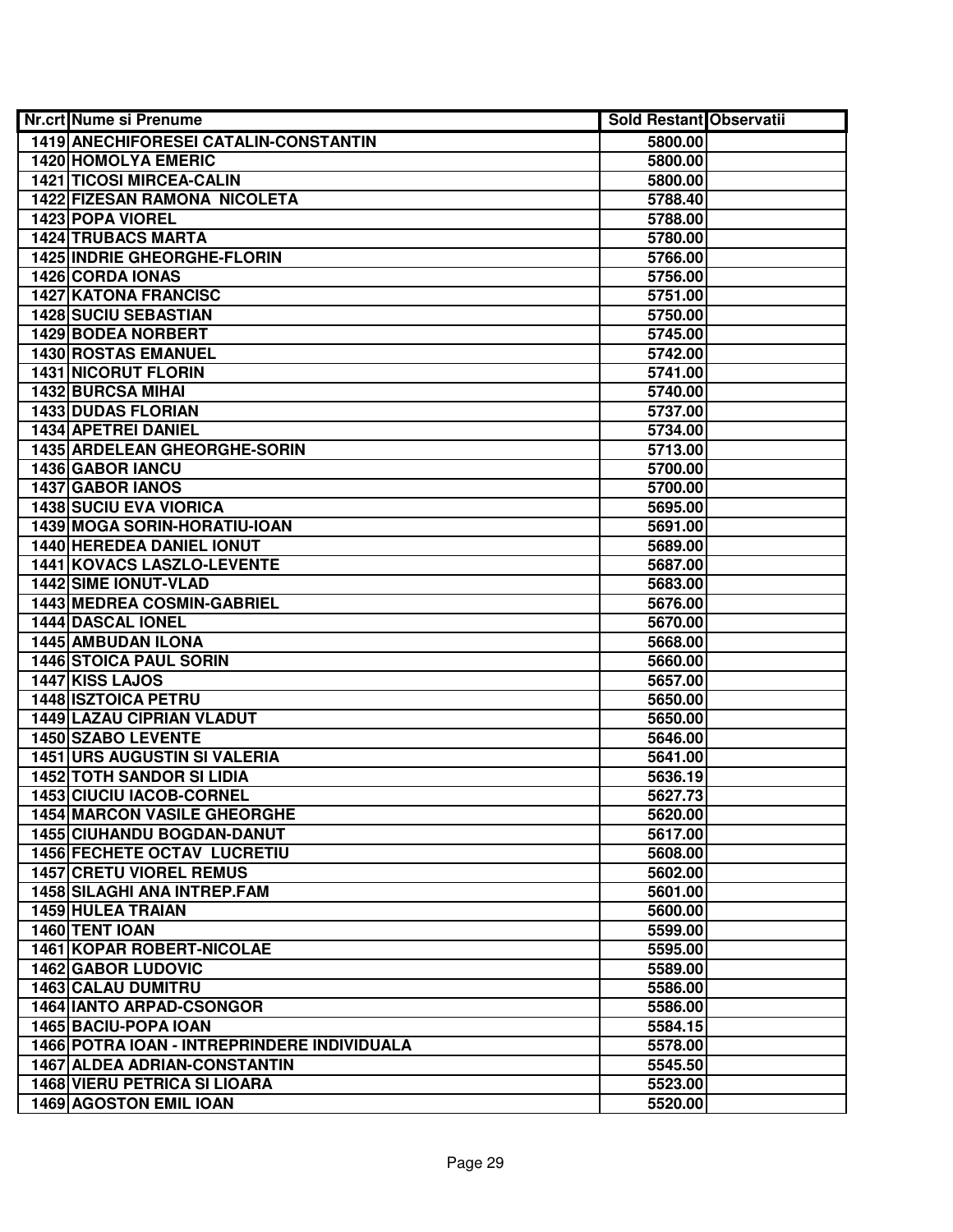| <b>Nr.crt Nume si Prenume</b>               | <b>Sold Restant Observatii</b> |  |
|---------------------------------------------|--------------------------------|--|
| 1470 BARBU CORNEL                           | 5518.00                        |  |
| <b>1471 FRUNZA ANDREI-MARIAN</b>            | 5514.00                        |  |
| 1472 LES NICUSOR VIOREL                     | 5511.00                        |  |
| 1473 COLTA RADU                             | 5508.00                        |  |
| <b>1474 HATTAB MOHAMED AMINE</b>            | 5502.00                        |  |
| <b>1475 PETRIS PATRICIA</b>                 | 5501.00                        |  |
| 1476 CALIN ANITA                            | 5500.00                        |  |
| <b>1477 GROZE TRAIAN</b>                    | 5500.00                        |  |
| 1478 GYONGYOSI FERDINAND-GHEORGHE           | 5500.00                        |  |
| <b>1479 LASCU MARCEL SI AURELIA-FLORINA</b> | 5500.00                        |  |
| <b>1480 PESCHAR MARTIN</b>                  | 5496.00                        |  |
| <b>1481 VAN DER PUTTEN FRITS</b>            | 5496.00                        |  |
| 1482 SOLYOM ADAM LASZLO                     | 5495.50                        |  |
| <b>1483 DRIMBA CIPRIAN MARIUS</b>           | 5492.00                        |  |
| 1484 MURGULY JOZSEF                         | 5488.88                        |  |
| 1485 FOCOS GABRIEL-RAZVAN                   | 5483.17                        |  |
| 1486 DOBOVAN ALEXANDRU                      | 5482.00                        |  |
| 1487 PETRILA IOAN-DUMITRU                   | 5482.00                        |  |
| <b>1488 CABAU GABRIEL BENIAMIN</b>          | 5481.11                        |  |
| 1489 POPA OVIDIU                            | 5473.00                        |  |
| 1490 CORDOVAN JENO                          | 5470.00                        |  |
| <b>1491 PRAHOVEANU CRISTINA</b>             | 5469.00                        |  |
| 1492 RADUCANU VASILE RAJ                    | 5463.00                        |  |
| 1493 GAL EMERIC                             | 5450.00                        |  |
| <b>1494 HODISAN ELISABETA</b>               | 5448.00                        |  |
| <b>1495 ANDOR STEFAN</b>                    | 5445.00                        |  |
| <b>1496 BUCUR ADRIAN SI FLORICA</b>         | 5445.00                        |  |
| <b>1497 GIURGIU ALINA DOINITA IOANA</b>     | 5444.00                        |  |
| <b>1498 NISTOR CORNEL SI ELISABETA</b>      | 5442.00                        |  |
| 1499 DAVID ANDREEA-BIANCA                   | 5441.00                        |  |
| 1500 MOT RELU SEBASTIAN                     | 5436.00                        |  |
| 1501 KATI ALEXANDRU                         | 5429.00                        |  |
| 1502 DASCALESCU ADELA-ELENA                 | 5423.00                        |  |
| 1503 DUDOMA IOSIF                           | 5418.00                        |  |
| <b>1504 MOCIAN GHEORGHE</b>                 | 5414.00                        |  |
| <b>1505 BUZGUTA OVIDIU IOAN</b>             | 5412.00                        |  |
| <b>1506 LASCU FLORENTINA-ALINA</b>          | 5404.00                        |  |
| <b>1507 PORUMB CORNELIA</b>                 | 5400.18                        |  |
| 1508 MARIAN IOAN-IOSIF                      | 5400.00                        |  |
| 1509 MATE RUDOLF                            | 5400.00                        |  |
| 1510 VIDICAN DAN                            | 5400.00                        |  |
| 1511 ANDOR ALIN-IOAN                        | 5387.50                        |  |
| <b>1512 DOVLETE ADRIAN</b>                  | 5386.00                        |  |
| <b>1513 DUDAS VASILE SI DOINA</b>           | 5384.00                        |  |
| <b>1514 MINDRUTIU MARIUS</b>                | 5384.00                        |  |
| 1515 LINGURAR IOAN-CALIN                    | 5367.00                        |  |
| <b>1516 GABOR DUMITRU</b>                   | 5364.00                        |  |
| 1517 FURTOS ANDREI-VALENTIN                 | 5362.00                        |  |
| 1518 OROSZ IOAN                             | 5362.00                        |  |
| 1519 FARKAS ATTILA-NORBERT                  | 5355.00                        |  |
| <b>1520 DUMITRESCU RAVECA</b>               | 5354.00                        |  |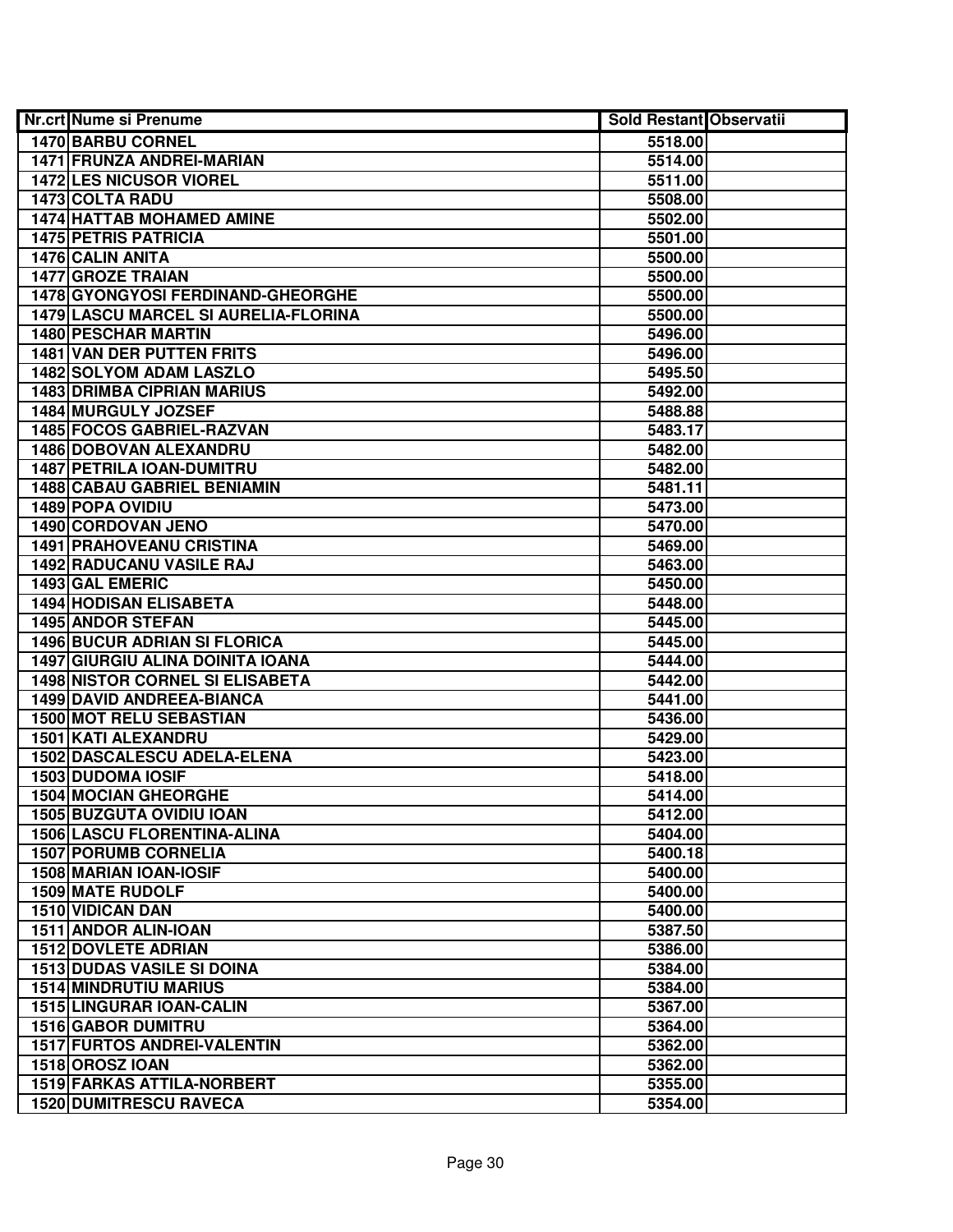| <b>Nr.crt Nume si Prenume</b>              | <b>Sold Restant Observatii</b> |  |
|--------------------------------------------|--------------------------------|--|
| 1521 KIS CARMEN                            | 5354.00                        |  |
| <b>1522 SABAU CARMEN-VIORICA</b>           | 5354.00                        |  |
| <b>1523 SANDOR TEODOR MIHAI</b>            | 5354.00                        |  |
| <b>1524 DEMETER LADISLAU</b>               | 5348.00                        |  |
| 1525 HEREDEA DANIEL                        | 5342.00                        |  |
| <b>1526 MIHUT ECATERINA-CARMEN</b>         | 5333.26                        |  |
| 1527 GIRZ ELISABETA                        | 5331.00                        |  |
| <b>1528 VIDICAN RAZVAN - SERGIU</b>        | 5327.50                        |  |
| <b>1529 TRIFU MIRCEA MARIUS</b>            | 5327.00                        |  |
| <b>1530 ERDEI ATTILA</b>                   | 5320.00                        |  |
| <b>1531 POPA DANIELA VIOLETA</b>           | 5319.00                        |  |
| <b>1532 DICU SERGIU-PETRU</b>              | 5316.00                        |  |
| <b>1533 BOSCA SERGIU</b>                   | 5310.00                        |  |
| <b>1534 PANTEA DAVID-CIPRIAN SI RAMONA</b> | 5308.47                        |  |
| 1535 HOTOPAN LOREDANA-MARIANA              | 5306.00                        |  |
| 1536 PAP HAJNALKA                          | 5298.00                        |  |
| 1537 BAR GABRIEL                           | 5295.00                        |  |
| 1538 NEMET BENIAMIN                        | 5295.00                        |  |
| 1539 VAD MARIN-LASZLO                      | 5292.00                        |  |
| 1540 ROSTAS RIBILA                         | 5274.50                        |  |
| <b>1541 IUHAS ECATERINA</b>                | 5270.00                        |  |
| 1542 GHETI RAUL-EMANUEL                    | 5265.00                        |  |
| 1543 SZABO ROBERT                          | 5257.00                        |  |
| <b>1544 DAROCZI VASILE</b>                 | 5252.00                        |  |
| 1545 GABOR ISTVAN                          | 5251.00                        |  |
| 1546 CALIN ALINA-BRANDUSA                  | 5250.00                        |  |
| <b>1547 GAVRUTA GAVRAS TEODOR MARIUS</b>   | 5249.00                        |  |
| 1548 DULAU CLAUDIU-MIHAI SI SIMONA FLORINA | 5243.21                        |  |
| 1549 ULMARU PETRACHE                       | 5237.00                        |  |
| <b>1550 EDDO INNOCENT OLUWALONIMI</b>      | 5232.00                        |  |
| 1551 GHIB GHEORGHE                         | 5226.00                        |  |
| <b>1552 CABA FLORICA-DANIELA</b>           | 5225.00                        |  |
| 1553 TORZSA IOSIF                          | 5225.00                        |  |
| <b>1554 SFERLE FLORIAN-SEBASTIAN</b>       | 5211.50                        |  |
| 1555 GHERMAN HORIA-IONUT                   | 5210.00                        |  |
| <b>1556 BOROD GHEORGHE</b>                 | 5208.00                        |  |
| 1557 CAMPAN OCTAVIAN-IOAN                  | 5202.00                        |  |
| <b>1558 JANCSO ERZSEBET</b>                | 5200.39                        |  |
| <b>1559 BOJANI SORIN GHEORGHE</b>          | 5200.00                        |  |
| <b>1560 DANO GYORGY-KALMAN</b>             | 5200.00                        |  |
| <b>1561 GABOR KATALIN</b>                  | 5200.00                        |  |
| <b>1562 KOMAREK GYULA-MIHALY</b>           | 5200.00                        |  |
| 1563 VARGA BARNA ATTILA                    | 5200.00                        |  |
| <b>1564 TOTORAN FLORINA</b>                | 5197.14                        |  |
| <b>1565 CIOLOS CRISTIAN-VICTOR</b>         | 5190.00                        |  |
| 1566 VARGA SANDOR                          | 5180.00                        |  |
| 1567 SZUCS ARPAD JOZSEF                    | 5176.50                        |  |
| <b>1568 POGAN ADRIAN SEVER</b>             | 5155.00                        |  |
| 1569 GABOR IANCU                           | 5153.00                        |  |
| <b>1570 BALINT FLORIAN</b>                 | 5151.00                        |  |
| <b>1571 BENTAN CONSTANTIN</b>              | 5150.00                        |  |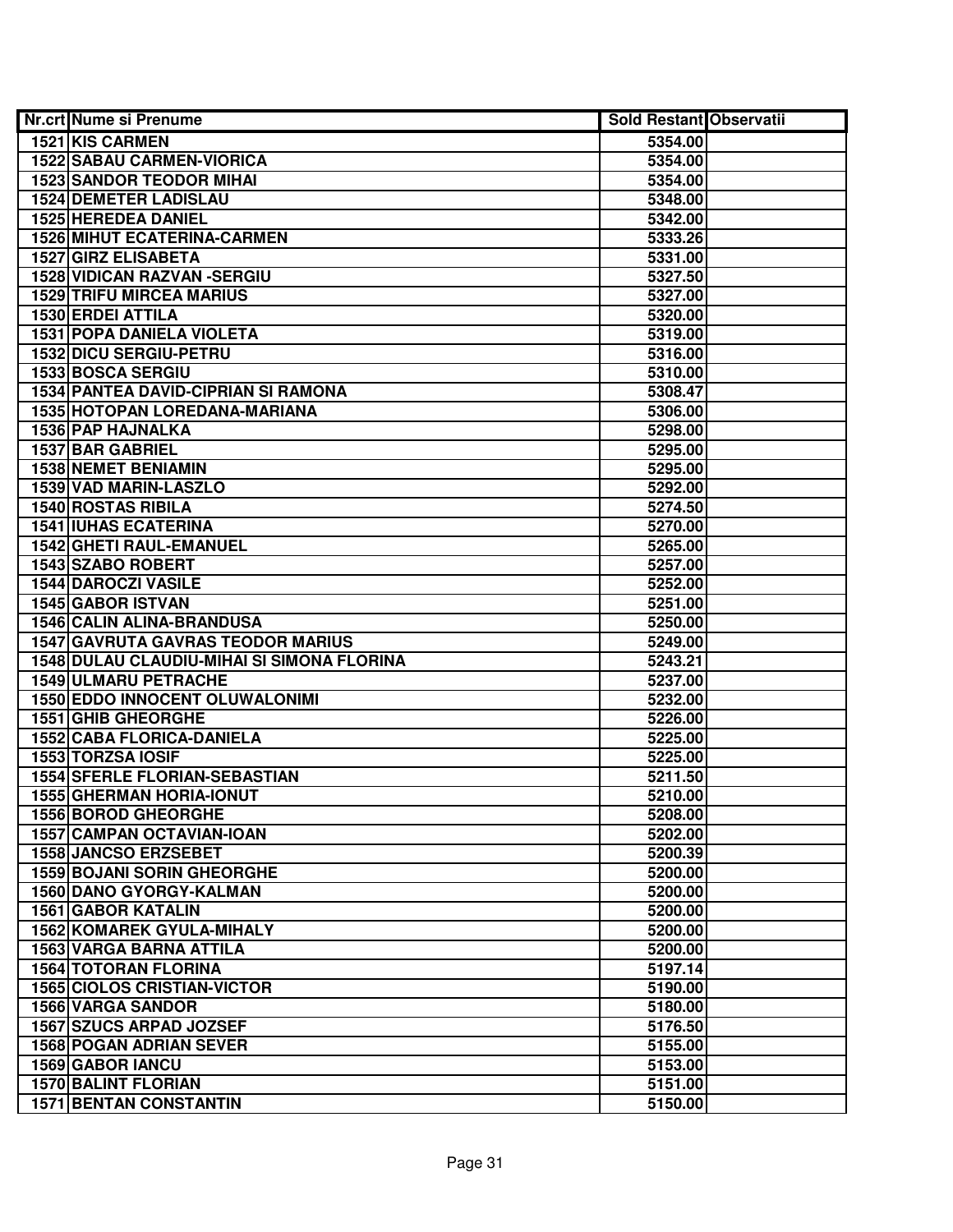| <b>Nr.crt Nume si Prenume</b>             | <b>Sold Restant Observatii</b> |  |
|-------------------------------------------|--------------------------------|--|
| <b>1572 STAN VIOREL</b>                   | 5150.00                        |  |
| <b>1573 JEBEREAN ALINA IOANA</b>          | 5146.00                        |  |
| <b>1574 VEGVARI ESTERA</b>                | 5146.00                        |  |
| 1575 KOVACS-SZALAKNAI ESZTER SI LUDOVIC   | 5139.00                        |  |
| <b>1576 ISZTOIKA LUDOVIC</b>              | 5138.00                        |  |
| <b>1577 SIMON ANCUTA</b>                  | 5137.00                        |  |
| <b>1578 SELICEANU OLIVIU DANIEL</b>       | 5135.00                        |  |
| <b>1579 SULYOK ILDIKO-EVA</b>             | 5127.00                        |  |
| <b>1580 DAVID DACIAN IONUT</b>            | 5123.00                        |  |
| <b>1581 PARASCHIVA CONSTANTIN-EMIL</b>    | 5122.00                        |  |
| 1582 HORVATH ADALBERT                     | 5115.00                        |  |
| <b>1583 CIARNAU IOAN</b>                  | 5110.00                        |  |
| <b>1584 BERES STEFAN SI ILEANA</b>        | 5109.00                        |  |
| 1585 PRODAN MIRELA-LOREDANA               | 5106.00                        |  |
| 1586 POP IOANA-MONICA                     | 5105.00                        |  |
| <b>1587 REZMIVES SAMUIL</b>               | 5104.00                        |  |
| <b>1588 LUCUTA VICTOR IONEL</b>           | 5103.00                        |  |
| <b>1589 DUMITRIU STEFAN</b>               | 5100.00                        |  |
| <b>1590 PRAJA LEVENTE-VASILE</b>          | 5100.00                        |  |
| 1591 SAVA FLORIN-IOAN                     | 5099.00                        |  |
| <b>1592 DOMOCOS CRISTIAN-VLAD</b>         | 5096.00                        |  |
| 1593 HEGEDUS LASZLO                       | 5091.00                        |  |
| 1594 IOVAN ALEXANDRU                      | 5090.00                        |  |
| 1595 BARANOSCHI MIHAI-FLORIN              | 5083.00                        |  |
| <b>1596 ONUT-TOMA PETRU</b>               | 5080.00                        |  |
| <b>1597 BANO TUNDE VIORICA</b>            | 5072.00                        |  |
| <b>1598 DUDAS IMRE-LASZLO</b>             | 5070.00                        |  |
| 1599 IVASCA IOAN - DANIEL                 | 5068.00                        |  |
| 1600 BANDEA CORNELIA-GABRIELA             | 5060.00                        |  |
| 1601 SPIRU ANGELICA-LUCIA                 | 5055.43                        |  |
| <b>1602 GHERMAN VASILE CRISTIAN</b>       | 5051.00                        |  |
| <b>1603 PAINA GHEORGHE</b>                | 5035.00                        |  |
| 1604 VEG LADISLAU-EMERIC                  | 5033.00                        |  |
| <b>1605 TINCAU MARINA-FLORENTINA</b>      | 5025.00                        |  |
| <b>1606 IONESCU MARIN</b>                 | 5023.00                        |  |
| <b>1607 POP MARCEL CRISTIAN</b>           | 5021.00                        |  |
| <b>1608 BURCSA MATEI</b>                  | 5015.00                        |  |
| 1609 SERBA MARIA                          | 5011.00                        |  |
| <b>1610 UNGUR CRACIUN</b>                 | 5005.50                        |  |
| <b>1611 SUSTER GHEORGHE</b>               | 5005.33                        |  |
| 1612 BOT CALIN ARON                       | 5004.00                        |  |
| 1613 VAKAR CLAUDIU-NOEL                   | 5002.00                        |  |
| <b>1614 DOBAI CONSTANTIN SI ELISABETA</b> | 5000.00                        |  |
| 1615 KISS JANOS                           | 5000.00                        |  |
| 1616 PANTEA MARIANA-DANIELA               | 5000.00                        |  |
| <b>1617 VASCHI CLAUDIU COSMIN</b>         | 5000.00                        |  |
| 1618 LERNER FRIDA                         | 4995.00                        |  |
| 1619 GADOLA RADU-DAN                      | 4994.00                        |  |
| <b>1620 MIHUT CRISTIAN-MARIAN</b>         | 4993.00                        |  |
| <b>1621 VOLGYESI ROBERT-ATTILA</b>        | 4993.00                        |  |
| <b>1622 JURGIU LENUTA-MARIA</b>           | 4988.91                        |  |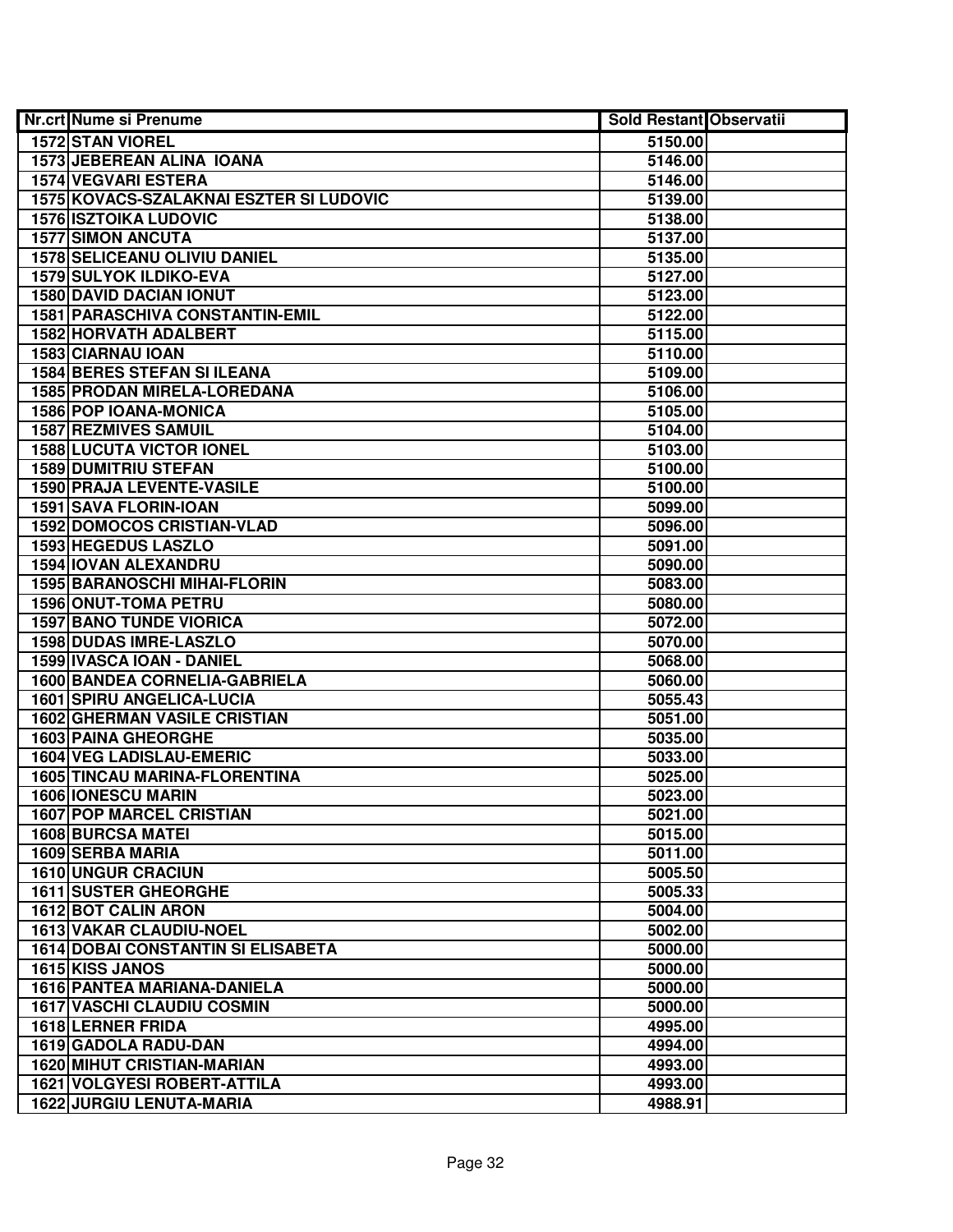| <b>Nr.crt Nume si Prenume</b>              | <b>Sold Restant Observatii</b> |  |
|--------------------------------------------|--------------------------------|--|
| 1623 MAN IOAN-LUCIAN                       | 4987.00                        |  |
| <b>1624 ROSCA ANA MARIA GALINA</b>         | 4983.00                        |  |
| <b>1625 LENCAR LEONTINA</b>                | 4981.00                        |  |
| 1626 VERES GEORGETA                        | 4980.00                        |  |
| <b>1627 ELENES CIPRIAN-IONEL</b>           | 4976.15                        |  |
| 1628 CATANA CALIN-PETRICA SI DENISA        | 4972.00                        |  |
| 1629 KUCHEL REMUS                          | 4970.00                        |  |
| 1630 PATAKI MAGDALENA SI ENIKO             | 4966.00                        |  |
| 1631 FARKAS ANNAMARIA-MAGDALENA            | 4963.00                        |  |
| 1632 MIHAILA DAN                           | 4961.00                        |  |
| <b>1633 SZFERLE OVIDIU</b>                 | 4959.00                        |  |
| <b>1634 POP EMIL-GAVRIL SI RALUCA</b>      | 4955.00                        |  |
| <b>1635 COLTA MIRCEA</b>                   | 4950.00                        |  |
| 1636 KALLAI EVA-PIROSKA                    | 4950.00                        |  |
| <b>1637 NEMES DUMITRU SI VIORICA</b>       | 4947.90                        |  |
| 1638 ROMOCEA ROXANA-NICOLETA               | 4945.00                        |  |
| 1639 DARIDA LIVIU                          | 4942.00                        |  |
| 1640 GABOR IOAN                            | 4939.00                        |  |
| <b>1641 ENACHE MALINA</b>                  | 4936.00                        |  |
| <b>1642 ROSTAS NUTU</b>                    | 4935.00                        |  |
| <b>1643 MAGHIAR CATALIN-GEORGE</b>         | 4933.44                        |  |
| <b>1644 CRACIUN VIOREL-MARIUS</b>          | 4932.00                        |  |
| 1645 HORVATH JENO ZOLTAN                   | 4931.00                        |  |
| 1646 VANCSA ARPAD-OLIVER                   | 4927.00                        |  |
| <b>1647 MOS MIHAI-SILVIU</b>               | 4924.00                        |  |
| 1648 KAHILOGULLARI SEDAT                   | 4918.00                        |  |
| 1649 TORDAI ELISABETA                      | 4915.75                        |  |
| 1650 PRECUP TRAIAN                         | 4906.29                        |  |
| <b>1651 GEREBENES EVA</b>                  | 4900.00                        |  |
| 1652 SZABO IOZSEF                          | 4900.00                        |  |
| 1653 GABOR IOAN                            | 4890.00                        |  |
| 1654 JUNJAN RAUL-CLAUDIU                   | 4886.00                        |  |
| <b>1655 BADOIU EUGEN SI SANDA</b>          | 4875.00                        |  |
| 1656 PAP SANDOR-JOZSEF                     | 4874.00                        |  |
| <b>1657 STANA GHEORGHE</b>                 | 4872.00                        |  |
| 1658 ISTOICA IOAN                          | 4871.00                        |  |
| <b>1659 GABOR RUPERT</b>                   | 4869.00                        |  |
| <b>1660 ISZTOIKA STEFAN</b>                | 4865.00                        |  |
| <b>1661 CAPRIS TEODORESCU-VIRGIL</b>       | 4863.00                        |  |
| <b>1662 CIORA NICUSOR-NELU</b>             | 4861.50                        |  |
| <b>1663 POPA EDUARD-CRISTIAN</b>           | 4861.50                        |  |
| <b>1664 CAMPAN CRISTIAN-FLORIN</b>         | 4858.00                        |  |
| <b>1665 BUT CLAUDIA-MARCELA</b>            | 4857.00                        |  |
| <b>1666 GALL ISTVAN CSABA</b>              | 4846.00                        |  |
| <b>1667 DUDAS DANIEL</b>                   | 4842.00                        |  |
| <b>1668 ROVERS ADRIANUS-MATHEUS-PETRUS</b> | 4841.00                        |  |
| <b>1669 MIKLOS ELISABETA</b>               | 4840.00                        |  |
| <b>1670 SIMINIC MARIA</b>                  | 4840.00                        |  |
| 1671 KUN ORSOLYA                           | 4838.00                        |  |
| 1672 TATAR MARIAN-GEORGE                   | 4837.00                        |  |
| <b>1673 MASETTI MORENO</b>                 | 4833.00                        |  |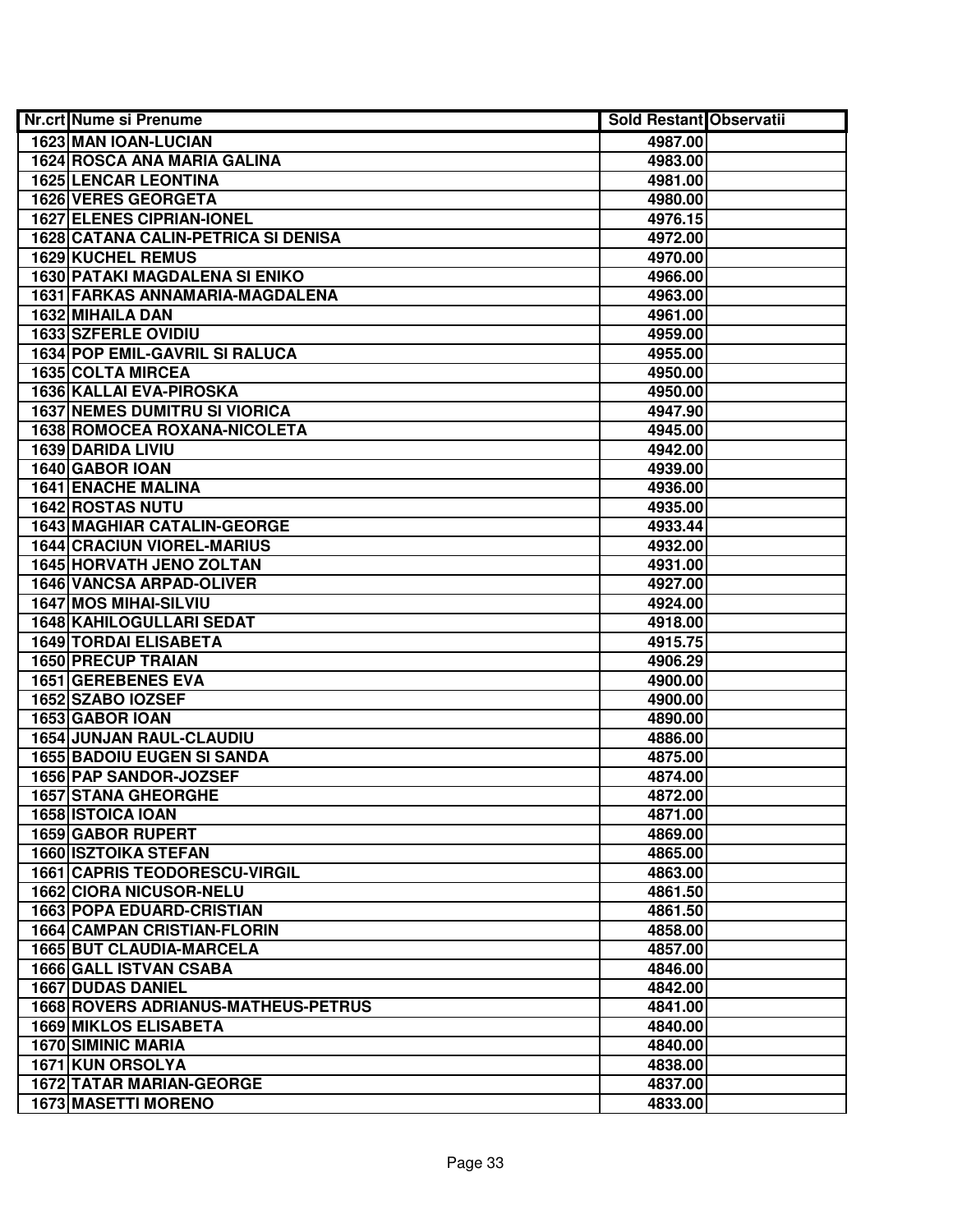| <b>Nr.crt Nume si Prenume</b>                          | <b>Sold Restant Observatii</b> |  |
|--------------------------------------------------------|--------------------------------|--|
| <b>1674 TUNDUC ADRIAN</b>                              | 4831.02                        |  |
| 1675 OLTEANU FLAVIUS-DECEBAL                           | 4829.00                        |  |
| <b>1676 BALOGH NORBERT-NANDOR</b>                      | 4828.00                        |  |
| <b>1677 ARDELEANU CRISTINA CARMEN</b>                  | 4823.00                        |  |
| 1678 CAPUS FLORIN SI MARGARETA CLAUDIA                 | 4823.00                        |  |
| 1679 SILAGHI PAUL-FLORIN                               | 4817.50                        |  |
| <b>1680 SIMU GELU-VOICU-MARIN</b>                      | 4815.00                        |  |
| <b>1681 KERESZTESI AURELIA MIHAELA</b><br><b>VIERU</b> | 4813.00                        |  |
| 1682 LASZLO ISTVAN                                     | 4812.00                        |  |
| <b>1683 MIKLOS TEREZ MARGIT</b>                        | 4810.00                        |  |
| <b>1684 BARANYKA GABRIEL</b>                           | 4803.00                        |  |
| <b>1685 FORGACIU DUMITRU ROMICA</b>                    | 4803.00                        |  |
| <b>1686 BALOGH DORINA SI GHEORGHE</b>                  | 4801.00                        |  |
| <b>1687 BARANKA GAVRIL</b>                             | 4797.00                        |  |
| <b>1688 PORCAR FLORIN CORNEL</b>                       | 4793.59                        |  |
| 1689 CIMERDEAN KLARA                                   | 4792.06                        |  |
| 1690 STEF IOAN                                         | 4791.00                        |  |
| 1691 GALIS ALIN-HADRIAN                                | 4789.00                        |  |
| <b>1692 DARABAN MARIUS MIHAI</b>                       | 4786.84                        |  |
| 1693 KOVACS MIRCEA-IOAN SI CODRUTA                     | 4786.00                        |  |
| 1694 HORVATH KALMAN                                    | 4778.02                        |  |
| 1695 AVRAM RENATE-MADALINA                             | 4778.00                        |  |
| <b>1696 COCIUBAN PAUL-CRISTIAN</b>                     | 4777.00                        |  |
| <b>1697 FORIS EDE CSONGOR</b>                          | 4771.00                        |  |
| 1698 LIANU LAVINIA-EUGENIA SI ION-CONSTANTIN           | 4770.00                        |  |
| <b>1699 MIKLOS IANCU</b>                               | 4768.00                        |  |
| 1700 SERB IOAN-AURELIAN                                | 4767.00                        |  |
| <b>1701 FARAGO TAMAS SANDOR</b>                        | 4766.00                        |  |
| 1702 MUSCA IOSIF ANTON                                 | 4761.00                        |  |
| 1703 OLAH ALEXANDRU IOAN                               | 4758.00                        |  |
| 1704 SIMON ADRIAN-EMIL                                 | 4750.00                        |  |
| 1705 WEKERLE IACOB                                     | 4750.00                        |  |
| 1706 FARKAS CLAUDIA-MIHAELA, INTREP.INDIVIDUALA        | 4744.00                        |  |
| <b>1707 VARGA MIRCEA-GIONI</b>                         | 4743.00                        |  |
| <b>1708 BINET GIORGIAN SERBAN STEFAN</b>               | 4742.00                        |  |
| 1709 GABOR JANOS                                       | 4740.00                        |  |
| <b>1710 LAZAR SEBASTIAN MIHAI ANDREI</b>               | 4740.00                        |  |
| <b>1711 LAKATOS VIORICA</b>                            | 4739.00                        |  |
| <b>1712 FOGHIS CATALIN-VIOREL</b>                      | 4737.50                        |  |
| <b>1713 MIHOC DANIEL ANDREI</b>                        | 4718.00                        |  |
| <b>1714 PAPP FLORIN-EMANUEL</b>                        | 4718.00                        |  |
| 1715 KOVARI TIBERIU                                    | 4714.00                        |  |
| 1716 SASU SEXTIL RAUL                                  | 4714.00                        |  |
| 1717 GAL NICOLETA SI SORIN                             | 4712.00                        |  |
| 1718 ARNOCZKI EUGEN                                    | 4711.00                        |  |
| 1719 PAL BOGDAN IOAN                                   | 4709.00                        |  |
| <b>1720 BERE GHEORGHE-MADALIN</b>                      | 4708.00                        |  |
| 1721 LEABU CARLA-LAURA                                 | 4705.99                        |  |
| <b>1722 VIDICAN MELANIA</b>                            | 4703.00                        |  |
| 1723 CABA DOINA                                        | 4701.10                        |  |
| <b>1724 SCHECEK IUDITH</b>                             | 4701.00                        |  |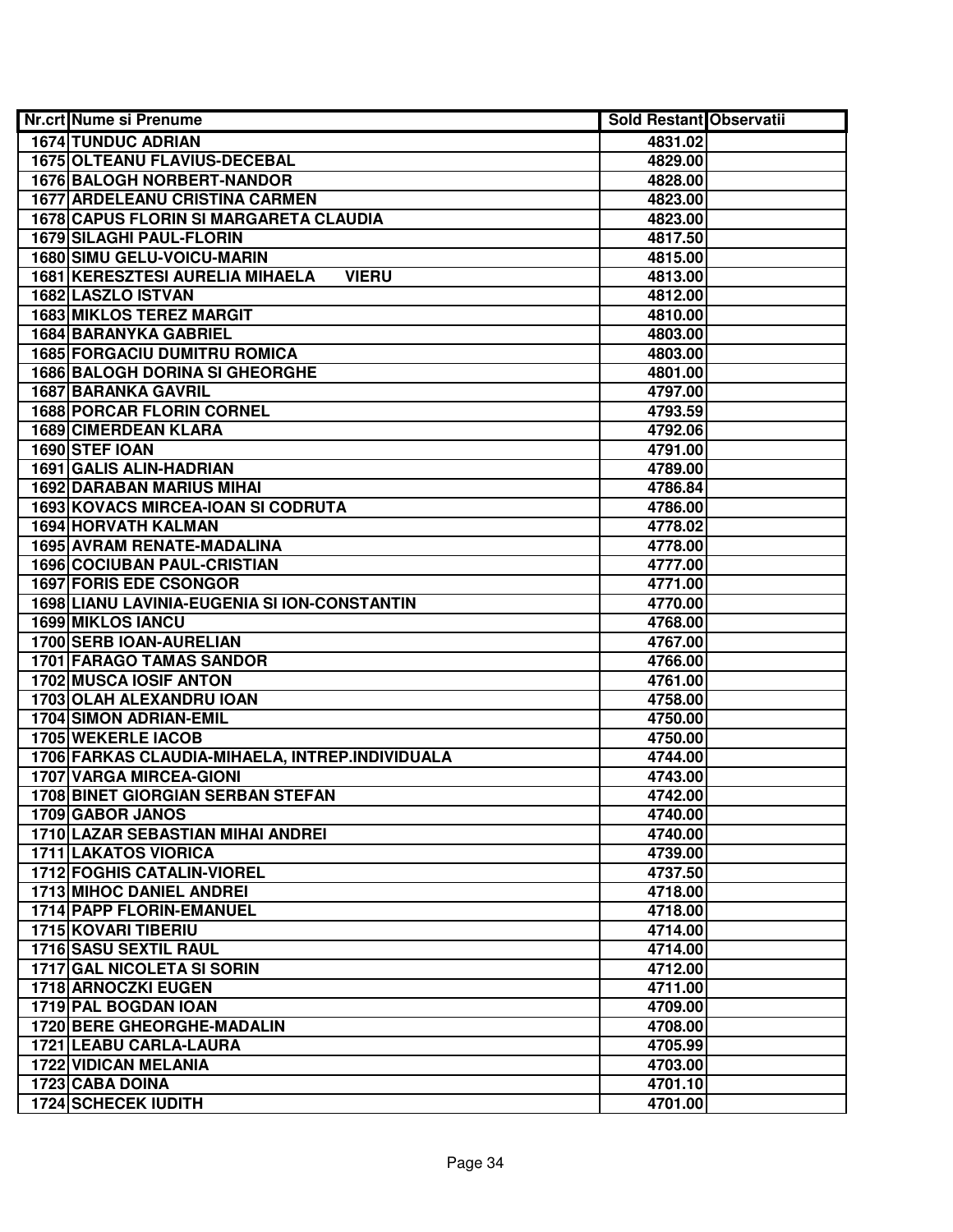| <b>Nr.crt Nume si Prenume</b>                                   | <b>Sold Restant Observatii</b> |  |
|-----------------------------------------------------------------|--------------------------------|--|
| 1725 FOTA SEBASTIAN-EUGEN                                       | 4700.00                        |  |
| 1726 GABOR GABOR                                                | 4700.00                        |  |
| 1727 LAKATOS SURAJ                                              | 4700.00                        |  |
| 1728 VERZEA IONUT                                               | 4700.00                        |  |
| 1729 BORBOLA GYULA SI GABRIELA                                  | 4696.00                        |  |
| 1730 BENTE FLORIN-CRISTIAN SI LILIANA                           | 4693.00                        |  |
| 1731 GEREBENES ZSUZSANNA                                        | 4690.00                        |  |
| 1732 KOSZTIN LEVENTE TIBOR                                      | 4690.00                        |  |
| 1733 ZAFIU MARIAN                                               | 4690.00                        |  |
| <b>1734 SUCIU CIPRIAN VALENTIN</b>                              | 4689.00                        |  |
| 1735 MITRASCA ANDREI-NICOLAE                                    | 4688.00                        |  |
| <b>1736 CHIRITOIU OVIDIU</b>                                    | 4684.00                        |  |
| <b>1737 COLOSVARI VIORICA</b>                                   | 4683.00                        |  |
| 1738 HERMAN IOAN                                                | 4676.30                        |  |
| 1739 GRAMA PAUL-OVIDIU                                          | 4674.00                        |  |
| <b>1740 OROS LUCIA-CRISTINA</b>                                 | 4674.00                        |  |
| 1741 DRAJAN BOGDAN ALEXANDRU                                    | 4673.00                        |  |
| 1742 BUT DACIANA MIHAELA SI VOLSITZ PAUL                        | 4668.00                        |  |
| <b>1743 ZSEBE ARPAD SI ERZSEBET</b>                             | 4667.00                        |  |
| 1744 GABOR IANCU                                                | 4662.00                        |  |
| 1745 BADEA FLORIN-GABRIEL                                       | 4660.00                        |  |
| 1746 FLORIAN GHEORGHE                                           | 4660.00                        |  |
| 1747 MARICESCU CATALIN-EUGEN                                    | 4660.00                        |  |
| <b>1748 GORDAN VESTIAN SI RODICA</b>                            | 4658.00                        |  |
| 1749 PETER CAROL                                                | 4654.00                        |  |
| <b>1750 PETRILA CRISTIAN-OVIDIU</b>                             | 4652.00                        |  |
| 1751 OLAR SIMONA-FLORENTINA INT. IND                            | 4642.00                        |  |
| 1752 BORSE ALEXANDRU                                            | 4640.00                        |  |
| 1753 CHEREGI GHEORGHE - ADRIAN                                  | 4637.00                        |  |
| 1754 TORJOC LUCIAN                                              | 4634.00                        |  |
| 1755 GORGOZ SERVET                                              | 4627.00                        |  |
| 1756 ARDELEAN GABRIELA-LUMINITA                                 | 4618.00                        |  |
| 1757 MURESAN AURELIAN                                           | 4616.00                        |  |
| <b>1758 IMECS MARIA</b>                                         | 4611.00                        |  |
| 1759 FAZACAS SABINA                                             | 4605.00                        |  |
| 1760 SZENTGYORGYI LASZLO                                        | 4602.00                        |  |
| <b>1761 HEGHEDUS PETRU-ADRIAN</b>                               | 4600.00                        |  |
| <b>1762 STIUBE LUCIAN</b>                                       | 4600.00                        |  |
| <b>1763 STANCU MARINELA</b>                                     | 4595.31                        |  |
| 1764 BACIU JOITA                                                | 4594.00                        |  |
| 1765 FEKETE DOREL                                               | 4588.00                        |  |
| <b>1766 OCHIS DUMITRU</b>                                       | 4587.00                        |  |
| 1767 ZAHA NICOLAE-IONUT                                         | 4586.00                        |  |
| 1768 ERDEI IOSIF CRISTIAN<br>1769 CIRNU MARIOARA SI RAULTIBERIU | 4580.00                        |  |
| <b>1770 BURCA LAURA-CRISTINA</b>                                | 4579.00<br>4575.00             |  |
| <b>1771 SZOMBATI GABRIELA SI EMERIC</b>                         | 4573.00                        |  |
| <b>1772 POPUTE TEODOR</b>                                       | 4570.00                        |  |
| 1773 GABOR MARIA                                                | 4560.00                        |  |
| <b>1774 CURTMAN DANIEL</b>                                      | 4558.00                        |  |
| <b>1775 BERNATH CATALINA</b>                                    | 4557.00                        |  |
|                                                                 |                                |  |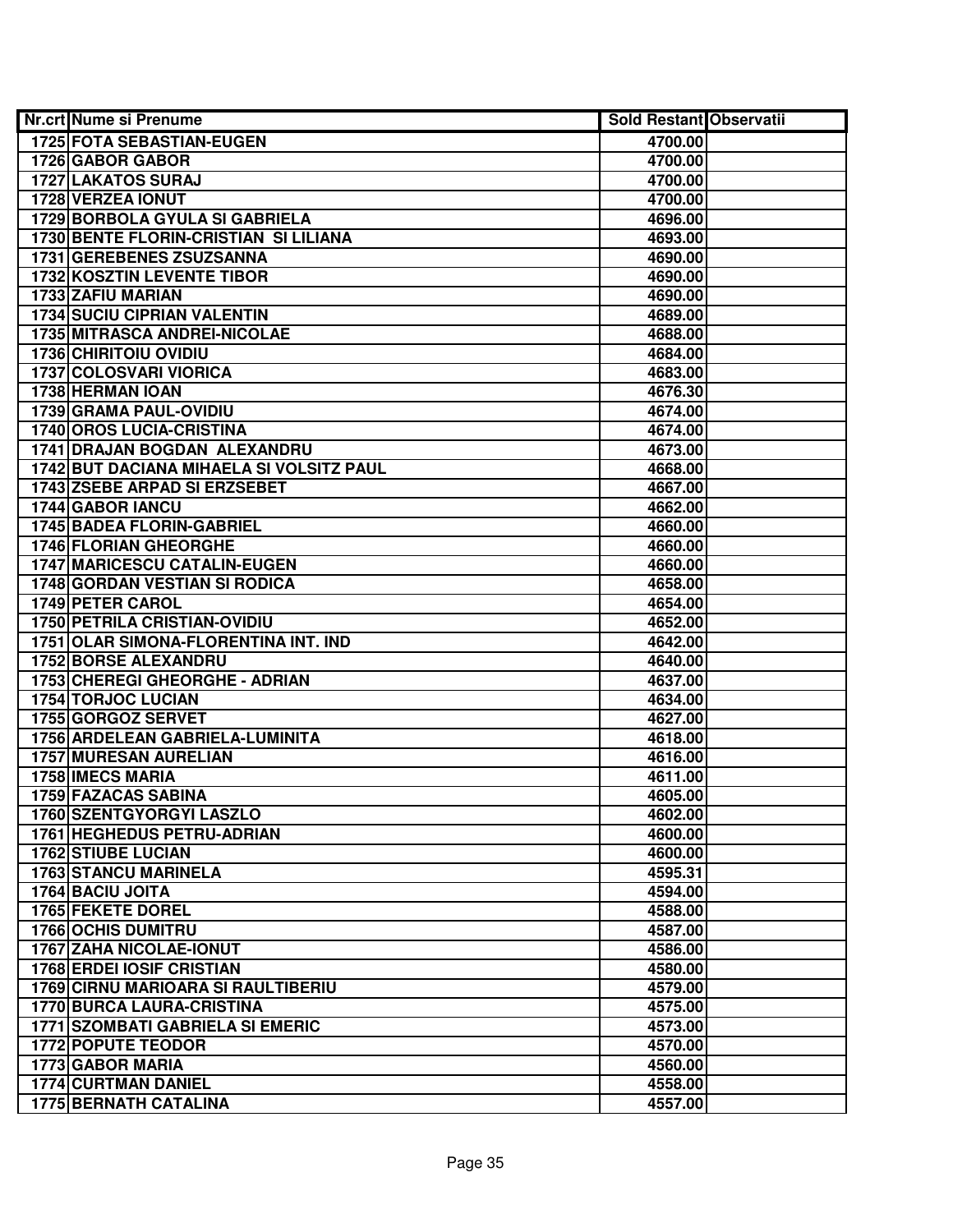| <b>Nr.crt Nume si Prenume</b>                  | <b>Sold Restant Observatii</b> |  |
|------------------------------------------------|--------------------------------|--|
| <b>1776 MOLNAR ISTVAN-ALBERT</b>               | 4556.00                        |  |
| <b>1777 SERBAN MIHAI CLAUDIU</b>               | 4554.00                        |  |
| <b>1778 COSTE ALEXANDRU VASILE</b>             | 4553.00                        |  |
| <b>1779 BENTA OCTAVIAN-OVIDIU</b>              | 4550.20                        |  |
| 1780 SFARLEA SEBASTIAN                         | 4550.00                        |  |
| 1781 MUDURA ALIN IOAN                          | 4548.00                        |  |
| 1782 KELE IANOS                                | 4545.00                        |  |
| <b>1783 MATE KAROLY IMRE</b>                   | 4544.00                        |  |
| <b>1784 SIPOS STEFAN ( MIRONESCU FLORICA )</b> | 4541.00                        |  |
| <b>1785 HENDRE LENUTA</b>                      | 4540.00                        |  |
| 1786 BALAJ CALIN-SILVIU                        | 4537.79                        |  |
| <b>1787 ORBAI EUSEBIU</b>                      | 4530.00                        |  |
| <b>1788 GROSU CONSTANTIN</b>                   | 4527.00                        |  |
| <b>1789 STROIU VASILE</b>                      | 4527.00                        |  |
| 1790 FENCEA VIOREL-DOREL                       | 4523.00                        |  |
| 1791 MOLDOVAN IONUT                            | 4517.00                        |  |
| 1792 POSTOVEANU PETRU-CLAUDIU                  | 4516.00                        |  |
| 1793 UNGUR FLORIN-GHEORGHE                     | 4513.00                        |  |
| 1794 GHILEA FLORIAN-GHEORGHE SI DORINA-DANIELA | 4512.00                        |  |
| 1795 BACIU DANIEL                              | 4510.00                        |  |
| 1796 BIRTA SORIN VASILE SI CLAUDIA             | 4509.00                        |  |
| 1797 CHERMAN BOGDAN-MADALIN                    | 4509.00                        |  |
| 1798 NAGY SANDOR                               | 4505.00                        |  |
| 1799 TANC VLAD                                 | 4501.00                        |  |
| <b>1800 DRUGAS CRISTINA</b>                    | 4500.00                        |  |
| <b>1801 HOTEA IONUT-CIPRIAN</b>                | 4500.00                        |  |
| 1802 MADAU IOAN MIRCEA                         | 4500.00                        |  |
| 1803 MURVAI ERZSEBET                           | 4500.00                        |  |
| <b>1804 OTVOS REMUS TIBERIU</b>                | 4500.00                        |  |
| 1805 PANTAZI NICOLETA                          | 4500.00                        |  |
| <b>1806 TODINCA ANDREA-MARIA</b>               | 4500.00                        |  |
| <b>1807 ISTOICA MATEI</b>                      | 4495.00                        |  |
| 1808 COPIL FLORIAN                             | 4489.00                        |  |
| <b>1809 DE MUCCI LUIGI</b>                     | 4488.00                        |  |
| <b>1810 TEGLAS MARIA</b>                       | 4488.00                        |  |
| 1811 ROSTAS DOLI                               | 4487.00                        |  |
| <b>1812 NISTOR CALIN IOAN</b>                  | 4479.00                        |  |
| <b>1813 BANHAZI GHEORGHE</b>                   | 4478.00                        |  |
| <b>1814 SUCIU CIPRIAN</b>                      | 4473.00                        |  |
| 1815 BOLDUT IONEL-CLAUDIU                      | 4470.00                        |  |
| <b>1816 SARCA GHEORGHE SI EUGENIA</b>          | 4470.00                        |  |
| 1817 GABOR STEFAN                              | 4465.00                        |  |
| 1818 TRIFA IULIU                               | 4461.00                        |  |
| 1819 CORCHES DORIN-OCTAVIAN                    | 4460.00                        |  |
| 1820 INDIG LASZLO ROBERT                       | 4458.00                        |  |
| <b>1821 LACATOS ANICA</b>                      | 4456.00                        |  |
| <b>1822 BRIZZI ANTONIETTA</b>                  | 4455.00                        |  |
| 1823 MATIUT LAVINIU-VALERIU                    | 4455.00                        |  |
| <b>1824 JURCA MIRELA-CLAUDIA</b>               | 4449.00                        |  |
| <b>1825 ISAI OLIMPIU</b>                       | 4448.00                        |  |
| <b>1826 MIKLOS GABOR</b>                       | 4433.00                        |  |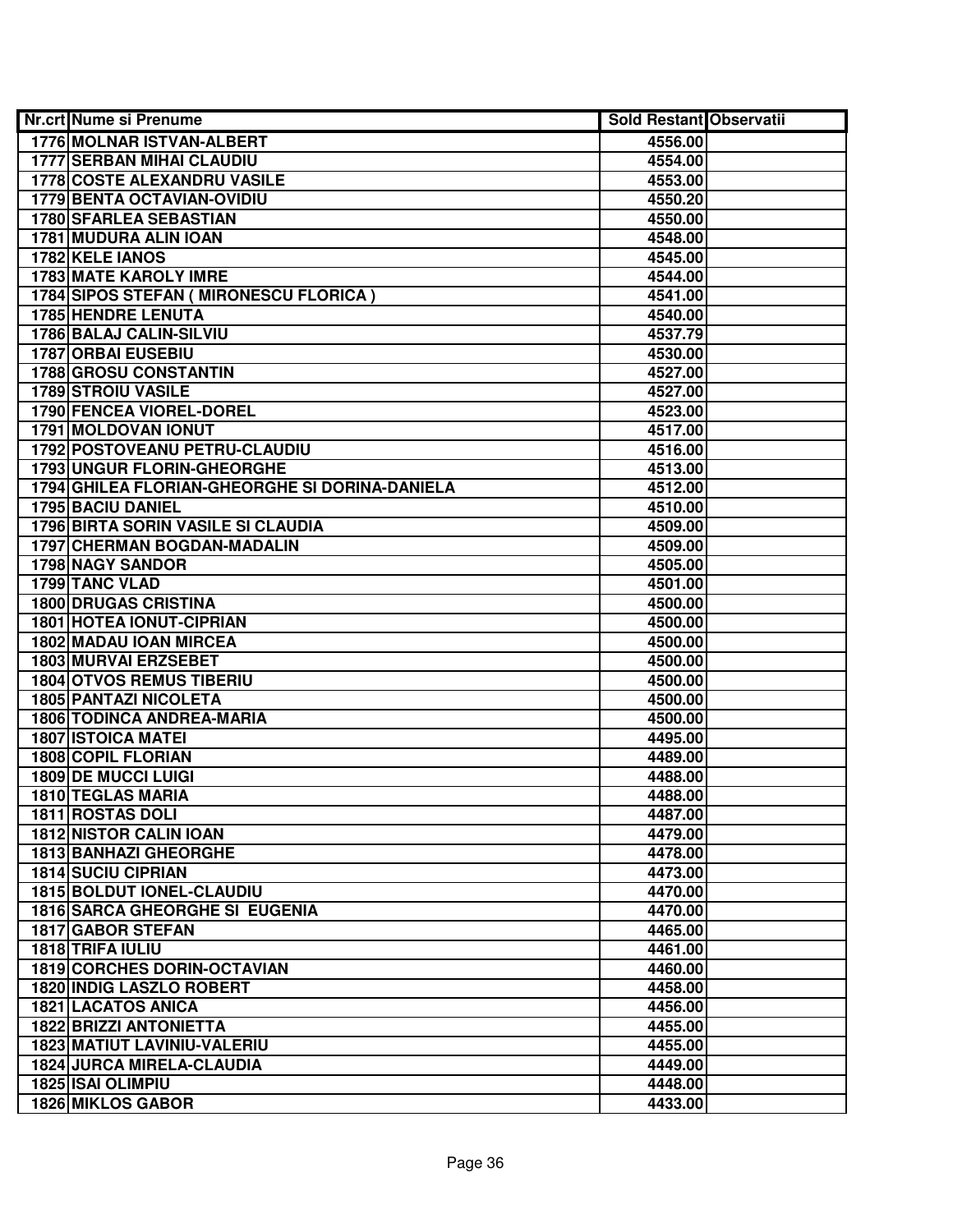| <b>Nr.crt Nume si Prenume</b>                | <b>Sold Restant Observatii</b> |  |
|----------------------------------------------|--------------------------------|--|
| <b>1827 RACZ SANDOR</b>                      | 4432.00                        |  |
| <b>1828 FILIP GHEORGHE DOREL</b>             | 4430.00                        |  |
| 1829 GABOR RUDI                              | 4430.00                        |  |
| <b>1830 ALAFI LAVINIU-CORNEL</b>             | 4429.00                        |  |
| 1831 HAMZA MARIA                             | 4422.41                        |  |
| <b>1832 MINDRUTIU ROVINO</b>                 | 4420.00                        |  |
| 1833 SABAU BIANCA HEA                        | 4420.00                        |  |
| <b>1834 SFERLE DANIEL</b>                    | 4420.00                        |  |
| <b>1835 MERA NICOLAE SI VIORICA</b>          | 4418.00                        |  |
| <b>1836 SECARA NELA-MIRELA</b>               | 4417.00                        |  |
| <b>1837 PATAI CAROL</b>                      | 4413.00                        |  |
| <b>1838 SARBU MIHAI</b>                      | 4410.00                        |  |
| 1839 BANYAI ARPAD ALBERT                     | 4409.00                        |  |
| <b>1840 GABOR GAVRIL</b>                     | 4409.00                        |  |
| 1841 MEZEI ANDREI IOSIF SI VIOLA-MARIA       | 4408.00                        |  |
| 1842 BORA VICTOR-VIOREL                      | 4406.00                        |  |
| 1843 GORDAN DANIEL                           | 4405.00                        |  |
| <b>1844 BUMBUI MIHAI CATALIN</b>             | 4403.00                        |  |
| 1845 SZASZ PAUL                              | 4402.00                        |  |
| <b>1846 SECAN DANIEL</b>                     | 4401.00                        |  |
| <b>1847 GAVRILUT ELENA</b>                   | 4398.00                        |  |
| <b>1848 ISZTOIKA MANDRA</b>                  | 4395.00                        |  |
| 1849 BREAZ SORIN-MIHAI                       | 4393.35                        |  |
| 1850 ROSTAS STEFAN SI DRENA                  | 4391.00                        |  |
| 1851 GAL ADRIAN IOSIF                        | 4390.00                        |  |
| <b>1852 SCHIOP MARIUS-DANIEL</b>             | 4389.00                        |  |
| 1853 DORNER ALEXANDRU-LUDOVIC-IOAN           | 4387.00                        |  |
| <b>1854 CIARNAU SANDOR</b>                   | 4380.00                        |  |
| 1855 GABOR GIZELLA                           | 4380.00                        |  |
| 1856 BODEA DANIEL-TIBERIU                    | 4379.24                        |  |
| <b>1857 MORARET CARMEN SI CORNEL</b>         | 4377.00                        |  |
| <b>1858 DEMIAN ANTONIO</b>                   | 4375.00                        |  |
| <b>1859 HAS RICHARD-TEODOR</b>               | 4374.00                        |  |
| <b>1860 DEMIAN TRAIAN-DANIEL SI NICOLETA</b> | 4373.00                        |  |
| <b>1861 PFA APATI NICOLETA</b>               | 4371.00                        |  |
| <b>1862 SAITI SAMUIEL-LUCIAN</b>             | 4370.00                        |  |
| <b>1863 STURZ MIRCEA CLAUDIU</b>             | 4370.00                        |  |
| <b>1864 GABOR IANCU</b>                      | 4369.73                        |  |
| <b>1865 TOMA COSMIN-SILVIU</b>               | 4365.00                        |  |
| <b>1866 FLOREA MARCEL PASCU</b>              | 4364.00                        |  |
| 1867 NOUR ALI AL- HAMO                       | 4364.00                        |  |
| <b>1868 FODOR TIBERIU IOSIF</b>              | 4362.00                        |  |
| <b>1869 SARKADI AUGUSTIN-GEZA</b>            | 4355.00                        |  |
| <b>1870 DEM COLOMAN</b>                      | 4354.89                        |  |
| <b>1871 DROBOTA BENIAMIN-CORNELIU</b>        | 4352.00                        |  |
| <b>1872 VERES CRISTIAN</b>                   | 4351.16                        |  |
| 1873 KAYMAZ AKANSEL                          | 4349.00                        |  |
| 1874 TODA MARIA                              | 4346.00                        |  |
| <b>1875 ISZTOIKA GAVRIL</b>                  | 4342.00                        |  |
| <b>1876 KISS GEORGIANA</b>                   | 4341.36                        |  |
| 1877 OLCEAN IOAN                             | 4341.00                        |  |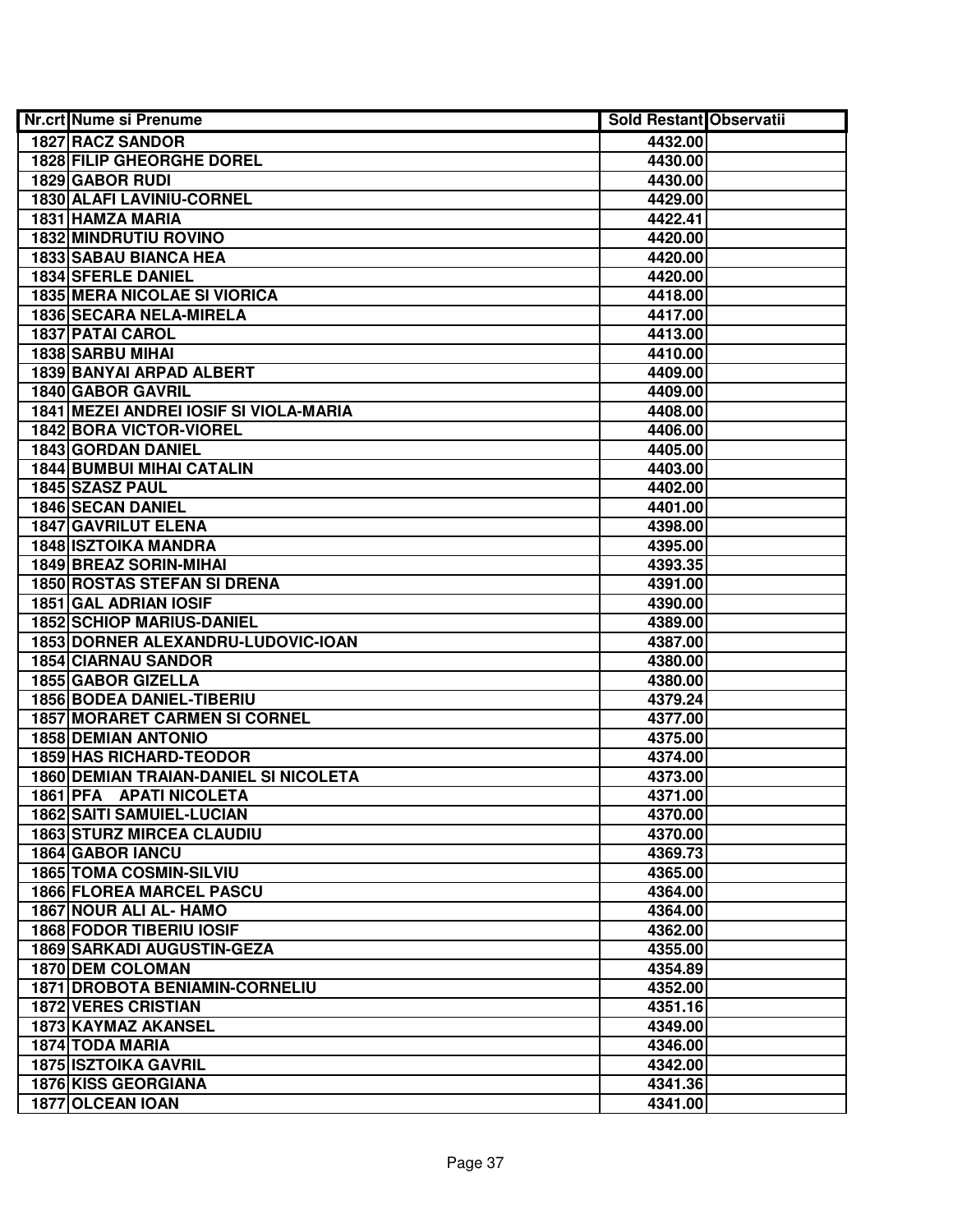| <b>Nr.crt Nume si Prenume</b>          | <b>Sold Restant Observatii</b> |  |
|----------------------------------------|--------------------------------|--|
| <b>1878 SILAGHI VASILE</b>             | 4337.00                        |  |
| <b>1879 FLORIAN IOSIF</b>              | 4336.00                        |  |
| <b>1880 SIMON RODICA-RAMONA</b>        | 4336.00                        |  |
| <b>1881 ZAHARIA GRIGORE</b>            | 4333.50                        |  |
| <b>1882 COSTEA MARIUS COSTEL</b>       | 4330.00                        |  |
| 1883 SZABO IOAN                        | 4330.00                        |  |
| <b>1884 TICUSAN ANCA-LIVIA</b>         | 4330.00                        |  |
| 1885 ERDEI ADALBERT                    | 4325.00                        |  |
| <b>1886 MURVAI SERGIU RAZVAN</b>       | 4321.00                        |  |
| <b>1887 KLANICZA MARGIT</b>            | 4320.00                        |  |
| 1888 HEGEDUS CORNELIA-IOANA            | 4319.00                        |  |
| <b>1889 GAVRILAS COSMIN</b>            | 4313.86                        |  |
| <b>1890 TRIFAN CAROL</b>               | 4302.50                        |  |
| <b>1891 KOCIS MARIA</b>                | 4301.00                        |  |
| 1892 FORIS ISTVAN                      | 4300.00                        |  |
| <b>1893 BOSCA LUMINITA</b>             | 4298.00                        |  |
| 1894 POP GHEORGHE- MIRCEA- FLORIN      | 4297.30                        |  |
| <b>1895 VASILE IULIAN SI MAGDALENA</b> | 4296.00                        |  |
| <b>1896 SALAJAN SORIN-REMUS</b>        | 4295.00                        |  |
| <b>1897 RAIZI CONSTANTIN CALIN</b>     | 4294.00                        |  |
| 1898 OTVOS ANDREI-NORBERT              | 4291.00                        |  |
| 1899 KHOVANYECZ MILAN                  | 4290.00                        |  |
| 1900 GANEA GHEORGHE                    | 4289.00                        |  |
| 1901 KISS IBOJ                         | 4288.00                        |  |
| 1902 KOVACS LADISLAU DESIDERIU         | 4285.00                        |  |
| 1903 COMAN MONIKA                      | 4282.94                        |  |
| 1904 CSERNA ADRIAN-FLORIN              | 4282.00                        |  |
| 1905 GABOR GABRIEL                     | 4278.00                        |  |
| 1906 TAR KAROLY                        | 4276.00                        |  |
| 1907 HALMAJAN PETRU ADRIAN             | 4275.00                        |  |
| 1908 KARABULUT YILMAZ                  | 4275.00                        |  |
| 1909 POPA ALIN FLORIN                  | 4274.00                        |  |
| 1910 PELE MIHAI                        | 4270.00                        |  |
| 1911 DUTA ALEXANDRU-NICOLAE            | 4267.00                        |  |
| <b>1912 INVERARDI FULVIO</b>           | 4265.00                        |  |
| 1913 IONUT IOAN                        | 4260.00                        |  |
| 1914 POPESCU IONUT                     | 4259.00                        |  |
| 1915 SALL MARTA                        | 4258.00                        |  |
| <b>1916 BUHAS FLORIAN-BOGDAN</b>       | 4257.00                        |  |
| 1917 BODOGAI FLORIN-VASILE             | 4256.00                        |  |
| 1918 IONESCU STEFAN-MARIAN             | 4255.00                        |  |
| 1919 KERI ZSOLT                        | 4254.00                        |  |
| <b>1920 NAGY FRANCISC</b>              | 4251.00                        |  |
| <b>1921 PUSCAS MARIA</b>               | 4250.00                        |  |
| <b>1922 VERES EDMUND-EUGEN</b>         | 4249.74                        |  |
| 1923 GABOR RUPI                        | 4248.00                        |  |
| 1924 GHERGHEV DANIELA AURELIA          | 4248.00                        |  |
| <b>1925 ISZTOIKA CAROL</b>             | 4245.00                        |  |
| 1926 ROSTAS LAURA                      | 4245.00                        |  |
| <b>1927 ALBITER VALENTIN IOAN</b>      | 4244.00                        |  |
| 1928 BALAZS GYULA                      | 4240.00                        |  |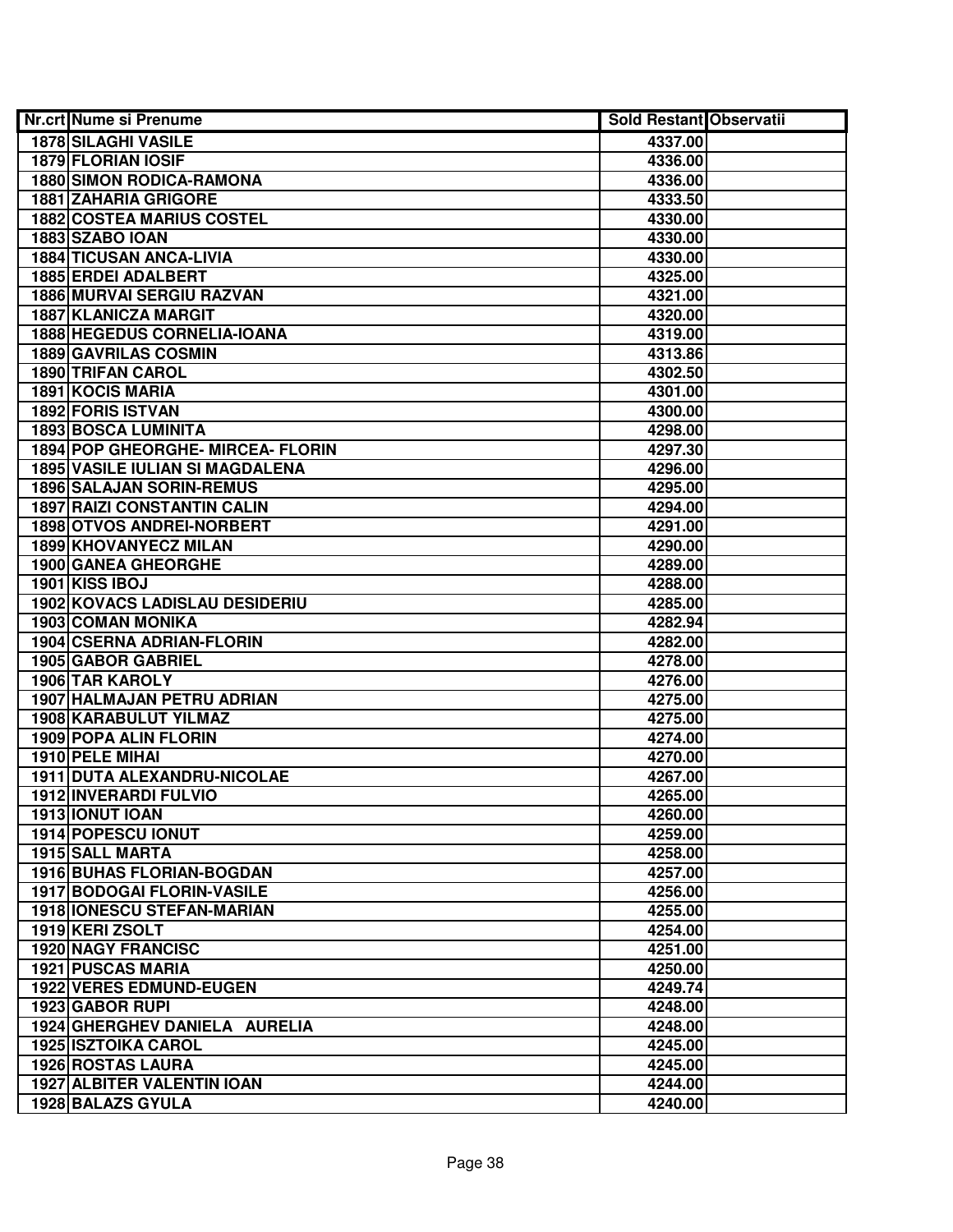| <b>Nr.crt Nume si Prenume</b>        | <b>Sold Restant Observatii</b> |  |
|--------------------------------------|--------------------------------|--|
| 1929 VARGA PAULA                     | 4236.00                        |  |
| 1930 ENESCU ADRIAN                   | 4232.00                        |  |
| 1931 ARI ATTILA                      | 4230.00                        |  |
| 1932 BANES JESSIE-RUXANDRA           | 4227.00                        |  |
| 1933 PORTAN CALIN IOAN               | 4223.00                        |  |
| 1934 BODEA DANA-ANCA                 | 4219.60                        |  |
| 1935 RETEG ROMEO-LASZLO              | 4219.00                        |  |
| <b>1936 CODRIEAN VASILE-TEODOR</b>   | 4213.25                        |  |
| <b>1937 HARANGUS CAIUS-VASILIU</b>   | 4212.00                        |  |
| 1938 POP BOGDAN-MIRCEA               | 4212.00                        |  |
| <b>1939 HORVATH GIZELLA</b>          | 4210.00                        |  |
| <b>1940 BAN FLORIAN</b>              | 4207.00                        |  |
| <b>1941 LAKATOS MONIKA EVA</b>       | 4205.00                        |  |
| 1942 CHISVARI REKA                   | 4203.00                        |  |
| 1943 BALOG GABRIELA LEONTINA         | 4201.00                        |  |
| 1944 BUNGAU GHEORGHE-IOAN            | 4200.00                        |  |
| <b>1945 HANGA ANA-VOICHITA</b>       | 4200.00                        |  |
| 1946 PRECUP VALENTINA-VICTORIA       | 4195.50                        |  |
| <b>1947 POPA SILVIA IOANA</b>        | 4195.00                        |  |
| 1948 GABOR DEMETER SI TEREZA         | 4193.00                        |  |
| 1949 CIOCOIU IONEL SI GABRIELA       | 4190.20                        |  |
| 1950 MANDRU NELU MARIAN              | 4188.00                        |  |
| <b>1951 DAVID STELIAN</b>            | 4187.58                        |  |
| 1952 SABAU LIVIU-MARIAN              | 4187.00                        |  |
| 1953 TOMELE IOAN SI MIRELA RAMONA    | 4181.00                        |  |
| 1954 MEZEI IULIANA                   | 4180.00                        |  |
| 1955 SALVAN CIPRIAN STEFAN SI DIANA  | 4180.00                        |  |
| 1956 BIRTAS SANDU IOAN               | 4179.00                        |  |
| 1957 TIMAR GABRIELA ANCA             | 4169.00                        |  |
| 1958 KOZAK ADRIAN                    | 4167.50                        |  |
| <b>1959 FURTOS TEODOR MARIN</b>      | 4166.00                        |  |
| 1960 BUMB JOZSEF                     | 4165.00                        |  |
| <b>1961 MATEA NICOLAE</b>            | 4158.00                        |  |
| <b>1962 POPA ADRIAN FLORIN</b>       | 4156.00                        |  |
| 1963 BUTIRI IONEL                    | 4154.28                        |  |
| <b>1964 MAILAT CORNEL</b>            | 4151.00                        |  |
| <b>1965 KEREZSI REMUS</b>            | 4150.00                        |  |
| <b>1966 SZABO ADALBERT</b>           | 4147.00                        |  |
| 1967 COJOCARU SORIN-IONUT            | 4145.88                        |  |
| <b>1968 JUCA NICOLAE</b>             | 4145.00                        |  |
| 1969 CURA EDINA-ERZSEBET             | 4140.00                        |  |
| 1970 JUDEA IOAN                      | 4140.00                        |  |
| <b>1971 NISTOR OLIMPIA</b>           | 4140.00                        |  |
| <b>1972 TANASE DORIAN</b>            | 4140.00                        |  |
| 1973 BANHIDI LORAND                  | 4137.00                        |  |
| <b>1974 COCIUBEI DUMITRU CLAUDIU</b> | 4134.00                        |  |
| 1975 SZABO SZABOLCS-NORBERT          | 4130.00                        |  |
| <b>1976 BARTOK ANIKO</b>             | 4127.00                        |  |
| 1977 MAIORESCU IOANA MADALINA        | 4126.00                        |  |
| 1978 BELCE DANIELA                   | 4124.00                        |  |
| 1979 MADA GHEORGHE - ADRIAN          | 4121.00                        |  |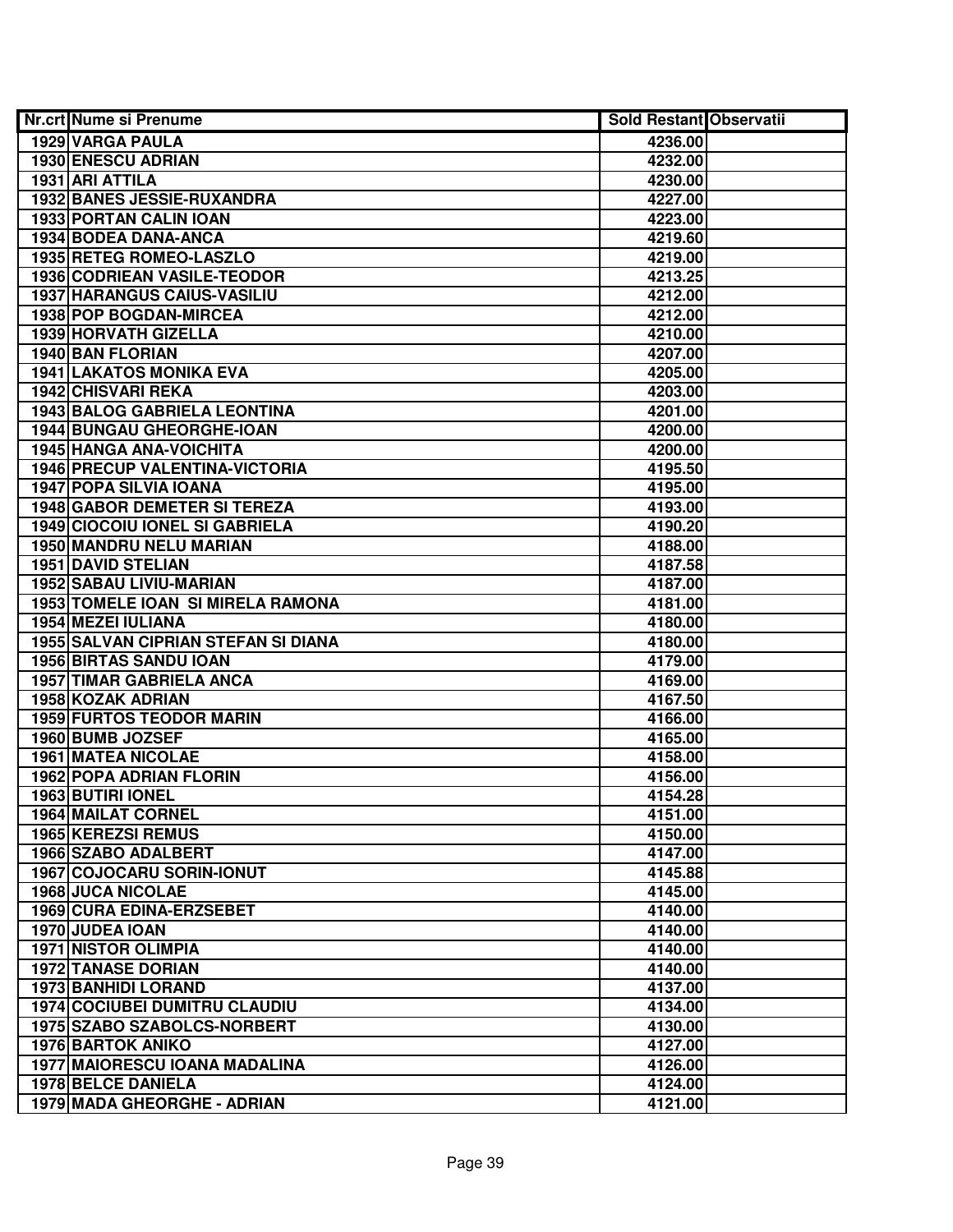| <b>Nr.crt Nume si Prenume</b>                  | <b>Sold Restant Observatii</b> |                       |
|------------------------------------------------|--------------------------------|-----------------------|
| <b>1980 BOSZORMENYI BRIGITTA</b>               | 4120.00                        |                       |
| <b>1981 KOZMA SANDOR LASZLO</b>                | 4111.00                        |                       |
| <b>1982 PAUL TEODOR SI ELISABETA</b>           | 4108.00                        |                       |
| 1983 SION IOAN                                 | 4108.00                        |                       |
| <b>1984 ILISIE FLORIN NICOLAE</b>              | 4107.09                        |                       |
| 1985 POP DOREL-GHEORGHE                        | 4104.65                        |                       |
| <b>1986 ISTOIKA EVA</b>                        | 4104.00                        |                       |
| 1987 CZAPP IOSIF                               | 4102.70                        |                       |
| <b>1988 KUN SANDOR-VIKTOR</b>                  | 4100.00                        |                       |
| <b>1989 NOVAC PETRU SI MARIOARA</b>            | 4096.00                        |                       |
| <b>1990 LACZKO FRANCISC</b>                    | 4095.00                        |                       |
| <b>1991 VLAS MARIAN-MANUEL</b>                 | 4089.00                        |                       |
| 1992 SAS RAZVAN                                | 4088.00                        |                       |
| 1993 BALLA LAURA CLAUDIA                       | 4087.00                        |                       |
| 1994 BARBES DIXINA                             | 4085.00                        |                       |
| 1995 HARN IOAN-ALEXANDRU                       | 4085.00                        |                       |
| 1996 ZEMBREA CARMEN-MONICA                     | 4081.00                        |                       |
| 1997 CABA CORNEL                               | 4080.00                        |                       |
| 1998 CHIRILA MIRCEA GEORGE                     | 4079.00                        |                       |
| 1999 MATEAS ALIN FLORIN SI ROZALIA             | 4078.00                        |                       |
| 2000 MARCU GHEORGHE                            |                                | 4071.54 PROCES PE ROL |
| 2001 BORSA GAVRIL-EMIL SI CORNELIA             | 4071.00                        |                       |
| 2002 SZABO IULIANNA                            | 4071.00                        |                       |
| 2003 BARA OCTAVIAN                             | 4067.00                        |                       |
| 2004 GABOR MARCO                               | 4065.00                        |                       |
| 2005 ZLIBUT OVIDIU SI ADRIANA                  | 4065.00                        |                       |
| 2006 TITI ADALBERT                             | 4061.96                        |                       |
| 2007 PANTEA LUCIA-CARMEN                       | 4055.00                        |                       |
| 2008 KAPALAI ZSOLT-ARPAD                       | 4054.00                        |                       |
| 2009 KISKASZA ROBERT                           | 4053.00                        |                       |
| 2010 DANCIU ADRIAN-CRISTIAN                    | 4051.67                        |                       |
| 2011 SARKADI EMIL                              | 4050.00                        |                       |
| 2012 ANTOCI IONUT                              | 4049.83                        |                       |
| 2013 NISTOR JANOS                              | 4047.00                        |                       |
| 2014 FECHETE OCTAVIAN-MARIUS                   | 4046.50                        |                       |
| 2015 NAZIR IRFAN                               | 4046.15                        |                       |
| 2016 BUDAI MELINDA                             | 4045.00                        |                       |
| 2017 CAMPEANU ADRIAN SI MAGHIAR CRISTINA-LAURA | 4041.00                        |                       |
| 2018 HAVA ALEXANDRU-IOAN                       | 4040.00                        |                       |
| 2019 GABOR IANCU                               | 4030.00                        |                       |
| 2020 PENZES IRINA                              | 4027.00                        |                       |
| 2021 CADAR ADRIAN                              | 4025.00                        |                       |
| 2022 LAKATOS RITA                              | 4025.00                        |                       |
| 2023 CHIS MARIOARA                             | 4021.00                        |                       |
| 2024 CRET MIHAI SI EUGENIA                     | 4021.00                        |                       |
| 2025 DUDAS ANDRAS SI GABRIELA                  | 4017.00                        |                       |
| 2026 MOLDOVAN LUCICA                           | 4015.00                        |                       |
| 2027 CHIRCEA SORIN SI ANDREEA                  | 4009.00                        |                       |
| 2028 BARSAN IOAN SI ELENA KLOTILDA             | 4005.00                        |                       |
| 2029 PORTAN CALIN-IOAN CABINET DE AVOCAT       | 4005.00                        |                       |
| 2030 BALOG ISTVAN                              | 4000.00                        |                       |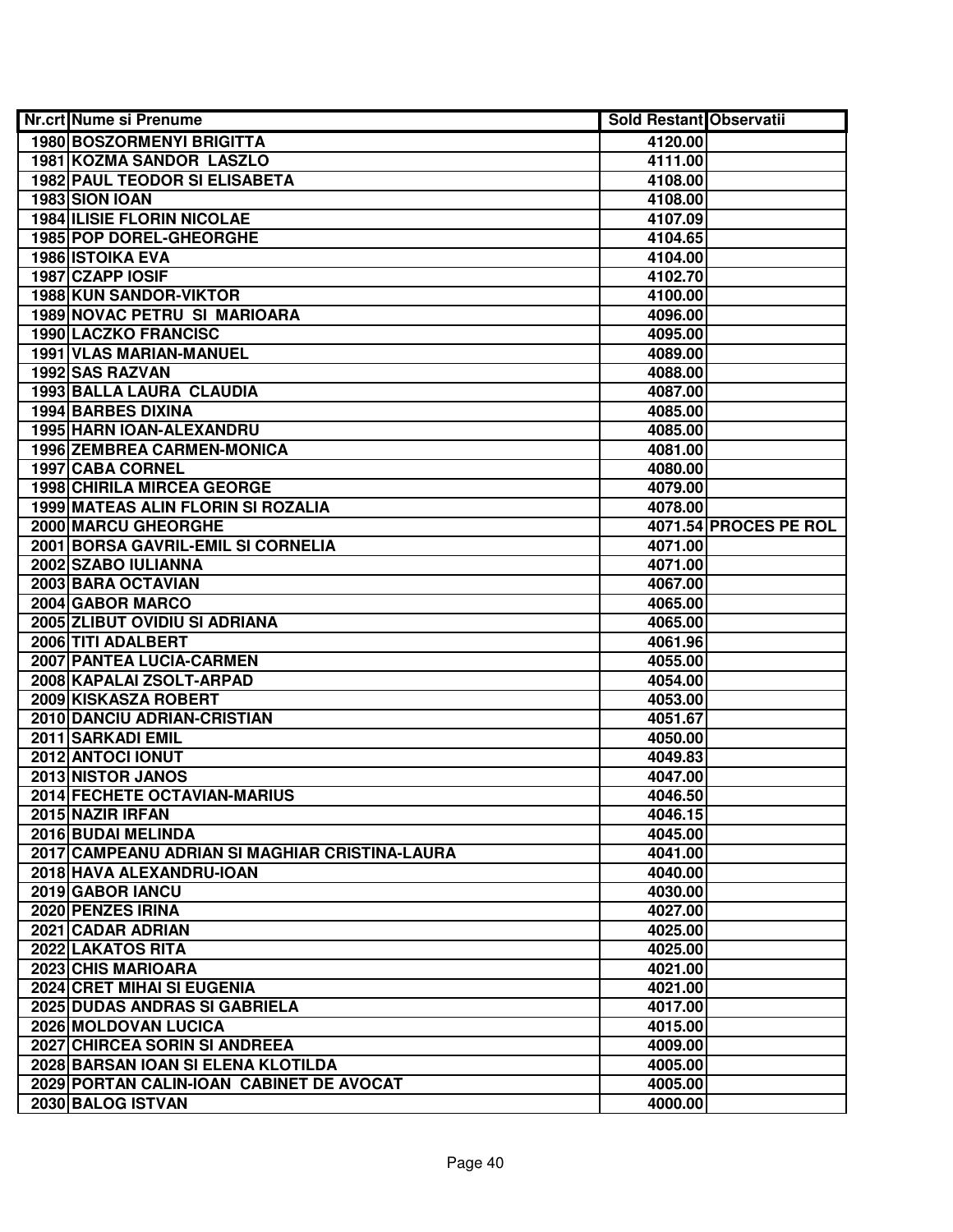| <b>Nr.crt Nume si Prenume</b>            | <b>Sold Restant Observatii</b> |  |
|------------------------------------------|--------------------------------|--|
| 2031 BALOGH RUDOLF KAJCZA MONICA         | 4000.00                        |  |
| 2032 BELCEA ECATERINA                    | 4000.00                        |  |
| 2033 BENTE CALIN-FLORIN                  | 4000.00                        |  |
| 2034 BIRO ZSOLT                          | 4000.00                        |  |
| 2035 BLAGE CAMELIA-BIANCA                | 4000.00                        |  |
| 2036 BOCSA TIBERIU MIHAI                 | 4000.00                        |  |
| 2037 BOGA CLEMENTINTA GABRIELA           | 4000.00                        |  |
| 2038 BOGDAN DOREL GAVRIL                 | 4000.00                        |  |
| 2039 BONTA LUCIAN-FLORIN                 | 4000.00                        |  |
| 2040 BORA CIPRIAN                        | 4000.00                        |  |
| 2041 BOROS ANA INTREPRINDERE INDIVIDUALA | 4000.00                        |  |
| 2042 CAMPAN NELU-FLORIN                  | 4000.00                        |  |
| 2043 CAVUS CIHAN ISKENDER                | 4000.00                        |  |
| 2044 CORBEANU MIRCEA RAUL                | 4000.00                        |  |
| 2045 COZMA FLORIN VALENTIN               | 4000.00                        |  |
| 2046 COZMI EMIL                          | 4000.00                        |  |
| 2047 CUIBUS VASILE SI MELANIA LUMINITA   | 4000.00                        |  |
| 2048 DAROCZY MIHAI                       | 4000.00                        |  |
| 2049 DUME CORNELIA                       | 4000.00                        |  |
| 2050 FORIS ATTILA                        | 4000.00                        |  |
| 2051 GABOR KATALIN                       | 4000.00                        |  |
| 2052 GABOR MANDRA                        | 4000.00                        |  |
| 2053 GHERGHELEINIC DIANA-TEODORA         | 4000.00                        |  |
| 2054 GHIMIS GEORGETA-CECILIA             | 4000.00                        |  |
| 2055 GUI MARIA- NATALIA                  | 4000.00                        |  |
| 2056 GYORFI OVIDIU-LIVIU                 | 4000.00                        |  |
| 2057 HAMZA ZOLTAN-LASZLO                 | 4000.00                        |  |
| 2058 HANIS LASZLO                        | 4000.00                        |  |
| 2059 HAPA ECATERINA                      | 4000.00                        |  |
| 2060 HERMAN CIPRIAN MARIUS               | 4000.00                        |  |
| 2061 HOFFMAN CSABA-LEVENTE               | 4000.00                        |  |
| 2062 HUTYRA GRAM ZOLTAN PETER            | 4000.00                        |  |
| 2063 KALMAR GYORGY                       | 4000.00                        |  |
| 2064 KARACSONYI CONSTANTIN               | 4000.00                        |  |
| 2065 KISS ISTVAN-IOZSEF                  | 4000.00                        |  |
| 2066 LAZAR ILDIKO                        | 4000.00                        |  |
| 2067 MARIS RADU ALEXANDRU                | 4000.00                        |  |
| 2068 MATEA MARGARETA-EVA                 | 4000.00                        |  |
| 2069 MOLDOVAN FLORIN                     | 4000.00                        |  |
| 2070 NAGY MARTA                          | 4000.00                        |  |
| 2071 NAGY NOEMI                          | 4000.00                        |  |
| 2072 NEDELCU GEORGIAN                    | 4000.00                        |  |
| 2073 NEGRUTI RODICA ELIZA                | 4000.00                        |  |
| 2074 PATCAS MIRELA EMILIA                | 4000.00                        |  |
| 2075 PETRICA ALINA RAMONA                | 4000.00                        |  |
| 2076 POPA OCTAVIAN FLORIN                | 4000.00                        |  |
| 2077 POTI MELINDA                        | 4000.00                        |  |
| 2078 ROMOCEA ELISAVETA                   | 4000.00                        |  |
| 2079 RUS ANIKO                           | 4000.00                        |  |
| 2080 SARATOC DANIEL-IOAN                 | 4000.00                        |  |
| 2081 SAS FERENC                          | 4000.00                        |  |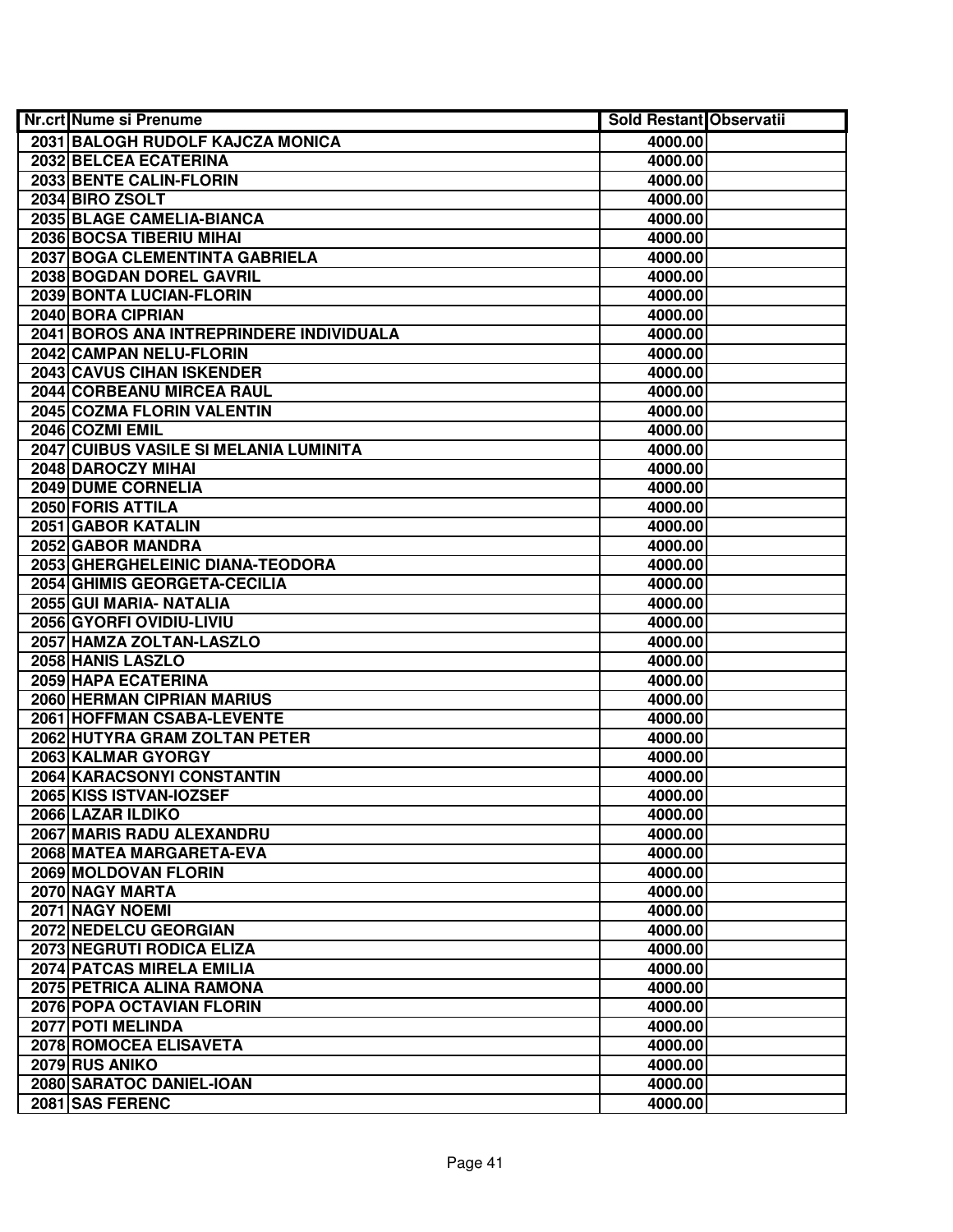| <b>Nr.crt Nume si Prenume</b>                    | <b>Sold Restant Observatii</b> |  |
|--------------------------------------------------|--------------------------------|--|
| 2082 SCORTE FLORIAN                              | 4000.00                        |  |
| 2083 SECAN ADRIANA-MIHAELA                       | 4000.00                        |  |
| 2084 SEICHE FLORIN                               | 4000.00                        |  |
| 2085 SZABO SANDOR JOZSEF                         | 4000.00                        |  |
| 2086 TEGLAS DORINA                               | 4000.00                        |  |
| 2087 TIBU DOINA OTILIA                           | 4000.00                        |  |
| 2088 TIGAN ANDA-CLAUDIA                          | 4000.00                        |  |
| 2089 TOTOS FERENC-ATTILA                         | 4000.00                        |  |
| 2090 VANCEA ALIN DANIEL                          | 4000.00                        |  |
| 2091 VANDICI IOAN                                | 4000.00                        |  |
| 2092 VARGA AUGUSTIN ADRIAN                       | 4000.00                        |  |
| 2093 VARGA ILEANA                                | 4000.00                        |  |
| 2094 ZANGRANDO ORIANO                            | 4000.00                        |  |
| 2095 ZBIRCE SANDA CORINA                         | 4000.00                        |  |
| 2096 GERGYELY LAJOS                              | 3999.00                        |  |
| 2097 LAKATOS ALEXANDRU                           | 3998.00                        |  |
| 2098 TABUS VIORICA                               | 3998.00                        |  |
| 2099 GYERMAN FLORIN - SORIN SI NADIA-LAURA-MARIA | 3997.00                        |  |
| 2100 CERNAU MARIA                                | 3995.00                        |  |
| 2101 DRAGAN CARMEN-ADRIANA                       | 3994.00                        |  |
| 2102 SIDOR CALIN                                 | 3993.87                        |  |
| 2103 BARNA GHEORGHE                              | 3993.00                        |  |
| 2104 KENCSE RENATA                               | 3992.00                        |  |
| 2105 SZILAGY JANOS-IMRE                          | 3991.00                        |  |
| 2106 ONICA CARMEN-SIMONA                         | 3984.00                        |  |
| 2107 BUNGAU NICOLAE                              | 3983.00                        |  |
| 2108 EGYED-DACZ ZOLT-TIBOR                       | 3980.00                        |  |
| 2109 STIUBE SERGIU-VASILE                        | 3980.00                        |  |
| 2110 VENTEL KALMAN                               | 3977.00                        |  |
| 2111 COCIUBAN ENIKO-ANDREA                       | 3976.00                        |  |
| 2112 VARGA TIBOR                                 | 3975.00                        |  |
| 2113 GHEORGHE GABRIEL-SORIN SI IOAN-MARCEL       | 3974.00                        |  |
| 2114 BUNDEA ALEXANDRU MIHAI                      | 3973.00                        |  |
| 2115 POP FLORIAN                                 | 3973.00                        |  |
| 2116 INDRIES CLAUDIA DOLORES                     | 3972.00                        |  |
| 2117 COLTA ROZALIA                               | 3971.00                        |  |
| 2118 CHERELEU DUMITRU-ADRIAN                     | 3964.00                        |  |
| 2119 DAN IOSIF ATTILA                            | 3960.72                        |  |
| 2120 POSTOL STEFAN-VASILE                        | 3958.00                        |  |
| 2121 FOGHIS CATALIN-FLORIN                       | 3956.00                        |  |
| 2122 CHIRILA SERGIU DANIEL                       | 3954.00                        |  |
| 2123 BROINAS ALEXANDRU MIHAI                     | 3950.00                        |  |
| 2124 MAGYARI ROBERT-STEFAN                       | 3942.00                        |  |
| 2125 BORA SORIN-IOSIF                            | 3940.00                        |  |
| 2126 ROSTAS IONAT                                | 3935.00                        |  |
| 2127 PETCU TOADER                                | 3934.00                        |  |
| 2128 MASCAS GEORGES-TEODOR                       | 3930.00                        |  |
| 2129 VILCEANU MIHAI-SORIN                        | 3923.00                        |  |
| 2130 GABOR MARTIN                                | 3920.00                        |  |
| 2131 ISZTOIKA RUPI                               | 3917.00                        |  |
| 2132 VARGA GHEORGHE-PETRU                        | 3914.00                        |  |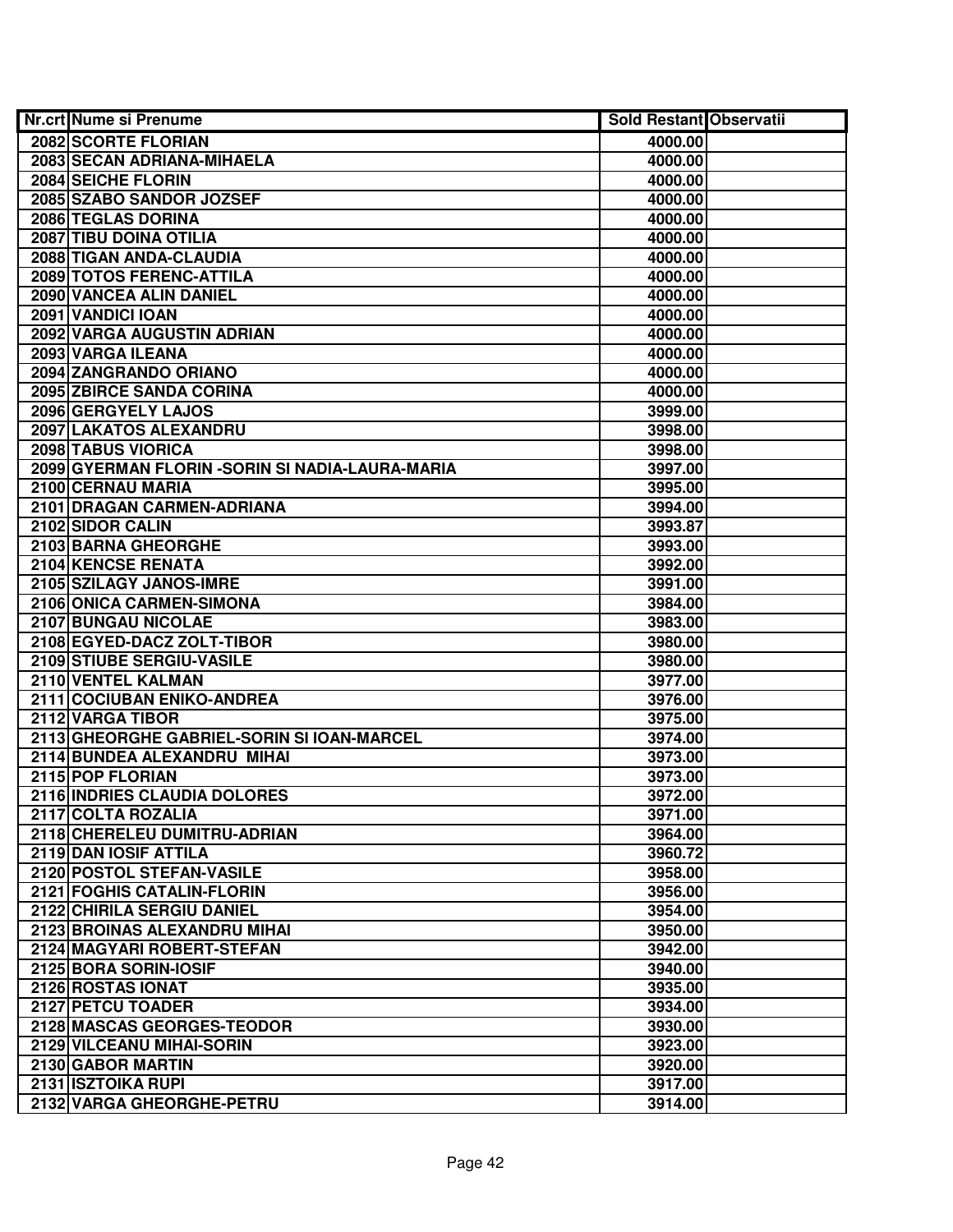| Nr.crt Nume si Prenume                                  | <b>Sold Restant Observatii</b> |  |
|---------------------------------------------------------|--------------------------------|--|
| 2133 COTRO VLAD-TUDOR                                   | 3910.18                        |  |
| 2134 DELCZEG CSABA                                      | 3910.00                        |  |
| 2135 ROSTAS CAROLINA                                    | 3910.00                        |  |
| 2136 KAPAS PETER-ZSOLT SI NAOMI REBECA                  | 3908.00                        |  |
| <b>2137 OROS IOSIF</b>                                  | 3908.00                        |  |
| 2138 ROSTAS MARIA                                       | 3907.00                        |  |
| 2139 AVRAM AMALIA-MELINDA SI GAVRIL                     | 3904.00                        |  |
| 2140 ZLIBUT RODICA-OLIMPIA                              | 3904.00                        |  |
| 2141 ZAHARI ANDREI SORIN                                | 3902.95                        |  |
| 2142 SZUCS ROBERT - KAROLY                              | 3901.00                        |  |
| 2143 MANCI DANIEL                                       | 3900.00                        |  |
| 2144 JANCSEK ERVIN GYULA                                | 3896.00                        |  |
| 2145 ISZTOIKA DUMITRU                                   | 3895.00                        |  |
| 2146 IGNATESCU CIPRIAN-CONSTANTIN SI MARINA-ALEXANDRINA | 3894.88                        |  |
| 2147 DERECICHEI ADRIAN                                  | 3893.00                        |  |
| 2148 LAZAR DORIN IOAN                                   | 3892.74                        |  |
| 2149 FLORINCUTA GEORGIANA-LAURA                         | 3891.95                        |  |
| 2150 BEJUSCA IOAN                                       | 3888.00                        |  |
| 2151 HETES-PESTEAN PASCU                                | 3888.00                        |  |
| 2152 DOBAI MARIANA                                      | 3880.00                        |  |
| 2153 LADANYI TIBOR-ISTVAN                               | 3876.00                        |  |
| 2154 MISTOR SORIN - CRISTINEL                           | 3874.00                        |  |
| 2155 USATII ALEXANDRA                                   | 3873.00                        |  |
| 2156 VARGA ALIN-COSMIN                                  | 3872.50                        |  |
| 2157 IGNATESCU DEZIDERIU ROBERT                         | 3868.94                        |  |
| 2158 NEGRUT DAN-SILVIU                                  | 3861.00                        |  |
| 2159 URDE CRISTIAN-GHEORGHE                             | 3860.00                        |  |
| 2160 CICU VASILE-DANIEL                                 | 3858.00                        |  |
| 2161 LUNCAN PETRU SORIN                                 | 3857.00                        |  |
| 2162 NAGY-PRATA GABRIELA                                | 3853.25                        |  |
| 2163 DAMICS FERENC-SANDOR                               | 3850.00                        |  |
| 2164 NYIRI GABRIEL                                      | 3850.00                        |  |
| 2165 BRINZAS MARIUS STELIAN                             | 3849.10                        |  |
| 2166 JUCA VIOREL                                        | 3849.00                        |  |
| 2167 MARZA ILIE FLORIN                                  | 3848.00                        |  |
| 2168 ROSTAS CAROLINA                                    | 3842.00                        |  |
| 2169 FECHETE MARGARETA                                  | 3840.00                        |  |
| 2170 ISZTOIKA GABOR                                     | 3840.00                        |  |
| 2171 LUPSE CAMELIA-MARIANA                              | 3839.00                        |  |
| <b>2172 LAL IOAN</b>                                    | 3837.00                        |  |
| 2173 FODOR FLAVIUS COSMIN                               | 3836.00                        |  |
| 2174 ISZTOIKA LUDOVIC                                   | 3835.00                        |  |
| <b>2175 VERES MARIAN CASIAN</b>                         | 3835.00                        |  |
| 2176 GABOR MATE                                         | 3833.00                        |  |
| 2177 GABOR STEFAN-SAMUEL                                | 3832.58                        |  |
| 2178 DRIMBE SEBASTIAN-ALEXANDRU                         | 3829.00                        |  |
| 2179 CIPCIRI ADRIAN-SORIN SI LILIANA                    | 3825.00                        |  |
| 2180 TUSA CLAUDIU-CATALIN                               | 3825.00                        |  |
| 2181 POENARU GEORGE                                     | 3822.56                        |  |
| 2182 OVANESCU CONSTANTIN-CIPRIAN                        | 3821.00                        |  |
| 2183 POPA FLORICA                                       | 3818.00                        |  |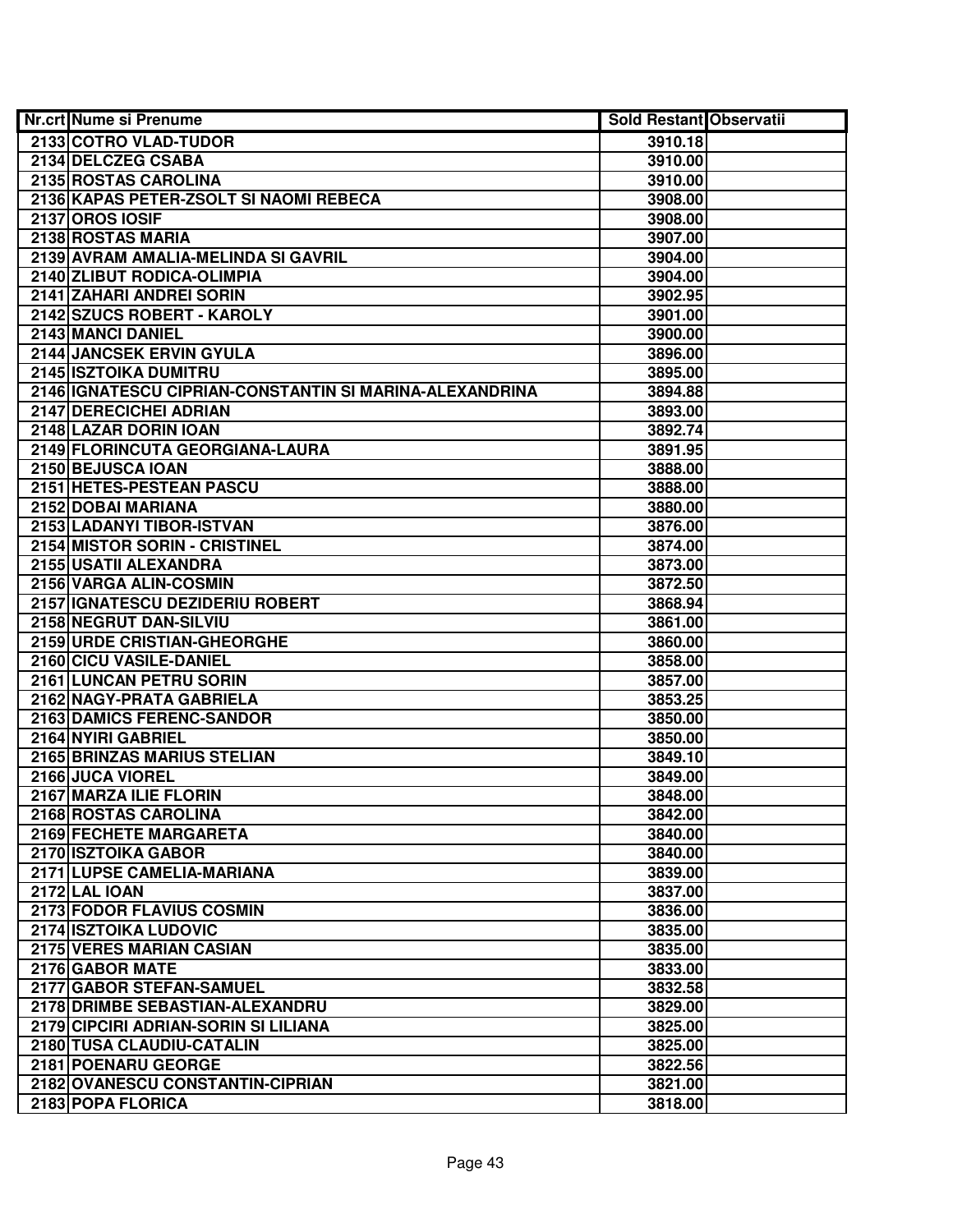| <b>Nr.crt Nume si Prenume</b>              | <b>Sold Restant Observatii</b> |  |
|--------------------------------------------|--------------------------------|--|
| 2184 POPA IOAN-ADRIAN                      | 3815.00                        |  |
| 2185 TONT GOMBOS FLORIAN                   | 3815.00                        |  |
| 2186 CALIN VASILE                          | 3814.00                        |  |
| 2187 FELECAN VOICU-SORIN                   | 3814.00                        |  |
| 2188 GABOR IOAN                            | 3814.00                        |  |
| 2189 BACUS FLORENTINA-ADANA                | 3810.00                        |  |
| 2190 BUDAI ISTVAN                          | 3806.00                        |  |
| 2191 SCORTEA COSMIN-GHEORGHE               | 3804.00                        |  |
| 2192 PRECUP ELENA AURELIA                  | 3802.00                        |  |
| 2193 SZENTGYORGYI JOZSEF SI ERZSEBET       | 3802.00                        |  |
| 2194 DONEI EVA ECATERINA                   | 3800.00                        |  |
| 2195 FLORIEAN MIHAI                        | 3800.00                        |  |
| 2196 IOVA CIPRIAN NICOLAE                  | 3799.00                        |  |
| 2197 SZUCS GYULA-ATTILA                    | 3797.96                        |  |
| 2198 BAHICA VASILE                         | 3790.00                        |  |
| 2199 GEREBENES RUDI                        | 3790.00                        |  |
| 2200 LUPSE IONEL                           | 3788.00                        |  |
| 2201 CIRIL GABRIEL-FLORIN                  | 3780.00                        |  |
| 2202 NISTOR BIANCA                         | 3777.34                        |  |
| 2203 CRISTEA CATALIN                       | 3775.00                        |  |
| 2204 PANTEA DANIEL-DACIAN                  | 3775.00                        |  |
| 2205 ERDEI GHEORGHE                        | 3773.00                        |  |
| 2206 SARKADI ATTILA                        | 3771.00                        |  |
| 2207 MADA LUCIAN                           | 3770.00                        |  |
| 2208 POPOVICI IOAN-FLORIN                  | 3770.00                        |  |
| 2209 MIKLOS MATEI                          | 3769.00                        |  |
| 2210 POPESCU SERGIU-RAUL                   | 3769.00                        |  |
| 2211 TOCAIU IOAN                           | 3769.00                        |  |
| 2212 BELKO JANOS ZOLTAN                    | 3765.00                        |  |
| 2213 ROMOSAN IOAN DOREL SI FLORICA LILIANA | 3764.00                        |  |
| 2214 CAMPEAN MIRCEA-COSMIN                 | 3763.00                        |  |
| 2215 LAZA LIVIU                            | 3762.25                        |  |
| 2216 SZONDI EDITH                          | 3761.00                        |  |
| 2217 ARDELEAN FLORIN DOREL                 | 3751.00                        |  |
| 2218 SERES FLORIN CALIN                    | 3751.00                        |  |
| 2219 GABORAS SANDOR                        | 3750.00                        |  |
| 2220 LINGURAR TRAIAN                       | 3750.00                        |  |
| 2221 SZTOJKA KLARA                         | 3750.00                        |  |
| 2222 BLAGE IOAN NICOLAE                    | 3749.00                        |  |
| 2223 HAISAN DOINA                          | 3748.00                        |  |
| 2224 IOJA CLAUDIA DANIELA                  | 3747.00                        |  |
| 2225 IANC MAGDALENA                        | 3742.00                        |  |
| 2226 KOVACS DAVID-GYORGY                   | 3740.00                        |  |
| 2227 MOISE GHEORGHE                        | 3740.00                        |  |
| 2228 CAB.AVOCATIAL MAN COSMIN              | 3735.00                        |  |
| 2229 ISTOICA BANDI                         | 3733.00                        |  |
| 2230 SAMU IVAN                             | 3732.50                        |  |
| 2231 KEREZSI BELLA - ANGELO                | 3729.50                        |  |
| 2232 BULACA RAUL COSMIN                    | 3721.00                        |  |
| 2233 RADEANU COSTEL                        | 3720.00                        |  |
| 2234 SFARLEA MIRCEA-FLORIAN                | 3717.72                        |  |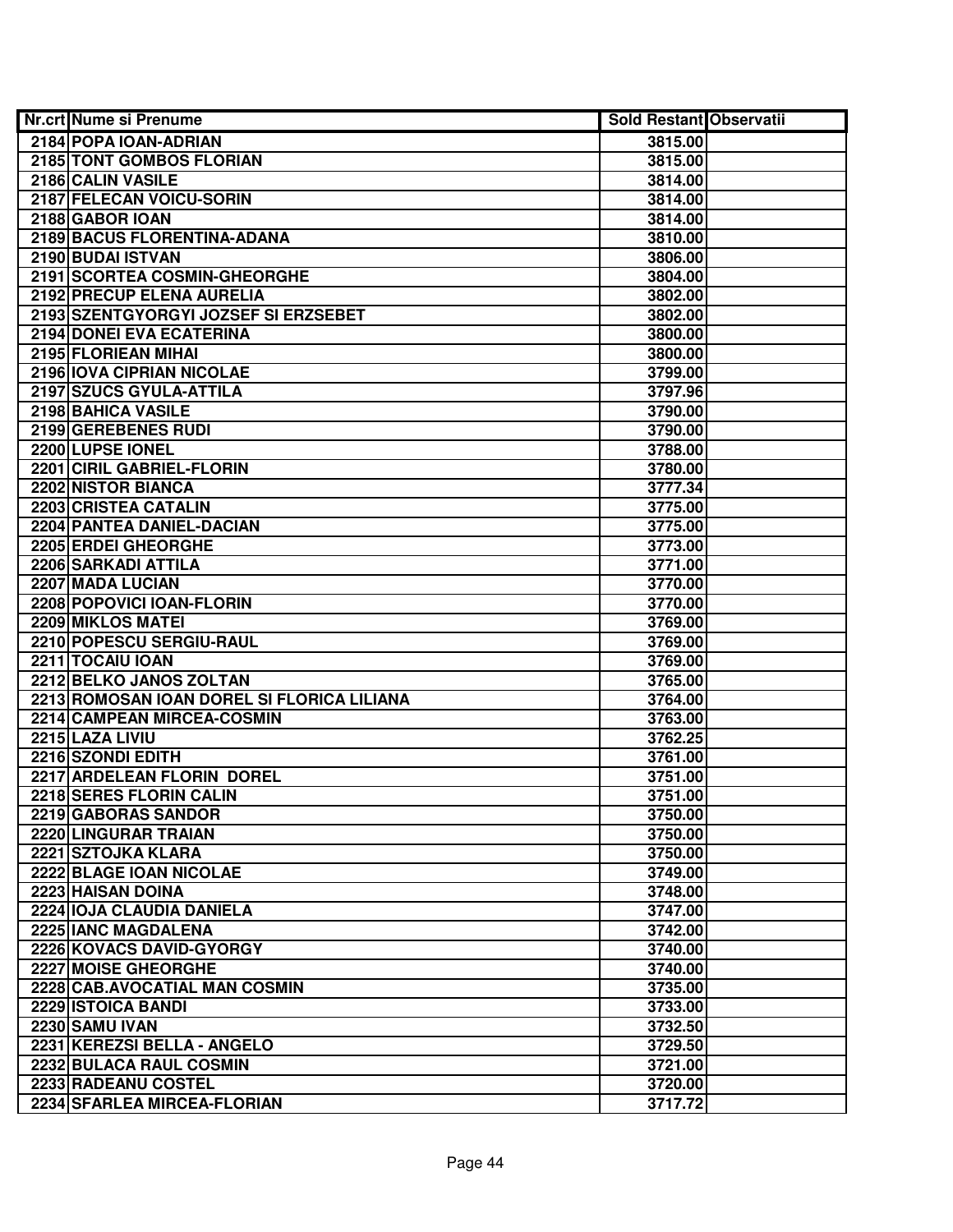| <b>Nr.crt Nume si Prenume</b>           | <b>Sold Restant Observatii</b> |  |
|-----------------------------------------|--------------------------------|--|
| 2235 MATEI ADRIAN GHEORGHE              | 3717.00                        |  |
| 2236 MODOG ROMEO-FELIX                  | 3714.00                        |  |
| 2237 GUG FLORIN CRISTIAN                | 3710.13                        |  |
| 2238 CABA ADELA-SIMONA                  | 3710.00                        |  |
| 2239 DEIAC MARIUS-DANIEL                | 3710.00                        |  |
| 2240 VIDICAN ADRIAN                     | 3710.00                        |  |
| 2241 DEMETER TRAIAN                     | 3704.29                        |  |
| 2242 STOICA JANOS SI EVA                | 3703.00                        |  |
| 2243 HOSU DANIELA                       | 3701.00                        |  |
| 2244 GABOR GETA                         | 3700.00                        |  |
| 2245 GABOR MARIA                        | 3700.00                        |  |
| 2246 GABOR RITA MANDRA                  | 3700.00                        |  |
| 2247 KOVACI GABRIEL                     | 3700.00                        |  |
| 2248 TIUTIU SILVIAN-VLADUT              | 3700.00                        |  |
| 2249 VARGA ROMULUS-NICOLAE              | 3700.00                        |  |
| 2250 NAGY ANDREI MIHAI                  | 3699.00                        |  |
| 2251 GANTOUS BSHARA                     | 3697.00                        |  |
| 2252 KISS ELEMER                        | 3695.00                        |  |
| 2253 FLORIAN GYONGYI TUNDE              | 3690.00                        |  |
| 2254 GABOR IANCU                        | 3690.00                        |  |
| 2255 SFRENGEU ILIE-IERONIM              | 3689.23                        |  |
| 2256 LYBERIOU MAGDALINI                 | 3689.00                        |  |
| 2257 NICORUT DOINA-ELENA                | 3689.00                        |  |
| 2258 HURMUZ DAN                         | 3684.00                        |  |
| 2259 DAVID LUCRETIA                     | 3682.00                        |  |
| 2260 BENGA VIOREL                       | 3680.00                        |  |
| 2261 MOLNAR KAROLY                      | 3678.50                        |  |
| 2262 CMECIU CRISTIAN-ROMULUS            | 3678.00                        |  |
| 2263 KALOZ LAURENTIU                    | 3678.00                        |  |
| 2264 SANTER TIBERIU                     | 3678.00                        |  |
| 2265 BALINT DAVID                       | 3677.00                        |  |
| 2266 TURCUT LUCIAN-FLORIN               | 3666.00                        |  |
| 2267 FARTEA ZSOLT ATTILA                | 3665.00                        |  |
| 2268 AMBRUZS FRANCISC CSABA SI KATALIN  | 3662.00                        |  |
| 2269 CHEREJI GEORGE-DORIN               | 3660.00                        |  |
| 2270 VARGA ALEXANDRU-GYULA              | 3660.00                        |  |
| 2271 KUPE FRANCISC TEODOR               | 3658.00                        |  |
| 2272 BOTEZATU ANGELICA                  | 3657.00                        |  |
| 2273 CIORDAS CONSTANTIN                 | 3656.00                        |  |
| 2274 MARIAN IOACHIM-DOREL               | 3654.00                        |  |
| 2275 BOLOJAN FLORIN-CRISTIAN            | 3652.00                        |  |
| 2276 FARAGAU-DIACONESCU GAVRIL-CORNEL   | 3651.00                        |  |
| 2277 GABOR EVA                          | 3650.00                        |  |
| 2278 GABOR IANOS                        | 3650.00                        |  |
| 2279 NEGRU PETRU                        | 3649.00                        |  |
| 2280 BATRIN IOAN SI ANA                 | 3646.00                        |  |
| 2281 MATYAS IOSIF                       | 3640.00                        |  |
| 2282 BUDA FLORENTINA LENUTA             | 3639.00                        |  |
| 2283 POPOVICI FLORIN                    | 3636.41                        |  |
| <b>2284 BONATIU MIHAELA SI GHEORGHE</b> | 3636.00                        |  |
| 2285 MARTIN IOAN                        | 3636.00                        |  |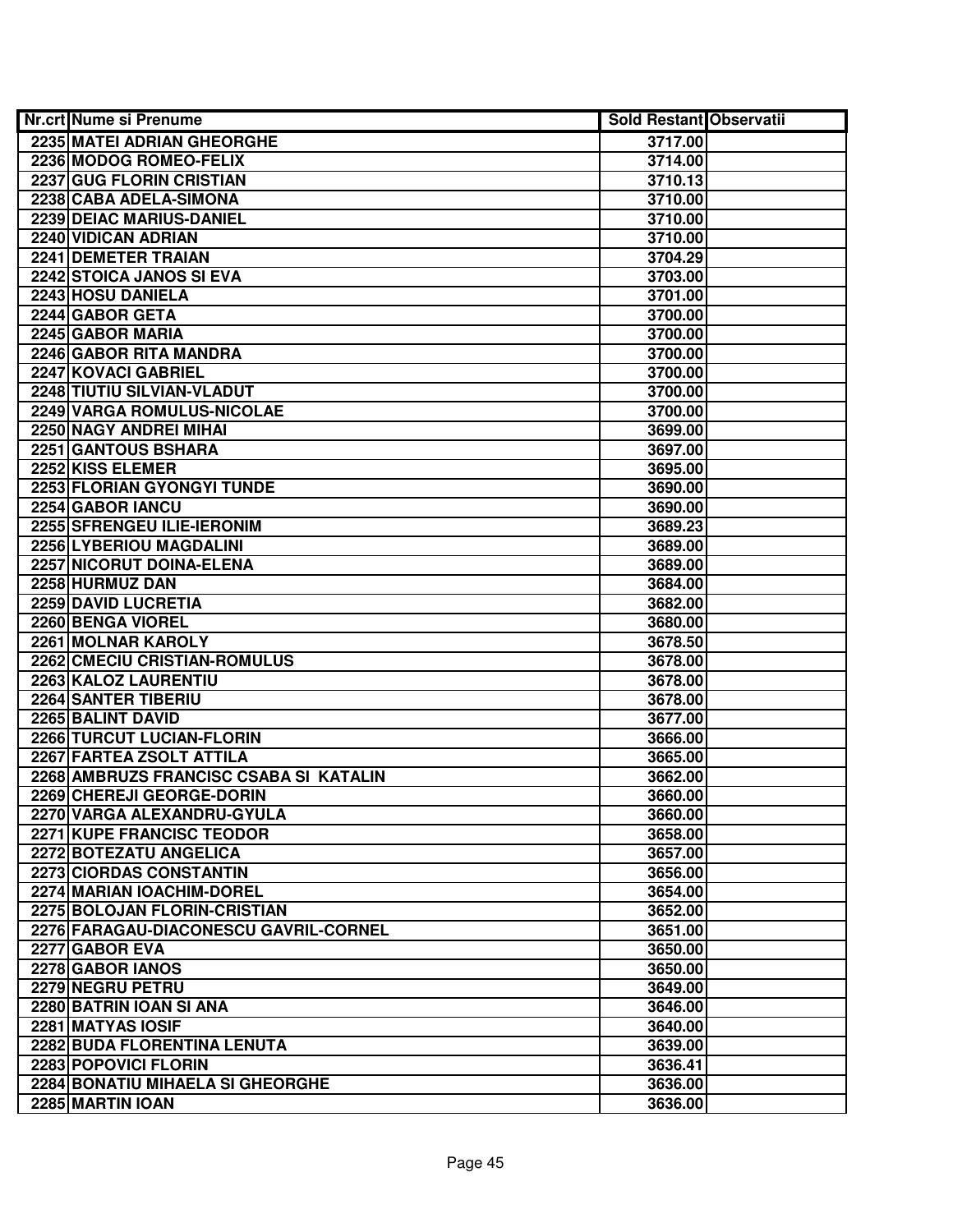| <b>Nr.crt Nume si Prenume</b>                      | <b>Sold Restant Observatii</b> |  |
|----------------------------------------------------|--------------------------------|--|
| 2286 IOVAN MARIA EVA                               | 3635.00                        |  |
| 2287 BRAJER IANOS GYORGY                           | 3628.00                        |  |
| 2288 TIPLEA DANIEL CRISTIAN                        | 3623.00                        |  |
| 2289 MEGYERI RICHARD                               | 3620.00                        |  |
| 2290 JANOSI ATTILA SI GABRIELLA                    | 3618.00                        |  |
| 2291 SFERLE VIOREL SI MARIA                        | 3618.00                        |  |
| 2292 MESTER JOZSEF-CSABA                           | 3613.00                        |  |
| 2293 SZATHMARI CSABA ZSOLT SI ANIKO                | 3610.00                        |  |
| 2294 OLAH KRISZTIAN IMRE                           | 3609.00                        |  |
| 2295 TURJUC RAMONA - FLORICA                       | 3609.00                        |  |
| 2296 HEGYI NORBERT                                 | 3607.00                        |  |
| 2297 DR.COSTEA IOAN COSMIN-CMI                     | 3606.00                        |  |
| 2298 BALLA TIBOR-MIKLOS                            | 3605.45                        |  |
| 2299 BLIKLING ELENA                                | 3600.00                        |  |
| 2300 RUS PETRU-NICOLAE                             | 3600.00                        |  |
| 2301 LASCAU GABRIELA ANAMARIA                      | 3594.00                        |  |
| 2302 SUCIU DAVID GABRIEL                           | 3591.00                        |  |
| 2303 BOTOS SEBASTIAN-CRISTIAN                      | 3590.00                        |  |
| 2304 BRADAU CRISTIAN-GHEORGHE                      | 3590.00                        |  |
| 2305 POIANA CRISTINEL                              | 3590.00                        |  |
| 2306 LIBANT SIGISMUND                              | 3585.00                        |  |
| 2307 SABAU IOAN                                    | 3585.00                        |  |
| 2308 HAIAS EMIL                                    | 3580.00                        |  |
| 2309 LASCU EUGEN                                   | 3577.98                        |  |
| 2310 ROSTAS MALIN                                  | 3577.00                        |  |
| 2311 GUI ADRIAN-ALEXANDRU                          | 3572.00                        |  |
| 2312 POPOVICI IONUT-SERBAN                         | 3570.02                        |  |
| 2313 KOVACS IMRE                                   | 3570.00                        |  |
| 2314 RACZ EMANUEL-DAVID                            | 3570.00                        |  |
| 2315 GHETIVU VICTOR                                | 3566.00                        |  |
| 2316 AVRAM FLAVIU SERGIU                           | 3560.00                        |  |
| 2317 VERES MIHAI                                   | 3560.00                        |  |
| 2318 RADULESCU ANDREI                              | 3555.00                        |  |
| 2319 LOVAS ELISABETA                               | 3554.00                        |  |
| 2320 SOLOMIE VERONICA                              | 3554.00                        |  |
| 2321 STOICA RUPERT                                 | 3553.50                        |  |
| 2322 ROXIN GAVRIL OVIDIU SI ALEXANDRU FRA          | 3553.00                        |  |
| 2323 BODEA MARCEL                                  | 3552.00                        |  |
| 2324 BARANKA RUPI                                  | 3550.00                        |  |
| 2325 GUZMANN SANDOR-JOZSEF                         | 3550.00                        |  |
| 2326 MORARU CIPRIAN MARIAN                         | 3550.00                        |  |
| 2327 SALAJAN IOAN MARIN                            | 3550.00                        |  |
| 2328 BARNA FLORIAN                                 | 3549.50                        |  |
| 2329 DR. COTE DANIELA C.M.I.                       | 3547.00                        |  |
| 2330 THEISZ SANDOR                                 | 3547.00                        |  |
| 2331 LAZA LUCIAN                                   | 3546.00                        |  |
| 2332 BOGOLE CLAUDIA MARIA SI PANTIS GHEORGHE.SORIN | 3545.00                        |  |
| 2333 SOOS ELISABETA PARASCHIVA                     | 3544.95                        |  |
| 2334 HAMZA NICOLAE                                 | 3544.00                        |  |
| 2335 II.I.BALAN RADU-CRISTIAN - INTREP.INDIVIDUALA | 3539.00                        |  |
| 2336 CRISAN MIRCEA IOAN                            | 3536.00                        |  |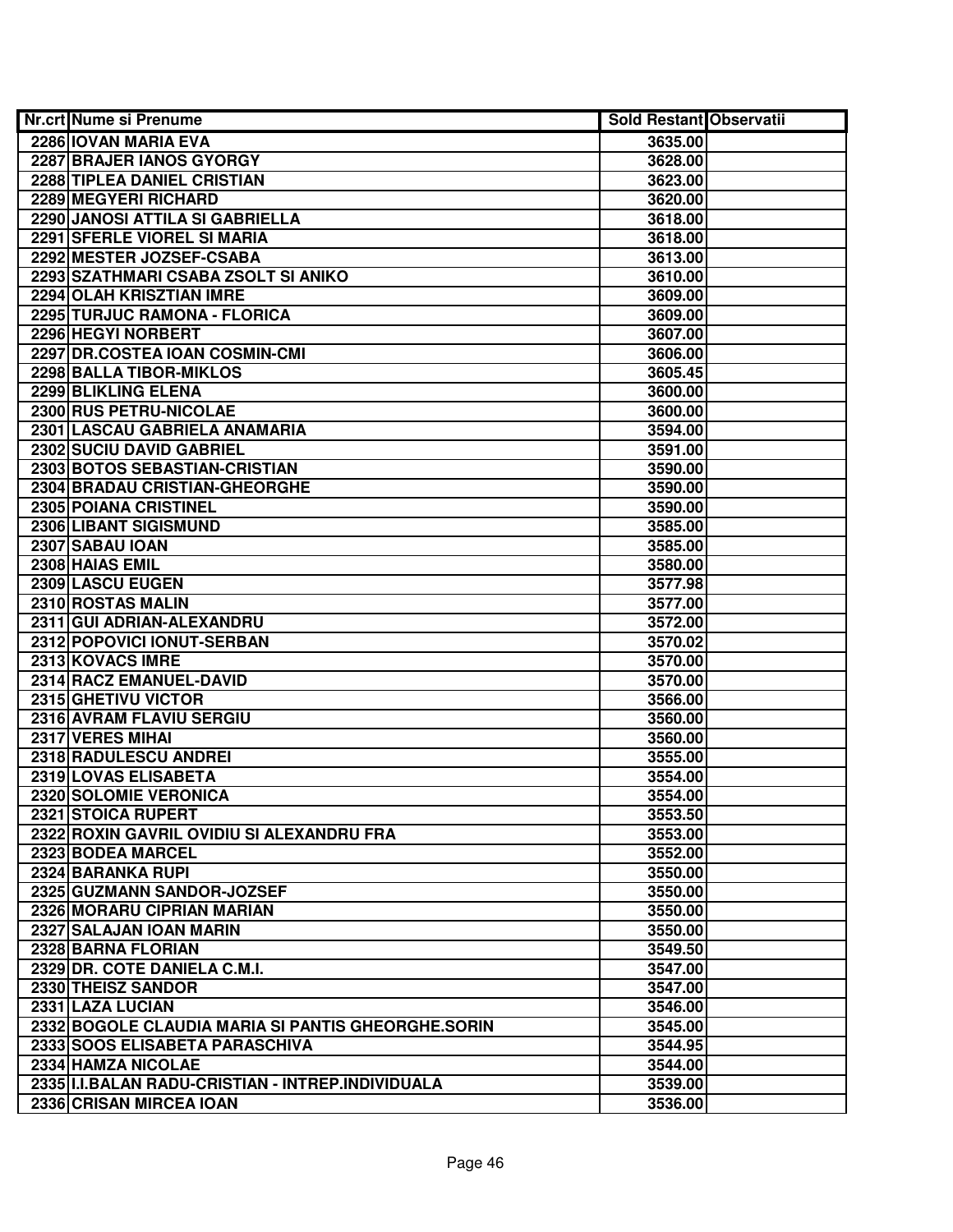| <b>Nr.crt Nume si Prenume</b>               | <b>Sold Restant Observatii</b> |  |
|---------------------------------------------|--------------------------------|--|
| 2337 IANCAU IOAN                            | 3536.00                        |  |
| 2338 RATIU TATIANA-MARINELA                 | 3536.00                        |  |
| 2339 LIBANT FLORIN-MARIAN                   | 3535.00                        |  |
| 2340 ROSTAS MATE                            | 3535.00                        |  |
| 2341 JURJAC DUMITRU                         | 3530.00                        |  |
| 2342 RUGE MARIUS-TRAIAN                     | 3530.00                        |  |
| 2343 BARATI ENEAS                           | 3529.00                        |  |
| 2344 CHILLIK SANDOR-ZOLTAN                  | 3528.73                        |  |
| 2345 PERRIA ALESSANDRO                      | 3528.00                        |  |
| 2346 CHENIB AYMEN                           | 3523.00                        |  |
| 2347 GABOR GABRIEL                          | 3520.00                        |  |
| 2348 MOTRIUC TIBERIU-EMILIAN                | 3518.00                        |  |
| 2349 GABOR GETA                             | 3509.00                        |  |
| 2350 SAVA GEORGE-ALEXANDRU                  | 3508.00                        |  |
| 2351 MOISA DANIELA SI CRISTIAN              | 3507.00                        |  |
| 2352 AGOD MARIA                             | 3504.00                        |  |
| 2353 HAICAI IOAN                            | 3500.00                        |  |
| 2354 KUPE MELINDA ANITA                     | 3500.00                        |  |
| 2355 POGOR MARINA                           | 3500.00                        |  |
| 2356 SAJN-GYORFI ILDIKO                     | 3500.00                        |  |
| 2357 TOPORAS SEBASTIAN                      | 3500.00                        |  |
| 2358 ALB ANDREI                             | 3496.00                        |  |
| 2359 LARINT IOAN                            | 3496.00                        |  |
| 2360 BARANKA CATALINA                       | 3495.00                        |  |
| 2361 OROS ADRIAN                            | 3491.50                        |  |
| 2362 BUNGAU MARIAN-CRISTIAN                 | 3483.00                        |  |
| 2363 POPA FLORIAN SI EVA                    | 3483.00                        |  |
| 2364 DOMBI BERTALAN                         | 3481.00                        |  |
| 2365 CALIN MARIUS-GHEORGHE                  | 3477.00                        |  |
| 2366 SOTOC RAOUL ALEXANDRU                  | 3477.00                        |  |
| 2367 BAHICA GHEORGHE                        | 3475.00                        |  |
| 2368 LUNCA IOSIF                            | 3475.00                        |  |
| 2369 BAICAN FLORIN-VASILE SI EMOKE-IZABELLA | 3473.00                        |  |
| 2370 SARBA CIPRIAN-GHEORGHE SI ANCUTA       | 3472.00                        |  |
| 2371 ARDELEAN GAVRIL                        | 3466.00                        |  |
| 2372 VANCEA DUMITRU-DOREL                   | 3464.00                        |  |
| 2373 BARNA ANDREI-TIBERIUS                  | 3463.08                        |  |
| 2374 BOROS STEFAN                           | 3463.00                        |  |
| 2375 CAVASDAN CORNEL-VALERIU                | 3462.00                        |  |
| 2376 COZAC IOAN CLAUDIU SI FLORINA          | 3462.00                        |  |
| 2377 BEDO ERIKA-REKA                        | 3461.00                        |  |
| 2378 KOVARI SANDOR                          | 3460.00                        |  |
| 2379 LINGURAR AUREL                         | 3460.00                        |  |
| 2380 LUNG-MITRICA NICHITA                   | 3460.00                        |  |
| 2381 OPRIS TRAIAN MIREL                     | 3460.00                        |  |
| 2382 VIDICAN FLORIN-DANIEL                  | 3458.00                        |  |
| 2383 ROMAN FLORIN                           | 3456.21                        |  |
| 2384 POP MONICA                             | 3455.00                        |  |
| 2385 GABOR SUSANA GIZELA                    | 3450.00                        |  |
| 2386 SZTOIKA GABOR                          | 3444.00                        |  |
| 2387 SIPOS LAJOS                            | 3440.00                        |  |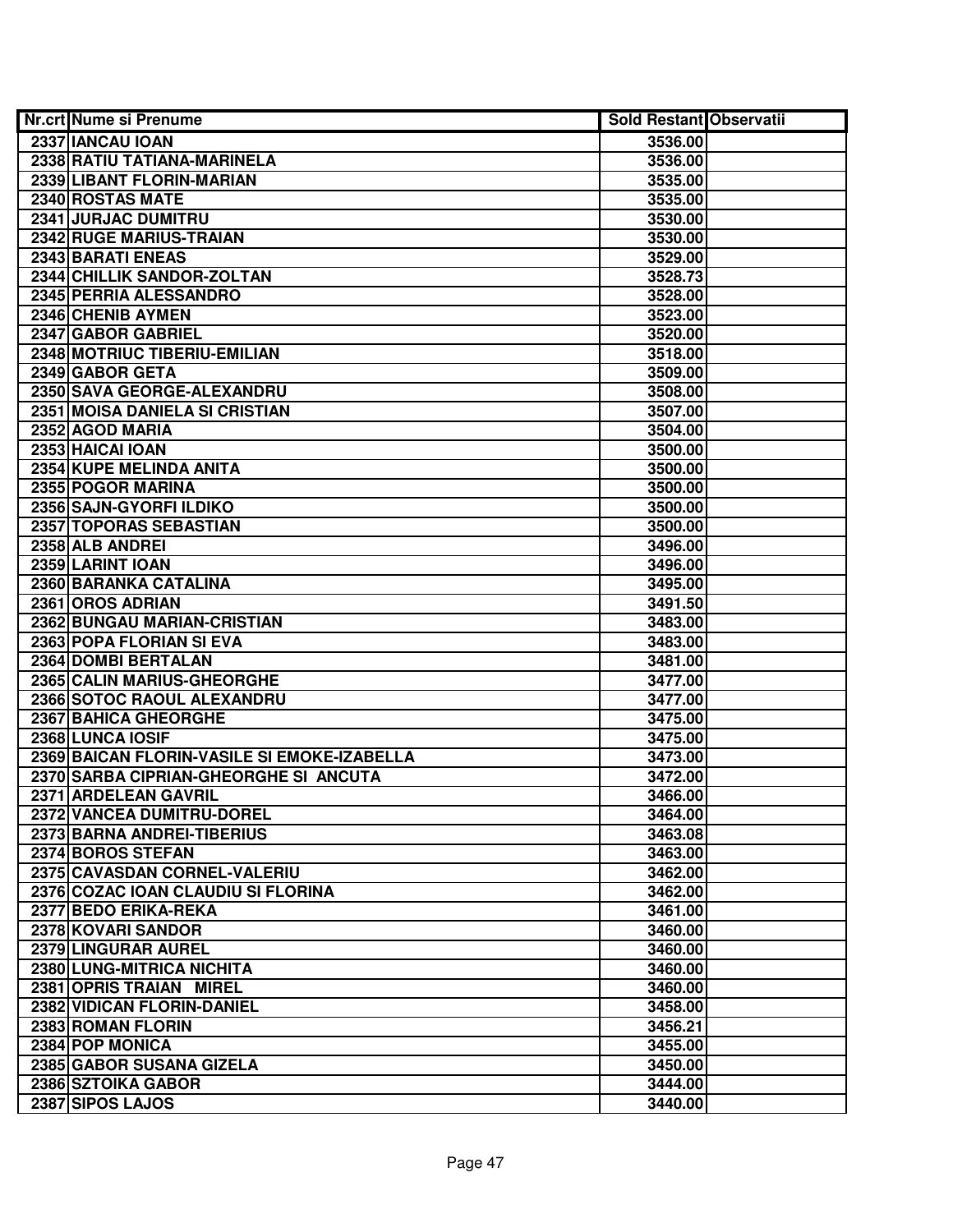| <b>Nr.crt Nume si Prenume</b>         | <b>Sold Restant Observatii</b> |                       |
|---------------------------------------|--------------------------------|-----------------------|
| 2388 ISZTOJKA EVA                     | 3438.00                        |                       |
| 2389 PESCAR IOSIF                     | 3436.00                        |                       |
| 2390 GHIURAU CARMEN-ELENA             | 3435.00                        |                       |
| 2391 MODA SANDOR                      | 3435.00                        |                       |
| 2392 POPESCU SEBASTIAN TUDOR          | 3432.00                        |                       |
| 2393 PASCALAU IOAN                    | 3430.00                        |                       |
| 2394 ESER REMZI                       | 3429.00                        |                       |
| 2395 GHERGHINA ION SI CLAUDIA FLORICA | 3422.54                        |                       |
| 2396 BOGARIU ADRIAN-IONEL             | 3420.00                        |                       |
| 2397 BARTA ALEXANDRU                  | 3418.00                        |                       |
| 2398 CRISAN DORIN                     | 3418.00                        |                       |
| 2399 LETEA SERGIU TEODOR              | 3418.00                        |                       |
| 2400 CSENGERI JOZSEF                  | 3414.00                        |                       |
| 2401 GABOR RUPI SI CATALINA           | 3409.00                        |                       |
| 2402 ROSTAS MATEI                     | 3405.00                        |                       |
| 2403 ZEMBREA ALEXANDRU-FRANCISC       | 3403.30                        |                       |
| 2404 NEDELEA IONEL-DUMITRU            | 3403.00                        |                       |
| 2405 TOROK TAMAS GYULA                | 3402.50                        |                       |
| 2406 COCIS CONSTANTIN                 | 3400.00                        |                       |
| 2407 RETEK TIBOR                      | 3400.00                        |                       |
| 2408 GAVRUTA ADRIAN                   | 3397.00                        |                       |
| 2409 FORTU COSTEL                     | 3396.00                        |                       |
| 2410 MERCSANYI IOSIF                  | 3394.00                        |                       |
| 2411 POTROVITA IOANA-CRISTINA         | 3394.00                        |                       |
| 2412 NIREAN GHEORGHE-ADRIAN           | 3393.00                        |                       |
| 2413 SULTAN-TIRTEA ALEXANDRU-CALIN    | 3392.20                        |                       |
| 2414 PAINA LUCIAN-IOAN                | 3392.00                        |                       |
| 2415 KECSE ATTILA ISTVAN              | 3390.00                        |                       |
| 2416 SERB VICTOR SI MARIOARA          | 3390.00                        |                       |
| 2417 ROMAN GHEORGHE-LUCIAN            | 3387.00                        |                       |
| 2418 IOVAN ADRIAN IONEL               | 3386.00                        |                       |
| 2419 AVRAM FLORIN                     | 3383.00                        |                       |
| 2420 STEFANESCU GHEORGHE-FLORIN       | 3381.00                        |                       |
| 2421 FILIP VASILE                     | 3380.00                        |                       |
| 2422 GHIMAN REMUS-PAUL                | 3380.00                        |                       |
| 2423 ORBAI NICOLAE ALIN FLORIN        | 3374.00                        |                       |
| <b>2424 LUP MARIUS GHEORGHE</b>       | 3370.00                        |                       |
| 2425 MURVAI BRUNO                     | 3370.00                        |                       |
| <b>2426 VARGA ROMULUS</b>             | 3364.00                        |                       |
| 2427 CRETU IONEL                      | 3363.00                        |                       |
| 2428 VASARHELYI MARIA                 |                                | 3360.00 PROCES PE ROL |
| 2429 LELEA VASILE-CATALIN             | 3357.00                        |                       |
| 2430 POPA PETRU                       | 3355.00                        |                       |
| 2431 FABIAN FERENC SI ERZSEBET        | 3354.00                        |                       |
| 2432 FILIP SIMINA-ANAMARIA            | 3354.00                        |                       |
| 2433 BERE CORINA-DELIA                | 3353.00                        |                       |
| 2434 MAGHIAR DARIUS                   | 3350.00                        |                       |
| 2435 ROSTAS CRAISOR                   | 3350.00                        |                       |
| 2436 STRATULAT MIHAELA-LETITIA        | 3350.00                        |                       |
| 2437 BECHERU LIVIU SI MIRELA-ELENA    | 3349.00                        |                       |
| 2438 STIUBE DANIEL-RADU               | 3348.00                        |                       |
|                                       |                                |                       |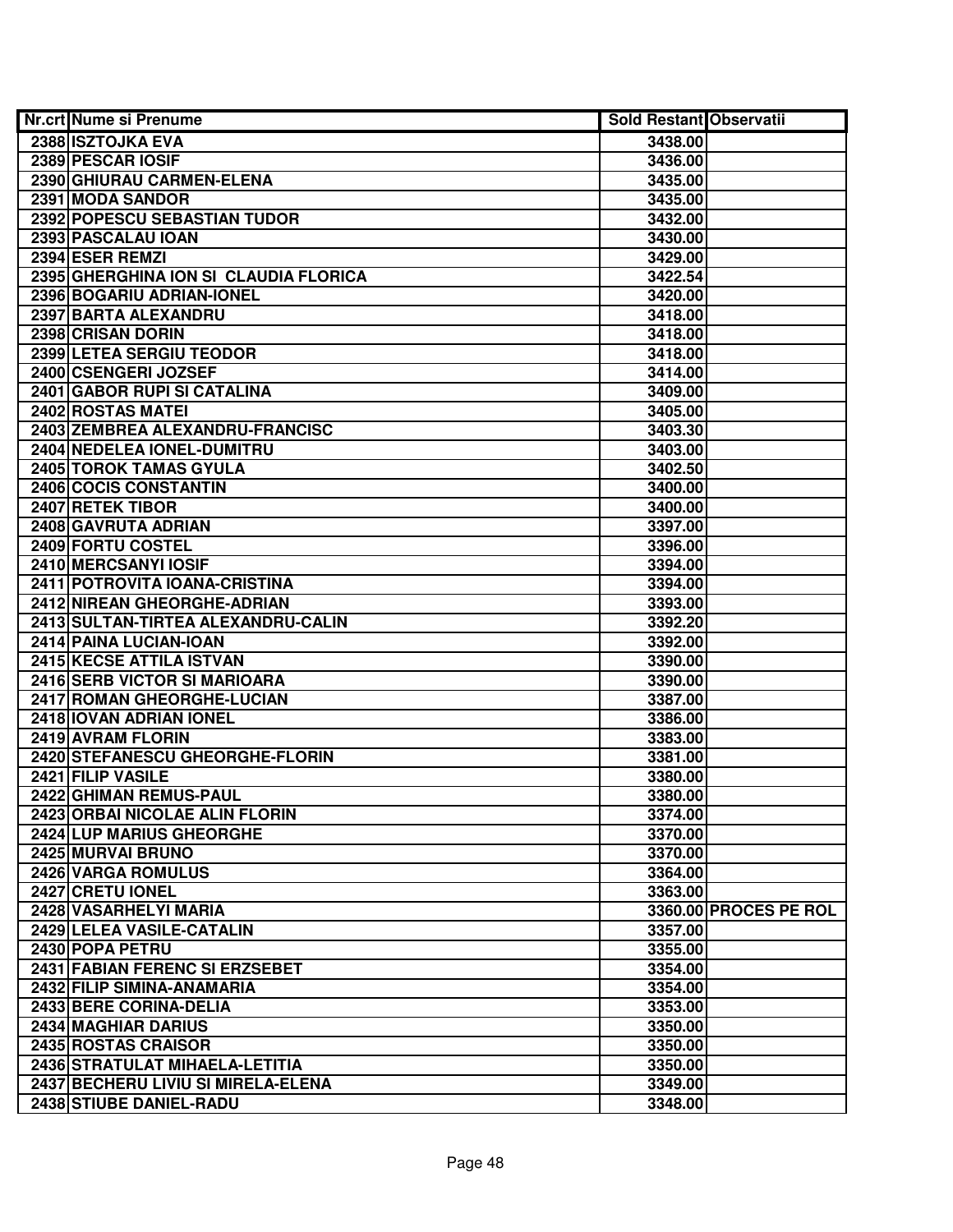| <b>Nr.crt Nume si Prenume</b>                   | <b>Sold Restant Observatii</b> |  |
|-------------------------------------------------|--------------------------------|--|
| 2439 CIUCIU MARCEL                              | 3342.00                        |  |
| 2440 FRIED ANA ALIZ                             | 3341.15                        |  |
| 2441 BICA GHEORGHE                              | 3341.00                        |  |
| 2442 KURUCZ ALEXANDRU                           | 3340.00                        |  |
| 2443 MAGHIAR GHEORGHE-MIHAI                     | 3338.00                        |  |
| 2444 MOLNAR ERIKA                               | 3338.00                        |  |
| 2445 VIDICAN MARIUS-COSMIN                      | 3328.00                        |  |
| 2446 PETRILA RAMONA-IOANA                       | 3323.88                        |  |
| 2447 BRINZAS PETRU                              | 3323.00                        |  |
| 2448 ZAH MANEA OANA LAURA - INTREP. INDIVIDUALA | 3322.00                        |  |
| 2449 CORBU ADRIAN-PAUL                          | 3320.00                        |  |
| 2450 SARAC GAVRIL ADRIAN                        | 3320.00                        |  |
| 2451 SOLYOM MONIKA-ERIKA                        | 3320.00                        |  |
| 2452 VOICILA DORIAN-IONUT                       | 3320.00                        |  |
| 2453 IUHAS CORNELIU CRISTIAN                    | 3318.00                        |  |
| 2454 SALAGEAN CRISTIAN                          | 3317.00                        |  |
| 2455 SZABO-LUNG DIANA-CRISTINA                  | 3315.84                        |  |
| 2456 MERK ETELKA AMALIA                         | 3315.46                        |  |
| 2457 ISZTOJKA GAVRIL                            | 3315.00                        |  |
| 2458 OZ ISMAIL                                  | 3315.00                        |  |
| 2459 PUPAZA RAZVAN-ADRIAN SI GABRIELA           | 3312.00                        |  |
| 2460 BABO GHEORGHE                              | 3311.00                        |  |
| 2461 BRANDAS CRISTIAN                           | 3310.18                        |  |
| 2462 LUP ALEXANDRU                              | 3310.00                        |  |
| 2463 POPOVICI GEORGE ALEX                       | 3310.00                        |  |
| 2464 CIORDAS MARIN                              | 3309.24                        |  |
| 2465 POPA GHEORGHE                              | 3306.00                        |  |
| 2466 LACATUS FLORIAN                            | 3305.00                        |  |
| 2467 ISZTOICA STEFAN                            | 3304.00                        |  |
| 2468 ZACH VASILE                                | 3304.00                        |  |
| 2469 MITAN IOANA                                | 3303.00                        |  |
| 2470 BAYCZAR FERENCZ                            | 3300.00                        |  |
| 2471 GERGELY GYULA                              | 3300.00                        |  |
| 2472 GUNTA DANIELA                              | 3298.00                        |  |
| 2473 DUDOMA EUGEN                               | 3297.00                        |  |
| 2474 GABOR GABORE SI ROZALIA                    | 3294.00                        |  |
| 2475 ROSTAS IOAN SI LINA                        | 3293.00                        |  |
| 2476 MIKLOS GABOR                               | 3291.00                        |  |
| 2477 CIOABA STEFAN                              | 3290.00                        |  |
| 2478 FEKETE IRINA                               | 3290.00                        |  |
| 2479 ORHA MIRCEA-RADU                           | 3289.00                        |  |
| 2480 HALMAGEAN DACIAN-FLORENTIN                 | 3288.00                        |  |
| 2481 CARLIG AUREL-EUGEN                         | 3284.00                        |  |
| 2482 SZIME-NECHIFOR RENATO-GABRIEL              | 3283.00                        |  |
| 2483 DAVID PETRU SI FELICIA                     | 3278.00                        |  |
| 2484 LACRARU ADRIAN                             | 3278.00                        |  |
| 2485 BALINT ADRIANA-FELICIA                     | 3271.00                        |  |
| 2486 BUDAI ERZSEBET                             | 3270.00                        |  |
| 2487 SZILAGY RUDOLF                             | 3270.00                        |  |
| 2488 MIKLOS STEFAN                              | 3269.00                        |  |
| 2489 ERDEI CIPRIAN-TEOFIL                       | 3268.50                        |  |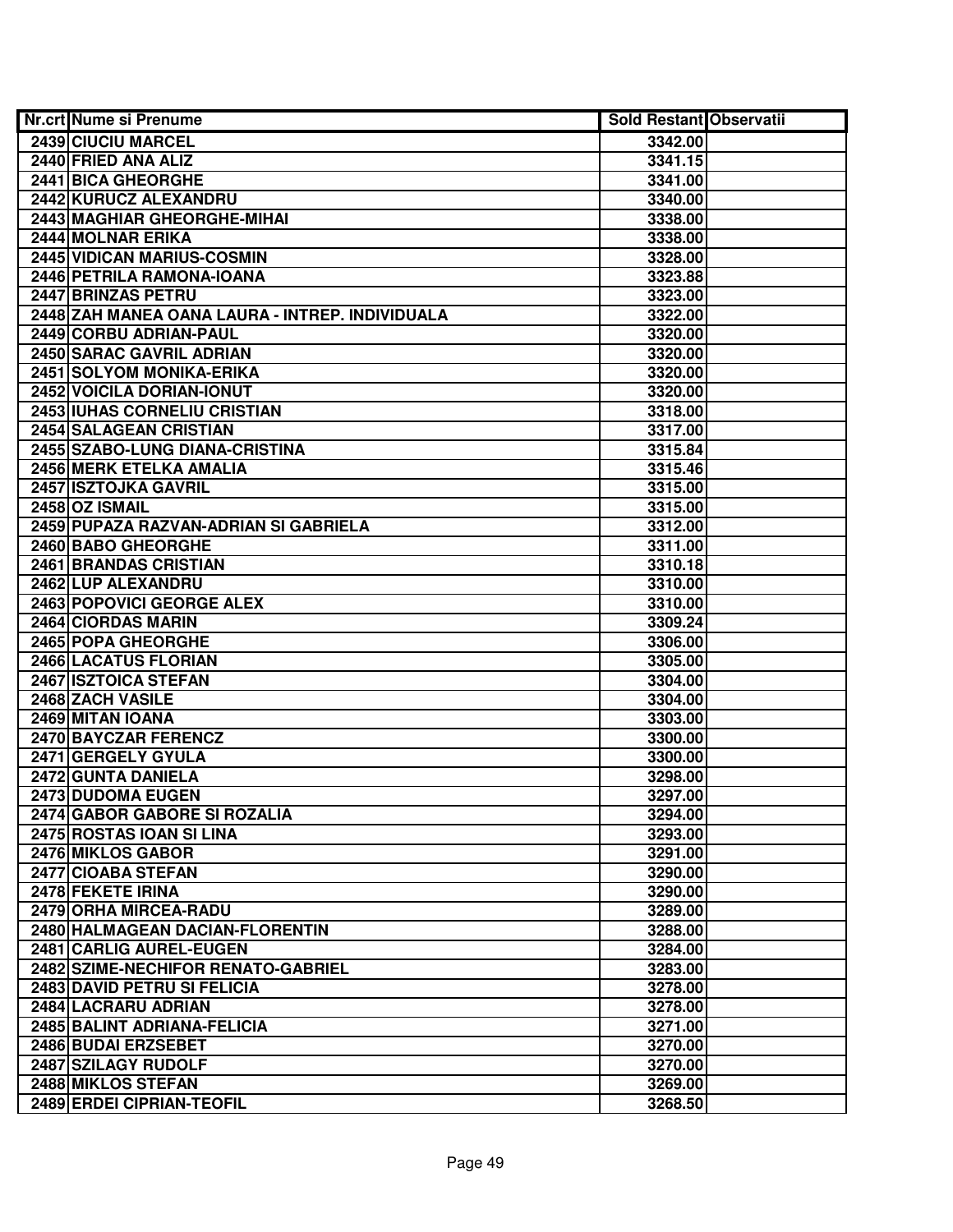| Nr.crt Nume si Prenume                     | <b>Sold Restant Observatii</b> |  |
|--------------------------------------------|--------------------------------|--|
| 2490 GABOR IANCU                           | 3268.00                        |  |
| 2491 GAZDAG ALEXANDRU                      | 3265.00                        |  |
| 2492 SZEKELY OFELIA-DORINA                 | 3265.00                        |  |
| 2493 BALAN HORATIU-MARIAN                  | 3263.00                        |  |
| 2494 GRAUR MARIANA                         | 3263.00                        |  |
| 2495 TOBIAS LASZLO                         | 3257.79                        |  |
| 2496 GEREBENES LUDOVIC                     | 3255.52                        |  |
| 2497 SCORTE PAUL-MARIUS                    | 3255.00                        |  |
| 2498 CLEPE RAOUL-FLORIN                    | 3253.00                        |  |
| 2499 SZIKI IBOLYA SI LUDOVIC               | 3253.00                        |  |
| 2500 BERTALAN LASZLO                       | 3250.00                        |  |
| 2501 BURCEA RUPI                           | 3250.00                        |  |
| 2502 PILEA OVIDIU-VIOREL SI CAMELIA-RAMONA | 3250.00                        |  |
| 2503 POP GHEORGHE                          | 3250.00                        |  |
| 2504 BOGOSI TIBERIU                        | 3245.00                        |  |
| 2505 GAVRUTA-GAVRAS ALEXANDRA              | 3242.00                        |  |
| 2506 CRISAN SERGIU-FLORIN                  | 3241.76                        |  |
| 2507 IZSAK GHEORGHE                        | 3239.00                        |  |
| 2508 OSVALD IREN                           | 3239.00                        |  |
| 2509 ANDOR ALEXANDRU SI TEODORA            | 3238.00                        |  |
| 2510 ROSEL SANDOR                          | 3236.00                        |  |
| 2511 COSTIN SORIN - DAN                    | 3235.00                        |  |
| <b>2512 TURJUC CRISTIAN IOSIF</b>          | 3234.96                        |  |
| 2513 OTVOS ROZALIA                         | 3234.10                        |  |
| 2514 NAGY ZOLTAN-ISTVAN                    | 3227.00                        |  |
| 2515 MISKOLCZI CRISTIAN-SEBASTIAN          | 3223.00                        |  |
| 2516 TURA IOAN                             | 3220.00                        |  |
| 2517 BUZ CORINA-MARIA                      | 3218.00                        |  |
| 2518 HORJAN NICOLAE                        | 3216.00                        |  |
| 2519 NEGRUT IOAN - VLADIMIR                | 3215.00                        |  |
| 2520 TEKERES ANDREI ROBERT                 | 3215.00                        |  |
| 2521 BORSI ARMOND                          | 3213.00                        |  |
| 2522 SASVARI DANIEL-GEORGE                 | 3212.00                        |  |
| 2523 GUBA ERNO                             | 3210.00                        |  |
| 2524 HARSAN EUGEN ANDREI                   | 3210.00                        |  |
| 2525 AVRAM IONUT LAVINIU                   | 3207.00                        |  |
| 2526 GHERDAN LAVINIA RAMONA                | 3205.00                        |  |
| 2527 SIMINIE MIHAI-IOAN                    | 3200.21                        |  |
| 2528 ELES CSABA-SEBASTIAN-NICOLAE          | 3200.00                        |  |
| 2529 KUSZTURA ROLAND CRISTIAN              | 3200.00                        |  |
| 2530 SZILAGYI ROBERT                       | 3200.00                        |  |
| 2531 TAJAMAL HUSSAIN SHAH                  | 3200.00                        |  |
| 2532 BLAGA VICTOR                          | 3198.00                        |  |
| 2533 VALCEANU TUDOR-VLADIMIR               | 3197.00                        |  |
| 2534 GALE ALIN-MARIUS                      | 3195.00                        |  |
| 2535 LATCAU LIVIU                          | 3195.00                        |  |
| 2536 FURTOS CALIN DAN                      | 3192.00                        |  |
| 2537 LETEA GHEORGHE CAB. AV.               | 3192.00                        |  |
| 2538 BORTA-DUMA VASILE SI MARIA            | 3190.00                        |  |
| 2539 DIREYBATOGULLARI MEVLUT               | 3190.00                        |  |
| 2540 DRUGAS TRAIAN-SORIN                   | 3190.00                        |  |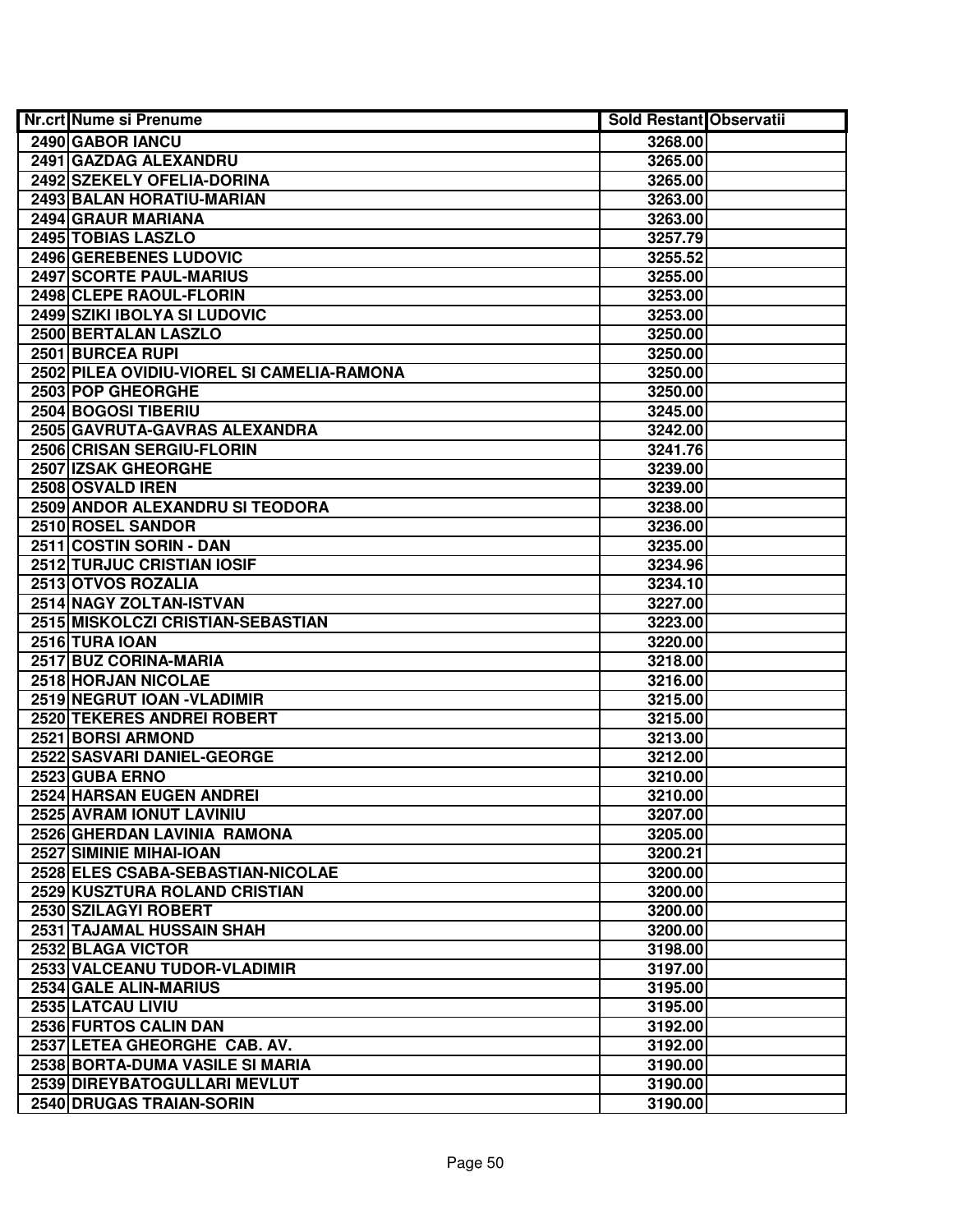| Nr.crt Nume si Prenume                                   | <b>Sold Restant Observatii</b> |  |
|----------------------------------------------------------|--------------------------------|--|
| 2541 DASCALESCU DUMITRU CODRUT                           | 3188.00                        |  |
| 2542 PUPAZA CRISTIAN                                     | 3187.00                        |  |
| 2543 GAVRIS HORATIU - VICTOR                             | 3186.00                        |  |
| 2544 MURVAI PETER                                        | 3185.00                        |  |
| 2545 PAMFILOIU LUCIAN                                    | 3184.00                        |  |
| 2546 JURESCHI VERONICA-AURELIA                           | 3183.00                        |  |
| 2547 LONTIS STEFAN-CATALIN                               | 3180.00                        |  |
| 2548 MARIAN GHEORGHE-AURELIAN                            | 3180.00                        |  |
| 2549 MLADIN VIOLETA                                      | 3180.00                        |  |
| 2550 KALMAR PARASCHIVA                                   | 3177.00                        |  |
| 2551 VARGA ADRIAN-NELU                                   | 3174.00                        |  |
| 2552 PASCAR CORNELIU-ADRIAN                              | 3173.00                        |  |
| 2553 MATE RAINER-ZSOLT                                   | 3169.00                        |  |
| 2554 POPP GHEORGHE CAROL                                 | 3169.00                        |  |
| 2555 LUPARU ALEXANDRINA                                  | 3168.00                        |  |
| 2556 KELEMEN LASZLO - INTREPRINDERE INDIVIDUALA          | 3166.00                        |  |
| 2557 LAKATOS ALEXANDRU-EDUARD                            | 3165.00                        |  |
| 2558 GABOR TEREZA                                        | 3162.00                        |  |
| 2559 SCORTE ANA                                          | 3162.00                        |  |
| 2560 EDU DORINEL                                         | 3161.00                        |  |
| 2561 BONCSA MARTIN                                       | 3160.00                        |  |
| 2562 FLOREA DAN EUSEBIU                                  | 3160.00                        |  |
| 2563 TOTH EDUARD                                         | 3160.00                        |  |
| 2564 RADULESCU SIMONA                                    | 3159.54                        |  |
| 2565 BELCE STEFAN                                        | 3155.00                        |  |
| 2566 COITA STEFAN MARIUS DA MARIO I I                    | 3155.00                        |  |
| 2567 HAVA MIRCEA-DOREL                                   | 3153.00                        |  |
| 2568 MARINCAT IONEL                                      | 3152.00                        |  |
| 2569 SZABO DAVID                                         | 3150.00                        |  |
| 2570 HAIDUC CALIN DANIEL                                 | 3146.00                        |  |
| 2571 KONKOLY RICHARD                                     | 3145.00                        |  |
| 2572 VARGA ELEONORA-ILDIKO                               | 3145.00                        |  |
| 2573 TIRLEA GHEORGHE-DACIAN                              | 3142.00                        |  |
| 2574 APOSTOL SORIN                                       | 3141.00                        |  |
| 2575 DEMIAN IOAN                                         | 3140.00                        |  |
| 2576 SOCIETATE PROF. NOTARIALA PANA FLORIN SI PANA LAURA | 3139.00                        |  |
| 2577 DASCAL-KASZONI GAVRIL-GHEORGHE                      | 3137.00                        |  |
| <b>2578 FENYES ALEXANDRU STEFAN</b>                      | 3132.90                        |  |
| 2579 BARANKA GAVRILA                                     | 3131.00                        |  |
| 2580 DINCA VALERICA                                      | 3131.00                        |  |
| 2581 UNGUREANU MELINDA                                   | 3131.00                        |  |
| 2582 SILAGHI DORIN                                       | 3130.00                        |  |
| 2583 TOCILA ANGELA-MARIANA                               | 3130.00                        |  |
| 2584 VERES OVIDIU-STEFAN                                 | 3130.00                        |  |
| 2585 BODOG ALIN FLORIN                                   | 3120.00                        |  |
| 2586 NAGY TIBERIU                                        | 3120.00                        |  |
| 2587 PANTIS CARMEN                                       | 3119.00                        |  |
| <b>2588 DOJCINOVIC NEVEN</b>                             | 3118.00                        |  |
| 2589 BAGULESCU FLORIAN-VASILE                            | 3117.24                        |  |
| 2590 CACUCI GHEORGHE DOREL                               | 3116.00                        |  |
| 2591 SALAJAN TEODOR-DOREL                                | 3116.00                        |  |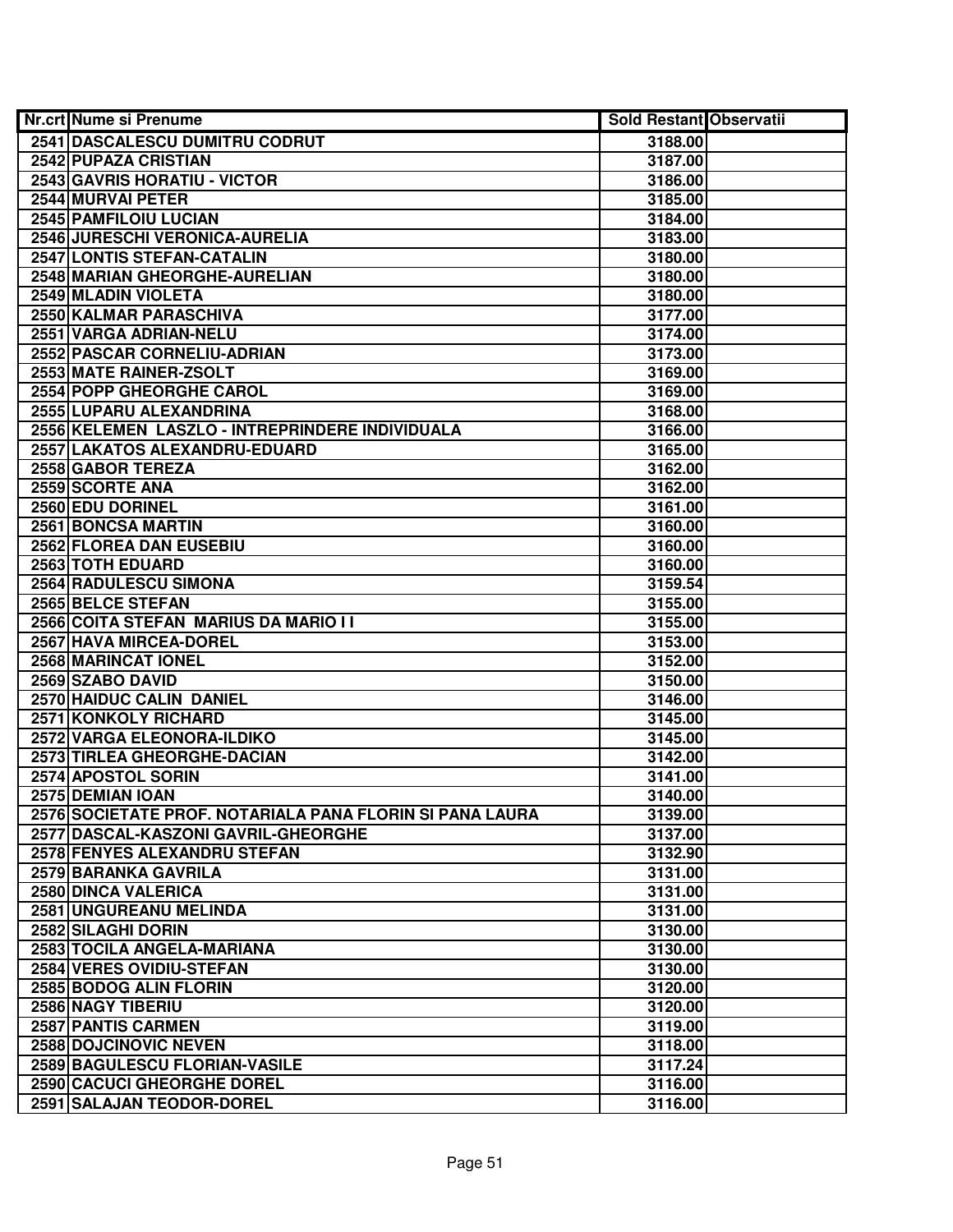| <b>Nr.crt Nume si Prenume</b>      | <b>Sold Restant Observatii</b> |  |
|------------------------------------|--------------------------------|--|
| 2592 PAUL BALINT                   | 3110.00                        |  |
| 2593 SACUI SORIN                   | 3109.76                        |  |
| 2594 LACZIKO VARVARA               | 3104.00                        |  |
| 2595 BUIE GIGEL-MIREL              | 3101.00                        |  |
| 2596 POCIOIAN FLORIAN GHEORGHE     | 3101.00                        |  |
| 2597 DOARNA IONUT-MIRCEA           | 3100.00                        |  |
| 2598 DUMITRAS ROBERT               | 3100.00                        |  |
| 2599 MARINCAS SZILVIA              | 3099.00                        |  |
| 2600 KULPINSZKI MIHALY             | 3098.00                        |  |
| 2601 GHITA STELIAN MIRCEA          | 3097.00                        |  |
| 2602 PALADE PAULA ALEXANDRA        | 3096.00                        |  |
| 2603 REZMUVES TUDOR-GHEORGHE       | 3094.00                        |  |
| <b>2604 VURA NORBERT TIBERIU</b>   | 3094.00                        |  |
| 2605   IONOI-PERET LEONTIN-VALERIU | 3093.76                        |  |
| 2606 BONCA DAN-FLORIN              | 3091.52                        |  |
| 2607 GABOR MINDRA                  | 3090.00                        |  |
| 2608 BOCHIS DOREL                  | 3088.00                        |  |
| 2609 KOVACS IRMA-ROZALIA           | 3088.00                        |  |
| 2610 PONTOS ADRIAN-BOGDAN          | 3083.00                        |  |
| 2611 BIBART CAMELIA-DALIA          | 3080.00                        |  |
| 2612 TELEKI MIHAI-ROBERT-SAMUIL    | 3080.00                        |  |
| 2613 FARKAS DANIEL-BARNABA         | 3076.51                        |  |
| 2614 TIRPE CALIN                   | 3074.00                        |  |
| 2615 MOLNAR CAROL LADISLAU         | 3068.00                        |  |
| 2616 PRECUP PETRICA SORIN          | 3068.00                        |  |
| 2617 MAGYARI EDMOND-ROMEO          | 3065.00                        |  |
| 2618 RATIU ANA                     | 3063.00                        |  |
| 2619 GAL CRISTIAN-FLORIN           | 3062.73                        |  |
| 2620 VLAD IONEL                    | 3062.00                        |  |
| 2621 BARANYKA RUPERT               | 3061.00                        |  |
| 2622 MEZEI VICTOR                  | 3060.00                        |  |
| 2623 BERKI ROBERT                  | 3059.00                        |  |
| 2624 MILIAN FLORIAN LAZAR          | 3057.00                        |  |
| 2625 MOS SERGIU-BOGDAN             | 3056.00                        |  |
| 2626 BICA FLORIAN-AUREL            | 3050.00                        |  |
| 2627 LUNGU IGOR-DUMITRU            | 3050.00                        |  |
| 2628 MOHD SAID MOHD ABU MAHFOUZ    | 3050.00                        |  |
| 2629 NEGRU GEORGE-NICOLAE          | 3050.00                        |  |
| 2630 SAITOS OCTAVIAN ALEXANDRU     | 3049.00                        |  |
| 2631 TAUT AURELIA                  | 3047.00                        |  |
| 2632 COLTA ELISABETA               | 3046.00                        |  |
| 2633 GAL LEVENTE-LUDOVIC           | 3045.00                        |  |
| 2634 GABORAS SERGIU                | 3040.00                        |  |
| 2635 MARCON DANIEL                 | 3039.00                        |  |
| 2636 HERMAN FERENC-ATTILA          | 3037.00                        |  |
| 2637 AMBRO VASILE                  | 3036.00                        |  |
| 2638 CODREA MARIAN VIOREL          | 3033.00                        |  |
| 2639 MURESAN ALIN IOAN             | 3032.00                        |  |
| 2640 HADI BELA                     | 3031.51                        |  |
| 2641 BARANKA GAVRIL                | 3030.00                        |  |
| 2642 CORODI AUREL                  | 3030.00                        |  |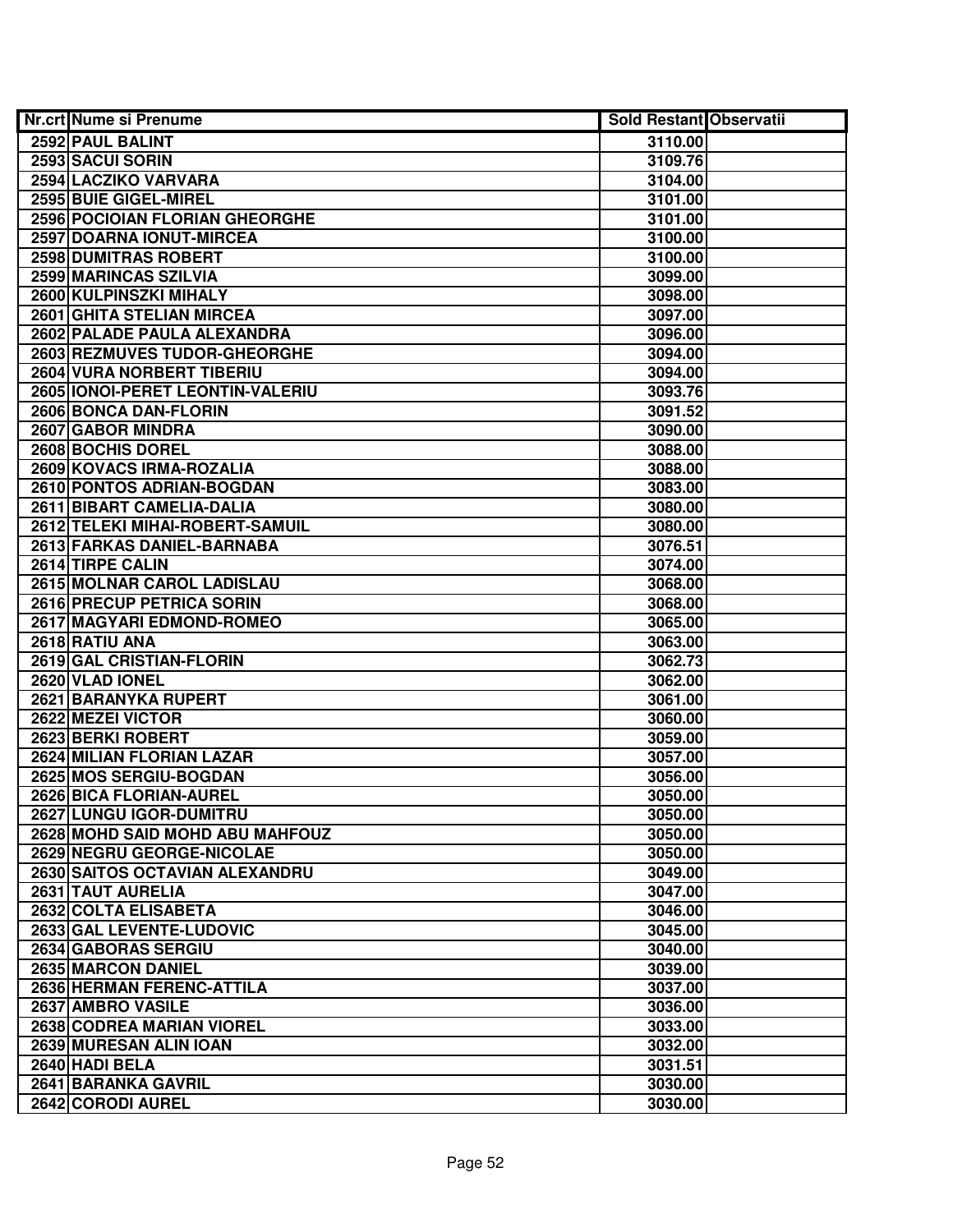| <b>Nr.crt Nume si Prenume</b>                    | <b>Sold Restant Observatii</b> |                       |
|--------------------------------------------------|--------------------------------|-----------------------|
| 2643 GAVRIS DANIEL                               | 3030.00                        |                       |
| <b>2644 COSTEA FLORIN NICOLAE</b>                | 3026.00                        |                       |
| 2645 OLAR LIANA                                  | 3025.00                        |                       |
| 2646 SZABO ATTILA                                | 3025.00                        |                       |
| 2647 BENE LORAND-CSABA                           | 3022.00                        |                       |
| 2648 MOHAMMED ELSAYED                            | 3021.00                        |                       |
| 2649 NAGHIU DORIN                                | 3020.00                        |                       |
| <b>2650 ISZTOIKA LUDOVIC</b>                     | 3016.00                        |                       |
| 2651 P.F.A. CUCURUZAN OVIDIU                     | 3014.00                        |                       |
| 2652 PASC RAUL-PAUL                              | 3014.00                        |                       |
| 2653 OLAH HORATIU ALEXANDRU                      | 3010.00                        |                       |
| 2654 BANCESCU COSMIN                             | 3009.00                        |                       |
| 2655 STEF TRAIAN                                 | 3009.00                        |                       |
| 2656 DEHELEAN ALIN-SEBASTIAN SI GEORGETA-AURELIA | 3006.00                        |                       |
| 2657 FOIA SERGIU-COSMIN                          | 3005.00                        |                       |
| 2658 VARGA RUDOLF                                | 3005.00                        |                       |
| 2659 TIODAR ILIE                                 | 3004.00                        |                       |
| 2660 BACIU IONUT-CALIN                           | 3000.00                        |                       |
| 2661 BALAZS ANDREEA                              | 3000.00                        |                       |
| 2662 ESER REMZI                                  | 3000.00                        |                       |
| 2663 FLONTA RAMONA IOANA                         | 3000.00                        |                       |
| 2664 GABOR BANO                                  | 3000.00                        |                       |
| 2665 LAZAR-POJEGA DUMITRU SI MARTA               |                                | 3000.00 PROCES PE ROL |
| 2666 MADUTA CATALIN ADRIAN                       | 3000.00                        |                       |
| 2667 MOISA ADRIAN-ILIE                           | 3000.00                        |                       |
| 2668 MOLNAR MARIAN-GABRIEL                       | 3000.00                        |                       |
| 2669 MONECIU-MIHUT AURICA                        | 3000.00                        |                       |
| 2670 ONITA MARIA-TUNDE                           | 3000.00                        |                       |
| 2671 ONYEZEBE NONSO GODWIN                       | 3000.00                        |                       |
| 2672 POPA DOREL SEBASTIAN                        | 3000.00                        |                       |
| 2673 TRIFAN ALEXANDRA-MARIA                      | 3000.00                        |                       |
| 2674 KEREZSI RUDOLF                              | 2998.00                        |                       |
| 2675 DEJEU NICOLAE                               | 2997.50                        |                       |
| <b>2676 GABOR STEFAN</b>                         | 2997.00                        |                       |
| 2677 CANALAS SERGIU-ALEX                         | 2994.00                        |                       |
| 2678 CIOCAN DANUT ADRIAN                         | 2993.00                        |                       |
| 2679 BARA MIRCEA                                 | 2990.00                        |                       |
| 2680 BIRTA IOAN SI VALERIA                       | 2988.00                        |                       |
| <b>2681 NEGRUT VALERICA</b>                      | 2987.28                        |                       |
| 2682 VINCZE-NAGY LADISLAU                        | 2983.00                        |                       |
| 2683 GHINDEA DORU-ADRIAN                         | 2981.97                        |                       |
| 2684 JONAS MELINDA-MARIA                         | 2978.60                        |                       |
| 2685 COROI LUCIAN-MIRCEA                         | 2976.00                        |                       |
| 2686 UDREA ANTON-AURELIAN- MARIUS                | 2975.00                        |                       |
| 2687 TITI ROBERT                                 | 2972.00                        |                       |
| 2688 POP DANIEL GRIGORIU                         | 2971.00                        |                       |
| 2689 BATRANA POPA OVIDIU                         | 2970.00                        |                       |
| 2690 MORAR VIORICA                               | 2968.00                        |                       |
| 2691 FILIMON ARMIN-MARIUS                        | 2967.00                        |                       |
| 2692 BLAGA DANIEL                                | 2966.00                        |                       |
| 2693 BUSTEA MARIANA OLIMPIA                      | 2964.00                        |                       |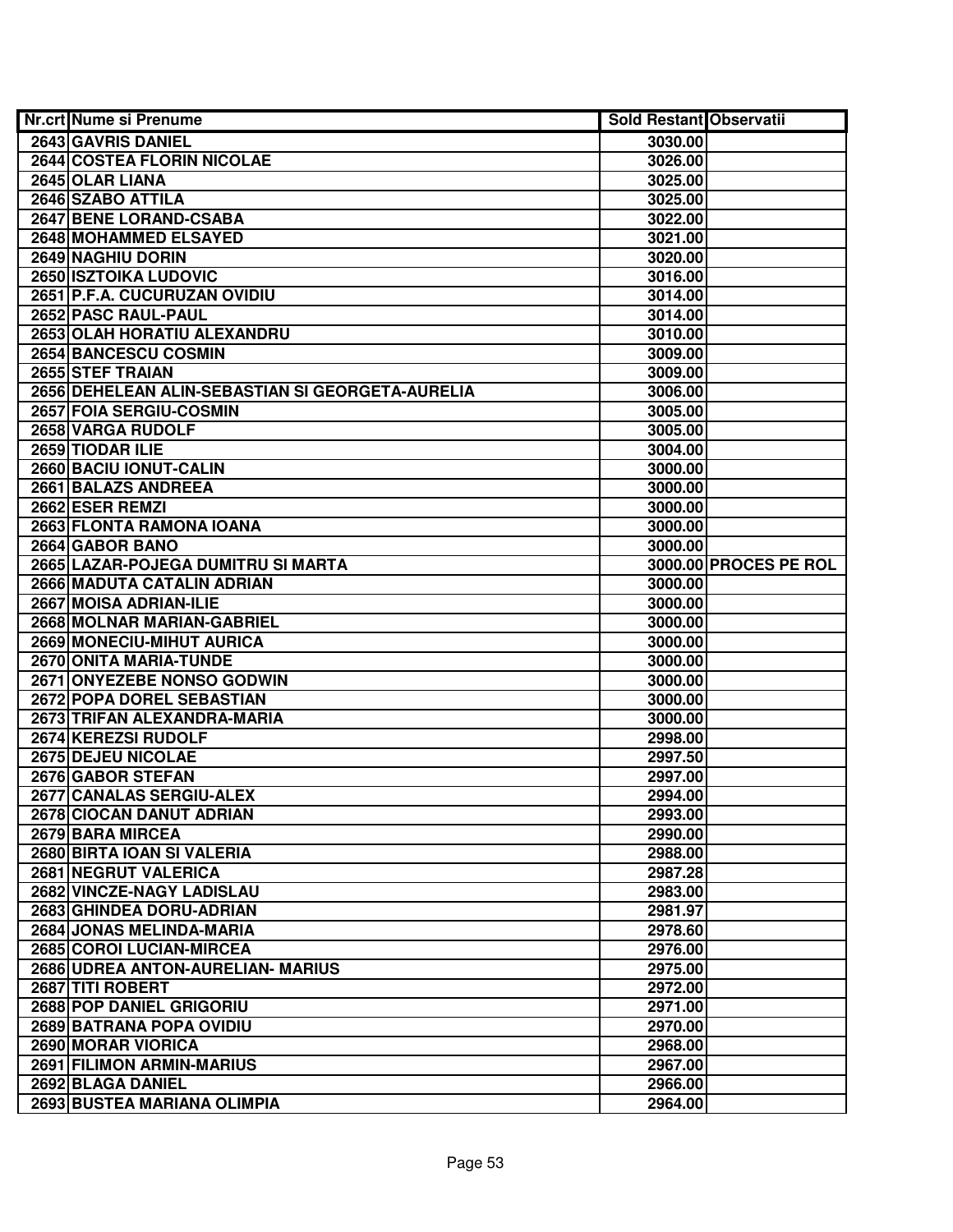| Nr.crt Nume si Prenume                              | Sold Restant Observatii |  |
|-----------------------------------------------------|-------------------------|--|
| 2694 VEKERDI ATTILA                                 | 2961.00                 |  |
| 2695 JENEI GYORGY                                   | 2960.00                 |  |
| 2696 TENCHE CRISTIAN-DUMITRU                        | 2960.00                 |  |
| 2697 VASIU EMIL                                     | 2960.00                 |  |
| 2698 SACACI ALEXANDRU-MARCEL                        | 2958.00                 |  |
| 2699 LAZAR IOAN GAVRIL                              | 2956.00                 |  |
| 2700 MAZILU CONSTANTIN-GHEORGHE SI GABRIELA-CLAUDIA | 2956.00                 |  |
| 2701 SUTEU OVIDIU-HORIA                             | 2952.00                 |  |
| 2702 TOCA MONICA                                    | 2952.00                 |  |
| 2703 BACIU-POPA RODICA-MARIA                        | 2950.00                 |  |
| <b>2704 BAHICA VASILE</b>                           | 2950.00                 |  |
| 2705 BULZAN ADRIAN-IOAN                             | 2949.00                 |  |
| 2706 CIOARA FLORICA SI AUREL VIOREL                 | 2947.00                 |  |
| 2707 BORBELYI ALEXANDRU SI SAS MAGDOLNA             | 2946.00                 |  |
| 2708 GAVRUTA MARIUS-IOAN                            | 2943.00                 |  |
| 2709 POP THOMAS MICHAEL                             | 2943.00                 |  |
| 2710 TULKOS ROMEO EMERIC                            | 2942.00                 |  |
| 2711 ROSTAS CRISAN                                  | 2940.00                 |  |
| 2712 COLTE IOSIF MIRCEA                             | 2936.00                 |  |
| 2713 TAMAS IOANA-ANAMARIA                           | 2936.00                 |  |
| 2714 ROSSI STEFAN-LEONTIN                           | 2932.00                 |  |
| 2715 HALASZ ELISABETA                               | 2926.00                 |  |
| 2716 MURGULY KAROLINA                               | 2925.84                 |  |
| 2717 CURTA BUJOR-MUGUREL-IOSIF                      | 2924.50                 |  |
| 2718 TOTH JENO                                      | 2922.00                 |  |
| 2719 HULEA PETRU SI FLOARE                          | 2921.00                 |  |
| 2720 BERGER SANDOR-DAVID                            | 2920.00                 |  |
| 2721 POPOVICIU ALEXANDRU-ROMULUS                    | 2920.00                 |  |
| 2722 POPOVICIU-DIACONESCU DACIAN                    | 2920.00                 |  |
| 2723 LASZLO IULIANA-MARIA                           | 2919.00                 |  |
| 2724 ROSTAS FLORIN                                  | 2915.00                 |  |
| <b>2725 PELE IOAN</b>                               | 2912.00                 |  |
| 2726 OTVOS VERA                                     | 2910.00                 |  |
| 2727 REZMUVES ROBERT                                | 2910.00                 |  |
| 2728 MARINCEAN DORU-GEORGE SI DIANA                 | 2907.63                 |  |
| 2729 CIARNAU GHEORGHE-DORIN                         | 2904.00                 |  |
| 2730 LUNCAN IOANA-ELENA                             | 2904.00                 |  |
| 2731 GABOR GAVRIL                                   | 2902.50                 |  |
| 2732 TODORAN LIVIU                                  | 2901.00                 |  |
| 2733 DEJI VIOREL                                    | 2900.00                 |  |
| 2734 LEONTE COSTICA                                 | 2900.00                 |  |
| 2735 CIOBAN CONSTANTIN                              | 2899.74                 |  |
| 2736 CARCIUMARU CONSTANTIN SI DORINA                | 2897.00                 |  |
| 2737 COSTEA CRISTIAN DANUT                          | 2897.00                 |  |
| 2738 PATO FERENC - LASZLO                           | 2895.00                 |  |
| 2739 SZEBENI GYONGYI SI SANDOR                      | 2891.00                 |  |
| 2740 GABOR RUPI                                     | 2885.00                 |  |
| 2741 SUCIU IOAN                                     | 2885.00                 |  |
| 2742 PAUNESCU SERGIU-NICOLAE                        | 2884.00                 |  |
| 2743 CRISTE MIHAI-ANDREI                            | 2883.00                 |  |
| 2744 SZABO ERIKA                                    | 2881.00                 |  |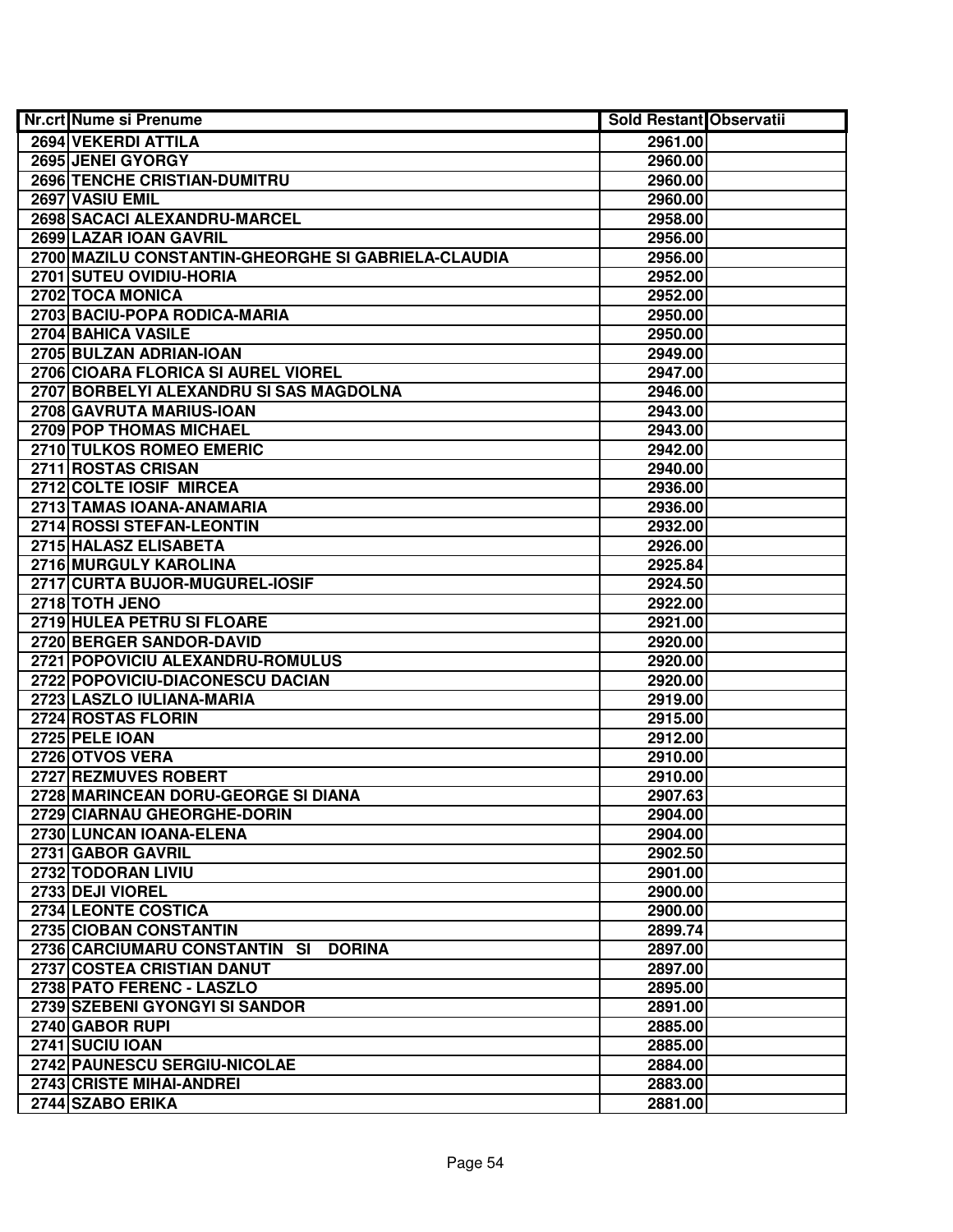| <b>Nr.crt Nume si Prenume</b>      | <b>Sold Restant Observatii</b> |  |
|------------------------------------|--------------------------------|--|
| 2745 VLADESAN NICODIM              | 2880.00                        |  |
| 2746 SZTANKOVITS ALEXANDRU         | 2878.00                        |  |
| 2747 BAN LUCIAN-IONUT              | 2877.00                        |  |
| 2748 KOVACS LEVENTE-GYULA          | 2874.00                        |  |
| 2749 MINDRUTIU PETRU PAL           | 2870.00                        |  |
| 2750 PLASTIN ADRIAN FLORIN         | 2869.54                        |  |
| 2751 NAN FELICIA-RAMONA            | 2869.00                        |  |
| 2752 ZGLIMBE TEODOR                | 2867.00                        |  |
| 2753 BUDAU VIOREL                  | 2865.00                        |  |
| 2754 SARKADI ATTILA                | 2865.00                        |  |
| 2755 RADU VLAD-IONUT               | 2864.00                        |  |
| 2756 TURAN YUSUF                   | 2863.00                        |  |
| 2757 CUC ADRIAN-NICOLAE            | 2860.00                        |  |
| 2758 PASCALAU IOAN ADRIAN          | 2858.00                        |  |
| 2759 VARGA CSONGOR-BELA            | 2857.00                        |  |
| 2760 SZENTIVANYI NICOLAE-STEFAN    | 2856.00                        |  |
| 2761 CUCU MIHAI SABIN              | 2853.00                        |  |
| 2762 UNGUR MIRCEA ADRIAN           | 2853.00                        |  |
| 2763 BUZI AMBRUS                   | 2850.00                        |  |
| 2764 JURCA LUCIAN-ALIN             | 2850.00                        |  |
| 2765 LETA VLAD-IULIAN              | 2850.00                        |  |
| 2766 VASS VERONICA                 | 2850.00                        |  |
| 2767 POP DRAGOMIR                  | 2849.94                        |  |
| 2768 FASIE CORNELIA SI RADU        | 2849.00                        |  |
| 2769 STEFAN FLORIAN                | 2848.00                        |  |
| 2770 STOICA IANCU                  | 2848.00                        |  |
| 2771 ASTALAS CLAUDIU- PETRU        | 2845.00                        |  |
| 2772 ISTOICA IANCU                 | 2845.00                        |  |
| 2773 ARON ALEXANDRU-ILIE           | 2844.00                        |  |
| 2774 PASCA OVIDIU-ALIN             | 2844.00                        |  |
| 2775 CHANTUS MAIER                 | 2842.50                        |  |
| 2776 ARVAI CRISTIAN GHEORGHE       | 2838.00                        |  |
| 2777 BENKO GABOR-ATTILA            | 2836.00                        |  |
| 2778 BUTA CALIN MIHAI              | 2835.00                        |  |
| 2779 BOT ADRIAN MIRCEA             | 2834.00                        |  |
| <b>2780 LAZAR CRISTINEL FLORIN</b> | 2834.00                        |  |
| 2781 VARGA VICTOR                  | 2834.00                        |  |
| 2782 CHHATARPAL SINGH              | 2831.00                        |  |
| 2783 VARGA DANIEL-KAROLY           | 2830.00                        |  |
| 2784 POPA VLAD-MIHAI               | 2828.50                        |  |
| 2785 SANDRA SERGIU NICOLAE         | 2826.00                        |  |
| 2786 SUTAK NICOLAE MIHAI           | 2825.00                        |  |
| 2787 CHIS DOREL CLAUDIU            | 2822.00                        |  |
| 2788 HADADE FLORIN-NICOLAE         | 2820.00                        |  |
| 2789 HAJYAHYA CERASELA-IOANA       | 2820.00                        |  |
| 2790 ROBOTIN PETER-JOSZEF          | 2820.00                        |  |
| 2791 GABOR ANDREI                  | 2817.00                        |  |
| 2792 CIORDAS CATALIN-BOGDAN        | 2816.50                        |  |
| 2793 IENCIU ADRIAN-FLORIN          | 2816.43                        |  |
| 2794 CIORINGAN IOAN SI ADRIANA     | 2815.00                        |  |
| 2795 LAKATOS JOZSEF-ROBERT         | 2815.00                        |  |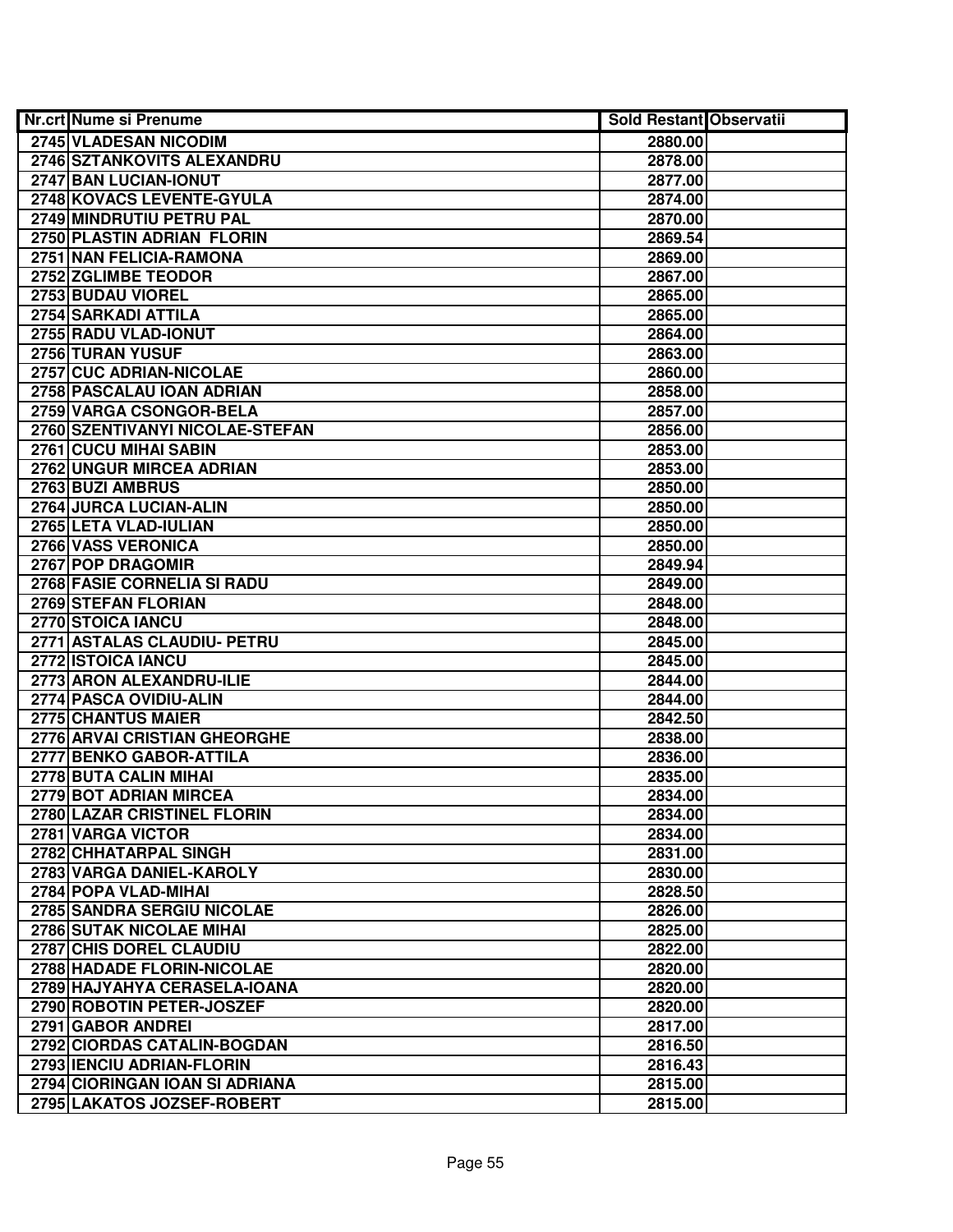| <b>Nr.crt Nume si Prenume</b>              | <b>Sold Restant Observatii</b> |  |
|--------------------------------------------|--------------------------------|--|
| 2796 BENKE IOZSEF                          | 2813.00                        |  |
| 2797 BOGDAN MARIA                          | 2812.00                        |  |
| 2798 IGNATESCU PAUL-GEORGE                 | 2809.00                        |  |
| 2799 RADOVICI CIPRIAN ADRIAN               | 2801.16                        |  |
| 2800 MOISI CRISTIAN-DANIEL                 | 2801.00                        |  |
| 2801 GABOR STEFAN                          | 2800.00                        |  |
| 2802 JURCA SORIN-GHEORGHE                  | 2800.00                        |  |
| 2803 VALCIU MIHAI DOREL                    | 2800.00                        |  |
| 2804 VARGA ISTVAN-SANDOR                   | 2800.00                        |  |
| 2805 MIERAU PETRU-IOAN SI MIHAELA          | 2797.00                        |  |
| 2806 TAMAS IOSIF                           | 2797.00                        |  |
| 2807 POPA VIRGIL-VALERIAN SI VIORICA       | 2796.00                        |  |
| 2808 RACZ CLAUDIA-IRINA                    | 2796.00                        |  |
| 2809 TOTH OLIVER                           | 2796.00                        |  |
| 2810 GYURKUCZA GYORGY                      | 2795.00                        |  |
| 2811 DALEA IOANA-CORNELIA                  | 2792.00                        |  |
| 2812 PLESA NICOLAE-DORIN                   | 2792.00                        |  |
| 2813 SERE PAVEL-CORNELIU SI LUCIANA        | 2791.00                        |  |
| 2814 SIMUT LUCIAN                          | 2791.00                        |  |
| 2815 LUPU ADRIAN-NICOLAE                   | 2790.00                        |  |
| 2816 BALOGH VICTOR-ANDRAS                  | 2788.13                        |  |
| 2817 ISZTOIKA MATEI                        | 2788.00                        |  |
| 2818 GAL OVIDIU SERGIU                     | 2785.00                        |  |
| 2819 SIMION STEFAN                         | 2782.00                        |  |
| 2820 ROSTAS AVERESCU                       | 2777.00                        |  |
| 2821 LAZAU MARIN                           | 2776.00                        |  |
| 2822 TROK MIHAI-MARIUS                     | 2776.00                        |  |
| 2823 VASS RUDOLF                           | 2775.00                        |  |
| 2824 MATYASI GABOR                         | 2774.00                        |  |
| 2825 HENEGARU CLAUDIU                      | 2770.00                        |  |
| 2826 ZUCHIATHI CSABA-ZOLTAN                | 2770.00                        |  |
| 2827 GLIGOR TRAIAN SI LENUTA               | 2768.00                        |  |
| 2828 CUC ADINA-NICOLETA                    | 2767.00                        |  |
| 2829 SIME BOGDAN                           | 2767.00                        |  |
| 2830 BILTI LUCIA MARIETA                   | 2766.00                        |  |
| 2831 LUKACS ROBERT - ALEXANDRU             | 2765.00                        |  |
| 2832 MAGHIAR CARMEN-TEODORA                | 2764.00                        |  |
| 2833 MISTREAN GHIORGHITA SI GRIGORE        | 2762.00                        |  |
| 2834 BUZAS STEFAN                          | 2761.00                        |  |
| 2835 AVRAMESCU NICUSOR                     | 2760.00                        |  |
| 2836 BUZGUTA JAN-SEBASTIAN ARON            | 2760.00                        |  |
| 2837 OTVOS MIKLOS                          | 2760.00                        |  |
| 2838 SZABO ISTVAN VALENTIN                 | 2760.00                        |  |
| 2839 FEKETE BANDI PISTA CATALINA           | 2759.00                        |  |
| 2840 SZABO JOZSEF                          | 2759.00                        |  |
| 2841 UIVAROSAN COSMIN HORATIU DACIAN       | 2758.12                        |  |
| 2842 OPREA MARCEL-LUCIAN                   | 2758.00                        |  |
| 2843 GROZA ALIN                            | 2757.00                        |  |
| 2844 MARC LORENA                           | 2756.77                        |  |
| 2845 TIGAN DUMITRU-DAN SI LUMINITA         | 2755.00                        |  |
| 2846 STEFAN ADRIAN MUGUREL SI NICOLETA MIR | 2753.00                        |  |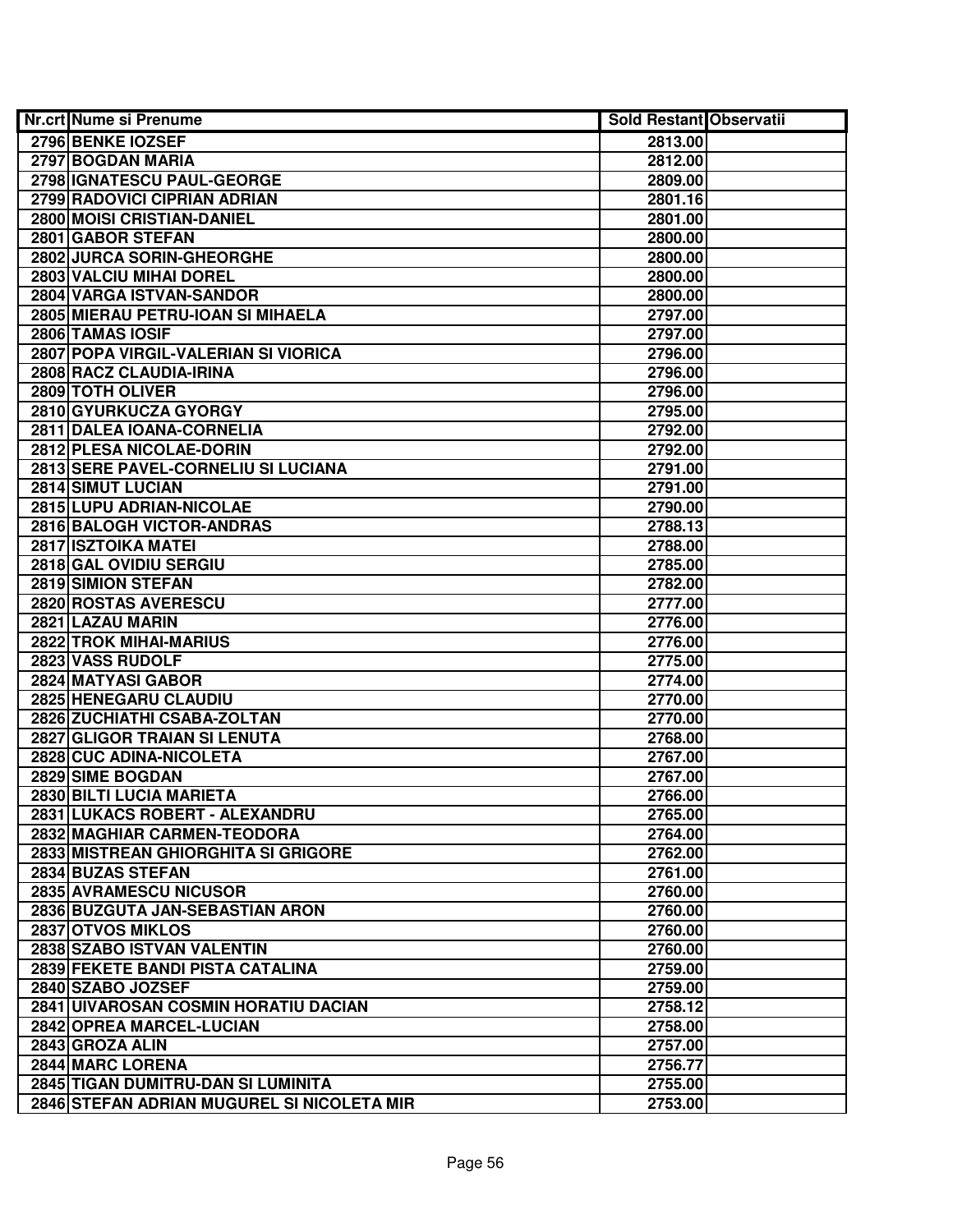| <b>Nr.crt Nume si Prenume</b>                | <b>Sold Restant Observatii</b> |  |
|----------------------------------------------|--------------------------------|--|
| 2847 DRAGOS VASILE SI MARIA                  | 2750.00                        |  |
| 2848 NEMES VLAD                              | 2750.00                        |  |
| 2849 ONEL RAZVAN-CALIN                       | 2750.00                        |  |
| 2850 DEJEU IOAN-LIVIU                        | 2749.00                        |  |
| 2851 MILEA MARIANA                           | 2749.00                        |  |
| 2852 BOKA IOZSEF                             | 2745.00                        |  |
| 2853 BOROS LASZLO                            | 2745.00                        |  |
| <b>2854 MACARIE NORBERT</b>                  | 2744.00                        |  |
| 2855 AMBRO MIRCEA-VASILE                     | 2743.00                        |  |
| 2856 POP ALEXANDRU-CONSTANTIN                | 2741.00                        |  |
| 2857 HERETIU MARIUS-CRISTIAN - NADINA - PAUL | 2740.00                        |  |
| 2858 BOBSEA FLORIN                           | 2739.00                        |  |
| 2859 BALAN RUDOLF-CONSTANTIN                 | 2738.00                        |  |
| 2860 CALO ALEXANDRU                          | 2735.70                        |  |
| 2861 GABOR STEFAN                            | 2734.00                        |  |
| 2862 BODOG IOAN SI ELENA                     | 2732.00                        |  |
| 2863 BODOG ADAM                              | 2731.00                        |  |
| 2864 MOLNAR TIHAMER-ZSOLT                    | 2731.00                        |  |
| 2865 SZABO BELA                              | 2730.00                        |  |
| 2866 GABOR IOAN                              | 2728.00                        |  |
| 2867 SERBAN LUCIAN DORIN                     | 2727.38                        |  |
| 2868 CIURAR LIZA                             | 2726.00                        |  |
| 2869 BUTCA CIPRIAN-IOAN                      | 2720.00                        |  |
| 2870 FORIAN ATILA-IOSIF                      | 2720.00                        |  |
| 2871 SERBAN GHEORGHE                         | 2720.00                        |  |
| 2872 CODRIEANU OTILIA - RAMONA               | 2717.00                        |  |
| <b>2873 GEREBENES IANCU</b>                  | 2716.00                        |  |
| 2874 MOISA ALEXANDRU                         | 2716.00                        |  |
| 2875 MOS FLAVIU RADU SI ANCA CLAUDIA         | 2714.27                        |  |
| 2876 ROXIN AUREL                             | 2714.05                        |  |
| 2877 DERECICHEI ALEXANDRU                    | 2710.64                        |  |
| 2878 CIRSTEA CRISTIAN                        | 2707.00                        |  |
| 2879 FORIS SANDOR-GYORGU                     | 2707.00                        |  |
| 2880 TIRTEA FLORIAN                          | 2707.00                        |  |
| 2881 HEREDEA CRISTIAN-PETRU                  | 2706.00                        |  |
| 2882 CIOBANUCA VALERICA                      | 2704.90                        |  |
| 2883 CORAS FLOARE                            | 2703.00                        |  |
| 2884 MEZE LUIGY-VASILE                       | 2703.00                        |  |
| 2885 DRONCA DACIAN                           | 2700.00                        |  |
| 2886 MELAN ANAMARIA                          | 2700.00                        |  |
| 2887 VERES IOAN                              | 2700.00                        |  |
| 2888 CHIS RAZVAN-ADRIAN                      | 2699.47                        |  |
| 2889 GHIURA NICOLAE                          | 2696.00                        |  |
| 2890 NUT IOAN SI SILVIA                      | 2696.00                        |  |
| 2891 BSAT MOHAMED NAZIH                      | 2695.00                        |  |
| 2892 BALAJ IOSIF SI CORNELIA FLORICA         | 2694.00                        |  |
| 2893 SERFEZI OVIDIU-FLORIN                   | 2694.00                        |  |
| 2894 COTUT RAZVAN-OVIDIU                     | 2693.00                        |  |
| 2895 PIT COSMIN-IONUT-CIPRIAN                | 2692.60                        |  |
| 2896 COPIL-STOICA IONELA                     | 2692.00                        |  |
| 2897 PINTEA OTILIA-CORINA                    | 2692.00                        |  |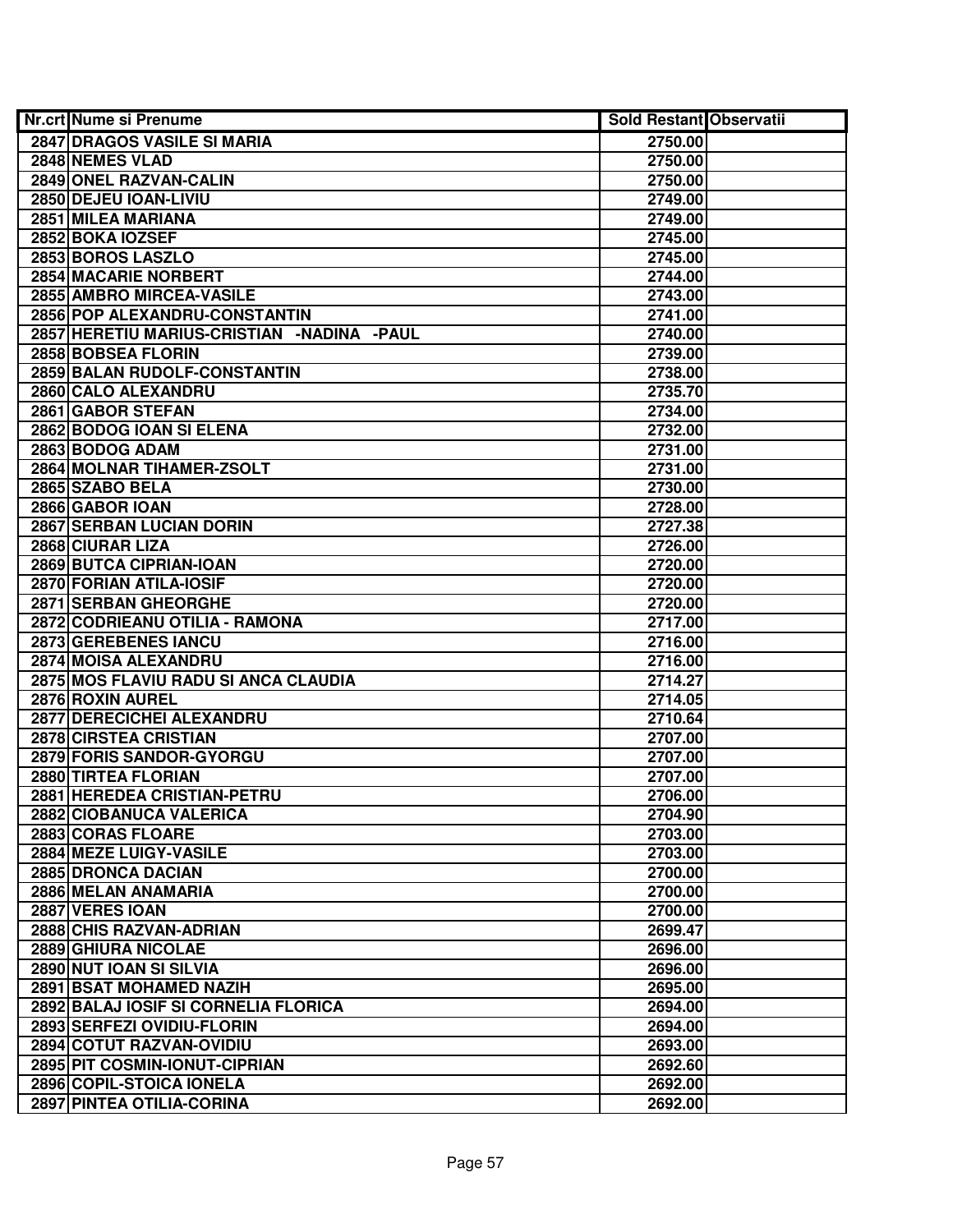| <b>Nr.crt Nume si Prenume</b>           | <b>Sold Restant Observatii</b> |  |
|-----------------------------------------|--------------------------------|--|
| 2898 BAICAN ANDREEA-NICOLETA            | 2691.00                        |  |
| 2899 BUZ IOAN SI CORINA-MARIA           | 2690.00                        |  |
| 2900 TIRB MARIUS                        | 2684.00                        |  |
| 2901 ROMAN MELANIA-GHEORGHINA           | 2681.00                        |  |
| 2902 BOAMBA CRISTIAN OCTAVIAN COSMIN    | 2680.00                        |  |
| 2903 CHISE SERBAN-CATALIN               | 2680.00                        |  |
| 2904 CIOBOTA HORIA                      | 2680.00                        |  |
| 2905 IONESCU ALEXANDER                  | 2680.00                        |  |
| <b>2906 STANESCU SORIN GEORGE</b>       | 2680.00                        |  |
| 2907 GYORGY CSAKI-ISTVAN, INTREP.INDIV. | 2679.00                        |  |
| 2908 TRIPP ADRIAN-IOAN                  | 2679.00                        |  |
| 2909 MOCAN CORNELIA-DACIANA             | 2674.00                        |  |
| 2910 PETRICAS FLORIAN                   | 2674.00                        |  |
| <b>2911 TENTEA CSEPEI NORMAN</b>        | 2674.00                        |  |
| 2912 GHIURAU MIRCEA                     | 2670.00                        |  |
| 2913 GUTI CRISTIAN                      | 2670.00                        |  |
| 2914 SZILAGYI BELA                      | 2665.00                        |  |
| 2915 VARGA SIMION                       | 2665.00                        |  |
| 2916 SILAGHI MANOELA GABRIELA           | 2664.00                        |  |
| 2917 SAITOS ANABELA                     | 2663.64                        |  |
| 2918 BANDI DANIEL                       | 2663.50                        |  |
| 2919 HALMAJAN COSMIN-IONUT              | 2662.00                        |  |
| 2920 VENTEL ALEXANDRU                   | 2661.00                        |  |
| 2921 VODA FLORENTINA-TEODORA            | 2660.00                        |  |
| 2922 JUDEA ANDREI-REMUS                 | 2658.26                        |  |
| 2923 POP RALUCA                         | 2658.07                        |  |
| 2924 SABAU VIORICA                      | 2656.00                        |  |
| 2925 LAKATOS RENATA                     | 2655.00                        |  |
| 2926 MILADI OUSSAMA                     | 2654.00                        |  |
| 2927 NEGREANU ERIC-ROLAND               | 2654.00                        |  |
| 2928 SZABO EVA-IZABELA                  | 2653.00                        |  |
| 2929 ASTILEAN ADRIAN EMIL               | 2650.00                        |  |
| 2930 GHEORGHE SIMONA ADRIENNE           | 2650.00                        |  |
| 2931 LACATUS ZOLTAN OLIVER              | 2650.00                        |  |
| 2932 DRUGAS LUCIAN-FLORIAN SI ADRIANA   | 2644.00                        |  |
| 2933 BARNA BUCUR                        | 2641.00                        |  |
| 2934 BOKA SANDOR                        | 2640.00                        |  |
| 2935 NAGY BELA ZOLTAN                   | 2639.00                        |  |
| 2936 BUDA OCTAVIAN-VALENTIN SI ALIZ     | 2637.50                        |  |
| 2937 CHIS CORNEL - DANUT                | 2636.00                        |  |
| 2938 POP GHEORGHE SI IOANA LIVIA        | 2636.00                        |  |
| 2939 VARGA ROMEO-ADRIAN                 | 2633.00                        |  |
| 2940 CIRLIG FLORIN IOAN                 | 2632.93                        |  |
| 2941 CHEREGI IOANA                      | 2631.00                        |  |
| 2942 DURNEA FLORENTINA-MIHAELA          | 2630.51                        |  |
| 2943 KISS TIBERIU                       | 2630.00                        |  |
| 2944 SZILAGYI NORBERT ISTVAN            | 2630.00                        |  |
| 2945 ZAINEA-MOLDOVAN SERGIU- EMIL       | 2630.00                        |  |
| 2946 BONCE ALIN                         | 2629.00                        |  |
| 2947 SZABO AURICA MARGHARETA            | 2626.00                        |  |
| 2948 BORS IOAN-VASILE                   | 2625.00                        |  |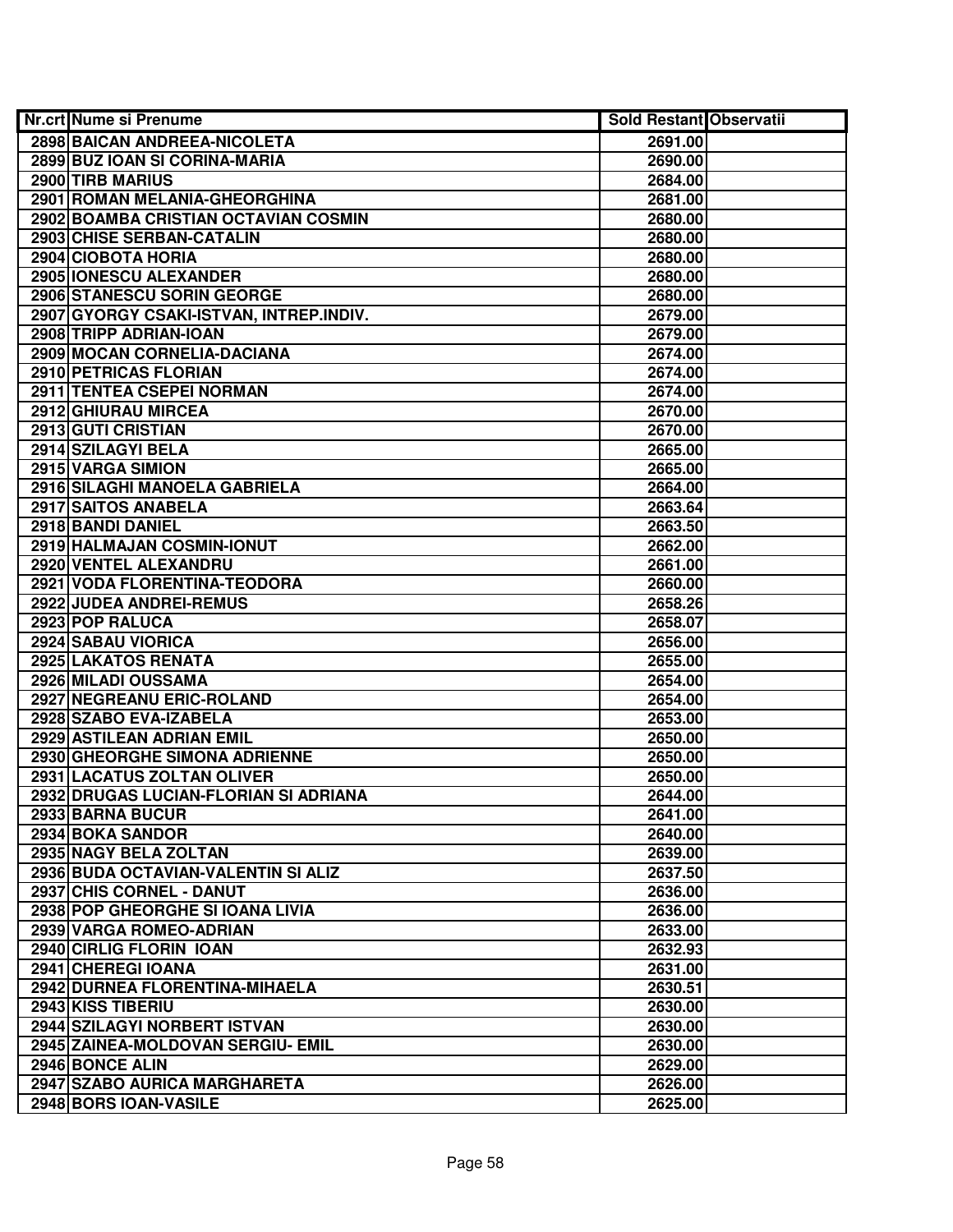| <b>Nr.crt Nume si Prenume</b>                      | <b>Sold Restant Observatii</b> |  |
|----------------------------------------------------|--------------------------------|--|
| 2949 MIHELE NICOLAE                                | 2623.00                        |  |
| 2950 CIUPA IOAN                                    | 2621.06                        |  |
| 2951 BALLA DAVID                                   | 2618.00                        |  |
| 2952 TRUM CSABA                                    | 2616.00                        |  |
| 2953 PINTEA GABRIEL-OCTAVIAN SI EUGENIA-FLORENTINA | 2615.91                        |  |
| 2954 LAZAR GHEORGHE-DANIEL                         | 2608.00                        |  |
| 2955 BOROS ANIKO-ENIKO                             | 2604.00                        |  |
| 2956 BOTA VIOREL                                   | 2600.00                        |  |
| 2957 BUZGO AGLAIA MARIA                            | 2600.00                        |  |
| 2958 GABOR IOAN                                    | 2600.00                        |  |
| 2959 ISZTOIKA SUSANA-EVA                           | 2600.00                        |  |
| 2960 MESTER ANDREI-GEORGE                          | 2600.00                        |  |
| 2961 POP DANIEL                                    | 2600.00                        |  |
| 2962 STOICA STEFAN                                 | 2600.00                        |  |
| 2963 STOLK ADRIANUS                                | 2600.00                        |  |
| 2964 TUSA ROLAND-LUCIAN                            | 2600.00                        |  |
| 2965 ZEYAD HUSSEIN SAEED ATIEH                     | 2598.00                        |  |
| 2966 BARTOK ILEANA                                 | 2597.00                        |  |
| 2967 ANCA ADRIAN SI CARMEN                         | 2595.00                        |  |
| 2968 RADEANU CRISTIAN-MIHAI                        | 2591.87                        |  |
| 2969 MORAR IONEL SI AURICA                         | 2591.00                        |  |
| 2970 PORTAN TIMEA-ANDREA                           | 2590.52                        |  |
| 2971 FALUB COSMIN-FLORIN                           | 2590.00                        |  |
| 2972 ISZTOIKA RUBEN                                | 2590.00                        |  |
| 2973 IVAN DANIELA                                  | 2590.00                        |  |
| 2974 GABOR DUMITRU                                 | 2589.00                        |  |
| 2975 KRALOVSZKI ATTILA-TEOFIL                      | 2585.00                        |  |
| 2976 LUKACS BELA ANDRAS                            | 2585.00                        |  |
| 2977 PILINSZKY ZOLTAN                              | 2584.00                        |  |
| 2978 FEIER ANNAMARIA                               | 2581.94                        |  |
| 2979 JUDEA FLORIN-ALEX                             | 2580.00                        |  |
| 2980 DEMETER IOAN                                  | 2579.67                        |  |
| 2981 BEJAN EMIL                                    | 2579.00                        |  |
| 2982 CAB. CONTABILITATE GUI KATALIN                | 2579.00                        |  |
| 2983 LUCACIU FILIMON-VIRGIL SI VIOLETA             | 2579.00                        |  |
| 2984 BERTI PARDALIAN                               | 2578.00                        |  |
| 2985 DEDIU ALINA-DANIELA                           | 2574.00                        |  |
| 2986 CALAU FLORIN-DORIN                            | 2572.00                        |  |
| 2987 CERMIAN IOSIF ROBERT                          | 2572.00                        |  |
| 2988 CACUCI ADINA-LUCIA SI GHEORGHE                | 2569.00                        |  |
| 2989 ISTOICA IANCU                                 | 2566.00                        |  |
| 2990 VINCZE RUDOLF ZSOLT                           | 2562.00                        |  |
| 2991 TOTH ROBERT-EMERIC                            | 2561.00                        |  |
| 2992 ABRUDAN RADU-ALIN                             | 2560.04                        |  |
| 2993 NOVAC-IUHASZ OLIMPIU-NICOLAE                  | 2560.00                        |  |
| 2994 SIMOCA VICTORIA                               | 2560.00                        |  |
| 2995 PAUBLUSZTIG CSABA                             | 2559.00                        |  |
| 2996 DUMITRESCU JAN-BOGDAN                         | 2558.00                        |  |
| 2997 OROSZ GABOR                                   | 2558.00                        |  |
| 2998 KOVACS VINTEA                                 | 2557.00                        |  |
| 2999 CIPLEU VALENTIN                               | 2556.00                        |  |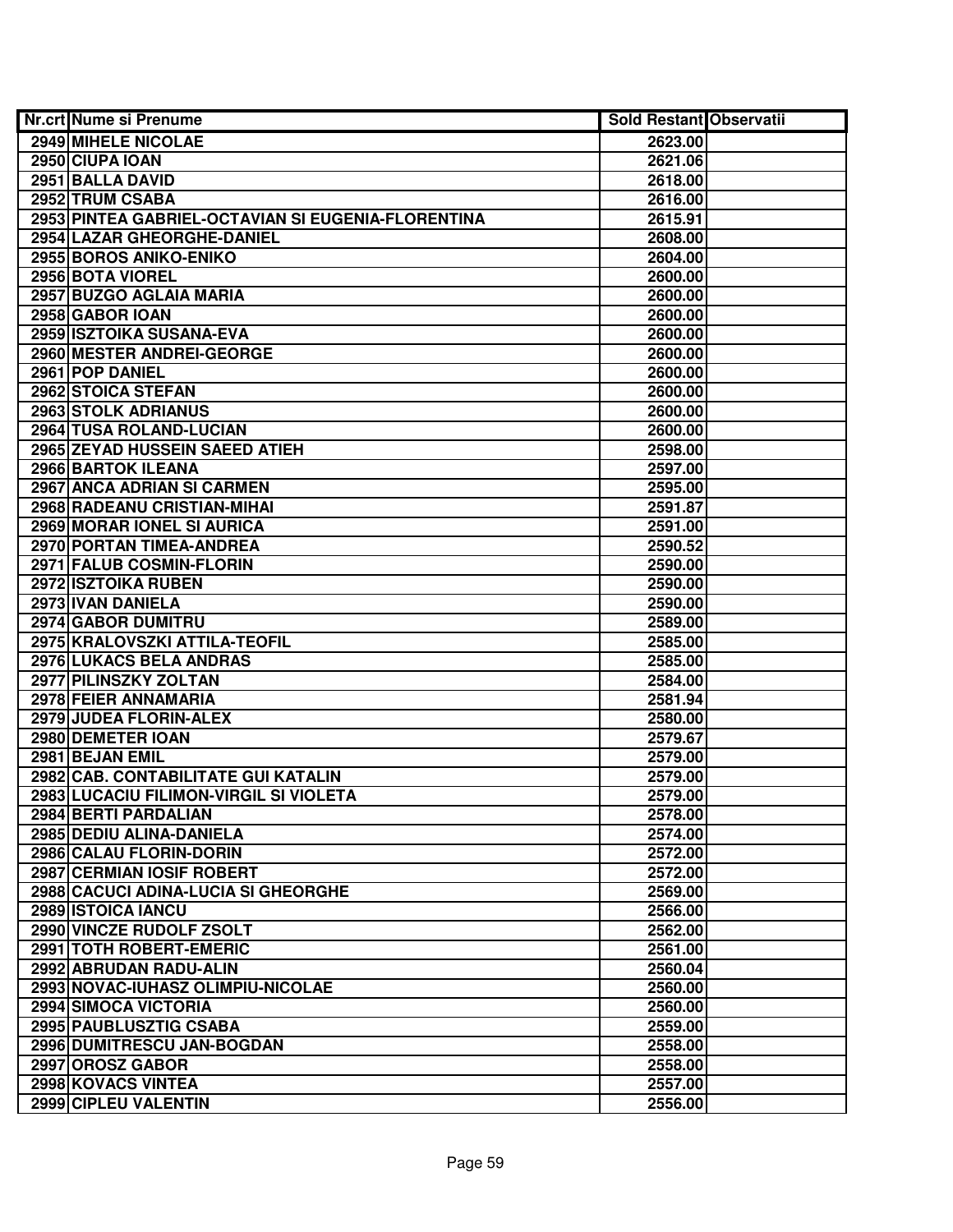| <b>Nr.crt Nume si Prenume</b>                   | <b>Sold Restant Observatii</b> |  |
|-------------------------------------------------|--------------------------------|--|
| 3000 CUC MARIUS - CIPRIAN                       | 2555.00                        |  |
| 3001 ILE DORIN-ILIE                             | 2555.00                        |  |
| 3002 MATARU DUMITRU                             | 2555.00                        |  |
| 3003 BOLDIS GEORGE                              | 2550.00                        |  |
| 3004 LINTMAYER JOZSEF-ROBERT                    | 2550.00                        |  |
| 3005 MARTON VIKTOR                              | 2550.00                        |  |
| 3006 POP MARIA                                  | 2550.00                        |  |
| <b>3007 ROSTAS COSTICA</b>                      | 2550.00                        |  |
| 3008 BANYAI VLAD                                | 2549.00                        |  |
| 3009 ZAH-MANEA DANIEL-AVRAM                     | 2548.00                        |  |
| 3010 FRIEDMANN ALEXANDRU LIVIU                  | 2540.00                        |  |
| 3011 GYORGY-CSAKI ISTVAN                        | 2540.00                        |  |
| 3012 JUHASZ ZOLTAN                              | 2540.00                        |  |
| 3013 VENTEL FLORIN                              | 2540.00                        |  |
| 3014 KISS-JURGE LORAND-OSKAR                    | 2539.00                        |  |
| 3015 BODOG CRISTIAN                             | 2538.00                        |  |
| 3016 LINGURAR GHEORGHE-CORNEL                   | 2538.00                        |  |
| 3017 SARBA SORIN CRISTIAN                       | 2535.00                        |  |
| 3018   IACOB LOREDANA-FLORENTINA SI BUDA DANIEL | 2534.00                        |  |
| 3019 ISSA KHAWALED                              | 2530.00                        |  |
| 3020 CATANA ALEXANDRU SI FLOAREA                | 2528.00                        |  |
| 3021 SANDRA LUCIAN-NICOLAE                      | 2526.00                        |  |
| 3022 ACHEBACH DAN                               | 2525.00                        |  |
| 3023 GABOR MATEI                                | 2525.00                        |  |
| 3024 GABOR STEFAN                               | 2525.00                        |  |
| 3025 LUP IOANA ADELINA                          | 2522.00                        |  |
| 3026 ONODI CRISTIAN-ROBERT                      | 2522.00                        |  |
| 3027 BARTALIS HUNOR                             | 2520.00                        |  |
| 3028 BENCZIK IULIU                              | 2520.00                        |  |
| 3029 GABOR LUDOVIC                              | 2520.00                        |  |
| 3030 GOINA NICOLETA MARIA                       | 2520.00                        |  |
| 3031 MAGHIAR AUREL-MIHAI-TEODOR                 | 2520.00                        |  |
| 3032 PAVEL MARIA SI TRAIAN                      | 2518.00                        |  |
| 3033 JUNJAN OVIDIU GABRIEL                      | 2516.00                        |  |
| 3034 CRISTE IONUT-ALEXANDRU                     | 2515.00                        |  |
| 3035 HOFFMANN LASZLO                            | 2515.00                        |  |
| 3036 MOTOS DANIELA SI MARCEL                    | 2515.00                        |  |
| 3037 GURGU ANTON                                | 2514.00                        |  |
| 3038 BLIDARU ADRIAN-SERBAN                      | 2513.00                        |  |
| 3039 ISAILA IOANA-MAGDALENA                     | 2512.00                        |  |
| <b>3040 SOMLYAI ANDRAS</b>                      | 2511.00                        |  |
| <b>3041 GYONGYOSI MARIUS</b>                    | 2510.21                        |  |
| <b>3042 COSTA CLAUDIU ROMAN</b>                 | 2509.00                        |  |
| 3043 PODILA GEORGE MARCEL                       | 2508.00                        |  |
| <b>3044 INDRIES DACIAN-CLAUDIU</b>              | 2507.00                        |  |
| 3045 NEGRUT OVIDIU                              | 2507.00                        |  |
| 3046 APATI ANDREEA-ELENA                        | 2500.00                        |  |
| 3047 BIRAU-IANCU IONEL                          | 2500.00                        |  |
| 3048 BOROS ANA-MARIA                            | 2500.00                        |  |
| 3049 CRACEA SERGIU-ANDREI                       | 2500.00                        |  |
| 3050 CROITORU ADRIANA-LAVINIA                   | 2500.00                        |  |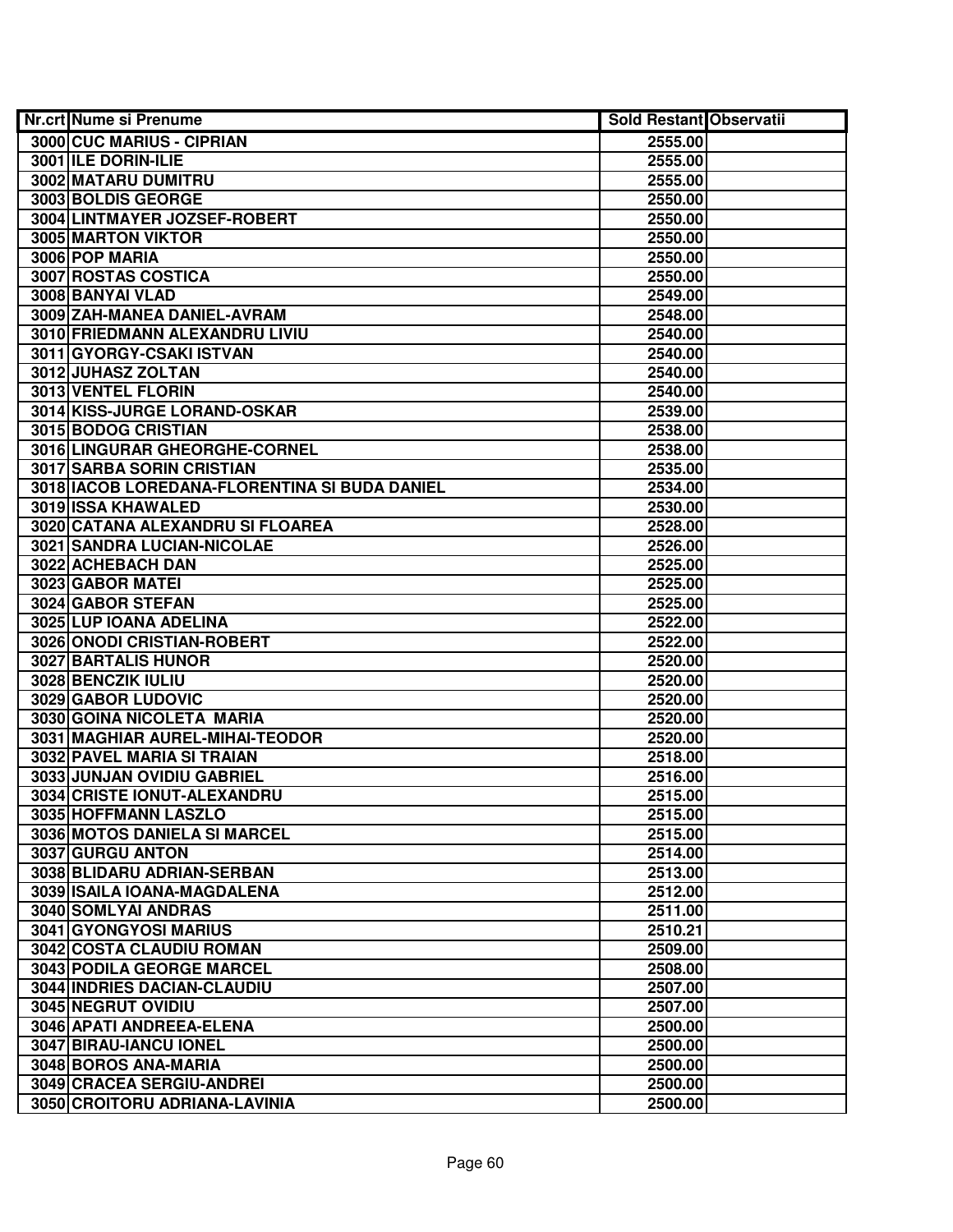| <b>Nr.crt Nume si Prenume</b>                | <b>Sold Restant Observatii</b> |  |
|----------------------------------------------|--------------------------------|--|
| 3051 CUC CORNELIA P.F.A.                     | 2500.00                        |  |
| 3052 FOIA CRISTIAN-DAN                       | 2500.00                        |  |
| 3053 GABOR SUSANA                            | 2500.00                        |  |
| 3054 GANTNER CAROL                           | 2500.00                        |  |
| 3055 IAKOB MIHAIL STEFAN                     | 2500.00                        |  |
| 3056 KELE OTTO-LASZLO                        | 2500.00                        |  |
| 3057 KIS IOZSEF                              | 2500.00                        |  |
| 3058 LASZLO MIKLOS-ZOLTAN                    | 2500.00                        |  |
| 3059 LESAK IOZSEF                            | 2500.00                        |  |
| 3060 NEGRU ANNA                              | 2500.00                        |  |
| <b>3061 NICULA DECEBAL MARIUS</b>            | 2500.00                        |  |
| 3062 PINTEAN RAUL-CALIN                      | 2500.00                        |  |
| 3063 POPA AURICA                             | 2500.00                        |  |
| 3064 POPESCU TATIANA                         | 2500.00                        |  |
| 3065 REBEGILA EMESE                          | 2500.00                        |  |
| 3066 ROHNER MARIA MAGDALENA                  | 2500.00                        |  |
| 3067 SERES KAROLI                            | 2500.00                        |  |
| 3068 TOTH LILIANA                            | 2500.00                        |  |
| 3069 VARGA FLORENTINA                        | 2500.00                        |  |
| 3070 DONUTIU VASILE ALIN                     | 2495.00                        |  |
| 3071 TATAI ISTVAN-BALAZS                     | 2493.00                        |  |
| 3072 BICHIS RAMONA MELINDA                   | 2492.00                        |  |
| 3073 TROK ANGELA-RENATA                      | 2490.00                        |  |
| 3074 IORGOVAN EUGEN-IONEL                    | 2489.00                        |  |
| 3075 RUSKA TUNDE PIROSKA                     | 2486.00                        |  |
| 3076 KUPAS ELISABETA                         | 2485.00                        |  |
| 3077 SOANEA GEORGIANA-BIANCA                 | 2483.11                        |  |
| 3078 TURCUS TEOFIL                           | 2482.00                        |  |
| 3079 BIRAU LIVIA                             | 2477.00                        |  |
| 3080 FARKAS FERENC-CSABA                     | 2475.00                        |  |
| 3081 TURCUT DANIEL                           | 2475.00                        |  |
| 3082 NEDELCU VASILE-COSMIN SI SERBAN ADRIANA | 2474.00                        |  |
| 3083 FLORUTA CAMELIA ANAMARIA                | 2472.00                        |  |
| 3084 HARAGOS MONICA-FLORENTINA               | 2471.00                        |  |
| 3085 RADUI ALEXANDRU-MARIUS                  | 2468.00                        |  |
| 3086 MUT GHEORGHE                            | 2466.00                        |  |
| 3087 STURZ CORNELIA DANIELA                  | 2466.00                        |  |
| 3088 GULES IOAN                              | 2465.00                        |  |
| 3089 SIM OCTAVIAN                            | 2464.00                        |  |
| 3090 COJOCARI SVETLANA                       | 2461.00                        |  |
| 3091 MASCAS MIHAI                            | 2461.00                        |  |
| 3092 MADAU OVIDIU-VASILE                     | 2460.00                        |  |
| 3093 BALLA ZOLTAN SANDOR                     | 2457.00                        |  |
| 3094 MOGA ANCA                               | 2456.00                        |  |
| 3095 MIHELE ADRIAN-FLORIN                    | 2451.00                        |  |
| 3096 SZABO VICTORIA                          | 2450.00                        |  |
| 3097 BEJAN DOCHIANA-SABINA                   | 2449.00                        |  |
| 3098 LAKATOS ZOLTAN-JANOS SI DANIELA         | 2449.00                        |  |
| 3099 SECARA ALIN                             | 2447.78                        |  |
| 3100 CICORTAS DANIEL FLORIN                  | 2447.00                        |  |
| 3101 ROMAN ALEXANDRU-MARCEL                  | 2445.00                        |  |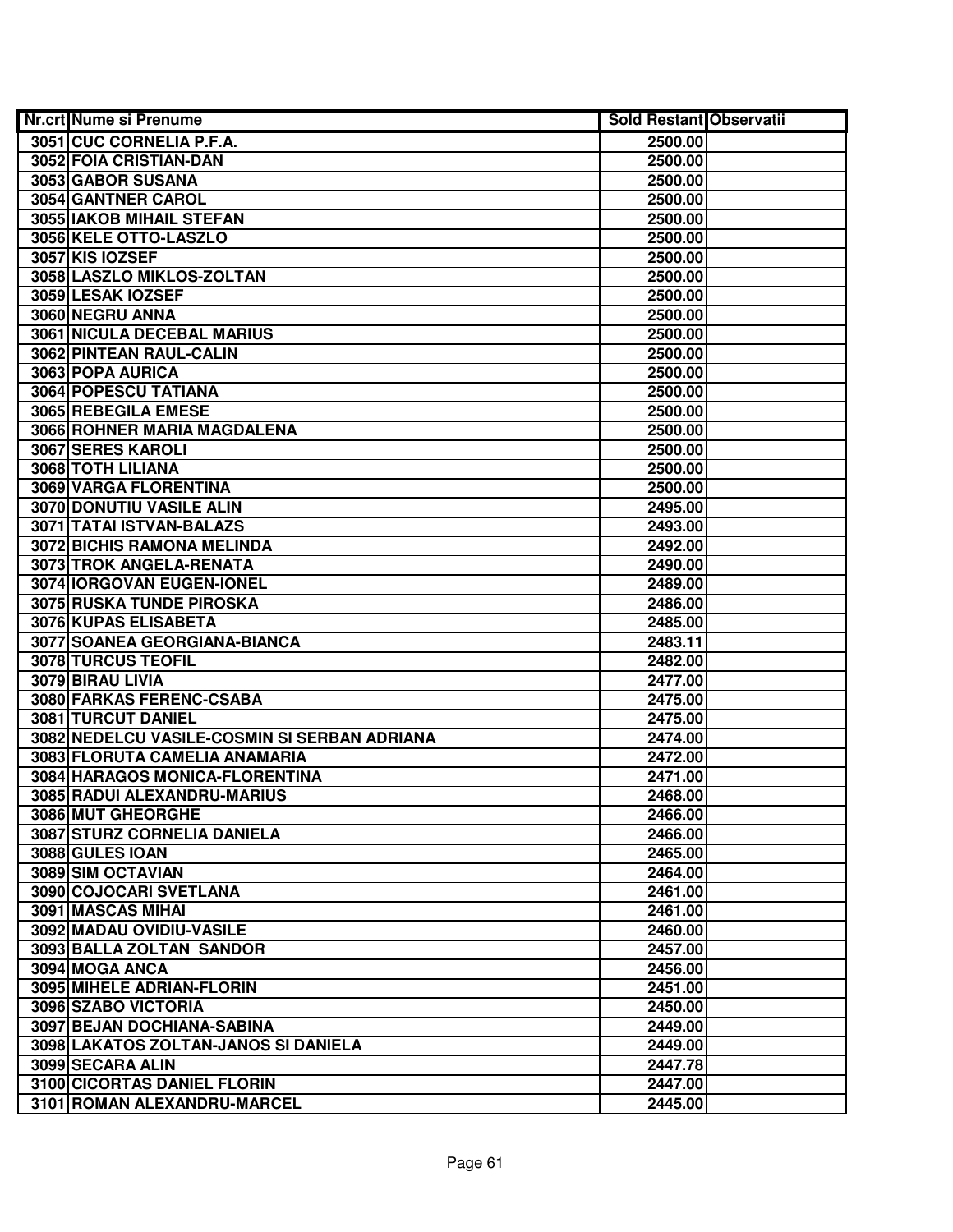| <b>Nr.crt Nume si Prenume</b>         | <b>Sold Restant Observatii</b> |  |
|---------------------------------------|--------------------------------|--|
| 3102 LOGHIN MIRCEA-DRAGOS             | 2444.00                        |  |
| 3103 PLATZ ANCA MADALINA              | 2443.00                        |  |
| 3104 PETRUS TRAIAN                    | 2441.00                        |  |
| 3105 DURGHEU MIRCEA IONEL             | 2440.00                        |  |
| 3106 ISTOICA EVA                      | 2440.00                        |  |
| <b>3107 CUC NICOLETA</b>              | 2437.00                        |  |
| 3108 ARDELEAN IOAN CALIN              | 2436.00                        |  |
| 3109 CURPAS GHEORGHE                  | 2434.00                        |  |
| 3110 GABOR GAVRIL                     | 2434.00                        |  |
| 3111 SIMARGU GHITA ALEXANDRU          | 2431.00                        |  |
| 3112 GAVRUTA LUCIAN CRISTIAN          | 2428.00                        |  |
| 3113 KOR ANNA-MARIA                   | 2428.00                        |  |
| 3114 BRUMA MIHAI                      | 2427.50                        |  |
| 3115 LAKATOS IOSIF                    | 2425.00                        |  |
| 3116 LIBANT CONSTANTIN-MARIUS         | 2425.00                        |  |
| 3117 FERARU GABRIEL MIHAI             | 2424.00                        |  |
| 3118 KOVACS OLGA                      | 2424.00                        |  |
| 3119 CIMBALA FLORIN                   | 2422.00                        |  |
| 3120 DINCA CIPRIAN                    | 2422.00                        |  |
| 3121 STAN ALEXANDRA RAMONA-INTR. IND. | 2421.00                        |  |
| 3122 NYUZO SANDOR                     | 2420.00                        |  |
| 3123 SARCA ALEXANDRU-VASILE           | 2420.00                        |  |
| <b>3124 TUDUCE TRAIAN GEORGE</b>      | 2419.00                        |  |
| 3125 CACUCI ANDREI-CIPRIAN            | 2416.00                        |  |
| 3126 BENDE ELISABETA-GABRIELA         | 2413.00                        |  |
| 3127 LENTI ISTVAN VIKTOR              | 2413.00                        |  |
| 3128 ROZS SANDOR KAROLY               | 2410.00                        |  |
| 3129 HAIDU TEREZIA SI ALEXANDRU       | 2409.00                        |  |
| 3130 POP ALINA-DORINA                 | 2407.00                        |  |
| 3131 STOIKA MOISE                     | 2405.00                        |  |
| 3132 LAKATOS FLORIN                   | 2403.00                        |  |
| 3133 MELEG KAROLY                     | 2402.00                        |  |
| 3134 SANDOR ANDREI                    | 2402.00                        |  |
| 3135 FARCAS ALEXANDRU BOGDAN          | 2400.00                        |  |
| 3136 100 STEFAN-ROBERT                | 2400.00                        |  |
| 3137 KEREZSI ARNOLD-ADRIAN            | 2400.00                        |  |
| 3138 LAZA ANTON                       | 2400.00                        |  |
| 3139 LEZEU DORIN-FLORIN               | 2400.00                        |  |
| 3140 SZTUFLIAK SANDOR-KRISZTIAN       | 2400.00                        |  |
| 3141 GABOR MATEI                      | 2397.65                        |  |
| 3142 NEGRUT SILVIU SI CORNELIA        | 2397.00                        |  |
| 3143 POP COSTEL-TEODOR                | 2397.00                        |  |
| 3144 BUSTEA SORIN DINU                | 2396.00                        |  |
| 3145 BATRINA CRISTIAN                 | 2393.00                        |  |
| 3146 HERE ADRIANA                     | 2391.00                        |  |
| 3147 SACULTET (MILIAN) IOAN           | 2390.00                        |  |
| 3148 GHIURAU GHEORGHE SI ELENA        | 2386.00                        |  |
| 3149 DRIMBA MARCEL                    | 2385.00                        |  |
| 3150 BALOGH IMRE                      | 2383.00                        |  |
| 3151 LUPO IOANA                       | 2383.00                        |  |
| 3152 TAMAS FLORICA- MARIANA           | 2383.00                        |  |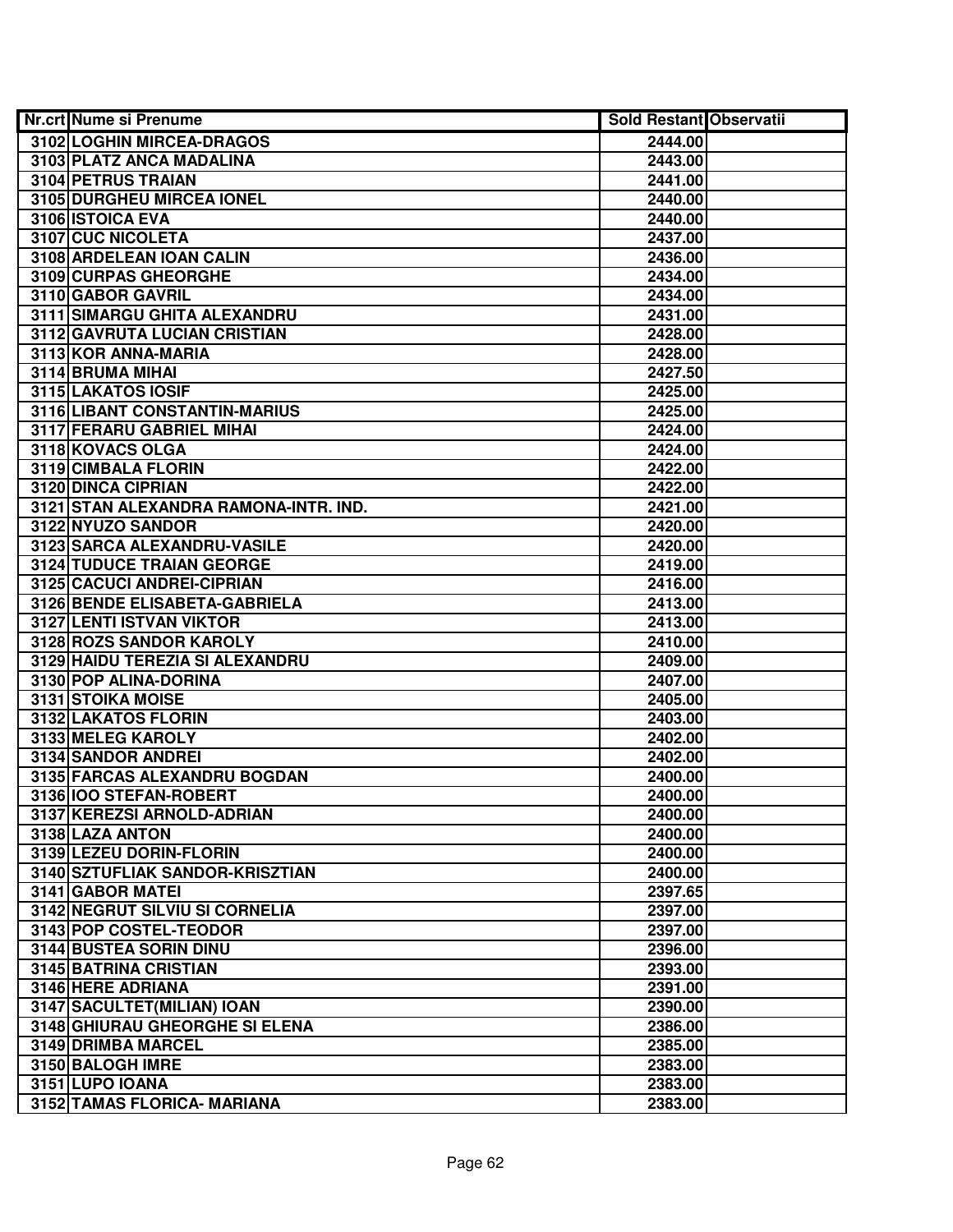| <b>Nr.crt Nume si Prenume</b>                                 | <b>Sold Restant Observatii</b> |  |
|---------------------------------------------------------------|--------------------------------|--|
| 3153 BLIDAR ADRIAN                                            | 2382.00                        |  |
| 3154 GROZA IOAN                                               | 2382.00                        |  |
| 3155 ZELE ATTILA                                              | 2380.00                        |  |
| 3156 OLAR DANIEL SI LIANA                                     | 2378.00                        |  |
| 3157 OLARIU MIHAI DORIN                                       | 2376.38                        |  |
| 3158 OPREAN CATALIN GHEORGHE                                  | 2375.00                        |  |
| 3159 BOLDIS ANDREI-FLORIN                                     | 2374.00                        |  |
| 3160 BALOTA VIOREL                                            | 2373.57                        |  |
| 3161 POPA EMIL-NICOLAE                                        | 2373.50                        |  |
| 3162 BAHICA ION                                               | 2370.00                        |  |
| 3163 BOKA GHEORGHE-DANIEL                                     | 2370.00                        |  |
| 3164 KENDERESI TIBERIU                                        | 2370.00                        |  |
| 3165 TRIPON ADRIAN-CAPRIAN                                    | 2370.00                        |  |
| 3166 CIORDAS FLORIN-GHEORGHE                                  | 2369.00                        |  |
| 3167 DUDOMA EUGEN                                             | 2369.00                        |  |
| 3168 FERCHE CIPRIAN-FLORIN                                    | 2368.00                        |  |
| 3169 DOBOVAN JOZSEF-GEZA                                      | 2365.00                        |  |
| 3170 RUSU CRISTINA-ANA                                        | 2363.64                        |  |
| 3171 SILAGHI NICOLAE-ALEXANDRU                                | 2362.00                        |  |
| 3172 PAUL FLORIN                                              | 2361.91                        |  |
| 3173 ESER ANA-LOREDANA                                        | 2359.00                        |  |
| 3174 MADA IOANA-COSMINA                                       | 2359.00                        |  |
| 3175 QUESLATI NESRINE                                         | 2356.00                        |  |
| 3176 TARI ZOLTAN ANDRAS                                       | 2354.00                        |  |
| 3177 BOGDAN VIOREL                                            | 2353.00                        |  |
| 3178 HORHAT ROBERT-GHEORGHE                                   | 2353.00                        |  |
| 3179 MARC SEBASTIAN-FLORIAN                                   | 2353.00                        |  |
| 3180 BORZ LIVIU-AUGUSTIN                                      | 2352.00                        |  |
| 3181 CANDIT INA                                               | 2350.00                        |  |
| 3182 CORA CRISTIAN-PETRU                                      | 2350.00                        |  |
| 3183 IVANYI ERZSEBET SI IOAN                                  | 2350.00                        |  |
| 3184 LACATUS MARIUS-SANDOR                                    | 2350.00                        |  |
| 3185 SIPOS EUGEN CRISTIAN                                     | 2349.00                        |  |
| 3186 KAJCZA TIBOR SI MARTA                                    | 2345.00                        |  |
| 3187 SALAJEAN CRISTIAN-MIHAI                                  | 2345.00                        |  |
| 3188 FODOR LADISLAU                                           | 2344.00                        |  |
| 3189 MAIER FLORIN                                             | 2344.00                        |  |
| <b>3190 DEBELKA RICHARD LAJOS</b>                             | 2343.00                        |  |
| 3191 GUT ILEANA SI MOISE VLADUT                               | 2343.00                        |  |
| <b>3192 VENTEL GHEORGHE</b>                                   | 2343.00                        |  |
| 3193 GUTI DORU-FLORIN SI SANDA-LEONICA                        | 2341.00                        |  |
| 3194 GALVEZ RAMIREZ ISRAEL                                    | 2340.00                        |  |
| 3195 NICOARA PAUL MARIN                                       | 2340.00                        |  |
| 3196 SZATMARI LAJOS-ROBERT                                    | 2340.00                        |  |
| 3197 VOICU CONSTANTIN                                         | 2340.00                        |  |
| 3198 MAGHIAR NICOLAE                                          | 2339.00                        |  |
| 3199 NONEA VIOREL                                             | 2339.00                        |  |
| 3200 BARNA TIBERIU                                            | 2338.00                        |  |
| 3201 ARDELEAN CONSTANTA SI IGNA FLORIAN                       | 2337.00                        |  |
| 3202 BENTA OCTAVIAN- OVIDIU - BIROU INDIVIDUAL DE ARHITECTURA | 2337.00                        |  |
| 3203 ISZTOYKA LUDOVIC                                         | 2335.00                        |  |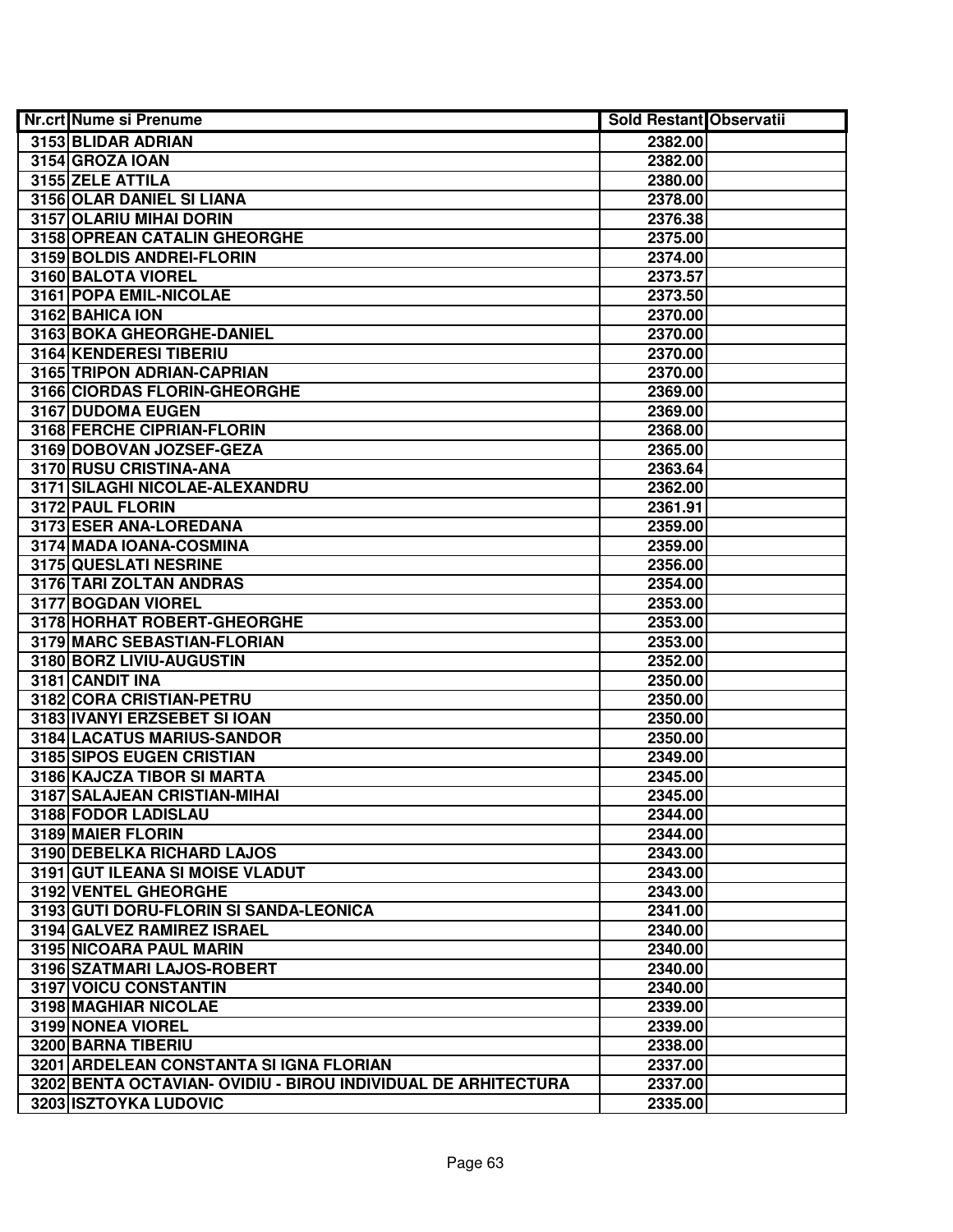| <b>Nr.crt Nume si Prenume</b>            | <b>Sold Restant Observatii</b> |  |
|------------------------------------------|--------------------------------|--|
| 3204 ZAMAR LOREDANA-MARIA                | 2335.00                        |  |
| 3205 EPLI EMA                            | 2334.00                        |  |
| 3206 TOCUT CRISTIAN-FLORIAN              | 2333.00                        |  |
| 3207 COROI DAN NICOLAE                   | 2332.00                        |  |
| <b>3208 CONTU VASILE COSTEL</b>          | 2330.00                        |  |
| 3209 COVACIU FLOARE                      | 2330.00                        |  |
| 3210 GABOR IOAN SI MANDRA                | 2329.00                        |  |
| 3211 TOTH ATTILA                         | 2329.00                        |  |
| 3212 GABOR ISTVAN                        | 2328.00                        |  |
| 3213 MOGA RADU-FLORIN SI ROMINA-CRISTINA | 2328.00                        |  |
| 3214 SCHMAUSZ ANNAMARIA                  | 2328.00                        |  |
| 3215 BIRAU FLORIN-AUREL                  | 2326.00                        |  |
| 3216 ARON IOSIF-ALEXANDRU                | 2325.00                        |  |
| 3217 CZIRIAK GEORGETA-OLIMPIA            | 2319.00                        |  |
| 3218 BOZGA VASILE CALIN                  | 2318.00                        |  |
| 3219 MILIAN TABITA-MARIA                 | 2318.00                        |  |
| 3220 TOMA ALEXANDRU                      | 2317.00                        |  |
| 3221 BICA DAN-GEORGE SI ANCA-VALERIA     | 2315.00                        |  |
| 3222 CABINET DE AVOCATURA- LAZEA COSMIN  | 2315.00                        |  |
| 3223 CERNEA RAMONA                       | 2314.00                        |  |
| 3224 CABA ZOLTAN SI FRANCISCA            | 2313.00                        |  |
| 3225 DOMBI ROMULUS EDUARD                | 2312.00                        |  |
| 3226 HENDRE ERNO                         | 2310.00                        |  |
| 3227 KOVACS FRANCISC                     | 2308.00                        |  |
| 3228 MOISI GHEORGHE DANUT                | 2306.00                        |  |
| 3229 LELEA RAZVAN                        | 2303.56                        |  |
| 3230 KURUCZ PAUL FRANCISC                | 2303.00                        |  |
| 3231 BARANYKA MARGIT                     | 2300.00                        |  |
| 3232 CIARNAU MANUELA OLIMPIA             | 2300.00                        |  |
| 3233 DIACONU OANA-AMALIA                 | 2300.00                        |  |
| 3234 FAZEKAS IANOS                       | 2300.00                        |  |
| 3235 GABOR IANCU                         | 2300.00                        |  |
| 3236 KOVARI BELA                         | 2300.00                        |  |
| 3237 OKROS ZOLTAN                        | 2300.00                        |  |
| 3238 PALCZERT NORBERT-EMIL               | 2300.00                        |  |
| 3239 POPA OVIDIU                         | 2300.00                        |  |
| 3240 SFERLE FLORIN-OVIDIU                | 2300.00                        |  |
| 3241 POPA DANIEL-CORNEL SI FELICIA       | 2298.00                        |  |
| 3242 MADAU ADRIAN-PETRU                  | 2297.00                        |  |
| 3243 MUNTEANU ADRIAN-VASILE              | 2297.00                        |  |
| 3244 BENYO ROZALIA                       | 2295.00                        |  |
| 3245 DRINDA ALIN-SIMION                  | 2295.00                        |  |
| 3246 GHERGHELES BOGDAN LIVIU             | 2295.00                        |  |
| 3247 SZABO ZOLTAN                        | 2294.00                        |  |
| 3248 TANCA ADRIAN GHEORGHE               | 2294.00                        |  |
| 3249 TRIPA JOANA ADELINA                 | 2292.50                        |  |
| 3250 BLAGE SERGIU-FLORIN                 | 2291.00                        |  |
| 3251 LUCACI CLAUDIA-RAMONA               | 2291.00                        |  |
| 3252 MIKLOS ELENA SI MARTIN              | 2289.00                        |  |
| 3253 TICU DIANA IOLANDA                  | 2287.00                        |  |
| 3254 POP CIPRIAN-STEFAN                  | 2286.40                        |  |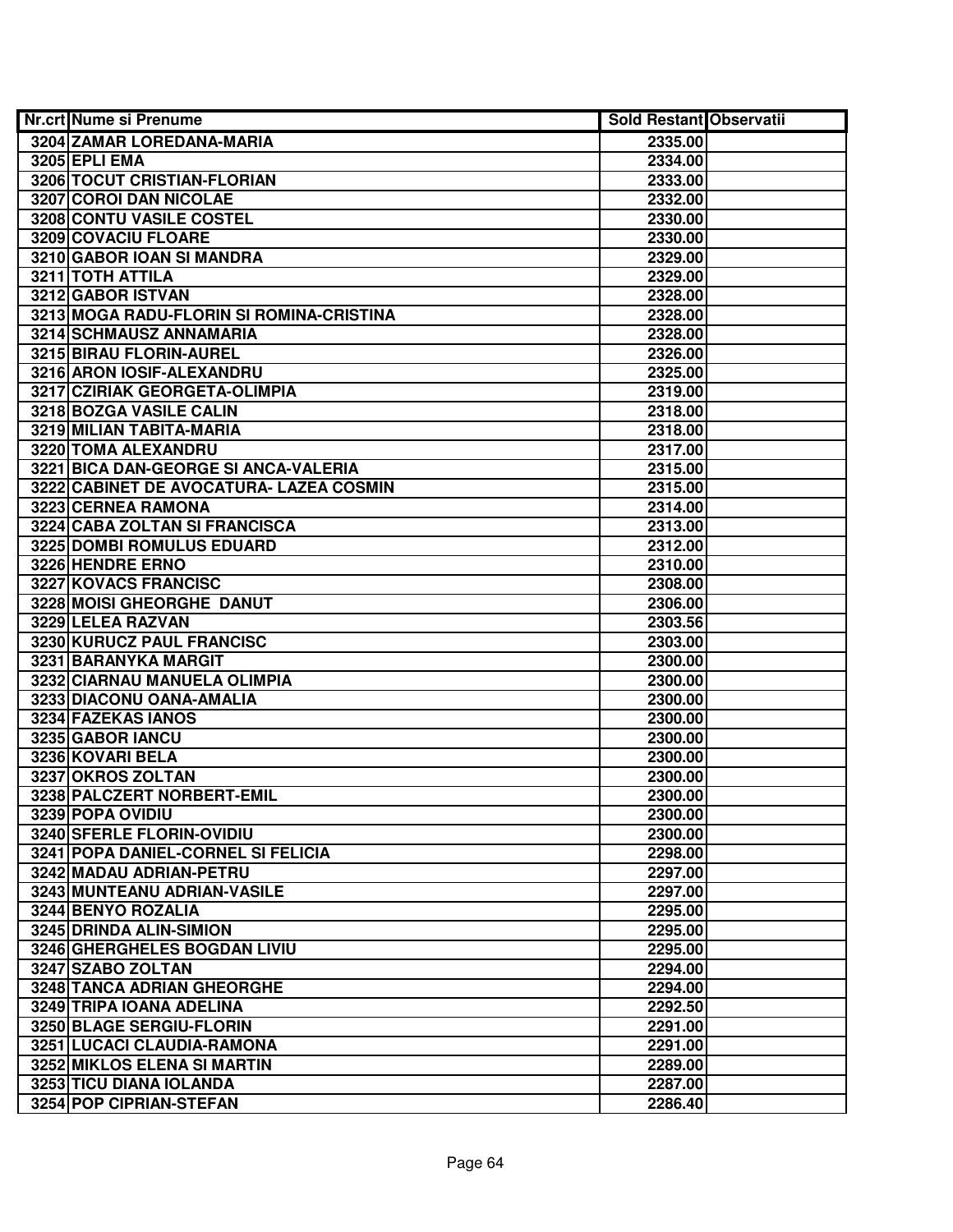| <b>Nr.crt Nume si Prenume</b>                  | <b>Sold Restant Observatii</b> |  |
|------------------------------------------------|--------------------------------|--|
| 3255 HUTTNER ZOLTAN                            | 2286.00                        |  |
| 3256 PARLOG ALINA-ELISABELA SI POPA DANIELA    | 2285.00                        |  |
| 3257 LAZAR RENATA-KATALIN                      | 2281.00                        |  |
| 3258 POPA BENIAMIN-DORU                        | 2281.00                        |  |
| 3259 BAMFI SANDOR ZOLTAN                       | 2280.00                        |  |
| 3260 VARGA IOSIF-ALIN                          | 2280.00                        |  |
| 3261 GAL ATTILA                                | 2279.00                        |  |
| 3262 NAGY ZSOLT                                | 2279.00                        |  |
| 3263 DUMITRASCU ALIN-GHEORGHE                  | 2278.00                        |  |
| 3264 POP IULIA-GEORGETA SI SAMIR               | 2277.00                        |  |
| 3265 DAVID NORBERT-JOZSEF                      | 2275.00                        |  |
| 3266 SALAGEAN VIOREL SI CRISTIAN               | 2273.00                        |  |
| 3267 DUTCAS NICOLAE-DANIEL                     | 2270.00                        |  |
| 3268 GABOR GABOR                               | 2270.00                        |  |
| 3269 KOLUMPAR IOAN                             | 2270.00                        |  |
| 3270 PETYAR SZABOLCS-LASZLO SI TUNDE           | 2269.00                        |  |
| 3271 GABOR IOAN                                | 2268.00                        |  |
| 3272 VLAD FLORIAN                              | 2267.00                        |  |
| 3273 MOLDOVAN GHE.                             | 2266.00                        |  |
| 3274 SABIE SERGIU CONSTANTIN                   | 2265.00                        |  |
| 3275 POPP MIHAI AUGUSTIN                       | 2262.00                        |  |
| 3276 ARDELEAN CONSTANTIN                       | 2261.00                        |  |
| 3277 HORGA IOANA                               | 2261.00                        |  |
| 3278 MALITA FLORIN                             | 2258.00                        |  |
| 3279 PACURAR DAN MARCEL                        | 2257.00                        |  |
| 3280 BOZU LORELIA                              | 2256.00                        |  |
| 3281 MINDRUTIU EDUARD NORBERT                  | 2255.00                        |  |
| 3282 BALBONI FERDINANDO SI MELINTE ELENA-ALINA | 2253.00                        |  |
| 3283 BALOGH KATALIN                            | 2253.00                        |  |
| 3284 CSIKAI ESTERA-ZSOFIA                      | 2253.00                        |  |
| 3285 SOVARSCHI MARIUS-DORIN                    | 2253.00                        |  |
| 3286 CRISTEA CRISTIAN NICOLAE                  | 2252.00                        |  |
| 3287 FEHER CAROL-NICOLAE                       | 2250.00                        |  |
| 3288 LOKOS JANOS-IOSIF                         | 2250.00                        |  |
| 3289 MOLDOVAN RADU-GEORGE                      | 2250.00                        |  |
| 3290 PANTEA SORIN-ALEXANDRU                    | 2250.00                        |  |
| 3291 TOMELE CONSTANTIN SI FLORICA              | 2250.00                        |  |
| 3292 VAIDA DANIELA                             | 2250.00                        |  |
| 3293 VID MARIUS                                | 2250.00                        |  |
| 3294 CIADI STEFAN SI DANIELA                   | 2249.00                        |  |
| 3295 HENDRE IOAN                               | 2249.00                        |  |
| 3296 SZILAGYI IOSIF SI IULIANA                 | 2249.00                        |  |
| 3297 SPAGNUOLO MARIA                           | 2248.00                        |  |
| <b>3298 NAGY KATALIN</b>                       | 2247.00                        |  |
| 3299 FAUR CORNEL BOGDAN                        | 2244.00                        |  |
| 3300 FOTACHE FLORIN                            | 2244.00                        |  |
| 3301 ONACA DORIN                               | 2242.12                        |  |
| 3302 GABOR MATEI                               | 2241.00                        |  |
| 3303 NAGHI IOAN SI FLORICA                     | 2241.00                        |  |
| 3304 VASS TIBOR                                | 2238.00                        |  |
| 3305 NENCIU MARIAN-TRAIAN                      | 2236.50                        |  |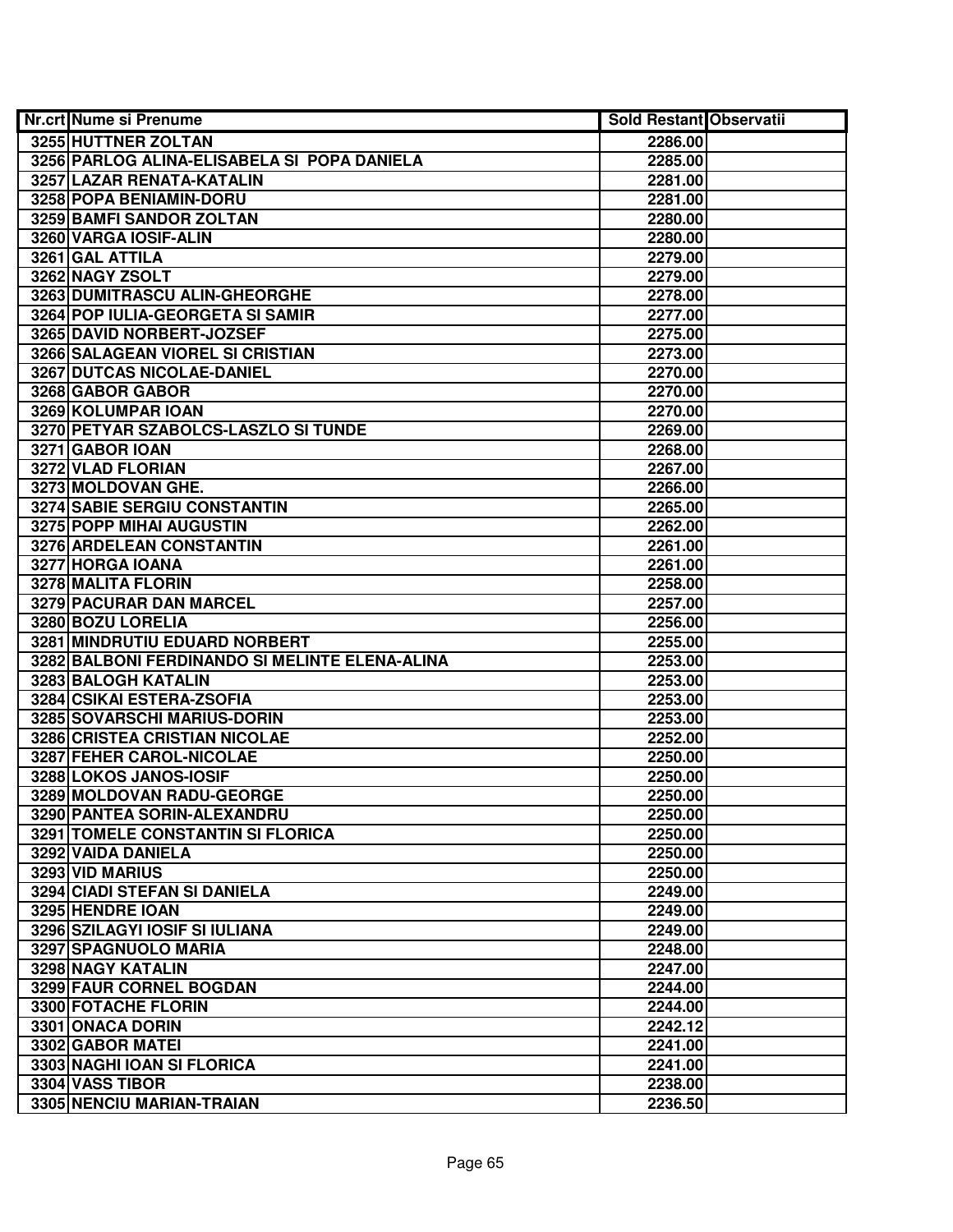| <b>Nr.crt Nume si Prenume</b>    | Sold Restant Observatii |  |
|----------------------------------|-------------------------|--|
| 3306 GABOR IANCU                 | 2234.00                 |  |
| 3307 ILIE ADRIAN OVIDIU          | 2234.00                 |  |
| 3308 TRIFAN CATALINA-LUMINITA    | 2234.00                 |  |
| 3309 NAGY-ERDEI ISTVAN           | 2230.61                 |  |
| 3310 CHAMBRE ADRIAN              | 2230.00                 |  |
| 3311 NAGY SIGHISMUND-NICOLAE     | 2230.00                 |  |
| 3312 OPRIS DUMITRU               | 2230.00                 |  |
| 3313 OLAR DANUT                  | 2229.00                 |  |
| 3314 LUCUTA DANIEL-MIRCEA        | 2228.00                 |  |
| 3315 GABOR GABI                  | 2225.00                 |  |
| 3316 CATANA ION                  | 2220.00                 |  |
| 3317 CIPLEU DANIEL-ANDREI        | 2220.00                 |  |
| 3318 POINAR DUMITRU-ADRIAN       | 2220.00                 |  |
| 3319 STRIZU DIANA RUXANDRA       | 2219.17                 |  |
| 3320 ARON SANDOR                 | 2219.00                 |  |
| 3321 TOCAI TRAIAN                | 2219.00                 |  |
| 3322 TINCA ADRIAN                | 2217.50                 |  |
| 3323 LAZAR OLIVER                | 2216.00                 |  |
| 3324 ABRUDAN ALIN DANIEL         | 2214.00                 |  |
| 3325 MURG FLORIN-CLAUDIU         | 2212.50                 |  |
| 3326 BALINT IOAN                 | 2212.00                 |  |
| 3327 GHILEA BOGDAN IOAN          | 2211.00                 |  |
| 3328 ROSTAS EMIL                 | 2211.00                 |  |
| 3329 BOTAU SANDU - IOAN          | 2210.00                 |  |
| 3330 LINGURAR VERONICA           | 2209.00                 |  |
| 3331 COVACI CLAUDIU-FLORIN       | 2207.00                 |  |
| 3332 ERDEI TIBERIU               | 2207.00                 |  |
| 3333 MUSCAS ADRIAN GABRIEL       | 2207.00                 |  |
| 3334 GHETE ADRIAN-FLORIN         | 2205.79                 |  |
| 3335 POP IOAN CRISTIAN           | 2204.50                 |  |
| 3336 MUNTEANU DOINA              | 2202.00                 |  |
| 3337 BIRAU IONUT PAVEL           | 2200.00                 |  |
| 3338 BRANDUSAN FLORIN            | 2200.00                 |  |
| 3339 CIURAR GEZA-ALEXANDRU       | 2200.00                 |  |
| 3340 GABOR CLARA                 | 2200.00                 |  |
| 3341 IOVAN FLORIAN               | 2200.00                 |  |
| 3342 KONKOLY BETINA              | 2200.00                 |  |
| 3343 NAGY ALEXANDRU              | 2200.00                 |  |
| 3344 NOANEA TRAIAN               | 2200.00                 |  |
| 3345 VURA FRANCISC-MIHAI         | 2200.00                 |  |
| 3346 BLAGA ALINA LUMINITA        | 2198.00                 |  |
| 3347 BUCUREAN MARIANA-VETUTA     | 2198.00                 |  |
| 3348 BOGDAN ADRIAN               | 2195.00                 |  |
| 3349 MOHACI JOZSEF-AUGUSTIN      | 2193.00                 |  |
| 3350 SOTIUT MIHAELA CORINA       | 2193.00                 |  |
| 3351 BALOGH ALEXANDRU            | 2192.00                 |  |
| 3352 HALACU GABRIELA             | 2192.00                 |  |
| 3353 PANTEA PAUL-SORIN           | 2192.00                 |  |
| 3354 BIRZANU CRISTINA-ANGELA     | 2191.00                 |  |
| 3355 VLADICA GHEORGHE SI DANIELA | 2190.00                 |  |
| 3356 IOVAN FLORIN-CLAUDIU        | 2189.86                 |  |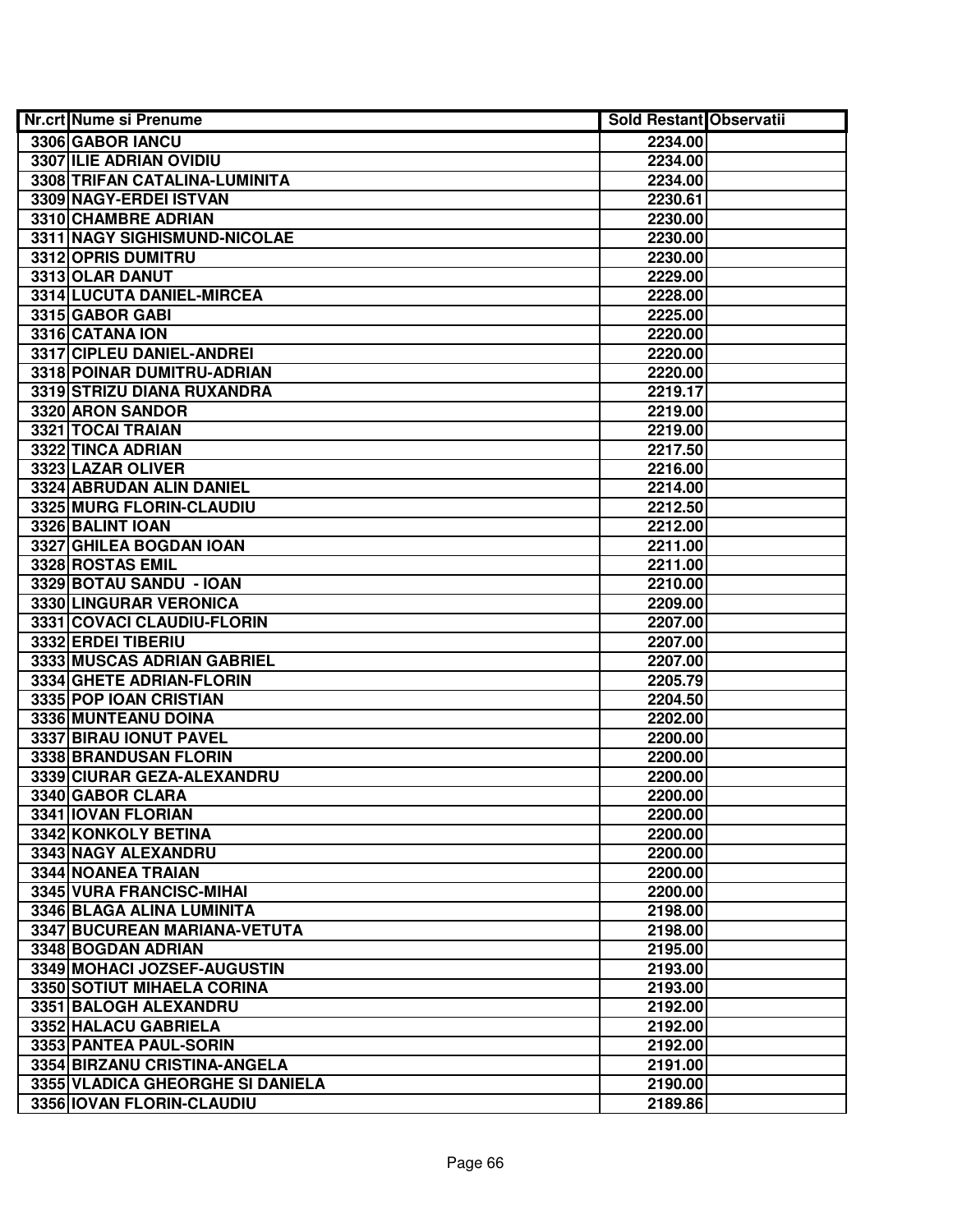| <b>Nr.crt Nume si Prenume</b>                    | <b>Sold Restant Observatii</b> |  |
|--------------------------------------------------|--------------------------------|--|
| 3357 CABA PETRU SI BIANCA                        | 2187.00                        |  |
| 3358 CARTIS SERGIU-DAN                           | 2187.00                        |  |
| 3359 ROTAR DANIEL                                | 2187.00                        |  |
| 3360 AVRAM BOGDAN-FLORIN                         | 2181.00                        |  |
| 3361 VOLOSNYAI ALEXANDRU                         | 2181.00                        |  |
| 3362 BOCA COLOMAN                                | 2180.00                        |  |
| 3363 GABOR MATEI                                 | 2180.00                        |  |
| 3364 BREDICEANU MARIUS-CAIUS                     | 2179.00                        |  |
| 3365 MESAROS ANCA-LACRIMIOARA                    | 2177.79                        |  |
| 3366 MIRON AMBROZIE-CORNEL                       | 2177.00                        |  |
| 3367 BAYCZAR MARCU-DUMITRU                       | 2175.03                        |  |
| 3368 PLES MARIUS-CRISTIAN                        | 2175.00                        |  |
| 3369 ARON MARIUS                                 | 2174.00                        |  |
| 3370 CHIPE IONEL SI FLORICA                      | 2171.38                        |  |
| 3371 GELBERT SAMUIL                              | 2171.00                        |  |
| 3372 SZERB ALEXANDRU                             | 2171.00                        |  |
| 3373 ALBUT FLORIAN CORNEL                        | 2170.00                        |  |
| 3374 HURBAN IOAN                                 | 2170.00                        |  |
| 3375 NAZSE JANOS                                 | 2170.00                        |  |
| 3376 OZOHANICS IOAN                              | 2170.00                        |  |
| 3377 POPA CIPRIAN DANIEL                         | 2170.00                        |  |
| 3378 REZMUVES MIHAI                              | 2170.00                        |  |
| 3379 BOKOR ANTAL                                 | 2169.84                        |  |
| 3380 BARNA RADU                                  | 2168.00                        |  |
| 3381 COROIU FLORINA-CODRUTA SI GHEORGHE-SERGIU   | 2168.00                        |  |
| 3382 KLINCSE IOSIF-VASILE                        | 2168.00                        |  |
| 3383 SAVITCHI CRISTINA-SILVIA                    | 2167.18                        |  |
| 3384 KISS GYULA                                  | 2166.30                        |  |
| 3385 CZUCZURA GHEORGHE                           | 2165.00                        |  |
| 3386 GHERMAN TRAIAN SI ANA                       | 2165.00                        |  |
| 3387 LUCACIU-BOKENYI MARIUS-ALIN                 | 2165.00                        |  |
| 3388 MICLAU CRISTIAN PETRU                       | 2162.50                        |  |
| 3389 SACADATI AMALIA-ANCA                        | 2161.00                        |  |
| 3390 TESAN EUGEN-NISTOR                          | 2161.00                        |  |
| 3391 BOJTE REGHINA-MARA                          | 2160.00                        |  |
| 3392 DASCALU CONSTANTIN                          | 2159.00                        |  |
| 3393 BONDOR VIORICA                              | 2158.00                        |  |
| 3394 DUMITRAS ADINA-DANA                         | 2156.48                        |  |
| 3395 PATRONEA AUREL SI MIOARA-DANIELA            | 2156.00                        |  |
| 3396 SZUCS CSABA LASZLO                          | 2156.00                        |  |
| 3397 TIPLEA ADRIAN                               | 2152.00                        |  |
| 3398 FAT COSMIN-FLORIN                           | 2151.00                        |  |
| 3399 SZELES ANA ILEANA SI LATA VIORICA-ELISABETA | 2151.00                        |  |
| 3400 UNGUREANU NICOLETA DANA                     | 2151.00                        |  |
| 3401 CHIS LAZAR                                  | 2150.00                        |  |
| 3402 SZILAGYI MIKLOS-JENO                        | 2150.00                        |  |
| 3403 TOTH JANOS                                  | 2150.00                        |  |
| 3404 ILIE COSMIN-MARIAN                          | 2149.00                        |  |
| 3405 FOTACHE IONEL-GHEORGHE                      | 2148.00                        |  |
| 3406 TOTH LUDOVIC                                | 2148.00                        |  |
| 3407 CHIVARI HORIA - IOAN                        | 2146.00                        |  |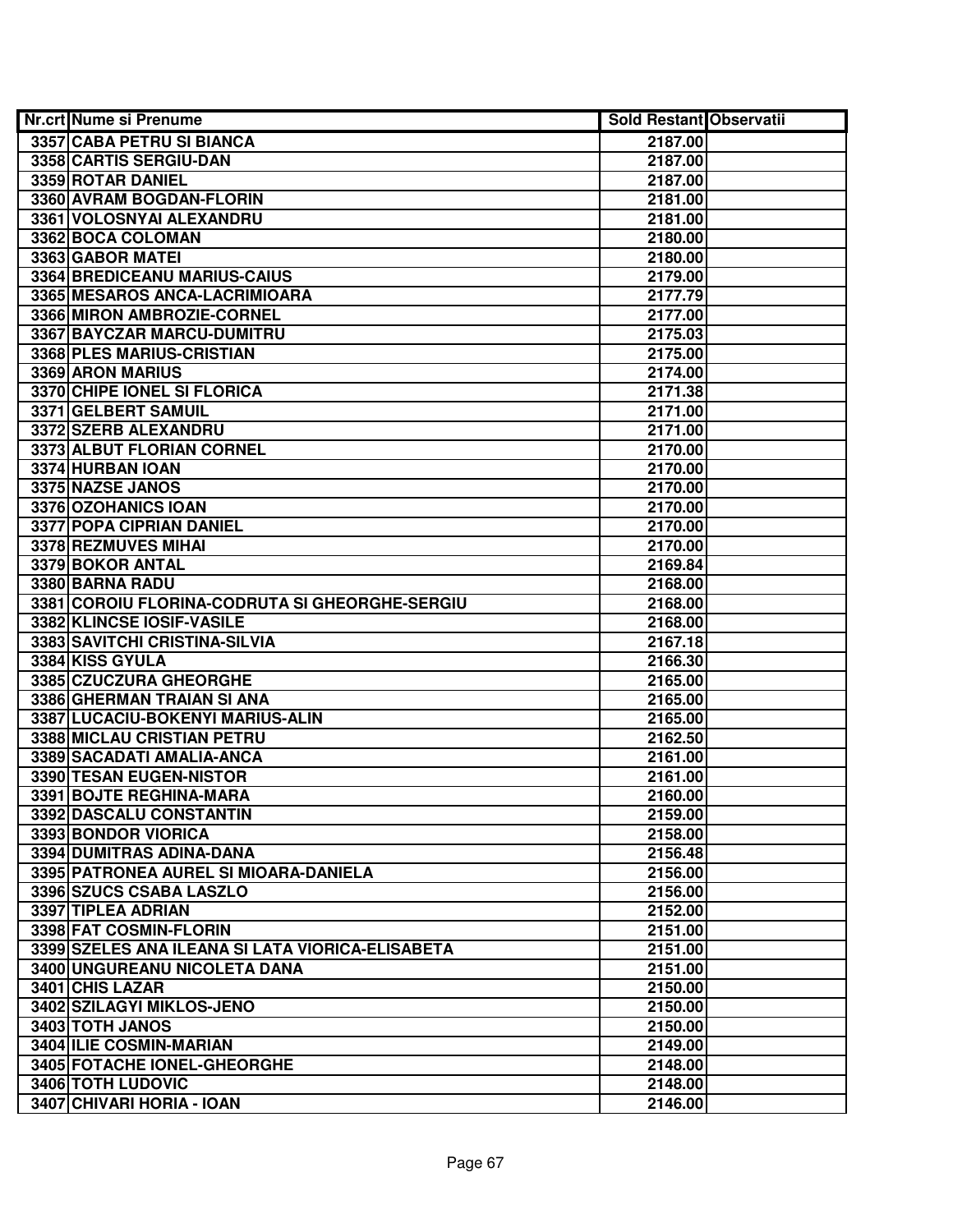| <b>Nr.crt Nume si Prenume</b>                 | <b>Sold Restant Observatii</b> |  |
|-----------------------------------------------|--------------------------------|--|
| 3408 DAVID CONSTANTIN-EUGEN                   | 2146.00                        |  |
| 3409 TAR KAROLY- SHALOM                       | 2145.00                        |  |
| 3410 ISZTOIKA GAVRIL                          | 2144.56                        |  |
| 3411 SABAU RALUCA-BOGDANA                     | 2144.00                        |  |
| 3412 COLTA DIANA ELISABETA                    | 2140.00                        |  |
| 3413 IANCEU CORNEL-SORIN                      | 2140.00                        |  |
| 3414 BALLA ROBERT GYORGY                      | 2135.00                        |  |
| 3415 CIURAR VIOLETA                           | 2135.00                        |  |
| 3416 BARDAS CLAUDIA-LIANA                     | 2134.15                        |  |
| 3417 BEJUSCA ANGELICA-RODICA                  | 2134.00                        |  |
| 3418 ANGELESCU LENUTA-NICULINA                | 2133.00                        |  |
| 3419 SONEA TEODORA-VIORICA                    | 2133.00                        |  |
| 3420 MICLAU LEONTINA-ADINA                    | 2132.00                        |  |
| 3421 ONACA GHEORGHE-FLORIAN SI TUNDE-MIRABELA | 2131.00                        |  |
| 3422 FARCAS DANIEL-ADRIAN                     | 2130.80                        |  |
| 3423 HUMADI SALEM                             | 2130.00                        |  |
| 3424 MAKLUCZ LAJOS-LEVENTE                    | 2130.00                        |  |
| 3425 POLEAC NICOLAE                           | 2130.00                        |  |
| 3426 SZEKELY LASZLO                           | 2130.00                        |  |
| 3427 VARGA GHEORGHE                           | 2130.00                        |  |
| 3428 TOMELE IRINA ELISABETA                   | 2129.35                        |  |
| 3429 POPA HOREA-SILVIU                        | 2129.00                        |  |
| 3430 BENTAN ANGELA                            | 2127.00                        |  |
| 3431 KONYARI ZOLTAN TIBOR                     | 2126.00                        |  |
| 3432 CARLIG RAZVAN                            | 2124.00                        |  |
| 3433 MIKLOS GABRIEL-MARTON                    | 2124.00                        |  |
| 3434 PUIU PETRICA                             | 2124.00                        |  |
| 3435 FAZEKAS GHEORGHE SI MARGARETA            | 2123.00                        |  |
| 3436 RAT MARCEL-NICOLAE                       | 2122.13                        |  |
| 3437 POP MIRCEA                               | 2122.00                        |  |
| 3438 BUBELA IOSIF MARIUS                      | 2120.00                        |  |
| 3439 FILIMON AUREL-SEBASTIAN                  | 2120.00                        |  |
| 3440 ILISIE GHEORGHE SI ANCUTA                | 2120.00                        |  |
| <b>3441 POP CATALIN REMUS</b>                 | 2120.00                        |  |
| 3442 STANESCU ALEXANDRU-MARIUS                | 2120.00                        |  |
| 3443 STIUBE PETRU                             | 2120.00                        |  |
| 3444 BIRTA FERENCZ INTR. INDIV.               | 2117.00                        |  |
| 3445 IVAN VLAD - ADRIAN SI IVAN DRAGOS        | 2115.00                        |  |
| 3446 ODEV MUSTAFA                             | 2114.00                        |  |
| 3447 POP ANCA-MANUELA                         | 2114.00                        |  |
| 3448 BACI VIORICA SI KONDOR ARPAD             | 2112.00                        |  |
| 3449 HARSANYI-CRET ISTVAN-SANDOR              | 2110.00                        |  |
| 3450 POP ALIN-MIHAL                           | 2110.00                        |  |
| 3451 BLANARU-MAIER IULIA                      | 2106.50                        |  |
| 3452 HIRCA LUMINITA-CATALINA                  | 2104.00                        |  |
| 3453 POP ZOLTAN SI MONIKA CRISTINA            | 2102.00                        |  |
| 3454 BENCZIK KLARA                            | 2100.00                        |  |
| 3455 CHISE VALERIAN FLORIN                    | 2100.00                        |  |
| 3456 GABOR JANOS                              | 2100.00                        |  |
| 3457 KISS ELISABETA                           | 2100.00                        |  |
| 3458 OROSZ GYONGYI                            | 2100.00                        |  |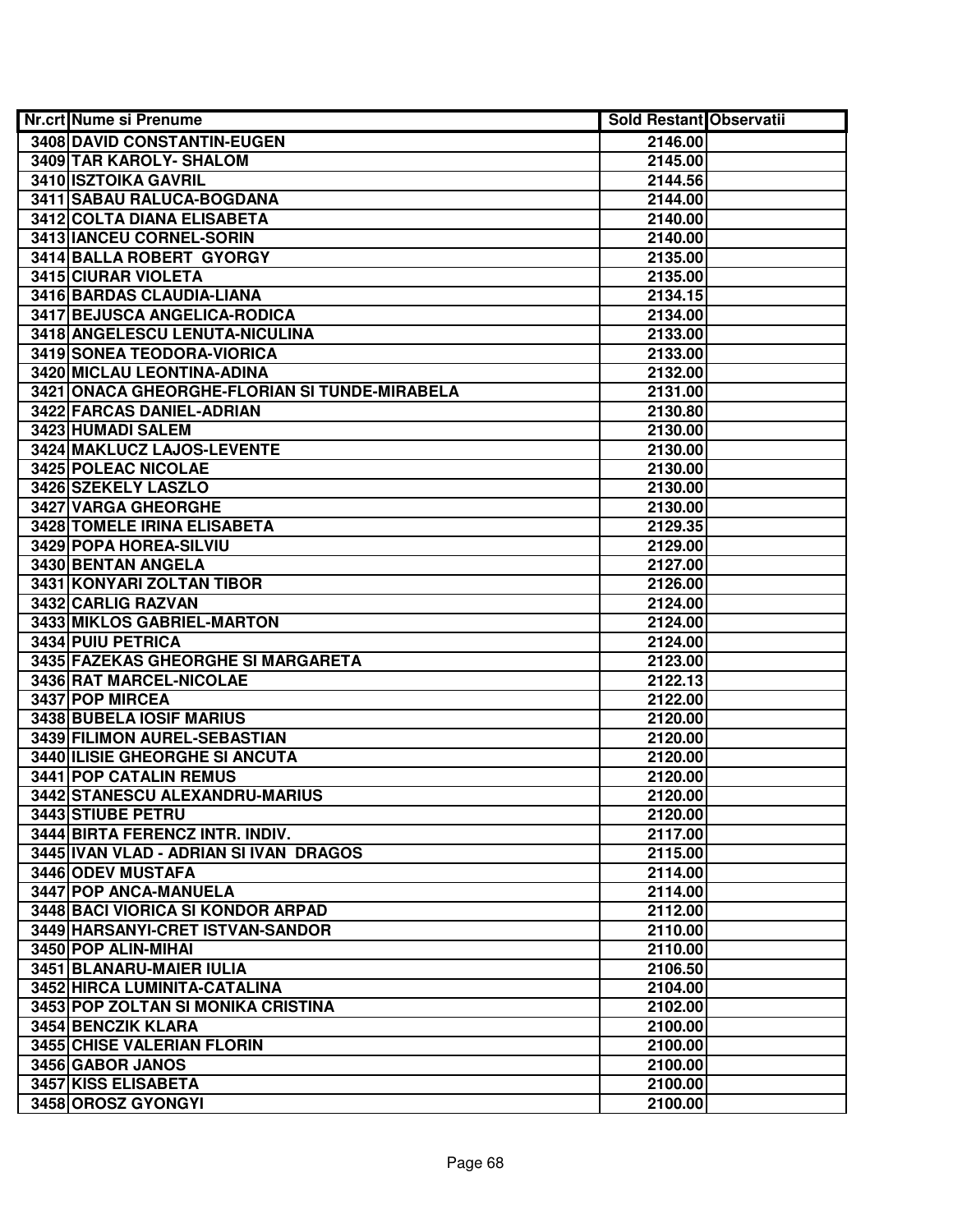| Nr.crt Nume si Prenume                      | Sold Restant Observatii |  |
|---------------------------------------------|-------------------------|--|
| 3459 SIRBU CONSTANTIN-EDUARD                | 2100.00                 |  |
| 3460 ZOICA SORIN-CONSTANTIN                 | 2100.00                 |  |
| 3461 MADUTA IOAN - MARCEL                   | 2099.00                 |  |
| 3462 PIRTEA PAUL-RAZVAN                     | 2095.00                 |  |
| 3463 BOLOGAN ROBERT                         | 2094.00                 |  |
| 3464 PANA LAURA                             | 2094.00                 |  |
| 3465 SILAGHI ANTONETA                       | 2094.00                 |  |
| 3466 IOSIF VASILE-FLORIN SI NATALIA         | 2093.00                 |  |
| 3467 MOTOC SEBASTIAN-RUBEN                  | 2092.00                 |  |
| <b>3468 DOBRE CONSTANTIN</b>                | 2090.51                 |  |
| <b>3469 ISTOICA LUDOVIC</b>                 | 2090.00                 |  |
| 3470 PAP IULIU                              | 2090.00                 |  |
| 3471 SANDU ILIE                             | 2090.00                 |  |
| 3472 DUME SORIN - MARIAN SI VALENTINA       | 2089.00                 |  |
| 3473 FERKE CRISTIAN-FLORIN                  | 2085.00                 |  |
| 3474 PATAKI IULIU                           | 2085.00                 |  |
| 3475 VASADI CARMEN ANTOANETA                | 2085.00                 |  |
| 3476 CIMPIAN RADU                           | 2084.00                 |  |
| 3477 ONICA IOAN SI ANAMARIA                 | 2084.00                 |  |
| 3478 MACIU ALEXANDRU-EMANUIL                | 2082.00                 |  |
| 3479 HARSAN EUGEN                           | 2081.00                 |  |
| 3480 SZABO ROZALIA SI FRANCISC              | 2081.00                 |  |
| 3481 BACANA LIVIU                           | 2080.00                 |  |
| 3482 GABOR GHIZELA                          | 2080.00                 |  |
| 3483 SALAMON RUXANDRA SHEILLA               | 2080.00                 |  |
| 3484 VLASIN CODRUTA-MARIANA                 | 2079.43                 |  |
| 3485 MORAR IOAN SI SANDA MIRELA             | 2079.00                 |  |
| 3486 SILAGHI RADU                           | 2079.00                 |  |
| 3487 ORBAI LILIANA-HERMINA                  | 2077.00                 |  |
| 3488 HENDRE FELICIAN                        | 2075.00                 |  |
| 3489 BRUDASCA DANUT                         | 2074.00                 |  |
| 3490 JOREANU VEACESLAV                      | 2074.00                 |  |
| 3491 STEGAROIU ADRIAN                       | 2074.00                 |  |
| 3492 MADA DAVID MIHAI                       | 2070.44                 |  |
| 3493 HEBRISTEAN SERGIU-DOREL                | 2070.00                 |  |
| 3494 MARCUS FLORINA-ALINA                   | 2070.00                 |  |
| 3495 ISZTOIKA STEFAN                        | 2069.00                 |  |
| 3496 NAGY CSABA-ISTVAN<br>3497 SZABO KAROLY | 2069.00<br>2069.00      |  |
| 3498 CIRIL SANDU-JULIEN                     | 2067.00                 |  |
| 3499 AMARGHIOALEI SENORA ANGELICA           | 2064.62                 |  |
| 3500 BARAR ERZSEBET                         | 2064.00                 |  |
| 3501 BORDAS DAN-CRISTIAN                    | 2064.00                 |  |
| 3502 BOZGAN GHEORGHINA                      | 2064.00                 |  |
| 3503 PAIUS LUCIA                            | 2064.00                 |  |
| 3504 POPA DANIEL-CIPRIAN                    | 2063.54                 |  |
| 3505 JURCUT OCTAVIAN                        | 2061.00                 |  |
| 3506 RADU LIVIU SI CARMEN-CORINA            | 2061.00                 |  |
| <b>3507 STOIE DANIELA FLORENTINA</b>        | 2061.00                 |  |
| 3508 GABOR MATEI                            | 2060.00                 |  |
| 3509 KOSZEGI SANDOR                         | 2060.00                 |  |
|                                             |                         |  |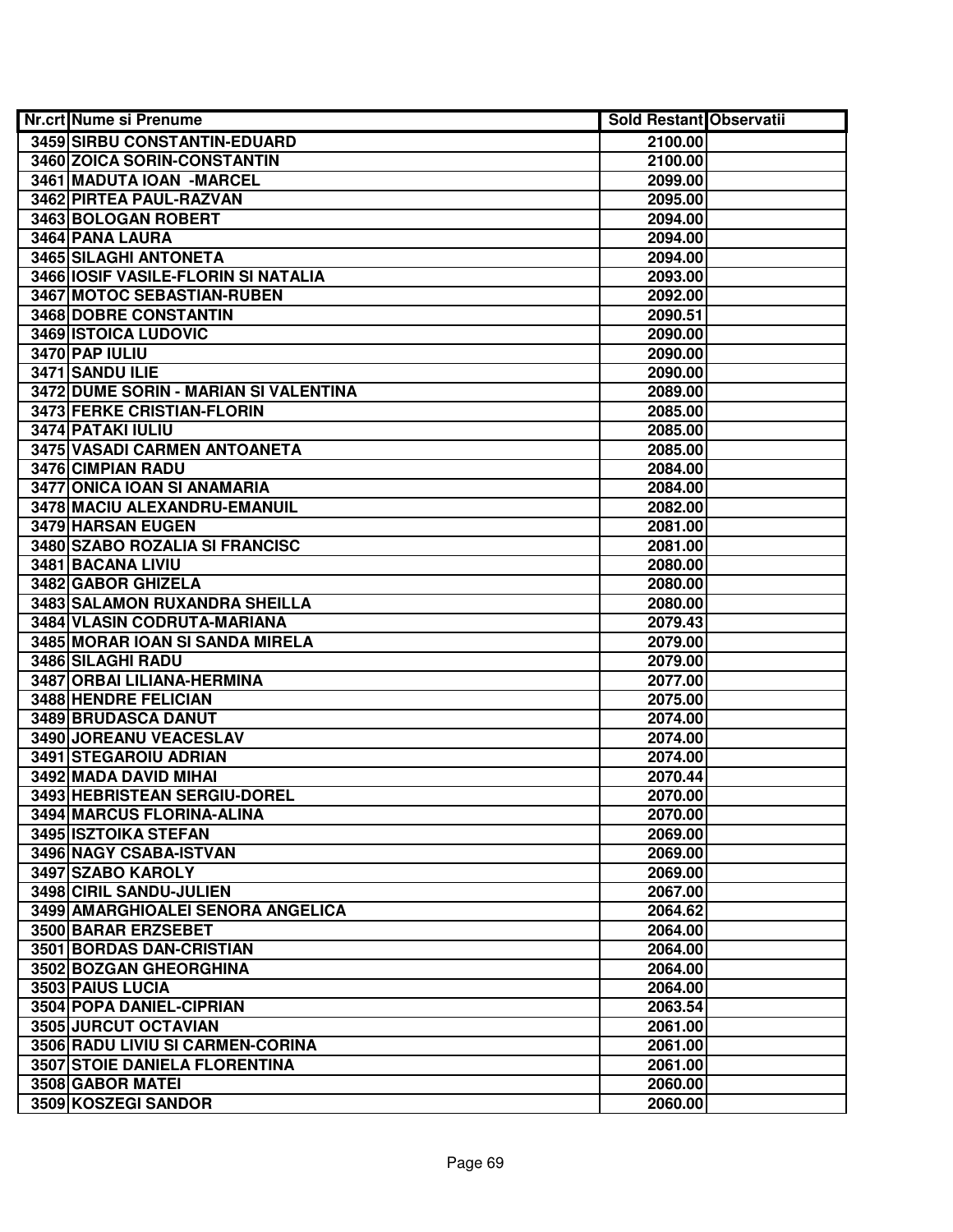| <b>Nr.crt Nume si Prenume</b>                | <b>Sold Restant Observatii</b> |  |
|----------------------------------------------|--------------------------------|--|
| <b>3510 MANYAK ERIK-VIKTOR</b>               | 2059.00                        |  |
| 3511 VESA IOAN-FLORIN                        | 2058.00                        |  |
| 3512 CRUCERU VALENTIN                        | 2057.00                        |  |
| 3513 BELDEA CRISTINA-BARBARA                 | 2056.00                        |  |
| 3514 OMUT PETRU                              | 2055.00                        |  |
| 3515 SZABO CLAUDIA-MARIA                     | 2055.00                        |  |
| 3516 BELENYI FRANCISC                        | 2054.00                        |  |
| <b>3517 MUSCAS IOSIF SI RODICA</b>           | 2051.00                        |  |
| 3518 LUCIAN IOAN                             | 2050.00                        |  |
| 3519 MORUT DOINA                             | 2050.00                        |  |
| 3520 TOMELE COSMIN GHEORGHE                  | 2050.00                        |  |
| 3521 VARGA EMIL-GERENI                       | 2050.00                        |  |
| 3522 VENTEL TIBOR                            | 2050.00                        |  |
| 3523 CHIRICA GRIGORE                         | 2049.00                        |  |
| 3524 BURCA ROXANA                            | 2048.00                        |  |
| 3525 MATE LUDOVIC                            | 2045.60                        |  |
| 3526 DUMITRESCU CORNEL                       | 2045.00                        |  |
| 3527 KECSKES IOZSEF                          | 2045.00                        |  |
| 3528 KOMIVES IMRE                            | 2043.00                        |  |
| <b>3529 BOTIS MARCELA</b>                    | 2041.00                        |  |
| 3530 ROSTAS PARDALIAN                        | 2040.00                        |  |
| 3531 BOROS DAN ALEXANDRU                     | 2038.00                        |  |
| 3532 POPA LIVIA                              | 2036.00                        |  |
| 3533 CURTUI AUREL                            | 2035.00                        |  |
| 3534 KAGYI LEVENTE FERENCZ                   | 2035.00                        |  |
| 3535 NAGY JANOS                              | 2035.00                        |  |
| 3536 KOVACS KRISZTIAN CSABA                  | 2034.00                        |  |
| 3537 KOVACS ZSOLT-CSABA                      | 2032.00                        |  |
| 3538 STURZU MARIOARA MARIANA                 | 2032.00                        |  |
| 3539 NEAGA CALIN-DANUT                       | 2031.00                        |  |
| 3540 BUDAU REMUS-PETRU                       | 2030.00                        |  |
| 3541 CUCU MIRCEA-MARIAN                      | 2029.00                        |  |
| 3542 POP TEODOR                              | 2029.00                        |  |
| 3543 VARGA NICOLAE                           | 2028.95                        |  |
| <b>3544 MORVAI ELISAVETA</b>                 | 2027.00                        |  |
| 3545 ILISIA CORINA                           | 2026.00                        |  |
| 3546 CHIS PETRU-DANIEL                       | 2024.00                        |  |
| <b>3547 POPOVICI GHEORGHE SI MARIANA</b>     | 2024.00                        |  |
| <b>3548 DRAGAN TEODOR-DORIN SI ELENA</b>     | 2022.51                        |  |
| 3549 CRAINIC VIRAG                           | 2021.00                        |  |
| 3550 ZISU IOANA - BUSINESS CONT INTREPR. IND | 2021.00                        |  |
| 3551 CURPAS CALIN-FLORENTIN                  | 2019.00                        |  |
| 3552 CORA CLAUDIU-FLORIN                     | 2018.00                        |  |
| 3553 MALITA MIRCEA-ADRIAN                    | 2017.50                        |  |
| 3554 MESESAN CORIOLAN-CRISTIAN               | 2017.50                        |  |
| 3555 ALB ROMULUS                             | 2015.00                        |  |
| 3556 BOSCA-DAVID SEBASTIAN-NICOLAE           | 2014.00                        |  |
| 3557 BUZE GHEORGHE-SORIN                     | 2013.74                        |  |
| 3558 CIOCLU BOTOND-PETRU                     | 2011.00                        |  |
| 3559 IONESCU VALENTIN                        | 2009.00                        |  |
| 3560 POPOVICS GYULA-ZSOLT                    | 2009.00                        |  |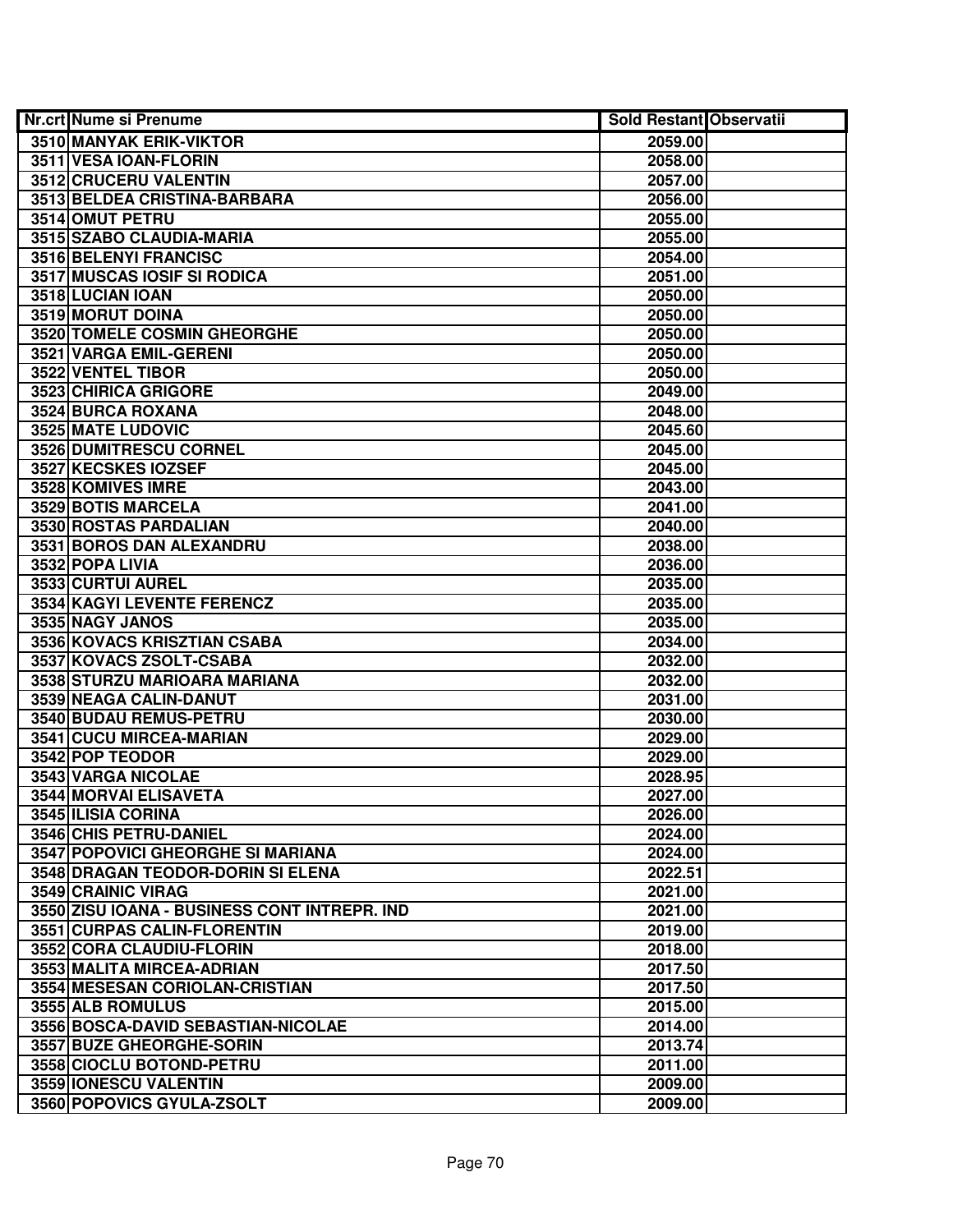| <b>Nr.crt Nume si Prenume</b>               | <b>Sold Restant Observatii</b> |  |
|---------------------------------------------|--------------------------------|--|
| 3561 ILIES IOAN                             | 2007.50                        |  |
| 3562 MIHALI ANDREI SI MARIA                 | 2006.37                        |  |
| 3563 ALI ACHRAF                             | 2006.00                        |  |
| 3564 CSARNOK IOLANDA                        | 2006.00                        |  |
| 3565 MARINAU ROMAN-DAN                      | 2006.00                        |  |
| 3566 VISOIU CLAUDIU-MARIAN                  | 2006.00                        |  |
| 3567 IVAN MARIANA - RODICA                  | 2005.18                        |  |
| 3568 ROJAN NICOLAE                          | 2005.00                        |  |
| 3569 TAMAS GEZA-MIHALY                      | 2005.00                        |  |
| 3570 IAKOB RITA-GYONGYI                     | 2004.00                        |  |
| 3571 DEAC DOREL                             | 2001.00                        |  |
| 3572 MOLNAR ANDREA-ETELKA                   | 2001.00                        |  |
| 3573 ABU AHMAD HASSAN                       | 2000.00                        |  |
| 3574 ALBU SEBASTIAN-CLAUDIU                 | 2000.00                        |  |
| 3575 ALSAYED IBRAHIM ALMOWAFY ALSHHAT GOODA | 2000.00                        |  |
| 3576 ANTONESCU PETRU                        | 2000.00                        |  |
| 3577 ARDELEAN ADRIANA                       | 2000.00                        |  |
| 3578 ARON IOAN MARIUS                       | 2000.00                        |  |
| 3579 BACRITA ADRIAN                         | 2000.00                        |  |
| 3580 BADIA VALENTIN                         | 2000.00                        |  |
| 3581 BAJNOK ROBERT TIBOR                    | 2000.00                        |  |
| 3582 BALOGH-SOOS CSABA SI EVA-ANDREEA       | 2000.00                        |  |
| 3583 BEJAN MARIA-LIA                        | 2000.00                        |  |
| 3584 BERTOJA BEREND-ANDRAS-GYORGY           | 2000.00                        |  |
| 3585 BESENYI ANA MARIA                      | 2000.00                        |  |
| 3586 BIGAN ALINA-FLORENTINA                 | 2000.00                        |  |
| 3587 BIHARI SANDOR-ZSOLT                    | 2000.00                        |  |
| 3588 BITIS FLORIN-MIRCEA                    | 2000.00                        |  |
| 3589 BLAGA ADRIAN-CATALIN                   | 2000.00                        |  |
| 3590 BLAGA LEONTINA                         | 2000.00                        |  |
| 3591 BLAJ LAVINIA                           | 2000.00                        |  |
| 3592 BOC NICOLAE                            | 2000.00                        |  |
| 3593 BODIU FLAVIA-DIANA                     | 2000.00                        |  |
| 3594 BORZ ADRIAN IOAN                       | 2000.00                        |  |
| 3595 BORZ CIPRIAN                           | 2000.00                        |  |
| 3596 BUGHIU PETRU CRISTIAN                  | 2000.00                        |  |
| <b>3597 BUKOVICS IMRE-ANDRAS</b>            | 2000.00                        |  |
| 3598 BULZAN NICOLETA-GEORGETA               | 2000.00                        |  |
| 3599 BUZDUGAN NICOLETA-ELENA                | 2000.00                        |  |
| 3600 CACIORA PETRU SI MARIA                 | 2000.00                        |  |
| 3601 CADAR MONICA-IOANA                     | 2000.00                        |  |
| 3602 CADAR SORIN DUMITRU SI ANGELA          | 2000.00                        |  |
| 3603 CALIN TAMARA                           | 2000.00                        |  |
| <b>3604 CERNAT EUGEN</b>                    | 2000.00                        |  |
| 3605 CHIRCEA ANDREA                         | 2000.00                        |  |
| 3606 CHISE MIRCEA-C-TIN                     | 2000.00                        |  |
| 3607 CHITORAGA DINU                         | 2000.00                        |  |
| 3608 CLEJAN MELANIA                         | 2000.00                        |  |
| 3609 CONDRATOV SEBASTIAN                    | 2000.00                        |  |
| 3610 CORAS ADRIAN SERBAN                    | 2000.00                        |  |
| 3611 CORMOS ANETA RENATA                    | 2000.00                        |  |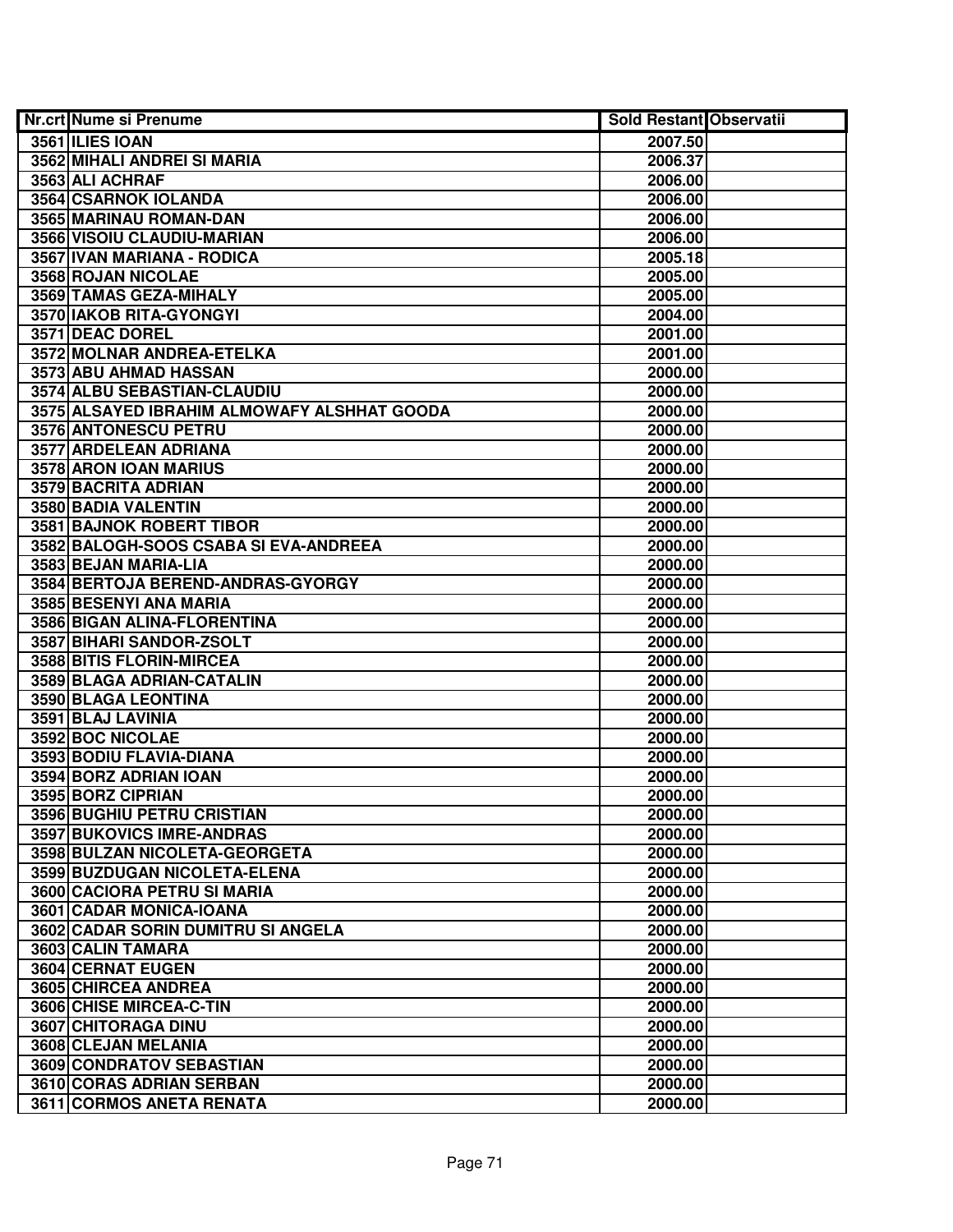| <b>Nr.crt Nume si Prenume</b>                | <b>Sold Restant Observatii</b> |  |
|----------------------------------------------|--------------------------------|--|
| 3612 COSTACHE CARMEN-CRISTINA                | 2000.00                        |  |
| 3613 CRISAN FLORICA                          | 2000.00                        |  |
| 3614 CRISTEA CALIN STEFAN SI RITA CALINA     | 2000.00                        |  |
| 3615 CSORDAS IOAN                            | 2000.00                        |  |
| 3616 DANI ALEXANDRU FELIX                    | 2000.00                        |  |
| 3617 DE PIERI VALERIE GENEVIEVE THERESE      | 2000.00                        |  |
| 3618 DEREBAN ALEXANDRU                       | 2000.00                        |  |
| 3619 DOMAHIDI-OROS CARMEN - CLAUDIA          | 2000.00                        |  |
| <b>3620 DUCA VIOLETA</b>                     | 2000.00                        |  |
| <b>3621 DUDAS LIDIA MONICA</b>               | 2000.00                        |  |
| 3622 DUDAS SANDOR                            | 2000.00                        |  |
| 3623 DUMITRACHESCU IOANA RALUCA              | 2000.00                        |  |
| 3624 EDU VIOREL-VASILE                       | 2000.00                        |  |
| 3625 EHRET CRISTOPHE JACOUES ANTOINE         | 2000.00                        |  |
| 3626 ELAZZAZI MOHAMED AHMED                  | 2000.00                        |  |
| 3627 FABIAN ERZSEBET                         | 2000.00                        |  |
| 3628 FACONTI MARCO                           | 2000.00                        |  |
| 3629 FARAGO LAIOS-ZOLTAN                     | 2000.00                        |  |
| 3630 FARKAS MARIA                            | 2000.00                        |  |
| 3631 FASOLO RENZO                            | 2000.00                        |  |
| 3632 FEKETE FERENC ISTVAN                    | 2000.00                        |  |
| 3633 FERENCZ STEFAN                          | 2000.00                        |  |
| 3634 FILIP ANGELA VIORICA                    | 2000.00                        |  |
| 3635 FORGACIU TEODORA VIORICA                | 2000.00                        |  |
| 3636 GABOR JUJCA                             | 2000.00                        |  |
| 3637 GABOR MARIA                             | 2000.00                        |  |
| 3638 GABOR ROZALIA                           | 2000.00                        |  |
| 3639 GAL RAMONA-NICOLETA                     | 2000.00                        |  |
| 3640 GAROFEANU LIVIU                         | 2000.00                        |  |
| 3641 GASPAR VASILE                           | 2000.00                        |  |
| 3642 GRECU IOAN                              | 2000.00                        |  |
| 3643 GROZA CARMEN-FLORENTINA                 | 2000.00                        |  |
| 3644 GUBENCO SERGHEI                         | 2000.00                        |  |
| 3645 GUNTER ELENA                            | 2000.00                        |  |
| 3646 GURBAI BELA                             | 2000.00                        |  |
| 3647 HAIDUC MIRON                            | 2000.00                        |  |
| 3648 HAJNER ERIK-ROBERT                      | 2000.00                        |  |
| <b>3649 HORGA FLORIN SI NICOLETA FLORICA</b> | 2000.00                        |  |
| 3650 ILE GABRIEL                             | 2000.00                        |  |
| 3651 ISTOICA LUIZA                           | 2000.00                        |  |
| 3652 ISZTOIKA DUMITRU-IOAN                   | 2000.00                        |  |
| 3653 ISZTOIKA TEREZA                         | 2000.00                        |  |
| 3654 IVAN CARMEN                             | 2000.00                        |  |
| 3655 JURCA SEBASTIAN-VIOREL                  | 2000.00                        |  |
| 3656 KEREZSI GYULA                           | 2000.00                        |  |
| 3657 KORDA ZSOLT-JANOS                       | 2000.00                        |  |
| 3658 KOSA EVA                                | 2000.00                        |  |
| 3659 KOVACS MATILD                           | 2000.00                        |  |
| 3660 LABAU NICOLETA                          | 2000.00                        |  |
| 3661 LACATUS SZELURINA                       | 2000.00                        |  |
| 3662 LAZAR CIPRIAN                           | 2000.00                        |  |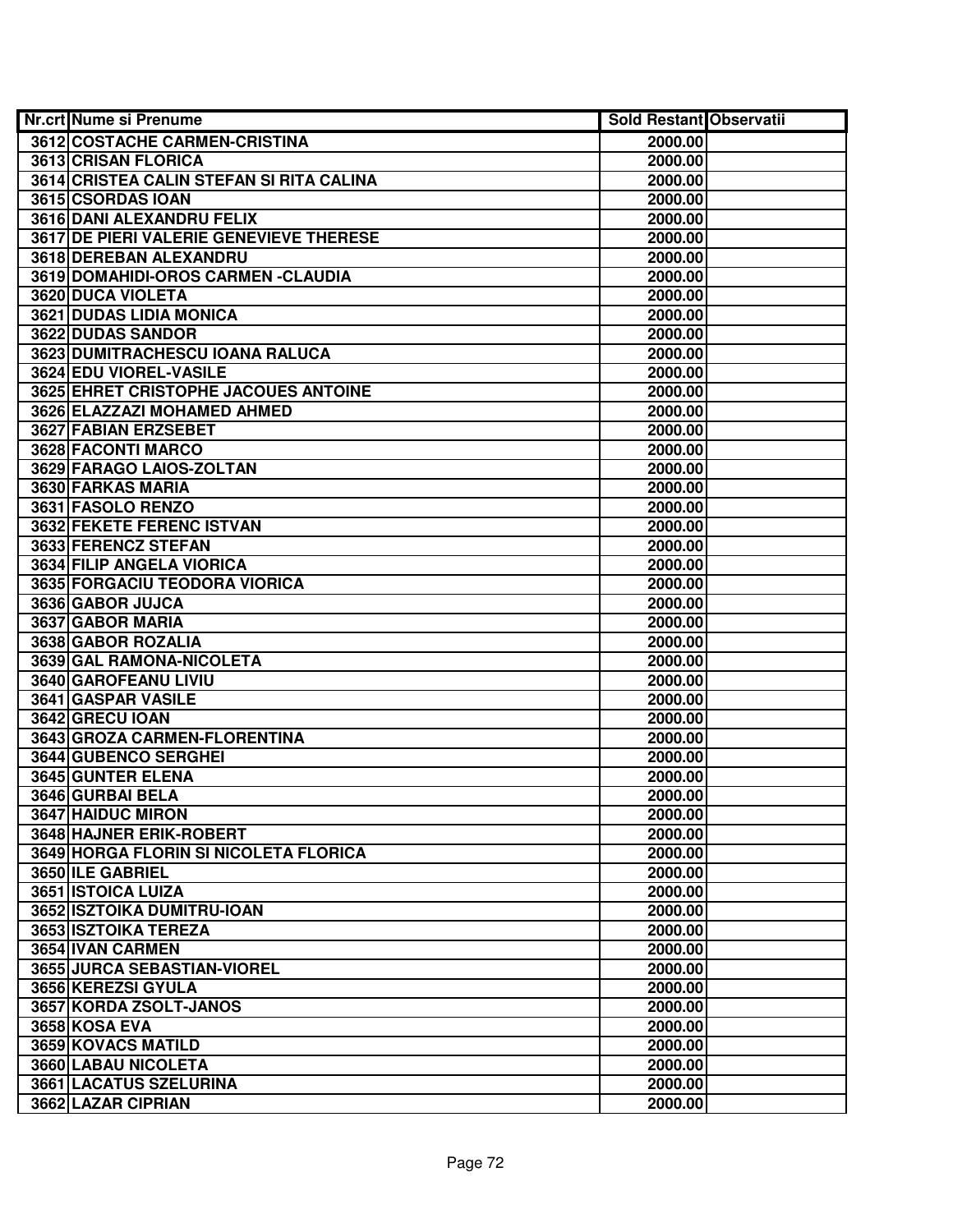| <b>Nr.crt Nume si Prenume</b>      | <b>Sold Restant Observatii</b> |  |
|------------------------------------|--------------------------------|--|
| 3663 LAZAR ELENA                   | 2000.00                        |  |
| 3664 LEGIAN CORNELIU SI MARIA      | 2000.00                        |  |
| 3665 LOCSEI ZSOLT ARPAD            | 2000.00                        |  |
| 3666 LORINCZ IUDIT-VERA            | 2000.00                        |  |
| 3667 LUKACS KALMAN                 | 2000.00                        |  |
| 3668 LUNCAN ADORIAN OLIVIU         | 2000.00                        |  |
| 3669 LUNCAN LUCIA                  | 2000.00                        |  |
| 3670 LUNCAN LUCIAN-SABIN           | 2000.00                        |  |
| <b>3671 MAGYARI ELISABETA</b>      | 2000.00                        |  |
| 3672 MALEK GUSZTAV JOZSEF          | 2000.00                        |  |
| 3673 MANEA ADINA-VALENTINA         | 2000.00                        |  |
| 3674 MARC MIHAI                    | 2000.00                        |  |
| 3675 MARINICA MIHAELA              | 2000.00                        |  |
| 3676 MAROTI CEZAR MIHAIL           | 2000.00                        |  |
| 3677 MATEAS MARIOARA MIRELA        | 2000.00                        |  |
| 3678 MATICA SIMONA-ADRIANA         | 2000.00                        |  |
| 3679 MICLAUS MARIANA-CLAUDIA       | 2000.00                        |  |
| 3680 MIHALCA ADRIAN EMANUIL        | 2000.00                        |  |
| 3681 MOLDOVAN FLORIN-PETRU         | 2000.00                        |  |
| 3682 MURESAN DOINA                 | 2000.00                        |  |
| <b>3683 MUSET VIOREL SI CORINA</b> | 2000.00                        |  |
| 3684 NELSON BRACALENTE             | 2000.00                        |  |
| 3685 NEMET ALEXANDRU               | 2000.00                        |  |
| 3686 OLAH ALEXANDRU-REMUS          | 2000.00                        |  |
| 3687 OLAR VALENTINA-IOANA          | 2000.00                        |  |
| 3688 OPRE ELISABETA EDITH          | 2000.00                        |  |
| 3689 ORAS MAGDALENA AURICA         | 2000.00                        |  |
| 3690 OROS VASILE GHEORGHE SI LIVIA | 2000.00                        |  |
| 3691 PANKOTAI GABOR GERGELY        | 2000.00                        |  |
| 3692 PANTIS SALOMEA-LIANA          | 2000.00                        |  |
| 3693 PAPA RINALDO                  | 2000.00                        |  |
| 3694 PAPP ZSOLT                    | 2000.00                        |  |
| 3695 PASCA CRISTINA-LIGIA          | 2000.00                        |  |
| <b>3696 PATAKI ANTAL</b>           | 2000.00                        |  |
| <b>3697 PAUBLUSZTIG ERZSEBET</b>   | 2000.00                        |  |
| 3698 PELE ALEXANDRU                | 2000.00                        |  |
| 3699 POP LAVINIU-VASILE            | 2000.00                        |  |
| 3700 POP MIHAI                     | 2000.00                        |  |
| 3701 POP NICOLAE                   | 2000.00                        |  |
| 3702 POP OVIDIU-DUMITRU            | 2000.00                        |  |
| 3703 POP-COMAN VASILE              | 2000.00                        |  |
| 3704 POPOVICI IOAN                 | 2000.00                        |  |
| 3705 POPP TEODOR-LIVIU             | 2000.00                        |  |
| 3706 PORUMB LILIANA-DANIELA        | 2000.00                        |  |
| 3707 PUSTEA VIOLETA MARIANA        | 2000.00                        |  |
| 3708 REVESZ ALIZ                   | 2000.00                        |  |
| 3709 RONASZEKI ROBERT-JOZSEF       | 2000.00                        |  |
| 3710 SABAU SUSANA                  | 2000.00                        |  |
| 3711 SAITI SUNAMITA-ROXANA         | 2000.00                        |  |
| 3712 SAJGO SANDOR MARIA            | 2000.00                        |  |
| 3713 SANDOR OLIMPIA                | 2000.00                        |  |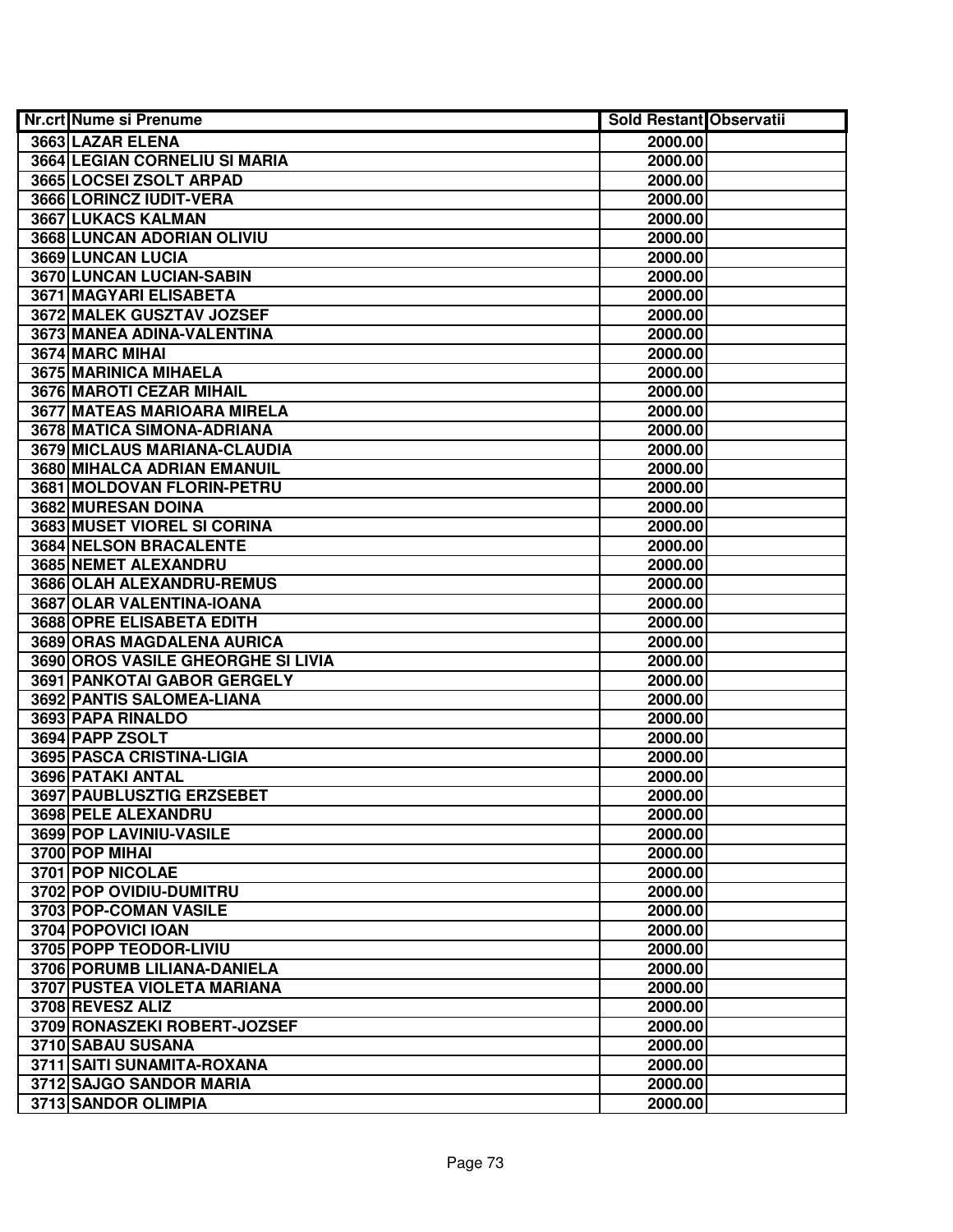| <b>Nr.crt Nume si Prenume</b>                               | <b>Sold Restant Observatii</b> |  |
|-------------------------------------------------------------|--------------------------------|--|
| 3714 SANDOR-COSTEA GAVRILSI LIDIA                           | 2000.00                        |  |
| 3715 SAS MARIUS RADU                                        | 2000.00                        |  |
| 3716 SAVEANU ALINA MANUELA LUCIA                            | 2000.00                        |  |
| 3717 SCHMIDT ATTILA IOZSEF                                  | 2000.00                        |  |
| <b>3718 SFERLE CORINA LAURA</b>                             | 2000.00                        |  |
| 3719 SHERLOCK PATRICK JOHN                                  | 2000.00                        |  |
| 3720 SILAGHI SORIN VOICU                                    | 2000.00                        |  |
| 3721 SIMON VIOREL                                           | 2000.00                        |  |
| 3722 SIRBU VALENTIN                                         | 2000.00                        |  |
| 3723 STANESCU NEONILA ALEXANDRA ADRIANA                     | 2000.00                        |  |
| 3724 STERN AKOS ANDRAS                                      | 2000.00                        |  |
| 3725 STROIA MARIA                                           | 2000.00                        |  |
| 3726 SUN KEYU                                               | 2000.00                        |  |
| 3727 SZILAGY ZOLTAN                                         | 2000.00                        |  |
| 3728 SZILAGYI SANDOR                                        | 2000.00                        |  |
| 3729 SZONYI ILONA-ORSOLYA                                   | 2000.00                        |  |
| 3730 SZTANKOVITS ROZALIA                                    | 2000.00                        |  |
| 3731 TAKACS KRISZTIAN                                       | 2000.00                        |  |
| 3732 TAMAS GABRIELA-IRINA                                   | 2000.00                        |  |
| 3733 TAMAS VLADIMIR                                         | 2000.00                        |  |
| 3734 TARB ANA-MARIA                                         | 2000.00                        |  |
| 3735 THALMEINER ZOLTAN                                      | 2000.00                        |  |
| 3736 TOMODAN IRINA NICOLETA SI TOMODAN IRINA                | 2000.00                        |  |
| 3737 TOTH BRIGITA-ELEONORA                                  | 2000.00                        |  |
| 3738 TROMBONI SILVANO                                       | 2000.00                        |  |
| 3739 VANT NICOLAE                                           | 2000.00                        |  |
| 3740 VARGA JOZSEF                                           | 2000.00                        |  |
| 3741 VARGA ROMEO GHEORGHE                                   | 2000.00                        |  |
| 3742 VICSAY TIBERIU FRANCISC                                | 2000.00                        |  |
| 3743 VISTISEN JAN                                           | 2000.00                        |  |
| 3744 VOJTEK MONIKA                                          | 2000.00                        |  |
| 3745 ZDROBA IOANA ROXANA                                    | 2000.00                        |  |
| 3746 ZERES ANA-DORINA                                       | 2000.00                        |  |
| 3747 OLTEANU RADU                                           | 1998.00                        |  |
| 3748 POPOVICI RALUCA-ADRIANA                                | 1998.00                        |  |
| 3749 TAMAS CLAUDIA                                          | 1998.00                        |  |
| 3750 TAPASZI IREN KISS EUGEN, KISS GEZA, KISS LASZLO        | 1998.00                        |  |
| 3751 OROS RADU VASILE                                       | 1997.00                        |  |
| 3752 POCIAN IOAN-GHEORGHE<br>3753 POP-DILA LUCIAN EMIL      | 1995.00                        |  |
|                                                             | 1993.00                        |  |
| 3754 TURCUT RADU-IOAN<br>3755 GABOR CORNEL-LUCIAN           | 1992.50                        |  |
| 3756 REZMUVES KALMAN                                        | 1992.00<br>1992.00             |  |
|                                                             |                                |  |
| 3757 COITA DENISA-VASILICA<br>3758 PINTILIE GEORGE BENIAMIN | 1990.00<br>1990.00             |  |
| 3759 STRATULAT VALENTIN-GABRIEL                             | 1990.00                        |  |
| 3760 VESA VALENTIN DAN                                      | 1990.00                        |  |
| 3761 ZETOCHA IOAN                                           | 1990.00                        |  |
| 3762 LACATOS ERZSEBET-GYONGYI SI GAVRIL                     | 1989.00                        |  |
| 3763 NISTOR TIBERIU-TEODOR                                  | 1989.00                        |  |
| 3764 MERCEA SEVERUS-IOAN                                    | 1987.06                        |  |
|                                                             |                                |  |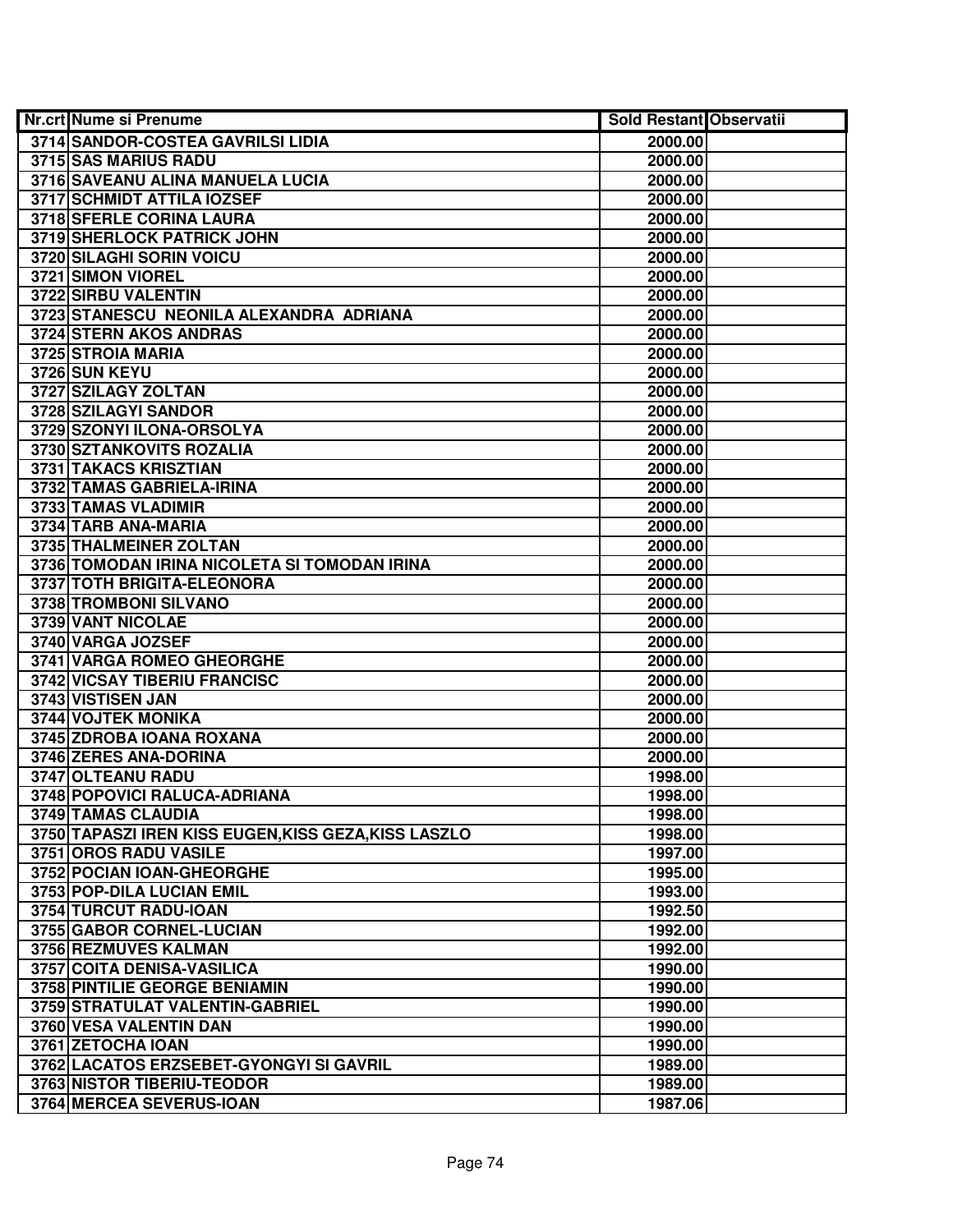| <b>Nr.crt Nume si Prenume</b>             | <b>Sold Restant Observatii</b> |                       |
|-------------------------------------------|--------------------------------|-----------------------|
| 3765 CSEKE MOZES                          | 1987.00                        |                       |
| 3766 PLES ANA                             | 1986.00                        |                       |
| 3767 UNTERLENDER-MERAI GERGO              | 1986.00                        |                       |
| 3768 NEDELEA TRAIAN-EUGEN                 | 1985.00                        |                       |
| 3769 BOTA MARTA-LAURA                     | 1984.00                        |                       |
| 3770 MOSINCAT ALEXANDRU                   | 1984.00                        |                       |
| 3771 KOVACS ADRIANA IRINA                 | 1983.00                        |                       |
| 3772 HORVAT CAMELIA ALEXANDRA             | 1982.00                        |                       |
| 3773 MORAR PENELOPA                       |                                | 1982.00 PROCES PE ROL |
| 3774 BAK TAMAS                            | 1980.00                        |                       |
| 3775 KOVACS RICHARD- GABOR                | 1980.00                        |                       |
| 3776 RADLER ROBERT-ROLAND                 | 1980.00                        |                       |
| 3777 ROSTAS RADU                          | 1980.00                        |                       |
| 3778 TIPONUT FLORIN                       | 1980.00                        |                       |
| 3779 VENCZEL FRANCISC SI ROZALIA          | 1979.00                        |                       |
| 3780 COTE RARES-ALEXANDRU                 | 1975.00                        |                       |
| 3781 PETRUSAN EUGEN                       | 1974.22                        |                       |
| 3782 BOTIS VIOREL FLORIAN SI DANIELA VALE | 1974.00                        |                       |
| 3783 LAZAR FLAVIU-CORNELIU                | 1973.00                        |                       |
| 3784 DUMA DAN CATALIN                     | 1971.00                        |                       |
| 3785 GABOR MATEL                          | 1971.00                        |                       |
| 3786 RAICA OLIMPIU ADRIAN                 | 1971.00                        |                       |
| 3787 MARINA MARIUS FLORIN                 | 1970.00                        |                       |
| 3788 TODINCA DANIEL                       | 1970.00                        |                       |
| 3789 LUKACS ZSOLT- LASZLO                 | 1969.00                        |                       |
| 3790 FECHETE IOAN-RADU                    | 1967.00                        |                       |
| 3791 POPA TEODOR-LUCIAN                   | 1967.00                        |                       |
| 3792 BORA ADELA SI ALIN VIOREL            | 1966.00                        |                       |
| 3793 FLORIA NICOLETA                      | 1965.03                        |                       |
| 3794 KARACSONY ALIN-CORNEL                | 1964.00                        |                       |
| 3795 PORUMB FLORIN                        | 1964.00                        |                       |
| 3796 BARCAN FLORIN SILVIU                 | 1963.00                        |                       |
| 3797 MILLE STEFAN-CAROL                   | 1963.00                        |                       |
| 3798 DANU PETRU STEFAN                    | 1960.00                        |                       |
| 3799 SAMU GABRIEL DAVID                   | 1960.00                        |                       |
| 3800 RUSSELL ANIL                         | 1959.00                        |                       |
| 3801 PETRICA SANDU SI ALINA               | 1958.00                        |                       |
| <b>3802 UNGUR LUMINITA VIOLETA</b>        | 1956.75                        |                       |
| 3803 SASIANU SEBASTIAN ALEXANDRU          | 1955.14                        |                       |
| 3804 FILIP ANCA IOANA                     | 1954.00                        |                       |
| 3805 BAGOSI FERENC                        | 1952.00                        |                       |
| 3806 PAJZOS CSABA                         | 1952.00                        |                       |
| 3807 PAP ARPAD-IOSIF                      | 1951.00                        |                       |
| 3808 BAKI ARPAD                           | 1950.00                        |                       |
| 3809 DANCULEA COSTEL DORIN                | 1950.00                        |                       |
| 3810 PENTIE VIORICA                       | 1950.00                        |                       |
| 3811 BULZAN DOREL                         | 1949.00                        |                       |
| 3812 ALEXA AUREL                          | 1948.00                        |                       |
| 3813 CIOBAN MIHAELA-DOLORES               | 1947.00                        |                       |
| 3814 HURMUZ VASILE                        | 1946.00                        |                       |
| 3815 FAZAKAS MONIKA SZUSZANNA             | 1945.00                        |                       |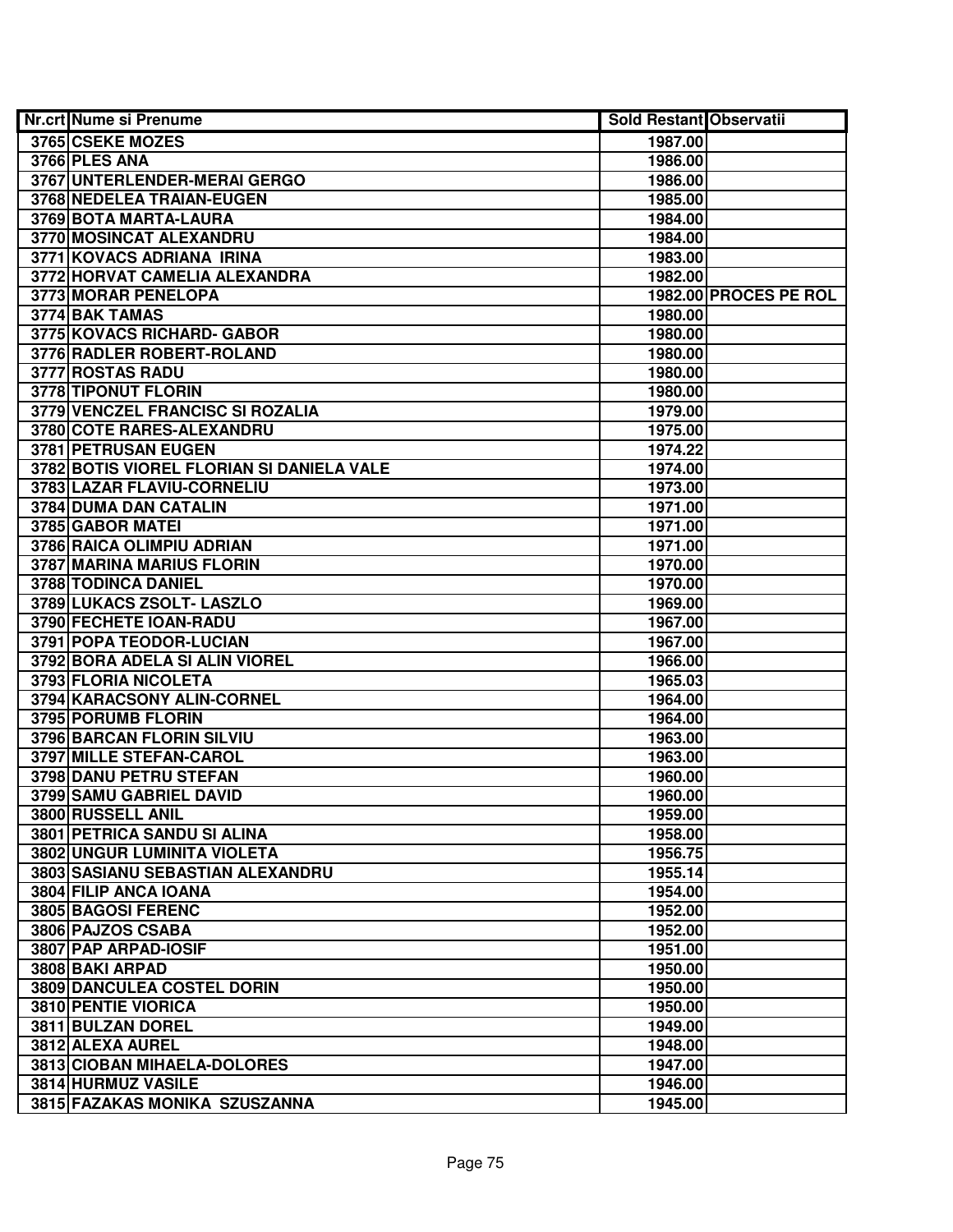| <b>Nr.crt Nume si Prenume</b>                  | Sold Restant Observatii |  |
|------------------------------------------------|-------------------------|--|
| 3816 IZSAK SOFIA                               | 1944.00                 |  |
| 3817 VLADILA DECU-IULIAN                       | 1942.00                 |  |
| 3818 VARGA IMRE                                | 1941.00                 |  |
| 3819 CHEREGI SANDA                             | 1940.00                 |  |
| 3820 IACOB ELENA                               | 1940.00                 |  |
| 3821 SZENASI MARIUS                            | 1940.00                 |  |
| 3822 DEMJAN MARIA                              | 1939.00                 |  |
| 3823 ANTONIE SORIN                             | 1938.00                 |  |
| 3824 KABAI AURELIA                             | 1937.00                 |  |
| 3825 SCHVARCZ ROBERT                           | 1937.00                 |  |
| 3826 COSMA BOGDAN                              | 1935.00                 |  |
| 3827 GANEA GHEORGHE                            | 1933.00                 |  |
| 3828 DENUTA CEZAR IOAN                         | 1930.23                 |  |
| 3829 ARVATU OCTAVIAN                           | 1930.00                 |  |
| <b>3830 BOKA BOBI</b>                          | 1930.00                 |  |
| 3831 KALLAY ANNAMARIA                          | 1930.00                 |  |
| 3832 LUNKA IULIU                               | 1930.00                 |  |
| 3833 UNGUR GHEORGHE-FLORIN                     | 1930.00                 |  |
| 3834 ZENECAN ALEXANDRU SI MARIANA-TEODORA      | 1930.00                 |  |
| 3835 CODREA LIVIU DUMITRU                      | 1929.00                 |  |
| 3836 STAN OLIVIU- DUMITRU                      | 1929.00                 |  |
| 3837 ANDRU ROBERT COSMIN                       | 1928.00                 |  |
| 3838 KAJCZA JOZSEF REMUS                       | 1928.00                 |  |
| 3839 MILAC GHEORGHE RICHARD                    | 1927.00                 |  |
| 3840 BOITOS CRISTIAN                           | 1925.00                 |  |
| 3841 CAVUS CAN                                 | 1925.00                 |  |
| 3842 NAGY VIKTOR                               | 1925.00                 |  |
| 3843 OANA ANCA-MARIA                           | 1925.00                 |  |
| 3844 SASAREANU FLORINA INTR.IND.               | 1925.00                 |  |
| 3845 HEGEDUS HAJNALKA-KATALIN                  | 1924.00                 |  |
| 3846 BUIBAS CARMEN- CAB. DE AVOCAT             | 1923.00                 |  |
| 3847 UNGUREANU CORNEL-EMANUEL                  | 1923.00                 |  |
| 3848 PINTIUTA ATTILA-DORIN                     | 1922.00                 |  |
| 3849 KORNYA IOAN-CSONGOR                       | 1920.95                 |  |
| 3850 BRAD MADALINA                             | 1920.00                 |  |
| 3851 BUTA GHEORGHE                             | 1920.00                 |  |
| 3852 LAFI MAROUANE                             | 1920.00                 |  |
| 3853 PONTOS SERGIU PAUL                        | 1920.00                 |  |
| 3854 SIMON IOSIF                               | 1920.00                 |  |
| <b>3855 BUT VERA</b>                           | 1919.00                 |  |
| 3856 KABAI SIGISMOND                           | 1919.00                 |  |
| 3857 MUDURA GHEORGHE MIHAI                     | 1917.00                 |  |
| 3858 COROIU APOLLONIA                          | 1916.50                 |  |
| 3859 MAGYARI NICOLETA-DOINA GHEORGHE SI MIRCEA | 1916.00                 |  |
| 3860 VASS ESZTER                               | 1916.00                 |  |
| 3861 DOBAI CORNELIA-GABRIELA                   | 1913.00                 |  |
| 3862 SZABO ARPAD-NORBERT                       | 1913.00                 |  |
| 3863 SFERLE MATEI RADU                         | 1911.00                 |  |
| 3864 CIRPACI AURICA                            | 1910.00                 |  |
| 3865 NICORUT MARIUS-DUMITRU                    | 1910.00                 |  |
| 3866 SILAGHI ANDREA                            | 1910.00                 |  |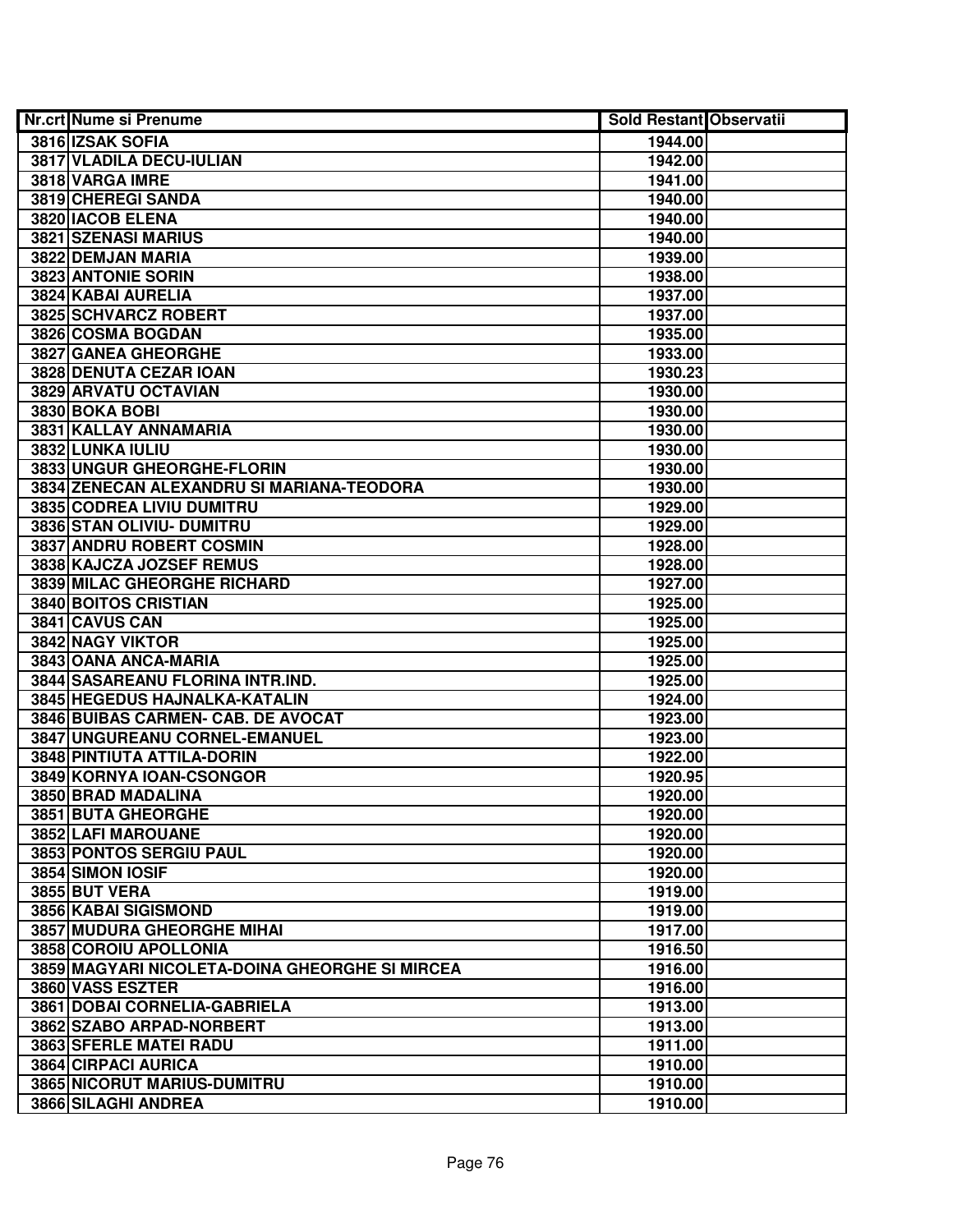| <b>Nr.crt Nume si Prenume</b>      | <b>Sold Restant Observatii</b> |  |
|------------------------------------|--------------------------------|--|
| <b>3867 SIMOC NORBERT-STEFAN</b>   | 1910.00                        |  |
| 3868 HAIDAU IOAN                   | 1909.00                        |  |
| 3869 GAL ZOLTAN MARIN              | 1908.00                        |  |
| 3870 HAINER MONICA ANNAMARIA       | 1908.00                        |  |
| 3871 SCURT COSMIN MARCEL           | 1907.29                        |  |
| 3872 CSAKVARY EVA                  | 1905.67                        |  |
| 3873 MOLNAR ZSOLT                  | 1905.00                        |  |
| 3874 ISTOICA STEFAN                | 1904.55                        |  |
| 3875 ROSTAS MUGUREL                | 1904.00                        |  |
| <b>3876 DUDAS ATTILA</b>           | 1903.51                        |  |
| 3877 GABOR IOANA-FLORICA           | 1903.15                        |  |
| 3878 STANCU CHRISTIAN-ORLANDO      | 1902.00                        |  |
| 3879 CANTOR OVIDIIU                | 1900.00                        |  |
| 3880 CRISAN MARCEL-BOBI            | 1900.00                        |  |
| 3881 KOTELES ROBERT-JANOS          | 1900.00                        |  |
| 3882 KOVACS CARLA-NASTASIA         | 1900.00                        |  |
| 3883 LINGURAR AUREL                | 1900.00                        |  |
| 3884 MATZEK VENTEL-CRISTIAN        | 1900.00                        |  |
| 3885 MIKO JANOS                    | 1900.00                        |  |
| 3886 MORAR AURICA                  | 1900.00                        |  |
| 3887 IGNA ADRIAN SI ELISABETA      | 1899.00                        |  |
| 3888 SHIBLI MAHMUD                 | 1897.50                        |  |
| 3889 SIRCA FLORIAN-ALEXANDRU       | 1896.60                        |  |
| 3890 TRIPON LUMINITA               | 1895.00                        |  |
| 3891 BARNA MIHAI-FLORIN SI DANIELA | 1891.00                        |  |
| 3892 BUNGAU FLORIN-TEODOR          | 1891.00                        |  |
| 3893 ILEA MIRCEA-ALIN              | 1891.00                        |  |
| 3894 BORHA IANCU-REMUS             | 1890.00                        |  |
| 3895 CIORBA ALEXANDRU              | 1890.00                        |  |
| 3896 FLORUTA DINU                  | 1890.00                        |  |
| 3897 HERCUT OCTAV                  | 1890.00                        |  |
| 3898 ISZTOJKA IANCU                | 1890.00                        |  |
| 3899 SPIN SEBASTIAN-CALIN          | 1888.70                        |  |
| <b>3900 BARATI ANTONIUS</b>        | 1888.00                        |  |
| 3901 BUT DACIAN-JULIEN             | 1887.00                        |  |
| 3902 MUNTEAN GEORGIANA-CAMELIA     | 1885.00                        |  |
| 3903 PANTIS VALEAN-ADRIAN          | 1884.00                        |  |
| 3904 VANCEA FLORIN-ADRIAN          | 1881.00                        |  |
| 3905 ISZTOIKA EVA                  | 1880.00                        |  |
| 3906 MORNA MIHAIL                  | 1880.00                        |  |
| 3907 POP OVIDIU DACIAN             | 1880.00                        |  |
| 3908 COSTIN DUMITRU LIVIU          | 1879.00                        |  |
| 3909 BLAGA COSMIN-AURELIAN         | 1875.00                        |  |
| 3910 GOMBOS VIOREL                 | 1875.00                        |  |
| <b>3911 ISTOICA DUMITRU</b>        | 1875.00                        |  |
| 3912 POP MONICA SI MARCEL-DANIEL   | 1874.00                        |  |
| 3913 LAZAR ALBERT                  | 1873.74                        |  |
| 3914 ANDRUTA CALIN IONEL           | 1873.00                        |  |
| 3915 OPREA IONUT-MIHAI             | 1872.00                        |  |
| 3916 MARC IOAN-VIOREL              | 1871.00                        |  |
| 3917 BONATIU GHEORGHE              | 1870.00                        |  |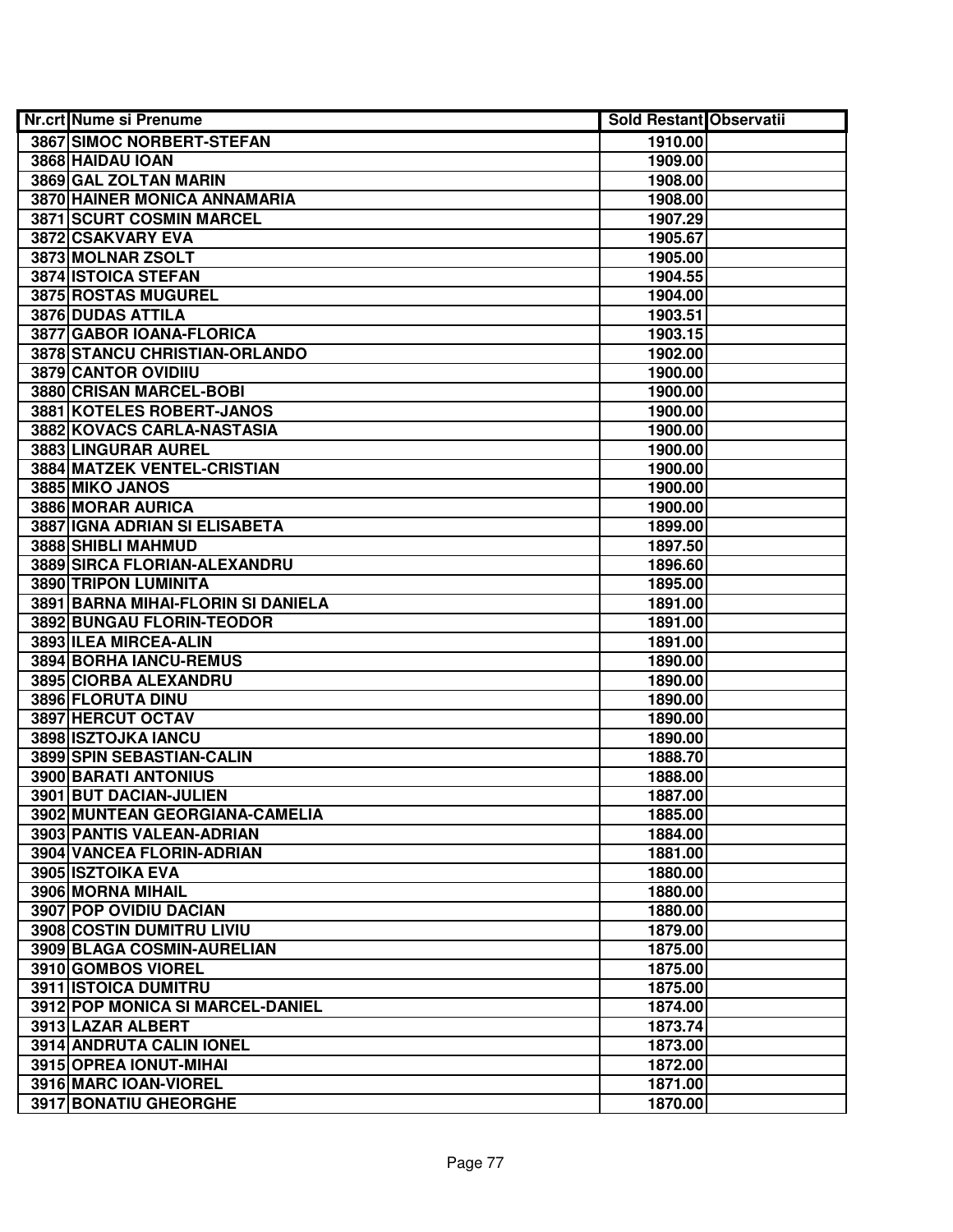| <b>Nr.crt Nume si Prenume</b>                | <b>Sold Restant Observatii</b> |  |
|----------------------------------------------|--------------------------------|--|
| 3918 GAL GRATIAN-ROMEO                       | 1870.00                        |  |
| 3919 SARKADI VIORICA                         | 1870.00                        |  |
| 3920 TOTOREAN DAN                            | 1870.00                        |  |
| 3921 LAZAR TUDOREANU FLORIAN GHEORGHE        | 1868.00                        |  |
| 3922 MARTON LILLA                            | 1868.00                        |  |
| 3923 PACALA GELU FLORIN                      | 1865.00                        |  |
| 3924 PODILA IOAN SI MONICA                   | 1864.00                        |  |
| 3925 CAMPAN ADRIAN-NICOLAE SI LIVIA-MARINELA | 1863.00                        |  |
| 3926 KIS ZOLTAN                              | 1863.00                        |  |
| <b>3927 FRITEA CALIN MARIUS</b>              | 1861.00                        |  |
| 3928 MURVAI SEBASTIAN-FLORIN                 | 1861.00                        |  |
| 3929 ALUNGI MIHAI                            | 1860.00                        |  |
| 3930 FLORIAN AUGUSTIN ADALBERT               | 1860.00                        |  |
| 3931 KRENEK IOSIF PETRU                      | 1860.00                        |  |
| 3932 LASZLO IOAN SI ANNAMARIA                | 1860.00                        |  |
| 3933 MOLDOVAN IOAN                           | 1860.00                        |  |
| 3934 SAS CATALIN-MIRCEA                      | 1860.00                        |  |
| 3935 OLAH ISTVAN-GYULA                       | 1857.00                        |  |
| 3936 TIRTEA AUGUSTIN                         | 1856.00                        |  |
| 3937 GORDAN LIVIA                            | 1855.00                        |  |
| 3938 RAFAEL ALFRED BARNABAS                  | 1853.08                        |  |
| 3939 DEAK LEONORA                            | 1853.06                        |  |
| 3940 GHEORGHITA IOAN-DAN                     | 1853.00                        |  |
| 3941 OLAH IONEL                              | 1853.00                        |  |
| 3942 TOMA MARIAN-COSMIN, MIRELA SI GHEORGHE  | 1851.00                        |  |
| 3943 MAIER GHEORGHE                          | 1850.55                        |  |
| 3944 HALASZ IMRE                             | 1850.00                        |  |
| 3945 KURUCZ LASZLO                           | 1850.00                        |  |
| 3946 ROSTAS CATALINA                         | 1850.00                        |  |
| 3947 MALITA AUGUSTIN                         | 1849.00                        |  |
| 3948 COPIL TRAIAN                            | 1847.00                        |  |
| 3949 MEHESZ-MAGHIAR CRISTINA ANA             | 1845.00                        |  |
| 3950 GAJE VIOREL-VASILE                      | 1844.00                        |  |
| 3951 RADULESCU CONSTANTIN                    | 1844.00                        |  |
| 3952 BOCIA VETURIA                           | 1842.00                        |  |
| 3953 FECHETE EUGENIA-MARIA                   | 1841.20                        |  |
| <b>3954 PAPAY MAGDALENA</b>                  | 1841.00                        |  |
| 3955 BOJAN ION-SAMIR                         | 1840.00                        |  |
| <b>3956 BUCUR GHEORGHE</b>                   | 1840.00                        |  |
| 3957 AV.ILAS CORNELIA-CARMEN CAB.DE AVOCAT   | 1839.00                        |  |
| 3958 JONAS LASZLO-JANOS                      | 1839.00                        |  |
| 3959 BOT IOAN VASILE                         | 1838.40                        |  |
| 3960 MIHES IOAN-MIHAITA                      | 1838.00                        |  |
| 3961 IAS GABRIELA PAULA                      | 1837.00                        |  |
| 3962 MAGYARI GABOR                           | 1836.00                        |  |
| 3963 SANTA MINEL AUREL                       | 1835.00                        |  |
| 3964 FERCHE CRISTIAN                         | 1834.00                        |  |
| 3965 POP ADRIAN                              | 1832.00                        |  |
| 3966 CIOPLEALA GRIGORE SI RODICA DANIELA     | 1830.00                        |  |
| 3967 KEREZSI LUIGI GIUSZEPPE                 | 1830.00                        |  |
| 3968 LAZAU STEFANIA-MIHAELA                  | 1830.00                        |  |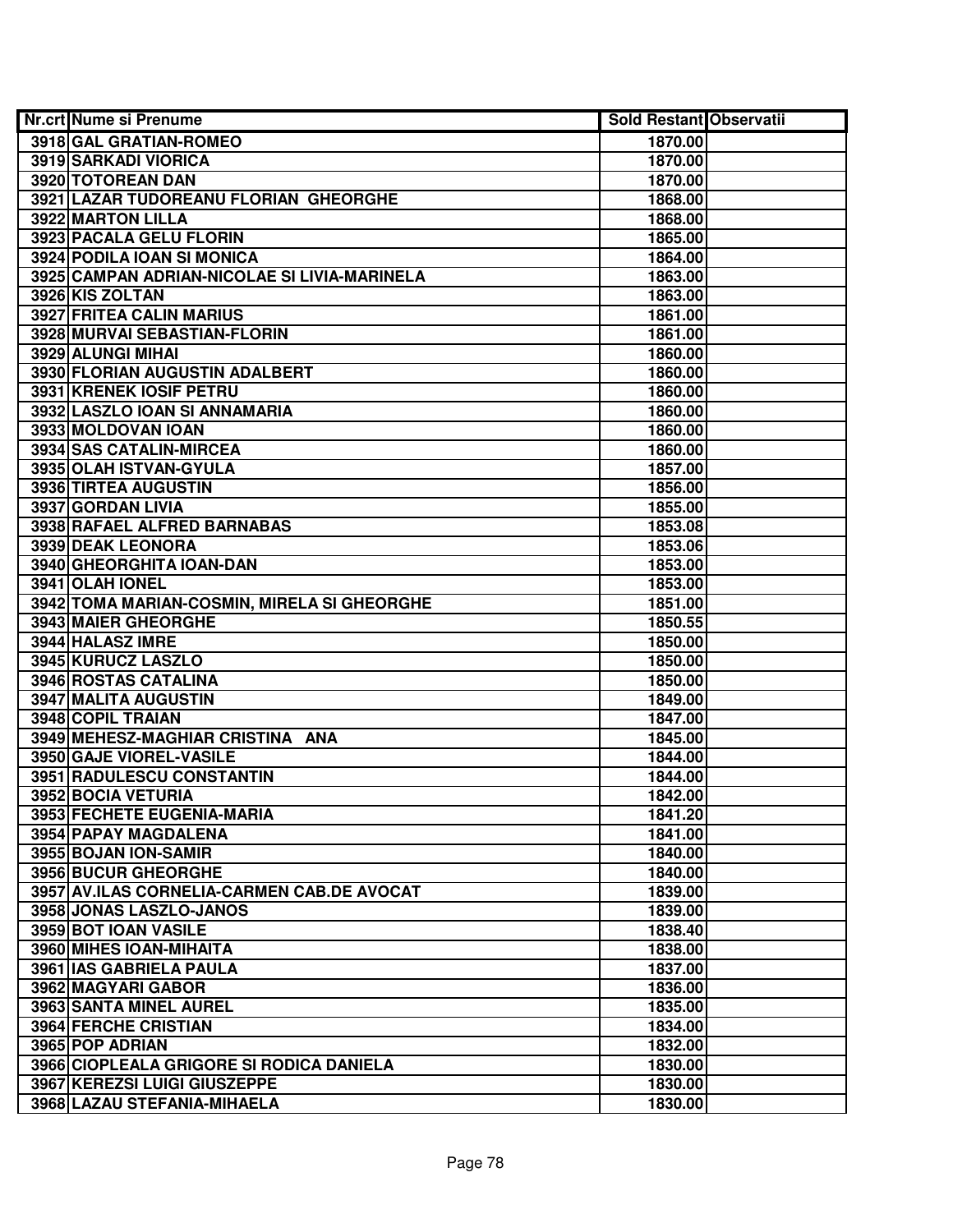| Nr.crt Nume si Prenume                      | <b>Sold Restant Observatii</b> |  |
|---------------------------------------------|--------------------------------|--|
| 3969 PRECUP CLAUDIU-IULIAN                  | 1830.00                        |  |
| 3970 POPA SEBASTIAN MARIUS - DRUGAS ADRIANA | 1828.00                        |  |
| 3971 SOCA ADRIAN-FLORIN                     | 1828.00                        |  |
| 3972 TAUT ADRIAN-GHEORGHE                   | 1828.00                        |  |
| 3973 MAGHIAR ANDREI-MARCEL                  | 1827.46                        |  |
| 3974 ANCA HOREA                             | 1826.00                        |  |
| 3975 SAS MARIUS-GHITA                       | 1826.00                        |  |
| 3976 LAITRIK CSABA GYORGY                   | 1825.00                        |  |
| 3977 LOVAS ALEXANDRU                        | 1825.00                        |  |
| 3978 NAGY EMIL-ALEXANDRU                    | 1824.00                        |  |
| <b>3979 FISCHER-FODOR ROMULUS</b>           | 1820.00                        |  |
| 3980 TAMAS NICOLAE                          | 1820.00                        |  |
| 3981 PETRICAS GHEORGHE                      | 1816.00                        |  |
| 3982 BODE MAGDALENA                         | 1815.00                        |  |
| 3983 SPRIDON CRISTIAN                       | 1814.00                        |  |
| 3984 BARANKA TEREZ SI RUPI                  | 1812.00                        |  |
| 3985 HERCUT GHEORGHE-ADRIAN                 | 1812.00                        |  |
| 3986 VENTEL VIOREL                          | 1812.00                        |  |
| 3987 GROZAV SAMUEL                          | 1809.00                        |  |
| 3988 AV. MUNTEANU BOGDAN-CABINET DE AVOCAT  | 1804.00                        |  |
| 3989 MICLOS FLORIN-TEODOR                   | 1804.00                        |  |
| 3990 RODINA IOANA-CRISTINA                  | 1804.00                        |  |
| 3991 SANDOR ALIN-FLORENTIN                  | 1802.00                        |  |
| 3992 DRAGAN MONICA                          | 1801.54                        |  |
| 3993 COITA DANIEL                           | 1801.36                        |  |
| 3994 SZABO ANDREI SI AURICA MARGARETA       | 1801.00                        |  |
| 3995 BALINT OTILIA SIMONA                   | 1800.02                        |  |
| 3996 ABRUDAN IONUT-PETRISOR                 | 1800.00                        |  |
| 3997 BORSA PAUL                             | 1800.00                        |  |
| 3998 CRACIUN ALEXANDRU ANTONIO              | 1800.00                        |  |
| 3999 IOVAN TRAIAN                           | 1800.00                        |  |
| 4000 KOVACS ALEXANDRU SI LIDIA              | 1800.00                        |  |
| 4001 NEGREAN NICOLAE                        | 1800.00                        |  |
| 4002 NYUZO ANA                              | 1800.00                        |  |
| 4003 TAMAS MIHAI-RAZVAN                     | 1800.00                        |  |
| 4004 BATEA DARIUS                           | 1799.00                        |  |
| 4005 CODOBAN EUGEN                          | 1799.00                        |  |
| 4006 GAVREA DUMITRU                         | 1798.00                        |  |
| 4007 OROS MIRCEA-LIVIU SI IOANA - CATALINA  | 1798.00                        |  |
| 4008 PLATONA GHEORGHE                       | 1798.00                        |  |
| 4009 MICLE GABRIELA MARIA                   | 1797.82                        |  |
| 4010 GHITA SAVU-VIOREL                      | 1797.59                        |  |
| 4011 MUSET FLORIN SI DORINA                 | 1795.00                        |  |
| 4012 SFERLE DENIS ALEXANDRU                 | 1795.00                        |  |
| 4013 GABOR GABRIEL                          | 1794.00                        |  |
| 4014 KOVACS ADRIAN                          | 1794.00                        |  |
| 4015 CHERELEU ANDA-IOANA                    | 1792.57                        |  |
| 4016 BUCSA IOAN-CALIN                       | 1792.00                        |  |
| 4017 PISCOI ANDA-DORA                       | 1792.00                        |  |
| 4018 CASU ION                               | 1791.00                        |  |
| 4019 FESUS IOAN                             | 1790.00                        |  |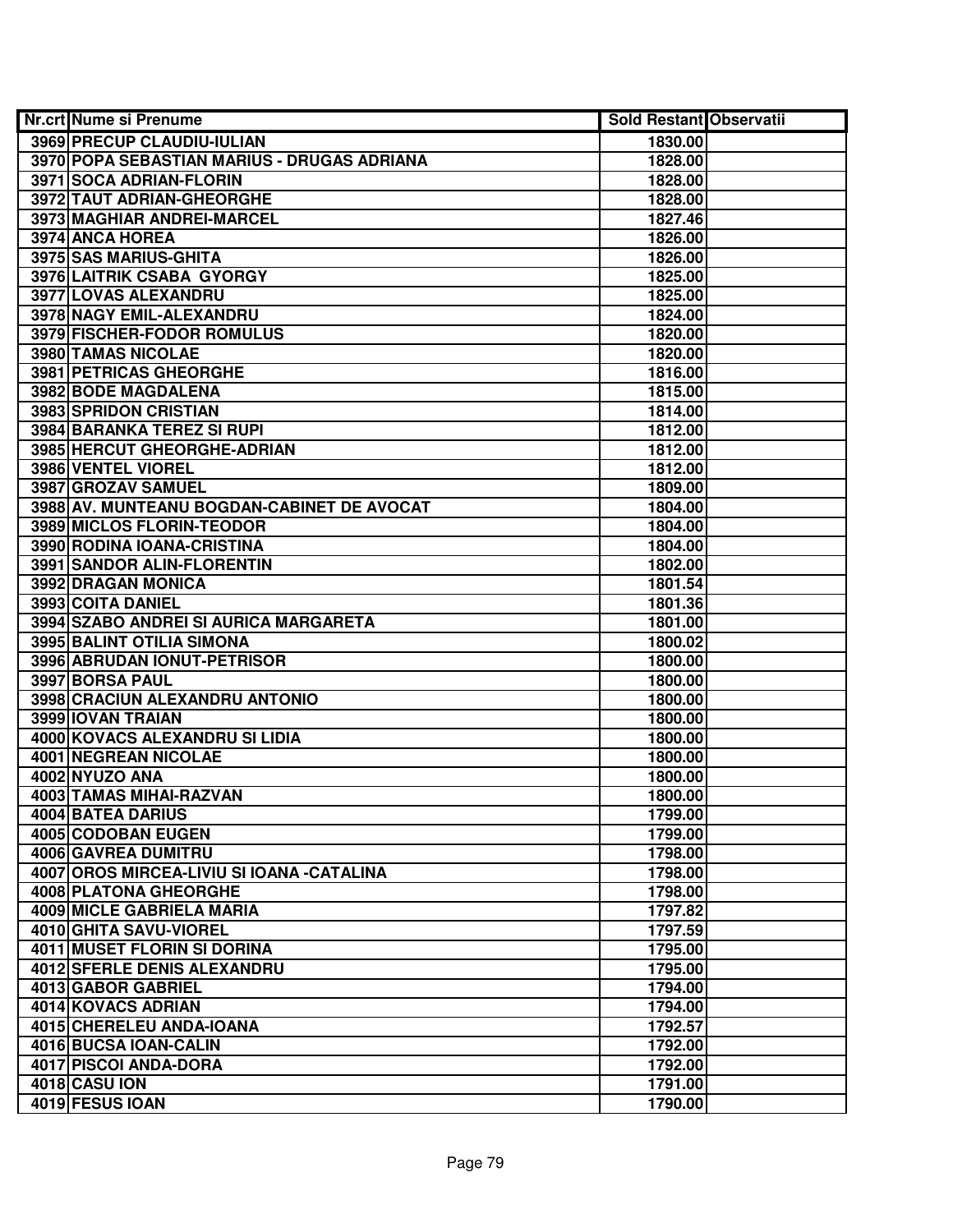| <b>Nr.crt Nume si Prenume</b>             | <b>Sold Restant Observatii</b> |  |
|-------------------------------------------|--------------------------------|--|
| 4020 LAKATOS ANTONIO                      | 1787.00                        |  |
| 4021 MALITA MARIANA                       | 1786.00                        |  |
| 4022 TOMSA ROBERT                         | 1783.00                        |  |
| 4023 HAJDU CAROL                          | 1782.00                        |  |
| 4024 LAKATOS DANIEL                       | 1782.00                        |  |
| 4025 ENASCUT IOAN                         | 1781.60                        |  |
| 4026 GLIGOR CONSTANTIN                    | 1780.52                        |  |
| 4027 CHILBA AUREL - CSABA                 | 1780.00                        |  |
| 4028 FURTOS DAN MARIUS                    | 1780.00                        |  |
| <b>4029 SEBESTIEN NORBERT-MIHALY</b>      | 1780.00                        |  |
| 4030 GABOR GABOR                          | 1779.00                        |  |
| <b>4031 ILE ANA</b>                       | 1779.00                        |  |
| 4032 POP IOANA-LOREDANA                   | 1778.70                        |  |
| 4033 GABOR IOAN                           | 1778.00                        |  |
| 4034 PALLO TIBOR                          | 1778.00                        |  |
| 4035 KISS CLAUDIA IULIANA                 | 1776.00                        |  |
| 4036 DEJEU ALEXA-MARIUS                   | 1775.00                        |  |
| 4037 GABOR RUPI                           | 1775.00                        |  |
| 4038 DANCS MONIKA-ANDREA                  | 1774.00                        |  |
| 4039 NISTOR CARMEN-DANIELA                | 1774.00                        |  |
| 4040 SAITOS COSMIN                        | 1774.00                        |  |
| <b>4041 ARDELEAN PATRICIA</b>             | 1772.00                        |  |
| 4042 NAGY TIBERIU                         | 1771.00                        |  |
| 4043 MUSCA IMRE-EMERIC                    | 1770.00                        |  |
| 4044 POPA IOAN                            | 1770.00                        |  |
| 4045 GYEPAR CRISTIAN-EMERIC               | 1768.00                        |  |
| 4046 MIHUT MIHAI-COSTAN                   | 1765.00                        |  |
| 4047 POPA IOAN-CODRUT SI RAMONA           | 1765.00                        |  |
| 4048 BALOGH AKOS-IMRE SI IOLANDA          | 1763.00                        |  |
| 4049 SUSANU LIVIA SI VALERICA             | 1763.00                        |  |
| 4050 DEDA ALINA-AMALIA                    | 1761.51                        |  |
| 4051 COCIUBAN RODICA STEFANIA SI PETRU T. | 1761.00                        |  |
| 4052 ADORJAN ATTILA                       | 1760.00                        |  |
| 4053 COPIL AVRAM-FLORIN                   | 1760.00                        |  |
| 4054 CRISTOREANU DAN-EDUARD               | 1760.00                        |  |
| 4055 MOTOC ADINA-IOANA                    | 1760.00                        |  |
| 4056 POP EUSEBIU-COSTEL                   | 1760.00                        |  |
| <b>4057 STAVARACHE SEBASTIAN-MARIUS</b>   | 1760.00                        |  |
| 4058 ABRUDAN LUCIAN                       | 1758.00                        |  |
| 4059 PUSCAS VLAD                          | 1755.00                        |  |
| 4060 STUPARU MARIN                        | 1755.00                        |  |
| 4061 TRIP FLORIAN                         | 1755.00                        |  |
| 4062 VASILOV REMUS-ALEXANDRU              | 1755.00                        |  |
| 4063 NEGRAU SIMONA-SANDA                  | 1754.50                        |  |
| 4064 BALLA ZOLTAN                         | 1751.00                        |  |
| 4065 DARABANEANU MIHAI-GAVRIL             | 1751.00                        |  |
| 4066 BAIDUCA ANA SI IOAN                  | 1750.00                        |  |
| 4067 ISZTOJKA EVA                         | 1750.00                        |  |
| 4068 PLOESTEANU MIHAI CATALIN             | 1750.00                        |  |
| 4069 GROZEF SVETLANA-NICOLETA             | 1746.00                        |  |
| 4070 BARGAU OCTAVIAN                      | 1745.25                        |  |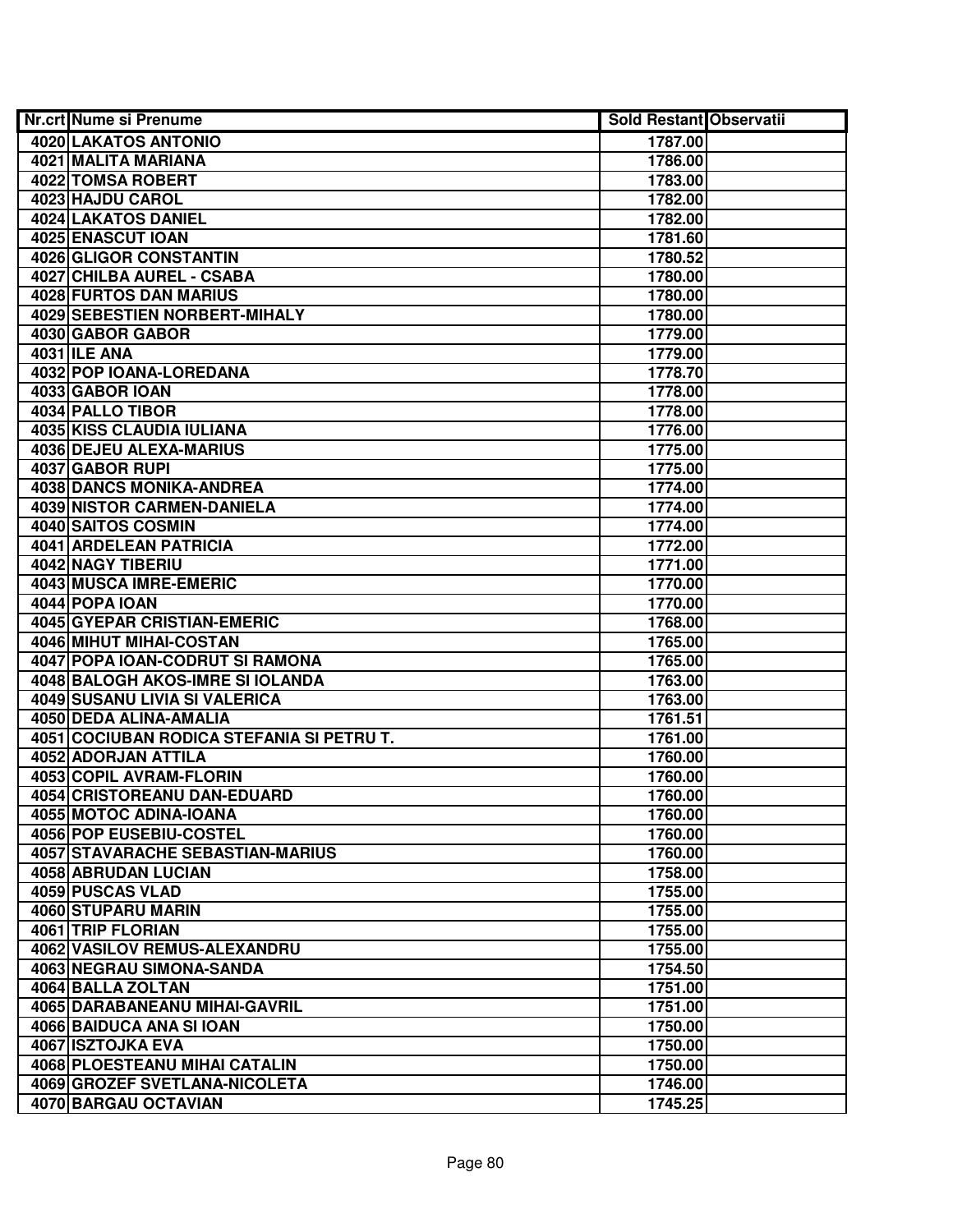| <b>Nr.crt Nume si Prenume</b>                       | <b>Sold Restant Observatii</b> |  |
|-----------------------------------------------------|--------------------------------|--|
| 4071 GINGU BOGDAN-GHEORGHE                          | 1745.00                        |  |
| 4072 HODISAN BOGDAN                                 | 1744.00                        |  |
| 4073 INDRIE IOAN-CRISTIAN                           | 1744.00                        |  |
| 4074 STEVLIK GABORI SI EVA                          | 1743.00                        |  |
| 4075 ZGIRD CRISTIAN-OVIDIU                          | 1743.00                        |  |
| 4076 BODEA CORNELIA LIVIA INTREPRINDERE INDIVIDUALA | 1740.00                        |  |
| 4077 BUT-GROZAVESCU CLAUDIU                         | 1740.00                        |  |
| 4078 ISZTOIKA MINDRA                                | 1740.00                        |  |
| <b>4079 SILAGHI ROXANA-ELENA</b>                    | 1737.00                        |  |
| <b>4080 BRINGYE GABRIEL-ADRIAN</b>                  | 1736.00                        |  |
| <b>4081 ONITA CRISTIAN SEBASTIAN</b>                | 1736.00                        |  |
| <b>4082 MIKLOVITS IULIU</b>                         | 1735.00                        |  |
| 4083 SERES GIZELLA                                  | 1735.00                        |  |
| 4084 BUDAU ILCA                                     | 1734.81                        |  |
| 4085 ALB LILIANA-SIMONA                             | 1734.00                        |  |
| 4086 BORA MIRCEA-DAN                                | 1734.00                        |  |
| 4087 GABOR IANCU                                    | 1734.00                        |  |
| 4088 ROTAR RAUL-DUMITRU                             | 1734.00                        |  |
| 4089 MATEI NICOLAE-DOREL                            | 1732.00                        |  |
| 4090 ROSTAS CLAUDIA                                 | 1732.00                        |  |
| 4091 SCURT DANIEL                                   | 1732.00                        |  |
| 4092 ANTAL BELA JANOS SI ANTAL ADALBERT             | 1730.00                        |  |
| 4093 ARDELEAN CLAUDIU-FLORIN                        | 1730.00                        |  |
| 4094 BARNA DACIAN-IONEL                             | 1730.00                        |  |
| 4095 MOGA IOANA PAMELA                              | 1730.00                        |  |
| 4096 BORA IOAN-RADU                                 | 1729.00                        |  |
| 4097 BOTIU MARIUS VIRGIL SI SIMONA MARILE           | 1728.00                        |  |
| 4098 IACOB CRISTIAN-GHEORGHE                        | 1728.00                        |  |
| 4099 ISZTOJKA MATE                                  | 1728.00                        |  |
| 4100 VARSZEGI IOSIF-GHEORGHE                        | 1728.00                        |  |
| 4101 REMES SEBASTIAN-BOGDAN                         | 1727.50                        |  |
| 4102 KOVACS PETER                                   | 1726.00                        |  |
| 4103 LAKATOS JOZSEF                                 | 1724.00                        |  |
| <b>4104 BODNAR SANDOR-MIKLOS</b>                    | 1723.00                        |  |
| <b>4105 COZMA ANDREI DRAGOS</b>                     | 1723.00                        |  |
| 4106 PACALA MAGDALINA                               | 1723.00                        |  |
| 4107 BRAGYE RADU-DAN                                | 1720.00                        |  |
| 4108 CILIAN FLORIN                                  | 1720.00                        |  |
| 4109 FILIP SERGIU                                   | 1720.00                        |  |
| 4110 MICULA ANDREI - LUCIAN                         | 1720.00                        |  |
| 4111 SUCIU MARIA                                    | 1720.00                        |  |
| 4112 VUSCAN PAUL EDUARD                             | 1720.00                        |  |
| <b>4113 KISS STEFAN FRANCISC</b>                    | 1718.00                        |  |
| 4114 CHEREGI AGNETA SI GHEORGHE                     | 1717.00                        |  |
| 4115 KEREZSI BIANCA ROXANA INTREP.INDIVIDUALA       | 1717.00                        |  |
| 4116 KISS TAMAS                                     | 1716.95                        |  |
| 4117 CAZACU RAUL-OVIDIU                             | 1715.00                        |  |
| 4118 ZBIRCEA ESTERA-EMILIA                          | 1714.00                        |  |
| 4119 REIZMUVES DARIAN                               | 1712.50                        |  |
| 4120 STRENG DUMITRU STEFAN                          | 1711.00                        |  |
| 4121 FORA TEODOR-FLAVIU                             | 1710.00                        |  |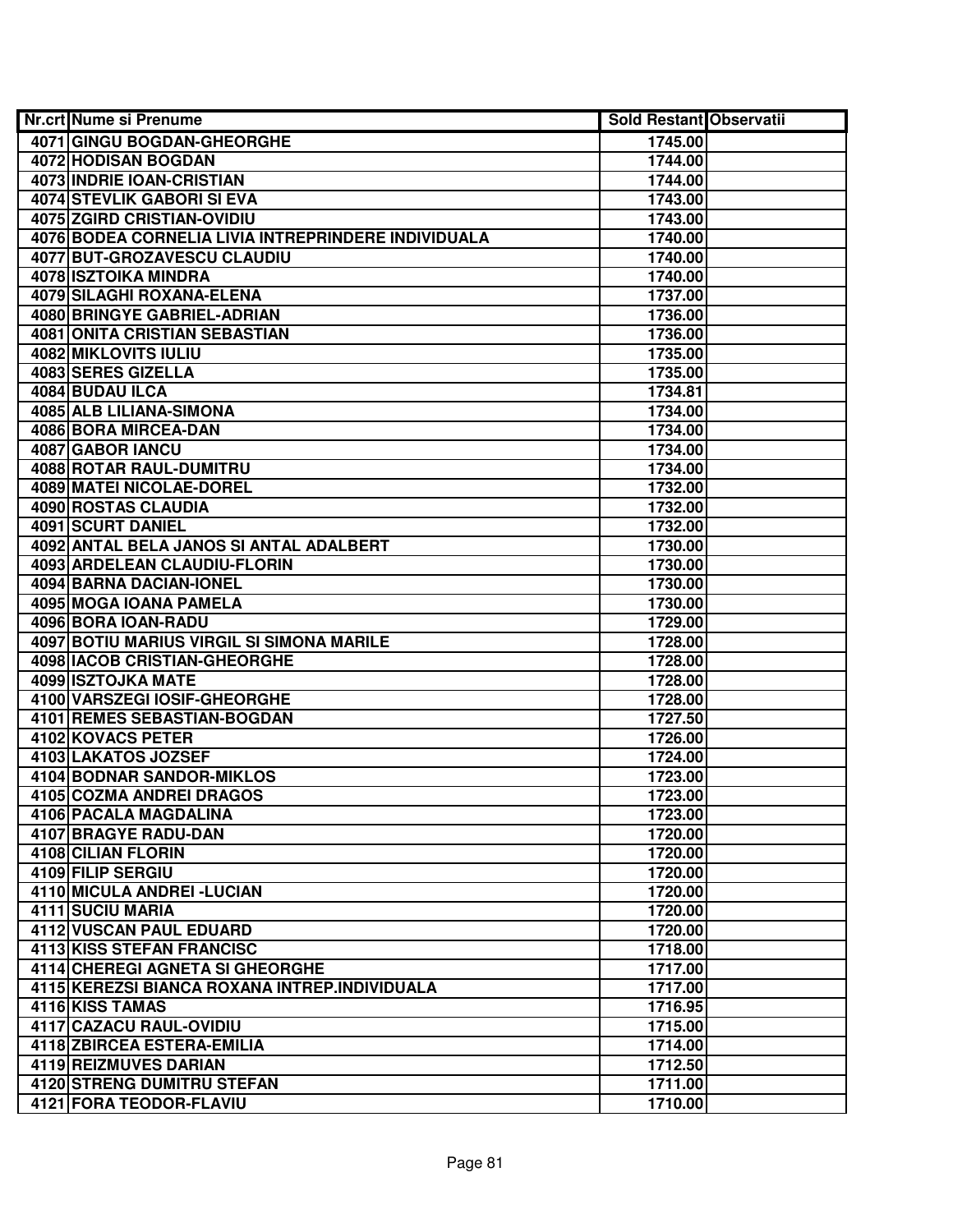| <b>Nr.crt Nume si Prenume</b>       | <b>Sold Restant Observatii</b> |  |
|-------------------------------------|--------------------------------|--|
| 4122 POPA NICOLAE-ALEXANDRU         | 1710.00                        |  |
| 4123 HAJZER GEZA                    | 1709.00                        |  |
| 4124 SABAU FLORIN-VALENTIN          | 1709.00                        |  |
| 4125 OLAR LAVINIU-SILVIU-IOAN       | 1708.47                        |  |
| 4126 ROZSDA IULIANA SI GRIGORE      | 1708.00                        |  |
| 4127 FARKAS JOZSEF                  | 1707.00                        |  |
| 4128 HUDRICIU BOGDAN ION            | 1707.00                        |  |
| 4129 BRAD COSTINELA-MARIANA         | 1706.00                        |  |
| 4130 LABAU DOREL                    | 1706.00                        |  |
| <b>4131 PASCA VASILE SI CAMELIA</b> | 1705.00                        |  |
| 4132 CIOARA CORINA FELICIA          | 1704.00                        |  |
| 4133 GABOR GETA                     | 1704.00                        |  |
| 4134 LUCACIU FLORIAN                | 1703.00                        |  |
| 4135 LUNCAN DORU-VIRGIL             | 1702.00                        |  |
| 4136 BURLEA CRISTINA                | 1700.00                        |  |
| 4137 CIURAR MELINDA                 | 1700.00                        |  |
| 4138 COSMAN VASILE                  | 1700.00                        |  |
| <b>4139 FARKAS KATALIN-REBEKA</b>   | 1700.00                        |  |
| <b>4140 GAIDOS PAVEL FLORIN</b>     | 1700.00                        |  |
| 4141 ISZTOICA EVA                   | 1700.00                        |  |
| 4142 MACAI MIHAI-IONUT              | 1700.00                        |  |
| 4143 MAGYARI KAROLY                 | 1700.00                        |  |
| 4144 PASCALAU MIRCEA-VASILE         | 1700.00                        |  |
| 4145 SHIBLI KAREEM                  | 1700.00                        |  |
| 4146 SZILAGYI ANGELA                | 1700.00                        |  |
| 4147 VITAN CRISTIAN-FLORIN          | 1700.00                        |  |
| 4148 BERE TEODORA-MARIANA           | 1699.00                        |  |
| 4149 CIUCIOIU HORIA                 | 1698.00                        |  |
| 4150 ERDOS TIBOR                    | 1698.00                        |  |
| 4151 SZABO ANETT MARIA              | 1698.00                        |  |
| 4152 DONINI MARCO                   | 1697.00                        |  |
| 4153 POP CALIN ADRIAN               | 1697.00                        |  |
| 4154 MINDRU VICTOR                  | 1696.88                        |  |
| 4155 GYOKERES ZOLTAN                | 1695.00                        |  |
| 4156 FARCAS MIRCEA SI IZABELLA      | 1694.00                        |  |
| <b>4157 NEDISAN TEOFIL</b>          | 1694.00                        |  |
| 4158 FIKO ROBERT-ZSOLT              | 1692.00                        |  |
| <b>4159 IONESCU CIPRIAN-GEORGE</b>  | 1692.00                        |  |
| <b>4160 MARCUT DAVID CAROL</b>      | 1692.00                        |  |
| 4161 MOLDOVAN MARIANA-LAURA         | 1692.00                        |  |
| 4162 MORAR CLAUDIA-JANETA           | 1692.00                        |  |
| 4163 PAPAY MIHNEA-PAUL              | 1692.00                        |  |
| 4164 MOS AUREL-GHEORGHE             | 1691.76                        |  |
| 4165 AGH ADALBERT                   | 1691.00                        |  |
| 4166 BANTO JANOS ZOLTAN             | 1691.00                        |  |
| 4167 MIKO JANOS                     | 1691.00                        |  |
| 4168 CEARNAU ALEXANDRU              | 1690.00                        |  |
| 4169 LAZURAN CLAUDIU SEBASTIAN      | 1690.00                        |  |
| 4170 FETEA ADRIAN-ZOLTAN            | 1689.00                        |  |
| 4171 CIPLEU NICODIM-SOLOMON         | 1688.00                        |  |
| 4172 BURCA CRISTIAN IOAN            | 1687.00                        |  |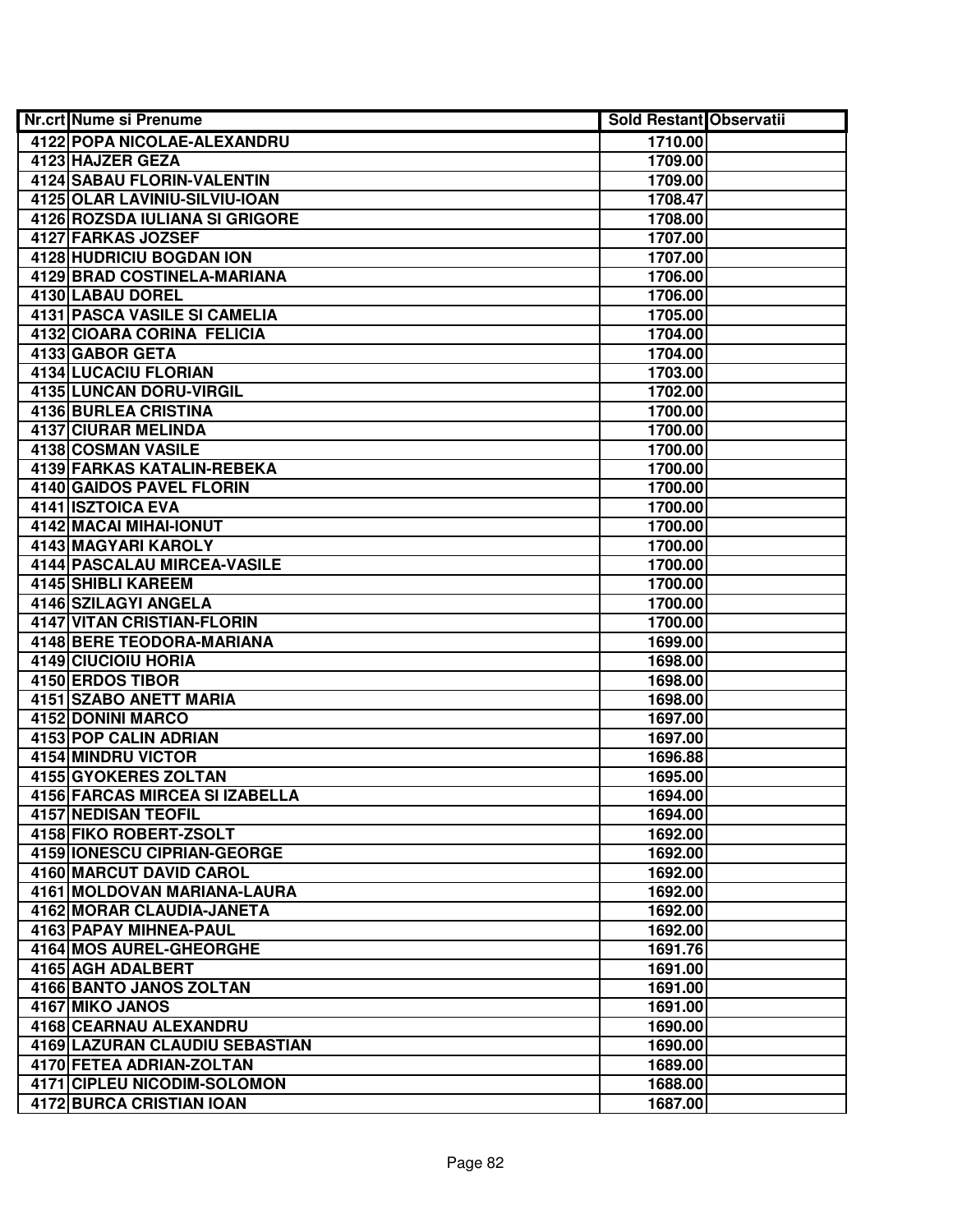| <b>Nr.crt Nume si Prenume</b>           | <b>Sold Restant Observatii</b> |  |
|-----------------------------------------|--------------------------------|--|
| 4173 KOVACS ARPAD                       | 1687.00                        |  |
| <b>4174 BARNUTIU CALIN</b>              | 1686.37                        |  |
| 4175 SZABO ADRIANA-RAMONA               | 1686.00                        |  |
| <b>4176 ERDELI MARIUS PETRU</b>         | 1685.00                        |  |
| 4177 GALEA NUREDIN-FLORIN               | 1683.00                        |  |
| <b>4178 TACIULET SORINEL</b>            | 1681.00                        |  |
| 4179 BUIBAS EVA                         | 1680.00                        |  |
| 4180 BULZAN DANUT                       | 1680.00                        |  |
| <b>4181 CRISAN CLAUDIU</b>              | 1680.00                        |  |
| 4182 LUCA SERGIU IOAN                   | 1679.00                        |  |
| 4183 TIRBAN-ZAHA ROCSANA-FLORICA        | 1679.00                        |  |
| <b>4184 BARBURA CALIN</b>               | 1678.00                        |  |
| 4185 OLTEANU ALEXANDRU-DRAGOS           | 1678.00                        |  |
| <b>4186 VARGA MARIUS-ALEXANDRU</b>      | 1678.00                        |  |
| 4187 IANCU DRAGOS NICUSOR               | 1677.00                        |  |
| 4188 MOCA GABRIELA                      | 1676.00                        |  |
| 4189 BLINDAS MARK-GABOR                 | 1675.00                        |  |
| <b>4190 FARCAS IULIANA</b>              | 1675.00                        |  |
| 4191 BORSI JOZSEF-ROBERT                | 1674.00                        |  |
| 4192 LELESCU DORIAN-CRISTIAN            | 1674.00                        |  |
| 4193 FLORIAN IOSIF GH.                  | 1673.00                        |  |
| <b>4194 MARCUT PAUL</b>                 | 1673.00                        |  |
| <b>4195 POTRE GABRIEL-FLORIN</b>        | 1673.00                        |  |
| 4196 KONETZKI SIMONA                    | 1672.00                        |  |
| 4197 SIPOS ALINA                        | 1671.00                        |  |
| 4198 GABOR LUDOVIC                      | 1670.00                        |  |
| 4199 HANAS DAVID CLAUDIU                | 1670.00                        |  |
| 4200 KOVACS GYORGY                      | 1670.00                        |  |
| 4201 MARCUT GHEORGHE SI VALERIA LILIANA | 1669.00                        |  |
| 4202 CHIPERI CALIN-CORNEL               | 1668.00                        |  |
| 4203 JUDE VIOREL-DAN                    | 1668.00                        |  |
| 4204 BLAGA GAVRIL SI MARIANA            | 1667.00                        |  |
| 4205 PANTIS CLAUDIU CATALIN             | 1667.00                        |  |
| 4206 MATEI SORIN-CRISTIAN               | 1666.00                        |  |
| 4207 POPA ADRIAN-NICOLAE                | 1666.00                        |  |
| 4208 CORB CORNELIU BENIAMIN             | 1665.00                        |  |
| 4209 BSAT LUMINITA VALERIA              | 1664.00                        |  |
| 4210 GABOR MINDRA                       | 1664.00                        |  |
| 4211 POPOVICI ADRIAN-IONUT              | 1664.00                        |  |
| 4212 TATAR ADELINA CRISTINA             | 1664.00                        |  |
| <b>4213 ISZTOIKA LUDOVIC</b>            | 1663.00                        |  |
| 4214 SERB AVRAM-DANUT                   | 1662.00                        |  |
| 4215 MAG MIRCEA-CRACIUN                 | 1661.00                        |  |
| 4216 BORBIRO LASZLO                     | 1660.00                        |  |
| 4217 GABOR MARGHIT                      | 1660.00                        |  |
| 4218 GRECU ADRIANA                      | 1660.00                        |  |
| 4219 OLCEAN DAVID CRISTIAN              | 1660.00                        |  |
| 4220 PUTNOKI RAUL                       | 1660.00                        |  |
| 4221 NAGY ANDRAS                        | 1658.00                        |  |
| 4222 SZILAGYI CSABA                     | 1658.00                        |  |
| 4223 ZOT FLORIN- LUCIAN                 | 1658.00                        |  |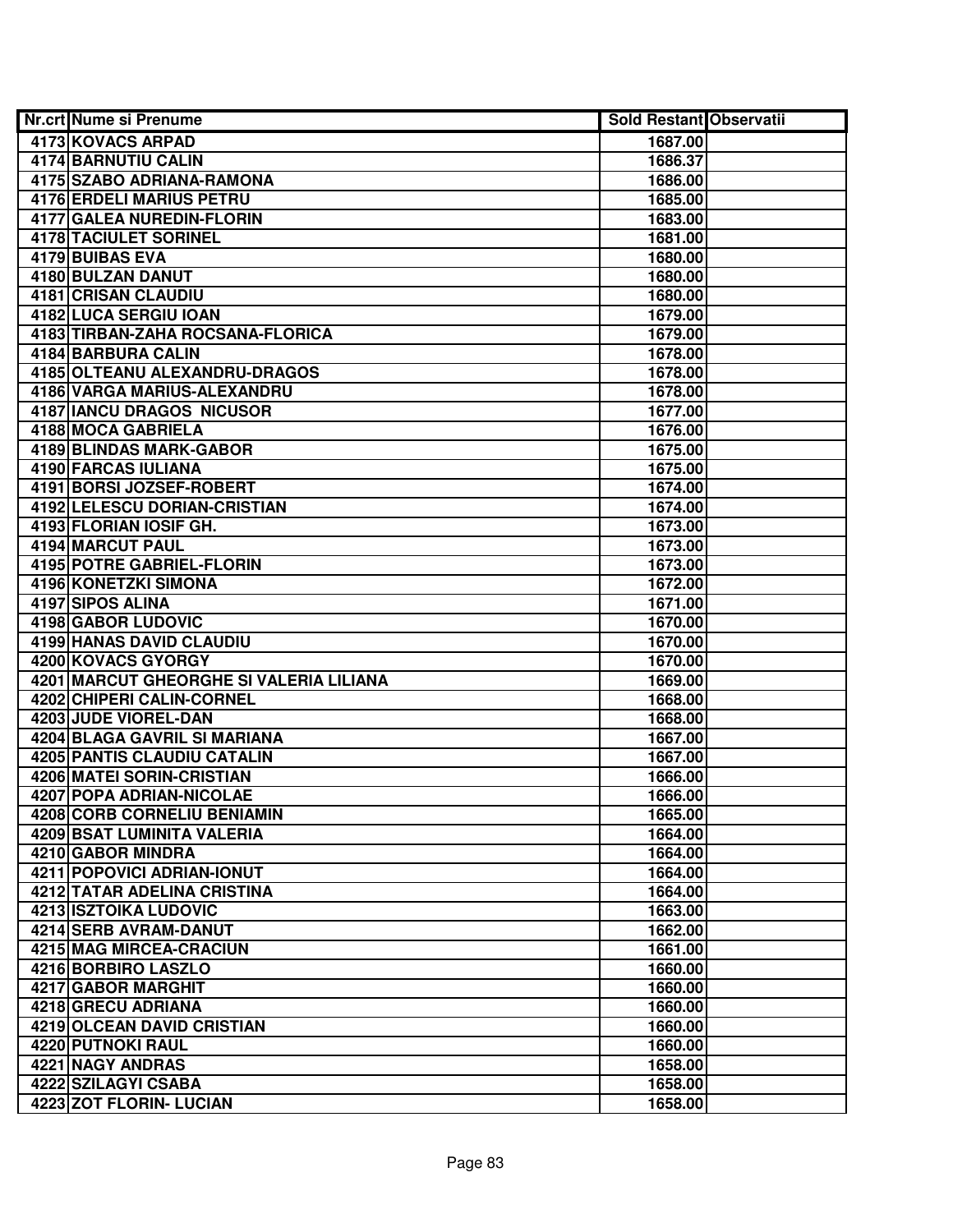| <b>Nr.crt Nume si Prenume</b>             | <b>Sold Restant Observatii</b> |  |
|-------------------------------------------|--------------------------------|--|
| 4224 P.F.A.BAN CORNELIA                   | 1657.00                        |  |
| <b>4225 TOTH COSMIN CRISTIAN</b>          | 1657.00                        |  |
| 4226 ARDELEAN MARIA                       | 1655.00                        |  |
| <b>4227 PINTYE ISTVAN-GYORGY</b>          | 1655.00                        |  |
| 4228 PUIU LIVIU                           | 1655.00                        |  |
| 4229 POP CSABA                            | 1654.00                        |  |
| 4230 VARHELYI CAROL SI KLARA              | 1654.00                        |  |
| 4231 FODRE ETEL                           | 1653.00                        |  |
| <b>4232 POPA STEFAN EMIL</b>              | 1653.00                        |  |
| 4233 IOVAN DANIELA                        | 1652.00                        |  |
| 4234 NEGRU ANNA                           | 1652.00                        |  |
| 4235 SUMALAN ALEXANDRU                    | 1652.00                        |  |
| 4236 GHERDAN SERGIU-VALENTIN AVOCAT       | 1651.00                        |  |
| 4237 GHERMAN VASILE                       | 1651.00                        |  |
| 4238 CHEREGI MIHAI AMAN                   | 1650.00                        |  |
| 4239 GABOR GABOR                          | 1650.00                        |  |
| 4240 LAPADAT FLORIN                       | 1650.00                        |  |
| 4241 POPA LIVIU                           | 1650.00                        |  |
| 4242 SARKOZI FERENCZ-CSABA                | 1650.00                        |  |
| 4243 TOROK LUDOVIC                        | 1650.00                        |  |
| 4244 ZEMPLENYI ZOLTAN-LASZLO              | 1650.00                        |  |
| 4245 BERINDE MARIA                        | 1649.00                        |  |
| 4246 MIERLUT FLORIAN                      | 1649.00                        |  |
| 4247 GHEORGHE ROMOLICA                    | 1648.55                        |  |
| 4248 HAIVAS SORIN ADRIAN SI CORINA ALEX.  | 1648.00                        |  |
| 4249 SANDOR VASILE                        | 1648.00                        |  |
| 4250 CSIKI FRANCISC-IOSIF SI ANDREA-BEATA | 1646.00                        |  |
| 4251 KOVACS IOAN IOSIF                    | 1645.00                        |  |
| 4252 DUME FLORIN-GABRIEL SI EVA-ELENA     | 1644.00                        |  |
| 4253 HAMZA NORBERT                        | 1642.50                        |  |
| 4254 KOVACS ANITA-IZABELA                 | 1641.00                        |  |
| 4255 ROIBU TEODOR SI FLORICA MARIANA      | 1641.00                        |  |
| 4256 NISTOR VIOREL                        | 1640.00                        |  |
| <b>4257 RUSU DANIELA</b>                  | 1640.00                        |  |
| <b>4258 TODOR DANUT-ADRIAN</b>            | 1640.00                        |  |
| 4259 VASLOVIC COSTICA-CALIN SI CARMEN     | 1640.00                        |  |
| 4260 LETEA MARCEL-FLORIN                  | 1638.00                        |  |
| 4261 GYONGYOSI VIOLETA                    | 1637.00                        |  |
| 4262 SERDULT KATALIN IOLAN                | 1637.00                        |  |
| 4263 LUPO VIORICA-LIVIA                   | 1636.00                        |  |
| 4264 MOCIAR EMIL-MARIUS                   | 1636.00                        |  |
| <b>4265 BERES FERENCZ ZOLTAN</b>          | 1634.00                        |  |
| 4266 GHEREGI FLORIN                       | 1634.00                        |  |
| 4267 BUZGO SANDOR-ATTILA                  | 1633.00                        |  |
| 4268 TAAR LASZLO-ENDRE                    | 1633.00                        |  |
| 4269 BOSCA ADRIAN-RAZVAN                  | 1632.00                        |  |
| 4270 CORB ADRIAN-CLAUDIU                  | 1632.00                        |  |
| 4271 COSTEA LUCIAN                        | 1632.00                        |  |
| 4272 FULOP ALEXANDRU-IOAN                 | 1632.00                        |  |
| 4273 CALAU CALIN-ADRIAN                   | 1630.00                        |  |
| 4274 DUCA EMIL-FLORIN                     | 1630.00                        |  |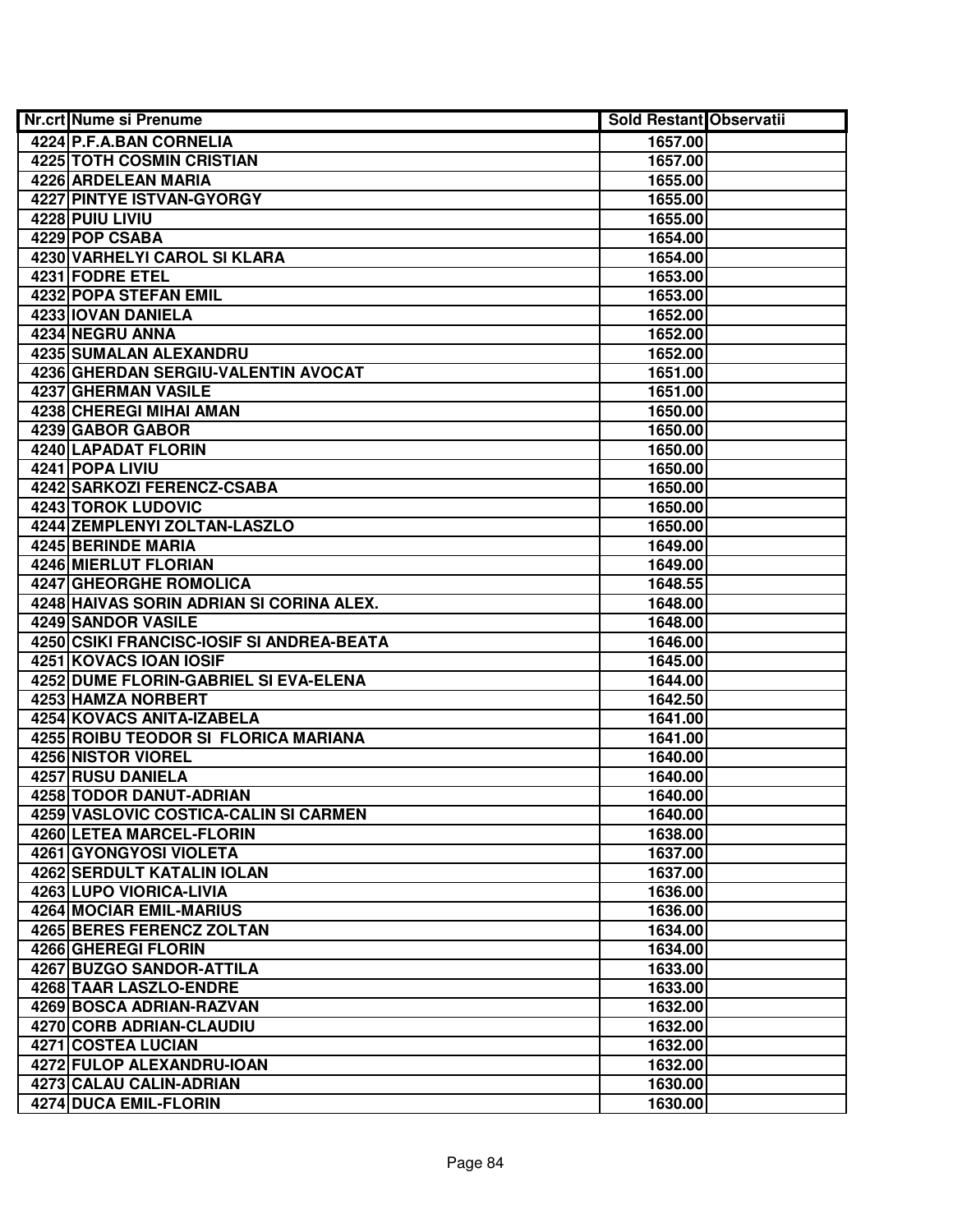| <b>Nr.crt Nume si Prenume</b>                           | <b>Sold Restant Observatii</b> |  |
|---------------------------------------------------------|--------------------------------|--|
| 4275 LEAC ALINA-DANA                                    | 1630.00                        |  |
| 4276 ALECU ANCA-RAMONA                                  | 1628.00                        |  |
| 4277 GABOR TEODOR-TIBERIU-FLORIAN                       | 1627.50                        |  |
| 4278 VARGA STELIAN-GELU                                 | 1627.00                        |  |
| 4279 BURLAU MARIUS-LAVINIU                              | 1625.00                        |  |
| 4280 DAVID KATALIN GABRIELA                             | 1625.00                        |  |
| 4281 SARMASAN CATALIN-VIOREL                            | 1625.00                        |  |
| 4282 JURCA CLAUDIU-MARIUS                               | 1622.00                        |  |
| <b>4283 GREGOVICS MARIA</b>                             | 1621.00                        |  |
| 4284 ISTOICA BOROS                                      | 1621.00                        |  |
| 4285 CALDARAR CIPRIAN FLORIN                            | 1620.00                        |  |
| 4286 HAMZA ARGENTIN-REMUS                               | 1620.00                        |  |
| 4287 LIANU ION - CONSTANTIN                             | 1620.00                        |  |
| 4288 SANYO ALOIS-IOAN                                   | 1620.00                        |  |
| 4289 TURC ADRIAN-MIHAI                                  | 1620.00                        |  |
| 4290 BRAN FLORENTINA-DANIELA                            | 1619.00                        |  |
| 4291 GULES FLORIN CALIN                                 | 1619.00                        |  |
| 4292 SABAU CARMEN                                       | 1619.00                        |  |
| 4293 FREUNDLICH SAMUEL ADAM - INTREPRINDERE INDIVIDUALA | 1616.00                        |  |
| 4294 MOGA VIOREL-AUGUSTIN                               | 1615.00                        |  |
| 4295 GABOR GAVRIL                                       | 1613.00                        |  |
| 4296 GOMBOS CORNEL-VIOREL SI CARMEN                     | 1613.00                        |  |
| <b>4297 SANDOR DUMITRU SI MAGDALENA</b>                 | 1613.00                        |  |
| 4298 TANFOGLIO DOMENICO                                 | 1613.00                        |  |
| 4299 BITTENBINDER LASZLO TIBOR                          | 1611.00                        |  |
| 4300 GUI CIPRIAN-MARCEL                                 | 1611.00                        |  |
| 4301 TRIFA DOREL MARIUS                                 | 1610.84                        |  |
| 4302 EMBER RAMONA-GABRIELA                              | 1609.00                        |  |
| 4303 BAN IOAN-SEBASTIAN                                 | 1608.00                        |  |
| 4304 BUNGAU CRISTIAN-ALIN                               | 1607.00                        |  |
| 4305 POPA TUNS DORIN LIVIU INTREP.INDIV.                | 1605.00                        |  |
| 4306 FILIP LAVINIA ADINA                                | 1604.00                        |  |
| 4307 TENT CRISTIAN PETRU                                | 1604.00                        |  |
| 4308 TIRITEU BOGDAN IONUT                               | 1604.00                        |  |
| 4309 TOTH ROLLAND-MARK                                  | 1604.00                        |  |
| 4310 MOISA SERGIU IOAN                                  | 1603.00                        |  |
| <b>4311 GHIURAU CRISTIAN FLORIN</b>                     | 1602.00                        |  |
| <b>4312 LASZLO LEVENTE - MIKLOS</b>                     | 1602.00                        |  |
| 4313 SZABADOS NORBERT SANDOR                            | 1602.00                        |  |
| 4314 CAB.AVOCAT SALLAK STEFAN                           | 1601.00                        |  |
| 4315 ADESOZE EMMANUEL SOJI                              | 1600.00                        |  |
| 4316 ALADWAN MASHHOUR-MAHMMOUD                          | 1600.00                        |  |
| 4317 BARTHA LASZLO ADALBERT                             | 1600.00                        |  |
| 4318 DEME ALEXANDRU                                     | 1600.00                        |  |
| 4319 DERECICHEI ANGELA                                  | 1600.00                        |  |
| 4320 DOLHAN MONICA-ELISABETA                            | 1600.00                        |  |
| 4321 EL AIDI MOULAY MEHDI                               | 1600.00                        |  |
| 4322 GABOR LIZA                                         | 1600.00                        |  |
| 4323 GHIURO CIPRIAN-ADRIAN                              | 1600.00                        |  |
| 4324 MARIAN RADU ION                                    | 1600.00                        |  |
| 4325 MESZAROS IULIU-ROBERT                              | 1600.00                        |  |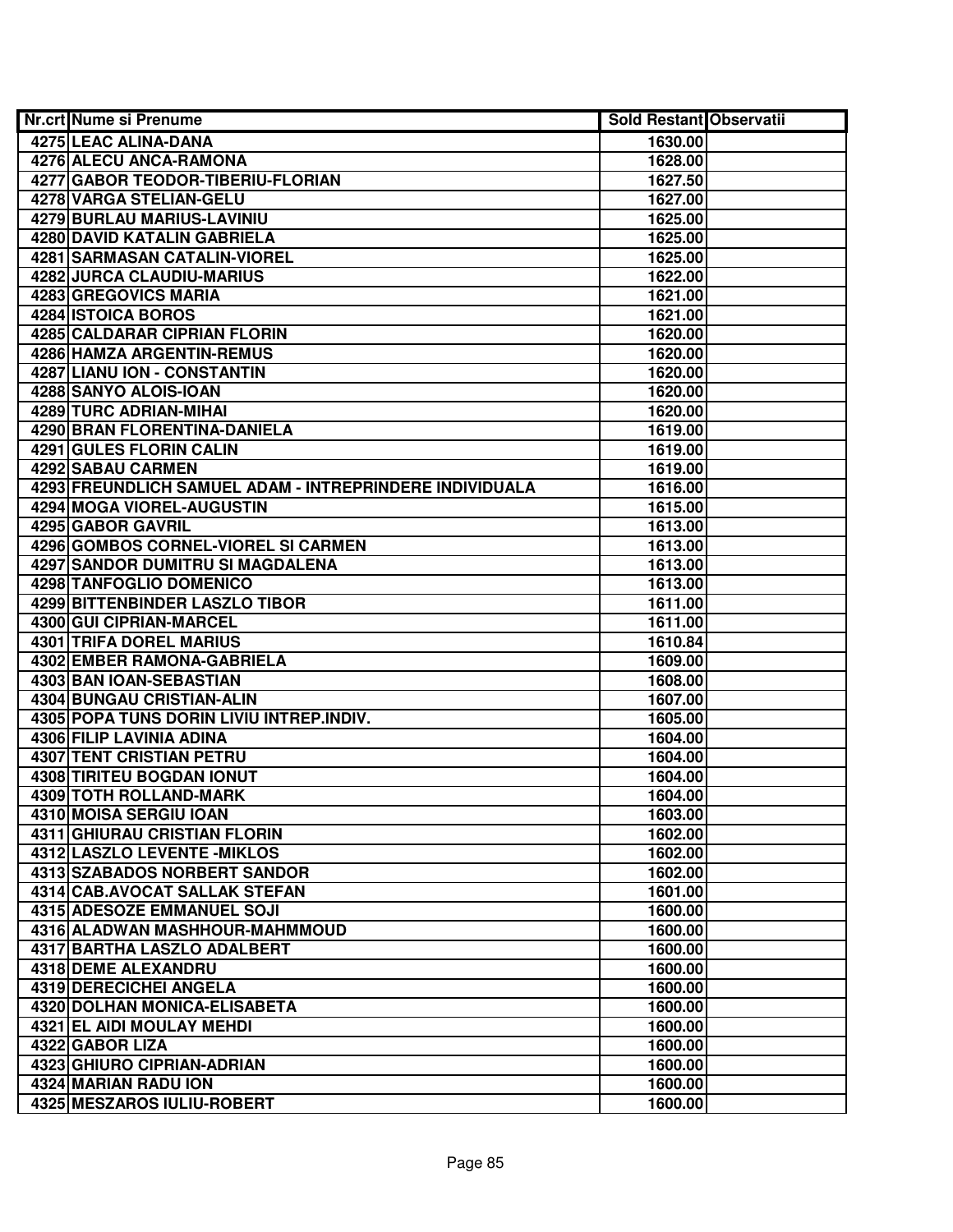| <b>Nr.crt Nume si Prenume</b>                         | <b>Sold Restant Observatii</b> |  |
|-------------------------------------------------------|--------------------------------|--|
| 4326 OLAH EMERIC                                      | 1600.00                        |  |
| <b>4327 PINTEAN COSMIN IOAN</b>                       | 1600.00                        |  |
| <b>4328 RACOLTA SIMONA ANCA</b>                       | 1600.00                        |  |
| 4329 SISIANU OLEG                                     | 1600.00                        |  |
| 4330 TOTH ALEXANDRU-CRISTIAN                          | 1600.00                        |  |
| 4331 TRABELSI MOHAMED MAHDI                           | 1600.00                        |  |
| 4332 TRIPON TEODOR OCTAVIAN                           | 1600.00                        |  |
| 4333 ZOICAS MIHAI                                     | 1600.00                        |  |
| <b>4334 GOBLYOSNE TAJTI-ILONA</b>                     | 1599.00                        |  |
| 4335 GUTUI CRISTIAN-IOAN SI DANA-MARIANA              | 1599.00                        |  |
| <b>4336 ROSAN LIVIU SI MARIOARA</b>                   | 1599.00                        |  |
| <b>4337 GHIURAU DORIN-STELIAN</b>                     | 1598.00                        |  |
| <b>4338 ROUSSIS LUCIA MARIANA</b>                     | 1597.00                        |  |
| 4339 MADAR PETRU ALIN, ALEXANDRA, IONUT, MA           | 1595.00                        |  |
| 4340 MUDURA TITUS DUMITRU                             | 1592.00                        |  |
| 4341 ROSTAS LINA                                      | 1592.00                        |  |
| 4342 CIUCIU LIVIA                                     | 1591.10                        |  |
| 4343 BOBOTAN OVIDIU-VASILE                            | 1589.00                        |  |
| 4344 EMBER VIORICA (ENGBER IBOLYA)                    | 1587.00                        |  |
| 4345 SIPOS IULIU                                      | 1587.00                        |  |
| 4346 BEDE ALEXANDRU SI SIMONA-MARIANA                 | 1586.00                        |  |
| 4347 GABOR CLARA                                      | 1586.00                        |  |
| 4348 MICLAUS JAN-LUCIAN                               | 1586.00                        |  |
| 4349 LECHINTEANU RAUL-SERGIU                          | 1585.00                        |  |
| 4350 SZABO ANA                                        | 1585.00                        |  |
| 4351 PUIE VIOLETA-FLORINA SI NICOLAE                  | 1584.00                        |  |
| 4352 KALMAR ATTILA ENDRE                              | 1583.00                        |  |
| 4353 TRIPA CORNEL IOAN                                | 1583.00                        |  |
| 4354 GABOR MARGARETA                                  | 1582.00                        |  |
| 4355 GYORGY ILDIKO-RENATA                             | 1582.00                        |  |
| 4356 SARCA FLORIN                                     | 1582.00                        |  |
| 4357 CIOLOCA OCTAVIAN, AUGUSTIN, VICTOR, BEJAN FLOARE | 1581.00                        |  |
| 4358 HUSZAR ATTILA                                    | 1581.00                        |  |
| 4359 LACATUS ISTVAN                                   | 1581.00                        |  |
| <b>4360 BALOG FERENC</b>                              | 1580.00                        |  |
| 4361 BURCA BOGDAN-MARIUS                              | 1580.00                        |  |
| 4362 CRISTEA IOAN                                     | 1580.00                        |  |
| 4363 JENEI ISTVAN                                     | 1580.00                        |  |
| 4364 POP NORBERT-GASPAR                               | 1580.00                        |  |
| 4365 HADI ATTILA                                      | 1579.00                        |  |
| 4366 VASS ISABELA ADRIANA                             | 1578.00                        |  |
| 4367 CARTIS GHEORGHE-IOAN                             | 1577.65                        |  |
| 4368 LELE TEODOR SI ILEANA                            | 1577.00                        |  |
| 4369 OROS IOAN MARCEL                                 | 1577.00                        |  |
| 4370 HEGEDUS IOAN-STEFAN                              | 1576.00                        |  |
| 4371 MIHALCA DANA-MIRABELA                            | 1576.00                        |  |
| 4372 VARGA ZOLTAN                                     | 1576.00                        |  |
| 4373 SCHEIPNER ANITA-RAMONA                           | 1575.00                        |  |
| 4374 MATIS MARIUS-EUGEN                               | 1574.00                        |  |
| 4375 OLTEAN DANIEL                                    | 1574.00                        |  |
| 4376 COFAR ONISIM - TRANDAFIR                         | 1573.00                        |  |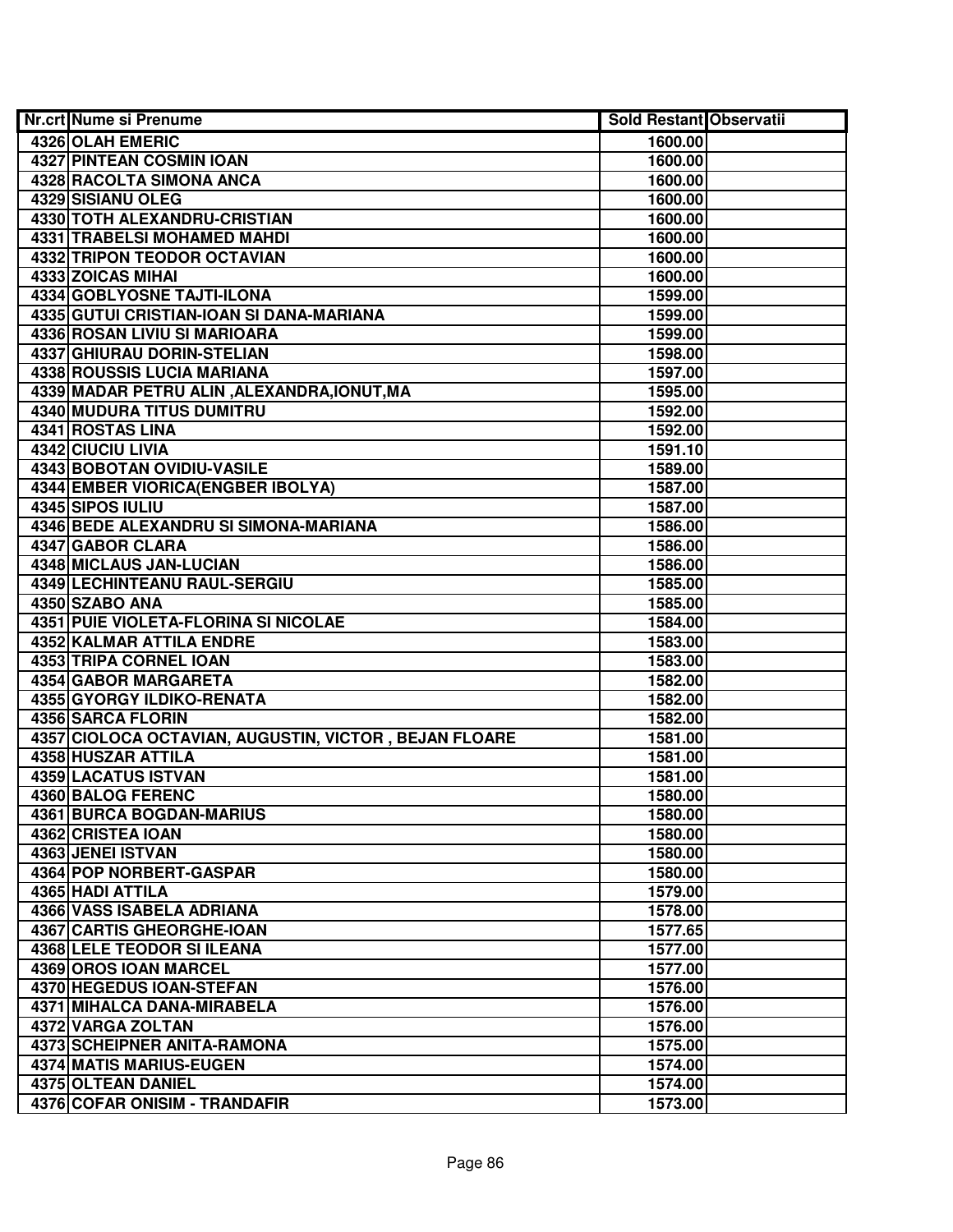| <b>Nr.crt Nume si Prenume</b>                          | <b>Sold Restant Observatii</b> |  |
|--------------------------------------------------------|--------------------------------|--|
| 4377 NAGY-MOLNAR GABOR SI FRANCISKA                    | 1573.00                        |  |
| <b>4378 GACIU ROBERT</b>                               | 1572.00                        |  |
| 4379 LAKATOS ANETA-DANIELA                             | 1572.00                        |  |
| 4380 DRIMBA ROZALIA                                    | 1571.00                        |  |
| <b>4381 GHIULAN LORENA-CARMEN</b>                      | 1571.00                        |  |
| 4382 KOPE LIVIA                                        | 1570.00                        |  |
| 4383 POP IOAN                                          | 1570.00                        |  |
| 4384 VARADI ATTILA                                     | 1570.00                        |  |
| 4385 ISZTOIKA IOAN                                     | 1569.00                        |  |
| <b>4386 KERESZTESY DIANA DOINA</b>                     | 1569.00                        |  |
| 4387 POP EUGEN                                         | 1566.66                        |  |
| 4388 COJOC IULIA-TEODORA                               | 1565.02                        |  |
| <b>4389 SZATMARI TIBERIU</b>                           | 1565.00                        |  |
| 4390 AMBRO ADRIAN                                      | 1561.00                        |  |
| 4391 BODONEA MIHAELA-FLORENTINA                        | 1561.00                        |  |
| 4392 CRACIUNAS IOAN                                    | 1560.00                        |  |
| <b>4393 PARCALAB IONUT PETRU</b>                       | 1560.00                        |  |
| 4394 PLES IOAN                                         | 1560.00                        |  |
| 4395 CABA ALIN GABRIEL                                 | 1559.33                        |  |
| 4396 CERCEA STEFAN SI ADRIANA-GEORGETA                 | 1559.00                        |  |
| 4397 ROGOJAN SAMUIL-ANDREI                             | 1559.00                        |  |
| 4398 STROIU VASILE                                     | 1558.79                        |  |
| 4399 VANYA CSILLA PARASCHIVA-INTREPRINDERE INDIVIDUALA | 1558.00                        |  |
| 4400 REZMUVES ALEXANDRU                                | 1557.00                        |  |
| 4401 TENT MARIANA                                      | 1555.00                        |  |
| 4402 ABRUDAN CRISTIAN-TUDOR                            | 1554.00                        |  |
| 4403 LASLO MIRCEA                                      | 1551.00                        |  |
| 4404 ALI BILAL KHALIF                                  | 1550.00                        |  |
| 4405 KALLAI IBOLYA                                     | 1550.00                        |  |
| 4406 KOVACS FLORIN-ALEXANDRU                           | 1550.00                        |  |
| 4407 MEZEI ESZTER                                      | 1550.00                        |  |
| 4408 SAVA IOAN CAB. DE AVOCAT                          | 1549.00                        |  |
| 4409 NAGY ROBERT-LASZLO                                | 1548.00                        |  |
| 4410 PAP CSABA STEFAN                                  | 1547.00                        |  |
| 4411 BUNTA NICOLAE SI ANA MARIA                        | 1546.00                        |  |
| <b>4412 GYORI FLORIN-MARIUS</b>                        | 1546.00                        |  |
| 4413 NAGY PETER JOZSEF SI OLGA                         | 1546.00                        |  |
| 4414 RASVANTA VASILE-ADRIAN                            | 1545.00                        |  |
| 4415 DAVIDOV NELU                                      | 1544.00                        |  |
| 4416 IOVAN CLAUDIU-CRISTIAN                            | 1543.00                        |  |
| 4417 ROTH DEZIDERIU                                    | 1543.00                        |  |
| 4418 VINTER ALEXANDRA                                  | 1543.00                        |  |
| 4419 BARATI GEORG                                      | 1542.00                        |  |
| 4420 GHITEA ALEXANDRU-IOSIF                            | 1542.00                        |  |
| 4421 BARA CIPRIAN-CLAUDIU                              | 1540.00                        |  |
| 4422 DUME AUREL SI VICTORIA                            | 1540.00                        |  |
| 4423 ERDEI-MIHOC SEBASTIAN GEORGE                      | 1540.00                        |  |
| 4424 KOVACS ZSOLT-ATTILA                               | 1540.00                        |  |
| 4425 VARGA TIBOR                                       | 1540.00                        |  |
| 4426 BUNDIK RAYMOND-JOZSEF                             | 1539.00                        |  |
| 4427 GIURCA MARIUS SI IOANA                            | 1539.00                        |  |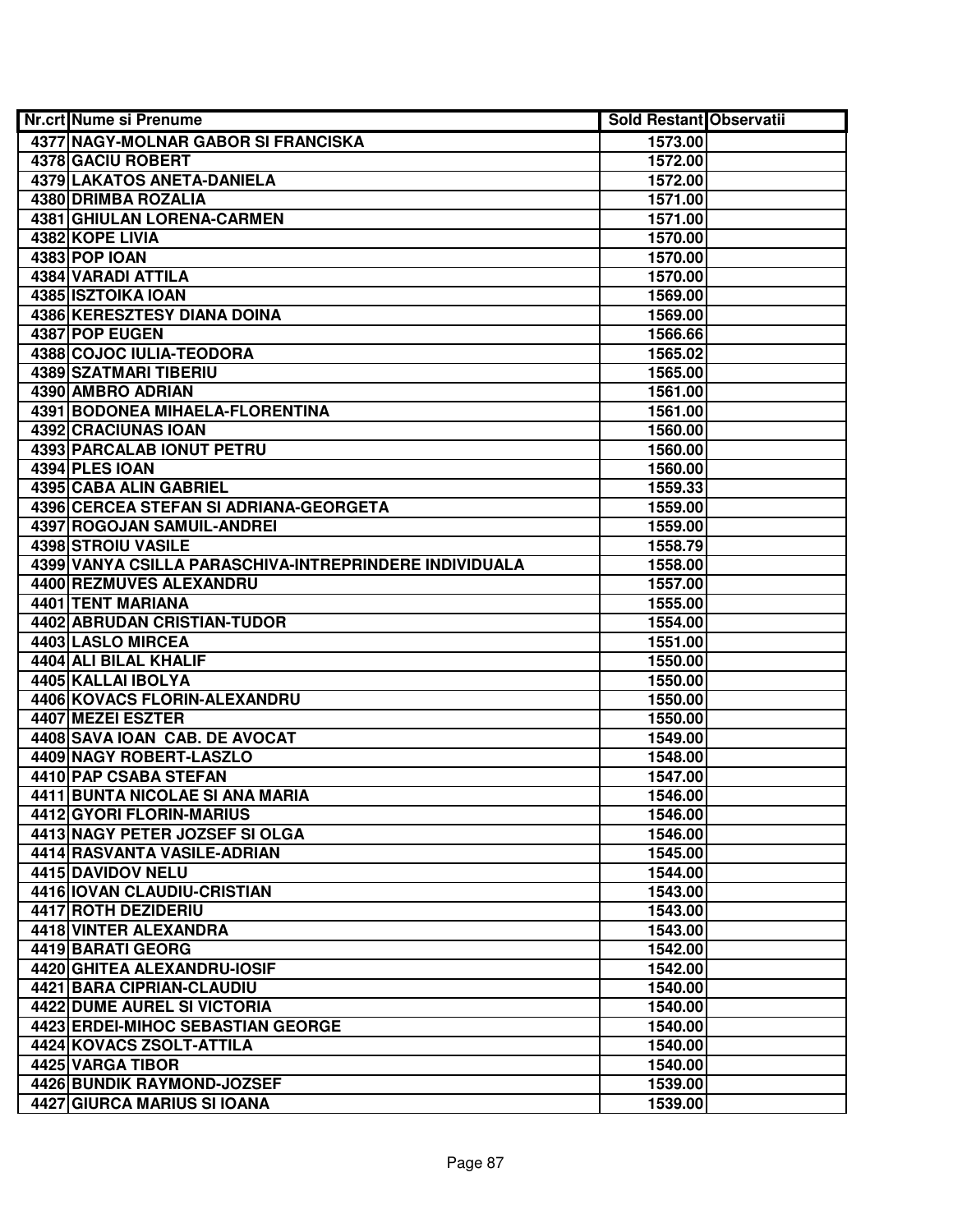| <b>Nr.crt Nume si Prenume</b>            | <b>Sold Restant Observatii</b> |  |
|------------------------------------------|--------------------------------|--|
| 4428 INDRIES ALEXANDRA-MONICA            | 1538.09                        |  |
| 4429 PETRUT GEORGE OCTAVIAN              | 1536.00                        |  |
| 4430 KISS ALEXANDRU                      | 1535.00                        |  |
| 4431 HAMZA MARGARETA-IOANA               | 1534.00                        |  |
| 4432 ERDEI MARIA                         | 1533.00                        |  |
| 4433 HAMZA EVA                           | 1533.00                        |  |
| 4434 POPA VASILE                         | 1533.00                        |  |
| 4435 COVACI MARIOARA                     | 1532.00                        |  |
| <b>4436 EISELE IUDITA ZOE</b>            | 1531.00                        |  |
| <b>4437 BOCUT ANDREI-GEORGE</b>          | 1530.00                        |  |
| <b>4438 BOKA GHEORGHE</b>                | 1530.00                        |  |
| 4439 VOINEA GABRIEL                      | 1530.00                        |  |
| 4440 GATEJ CRISTINA-IOANA                | 1528.00                        |  |
| 4441 MANTO DIANA - MARIA                 | 1527.00                        |  |
| 4442 OROS GHEORGHE                       | 1526.00                        |  |
| 4443 BORDAS STEFAN                       | 1525.00                        |  |
| 4444 CIBOTARU LILIANA                    | 1525.00                        |  |
| 4445 CABAU EMILIA-ANA                    | 1524.00                        |  |
| <b>4446 PURGE ILDIKO</b>                 | 1523.00                        |  |
| 4447 PANTIS SERGIU                       | 1522.00                        |  |
| 4448 DRAGHICI ANDREI-VICTOR              | 1521.00                        |  |
| 4449 DICU GHEORGHE                       | 1520.00                        |  |
| 4450 LINGURAR RAMONA-SIMONA              | 1520.00                        |  |
| 4451 IOVAN FLAVIUS                       | 1518.00                        |  |
| 4452 NISTOR RODICA                       | 1518.00                        |  |
| 4453 DAESCU MIHAELA-SIMONA               | 1517.00                        |  |
| 4454 SZABO ROBERT-IMRE                   | 1517.00                        |  |
| 4455 ARDELEAN GHEORGHE-CATALIN           | 1516.00                        |  |
| 4456 LAZAU MARIN SI CONSTANTINA-GABRIELA | 1516.00                        |  |
| 4457 BUDA ANDREI                         | 1515.00                        |  |
| 4458 IUHASZ ERVIN-EUGEN                  | 1515.00                        |  |
| 4459 MOCIAR TIBOR                        | 1515.00                        |  |
| 4460 BUMBUI IULIANA - ANA                | 1514.00                        |  |
| 4461 BRETAN ERNEST                       | 1512.00                        |  |
| 4462 SZAKACS JOZSEF-ROBERT               | 1512.00                        |  |
| 4463 CABINET DE AVOCAT-NEGRU RADU        | 1511.00                        |  |
| 4464 BALOGH ROBERT                       | 1510.00                        |  |
| <b>4465 COTE FLORICICA</b>               | 1510.00                        |  |
| 4466 GUBA SANDOR                         | 1510.00                        |  |
| 4467 IHOS MONICA-IOANA                   | 1510.00                        |  |
| 4468 MOISIN OVIDIU                       | 1510.00                        |  |
| <b>4469 MOTOC GABRIELA SI GHEORGHE</b>   | 1510.00                        |  |
| 4470 BUNTA ANA-MARIA GEORGETA            | 1509.00                        |  |
| 4471 VLAS DANIELA - FLORICA              | 1509.00                        |  |
| 4472 OTVOS DIANA                         | 1508.00                        |  |
| 4473 BUDAU DAN ALEXANDRU                 | 1505.00                        |  |
| 4474 PAPP IOAN SI ILEANA                 | 1503.00                        |  |
| 4475 TOCAI MIHAI                         | 1502.00                        |  |
| 4476 ANTONICS TEODORA EMILIA             | 1500.00                        |  |
| 4477 BADEA SIMONA                        | 1500.00                        |  |
| 4478 BALOTA CARMEN RENATA                | 1500.00                        |  |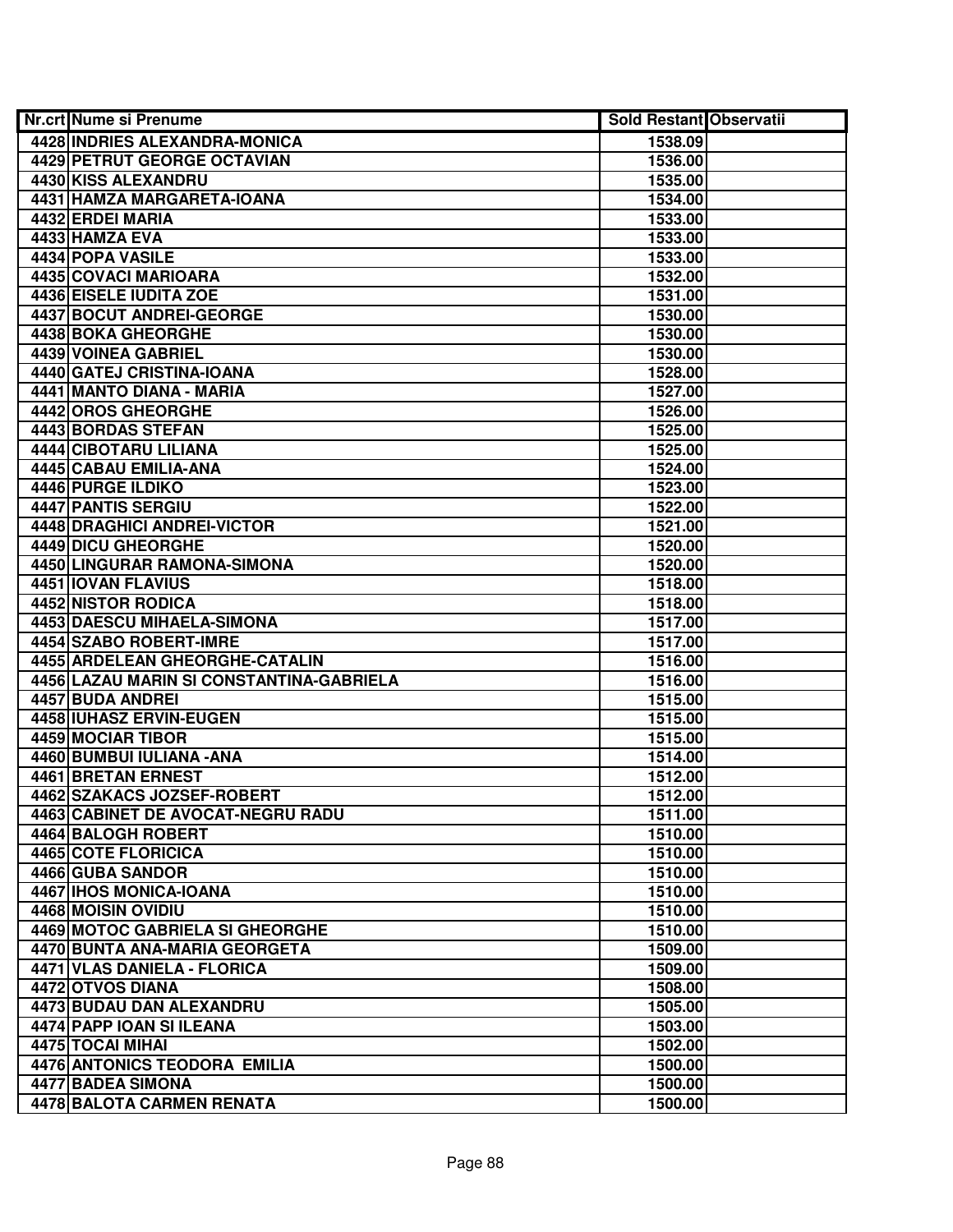| <b>Nr.crt Nume si Prenume</b>          | <b>Sold Restant Observatii</b> |  |
|----------------------------------------|--------------------------------|--|
| 4479 BEJUSCA FLORIN                    | 1500.00                        |  |
| 4480 BELTEKI TIBERIU ALEXANDRU         | 1500.00                        |  |
| 4481 BENCZIK ROBERT GABOR              | 1500.00                        |  |
| 4482 BURCEA MANDRA                     | 1500.00                        |  |
| 4483 BURCSA GITA                       | 1500.00                        |  |
| 4484 CODILA DIANA MIHAELA              | 1500.00                        |  |
| 4485 CSAK KRISZTINA P.F.A              | 1500.00                        |  |
| 4486 CUTULA DANA ANCA                  | 1500.00                        |  |
| <b>4487 DACUNNA VICHIE BRYAN ANDRE</b> | 1500.00                        |  |
| 4488 FILIMON DORIN                     | 1500.00                        |  |
| 4489 GABOR GAVRIL                      | 1500.00                        |  |
| 4490 GABOR MANDRA                      | 1500.00                        |  |
| 4491 GABOR ROZA                        | 1500.00                        |  |
| 4492 GABOR STEFAN                      | 1500.00                        |  |
| 4493 GANEA RAUL-MIHAI                  | 1500.00                        |  |
| 4494 HAINER LAURA                      | 1500.00                        |  |
| <b>4495 HODUT CALIN MIRCEA</b>         | 1500.00                        |  |
| 4496 HOWARD LEONA- VIOLETA             | 1500.00                        |  |
| 4497 ISZTOJKA TEREZIA                  | 1500.00                        |  |
| 4498 IZSAK JOZSEF                      | 1500.00                        |  |
| 4499 JOBAGY MIRELA-MARCELA             | 1500.00                        |  |
| 4500 JUZON MARCIN-JACEK                | 1500.00                        |  |
| 4501 KORDOVAN IOSIF                    | 1500.00                        |  |
| 4502 KOTELES ROBERT                    | 1500.00                        |  |
| 4503 KOVACS ATTILA SANDOR              | 1500.00                        |  |
| 4504 LUDESCHER CSABA-JANOS             | 1500.00                        |  |
| 4505 LUPO MARIOARA VOICHITA            | 1500.00                        |  |
| 4506 MARKOVICS ROMULUS-IULIU           | 1500.00                        |  |
| 4507 MARTINAO ANDRE RAFAEL             | 1500.00                        |  |
| 4508 MERCHES MARCEL-FLORIN             | 1500.00                        |  |
| 4509 MIHAI FLORENTINA                  | 1500.00                        |  |
| 4510 MIHUT ADRIAN SI SIMONA-FLORICA    | 1500.00                        |  |
| 4511 MONENCIU FLORIN-GHEORGHE          | 1500.00                        |  |
| <b>4512 NITE MARIUS</b>                | 1500.00                        |  |
| 4513 ORGOVAN VIORICA                   | 1500.00                        |  |
| <b>4514 PADUREAN KISS TIBERIU</b>      | 1500.00                        |  |
| 4515 PAP GILDA                         | 1500.00                        |  |
| <b>4516 PETRI NORBERT-SANDOR</b>       | 1500.00                        |  |
| 4517 PISTA FLORIN-IOAN                 | 1500.00                        |  |
| <b>4518 SALAJAN TEODORA-ROXANA</b>     | 1500.00                        |  |
| 4519 SAMU RUPI                         | 1500.00                        |  |
| 4520 SARKADI EVA                       | 1500.00                        |  |
| 4521 SORCA CIPRIAN-COSMIN              | 1500.00                        |  |
| 4522 STUPARU CONSTANTIN                | 1500.00                        |  |
| 4523 SVAB LUCIAN-BENIAMIN              | 1500.00                        |  |
| 4524 TOCILA ANDREI                     | 1500.00                        |  |
| 4525 VARGA RUDOLF                      | 1500.00                        |  |
| 4526 VINCZE KECSKES MATEI GHEORGHE     | 1500.00                        |  |
| 4527 GULYAS KATALIN                    | 1498.00                        |  |
| 4528 CHEREGI DANIEL-CALIN              | 1497.00                        |  |
| 4529 MOLNAR ANAMARIA                   | 1497.00                        |  |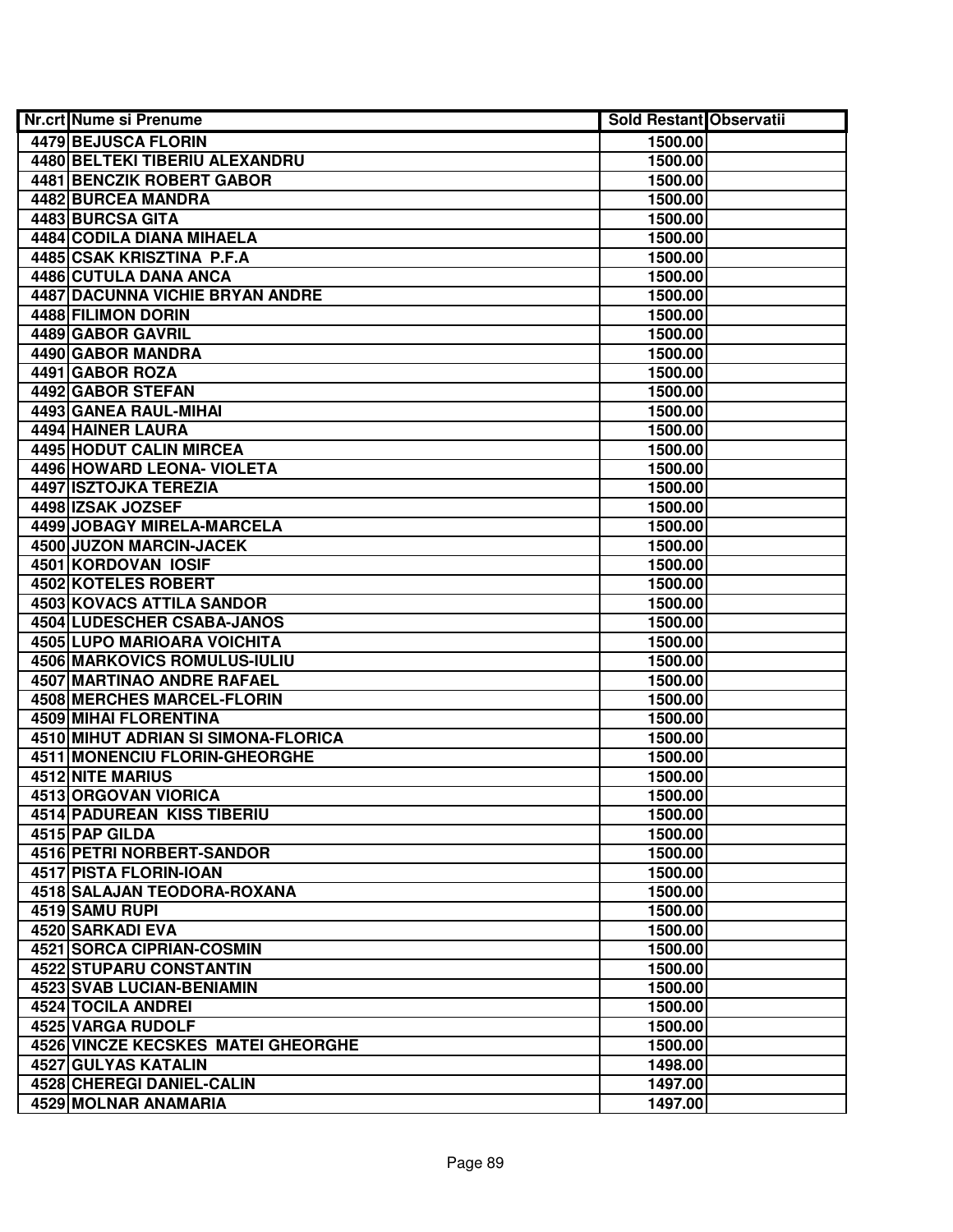| <b>Nr.crt Nume si Prenume</b>                | <b>Sold Restant Observatii</b> |  |
|----------------------------------------------|--------------------------------|--|
| 4530 JURCA GAVRIL SI MARGARETA               | 1496.00                        |  |
| <b>4531 MARINAU GEORGE-COSMIN</b>            | 1496.00                        |  |
| 4532 VARGA GEZA                              | 1496.00                        |  |
| 4533 MAGYARI ALEXANDRU                       | 1495.00                        |  |
| 4534 BANCSA EMERIC                           | 1494.74                        |  |
| 4535 VLAD TRAIAN MARIUS                      | 1494.00                        |  |
| 4536 ADANY BEATA                             | 1492.00                        |  |
| 4537 LUNGU RAZVAN                            | 1492.00                        |  |
| 4538 GABOR MATEI                             | 1491.00                        |  |
| 4539 GABOR SUSANA                            | 1491.00                        |  |
| 4540 CIURAR IOLAND                           | 1490.00                        |  |
| 4541 COSTEA MARIA DIANA                      | 1490.00                        |  |
| <b>4542 HERMAN SILVIU ALBERTO</b>            | 1490.00                        |  |
| <b>4543 REZMUVES ELISABETA</b>               | 1490.00                        |  |
| 4544 TOTOREAN MARCEL ALEXANDRU               | 1490.00                        |  |
| 4545 RUMUNA ANDRAS-LAJOS                     | 1488.00                        |  |
| 4546 CIURDAR PETRU SI IOANA                  | 1487.00                        |  |
| 4547 KARACSONYI ROBERT-PAVEL                 | 1487.00                        |  |
| 4548 MIHALY ROBERT KRISTIAN                  | 1487.00                        |  |
| 4549 OPREA MARIOARA                          | 1487.00                        |  |
| 4550 TOTH IOLANDA                            | 1487.00                        |  |
| 4551 BEJUSCA SERGIU- IONUT                   | 1485.06                        |  |
| 4552 SFERLE IOAN ADRIAN                      | 1485.00                        |  |
| <b>4553 NISTOR FLORENTINA-LENUTA SI IOAN</b> | 1484.49                        |  |
| 4554 PLUGAR MARIAN                           | 1483.70                        |  |
| 4555 HURMUZ MARIANA                          | 1482.70                        |  |
| 4556 MAG CIPRIAN-BOGDAN                      | 1481.00                        |  |
| 4557 CUC ADRIAN-NICOLAE                      | 1480.00                        |  |
| 4558 DUDAS SANDU DANUT                       | 1480.00                        |  |
| 4559 RIF-TOTH MARIA                          | 1480.00                        |  |
| 4560 TOMA NICOLAE-SILVIU                     | 1480.00                        |  |
| 4561 ZLIBUT ADRIANA                          | 1480.00                        |  |
| 4562 OPREA RONELA TEODORA                    | 1479.00                        |  |
| <b>4563 KULCZCKI FERENCZ ROMULUS</b>         | 1476.00                        |  |
| <b>4564 SALAJAN MARIOARA</b>                 | 1475.00                        |  |
| <b>4565 SZABO GABRIEL ROLAND</b>             | 1475.00                        |  |
| 4566 FARKAS ERNO-JANOS                       | 1474.00                        |  |
| <b>4567 STAN OLIMPIU-HOREA</b>               | 1474.00                        |  |
| 4568 IPIA GABRIELA                           | 1473.00                        |  |
| 4569 ILLE ANDREI-TUDOR                       | 1472.00                        |  |
| <b>4570 SERAFICEAN ALEXANDRU</b>             | 1471.00                        |  |
| 4571 ABRUDAN MARIUS-EMIL                     | 1470.00                        |  |
| 4572 BENTE VLAD CRISTIAN                     | 1470.00                        |  |
| 4573 BOCUT FLORENTINA-ANA MARIA              | 1470.00                        |  |
| 4574 TIRLA CRISTIAN-TUDOR                    | 1470.00                        |  |
| 4575 TOCA DANIEL                             | 1470.00                        |  |
| 4576 GUG RAVEICA SI PAVEL                    | 1468.00                        |  |
| 4577 POPA ANDREI COSMIN                      | 1467.00                        |  |
| 4578 SZABO TIBERIU                           | 1467.00                        |  |
| 4579 BURDAN IOSIF                            | 1466.98                        |  |
| 4580 CARP PAUL EUGEN                         | 1466.00                        |  |
|                                              |                                |  |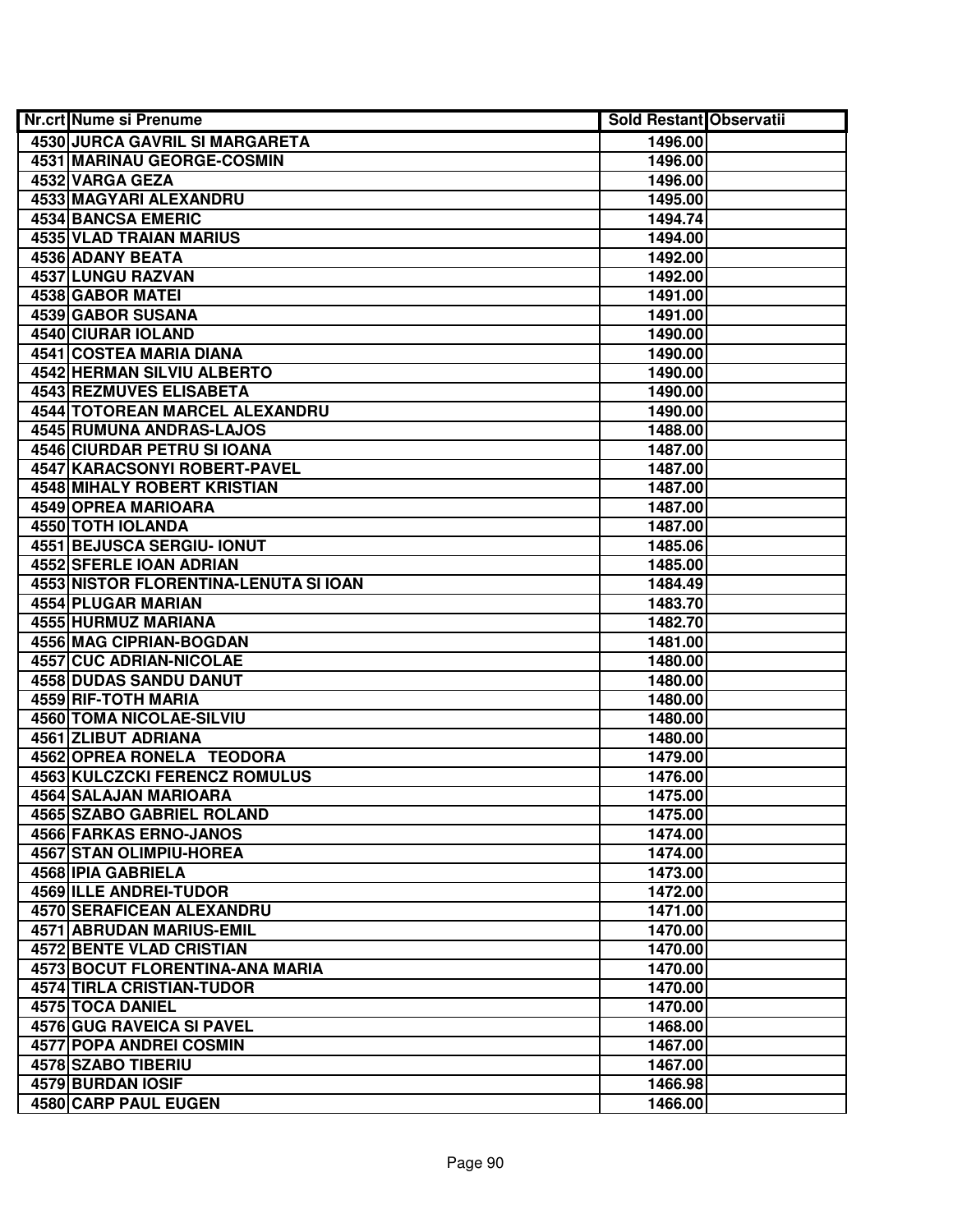| <b>Nr.crt Nume si Prenume</b>             | <b>Sold Restant Observatii</b> |  |
|-------------------------------------------|--------------------------------|--|
| 4581 ANDREJKA ANDREI - GHEORGHE           | 1465.80                        |  |
| 4582 COSTIN DAN                           | 1465.00                        |  |
| 4583 MATICIUC ALIN-FLORIN                 | 1465.00                        |  |
| 4584 SECAN LAURA                          | 1465.00                        |  |
| <b>4585 STEF CRISTIAN</b>                 | 1465.00                        |  |
| 4586 PINTEA GABRIEL-MIHAI                 | 1463.39                        |  |
| 4587 GYONGYOSI IOSIF                      | 1463.00                        |  |
| <b>4588 BERCE CATALIN-PETRU</b>           | 1462.00                        |  |
| <b>4589 GAL NORBERT</b>                   | 1462.00                        |  |
| 4590 SAS LUCIA- RAMONA                    | 1462.00                        |  |
| <b>4591 FERCHE ADRIAN-COSMIN</b>          | 1460.00                        |  |
| 4592 GROZA DANIEL-GEORGE                  | 1460.00                        |  |
| 4593 BOLDIS LUCIAN-ALIN SI MIHAELA-DAIANA | 1459.00                        |  |
| 4594 TRIPA GHEORGHE                       | 1459.00                        |  |
| 4595 BALASCO SEBASTIAN                    | 1458.00                        |  |
| <b>4596 BORA GHEORGHE ADRIAN</b>          | 1458.00                        |  |
| 4597 ANDRAS ADRIAN-DANIEL                 | 1457.00                        |  |
| 4598 KOCSIS PETER-ATTILA                  | 1455.00                        |  |
| 4599 KOVACS MAGDOLNA                      | 1455.00                        |  |
| 4600 POP ALEXANDRU-TIBERU                 | 1455.00                        |  |
| 4601 TOCAI TRAIAN-CALIN                   | 1455.00                        |  |
| 4602 GOGUCZ JANOS-ATTILA                  | 1454.00                        |  |
| 4603 JUDEA IOAN-DORU                      | 1454.00                        |  |
| 4604 TASNADE TEODOR                       | 1454.00                        |  |
| 4605 KUCHEL FRANCISC                      | 1452.00                        |  |
| <b>4606 PUSKAS ROBERTO</b>                | 1452.00                        |  |
| 4607 FANEA LUCIAN-AUGUSTIN                | 1451.00                        |  |
| 4608 LUNG IOAN SI NICOLETA                | 1451.00                        |  |
| 4609 SZEKELY KATALIN-ANNA                 | 1450.54                        |  |
| 4610 ANTON GHEORGHE-CRISTIAN              | 1450.00                        |  |
| 4611 BLINDAS GABOR                        | 1450.00                        |  |
| <b>4612 CORODI NELU-CRISTIAN</b>          | 1450.00                        |  |
| 4613 DENQ QIFENG                          | 1450.00                        |  |
| <b>4614 ISZTOICA RUPI</b>                 | 1450.00                        |  |
| 4615 LUNCAN ANDREA-CRISTINA               | 1450.00                        |  |
| <b>4616 LUNGEANU DAN-CRISTIAN</b>         | 1450.00                        |  |
| 4617 NADAS SANDOR                         | 1450.00                        |  |
| <b>4618 VETISAN VASILE-COSMIN</b>         | 1450.00                        |  |
| 4619 MERCEA FLORIN-CORNEL                 | 1448.00                        |  |
| 4620 BORLEAN MIRCEA-FLORIN                | 1447.00                        |  |
| 4621 MOCSAR ZOLTAN                        | 1447.00                        |  |
| 4622 PASCALAU DANIEL-SORIN                | 1445.00                        |  |
| 4623 POPA CLAUDIA-IOANA                   | 1445.00                        |  |
| 4624 SALAJAN MARIUS-LIVIU                 | 1445.00                        |  |
| <b>4625 DRAGAN GEORGE-EMILIAN</b>         | 1441.00                        |  |
| 4626 MACAVEI PAUL ANDREI                  | 1441.00                        |  |
| 4627 PARCALAB TEODORA-GEORGETA            | 1441.00                        |  |
| 4628 RAD CRISTIAN-DOREL                   | 1440.50                        |  |
| 4629 BAGI TAMAS-ZSOLT                     | 1440.00                        |  |
| 4630 BERECZKI STEFAN                      | 1440.00                        |  |
| 4631 COSMESCU ANDREIA MICHAELA            | 1440.00                        |  |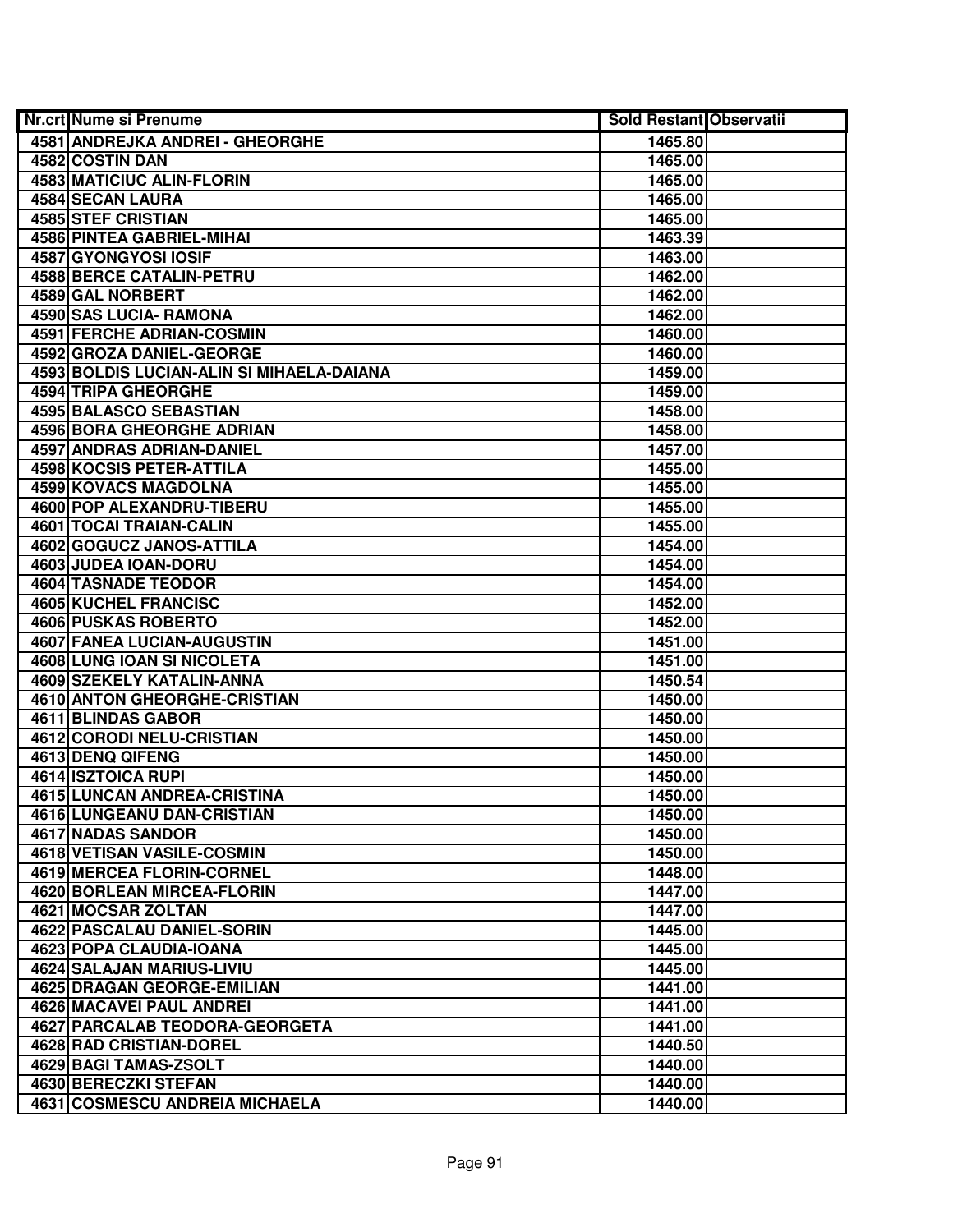| <b>Nr.crt Nume si Prenume</b>                   | <b>Sold Restant Observatii</b> |  |
|-------------------------------------------------|--------------------------------|--|
| 4632 COZMAN FLORIN                              | 1440.00                        |  |
| 4633 GABOR GABOR                                | 1440.00                        |  |
| 4634 TINTEANU CATALIN-DOREL                     | 1440.00                        |  |
| 4635 UNGVARI JOZSEF                             | 1440.00                        |  |
| 4636 FILIP MARIUS                               | 1438.00                        |  |
| 4637 LUCUTA ANA-MARIA                           | 1438.00                        |  |
| 4638 MUNTEAN MARIA-ILDIKO                       | 1438.00                        |  |
| 4639 LELE MARIANA-IULIANA                       | 1436.00                        |  |
| <b>4640 SIMON MARIUS-RAUL</b>                   | 1436.00                        |  |
| 4641 CAB.AV.IND.LUCIAN FLORINA                  | 1435.00                        |  |
| 4642 COTE GEORGE-CATALIN                        | 1435.00                        |  |
| <b>4643 DACIN VLADUT-LUCIAN</b>                 | 1435.00                        |  |
| <b>4644 GAVRIS LAURENTIU-PETRU</b>              | 1435.00                        |  |
| 4645 MUDURA RADU FLORIN                         | 1435.00                        |  |
| 4646 EDER VASILE                                | 1434.00                        |  |
| 4647 FELFOLDI MIHALY                            | 1434.00                        |  |
| 4648 MAKKAI COLOMAN                             | 1434.00                        |  |
| 4649 BUT GYORGY                                 | 1433.00                        |  |
| <b>4650 REZMUVES JANOS</b>                      | 1433.00                        |  |
| 4651 SALAJAN DORINA NICULINA                    | 1433.00                        |  |
| 4652 BAK CAROL                                  | 1432.00                        |  |
| 4653 IANC SEBASTIAN-FLORIN                      | 1431.00                        |  |
| 4654 AGUD GHEORGHE FLORIAN                      | 1430.00                        |  |
| 4655 ILLE MIRCEA-GABRIEL                        | 1430.00                        |  |
| 4656 SZASZ EMERIC-MIHAI                         | 1430.00                        |  |
| 4657 MONUS ROZA                                 | 1428.00                        |  |
| 4658 DUCA OVIDIU LORAND                         | 1427.00                        |  |
| 4659 KOVARI COSTEL                              | 1427.00                        |  |
| 4660 MICA MARIANA                               | 1427.00                        |  |
| 4661 VARODI FLORIAN SI MARIOARA                 | 1427.00                        |  |
| 4662 FEKETE JOZSEF ANDRAS                       | 1426.00                        |  |
| <b>4663 JEJERAN PATRICIA-NORA</b>               | 1426.00                        |  |
| <b>4664 POP OCTAVIAN-BOGDAN</b>                 | 1425.00                        |  |
| <b>4665 POTRE IOAN-MARIUS</b>                   | 1425.00                        |  |
| <b>4666 VARGA NORBERT-GABOR</b>                 | 1425.00                        |  |
| 4667 FICUT SAMUIL-GABRIEL                       | 1422.00                        |  |
| 4668 LUNCAN ZOLTAN                              | 1422.00                        |  |
| 4669 GHEREG ALEXANDRU-CRISTIAN                  | 1421.37                        |  |
| 4670 GLIGOR ALEXANDRU-IOAN                      | 1421.00                        |  |
| 4671 BELADI ISTVAN-COROY                        | 1420.00                        |  |
| 4672 BOCHIE OCTAVIAN TERENTE SI CRISTINA-SUSANA | 1420.00                        |  |
| 4673 COCIS MARIUS DAN SI BONA MIRELA            | 1420.00                        |  |
| <b>4674 DASCALESCU DAVID-RELU</b>               | 1420.00                        |  |
| 4675 ILE VALENTIN                               | 1420.00                        |  |
| 4676 PACURAR MIRCEA                             | 1420.00                        |  |
| 4677 PASCA REMUS CLAUDIU                        | 1420.00                        |  |
| 4678 ROSTAS ROMEO PETRU                         | 1420.00                        |  |
| 4679 GASPAR KLARA                               | 1418.00                        |  |
| 4680 NEAGOTA STELIAN IOAN                       | 1417.00                        |  |
| 4681 ROMAN ADRIAN PAVEL                         | 1416.00                        |  |
| 4682 SZEKELY IOSIF                              | 1416.00                        |  |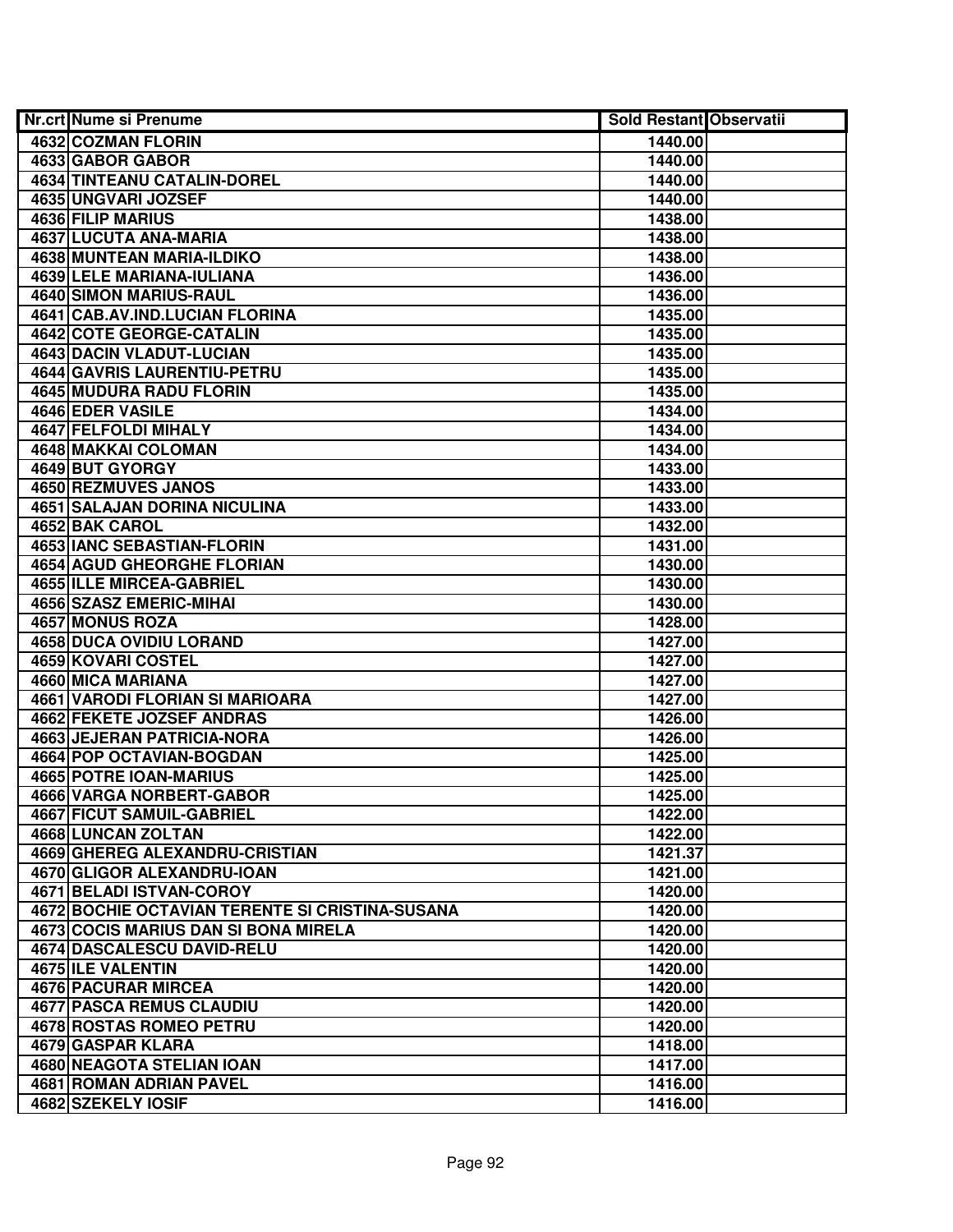|                                                            | <b>Sold Restant Observatii</b> |
|------------------------------------------------------------|--------------------------------|
| 4683 KOVACS ADRIAN<br>1415.00                              |                                |
| 4684 LAZAR COSMIN-PAUL<br>1415.00                          |                                |
| <b>4685 MARCUTIU CRINA</b><br>1414.00                      |                                |
| <b>4686 FISCHER CONSTANTIN</b><br>1413.00                  |                                |
| 4687 TANASESCU JAN-LIVIU SI NICOLETA-MANUELA<br>1412.00    |                                |
| 4688 URSICA DORINA<br>1412.00                              |                                |
| 4689 GONDOR-OZSVATH ATENA-LILO<br>1411.00                  |                                |
| 4690 BALOGH ALEXANDRU<br>1410.00                           |                                |
| <b>4691 BORTOS HORIA</b><br>1410.00                        |                                |
| 4692 CRISAN GHEORGHE SI MARIA<br>1410.00                   |                                |
| <b>4693 GABRIAN DANIEL-FLORIN</b><br>1410.00               |                                |
| 4694 MERGE TEODOR-EUTIH<br>1410.00                         |                                |
| 4695 ROSU ALIN-CORNEL<br>1410.00                           |                                |
| 4696 TRIPP AURORA<br>1410.00                               |                                |
| 4697 VOICU FLORIN-DRAGOMIR<br>1410.00                      |                                |
| 4698 BORDEI-KISS EVA<br>1409.00                            |                                |
| 4699 ROSTAS ALEXANDRU-GEACOMINO<br>1407.00                 |                                |
| 4700 HAJDU TIBOR<br>1406.41                                |                                |
| 4701 CRISAN ADRIAN LIVIU<br>1405.00                        |                                |
| 4702 CUC SORIN MARIUS<br>1405.00                           |                                |
| 4703 HAITA CONSTANTIN<br>1405.00                           |                                |
| <b>4704 MICLOS FLORINA-IOANA</b><br>1405.00                |                                |
| 4705 SZABO SANDOR ROLAND<br>1405.00                        |                                |
| 4706 COSMA LIVIA-LAURA<br>1404.00                          |                                |
| 4707 DINCA ION SI RAMONA-DIANA<br>1404.00                  |                                |
| 4708 FEKETE CORINA MIHAELA<br>1404.00                      |                                |
| 4709 LASZLO ILDIKO<br>1404.00                              |                                |
| 4710 LELE IONEL<br>1404.00                                 |                                |
| 4711 MOSINCAT VASILE<br>1404.00                            |                                |
| 4712 TODINCA IONUT-ONORIU<br>1404.00                       |                                |
| 4713 VLADILA MARIA IOANA<br>1404.00                        |                                |
| 4714 NAGY ROBERT<br>1403.00                                |                                |
| <b>4715 POPOVICI DUMITRU FLORIN</b><br>1402.00             |                                |
| <b>4716 POTRE GRATIAN HORATIUS</b><br>1402.00              |                                |
| 4717 BLAJ FLORICA SI ADRIAN - EUGEN<br>1401.00             |                                |
| 4718 CAZACIOC DUMITRA- SIMONA<br>1401.00                   |                                |
| <b>4719 MAGHIAR CORNELIA</b><br>1401.00                    |                                |
| 4720 PADUREAN CALIN-CRISTIAN SI BIDIGA CRISTINA<br>1401.00 |                                |
| 4721 ALI MUDASSAR<br>1400.00                               |                                |
| 4722 BAICAN CLAUDIU SEBASTIAN<br>1400.00                   |                                |
| 4723 BAN LUCIAN<br>1400.00                                 |                                |
| 4724 BOKA BARNUS<br>1400.00                                |                                |
| 4725 BULZAN NICOLAE-CALIN<br>1400.00                       |                                |
| 4726 CODRE ADRIAN-LUCIAN<br>1400.00                        |                                |
| 4727 DUMA DOROTHEA<br>1400.00                              |                                |
| 4728 FRANCU ANAMARIA CAB. DE AVOCAT<br>1400.00             |                                |
| 4729 GHETINA VICTOR<br>1400.00                             |                                |
| 4730 GIRDAN RODICA<br>1400.00                              |                                |
| 4731 HORVATH ALEXANDRU<br>1400.00                          |                                |
| 4732 KUCZAPSKI NORA<br>1400.00                             |                                |
| 4733 MADAR DANIELA-DOINA<br>1400.00                        |                                |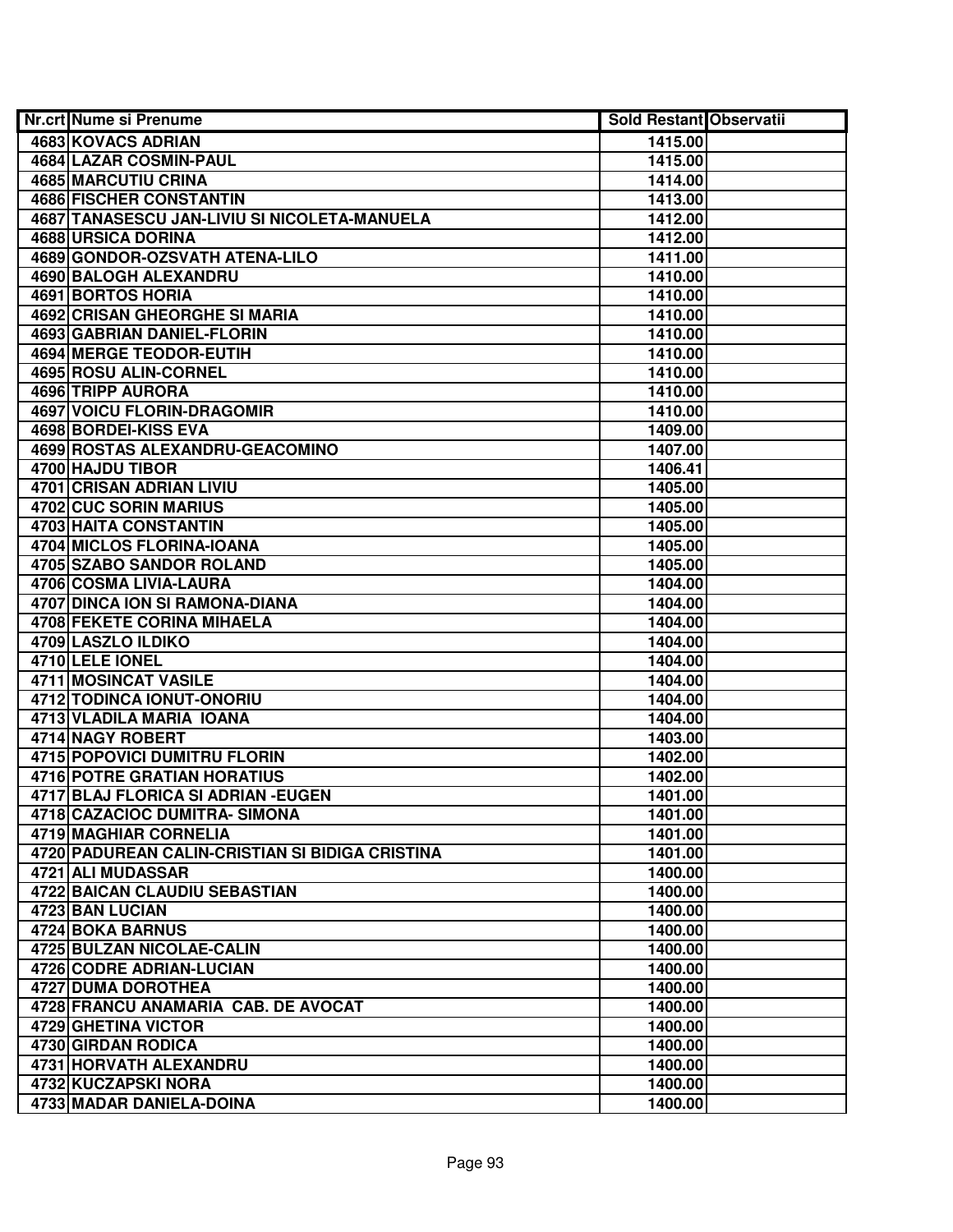| <b>Nr.crt Nume si Prenume</b>                    | <b>Sold Restant Observatii</b> |  |
|--------------------------------------------------|--------------------------------|--|
| 4734 MOISA IONEL                                 | 1400.00                        |  |
| 4735 MORAR GABRIELA-AV                           | 1400.00                        |  |
| 4736 PERSENCO IURIE                              | 1400.00                        |  |
| <b>4737 PETROI ELIZA-CRISTINA</b>                | 1400.00                        |  |
| 4738 POPA DARIUS-PAUL                            | 1400.00                        |  |
| 4739 PUSCAS ALEXANDRU-DAN, P.F.A.                | 1400.00                        |  |
| 4740 SARAZ OLIVIA                                | 1400.00                        |  |
| 4741 SAVA REMUS PFA                              | 1400.00                        |  |
| <b>4742 SZOCS VERONIKA</b>                       | 1400.00                        |  |
| 4743 TORUN SEDA                                  | 1400.00                        |  |
| 4744 MESTER DAN GABRIEL                          | 1398.00                        |  |
| 4745 DEMIAN BOGDAN                               | 1397.88                        |  |
| 4746 DEAC LUMINITA ANCA                          | 1397.00                        |  |
| 4747 MAN ANDREI-VASILE                           | 1396.93                        |  |
| 4748 ILISIE RODICA-ANGELA                        | 1396.00                        |  |
| 4749 FEIER SORIN-ADRIAN                          | 1395.00                        |  |
| 4750 PENTEA (GRADINARU) FLORICA SI DRAGOS-ILIE   | 1395.00                        |  |
| 4751 SZENTPETERI PAL                             | 1395.00                        |  |
| 4752 LACATUS MARCEL                              | 1394.00                        |  |
| 4753 POPESCU GHEORGHE-ROBERT                     | 1393.99                        |  |
| 4754 TODERAS BOGDAN-IOAN                         | 1393.00                        |  |
| 4755 ANDOR FERENCZ                               | 1390.00                        |  |
| 4756 NICHITA MIHAI-DAN                           | 1390.00                        |  |
| 4757 ILLES SILVIA SI EMERIC                      | 1389.00                        |  |
| 4758 VARGA GABRIELA-IRINA                        | 1389.00                        |  |
| 4759 CARTIS MARIAN LIVIU SI PANTEA ROZICA LUCICA | 1388.00                        |  |
| 4760 SAS GABRIELA-DORINA                         | 1388.00                        |  |
| 4761 CHETAN IOAN DANIEL                          | 1386.00                        |  |
| 4762 POPESCU NICULAI                             | 1386.00                        |  |
| 4763 BRINDA FLORIN-DANUT                         | 1385.00                        |  |
| 4764 COZMA IOAN-REMUS                            | 1385.00                        |  |
| 4765 DUDOMA ZSOLT                                | 1385.00                        |  |
| 4766 FLORIAN EMIL-GHEORGHE                       | 1385.00                        |  |
| 4767 KOVACS OLIVER                               | 1385.00                        |  |
| <b>4768 DUCA ARON GAVRIL SI FELICIA</b>          | 1384.00                        |  |
| 4769 GABOR STEFAN SI CATALINA                    | 1383.89                        |  |
| 4770 FECHETE IULIU SORIN                         | 1383.00                        |  |
| 4771 HORVATH IZABELLA-MELINDA                    | 1383.00                        |  |
| <b>4772 LUCACI FLORIN CALIN</b>                  | 1382.00                        |  |
| 4773 GECZI CAROL                                 | 1380.00                        |  |
| 4774 HORVATH GEZA-ROBERT                         | 1380.00                        |  |
| 4775 JUDET ROBERTO                               | 1380.00                        |  |
| 4776 KOVARI DANIEL                               | 1380.00                        |  |
| 4777 DANEA CONSTANTIN                            | 1379.00                        |  |
| 4778 MAGUI GHEORGHE MIHAI                        | 1379.00                        |  |
| 4779 BLAGEA NICOLIN-LUCIAN                       | 1378.09                        |  |
| 4780 ARDELEANU MARIUS MIHAI                      | 1378.00                        |  |
| 4781 FARKAS IMRE JENO                            | 1378.00                        |  |
| 4782 GOLDEA CRISTINA-MARIOARA                    | 1378.00                        |  |
| 4783 CIOARA SORIN GABRIEL                        | 1377.00                        |  |
| 4784 DUKAI IOAN SI FLORENTINA-ANCA               | 1377.00                        |  |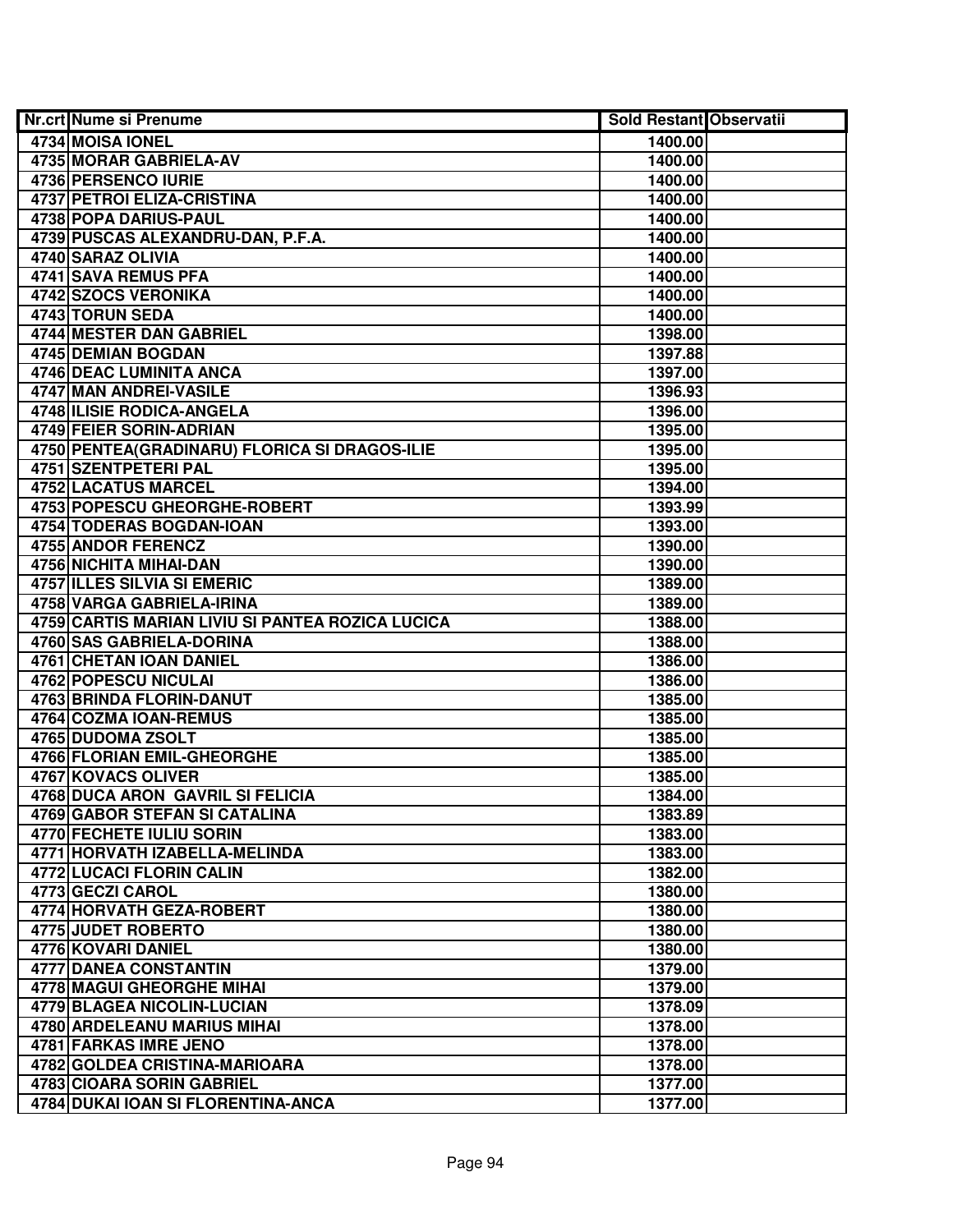| <b>4785 VECON GHEORGHE</b><br>1377.00<br><b>4786 BULE FLORIAN</b><br>1376.00<br>4787 SUHANY SZABOLCS-TAMAS<br>1376.00<br>4788 VARGA IOSIF<br>1376.00<br>4789 LASCAU DANUT<br>1375.49<br>4790 CRISAN ANTONIO<br>1375.00<br>4791 CUN ANDREEA-LINDA<br>1375.00<br>4792 FEHER MARIANA DANA<br>1375.00<br>4793 GAVRILAS OVIDIU GHEORGHE<br>1375.00<br>4794 BIRI JANOS IMRE<br>1374.00<br><b>4795 GHETE MIHAELA CAMELIA</b><br>1374.00<br><b>4796 MICLOS GHEORGHE-MARIUS</b><br>1374.00<br>4797 ROATIS MIHAI-ANTON<br>1374.00<br>4798 VODA LEONTIN-EMIL SI ECATERINA<br>1374.00<br>4799 COMAN CONSTANTIN<br>1373.00<br>4800 FAZEKAS MONIKA<br>1373.00<br>4801 LETAN ALINA-RAMONA<br>1373.00<br><b>4802 SFERLEA CATALIN</b><br>1372.50<br><b>4803 COZI GHEORGHE ADRIAN</b><br>1370.00<br>4804 LAKATOS MARIA-SILVIA<br>1370.00<br>4805 VARADI IOZSEF<br>1368.00<br>4806 HANAS ANGELA<br>1366.00<br>4807 MUSTACCHIA SEVERINO<br>1366.00<br>4808 AL JAAFAR SALAH JABER<br>1365.00<br>4809 KOVACS ROLAND<br>1365.00<br>4810 SHIBLI NEYMAR<br>1365.00<br>4811 APOSTOL CELUS-VLADIMIR<br>1364.00<br>4812 KOSZEGI ATTILA<br>1364.00<br>4813 LASLAU DUMITRU SI MARIANA<br>1364.00<br>4814 MOGYOROSI LUDOVIC<br>1364.00<br>4815 NECULAI BENIAMIN SI ILEANA<br>1363.00<br>4816 SARKA JOZSEF<br>1362.00<br>4817 VINTER FLORIN SI STELA CORINA<br>1361.00<br>4818 ISZTOJKA RUDI<br>1360.00 |
|-------------------------------------------------------------------------------------------------------------------------------------------------------------------------------------------------------------------------------------------------------------------------------------------------------------------------------------------------------------------------------------------------------------------------------------------------------------------------------------------------------------------------------------------------------------------------------------------------------------------------------------------------------------------------------------------------------------------------------------------------------------------------------------------------------------------------------------------------------------------------------------------------------------------------------------------------------------------------------------------------------------------------------------------------------------------------------------------------------------------------------------------------------------------------------------------------------------------------------------------------------------------------------------------------------------------------------------------------------------------------|
|                                                                                                                                                                                                                                                                                                                                                                                                                                                                                                                                                                                                                                                                                                                                                                                                                                                                                                                                                                                                                                                                                                                                                                                                                                                                                                                                                                         |
|                                                                                                                                                                                                                                                                                                                                                                                                                                                                                                                                                                                                                                                                                                                                                                                                                                                                                                                                                                                                                                                                                                                                                                                                                                                                                                                                                                         |
|                                                                                                                                                                                                                                                                                                                                                                                                                                                                                                                                                                                                                                                                                                                                                                                                                                                                                                                                                                                                                                                                                                                                                                                                                                                                                                                                                                         |
|                                                                                                                                                                                                                                                                                                                                                                                                                                                                                                                                                                                                                                                                                                                                                                                                                                                                                                                                                                                                                                                                                                                                                                                                                                                                                                                                                                         |
|                                                                                                                                                                                                                                                                                                                                                                                                                                                                                                                                                                                                                                                                                                                                                                                                                                                                                                                                                                                                                                                                                                                                                                                                                                                                                                                                                                         |
|                                                                                                                                                                                                                                                                                                                                                                                                                                                                                                                                                                                                                                                                                                                                                                                                                                                                                                                                                                                                                                                                                                                                                                                                                                                                                                                                                                         |
|                                                                                                                                                                                                                                                                                                                                                                                                                                                                                                                                                                                                                                                                                                                                                                                                                                                                                                                                                                                                                                                                                                                                                                                                                                                                                                                                                                         |
|                                                                                                                                                                                                                                                                                                                                                                                                                                                                                                                                                                                                                                                                                                                                                                                                                                                                                                                                                                                                                                                                                                                                                                                                                                                                                                                                                                         |
|                                                                                                                                                                                                                                                                                                                                                                                                                                                                                                                                                                                                                                                                                                                                                                                                                                                                                                                                                                                                                                                                                                                                                                                                                                                                                                                                                                         |
|                                                                                                                                                                                                                                                                                                                                                                                                                                                                                                                                                                                                                                                                                                                                                                                                                                                                                                                                                                                                                                                                                                                                                                                                                                                                                                                                                                         |
|                                                                                                                                                                                                                                                                                                                                                                                                                                                                                                                                                                                                                                                                                                                                                                                                                                                                                                                                                                                                                                                                                                                                                                                                                                                                                                                                                                         |
|                                                                                                                                                                                                                                                                                                                                                                                                                                                                                                                                                                                                                                                                                                                                                                                                                                                                                                                                                                                                                                                                                                                                                                                                                                                                                                                                                                         |
|                                                                                                                                                                                                                                                                                                                                                                                                                                                                                                                                                                                                                                                                                                                                                                                                                                                                                                                                                                                                                                                                                                                                                                                                                                                                                                                                                                         |
|                                                                                                                                                                                                                                                                                                                                                                                                                                                                                                                                                                                                                                                                                                                                                                                                                                                                                                                                                                                                                                                                                                                                                                                                                                                                                                                                                                         |
|                                                                                                                                                                                                                                                                                                                                                                                                                                                                                                                                                                                                                                                                                                                                                                                                                                                                                                                                                                                                                                                                                                                                                                                                                                                                                                                                                                         |
|                                                                                                                                                                                                                                                                                                                                                                                                                                                                                                                                                                                                                                                                                                                                                                                                                                                                                                                                                                                                                                                                                                                                                                                                                                                                                                                                                                         |
|                                                                                                                                                                                                                                                                                                                                                                                                                                                                                                                                                                                                                                                                                                                                                                                                                                                                                                                                                                                                                                                                                                                                                                                                                                                                                                                                                                         |
|                                                                                                                                                                                                                                                                                                                                                                                                                                                                                                                                                                                                                                                                                                                                                                                                                                                                                                                                                                                                                                                                                                                                                                                                                                                                                                                                                                         |
|                                                                                                                                                                                                                                                                                                                                                                                                                                                                                                                                                                                                                                                                                                                                                                                                                                                                                                                                                                                                                                                                                                                                                                                                                                                                                                                                                                         |
|                                                                                                                                                                                                                                                                                                                                                                                                                                                                                                                                                                                                                                                                                                                                                                                                                                                                                                                                                                                                                                                                                                                                                                                                                                                                                                                                                                         |
|                                                                                                                                                                                                                                                                                                                                                                                                                                                                                                                                                                                                                                                                                                                                                                                                                                                                                                                                                                                                                                                                                                                                                                                                                                                                                                                                                                         |
|                                                                                                                                                                                                                                                                                                                                                                                                                                                                                                                                                                                                                                                                                                                                                                                                                                                                                                                                                                                                                                                                                                                                                                                                                                                                                                                                                                         |
|                                                                                                                                                                                                                                                                                                                                                                                                                                                                                                                                                                                                                                                                                                                                                                                                                                                                                                                                                                                                                                                                                                                                                                                                                                                                                                                                                                         |
|                                                                                                                                                                                                                                                                                                                                                                                                                                                                                                                                                                                                                                                                                                                                                                                                                                                                                                                                                                                                                                                                                                                                                                                                                                                                                                                                                                         |
|                                                                                                                                                                                                                                                                                                                                                                                                                                                                                                                                                                                                                                                                                                                                                                                                                                                                                                                                                                                                                                                                                                                                                                                                                                                                                                                                                                         |
|                                                                                                                                                                                                                                                                                                                                                                                                                                                                                                                                                                                                                                                                                                                                                                                                                                                                                                                                                                                                                                                                                                                                                                                                                                                                                                                                                                         |
|                                                                                                                                                                                                                                                                                                                                                                                                                                                                                                                                                                                                                                                                                                                                                                                                                                                                                                                                                                                                                                                                                                                                                                                                                                                                                                                                                                         |
|                                                                                                                                                                                                                                                                                                                                                                                                                                                                                                                                                                                                                                                                                                                                                                                                                                                                                                                                                                                                                                                                                                                                                                                                                                                                                                                                                                         |
|                                                                                                                                                                                                                                                                                                                                                                                                                                                                                                                                                                                                                                                                                                                                                                                                                                                                                                                                                                                                                                                                                                                                                                                                                                                                                                                                                                         |
|                                                                                                                                                                                                                                                                                                                                                                                                                                                                                                                                                                                                                                                                                                                                                                                                                                                                                                                                                                                                                                                                                                                                                                                                                                                                                                                                                                         |
|                                                                                                                                                                                                                                                                                                                                                                                                                                                                                                                                                                                                                                                                                                                                                                                                                                                                                                                                                                                                                                                                                                                                                                                                                                                                                                                                                                         |
|                                                                                                                                                                                                                                                                                                                                                                                                                                                                                                                                                                                                                                                                                                                                                                                                                                                                                                                                                                                                                                                                                                                                                                                                                                                                                                                                                                         |
|                                                                                                                                                                                                                                                                                                                                                                                                                                                                                                                                                                                                                                                                                                                                                                                                                                                                                                                                                                                                                                                                                                                                                                                                                                                                                                                                                                         |
|                                                                                                                                                                                                                                                                                                                                                                                                                                                                                                                                                                                                                                                                                                                                                                                                                                                                                                                                                                                                                                                                                                                                                                                                                                                                                                                                                                         |
| 4819 SZABO KAROLY<br>1359.00                                                                                                                                                                                                                                                                                                                                                                                                                                                                                                                                                                                                                                                                                                                                                                                                                                                                                                                                                                                                                                                                                                                                                                                                                                                                                                                                            |
| <b>4820 TONCA ADRIAN-VASILE</b><br>1359.00                                                                                                                                                                                                                                                                                                                                                                                                                                                                                                                                                                                                                                                                                                                                                                                                                                                                                                                                                                                                                                                                                                                                                                                                                                                                                                                              |
| <b>4821 TRANDAFIR GHEORGHE</b><br>1358.00                                                                                                                                                                                                                                                                                                                                                                                                                                                                                                                                                                                                                                                                                                                                                                                                                                                                                                                                                                                                                                                                                                                                                                                                                                                                                                                               |
| <b>4822 STEF DUMITRU-ADRIAN</b><br>1356.00                                                                                                                                                                                                                                                                                                                                                                                                                                                                                                                                                                                                                                                                                                                                                                                                                                                                                                                                                                                                                                                                                                                                                                                                                                                                                                                              |
| 4823 MARUNTEL FLORINA-MARIA - PERS.FIZ.AUTORIZATA<br>1355.00                                                                                                                                                                                                                                                                                                                                                                                                                                                                                                                                                                                                                                                                                                                                                                                                                                                                                                                                                                                                                                                                                                                                                                                                                                                                                                            |
| 4824 PETRILA MIHAI<br>1355.00                                                                                                                                                                                                                                                                                                                                                                                                                                                                                                                                                                                                                                                                                                                                                                                                                                                                                                                                                                                                                                                                                                                                                                                                                                                                                                                                           |
| 4825 RADA MIHAI NORBERT<br>1355.00 PROCES PE ROL                                                                                                                                                                                                                                                                                                                                                                                                                                                                                                                                                                                                                                                                                                                                                                                                                                                                                                                                                                                                                                                                                                                                                                                                                                                                                                                        |
| 4826 LUCACI IOAN-MARIAN<br>1354.00                                                                                                                                                                                                                                                                                                                                                                                                                                                                                                                                                                                                                                                                                                                                                                                                                                                                                                                                                                                                                                                                                                                                                                                                                                                                                                                                      |
| <b>4827 ELEK BENIAMIN</b><br>1353.00                                                                                                                                                                                                                                                                                                                                                                                                                                                                                                                                                                                                                                                                                                                                                                                                                                                                                                                                                                                                                                                                                                                                                                                                                                                                                                                                    |
| 4828 HAJNER ENIKO<br>1352.00                                                                                                                                                                                                                                                                                                                                                                                                                                                                                                                                                                                                                                                                                                                                                                                                                                                                                                                                                                                                                                                                                                                                                                                                                                                                                                                                            |
| 4829 BOCHIS ADRIAN-VASILE<br>1351.64                                                                                                                                                                                                                                                                                                                                                                                                                                                                                                                                                                                                                                                                                                                                                                                                                                                                                                                                                                                                                                                                                                                                                                                                                                                                                                                                    |
| 4830 TINCAU DOREL SI MARIA<br>1351.00                                                                                                                                                                                                                                                                                                                                                                                                                                                                                                                                                                                                                                                                                                                                                                                                                                                                                                                                                                                                                                                                                                                                                                                                                                                                                                                                   |
| 4831 APETREI VIORICA<br>1350.00                                                                                                                                                                                                                                                                                                                                                                                                                                                                                                                                                                                                                                                                                                                                                                                                                                                                                                                                                                                                                                                                                                                                                                                                                                                                                                                                         |
| 4832 GABOR GAVRIL<br>1350.00                                                                                                                                                                                                                                                                                                                                                                                                                                                                                                                                                                                                                                                                                                                                                                                                                                                                                                                                                                                                                                                                                                                                                                                                                                                                                                                                            |
| 4833 GAL DORU-SEBASTIAN<br>1350.00                                                                                                                                                                                                                                                                                                                                                                                                                                                                                                                                                                                                                                                                                                                                                                                                                                                                                                                                                                                                                                                                                                                                                                                                                                                                                                                                      |
| 4834 POP ADRIAN-CRISTIAN<br>1350.00                                                                                                                                                                                                                                                                                                                                                                                                                                                                                                                                                                                                                                                                                                                                                                                                                                                                                                                                                                                                                                                                                                                                                                                                                                                                                                                                     |
| 4835 VERES JOZSEF<br>1350.00                                                                                                                                                                                                                                                                                                                                                                                                                                                                                                                                                                                                                                                                                                                                                                                                                                                                                                                                                                                                                                                                                                                                                                                                                                                                                                                                            |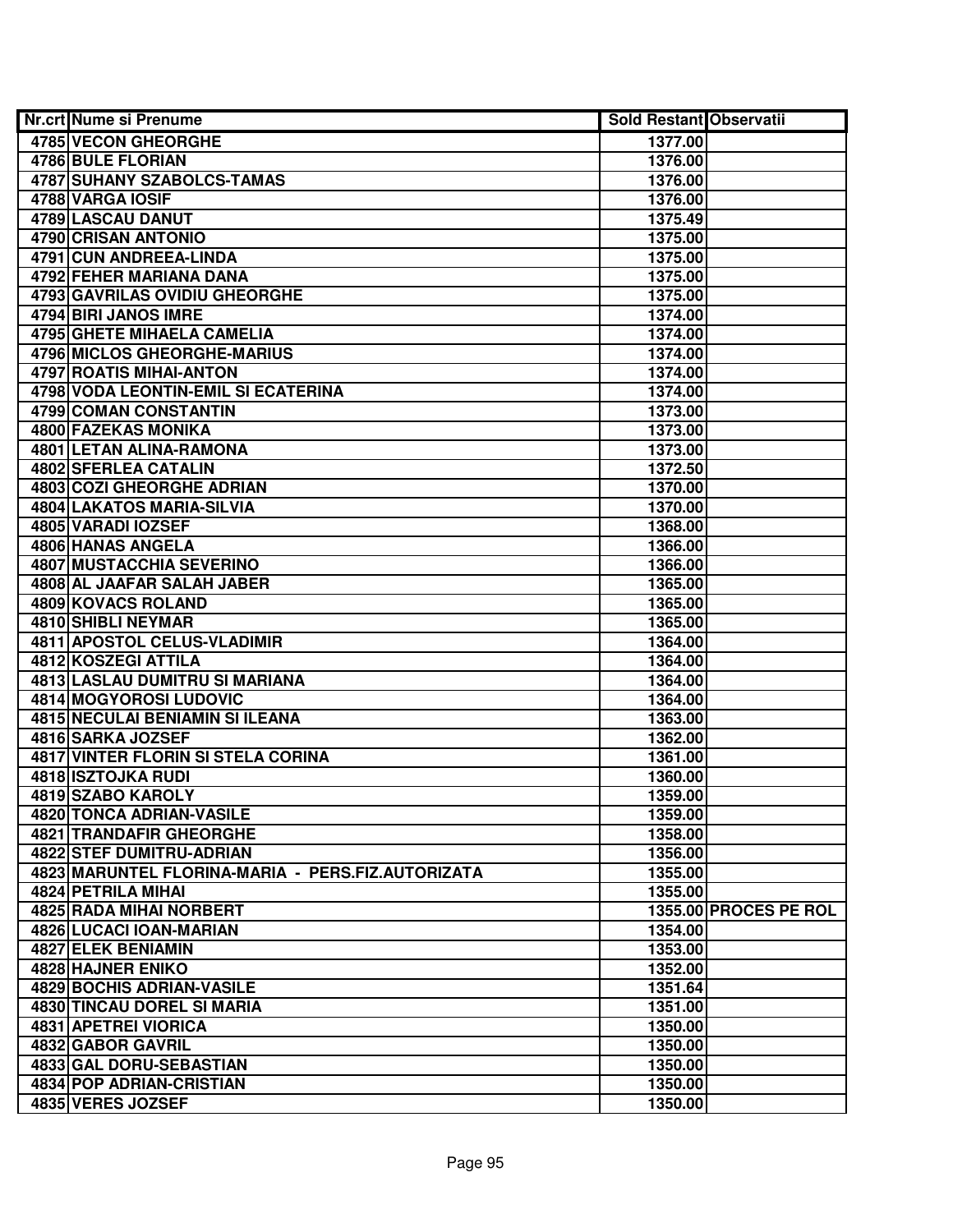| <b>Nr.crt Nume si Prenume</b>             | <b>Sold Restant Observatii</b> |  |
|-------------------------------------------|--------------------------------|--|
| 4836 HURMUZ VASILE                        | 1347.50                        |  |
| <b>4837 PACURAR DORIN - LIVIU</b>         | 1347.06                        |  |
| <b>4838 BLAGA SIMION SI CORINA</b>        | 1347.00                        |  |
| 4839 SEBESTYEN PETER SI RITA MAGDOLNA     | 1347.00                        |  |
| 4840 LUNKUI GYORGY                        | 1346.00                        |  |
| 4841 TONT MARIUS-COSMIN                   | 1346.00                        |  |
| 4842 VARODI FLORIN                        | 1346.00                        |  |
| 4843 OPRIS TRAIAN-BOGDAN                  | 1345.51                        |  |
| 4844 MIRCEA VIORICA                       | 1345.00                        |  |
| 4845 FARCUTIU ALINA-GINA                  | 1344.00                        |  |
| 4846 LUPSE FLORIN-EMIL                    | 1344.00                        |  |
| 4847 SABAU BIANCA                         | 1344.00                        |  |
| 4848 KRIZSAN SANDOR SI IBOLYA             | 1342.00                        |  |
| 4849 DARABAN CRISTIAN                     | 1340.00                        |  |
| 4850 HASI CRISTINA-GABRIELA               | 1340.00                        |  |
| 4851 KAJCZA ELISABETA                     | 1340.00                        |  |
| <b>4852 POPUTE VALENTIN-TUDOR</b>         | 1340.00                        |  |
| <b>4853 BIRTA FERENC FLORIAN</b>          | 1339.59                        |  |
| 4854 ARDELEAN IONEL DUMITRU               | 1339.00                        |  |
| <b>4855 DORSONSZKY LASZLO</b>             | 1339.00                        |  |
| <b>4856 TOMELE CIPRIAN-NICOLAE</b>        | 1338.34                        |  |
| 4857 GUI CIPRIAN-ANDREI                   | 1338.00                        |  |
| 4858 GABOR GAVRIL                         | 1337.00                        |  |
| 4859 MANEA ANCA-CAMELIA                   | 1337.00                        |  |
| 4860 MURESAN MARIA                        | 1337.00                        |  |
| 4861 PANAITESCU ADRIAN-TEODOR             | 1336.00                        |  |
| 4862 BELCE CRISTIAN-DANIEL                | 1334.00                        |  |
| <b>4863 ITTU CALIN FLORENTIN</b>          | 1334.00                        |  |
| 4864 SOCACIU SERGIU-GHEORGHE              | 1334.00                        |  |
| 4865 BERE SORIN                           | 1332.47                        |  |
| 4866 GROZE VLAD-TUDOR                     | 1332.00                        |  |
| <b>4867 PAUL FLORIAN VASILE</b>           | 1332.00                        |  |
| 4868 PAUL MARIANA EMILIA                  | 1332.00                        |  |
| <b>4869 CRIVOLIUBIC MIHAELA</b>           | 1331.00                        |  |
| 4870 FARAGO CRISTIAN CRACIUN SI CRISTINA  | 1331.00                        |  |
| <b>4871 PETRICAS DOREL IOAN SI AGNETA</b> | 1331.00                        |  |
| 4872 GABOR STEFAN-MARCEL                  | 1330.96                        |  |
| 4873 BARTA ISTVAN                         | 1330.00                        |  |
| 4874 BOROS IANOS                          | 1330.00                        |  |
| 4875 MLADIN MARIUS                        | 1330.00                        |  |
| 4876 STIOP ANDREI COSMIN                  | 1330.00                        |  |
| <b>4877 DUMITRU ALEXANDRU COSMIN</b>      | 1329.86                        |  |
| <b>4878 SOTIUT IRINA</b>                  | 1329.00                        |  |
| 4879 CACUCI FLORIAN-CRISTIAN SI MARIOARA  | 1328.00                        |  |
| 4880 PARANICI CONSTANTIN                  | 1328.00                        |  |
| 4881 CHICHINEJDI DAVID                    | 1327.76                        |  |
| 4882 VESA DUMITRU                         | 1327.68                        |  |
| 4883 LAZAR COSMIN                         | 1326.00                        |  |
| 4884 POP RAVEICA                          | 1326.00                        |  |
| <b>4885 PRAK NICOLAE SI DORINA RODICA</b> | 1326.00                        |  |
| 4886 CIURAR AURICA                        | 1325.00                        |  |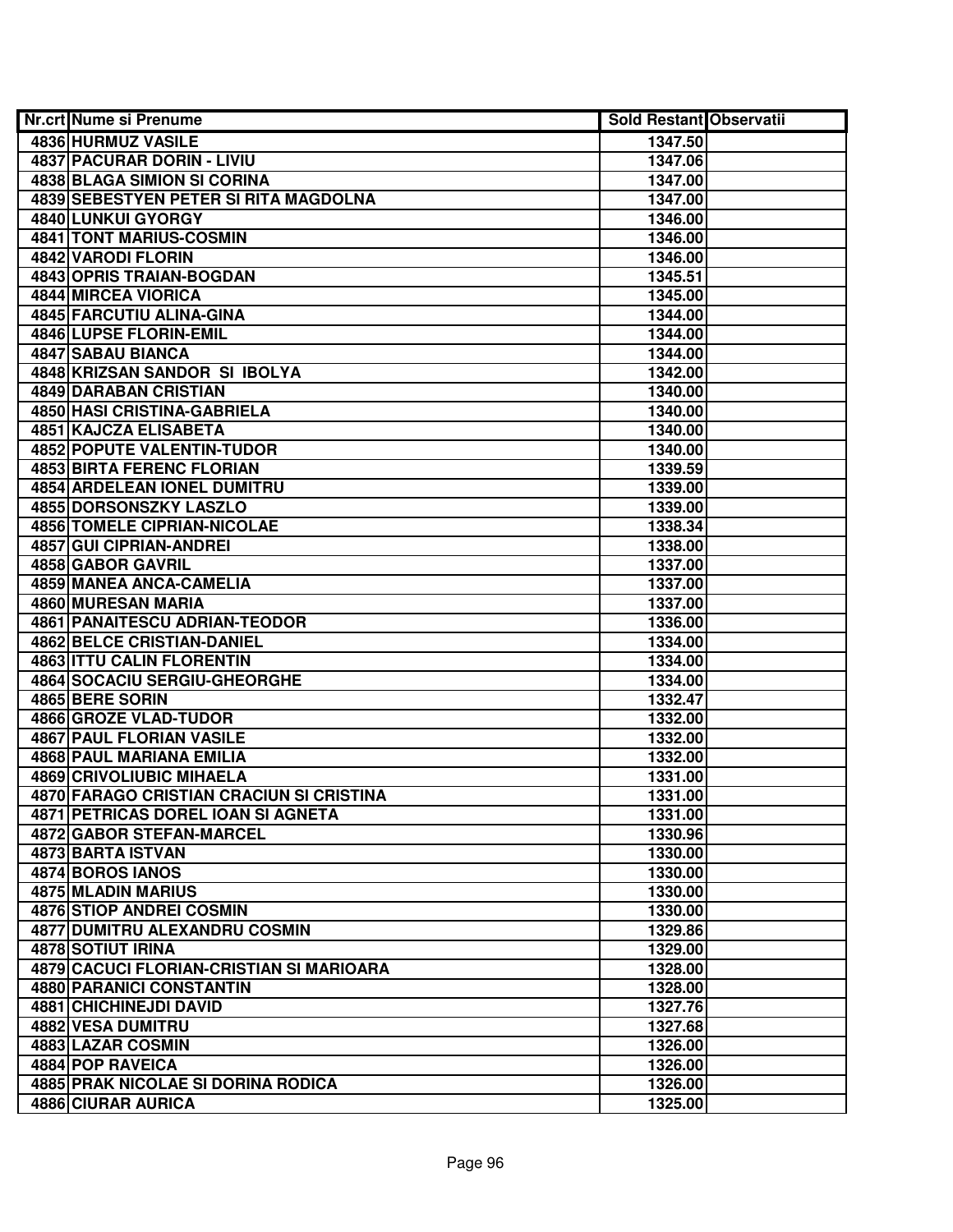| 4887 GABOR MATEI<br>1325.00<br>4888 BUTNARASU IOANA<br>1324.04<br>4889 DOGAR GEORGIANA-FELICIA SI SORIN-ADRIAN<br>1324.00<br>4890 GYOKER IULIU<br>1324.00<br><b>4891 REZMUVES IOSIF</b><br>1324.00<br>4892 JURCA GHEORGHE SI MARIANA<br>1323.00<br><b>4893 SOLAR IOANA-MIHAELA</b><br>1323.00<br>4894 BIRO MARIA MAGDOLNA<br>1320.00<br>4895 BROZBAN STELIAN-STEFAN<br>1320.00<br>4896 DUDOMA SANDOR SI MARIANA-ANETA<br>1320.00<br>4897 MILIAN-SACULTET ALINA-FLORENTINA<br>1320.00<br><b>4898 BIRAU IOAN SI FLOARE</b><br>1319.00<br>4899 CRISTE LAVINIU-IOAN<br>1319.00<br>4900 GHENT IOAN-TEODOR<br>1319.00<br>4901 ARDELEAN REMUS-VALENTIN<br>1317.00<br>4902 BUKVAI LUDOVIC GHEORGHE<br>1316.00<br>4903 BIRO ISTVAN SI IRINA<br>1315.00<br>4904 DR.SARCA EUGENIA CM.I.<br>1315.00<br>4905 IZSAK NISTOR<br>1315.00<br>4906 MARINA MARIANA VIORICA<br>1315.00<br>4907 MICU MIHAI<br>1314.50<br>4908 BUNGAU PETRA<br>1314.00<br>4909 VARGA GIANINA VALERIA<br>1314.00<br>4910 MESTER TRAIAN<br>1313.00<br>4911 ANTON IOAN SANDU<br>1312.00<br>4912 BALAJ ADRIAN CLAUDIU<br>1312.00<br>4913 BAN IONEL<br>1312.00<br>4914 ISTRATE ANA<br>1311.00<br>4915 NAGY KAROLY<br>1311.00<br>4916 POPOVICIU AUREL<br>1311.00<br>4917 ROSTAS CRENGUTA<br>1311.00<br>4918 TOLDAN TRAIAN<br>1311.00<br>4919 MISAROS SERBAN-FLAVIU<br>1310.00<br><b>4920 VINTER PETRU</b><br>1310.00<br>4921 GABOR LAJOS<br>1307.50<br>4922 KOVACS IUDIT MARGIT<br>1307.00<br>4923 MATIU IONEL OVIDIU<br>1307.00<br><b>4924 SUVEG ELISABETA MATILDA</b><br>1307.00<br>4925 HANGA GHEORGHE SI DANIELA-ADINA<br>1306.00<br>4926 IAS IOANA-CLAUDIA SI SORIN ADRIAN<br>1306.00<br>4927 SIMION MIHAELA MARIA<br>1306.00<br>4928 CHIRICUTA COSMIN-CRISTIAN<br>1305.00<br>4929 CHIRILA DORIN<br>1305.00<br>1304.00<br>4930 VARGA NICOLAE<br>4931 CROITORU ROBERT<br>1302.00<br>4932 SZABO ILDIKO SI STEFAN<br>1302.00<br>4933 UVEGHES BOGDAN-DACIAN<br>1302.00<br>4934 ZAHARIE LUCICA INTR.IND.<br>1302.00<br>4935 BOKA GHEORGHE<br>1300.00<br>4936 CHINDLE DORINA<br>1300.00 | Nr.crt Nume si Prenume | Sold Restant Observatii |  |
|-------------------------------------------------------------------------------------------------------------------------------------------------------------------------------------------------------------------------------------------------------------------------------------------------------------------------------------------------------------------------------------------------------------------------------------------------------------------------------------------------------------------------------------------------------------------------------------------------------------------------------------------------------------------------------------------------------------------------------------------------------------------------------------------------------------------------------------------------------------------------------------------------------------------------------------------------------------------------------------------------------------------------------------------------------------------------------------------------------------------------------------------------------------------------------------------------------------------------------------------------------------------------------------------------------------------------------------------------------------------------------------------------------------------------------------------------------------------------------------------------------------------------------------------------------------------------------------------------------------------------------------------------------------------------------------------------------------------------------------------------------------------------------------------------------------------------------------------------------------------------------------------------------------------------------------------------------------------------------------------------------------------------------------------|------------------------|-------------------------|--|
|                                                                                                                                                                                                                                                                                                                                                                                                                                                                                                                                                                                                                                                                                                                                                                                                                                                                                                                                                                                                                                                                                                                                                                                                                                                                                                                                                                                                                                                                                                                                                                                                                                                                                                                                                                                                                                                                                                                                                                                                                                           |                        |                         |  |
|                                                                                                                                                                                                                                                                                                                                                                                                                                                                                                                                                                                                                                                                                                                                                                                                                                                                                                                                                                                                                                                                                                                                                                                                                                                                                                                                                                                                                                                                                                                                                                                                                                                                                                                                                                                                                                                                                                                                                                                                                                           |                        |                         |  |
|                                                                                                                                                                                                                                                                                                                                                                                                                                                                                                                                                                                                                                                                                                                                                                                                                                                                                                                                                                                                                                                                                                                                                                                                                                                                                                                                                                                                                                                                                                                                                                                                                                                                                                                                                                                                                                                                                                                                                                                                                                           |                        |                         |  |
|                                                                                                                                                                                                                                                                                                                                                                                                                                                                                                                                                                                                                                                                                                                                                                                                                                                                                                                                                                                                                                                                                                                                                                                                                                                                                                                                                                                                                                                                                                                                                                                                                                                                                                                                                                                                                                                                                                                                                                                                                                           |                        |                         |  |
|                                                                                                                                                                                                                                                                                                                                                                                                                                                                                                                                                                                                                                                                                                                                                                                                                                                                                                                                                                                                                                                                                                                                                                                                                                                                                                                                                                                                                                                                                                                                                                                                                                                                                                                                                                                                                                                                                                                                                                                                                                           |                        |                         |  |
|                                                                                                                                                                                                                                                                                                                                                                                                                                                                                                                                                                                                                                                                                                                                                                                                                                                                                                                                                                                                                                                                                                                                                                                                                                                                                                                                                                                                                                                                                                                                                                                                                                                                                                                                                                                                                                                                                                                                                                                                                                           |                        |                         |  |
|                                                                                                                                                                                                                                                                                                                                                                                                                                                                                                                                                                                                                                                                                                                                                                                                                                                                                                                                                                                                                                                                                                                                                                                                                                                                                                                                                                                                                                                                                                                                                                                                                                                                                                                                                                                                                                                                                                                                                                                                                                           |                        |                         |  |
|                                                                                                                                                                                                                                                                                                                                                                                                                                                                                                                                                                                                                                                                                                                                                                                                                                                                                                                                                                                                                                                                                                                                                                                                                                                                                                                                                                                                                                                                                                                                                                                                                                                                                                                                                                                                                                                                                                                                                                                                                                           |                        |                         |  |
|                                                                                                                                                                                                                                                                                                                                                                                                                                                                                                                                                                                                                                                                                                                                                                                                                                                                                                                                                                                                                                                                                                                                                                                                                                                                                                                                                                                                                                                                                                                                                                                                                                                                                                                                                                                                                                                                                                                                                                                                                                           |                        |                         |  |
|                                                                                                                                                                                                                                                                                                                                                                                                                                                                                                                                                                                                                                                                                                                                                                                                                                                                                                                                                                                                                                                                                                                                                                                                                                                                                                                                                                                                                                                                                                                                                                                                                                                                                                                                                                                                                                                                                                                                                                                                                                           |                        |                         |  |
|                                                                                                                                                                                                                                                                                                                                                                                                                                                                                                                                                                                                                                                                                                                                                                                                                                                                                                                                                                                                                                                                                                                                                                                                                                                                                                                                                                                                                                                                                                                                                                                                                                                                                                                                                                                                                                                                                                                                                                                                                                           |                        |                         |  |
|                                                                                                                                                                                                                                                                                                                                                                                                                                                                                                                                                                                                                                                                                                                                                                                                                                                                                                                                                                                                                                                                                                                                                                                                                                                                                                                                                                                                                                                                                                                                                                                                                                                                                                                                                                                                                                                                                                                                                                                                                                           |                        |                         |  |
|                                                                                                                                                                                                                                                                                                                                                                                                                                                                                                                                                                                                                                                                                                                                                                                                                                                                                                                                                                                                                                                                                                                                                                                                                                                                                                                                                                                                                                                                                                                                                                                                                                                                                                                                                                                                                                                                                                                                                                                                                                           |                        |                         |  |
|                                                                                                                                                                                                                                                                                                                                                                                                                                                                                                                                                                                                                                                                                                                                                                                                                                                                                                                                                                                                                                                                                                                                                                                                                                                                                                                                                                                                                                                                                                                                                                                                                                                                                                                                                                                                                                                                                                                                                                                                                                           |                        |                         |  |
|                                                                                                                                                                                                                                                                                                                                                                                                                                                                                                                                                                                                                                                                                                                                                                                                                                                                                                                                                                                                                                                                                                                                                                                                                                                                                                                                                                                                                                                                                                                                                                                                                                                                                                                                                                                                                                                                                                                                                                                                                                           |                        |                         |  |
|                                                                                                                                                                                                                                                                                                                                                                                                                                                                                                                                                                                                                                                                                                                                                                                                                                                                                                                                                                                                                                                                                                                                                                                                                                                                                                                                                                                                                                                                                                                                                                                                                                                                                                                                                                                                                                                                                                                                                                                                                                           |                        |                         |  |
|                                                                                                                                                                                                                                                                                                                                                                                                                                                                                                                                                                                                                                                                                                                                                                                                                                                                                                                                                                                                                                                                                                                                                                                                                                                                                                                                                                                                                                                                                                                                                                                                                                                                                                                                                                                                                                                                                                                                                                                                                                           |                        |                         |  |
|                                                                                                                                                                                                                                                                                                                                                                                                                                                                                                                                                                                                                                                                                                                                                                                                                                                                                                                                                                                                                                                                                                                                                                                                                                                                                                                                                                                                                                                                                                                                                                                                                                                                                                                                                                                                                                                                                                                                                                                                                                           |                        |                         |  |
|                                                                                                                                                                                                                                                                                                                                                                                                                                                                                                                                                                                                                                                                                                                                                                                                                                                                                                                                                                                                                                                                                                                                                                                                                                                                                                                                                                                                                                                                                                                                                                                                                                                                                                                                                                                                                                                                                                                                                                                                                                           |                        |                         |  |
|                                                                                                                                                                                                                                                                                                                                                                                                                                                                                                                                                                                                                                                                                                                                                                                                                                                                                                                                                                                                                                                                                                                                                                                                                                                                                                                                                                                                                                                                                                                                                                                                                                                                                                                                                                                                                                                                                                                                                                                                                                           |                        |                         |  |
|                                                                                                                                                                                                                                                                                                                                                                                                                                                                                                                                                                                                                                                                                                                                                                                                                                                                                                                                                                                                                                                                                                                                                                                                                                                                                                                                                                                                                                                                                                                                                                                                                                                                                                                                                                                                                                                                                                                                                                                                                                           |                        |                         |  |
|                                                                                                                                                                                                                                                                                                                                                                                                                                                                                                                                                                                                                                                                                                                                                                                                                                                                                                                                                                                                                                                                                                                                                                                                                                                                                                                                                                                                                                                                                                                                                                                                                                                                                                                                                                                                                                                                                                                                                                                                                                           |                        |                         |  |
|                                                                                                                                                                                                                                                                                                                                                                                                                                                                                                                                                                                                                                                                                                                                                                                                                                                                                                                                                                                                                                                                                                                                                                                                                                                                                                                                                                                                                                                                                                                                                                                                                                                                                                                                                                                                                                                                                                                                                                                                                                           |                        |                         |  |
|                                                                                                                                                                                                                                                                                                                                                                                                                                                                                                                                                                                                                                                                                                                                                                                                                                                                                                                                                                                                                                                                                                                                                                                                                                                                                                                                                                                                                                                                                                                                                                                                                                                                                                                                                                                                                                                                                                                                                                                                                                           |                        |                         |  |
|                                                                                                                                                                                                                                                                                                                                                                                                                                                                                                                                                                                                                                                                                                                                                                                                                                                                                                                                                                                                                                                                                                                                                                                                                                                                                                                                                                                                                                                                                                                                                                                                                                                                                                                                                                                                                                                                                                                                                                                                                                           |                        |                         |  |
|                                                                                                                                                                                                                                                                                                                                                                                                                                                                                                                                                                                                                                                                                                                                                                                                                                                                                                                                                                                                                                                                                                                                                                                                                                                                                                                                                                                                                                                                                                                                                                                                                                                                                                                                                                                                                                                                                                                                                                                                                                           |                        |                         |  |
|                                                                                                                                                                                                                                                                                                                                                                                                                                                                                                                                                                                                                                                                                                                                                                                                                                                                                                                                                                                                                                                                                                                                                                                                                                                                                                                                                                                                                                                                                                                                                                                                                                                                                                                                                                                                                                                                                                                                                                                                                                           |                        |                         |  |
|                                                                                                                                                                                                                                                                                                                                                                                                                                                                                                                                                                                                                                                                                                                                                                                                                                                                                                                                                                                                                                                                                                                                                                                                                                                                                                                                                                                                                                                                                                                                                                                                                                                                                                                                                                                                                                                                                                                                                                                                                                           |                        |                         |  |
|                                                                                                                                                                                                                                                                                                                                                                                                                                                                                                                                                                                                                                                                                                                                                                                                                                                                                                                                                                                                                                                                                                                                                                                                                                                                                                                                                                                                                                                                                                                                                                                                                                                                                                                                                                                                                                                                                                                                                                                                                                           |                        |                         |  |
|                                                                                                                                                                                                                                                                                                                                                                                                                                                                                                                                                                                                                                                                                                                                                                                                                                                                                                                                                                                                                                                                                                                                                                                                                                                                                                                                                                                                                                                                                                                                                                                                                                                                                                                                                                                                                                                                                                                                                                                                                                           |                        |                         |  |
|                                                                                                                                                                                                                                                                                                                                                                                                                                                                                                                                                                                                                                                                                                                                                                                                                                                                                                                                                                                                                                                                                                                                                                                                                                                                                                                                                                                                                                                                                                                                                                                                                                                                                                                                                                                                                                                                                                                                                                                                                                           |                        |                         |  |
|                                                                                                                                                                                                                                                                                                                                                                                                                                                                                                                                                                                                                                                                                                                                                                                                                                                                                                                                                                                                                                                                                                                                                                                                                                                                                                                                                                                                                                                                                                                                                                                                                                                                                                                                                                                                                                                                                                                                                                                                                                           |                        |                         |  |
|                                                                                                                                                                                                                                                                                                                                                                                                                                                                                                                                                                                                                                                                                                                                                                                                                                                                                                                                                                                                                                                                                                                                                                                                                                                                                                                                                                                                                                                                                                                                                                                                                                                                                                                                                                                                                                                                                                                                                                                                                                           |                        |                         |  |
|                                                                                                                                                                                                                                                                                                                                                                                                                                                                                                                                                                                                                                                                                                                                                                                                                                                                                                                                                                                                                                                                                                                                                                                                                                                                                                                                                                                                                                                                                                                                                                                                                                                                                                                                                                                                                                                                                                                                                                                                                                           |                        |                         |  |
|                                                                                                                                                                                                                                                                                                                                                                                                                                                                                                                                                                                                                                                                                                                                                                                                                                                                                                                                                                                                                                                                                                                                                                                                                                                                                                                                                                                                                                                                                                                                                                                                                                                                                                                                                                                                                                                                                                                                                                                                                                           |                        |                         |  |
|                                                                                                                                                                                                                                                                                                                                                                                                                                                                                                                                                                                                                                                                                                                                                                                                                                                                                                                                                                                                                                                                                                                                                                                                                                                                                                                                                                                                                                                                                                                                                                                                                                                                                                                                                                                                                                                                                                                                                                                                                                           |                        |                         |  |
|                                                                                                                                                                                                                                                                                                                                                                                                                                                                                                                                                                                                                                                                                                                                                                                                                                                                                                                                                                                                                                                                                                                                                                                                                                                                                                                                                                                                                                                                                                                                                                                                                                                                                                                                                                                                                                                                                                                                                                                                                                           |                        |                         |  |
|                                                                                                                                                                                                                                                                                                                                                                                                                                                                                                                                                                                                                                                                                                                                                                                                                                                                                                                                                                                                                                                                                                                                                                                                                                                                                                                                                                                                                                                                                                                                                                                                                                                                                                                                                                                                                                                                                                                                                                                                                                           |                        |                         |  |
|                                                                                                                                                                                                                                                                                                                                                                                                                                                                                                                                                                                                                                                                                                                                                                                                                                                                                                                                                                                                                                                                                                                                                                                                                                                                                                                                                                                                                                                                                                                                                                                                                                                                                                                                                                                                                                                                                                                                                                                                                                           |                        |                         |  |
|                                                                                                                                                                                                                                                                                                                                                                                                                                                                                                                                                                                                                                                                                                                                                                                                                                                                                                                                                                                                                                                                                                                                                                                                                                                                                                                                                                                                                                                                                                                                                                                                                                                                                                                                                                                                                                                                                                                                                                                                                                           |                        |                         |  |
|                                                                                                                                                                                                                                                                                                                                                                                                                                                                                                                                                                                                                                                                                                                                                                                                                                                                                                                                                                                                                                                                                                                                                                                                                                                                                                                                                                                                                                                                                                                                                                                                                                                                                                                                                                                                                                                                                                                                                                                                                                           |                        |                         |  |
|                                                                                                                                                                                                                                                                                                                                                                                                                                                                                                                                                                                                                                                                                                                                                                                                                                                                                                                                                                                                                                                                                                                                                                                                                                                                                                                                                                                                                                                                                                                                                                                                                                                                                                                                                                                                                                                                                                                                                                                                                                           |                        |                         |  |
|                                                                                                                                                                                                                                                                                                                                                                                                                                                                                                                                                                                                                                                                                                                                                                                                                                                                                                                                                                                                                                                                                                                                                                                                                                                                                                                                                                                                                                                                                                                                                                                                                                                                                                                                                                                                                                                                                                                                                                                                                                           |                        |                         |  |
|                                                                                                                                                                                                                                                                                                                                                                                                                                                                                                                                                                                                                                                                                                                                                                                                                                                                                                                                                                                                                                                                                                                                                                                                                                                                                                                                                                                                                                                                                                                                                                                                                                                                                                                                                                                                                                                                                                                                                                                                                                           |                        |                         |  |
|                                                                                                                                                                                                                                                                                                                                                                                                                                                                                                                                                                                                                                                                                                                                                                                                                                                                                                                                                                                                                                                                                                                                                                                                                                                                                                                                                                                                                                                                                                                                                                                                                                                                                                                                                                                                                                                                                                                                                                                                                                           |                        |                         |  |
|                                                                                                                                                                                                                                                                                                                                                                                                                                                                                                                                                                                                                                                                                                                                                                                                                                                                                                                                                                                                                                                                                                                                                                                                                                                                                                                                                                                                                                                                                                                                                                                                                                                                                                                                                                                                                                                                                                                                                                                                                                           |                        |                         |  |
|                                                                                                                                                                                                                                                                                                                                                                                                                                                                                                                                                                                                                                                                                                                                                                                                                                                                                                                                                                                                                                                                                                                                                                                                                                                                                                                                                                                                                                                                                                                                                                                                                                                                                                                                                                                                                                                                                                                                                                                                                                           |                        |                         |  |
|                                                                                                                                                                                                                                                                                                                                                                                                                                                                                                                                                                                                                                                                                                                                                                                                                                                                                                                                                                                                                                                                                                                                                                                                                                                                                                                                                                                                                                                                                                                                                                                                                                                                                                                                                                                                                                                                                                                                                                                                                                           |                        |                         |  |
|                                                                                                                                                                                                                                                                                                                                                                                                                                                                                                                                                                                                                                                                                                                                                                                                                                                                                                                                                                                                                                                                                                                                                                                                                                                                                                                                                                                                                                                                                                                                                                                                                                                                                                                                                                                                                                                                                                                                                                                                                                           |                        |                         |  |
|                                                                                                                                                                                                                                                                                                                                                                                                                                                                                                                                                                                                                                                                                                                                                                                                                                                                                                                                                                                                                                                                                                                                                                                                                                                                                                                                                                                                                                                                                                                                                                                                                                                                                                                                                                                                                                                                                                                                                                                                                                           |                        |                         |  |
|                                                                                                                                                                                                                                                                                                                                                                                                                                                                                                                                                                                                                                                                                                                                                                                                                                                                                                                                                                                                                                                                                                                                                                                                                                                                                                                                                                                                                                                                                                                                                                                                                                                                                                                                                                                                                                                                                                                                                                                                                                           | 4937 GABOR MARIA       | 1300.00                 |  |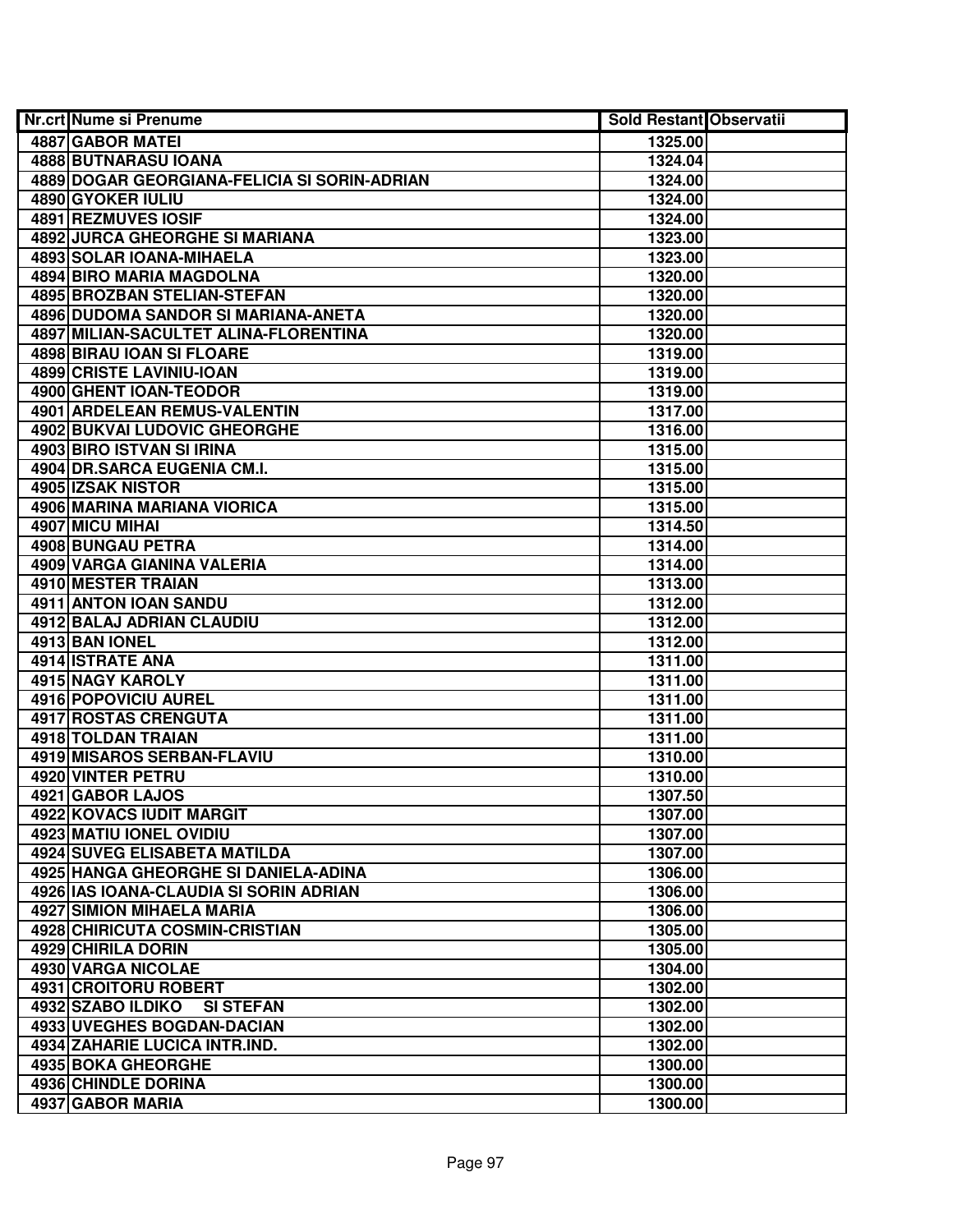| <b>Nr.crt Nume si Prenume</b>              | <b>Sold Restant Observatii</b> |  |
|--------------------------------------------|--------------------------------|--|
| 4938 GIRBA TRAIAN-DAN                      | 1300.00                        |  |
| 4939 GORDAN MARIUS CASIAN SI FLORICA-LIANA | 1300.00                        |  |
| 4940 LAKATOS AUGUSTIN                      | 1300.00                        |  |
| 4941 PETRUS ADRIAN                         | 1300.00                        |  |
| 4942 TRIFAN MIRCEA                         | 1300.00                        |  |
| 4943 VARGA ZOLTAN                          | 1300.00                        |  |
| 4944 VARTOLOMEI VASILE-CRISTIAN            | 1300.00                        |  |
| 4945 VENTEL ANDRAS                         | 1300.00                        |  |
| <b>4946 SIRCA CRISTIAN-MARIUS</b>          | 1299.02                        |  |
| <b>4947 CISMAS MARCEL ENESCU</b>           | 1299.00                        |  |
| <b>4948 IAMBOR DUMITRU</b>                 | 1299.00                        |  |
| 4949 TOTH DANIEL ALEXANDRU                 | 1298.00                        |  |
| 4950 TIRLA IOAN ROMEO                      | 1296.29                        |  |
| 4951 ARANY ALEXANDRU                       | 1296.00                        |  |
| 4952 BODOGAI PETRE-MIREL                   | 1296.00                        |  |
| 4953 BUZDUG DAN                            | 1295.00                        |  |
| <b>4954 DOCZI FRANCISC-FLORIN</b>          | 1295.00                        |  |
| 4955 GABOR GAVRIL                          | 1295.00                        |  |
| 4956 STOICA RUPI                           | 1295.00                        |  |
| <b>4957 MAIOR ANDRAS LAJOS</b>             | 1294.02                        |  |
| 4958 TIRTEA IOAN GABRIEL                   | 1294.00                        |  |
| 4959 BALAJ CRISTIAN IULIAN                 | 1292.00                        |  |
| 4960 GHEORGHE IOAN SI ROMOLICA             | 1292.00                        |  |
| 4961 POPA IONUT-MARIUS                     | 1291.00                        |  |
| 4962 BOCSA MIRCEA-OVIDIU SI MONICA         | 1290.00                        |  |
| 4963 BOTA STEFAN-DANUT                     | 1290.00                        |  |
| 4964 COITA SERGIU-EUGEN                    | 1290.00                        |  |
| 4965 GEREBENES GIZELLA                     | 1290.00                        |  |
| 4966 KISS MIKLOS                           | 1290.00                        |  |
| 4967 ROSTAS TOADER                         | 1290.00                        |  |
| 4968 VARGA ANDREI                          | 1290.00                        |  |
| 4969 COITA FLAVIU-GLAD                     | 1289.00                        |  |
| 4970 MARCU OVIDIU OCTAVIAN                 | 1288.00                        |  |
| 4971 ROMAN CORNEL SI MONICA                | 1288.00                        |  |
| <b>4972 SILAGHI GHEORGHE SI ILEANA</b>     | 1288.00                        |  |
| <b>4973 FILIP CIPRIAN-CRISTIAN</b>         | 1287.00                        |  |
| 4974 OGBARSCHI CIPRIAN-IONUT               | 1286.50                        |  |
| 4975 GULES SERGIU-IONUT                    | 1286.00                        |  |
| 4976 TUDUK VIORICA-MARIA                   | 1286.00                        |  |
| <b>4977 BRADEA GEORGE CONSTANTIN</b>       | 1285.00                        |  |
| 4978 FERCHE FLORINA                        | 1285.00                        |  |
| 4979 POPSA SILVIU-DOREL                    | 1285.00                        |  |
| 4980 HAPA ELVIS MARIUS                     | 1284.86                        |  |
| 4981 OLAR ALEXANDRU                        | 1284.00                        |  |
| 4982 SALAJEAN OVIDIU-DUMITRU               | 1284.00                        |  |
| 4983 CRET IOANA-LAVINIA                    | 1281.66                        |  |
| 4984 ACHIM DAN-SILVIU                      | 1281.00                        |  |
| 4985 NAGY ANDREI-CRISTIAN                  | 1281.00                        |  |
| 4986 LINGURAR KATALIN                      | 1280.00                        |  |
| 4987 MADA STEFAN-TUDOR                     | 1280.00                        |  |
| 4988 MANGRA FLORIN                         | 1280.00                        |  |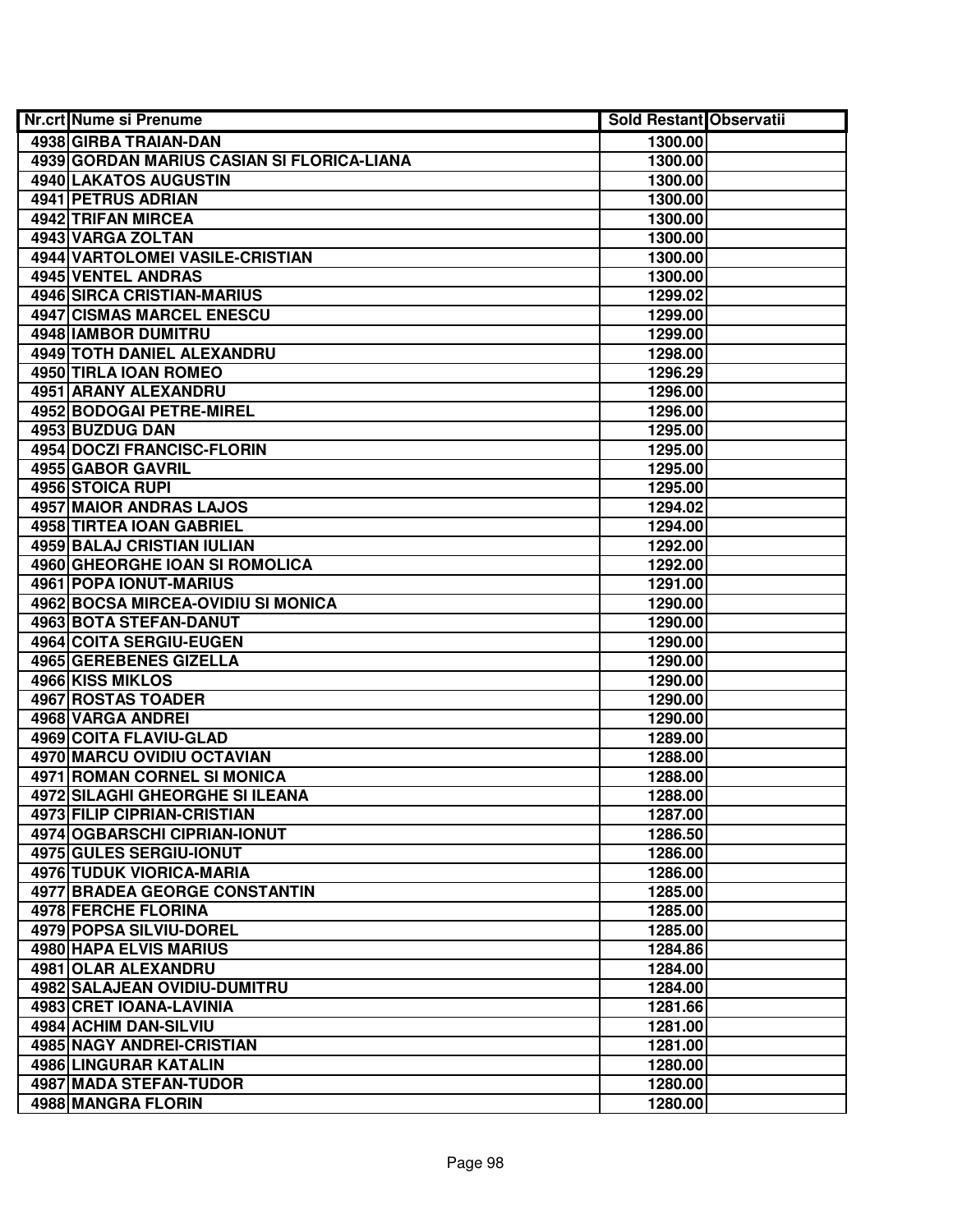| <b>Nr.crt Nume si Prenume</b>               | <b>Sold Restant Observatii</b> |  |
|---------------------------------------------|--------------------------------|--|
| 4989 MIHUTIU IOAN-MIHAI                     | 1280.00                        |  |
| 4990 SCORTEA GABRIELA-CLAUDIA               | 1280.00                        |  |
| 4991 ZBIRCEA IOAN GABRIEL                   | 1279.00                        |  |
| 4992 MOTOACA MARIAN                         | 1277.00                        |  |
| 4993 AV.MALAN SI ASOCIATII-SOC.CIVILA PROF. | 1276.00                        |  |
| 4994 GEORGESCU ANA-MARIA                    | 1275.00                        |  |
| 4995 MERA CIPRIAN-ALIN                      | 1275.00                        |  |
| 4996 CRET MARIA-CARMEN                      | 1274.00                        |  |
| <b>4997 OMUT SERGIU COSMIN</b>              | 1274.00                        |  |
| 4998 ILUTA TANEA NICULINA                   | 1273.50                        |  |
| <b>4999 FARKAS TIBERIU</b>                  | 1272.00                        |  |
| 5000 FULOP ISTVAN                           | 1271.29                        |  |
| 5001 CHIRICA GABRIEL                        | 1270.00                        |  |
| 5002 BANCU VLAD-DANIEL                      | 1269.00                        |  |
| 5003 PUTICIU CAMELIA                        | 1268.00                        |  |
| 5004 VARGA EDUARD-TOMI                      | 1268.00                        |  |
| 5005 POPA IONEL SI FLOARE                   | 1267.00                        |  |
| 5006 RIF SIMONA-FLORENITNA                  | 1267.00                        |  |
| 5007 MOISI AVRAM                            | 1266.00                        |  |
| 5008 NICORICI ADRIANA-ANAMARIA              | 1266.00                        |  |
| 5009 PINTO ANDREA                           | 1265.00                        |  |
| 5010 MAN IOAN                               | 1264.00                        |  |
| 5011 LUPSA LUCIAN BOGDAN                    | 1262.00                        |  |
| 5012 BOCA EVA-BRIGITTA                      | 1260.00                        |  |
| 5013 FODOR GHEORGHE                         | 1260.00                        |  |
| 5014 SERAC CRISTINA                         | 1259.00                        |  |
| 5015 BRASSO MIHALY TAMAS                    | 1258.00                        |  |
| 5016 MORGOVAN OVIDIU-FLORIN                 | 1257.00                        |  |
| 5017 CHEREGI FLORIN-MARIUS                  | 1256.00                        |  |
| 5018 EHIK ZOLTAN KAROLY                     | 1256.00                        |  |
| 5019 PUPAZA AUREL SI GABRIELA               | 1256.00                        |  |
| 5020 MARIAN IONUT CATALIN                   | 1255.00                        |  |
| 5021 PORTAN RAMONA                          | 1254.00                        |  |
| 5022 POP CATALIN-DANIEL                     | 1252.00                        |  |
| 5023 TESAN AMALIA-MANUELA                   | 1252.00                        |  |
| 5024 TOTH ERNO                              | 1251.31                        |  |
| 5025 BALINT IONUT                           | 1250.00                        |  |
| 5026 BERKE TIBOR                            | 1250.00                        |  |
| 5027 BONCEA OCTAVIAN DUMITRU                | 1250.00                        |  |
| 5028 COSTA IOAN                             | 1250.00                        |  |
| 5029 COSTEA CRISTIAN-DANUT PFA              | 1250.00                        |  |
| 5030 DEAK KRISTOF                           | 1250.00                        |  |
| 5031 DUMEA DANIEL VIOREL                    | 1250.00                        |  |
| 5032 GLIGAN BENIAMIN-FLORIN                 | 1250.00                        |  |
| 5033 GORDAN ADRIAN CRISTIAN                 | 1250.00                        |  |
| 5034 KAJCZA DIANA                           | 1250.00                        |  |
| 5035 LUPSE SERGIU-ROBERTO                   | 1250.00                        |  |
| 5036 MAIER MIRABELA-DALIA                   | 1250.00                        |  |
| 5037 MAKAI VINCZE-LORANT                    | 1250.00                        |  |
| 5038 MATEA IOAN IOSIF                       | 1250.00                        |  |
| 5039 MATYASI ROBERT                         | 1250.00                        |  |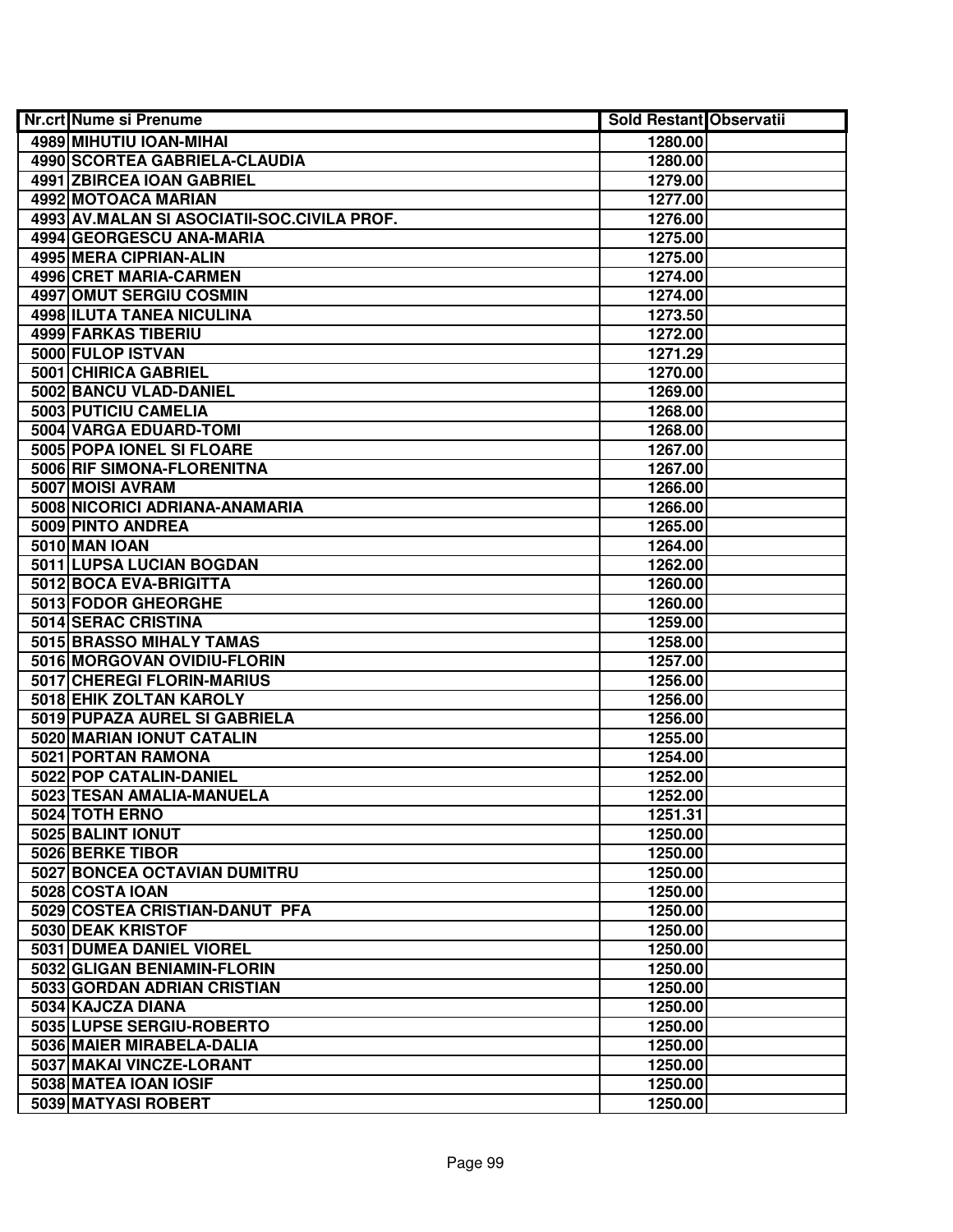| <b>Nr.crt Nume si Prenume</b>           | <b>Sold Restant Observatii</b> |  |
|-----------------------------------------|--------------------------------|--|
| 5040 NAGY ARPAD                         | 1250.00                        |  |
| 5041 ONITA ADRIAN                       | 1250.00                        |  |
| 5042 PATAKI FELIX-FERENCZ               | 1250.00                        |  |
| <b>5043 POP IOAN</b>                    | 1250.00                        |  |
| 5044 PRAGE ADRIAN GHEORGHE              | 1250.00                        |  |
| 5045 PURGE EMANUEL                      | 1250.00                        |  |
| 5046 SZTOIKA STEFAN CSABA               | 1250.00                        |  |
| 5047 DAL POS ROMANO                     | 1249.00                        |  |
| 5048 GURAU MARIA                        | 1248.00                        |  |
| 5049 CIARNAU ANCA CRISTINA              | 1247.14                        |  |
| 5050 PETRICA NICOLAE FLORIAN SI MARIANA | 1247.00                        |  |
| 5051 GABOR GETA                         | 1246.00                        |  |
| 5052 GIULAI FLORIAN-ALIN                | 1246.00                        |  |
| 5053 BOT MARIA-CAROLINA                 | 1245.00                        |  |
| 5054 CINDEA MARIN                       | 1245.00                        |  |
| 5055 MATEI DANIEL                       | 1245.00                        |  |
| 5056 MINZ GEORGE-DACIAN                 | 1245.00                        |  |
| 5057 NEGRUT-CHIPE DANIEL                | 1245.00                        |  |
| 5058 PERTICAS GEORGE-CALIN              | 1245.00                        |  |
| 5059 BERES ROMULUS CRISTINEL            | 1244.86                        |  |
| 5060 DRAGAN MUGUREL-PETRU               | 1244.00                        |  |
| 5061 VARGA JANOS                        | 1244.00                        |  |
| 5062 OBERMAJER EVA                      | 1242.00                        |  |
| 5063 TERHES ALIN-AUGUSTIN               | 1242.00                        |  |
| 5064 PADUREAN-NECHIFOR IOAN PETRU       | 1241.29                        |  |
| 5065 BOKA BARNA                         | 1240.00                        |  |
| 5066 CORDOVAN VIOLA-RENATA              | 1240.00                        |  |
| 5067 DEMIR RAMAZAN SI ELENA             | 1240.00                        |  |
| 5068 MARINCAS DANIELA-MIRELA            | 1240.00                        |  |
| 5069 MINECAN MIRELA-VALENTINA-I.I.      | 1240.00                        |  |
| 5070 MURARIU CSABA-SZILVESZTER          | 1240.00                        |  |
| 5071 POPA PAUL                          | 1240.00                        |  |
| 5072 ZAMA ROBERT-LAURENTIU              | 1240.00                        |  |
| 5073 CHEREGI IOAN                       | 1238.00                        |  |
| 5074 ISTOICA GAVRIL                     | 1238.00                        |  |
| 5075 MUNTEAN VALENTIN-TEODOR            | 1237.00                        |  |
| 5076 BABA SANDA EMA                     | 1236.00                        |  |
| 5077 GHIURAU ALINA-MIHAELA              | 1235.00                        |  |
| 5078 KOSA KLARA                         | 1235.00                        |  |
| 5079 PLES OVIDIU                        | 1235.00                        |  |
| 5080 SZABO GABRIEL CRISTIAN             | 1235.00                        |  |
| 5081 MARC NICOLAE IOAN                  | 1234.00                        |  |
| 5082 HANT CSABA KALMAR                  | 1233.00                        |  |
| 5083 DURNE DORINA SI GABRIEL            | 1232.00                        |  |
| 5084 MUSCU RAMONA CORINA                | 1232.00                        |  |
| 5085 TUDUC ALEXANDRU-DINU               | 1232.00                        |  |
| 5086 NAGY ANDRAS                        | 1231.00                        |  |
| 5087 CICU NICOLETA LACRIMIOARA          | 1230.00                        |  |
| 5088 EL HAJRI M HAMED                   | 1230.00                        |  |
| 5089 KAJCZA ZSOLT FERENCZ               | 1230.00                        |  |
| 5090 POPA VIORICA                       | 1230.00                        |  |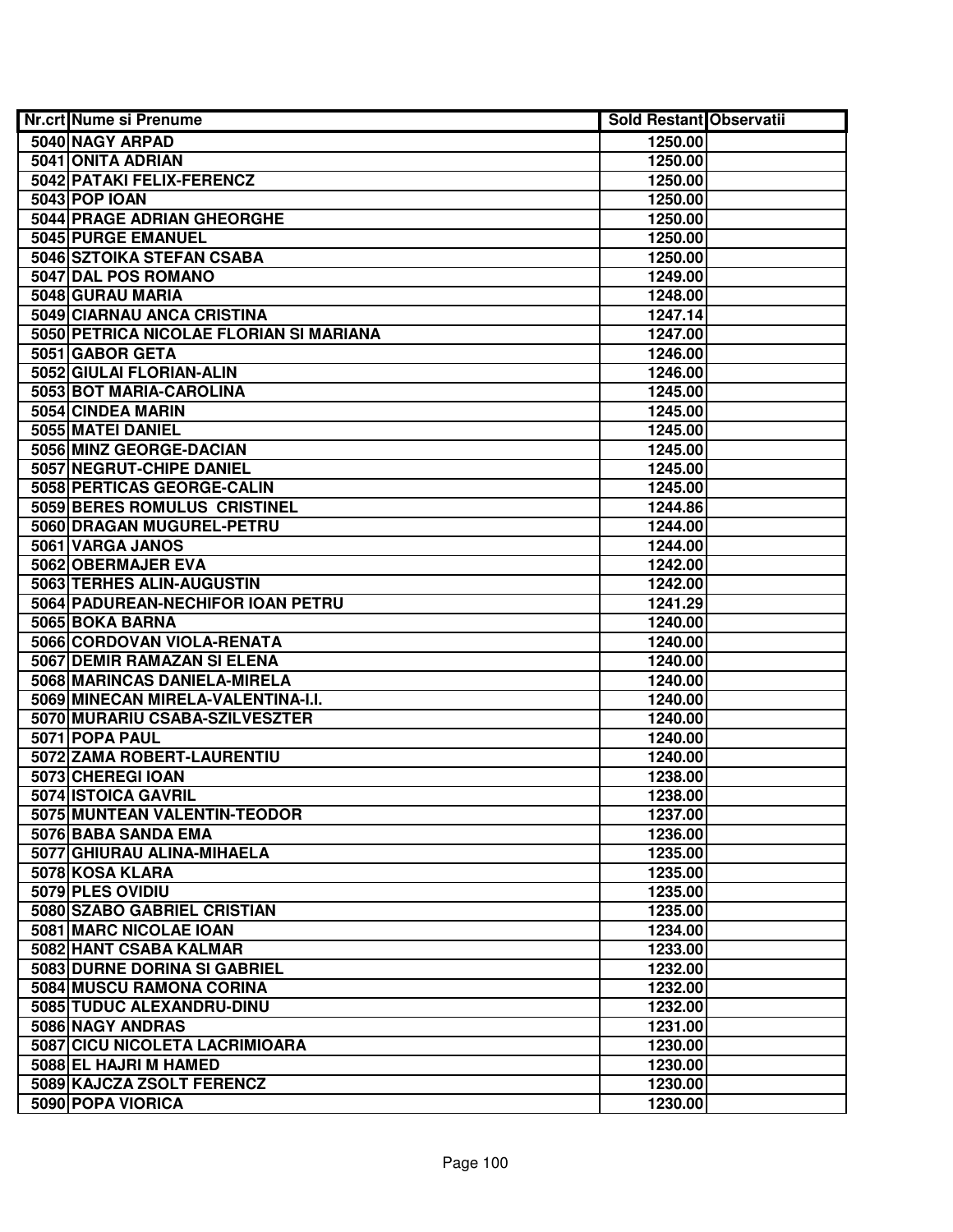| <b>Nr.crt Nume si Prenume</b>         | <b>Sold Restant Observatii</b> |  |
|---------------------------------------|--------------------------------|--|
| 5091 CASON CRISTIAN-FLORIN            | 1229.00                        |  |
| 5092 ROCA MARTIN                      | 1229.00                        |  |
| 5093 HATEGAN DANIEL-GABRIEL           | 1228.00                        |  |
| 5094 MASCAS VIOREL ANA                | 1228.00                        |  |
| 5095 POPOVICI IULIANA                 | 1228.00                        |  |
| 5096 VERES DUMITRU                    | 1228.00                        |  |
| 5097 NICULEA ROBERT-CLAUDIU           | 1227.00                        |  |
| 5098 STOIKA GAVRIL                    | 1227.00                        |  |
| 5099 BULBUCA TEODOR                   | 1226.00                        |  |
| 5100 SZULCSIK SANDOR-ROBERT           | 1226.00                        |  |
| 5101 COSTIN OANA-IULIANA              | 1225.00                        |  |
| 5102 DODA FLAVIU-SORIN SI DELIA       | 1225.00                        |  |
| 5103 BORAC ELENA-VIERCA               | 1224.00                        |  |
| 5104 DUMEA VIRGIL                     | 1224.00                        |  |
| 5105 IONESCU ANDREA-DIANA             | 1223.00                        |  |
| 5106 BALOG MIHAI                      | 1221.00                        |  |
| 5107 BOKA IOSIF SI EDINA              | 1221.00                        |  |
| 5108 FOLTUT IOAN                      | 1221.00                        |  |
| 5109 SIMUT CIPRIAN-FLORIAN SI DANIELA | 1221.00                        |  |
| 5110 LIPTAK ZOLTAN                    | 1220.17                        |  |
| 5111 GABOR DUMITRU                    | 1220.00                        |  |
| 5112 GEANTA ROBERT DUMITRU            | 1220.00                        |  |
| 5113 LACATUS SANDOR                   | 1220.00                        |  |
| 5114 RACZ IOSIF-IOAN                  | 1220.00                        |  |
| 5115 TRIPA IOAN MIRCEA                | 1220.00                        |  |
| 5116 NEDELEA VICTORIA-PAULA           | 1219.00                        |  |
| 5117 CUC FLORIAN SI ANA               | 1218.00                        |  |
| 5118 LAKATOS SANDOR-EDUARD            | 1218.00                        |  |
| 5119 POP-DURINA ADRIAN-MIRCEA         | 1217.16                        |  |
| 5120 BREJE DUMITRU DAN                | 1216.00                        |  |
| 5121 VINCZE ETELKA                    | 1216.00                        |  |
| 5122 CIARNAU ETELCA-IBOLYA            | 1214.00                        |  |
| 5123 KERSEDI PAUL-AURELIAN            | 1214.00                        |  |
| 5124 P.F.A.SIRCA MIHAELA-FLORICA      | 1211.00                        |  |
| 5125 CHIORAN COSMIN-LIVIU             | 1210.00                        |  |
| 5126 MILOTAI DAVID                    | 1210.00                        |  |
| 5127 GASCA NICOLAE-DANIEL             | 1209.00                        |  |
| 5128 COLTE IOAN-DANIEL SI DANIELA     | 1208.00                        |  |
| 5129 MATEAS TRAIAN SORIN              | 1208.00                        |  |
| 5130 MLADIN GHEORGHE                  | 1208.00                        |  |
| 5131 ARDELEAN MARIUS GHEORGHE         | 1207.90                        |  |
| 5132 GAVRIS STEFAN DANIEL             | 1207.00                        |  |
| 5133 IGNAT MONICA-DELIA SI ADRIAN     | 1207.00                        |  |
| 5134 JAKOB RAMONA                     | 1207.00                        |  |
| 5135 MUT MARIUS-CORNEL                | 1207.00                        |  |
| 5136 SZERZO IDA                       | 1207.00                        |  |
| 5137 VARGA MONIKA-ALIZ                | 1207.00                        |  |
| 5138 BUGLE ALEXANDRU-SORIN            | 1206.51                        |  |
| 5139 CAPOTA DAN-FLORIN                | 1206.00                        |  |
| 5140 JUNC TUNDE                       | 1206.00                        |  |
| 5141 URSUT GEORGE-SEBASTIAN           | 1204.64                        |  |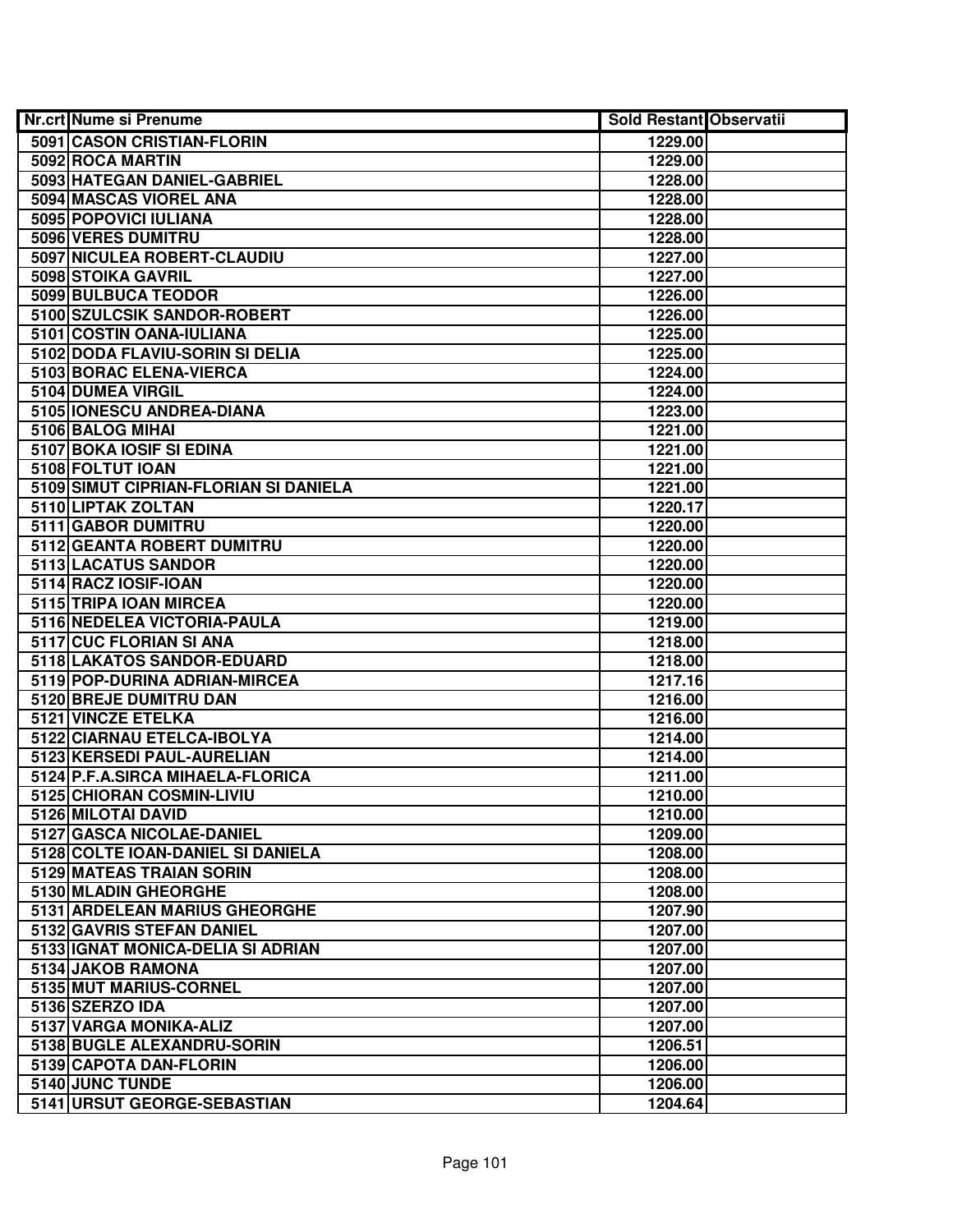| <b>Nr.crt Nume si Prenume</b>          | <b>Sold Restant Observatii</b> |  |
|----------------------------------------|--------------------------------|--|
| 5142 BORODAN FLORIN                    | 1204.00                        |  |
| 5143 GABOR MINDRA                      | 1204.00                        |  |
| 5144 ARDELEAN ANGELA                   | 1203.00                        |  |
| 5145 HODUT-FASIE NICOLINA              | 1203.00                        |  |
| 5146 CIOBAN-JUNC MARIUS-VASILE         | 1202.00                        |  |
| 5147 POP RADU-ILIE                     | 1202.00                        |  |
| 5148 BACIO MARIA TUNDE                 | 1201.00                        |  |
| 5149 ANDRISCA FLAVIUS-RAZVAN           | 1200.00                        |  |
| 5150 AWAN SULTAN MUHAMMAD AITTZAZ      | 1200.00                        |  |
| 5151 AWAWDIN ALI                       | 1200.00                        |  |
| 5152 BALOG LASZLO-FERENCZ              | 1200.00                        |  |
| 5153 BERES GHIZELA                     | 1200.00                        |  |
| <b>5154 BONTA MARIUS DUMITRU</b>       | 1200.00                        |  |
| 5155 CIUNTU GHEORGHE-GABRIEL           | 1200.00                        |  |
| 5156 DANILA FLAVIUS                    | 1200.00                        |  |
| 5157 DEJEU ALIN                        | 1200.00                        |  |
| 5158 DOMSA AUREL-MIRCEA                | 1200.00                        |  |
| 5159 FARKAS NORBERT                    | 1200.00                        |  |
| 5160 GAL SAMUIL-IONUT                  | 1200.00                        |  |
| 5161 GANGOS SORIN-FLORIN               | 1200.00                        |  |
| 5162 GAVRILA ALIN-ROBERT               | 1200.00                        |  |
| 5163 GEORGESCU DANIEL                  | 1200.00                        |  |
| 5164 HAINER ANGELA                     | 1200.00                        |  |
| 5165 HALASZ PETER-ATTILA               | 1200.00                        |  |
| 5166 HEGEDUS LADISLAU                  | 1200.00                        |  |
| 5167 HORVATH ALEXANDRU                 | 1200.00                        |  |
| 5168 MEER MUHAMMAD SHABBIR AHMAD       | 1200.00                        |  |
| 5169 MOISA CALIN-LIVIU                 | 1200.00                        |  |
| 5170 NICORUT AURELIAN                  | 1200.00                        |  |
| 5171 ONYENOBI CHUKWUNYERE EMMANUEL     | 1200.00                        |  |
| 5172 OSZACZKY LADISLAU TOMA            | 1200.00                        |  |
| 5173 OTVOS SURAJ CRISTIAN              | 1200.00                        |  |
| 5174 PATINTARU MIHAI                   | 1200.00                        |  |
| 5175 RADA IONUT ALEXANDRU              | 1200.00                        |  |
| 5176 SONEA SEBASTIAN-IOAN              | 1200.00                        |  |
| 5177 STRANGO VLADUT-NICOLAE            | 1200.00                        |  |
| 5178 YOUNAS MOHAMMAD                   | 1200.00                        |  |
| 5179 TIRPE FLORIN-CALIN                | 1198.00                        |  |
| 5180 ANDOR GABOR                       | 1197.00                        |  |
| 5181 GALIS IOAN-REMUS                  | 1196.00                        |  |
| 5182 BILA PAUL-SEBASTIAN               | 1195.00                        |  |
| 5183 DOBA SANDA-MIA                    | 1195.00                        |  |
| 5184 RETI ISTVAN                       | 1195.00                        |  |
| 5185 SIM COSMIN                        | 1195.00                        |  |
| 5186 STATE PASCARIU VALERIAN           | 1195.00                        |  |
| 5187 PARA SEPTIMIU-DANIEL              | 1194.00                        |  |
| 5188 ANTAL ZSENI-LENKE                 | 1193.00                        |  |
| 5189 BABAN CIPRIAN - CABINET DE AVOCAT | 1193.00                        |  |
| 5190 BRATEANU VASILE                   | 1193.00                        |  |
| 5191 BURCIA GAVRIL                     | 1193.00                        |  |
| 5192 SALAJAN MARIUS ADRIAN             | 1193.00                        |  |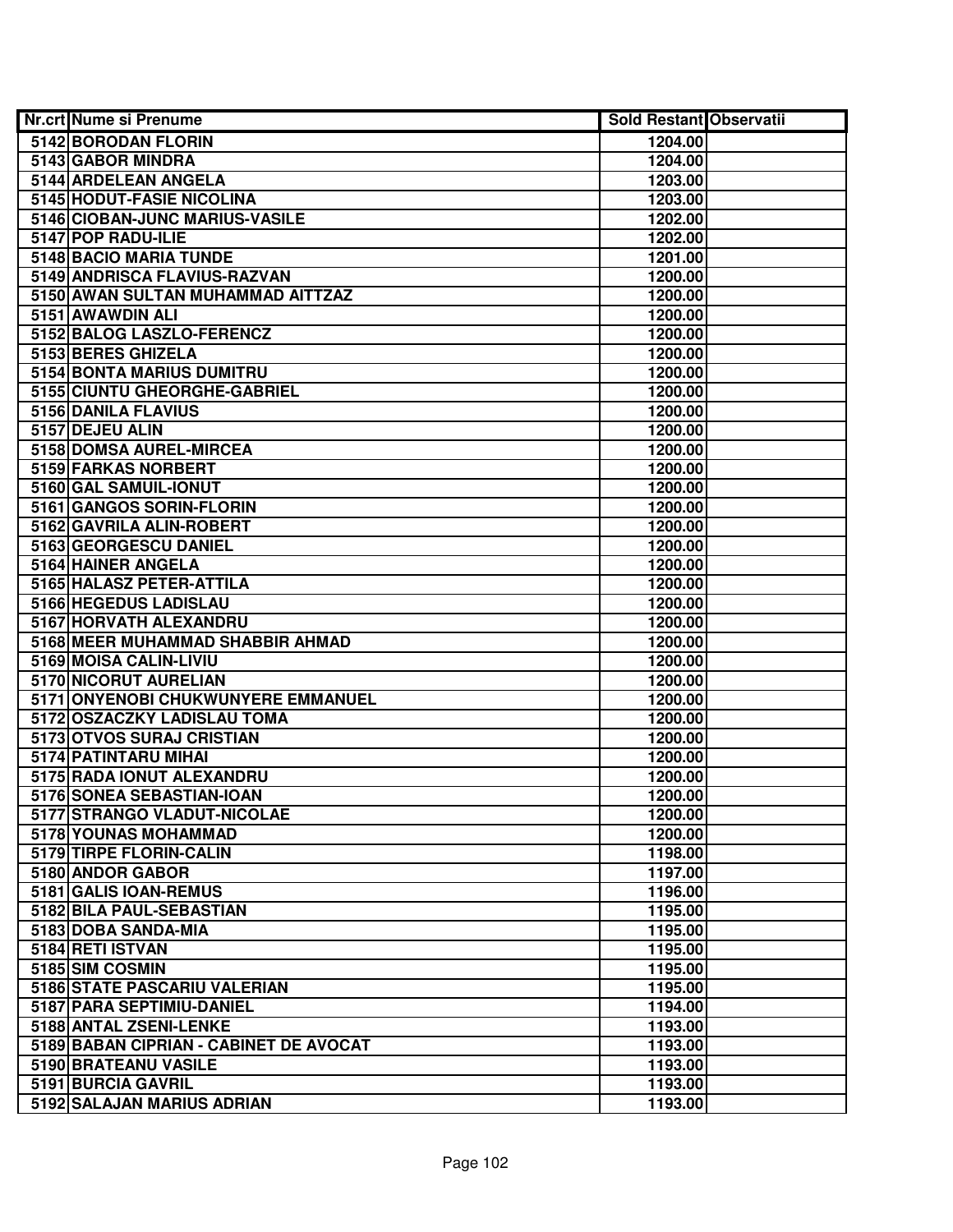| <b>Nr.crt Nume si Prenume</b>           | <b>Sold Restant Observatii</b> |  |
|-----------------------------------------|--------------------------------|--|
| 5193 GUBA JOSZEF                        | 1190.00                        |  |
| 5194 MIHALI ANDREI                      | 1190.00                        |  |
| 5195 MUSTEAN MARIA                      | 1190.00                        |  |
| 5196 ONCZ ROBERT-ROLAND                 | 1190.00                        |  |
| 5197 OROS ALEXANDRU                     | 1190.00                        |  |
| 5198 SAVITCHI SIDONIA-MELINDA           | 1190.00                        |  |
| 5199 NAGY FERENC SI MARGARETA           | 1189.00                        |  |
| 5200 IGNA IOAN REMUS                    | 1185.00                        |  |
| 5201 MIKLOS SUSANA                      | 1185.00                        |  |
| 5202 SPAHIU MIRCEA VALERIU              | 1185.00                        |  |
| 5203 MUSCAS RODICA                      | 1184.26                        |  |
| 5204 MAKKOS ZOLTAN                      | 1184.00                        |  |
| 5205 PRAJA MARIA                        | 1184.00                        |  |
| 5206 VESZPREMI ZOLTAN LASZLO            | 1184.00                        |  |
| 5207 PALOS VLAD CRISTIAN                | 1182.50                        |  |
| 5208 ANANI GEORGE-CRISTIAN              | 1182.00                        |  |
| 5209 INDRIES NICOLAE                    | 1182.00                        |  |
| 5210 MALITA MARIUS FLORIN               | 1180.00                        |  |
| 5211 OMAR ROXANA                        | 1180.00                        |  |
| 5212 IOVAN SANDU DORU                   | 1178.08                        |  |
| 5213 MATEIU IOAN                        | 1178.00                        |  |
| 5214 SZTUFLIAK LASZLO-SANDOR            | 1178.00                        |  |
| 5215 BANCSIK TIBERIU CRISTIAN           | 1177.00                        |  |
| 5216 ISZTOJKA GABOR                     | 1176.00                        |  |
| 5217 LOVAS CAROL                        | 1176.00                        |  |
| 5218 BAICAN PETRU-NICOLAE               | 1175.00                        |  |
| 5219 FRANCU RARES-MARIUS                | 1175.00                        |  |
| 5220 PORTAN ROLAND-LASZLO               | 1175.00                        |  |
| 5221 DELIMAN VIORICA                    | 1174.00                        |  |
| 5222 NAGY ZOIA LENCHE LUCIA SI STEFAN   | 1174.00                        |  |
| 5223 BOKA IRINA-ALEXANDRU               | 1173.00                        |  |
| 5224 MATEAS FLORINA-CRINA               | 1172.00                        |  |
| 5225 VASILE GIGEL-BOGDAN                | 1170.79                        |  |
| 5226 AMARITEI FLORIN-GABRIEL            | 1170.00                        |  |
| 5227 BURCA LUCIAN ALIN                  | 1170.00                        |  |
| 5228 HORVATH ELVIRA                     | 1170.00                        |  |
| 5229 IONOI ALEXANDRU SERBAN             | 1170.00                        |  |
| 5230 IVAN IONEL                         | 1170.00                        |  |
| 5231 ORBAI ANADA-LAURA SI LUCIAN-FLORIN | 1170.00                        |  |
| 5232 PORCOLAB ADRIAN                    | 1170.00                        |  |
| 5233 CHISE DORIN SI CARMEN              | 1169.00                        |  |
| 5234 CSATI IOSIF                        | 1169.00                        |  |
| 5235 LIBERT FLORIN                      | 1169.00                        |  |
| 5236 MEZEI TIBOR CAROL                  | 1169.00                        |  |
| 5237 BARBUR SILVESTRU-GEORGE            | 1167.00                        |  |
| 5238 TOROK ALBERT                       | 1167.00                        |  |
| 5239 PELLE JOHANNES LADISLAUS           | 1166.00                        |  |
| 5240 POPA RAUL-CIPRIAN                  | 1165.03                        |  |
| 5241 MUT AURICA                         | 1164.00                        |  |
| 5242 DELOREAN ION-IULIUS                | 1163.00                        |  |
| 5243 HORA OVIDIU-DOMINIC                | 1163.00                        |  |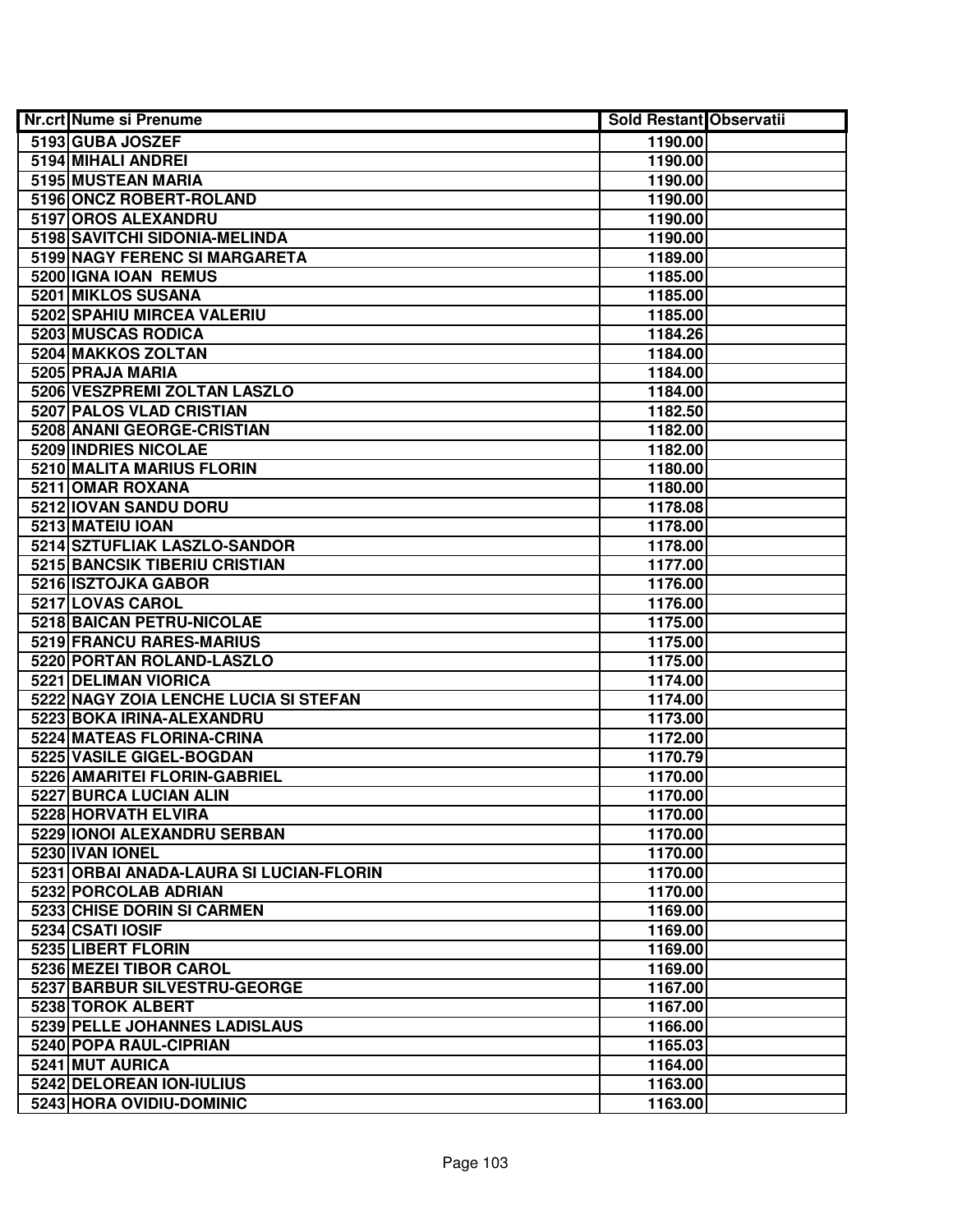| <b>Nr.crt Nume si Prenume</b>         | <b>Sold Restant Observatii</b> |  |
|---------------------------------------|--------------------------------|--|
| <b>5244 TODINCA MARIUS-LUCIAN</b>     | 1163.00                        |  |
| 5245 FLONTA JHONNY-DANNIEL            | 1161.25                        |  |
| 5246 MALAIES CRISTINA                 | 1161.00                        |  |
| 5247 POTOROACA LOREDANA-MARIANA       | 1161.00                        |  |
| 5248 BALAJ MARINELA                   | 1160.00                        |  |
| 5249 ISZTOIKA GAVRIL                  | 1160.00                        |  |
| 5250 MARIES CODRUT RAZVAN             | 1160.00                        |  |
| 5251 VLAICA MARIUS                    | 1160.00                        |  |
| 5252 DAVID ILEANA                     | 1156.00                        |  |
| 5253 GHENT MIRCEA                     | 1156.00                        |  |
| 5254 VIDICAN MIHAI                    | 1156.00                        |  |
| 5255 BOANTA ANAMARIA                  | 1155.00                        |  |
| 5256 FURIC IOAN-CRISTIAN              | 1155.00                        |  |
| 5257 RADA SIMONA-ELENA                | 1155.00                        |  |
| 5258 LAZAR GABRIEL-GHEORGHE           | 1152.51                        |  |
| 5259 OLAH ERNO-LASZLO                 | 1152.00                        |  |
| 5260 SCURT FLORIN-PETRU               | 1152.00                        |  |
| 5261 BOTA MIHAI ADRIAN                | 1151.00                        |  |
| 5262 POPA PETRU SI LIVIA              | 1151.00                        |  |
| 5263 ANDOR ADRIAN                     | 1150.00                        |  |
| 5264 CAVASDAN SEBASTIAN PATRIK        | 1150.00                        |  |
| 5265 CONSTANTIN IOANA-MARIA           | 1150.00                        |  |
| 5266 CUCI IONUT-COSTEL                | 1150.00                        |  |
| 5267 FAUR REMUS-IONUT                 | 1150.00                        |  |
| 5268 GROZA DAN-RONALD                 | 1150.00                        |  |
| 5269 IONESCU CATALIN                  | 1150.00                        |  |
| 5270 KOLCSAR ROMEO-JOZSEF             | 1150.00                        |  |
| 5271 MARCUS IOAN                      | 1150.00                        |  |
| 5272 ROSTAS DINU                      | 1150.00                        |  |
| 5273 VARGA FLORIN                     | 1150.00                        |  |
| 5274 VARGA MARCEL                     | 1150.00                        |  |
| 5275 ZOT LIVIU-DANIEL                 | 1150.00                        |  |
| 5276 PURDA ADRIAN VIOREL              | 1149.00                        |  |
| 5277 BODEA DANIEL                     | 1147.00                        |  |
| 5278 BOLDIS LUMINITA-GEORGETA         | 1147.00                        |  |
| 5279 MARINCEAN CONSTANTIN SI LUCRETIA | 1147.00                        |  |
| 5280 KULCSAR MIHAI SI ERZSEBET        | 1146.00                        |  |
| 5281 ALB ADRIAN-MARIAN                | 1144.00                        |  |
| 5282 POPA FLORIN SORIN                | 1144.00                        |  |
| 5283 MAGDAS ATTILA-ISTVAN             | 1143.00                        |  |
| 5284 ROSTAS ARGENTINA                 | 1143.00                        |  |
| 5285 SERES IOSIF                      | 1143.00                        |  |
| 5286 CORMOS RAUL                      | 1142.50                        |  |
| 5287 BARBU CONSTANTIN                 | 1142.00                        |  |
| 5288 LIPAI DUMITRU                    | 1142.00                        |  |
| 5289 SZOKE ANGELA                     | 1142.00                        |  |
| 5290 BODEA DUMITRU MARIUS             | 1141.00                        |  |
| 5291 SALEH AL MAHMOUD                 | 1141.00                        |  |
| 5292 SOLOCI IOAN SI CORNELIA DANIELA  | 1141.00                        |  |
| 5293 BUHAS IOAN                       | 1140.00                        |  |
| 5294 KEREZSI JOZSEF                   | 1140.00                        |  |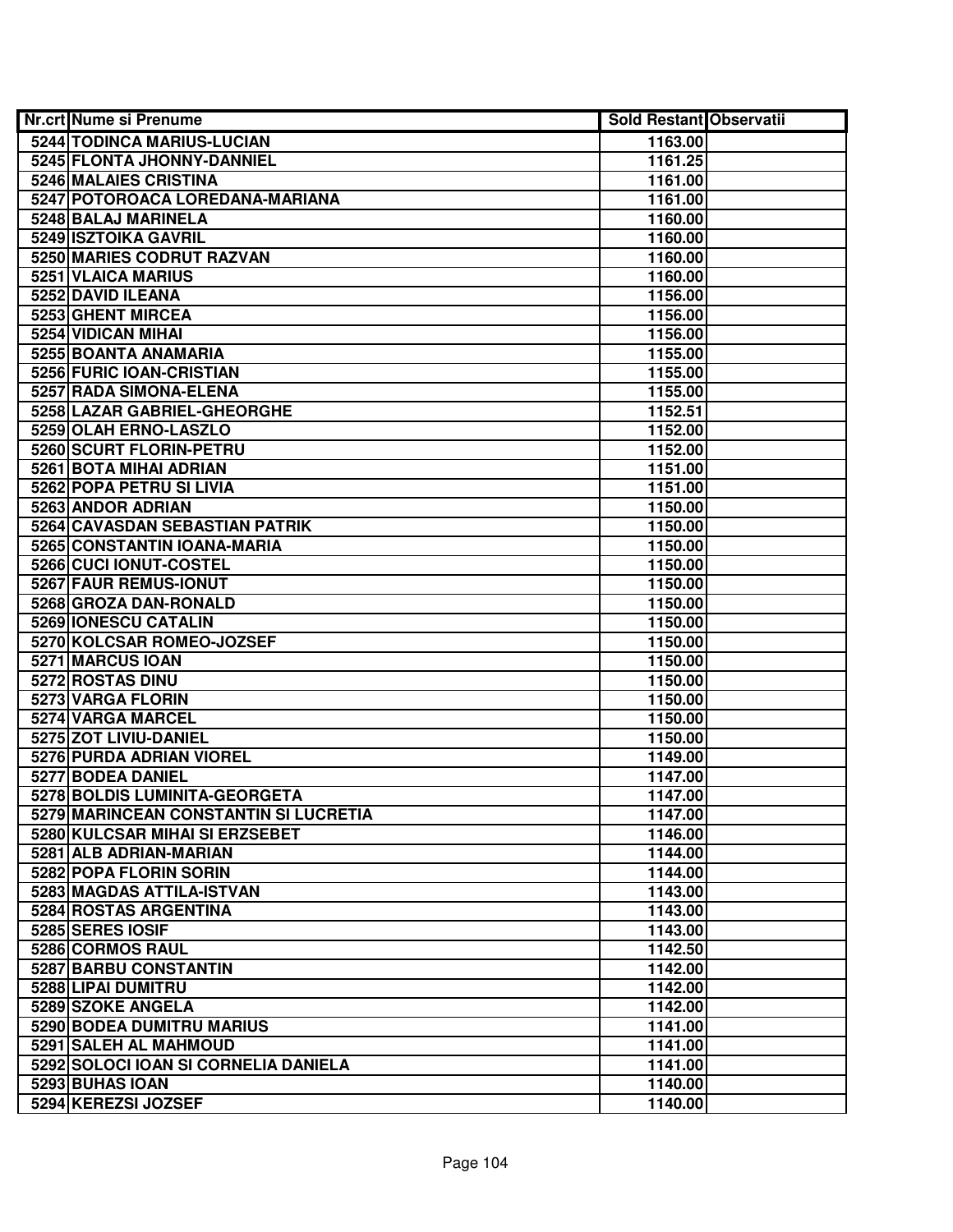| <b>Nr.crt Nume si Prenume</b>                  | <b>Sold Restant Observatii</b> |  |
|------------------------------------------------|--------------------------------|--|
| 5295 MESESAN RADU-CORNEL                       | 1140.00                        |  |
| 5296 MOSINCAT DUMITRU SI DANIELA               | 1140.00                        |  |
| 5297 TIRLA GHEORGHE                            | 1140.00                        |  |
| 5298 BLAGA OVIDIU-RADU                         | 1138.00                        |  |
| 5299 BOT SAMUEL                                | 1138.00                        |  |
| 5300 DIOS KAROLY-ROBERT                        | 1138.00                        |  |
| 5301 TARNOCZY ELVIRA                           | 1137.00                        |  |
| 5302 MARAMI MARIANA                            | 1135.00                        |  |
| 5303 VERCHE DORU-PETRU                         | 1135.00                        |  |
| 5304 NEDELCU SERBAN-VASILE                     | 1134.00                        |  |
| 5305 PURTAN TEODOR                             | 1133.00                        |  |
| 5306 BUGHIU FLORENTINA MIHAELA                 | 1132.00                        |  |
| 5307 GABOR ECATERINA                           | 1132.00                        |  |
| 5308 IONESCU OTILIA-MONICA                     | 1132.00                        |  |
| 5309 BIRAU RADU GHEORGHE                       | 1131.00                        |  |
| 5310 MARTIN FLOARE                             | 1131.00                        |  |
| 5311 MATA AUREL SI RODICA                      | 1131.00                        |  |
| 5312 PENZES IOAN SI MARGARETA                  | 1131.00                        |  |
| 5313 CURTA SERGIU-EMANUEL                      | 1130.00                        |  |
| 5314 ISZTOICA GAVRIL                           | 1130.00                        |  |
| 5315 ISZTOIKA GETA                             | 1130.00                        |  |
| 5316 KOVACS PETER                              | 1130.00                        |  |
| 5317 MESAROS ALEXANDRU                         | 1130.00                        |  |
| 5318 PUI CSABA                                 | 1130.00                        |  |
| 5319 ROSTAS GABOR                              | 1130.00                        |  |
| 5320 STANCIU IULIU                             | 1130.00                        |  |
| 5321 SZEGHALMI NORBERT KALMAN                  | 1130.00                        |  |
| 5322 TOMA DOINA-SANDA                          | 1130.00                        |  |
| 5323 VAIDA FLORIN                              | 1130.00                        |  |
| 5324 BORZASI LASZLO-CSABA                      | 1129.73                        |  |
| 5325 CONOLOS IOAN SORIN                        | 1128.00                        |  |
| 5326 FORGACIU COSMIN FLORIN SI TEODORA-VIORICA | 1127.12                        |  |
| 5327 BONCIDAI VALENTIN                         | 1127.00                        |  |
| 5328 HORVAT ALEXANDRU SI FLOARE                | 1127.00                        |  |
| 5329 SZOKE RICHARD ADRIAN                      | 1127.00                        |  |
| 5330 BREANC GABRIEL-DANIEL                     | 1125.00                        |  |
| 5331 COSMA MIRCEA-FLORIN                       | 1125.00                        |  |
| 5332 CZOBOR EMERIC SI IREN                     | 1125.00                        |  |
| 5333 FINU CAMELIA LILIANA                      | 1125.00                        |  |
| 5334 GABOR RUPERT                              | 1125.00                        |  |
| 5335 HORVATH SANDOR                            | 1125.00                        |  |
| 5336 KOVACS ZSOLT MIKLOS                       | 1125.00                        |  |
| 5337 MALCZAK CEZARY ADAM                       | 1125.00                        |  |
| 5338 MONUS JOZSEF-ATTILA SI OLIVIA-DENISA      | 1125.00                        |  |
| 5339 POTLOG IOAN                               | 1125.00                        |  |
| 5340 PRECUP TUDOR VLAD                         | 1125.00                        |  |
| 5341 SAVER ROLAND                              | 1125.00                        |  |
| 5342 TIMAR JANOS                               | 1125.00                        |  |
| 5343 ZOMBORI JANOS                             | 1125.00                        |  |
| 5344 OROSZ ANTHONIO-MIODORO                    | 1124.00                        |  |
| 5345 BARTA ILDIKO                              | 1123.00                        |  |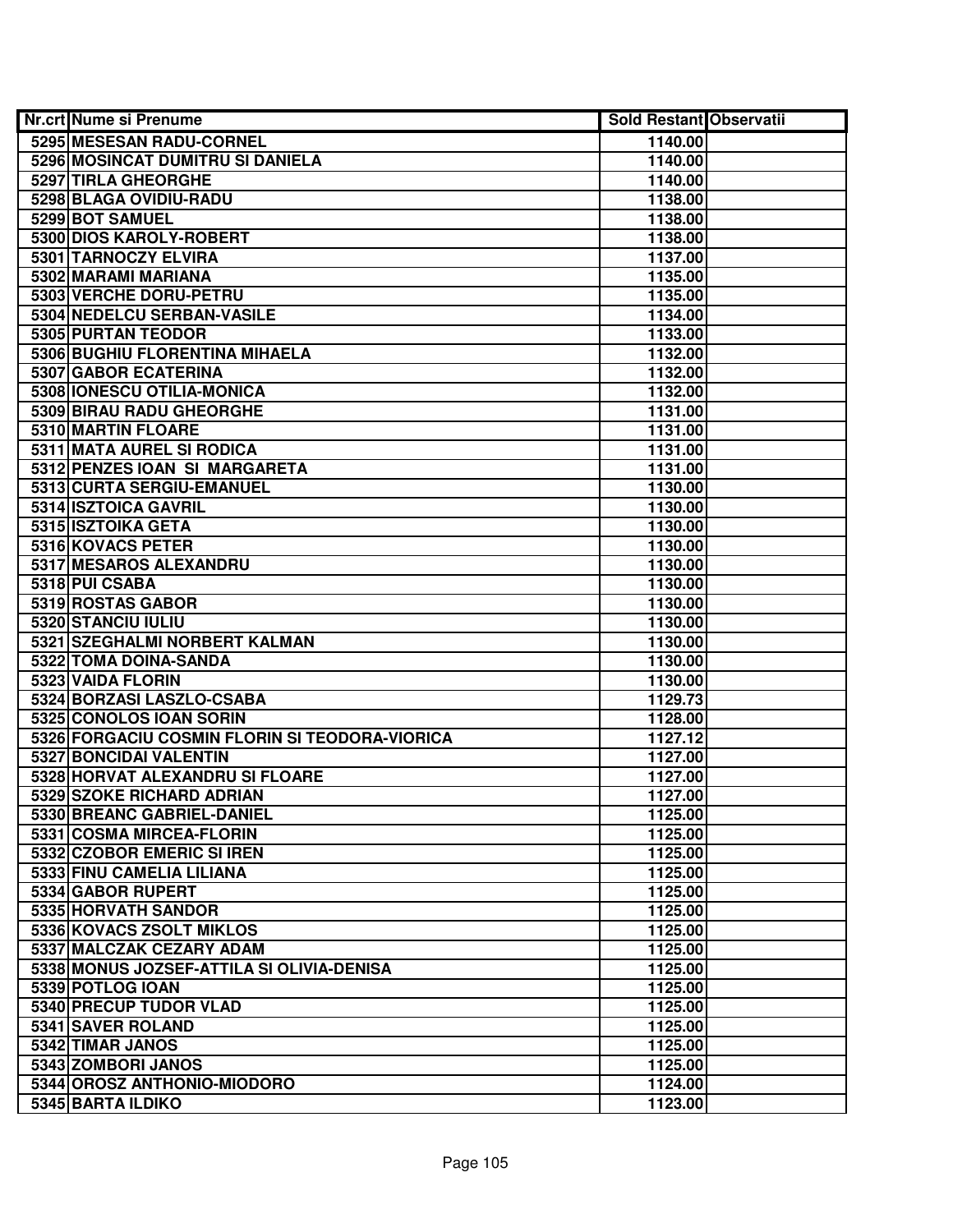| <b>Nr.crt Nume si Prenume</b>          | <b>Sold Restant Observatii</b> |  |
|----------------------------------------|--------------------------------|--|
| 5346 CIUNGRADI DANIEL SI CLAUDIA-MARIA | 1122.00                        |  |
| 5347 MLADIN RAZVAN                     | 1122.00                        |  |
| 5348 SERAC ADRIAN-CALIN                | 1121.00                        |  |
| 5349 NAGHIU GABRIELA                   | 1120.00                        |  |
| 5350 PINZARIU LUMINITA-EMILIA          | 1120.00                        |  |
| 5351 REZMUVES LUCIAN-MARIUS            | 1120.00                        |  |
| 5352 TUDUSCIUC ADRIAN                  | 1120.00                        |  |
| 5353 REIZ CSABA ANTAL                  | 1117.00                        |  |
| 5354 ARDELEAN MARIUS-IOAN              | 1116.42                        |  |
| 5355 BLAJ EMILIAN                      | 1116.00                        |  |
| 5356 MORAR SIMION PETRU                | 1116.00                        |  |
| 5357 SUCIU PETRU                       | 1115.00                        |  |
| 5358 VOICHITA RALUCA-ANDREEA           | 1114.37                        |  |
| 5359 ROSCA MARIUS-DUMITRU              | 1114.00                        |  |
| 5360 SILAGHI GAVRIL                    | 1114.00                        |  |
| 5361 JURCA CONSTANTIN - VIOREL         | 1112.00                        |  |
| 5362 LACZKO DENIS ROLAND               | 1112.00                        |  |
| 5363 COSTE ADRIAN-VASILE               | 1111.50                        |  |
| 5364 CIOFLEAC LAURA-EUGENIA            | 1111.00                        |  |
| 5365 SZOKE GABRIELA DANA               | 1111.00                        |  |
| 5366 LUPUT-PANTEA-MUT ROZALIE          | 1110.00                        |  |
| 5367 TRIFAN MIRCEA                     | 1109.56                        |  |
| 5368 <b>IRIMIAS CLAUDIU</b>            | 1109.00                        |  |
| 5369 BANYAI IOSIF                      | 1108.00                        |  |
| 5370 SKRIPEK ROBERT LUCIAN             | 1108.00                        |  |
| 5371 UNGUR VIOREL-OCTAVIAN             | 1108.00                        |  |
| 5372 BORDAS BOGDAN                     | 1107.94                        |  |
| 5373 KAPALAI ILEANA-EMA                | 1107.00                        |  |
| 5374 MARIAN GHITA-STELIAN SI FLORICA   | 1106.00                        |  |
| 5375 BRAN FLORIAN                      | 1105.00                        |  |
| 5376 AVRAM EUGEN-DUMITRU               | 1102.00                        |  |
| 5377 POP CATALINA-ALEXANDRA            | 1102.00                        |  |
| 5378 POPP MIHAI-AUGUSTIN               | 1102.00                        |  |
| 5379 VANCEA DAN                        | 1102.00                        |  |
| 5380 BADESCU LUCIAN-GABRIEL            | 1101.00                        |  |
| 5381 BALOG ELENA                       | 1100.00                        |  |
| 5382 BARTA ATTILA                      | 1100.00                        |  |
| 5383 CSOMOS IULIANA                    | 1100.00                        |  |
| 5384 DAVID ROBERTO IONUT               | 1100.00                        |  |
| 5385 FULIAS MARIN CORNEL               | 1100.00                        |  |
| 5386 GABOR SUSANA                      | 1100.00                        |  |
| 5387 GAVRILA ADRIAN                    | 1100.00                        |  |
| 5388 HEGEDUS SANDOR-GYORGY             | 1100.00                        |  |
| 5389 ILYES ZOLTAN CSABA                | 1100.00                        |  |
| 5390 ISTOICA MARIA                     | 1100.00                        |  |
| 5391 KISS IULIANA                      | 1100.00                        |  |
| 5392 KOVACS MELINDA-ANGELA             | 1100.00                        |  |
| 5393 MEMETEA CORNEL-CSABA              | 1100.00                        |  |
| 5394 MOCIAR SANDOR                     | 1100.00                        |  |
| 5395 NICOARA BENIAMIN                  | 1100.00                        |  |
| 5396 OTVOS ANDREI SI DORINA            | 1100.00                        |  |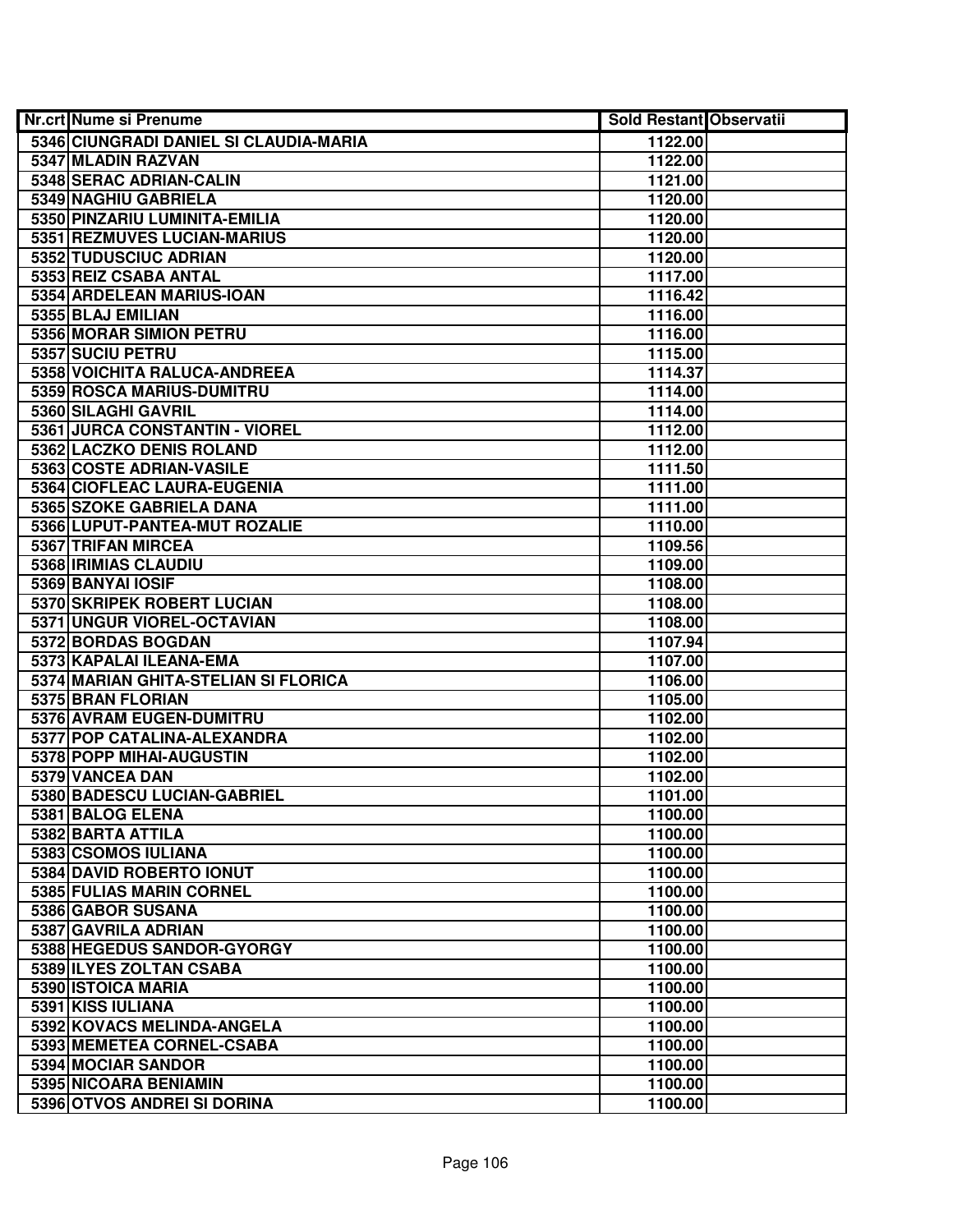| Nr.crt Nume si Prenume                     | Sold Restant Observatii |  |
|--------------------------------------------|-------------------------|--|
| 5397 ROSTAS ANGELINA                       | 1100.00                 |  |
| 5398 ROSTAS SAMUEL RADU                    | 1100.00                 |  |
| 5399 SZABO FLORIN RAUL                     | 1100.00                 |  |
| 5400 SZERZO ROBERT ALEX                    | 1100.00                 |  |
| 5401 SZILAGYI ZSOLT                        | 1100.00                 |  |
| 5402 VARGA IOAN                            | 1100.00                 |  |
| 5403 ARDELEAN LILIANA MARINELA             | 1099.00                 |  |
| 5404 TIRLA FLORICA                         | 1098.00                 |  |
| 5405 HERCUT EUGEN - IOAN SI EMILIA-MIHAELA | 1097.00                 |  |
| 5406 ZELINA JANOS                          | 1097.00                 |  |
| 5407 PARAU RADU - LUCIAN                   | 1095.62                 |  |
| 5408 COVACI MELINDA                        | 1095.00                 |  |
| 5409 COZMA ANDREI-IOAN                     | 1094.51                 |  |
| 5410 MARTON FERENC-JOZSEF                  | 1094.00                 |  |
| 5411 ROMAN TEODOR-DOREL                    | 1094.00                 |  |
| 5412 ANCA VLAD                             | 1093.00                 |  |
| 5413 CHERESI ALEXANDRU                     | 1092.00                 |  |
| 5414 HORVATH EVA                           | 1092.00                 |  |
| 5415 SZALAI ELISABETA                      | 1092.00                 |  |
| 5416 TARLA FLORIN-GHEORGHE                 | 1092.00                 |  |
| 5417 IAMBOR TEODOR-LUCIAN                  | 1091.08                 |  |
| 5418 CADAR IOAN                            | 1090.00                 |  |
| 5419 HORVATH ATTILA                        | 1090.00                 |  |
| 5420 KOVACS LASZLO-TIBOR                   | 1090.00                 |  |
| 5421 LINCAR CALIN-FLORIN                   | 1090.00                 |  |
| 5422 LINGURAR VOICHITA                     | 1090.00                 |  |
| 5423 MAJOROS IULIU-EUGEN                   | 1090.00                 |  |
| 5424 NEGRU RAUL AUGUSTIN                   | 1090.00                 |  |
| 5425 TAKACS TAMAS-PAVEL SI TEREZIA         | 1090.00                 |  |
| 5426 VESA ADRIAN-TRAIAN                    | 1090.00                 |  |
| 5427 CORBANI RENATO                        | 1089.00                 |  |
| 5428 IONESCU CORNEL                        | 1089.00                 |  |
| 5429 LESAK SANDOR                          | 1089.00                 |  |
| 5430 OTVOS GAVRIL SI GHETE MARIAN          | 1089.00                 |  |
| <b>5431 MIHES GHEORGHE TEOFIL</b>          | 1088.00                 |  |
| 5432 TIVADAR GABRIEL RAZVAN                | 1087.00                 |  |
| 5433 BETEG OVIDIU-VALENTIN                 | 1085.00                 |  |
| 5434 PODILA FLORIN IOAN                    | 1085.00                 |  |
| 5435 ROSTAS IOAN                           | 1085.00                 |  |
| 5436 TIRITEU CALIN GHEORGHE                | 1085.00                 |  |
| 5437 BURDAS BRATASIN-CRISTIAN              | 1084.00                 |  |
| 5438 POPA CARMEN SI MIRCEA                 | 1084.00                 |  |
| 5439 GABOR GHITA                           | 1082.43                 |  |
| 5440 PETER ANDA- CORNELIA SI CAROL         | 1082.00                 |  |
| 5441 TARCAU RADU DINU                      | 1082.00                 |  |
| 5442 RUSZ CAMELIA- IOANA SI SORIN-GHEORGHE | 1081.00                 |  |
| 5443 BARATKI ADALBERT                      | 1080.01                 |  |
| 5444 ARDELEAN SERGIU                       | 1080.00                 |  |
| 5445 CHIS GRIGORE                          | 1080.00                 |  |
| 5446 DASCALU VASILE                        | 1080.00                 |  |
| 5447 HEGEDUS ANITA                         | 1080.00                 |  |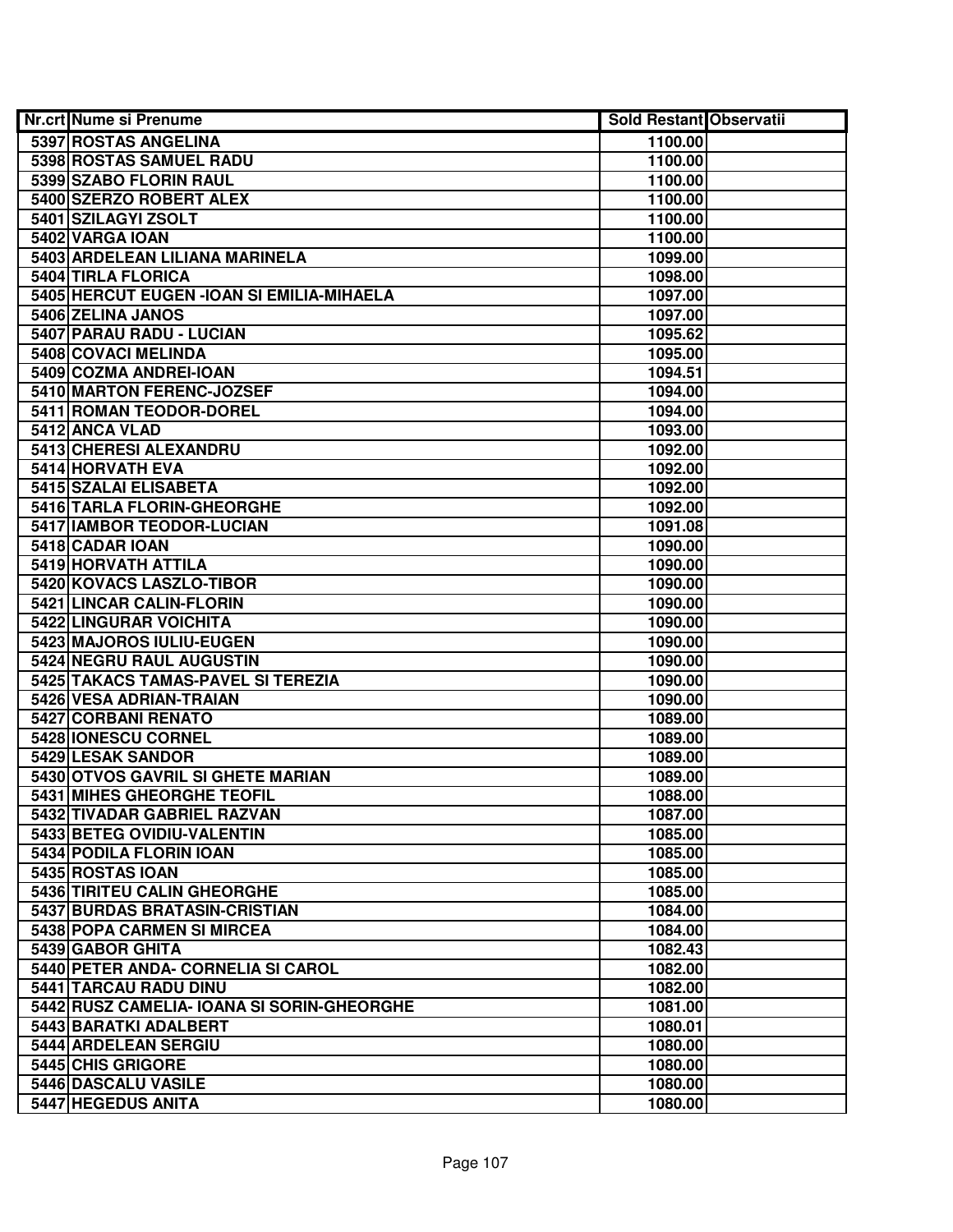| <b>Nr.crt Nume si Prenume</b>               | <b>Sold Restant Observatii</b> |  |
|---------------------------------------------|--------------------------------|--|
| 5448 JURCHIEVICI STEFAN                     | 1080.00                        |  |
| 5449 LUPSA DAN FLORIN                       | 1080.00                        |  |
| 5450 SAVA VASILE SI ILEANA-ALEXANDRA        | 1080.00                        |  |
| 5451 SUSANU WILIAM DAN                      | 1080.00                        |  |
| 5452 AVASAN COSMIN-VASILE                   | 1078.00                        |  |
| 5453 POPOVICI IOAN SI MARIA                 | 1077.00                        |  |
| 5454 AYDIN KAMRAN AZZAM                     | 1076.00                        |  |
| 5455 EMBER RODICA                           | 1076.00                        |  |
| 5456 GRABOVSCHI MIHAI VIOREL                | 1076.00                        |  |
| 5457 HALASI GIZELLA                         | 1076.00                        |  |
| 5458 HALMAGEAN MIRCEA MIREL                 | 1076.00                        |  |
| 5459 HOSZU GHEORGHE                         | 1076.00                        |  |
| 5460 KUKLA EDUARD-IOSIF-ATTILA              | 1076.00                        |  |
| 5461 MORAR IOAN-ADRIAN                      | 1076.00                        |  |
| 5462 PIRCIU ANA-MARIA                       | 1076.00                        |  |
| 5463 ZECHERIU DANIEL-CONSTANTIN             | 1076.00                        |  |
| 5464 BELDEAN VALERIU-ANDREI                 | 1075.00                        |  |
| 5465 GHEMES ANDREI                          | 1075.00                        |  |
| 5466 LASZLO ZOLTAN - KRISZTIAN              | 1074.00                        |  |
| 5467 AGIURGIOAEI ANDREI-IONUT               | 1073.00                        |  |
| 5468 PARCALAB GHEORGHE SI CORNELIA          | 1073.00                        |  |
| 5469 GEORGESCU EMANUEL-SEBASTIAN            | 1072.00                        |  |
| 5470 GHINDEA STELA                          | 1072.00                        |  |
| 5471 VAINA TIBOR OLIVER                     | 1072.00                        |  |
| 5472 PACURAR ALINA-CODRUTA                  | 1071.04                        |  |
| 5473 BODOGAI DAN-FLORIN                     | 1071.00                        |  |
| 5474 GAFENCU LUCIAN CONSTANTIN              | 1070.00                        |  |
| 5475 LASCA MIHAI-IOAN                       | 1070.00                        |  |
| 5476 OROS SERGIU                            | 1070.00                        |  |
| 5477 ILEA MARIUS-LIVIU                      | 1069.00                        |  |
| 5478 SUCIU MIHAIL                           | 1069.00                        |  |
| 5479 BUDAI MARIUS                           | 1068.00                        |  |
| 5480 RADU ZSUZSANNA KATALIN EVA             | 1068.00                        |  |
| 5481 SPIVALIUC NICOLAE-VASILE               | 1068.00                        |  |
| 5482 ANTONICA ADRIAN-ROBERT                 | 1067.00                        |  |
| 5483 BODI ISTVAN                            | 1067.00                        |  |
| 5484 HANZA IOAN                             | 1067.00                        |  |
| 5485 JURGIU TITUS TREBONIU                  | 1065.00                        |  |
| 5486 MUNTEANU BOGDAN                        | 1065.00                        |  |
| 5487 STROE-DURINA CATALIN-MIHAI SI CRISTINA | 1065.00                        |  |
| 5488 VOLOSEN ALEXANDRU SI MARIA             | 1065.00                        |  |
| 5489 PERTE IONUT CRISTIAN                   | 1064.50                        |  |
| 5490 CIORDAS MARIUS-IOAN                    | 1064.00                        |  |
| 5491 DOMOCOS CORINA                         | 1063.00                        |  |
| 5492 SUCIU RAMON-GELU SI MIHAELA            | 1063.00                        |  |
| 5493 CSIKI ANDREA-BEATA                     | 1061.00                        |  |
| 5494 CANALAS ATTILA                         | 1060.00                        |  |
| 5495 OROSZ GABOR                            | 1060.00                        |  |
| 5496 PENZES SANDA-ADINA                     | 1060.00                        |  |
| 5497 ROSTAS ARGENTINA                       | 1060.00                        |  |
| 5498 SFERLE FLORIAN-SEBASTIAN               | 1060.00                        |  |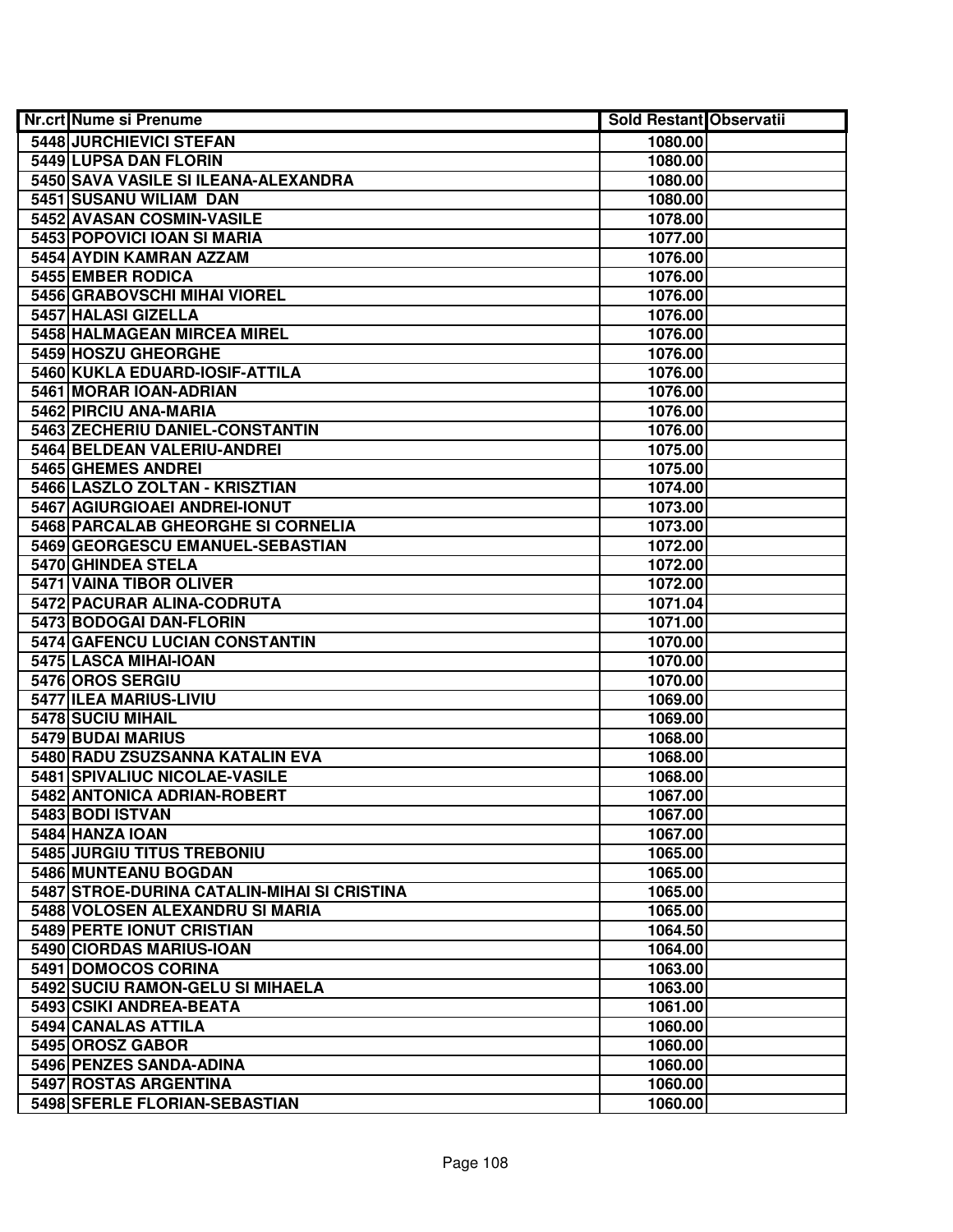| <b>Nr.crt Nume si Prenume</b>            | <b>Sold Restant Observatii</b> |  |
|------------------------------------------|--------------------------------|--|
| 5499 SUPLACAN PETRU-DANIEL               | 1060.00                        |  |
| 5500 SZEKERES TIBOR-KAROLY               | 1060.00                        |  |
| 5501 BANCSA VIORICA                      | 1059.00                        |  |
| 5502 VARGA ROMULUS-IULIU                 | 1059.00                        |  |
| 5503 VARI SANDOR                         | 1059.00                        |  |
| 5504 BALOGH ZOLTAN - P.F.A               | 1058.00                        |  |
| 5505 BODEA CALIN-SEBASTIAN               | 1058.00                        |  |
| 5506 POPA SORIN                          | 1058.00                        |  |
| <b>5507 VARGA NORBERT MIHALY</b>         | 1058.00                        |  |
| 5508 BALA DANUT LIVIU                    | 1057.00                        |  |
| 5509 CHIRODEA PETRU                      | 1056.00                        |  |
| 5510 SIRCA MIRCEA-GHITA                  | 1056.00                        |  |
| 5511 FLORUTA MARIA-CLAUDIA               | 1055.00                        |  |
| 5512 HODISAN IONUT COSMIN                | 1055.00                        |  |
| 5513 SZUCS BORBALA-VIORICA               | 1055.00                        |  |
| 5514 BADEU MARCEL-DOREL SI SIMONA-MARINA | 1054.00                        |  |
| 5515 DOMBI ANTON                         | 1054.00                        |  |
| 5516 PASCALAU CRISTIAN-COSTEL            | 1054.00                        |  |
| 5517 SLIEDER KRISZTIAN-ZSOLT             | 1054.00                        |  |
| 5518 BODONEA MARIA SI MIRCEA             | 1052.00                        |  |
| 5519 JURCA COSMIN ADRIAN                 | 1052.00                        |  |
| 5520 PAPP IOAN-GAVRIL                    | 1052.00                        |  |
| 5521 SERB CALIN-IOAN                     | 1052.00                        |  |
| 5522 SOTIUT GEANINA-SANDA                | 1052.00                        |  |
| 5523 DEMIAN BOGDAN-ADRIAN                | 1051.00                        |  |
| 5524 BESENYEI ANA-MARIA                  | 1050.00                        |  |
| 5525 BULACA FLORIN-SERGIU                | 1050.00                        |  |
| 5526 CABA PAULA-DENISA                   | 1050.00                        |  |
| 5527 CIONTOS AURICA-ANA                  | 1050.00                        |  |
| 5528 DERCSENYI ALEXANDRU-MARIN           | 1050.00                        |  |
| 5529 FAZECAS CRISTIAN ANDREI             | 1050.00                        |  |
| 5530 GUTI ANDREI-VIOREL                  | 1050.00                        |  |
| 5531 HERE ADRIAN DUMITRU                 | 1050.00                        |  |
| 5532 MEZA DACIAN-MIRCEA                  | 1050.00                        |  |
| 5533 NAGY ROLAND                         | 1050.00                        |  |
| 5534 POPA FELICIA                        | 1050.00                        |  |
| 5535 VAIDA GEANINA MELANIA.              | 1050.00                        |  |
| 5536 PURDA ANA SI DUMITRU                | 1049.00                        |  |
| 5537 JUNJAN NICOLAE                      | 1047.50                        |  |
| 5538 COLOSVARI ALEXANDRA                 | 1047.00                        |  |
| 5539 ISTOICA TEREZ                       | 1046.00                        |  |
| 5540 MACOVEI VASILE                      | 1046.00                        |  |
| 5541 SZABO MIRCEA                        | 1046.00                        |  |
| 5542 TASNADE DUMITRU                     | 1046.00                        |  |
| 5543 VANTA IOSIF-VIRGIL                  | 1046.00                        |  |
| 5544 VARGA ROMULUS                       | 1046.00                        |  |
| 5545 CORAS DANIEL                        | 1045.00                        |  |
| 5546 LUPUT DUMITRU                       | 1044.00                        |  |
| 5547 BARA FLORINA-RODICA                 | 1043.00                        |  |
| 5548 DAVID SIMONA                        | 1043.00                        |  |
| 5549 POP ALINA-SIMONA                    | 1041.00                        |  |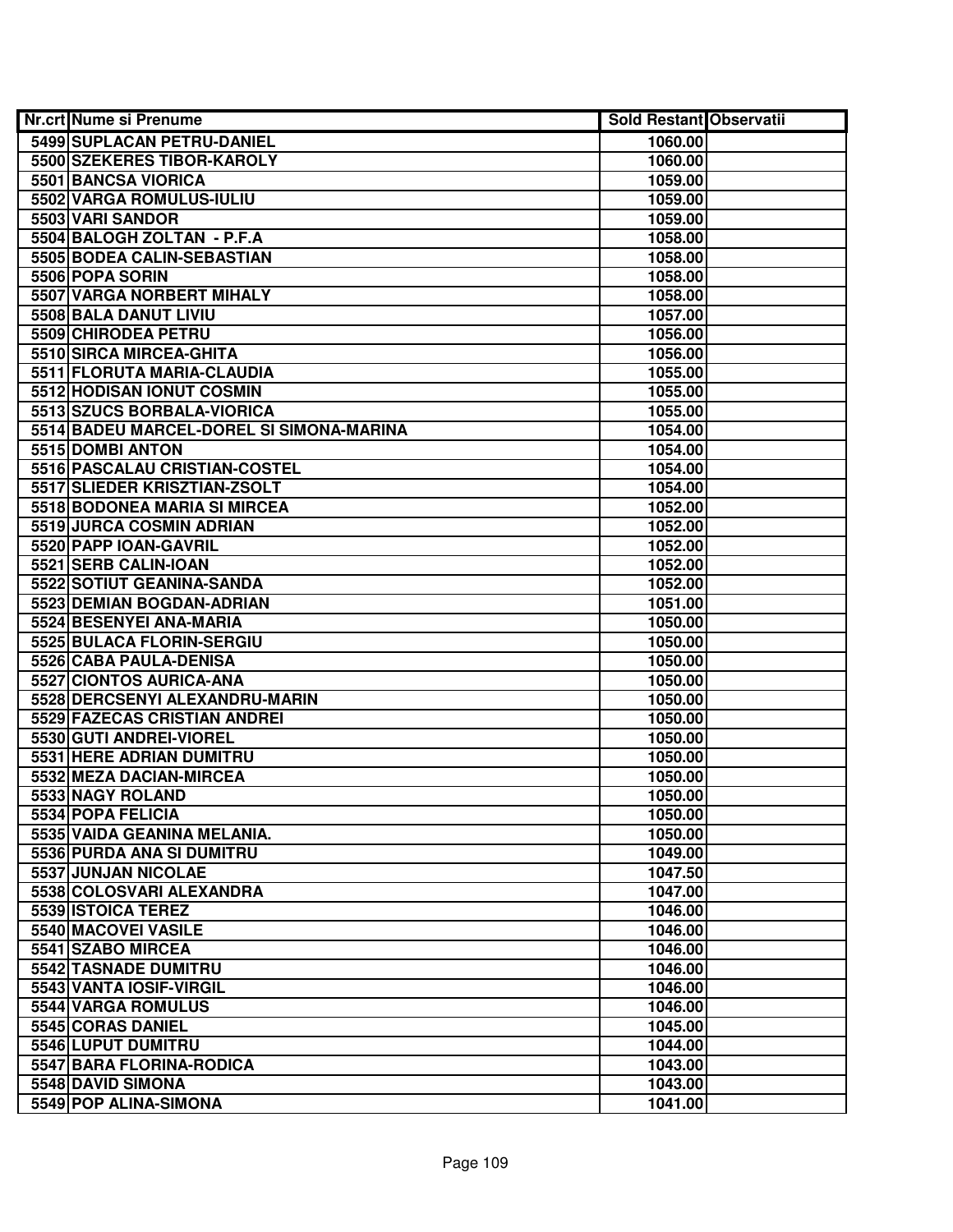| <b>Nr.crt Nume si Prenume</b>                | <b>Sold Restant Observatii</b> |  |
|----------------------------------------------|--------------------------------|--|
| 5550 SAITOS-COFAR MIHAI-CALIN                | 1041.00                        |  |
| 5551 TOD SERGIU-DAN CAB.IND. DE INSOLVENTA   | 1041.00                        |  |
| 5552 GAIDI KRISTOF-SANDOR                    | 1040.00                        |  |
| 5553 IENCIU GERARD-ADRIAN SI MIRELA MARIA    | 1040.00                        |  |
| 5554 IZSAK JANOS                             | 1040.00                        |  |
| 5555 MAGO TIBERIU                            | 1040.00                        |  |
| 5556 MATE JACINT-ZSOLT                       | 1040.00                        |  |
| 5557 NAGY SANDOR                             | 1040.00                        |  |
| 5558 OLAR SEBASTIAN                          | 1040.00                        |  |
| <b>5559 ORBAI COSMIN GAVRIL</b>              | 1040.00                        |  |
| 5560 OSACENCO RENATE-MIHAELA                 | 1040.00                        |  |
| 5561 OTVOS RENATA-ANGELA                     | 1040.00                        |  |
| 5562 POPA FLORIAN                            | 1040.00                        |  |
| 5563 TROK HAJNALKA MARIA                     | 1040.00                        |  |
| 5564 BALOG GHEORGHE                          | 1039.00                        |  |
| 5565 TRIFAN CRISTIAN GHEORGHE                | 1039.00                        |  |
| 5566 CRISAN ANDREI                           | 1036.00                        |  |
| 5567 HAJNER EMIL                             | 1036.00                        |  |
| 5568 VARGA MARIA-CODRUTA                     | 1036.00                        |  |
| 5569 VERES FLORICA                           | 1036.00                        |  |
| 5570 BEJUSCA HORIA SEBASTIAN                 | 1035.00                        |  |
| 5571 BACIU FILOFTEIA                         | 1034.00                        |  |
| 5572 GAL FELICIAN                            | 1034.00                        |  |
| 5573 BAJZATH ANDRAS                          | 1033.00                        |  |
| 5574 PANTEA ADRIANA-ANA                      | 1033.00                        |  |
| 5575 FODOR ROBERT                            | 1031.00                        |  |
| 5576 BODOG MARIN                             | 1030.00                        |  |
| 5577 GAZSI FERENC                            | 1030.00                        |  |
| 5578 HEGEDUS PAMELA-LUSI                     | 1030.00                        |  |
| 5579 LAZAR ALEXANDRA GEORGIANA               | 1030.00                        |  |
| 5580 POP DANA-GABRIELA                       | 1030.00                        |  |
| 5581 ROMOCIA FLAVIU                          | 1030.00                        |  |
| 5582 VERES LEVENTE ZOLTAN                    | 1030.00                        |  |
| 5583 GHEORGHIES CATALIN                      | 1029.00                        |  |
| 5584 KOVACS ERIKA                            | 1029.00                        |  |
| 5585 HANAS DECEBAL-CLAUDIU SI ANGELA         | 1028.00                        |  |
| 5586 MATEAS LIVIU SI FLORICA CRISTINA        | 1028.00                        |  |
| 5587 CARTIS DANUT VIOREL                     | 1027.00                        |  |
| 5588 IGNA GEORGE DARIUS                      | 1027.00                        |  |
| 5589 LUPU RAUL-RADU                          | 1027.00                        |  |
| 5590 DRIMBE VIOREL SI ANA                    | 1026.00                        |  |
| 5591 ILEA GEORGE-IOSIF                       | 1026.00                        |  |
| 5592 MOSUT CONSTANTIN SI ELENA               | 1026.00                        |  |
| 5593 NICOLAE SIMONA                          | 1026.00                        |  |
| 5594 DOBRONDI MARK                           | 1025.50                        |  |
| 5595 ACHIM RODICA-DANA                       | 1025.00                        |  |
| 5596 FEKETE CIPRIAN MARIUS SI CORINA-MIHAELA | 1025.00                        |  |
| 5597 HAITA SORIN-LIVIU                       | 1025.00                        |  |
| 5598 HAJDUCSI TIBERIU                        | 1025.00                        |  |
| 5599 IENCIU MARIUS                           | 1025.00                        |  |
| 5600 LUPON BOGDAN ALEXANDRU                  | 1025.00                        |  |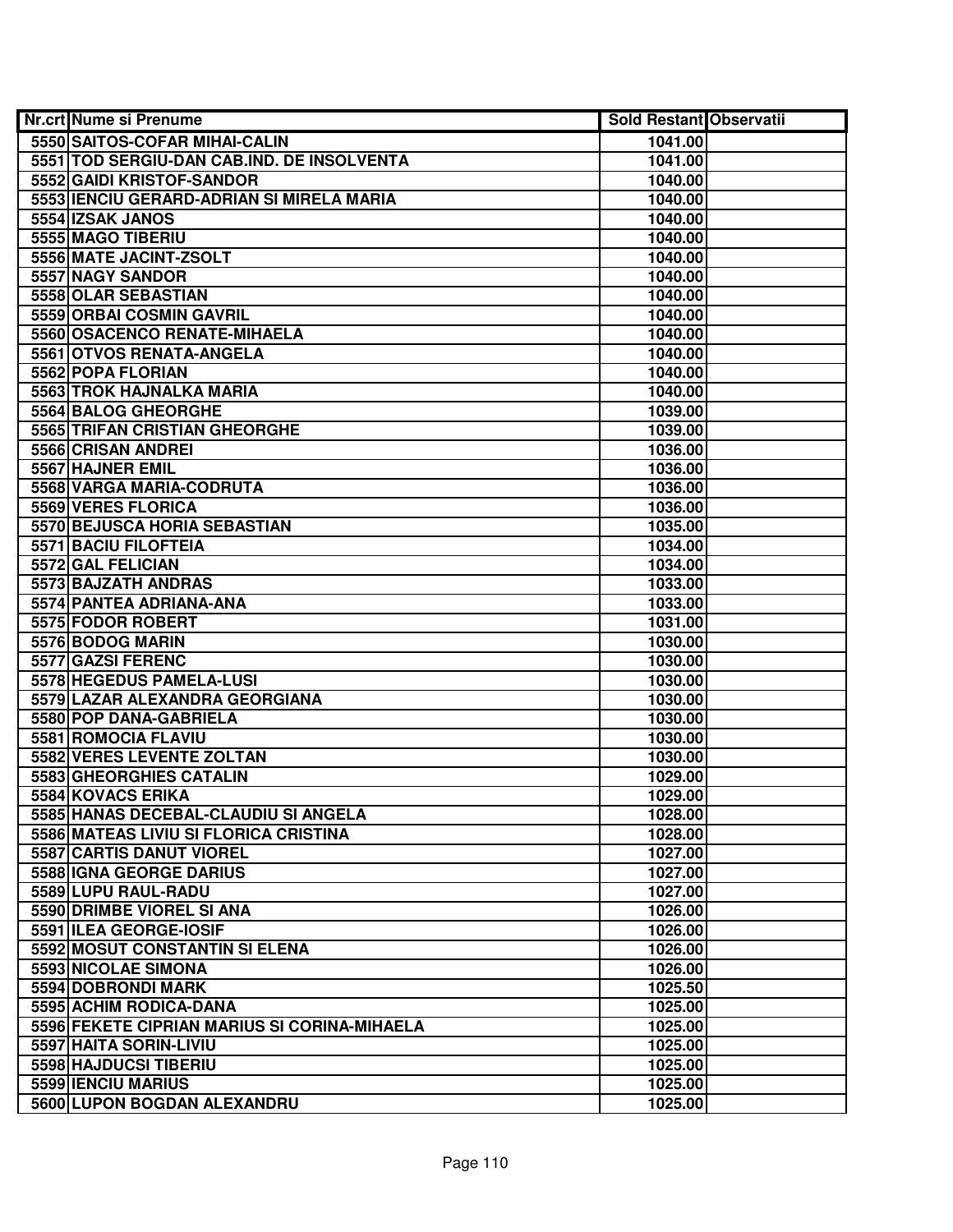| <b>Nr.crt Nume si Prenume</b>                 | <b>Sold Restant Observatii</b> |  |
|-----------------------------------------------|--------------------------------|--|
| 5601 MOGA PETRU                               | 1025.00                        |  |
| 5602 BOKA ATTILA                              | 1024.00                        |  |
| 5603 RUGE ALEXANDRU SORIN SI MARCELA-COSMINA  | 1023.00                        |  |
| 5604 RUSU IOANA                               | 1022.00                        |  |
| 5605 MILAS GAVRIL                             | 1021.00                        |  |
| 5606 SARA MELEK                               | 1020.85                        |  |
| 5607 BUZLA SAMUEL                             | 1020.00                        |  |
| 5608 DARVAS BELA-LASZLO                       | 1020.00                        |  |
| 5609 FARKAS ISTVAN-MIHALY                     | 1020.00                        |  |
| 5610 KERCSO BALAZS                            | 1020.00                        |  |
| 5611 MARINESCU RADU ADRIAN                    | 1020.00                        |  |
| 5612 PASCOIU SEBASTIAN TUDOR                  | 1020.00                        |  |
| 5613 TRIFA DOREL-VIOREL                       | 1020.00                        |  |
| 5614 KANDRA VASILE MARIA                      | 1019.00                        |  |
| 5615 SZABO CSABA-ATTILA                       | 1019.00                        |  |
| 5616 DOMOCOS IOAN                             | 1018.00                        |  |
| 5617 COZMA MIHAIELA-DORINA                    | 1017.00                        |  |
| 5618 FERARU COSTEL                            | 1016.00                        |  |
| 5619 FUSCAS MARIANA-ELENA                     | 1016.00                        |  |
| 5620 GYURKO IOAN - COSTEL SI CORNELIA-ADRIANA | 1016.00                        |  |
| 5621 HALASZ NORBERT ALEXANDRU                 | 1016.00                        |  |
| 5622 NEGREA TEODOR                            | 1016.00                        |  |
| 5623 CIUPA ALEX-EUGEN                         | 1015.00                        |  |
| 5624 BOTAU IOAN                               | 1014.00                        |  |
| 5625 FLORUTA LIDIA                            | 1014.00                        |  |
| 5626 GUT IOAN                                 | 1014.00                        |  |
| 5627 PALLO MIHAIL                             | 1014.00                        |  |
| 5628 KIRALY ARPAD-ALEXANDRU                   | 1013.00                        |  |
| 5629 VALKO VILMOS                             | 1013.00                        |  |
| 5630 ABRUDAN LUCIAN-OVIDIU                    | 1012.00                        |  |
| 5631 TICARAT ALEXANDRU                        | 1012.00                        |  |
| 5632 VALKAI ISTVAN-LASZLO                     | 1011.00                        |  |
| 5633 BOROS FLORIN                             | 1010.00                        |  |
| 5634 FOIA RAUL SERBAN                         | 1010.00                        |  |
| 5635 KADAS ALEXANDRU-LADISLAU                 | 1010.00                        |  |
| 5636 LAZAU GHEORGHE-LEONTIN                   | 1010.00                        |  |
| 5637 PETRICAS EVA                             | 1010.00                        |  |
| 5638 SZABO MAGDALENA-TUNDE                    | 1010.00                        |  |
| 5639 TEGLAS DOREL                             | 1010.00                        |  |
| 5640 VANCEA VIORICA                           | 1010.00                        |  |
| 5641 LUKACS LIVIU                             | 1009.00                        |  |
| 5642 NOMIKOS EMMANOUIL                        | 1009.00                        |  |
| 5643 BANCSA ANDREI-ALEXANDRU SI KATALIN       | 1007.00                        |  |
| 5644 PAUL GHEORGHE                            | 1007.00                        |  |
| 5645 ARON KAROLY SI MARIA                     | 1006.00                        |  |
| 5646 SINKOVICS FERENC                         | 1006.00                        |  |
| 5647 HORVATH EVA                              | 1004.00                        |  |
| 5648 TRIFAN DANIEL-EMANUEL                    | 1004.00                        |  |
| 5649 ACHIM SEBASTIAN-CRISTIAN                 | 1003.00                        |  |
| 5650 BARUTA GABRIEL                           | 1001.98                        |  |
| 5651 PACALA IOAN-ALEXANDRU                    | 1001.00                        |  |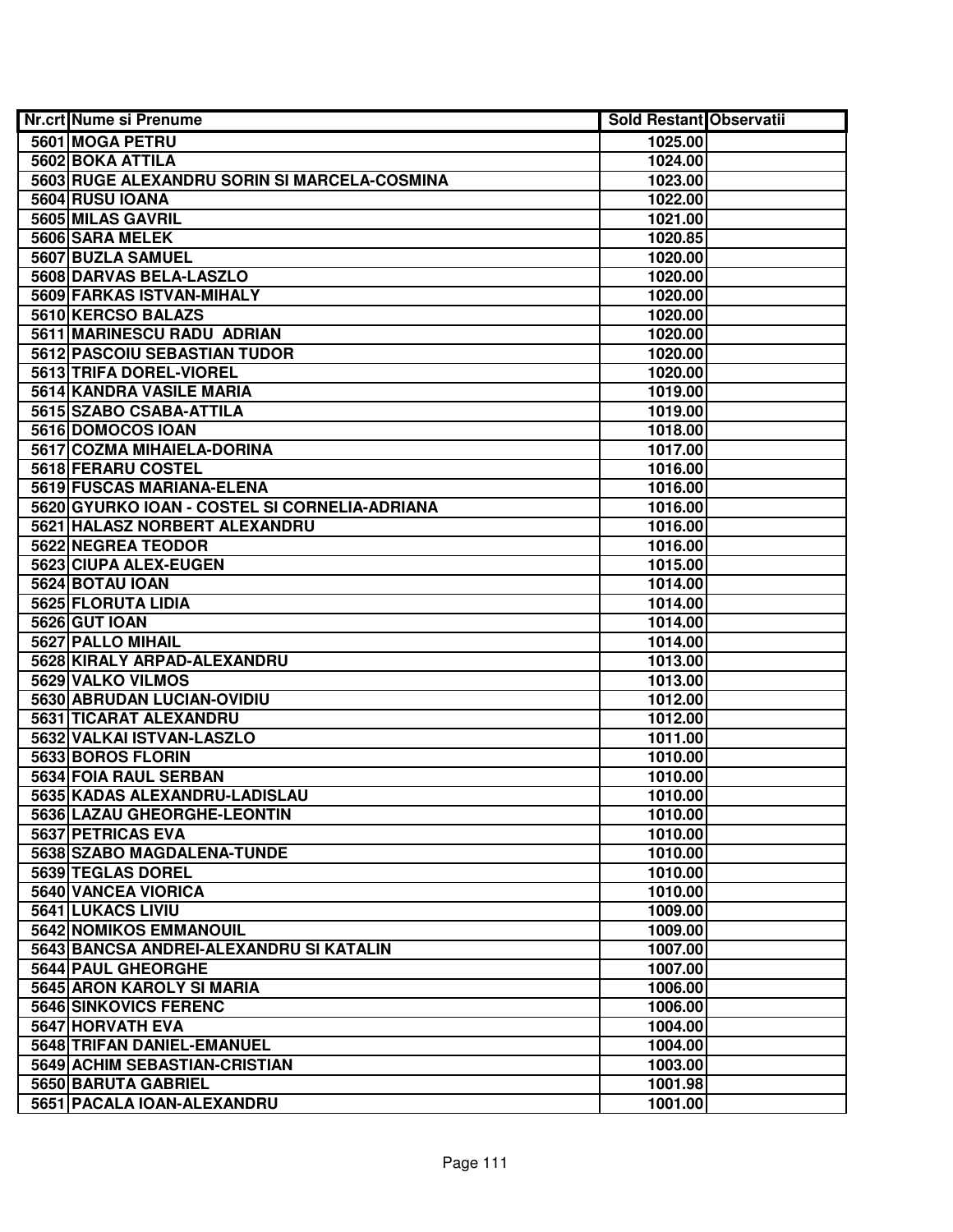| Nr.crt Nume si Prenume                   | <b>Sold Restant Observatii</b> |  |
|------------------------------------------|--------------------------------|--|
| 5652 ABRUDAN FLAVIU IONUT                | 1000.00                        |  |
| 5653 ALBU SORIN MIHAI                    | 1000.00                        |  |
| <b>5654 ARDELEAN FLORIN NELU</b>         | 1000.00                        |  |
| 5655 ARON SUSANA-IULIANA                 | 1000.00                        |  |
| 5656 BABAU ADINA                         | 1000.00                        |  |
| 5657 BAICAN IOAN ADRIAN                  | 1000.00                        |  |
| 5658 BALOG ATTILA                        | 1000.00                        |  |
| 5659 BARLEA GHEORGHE                     | 1000.00                        |  |
| 5660 BARNA PETRU-DAN                     | 1000.00                        |  |
| 5661 BARTAN SERGIU LUCIAN                | 1000.00                        |  |
| 5662 BATORI NORBERT ISTVAN               | 1000.00                        |  |
| 5663 BATRIN ANA                          | 1000.00                        |  |
| 5664 BENBOUZIANE OUSSAMA ABDELHAMID      | 1000.00                        |  |
| 5665 BIRAU CORNEL SI MICSUNICA           | 1000.00                        |  |
| 5666 BIRO ISTVAN                         | 1000.00                        |  |
| 5667 BOHACS IOSIF                        | 1000.00                        |  |
| 5668 BORBINCEAG FLORIN-PETRU             | 1000.00                        |  |
| 5669 BOT IOAN-HOREA                      | 1000.00                        |  |
| 5670 BOTAN SEBASTIAN - CABINET DE AVOCAT | 1000.00                        |  |
| 5671 BRATA LARISA-MARLENA                | 1000.00                        |  |
| 5672 BRINDA DOINA                        | 1000.00                        |  |
| 5673 BRUMA BIANCA                        | 1000.00                        |  |
| 5674 BUCUREAN MARIOARA                   | 1000.00                        |  |
| 5675 BUDA ADRIAN-IOAN                    | 1000.00                        |  |
| 5676 CABAU RUBEN-IOIEL                   | 1000.00                        |  |
| 5677 CABULEA VASILE-SEBASTIAN            | 1000.00                        |  |
| 5678 CACIORA VLAD MARIUS                 | 1000.00                        |  |
| 5679 CALIN TITI                          | 1000.00                        |  |
| 5680 CAVASDAN IOAN-RADU                  | 1000.00                        |  |
| 5681 CHEREJA CAMELIA                     | 1000.00                        |  |
| 5682 CHIFIRIUC GHEORGHE                  | 1000.00                        |  |
| 5683 CHIS MADALINA-LAVINIA               | 1000.00                        |  |
| 5684 CIOCANACHE VINICIUS                 | 1000.00                        |  |
| 5685 CIOROBONTEA EDI                     | 1000.00                        |  |
| 5686 COBE SEBASTIAN                      | 1000.00                        |  |
| <b>5687 COPIL CIPRIAN-MADALIN</b>        | 1000.00                        |  |
| 5688 COVACIU CORNEL                      | 1000.00                        |  |
| 5689 CRESCIULLO LEONARD                  | 1000.00                        |  |
| 5690 CSOMORTANYI ISTVAN-CSABA            | 1000.00                        |  |
| 5691 DABACAN MADALIN - ALEXANDRU         | 1000.00                        |  |
| 5692 DEHELEANU ION                       | 1000.00                        |  |
| 5693 DUCA IONEL                          | 1000.00                        |  |
| 5694 DUDLER ALIONA                       | 1000.00                        |  |
| 5695 DUMITRAS CRISTIAN-MARCEL            | 1000.00                        |  |
| 5696 ELLENES IOAN                        | 1000.00                        |  |
| 5697 EPUREANU MAGDA                      | 1000.00                        |  |
| 5698 FARAGO ZOLTAN-ATTILA                | 1000.00                        |  |
| 5699 FEHER LASZLO                        | 1000.00                        |  |
| 5700 FLORA CSABA PAL                     | 1000.00                        |  |
| 5701 FURTOS MARCO DIANO                  | 1000.00                        |  |
| 5702 GABOR BANU                          | 1000.00                        |  |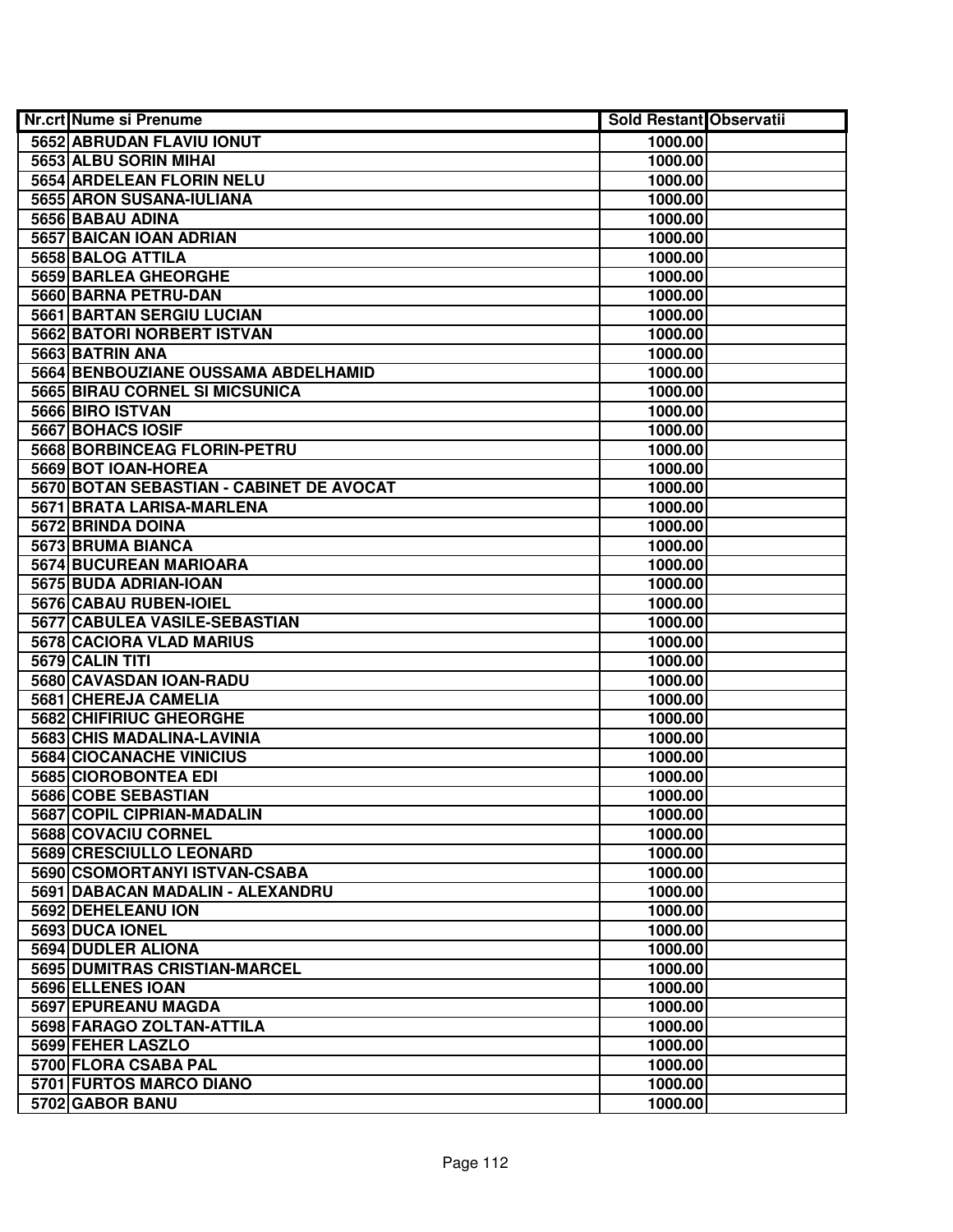| <b>Nr.crt Nume si Prenume</b>              | <b>Sold Restant Observatii</b> |                       |
|--------------------------------------------|--------------------------------|-----------------------|
| 5703 GABOR CATALINA                        | 1000.00                        |                       |
| 5704 GABOR GABRIEL                         | 1000.00                        |                       |
| 5705 GABOR GABRIEL                         | 1000.00                        |                       |
| 5706 GABOR GAVRIL                          | 1000.00                        |                       |
| 5707 GABOR KLARA                           | 1000.00                        |                       |
| 5708 GABOR STEFAN                          | 1000.00                        |                       |
| 5709 GABOR TEREZ                           | 1000.00                        |                       |
| 5710 GABOR TEREZ                           | 1000.00                        |                       |
| 5711 GABOR ZSUZSANA                        | 1000.00                        |                       |
| 5712 GAL ANDREA-IREN                       | 1000.00                        |                       |
| 5713 GEREBENES MINDRA                      | 1000.00                        |                       |
| 5714 GHEJEU IOAN-TEODOR SI ANGELA-CORNELIA | 1000.00                        |                       |
| 5715 GIURGIUMAN DRAGOS-FABIAN              | 1000.00                        |                       |
| 5716 GLIGA DANIELA                         | 1000.00                        |                       |
| 5717 GONDOR GABRIEL SORIN                  | 1000.00                        |                       |
| 5718 GYURO CSABA                           | 1000.00                        |                       |
| 5719 HARAGALY ILDIKO-ERZSEBET              | 1000.00                        |                       |
| 5720 HEVESI RAUL IOSIF                     | 1000.00                        |                       |
| 5721 HODISAN DENISA-GABRIELA               | 1000.00                        |                       |
| 5722 HORVAT KATALIN                        | 1000.00                        |                       |
| <b>5723 HORVATH TUNDE-IRINA</b>            | 1000.00                        |                       |
| 5724 ILISIE LUCRETIA-MARIA                 | 1000.00                        |                       |
| 5725 ILLE VLAD MIHI                        | 1000.00                        |                       |
| 5726 IORDACHE MIHAI-STEFAN                 | 1000.00                        |                       |
| 5727 ISTRATE IONEL                         | 1000.00                        |                       |
| 5728 ISZTOICA MARIA                        | 1000.00                        |                       |
| 5729 ISZTOIKA GEZA                         |                                | 1000.00 PROCES PE ROL |
| 5730 ISZTOIKA ROZALIA                      | 1000.00                        |                       |
| 5731 ISZTOJKA IOAN                         | 1000.00                        |                       |
| 5732 JUHASZ MARIA                          | 1000.00                        |                       |
| 5733 JUNC MARCELA                          | 1000.00                        |                       |
| 5734 KOVACS ALEXANDRU-MIHAI I.I.           | 1000.00                        |                       |
| 5735 KOVACS IMRE-MARIUS                    | 1000.00                        |                       |
| 5736 LAKATOS FLORICA                       | 1000.00                        |                       |
| 5737 LAKATOS TIBOR-JANOS                   | 1000.00                        |                       |
| 5738 LAKATOS ZOLTAN                        | 1000.00                        |                       |
| 5739 LAPUSTE VASILE                        | 1000.00                        |                       |
| 5740 LASZLO ANNAMARIA                      | 1000.00                        |                       |
| 5741 LEAHU VALENTIN                        | 1000.00                        |                       |
| 5742 LESAK JANOS - ROBERT                  | 1000.00                        |                       |
| 5743 LINGURAR CORINA                       | 1000.00                        |                       |
| 5744 LUCAN ANA                             | 1000.00                        |                       |
| 5745 LUNGU DIANA                           | 1000.00                        |                       |
| 5746 MAGHIAR DANA VIOLETA                  | 1000.00                        |                       |
| 5747 MARC IONELA                           | 1000.00                        |                       |
| 5748 MARGINEAN ALIN-CORNEL                 | 1000.00                        |                       |
| 5749 MARIAN SEBASTIAN DORIN                | 1000.00                        |                       |
| 5750 MARITAN CORNELIA                      | 1000.00                        |                       |
| 5751 MATEI MADALIN-COSMIN                  | 1000.00                        |                       |
| 5752 MERCEA NICOLAE                        | 1000.00                        |                       |
| 5753 MERR IOAN PAUL CMI                    |                                | 1000.00 PROCES PE ROL |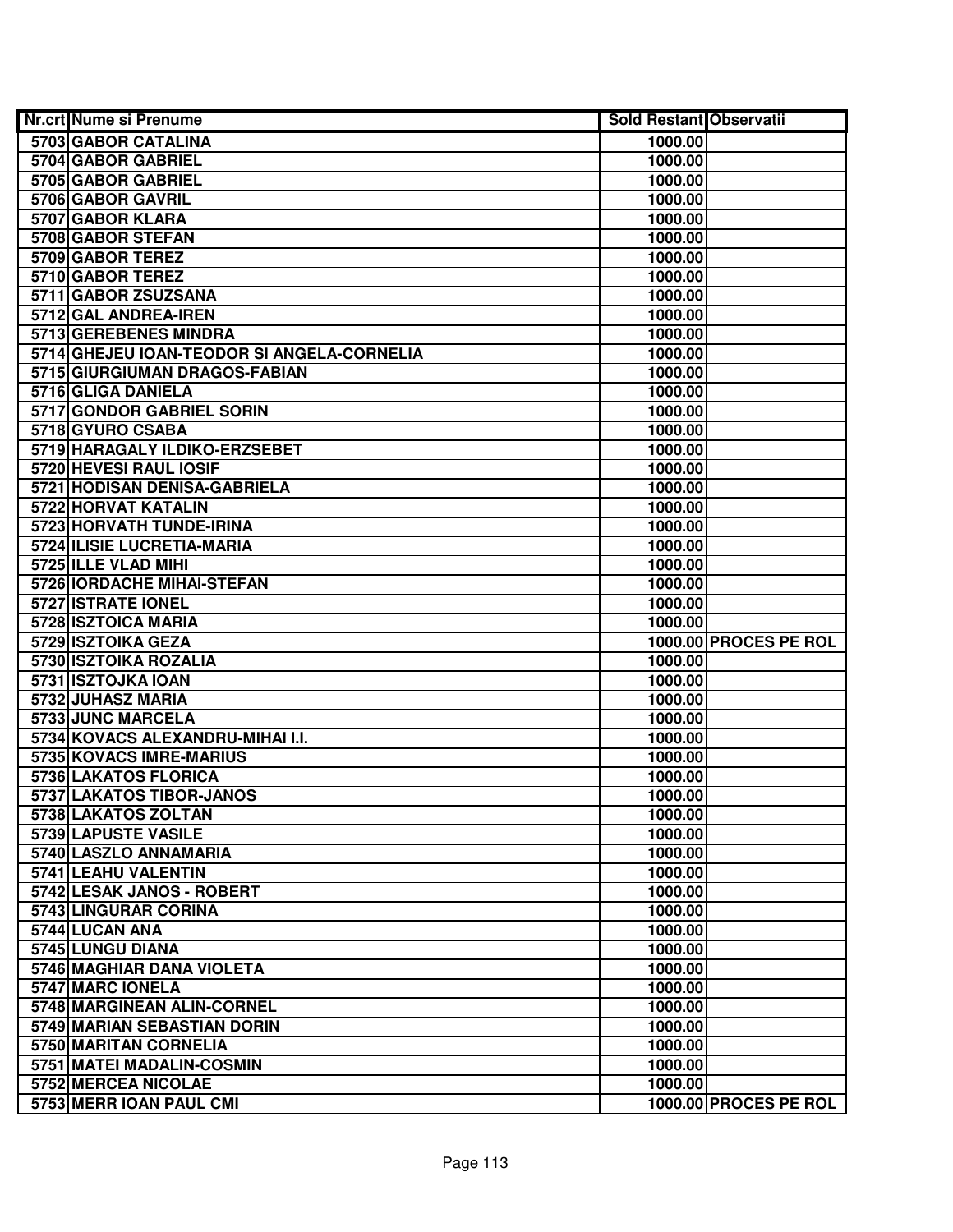| <b>Nr.crt Nume si Prenume</b>  | <b>Sold Restant Observatii</b> |  |
|--------------------------------|--------------------------------|--|
| 5754 MIERLUT IOAN              | 1000.00                        |  |
| 5755 MOHAMED ZEESHAN ZAMEER    | 1000.00                        |  |
| 5756 MOISEI PETRU              | 1000.00                        |  |
| 5757 MONENCIU-MIHUT GAVRIL     | 1000.00                        |  |
| 5758 MULCUTA MIHAI-FLORIN      | 1000.00                        |  |
| 5759 MUNOZ JIMENEZ JESUS       | 1000.00                        |  |
| 5760 MUT RAZVAN                | 1000.00                        |  |
| 5761 NAGY ATTILA               | 1000.00                        |  |
| 5762 NAGY ROBERT               | 1000.00                        |  |
| 5763 NAGY ROZALIA              | 1000.00                        |  |
| 5764 NAGY ZSOLT                | 1000.00                        |  |
| 5765 NEGRU MANUEL-SEBASTIAN    | 1000.00                        |  |
| 5766 NEMETH ANDRAS             | 1000.00                        |  |
| 5767 NYISZTOR JANOS            | 1000.00                        |  |
| 5768 OLAH ERZSEBET             | 1000.00                        |  |
| 5769 OTVOS MARIUS-SANDOR       | 1000.00                        |  |
| 5770 PAP NANDOR-CSABA          | 1000.00                        |  |
| 5771 PASCALAU ALIN-DAVID       | 1000.00                        |  |
| 5772 PAUL NICOLAIE             | 1000.00                        |  |
| 5773 POP FLORENTINA            | 1000.00                        |  |
| 5774 POP FLORICA - PFA         | 1000.00                        |  |
| 5775 POP ZENOVIA               | 1000.00                        |  |
| 5776 RAT MARIANA               | 1000.00                        |  |
| 5777 ROMAN GHEORGHE            | 1000.00                        |  |
| 5778 ROSTAS ANNAMARIA          | 1000.00                        |  |
| 5779 ROSTAS EVA                | 1000.00                        |  |
| 5780 ROSTAS TERCA              | 1000.00                        |  |
| 5781 ROSTAS VIJAN              | 1000.00                        |  |
| 5782 SABAU RAMONA-MARIA        | 1000.00                        |  |
| 5783 SAHI MARTON               | 1000.00                        |  |
| <b>5784 SONEA DORIN-MARCEL</b> | 1000.00                        |  |
| 5785 STANESCU ADRIANA          | 1000.00                        |  |
| 5786 STOICA SORIN-STELIAN      | 1000.00                        |  |
| 5787 SUVEG GRATIANA-CRISTINA   | 1000.00                        |  |
| 5788 SZABO IDA-ILONA           | 1000.00                        |  |
| 5789 SZABO JANOS CSONGOR       | 1000.00                        |  |
| 5790 SZABO MONIKA              | 1000.00                        |  |
| 5791 SZABO SANDOR              | 1000.00                        |  |
| 5792 SZABO-GALCA ATTILA ARPAD  | 1000.00                        |  |
| 5793 SZENTGYORGY LASZLO        | 1000.00                        |  |
| 5794 SZILAGHI MARGARETA        | 1000.00                        |  |
| 5795 SZILAGYI IULIU LEVENTE    | 1000.00                        |  |
| 5796 SZOKAI EVA-ILONA          | 1000.00                        |  |
| 5797 SZORADI TIBOR             | 1000.00                        |  |
| 5798 SZTOLARIK TIMEEA          | 1000.00                        |  |
| 5799 TANASIEV ALEXANDRU        | 1000.00                        |  |
| 5800 TEGLAS MARIUS-FLORIN      | 1000.00                        |  |
| 5801 TIFRAC GAVRIL-MIHAI       | 1000.00                        |  |
| 5802 TIRPE MARIANA-LAURA       | 1000.00                        |  |
| 5803 TITI BELA                 | 1000.00                        |  |
| 5804 UNGUR FLORIN              | 1000.00                        |  |